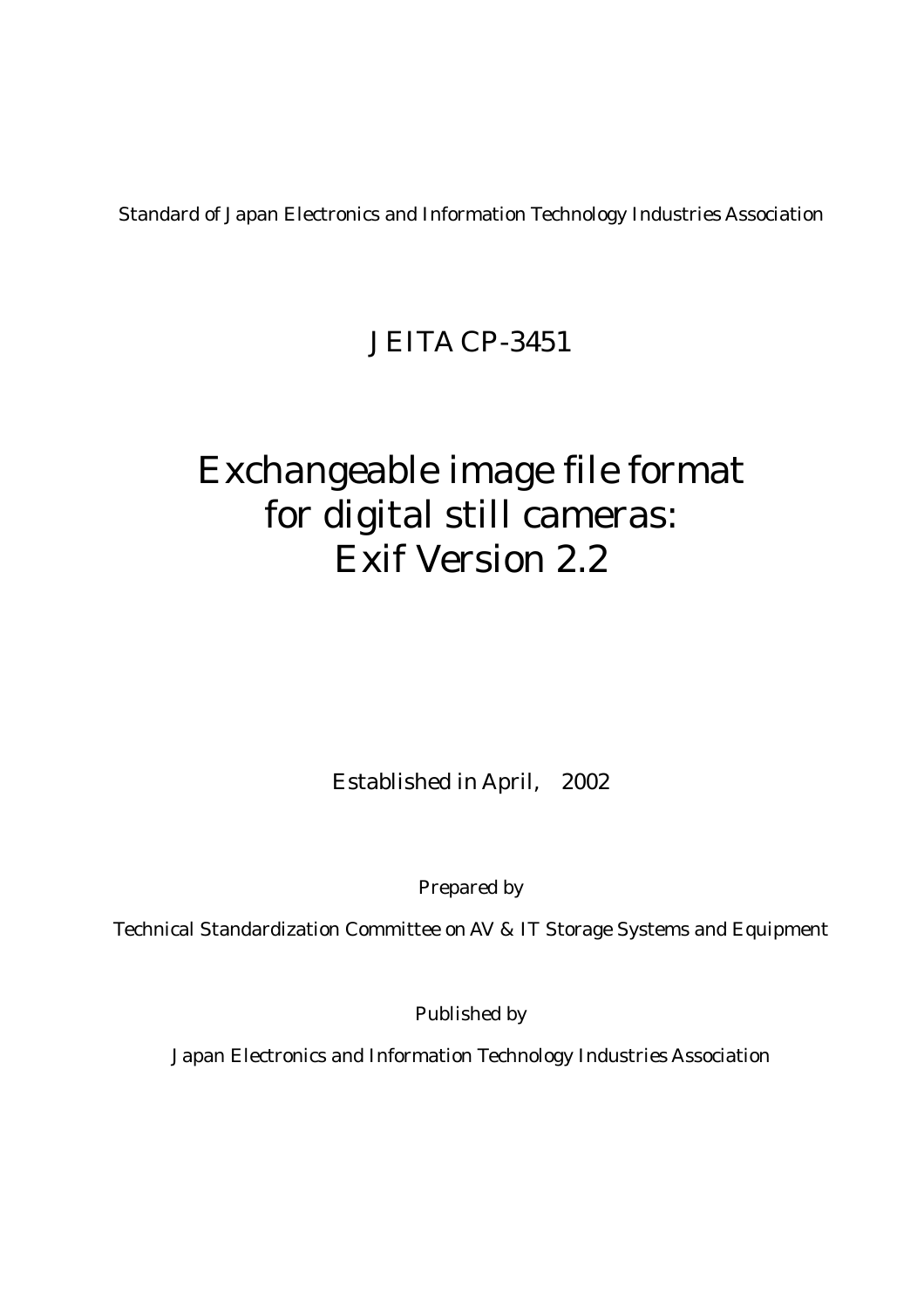.

Windows™ is a registered trademark of Microsoft Corporation in the United States and elsewhere. Flashpix™ is a registered trademark of I3A(International Imaging Industry Association).

Translation without guarantee in the event of any doubt arising, the original standard in Japanese is to be evidence.

JEITA standard are established independently to any existing patents on the products, materials or processes they cover.

JEITA assumes absolutely no responsibility toward parties applying these standards or toward patent owners.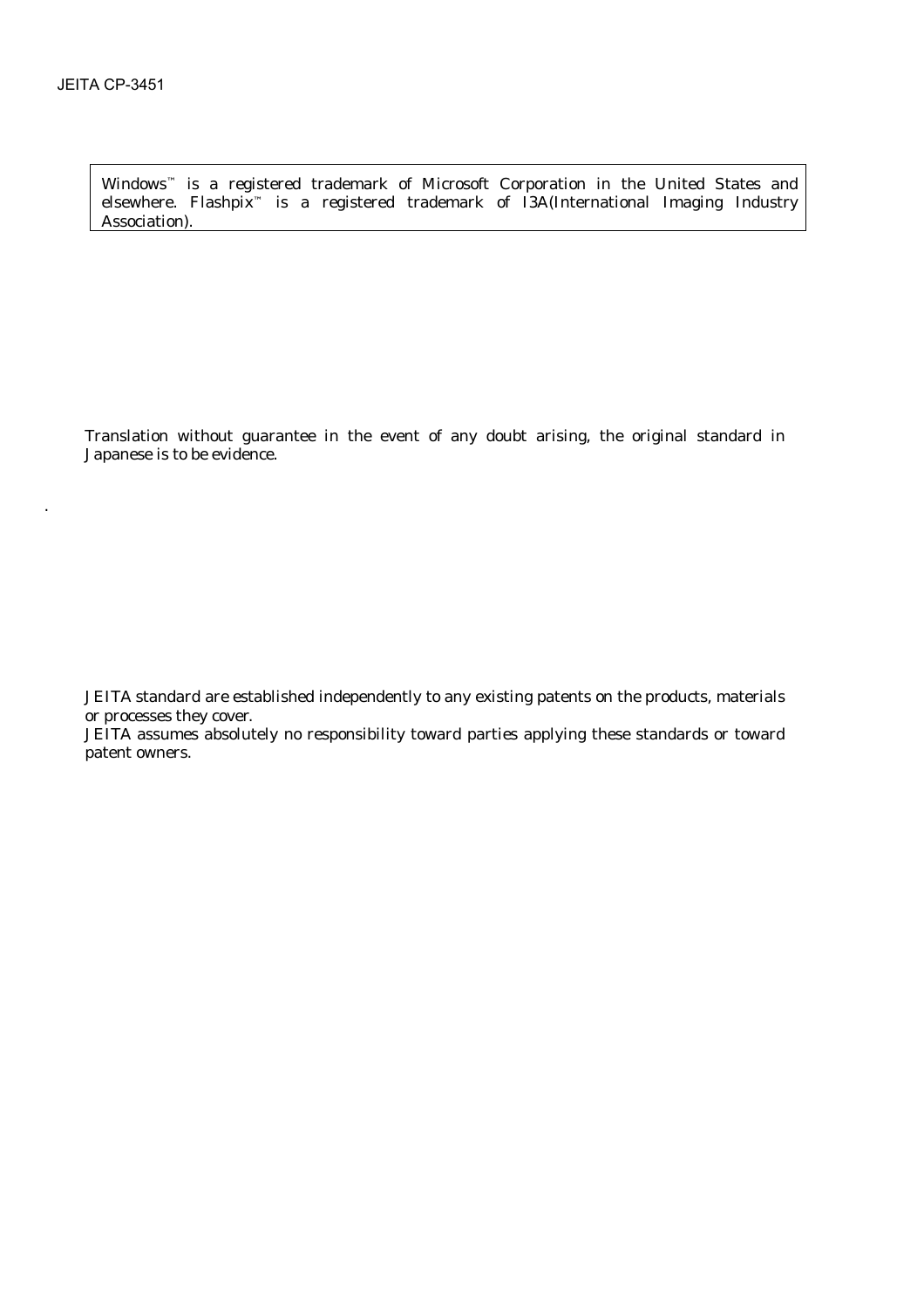# **Contents**

| 1. |      |        |  |  |  |
|----|------|--------|--|--|--|
| 2. |      |        |  |  |  |
| 3. |      |        |  |  |  |
|    | 3.1. |        |  |  |  |
|    | 3.2. |        |  |  |  |
|    | 3.3. |        |  |  |  |
|    | 3.4. |        |  |  |  |
|    | 3.5. |        |  |  |  |
|    |      |        |  |  |  |
|    | 4.1. |        |  |  |  |
|    | 4.2. |        |  |  |  |
|    | 4.3. |        |  |  |  |
|    | 4.4. |        |  |  |  |
|    |      | 4.4.1. |  |  |  |
|    |      | 4.4.2. |  |  |  |
|    |      | 4.4.3. |  |  |  |
|    |      | 4.4.4. |  |  |  |
|    |      | 4.5.   |  |  |  |
|    |      | 4.5.1. |  |  |  |
|    |      | 4.5.2. |  |  |  |
|    |      | 4.5.3. |  |  |  |
|    |      | 4.5.4. |  |  |  |
|    |      | 4.5.5. |  |  |  |
|    |      |        |  |  |  |
|    |      | 4.6.1. |  |  |  |
|    |      | 4.6.2. |  |  |  |
|    |      | 4.6.3. |  |  |  |
|    |      | 4.6.4. |  |  |  |
|    |      | 4.6.5. |  |  |  |
|    |      | 4.6.6. |  |  |  |
|    |      | 4.6.7. |  |  |  |
|    |      | 4.6.8. |  |  |  |
|    | 4.7. |        |  |  |  |
|    |      | 4.7.1. |  |  |  |
|    |      | 4.7.2. |  |  |  |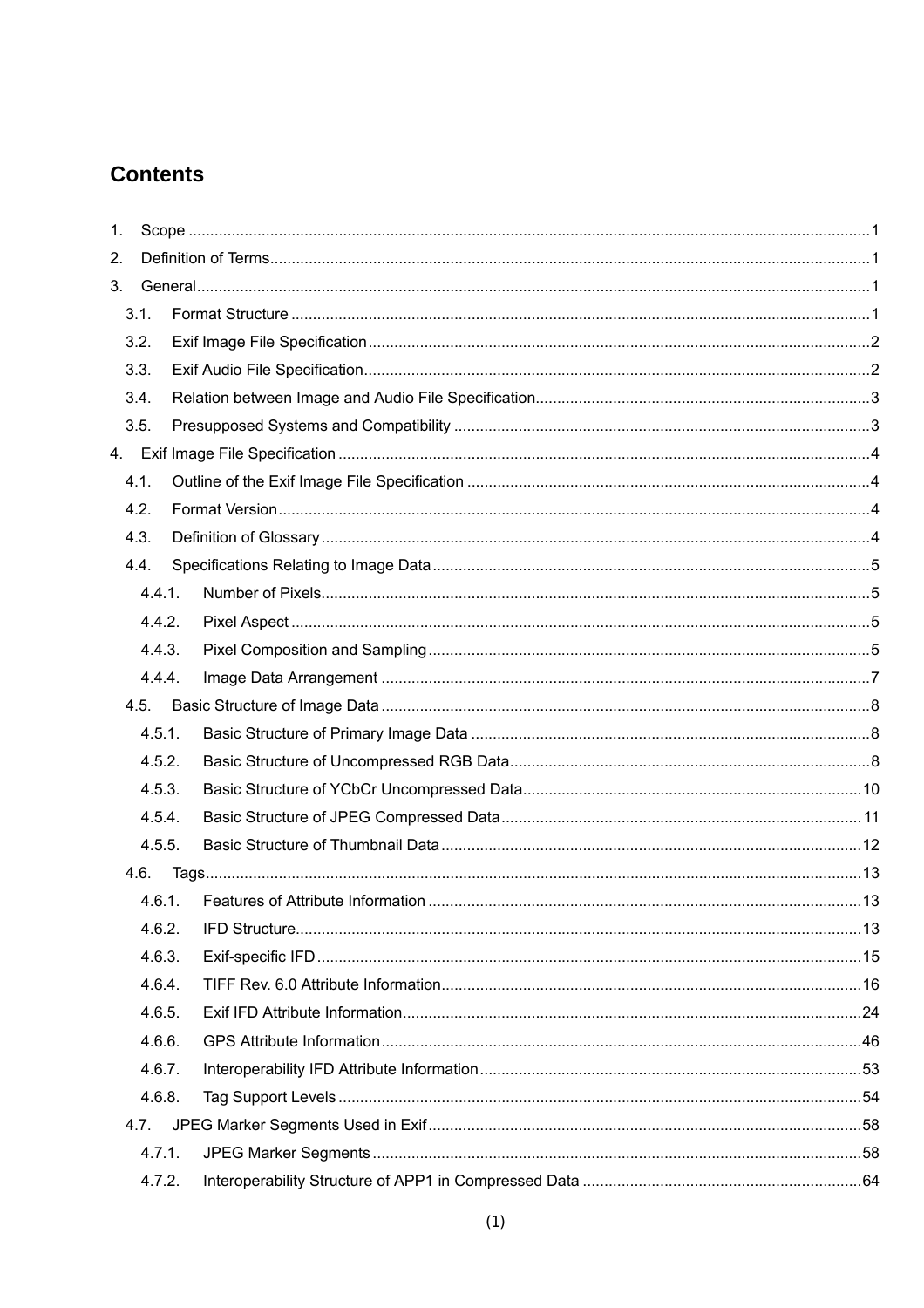|            | 4.7.3. |  |
|------------|--------|--|
| 4.8.       |        |  |
|            | 4.8.1. |  |
|            | 4.8.2. |  |
|            | 4.8.3. |  |
|            | 4.8.4. |  |
| 5.         |        |  |
| 5.1.       |        |  |
| 5.2.       |        |  |
| 5.3.       |        |  |
| 5.4.       |        |  |
|            | 5.4.1. |  |
|            | 5.4.2. |  |
|            | 5.4.3. |  |
|            | 5.4.4. |  |
| 5.5.       |        |  |
|            | 5.5.1. |  |
|            | 5.5.2. |  |
|            | 5.5.3. |  |
|            | 5.5.4. |  |
| 5.6.       |        |  |
|            | 5.6.1. |  |
|            | 5.6.2. |  |
|            | 5.6.3. |  |
| 5.7.       |        |  |
|            | 5.7.1. |  |
|            | 5.7.2. |  |
|            |        |  |
| Annex A    |        |  |
| A.1        |        |  |
| A.2        |        |  |
| A.3        |        |  |
| A.4        |        |  |
| Annex B    |        |  |
| B.1        |        |  |
| B.2        |        |  |
| <b>B.3</b> |        |  |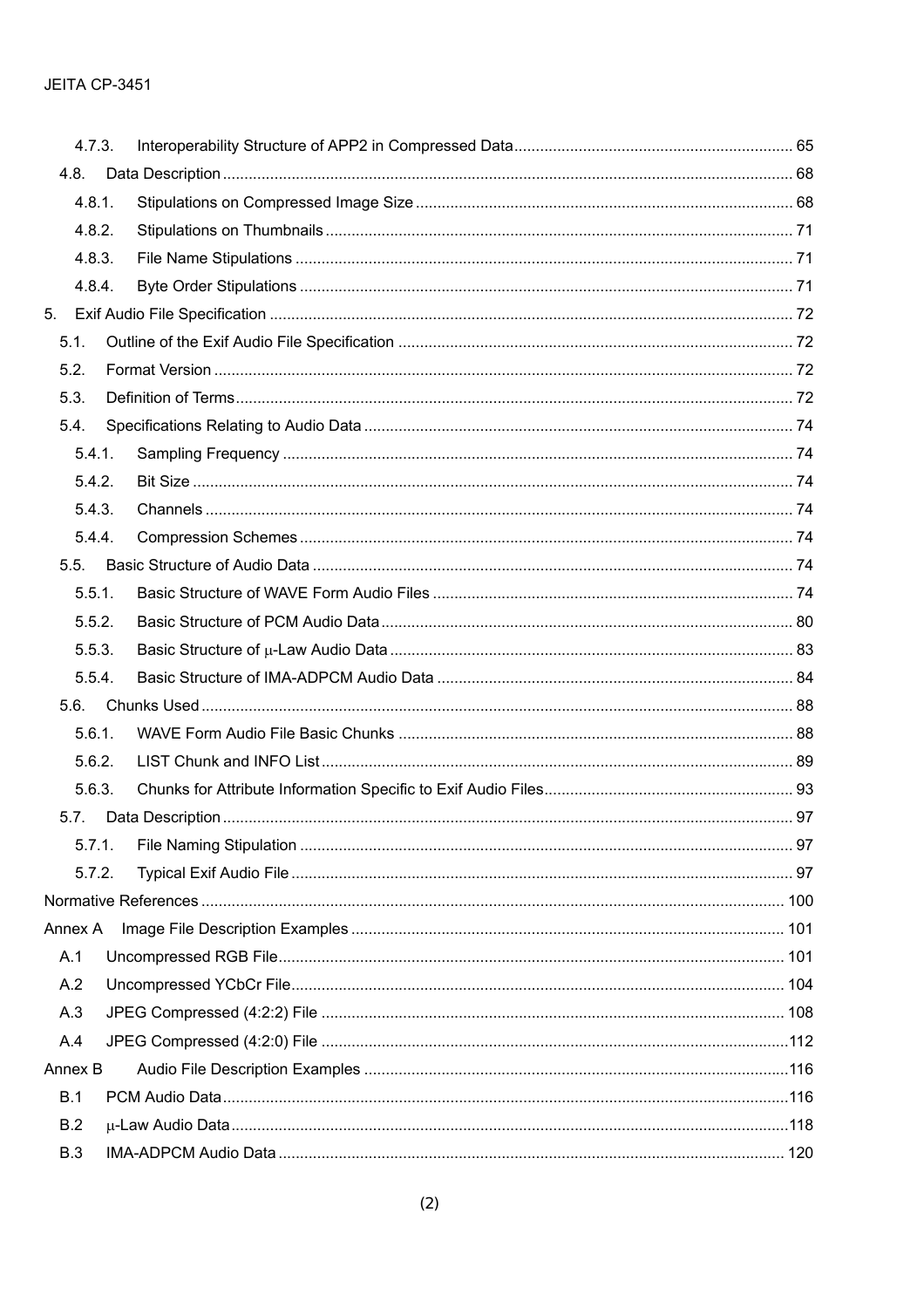| Annex D |  |
|---------|--|
| Annex E |  |
|         |  |
| F.1     |  |
| F.2     |  |
| F.3     |  |
|         |  |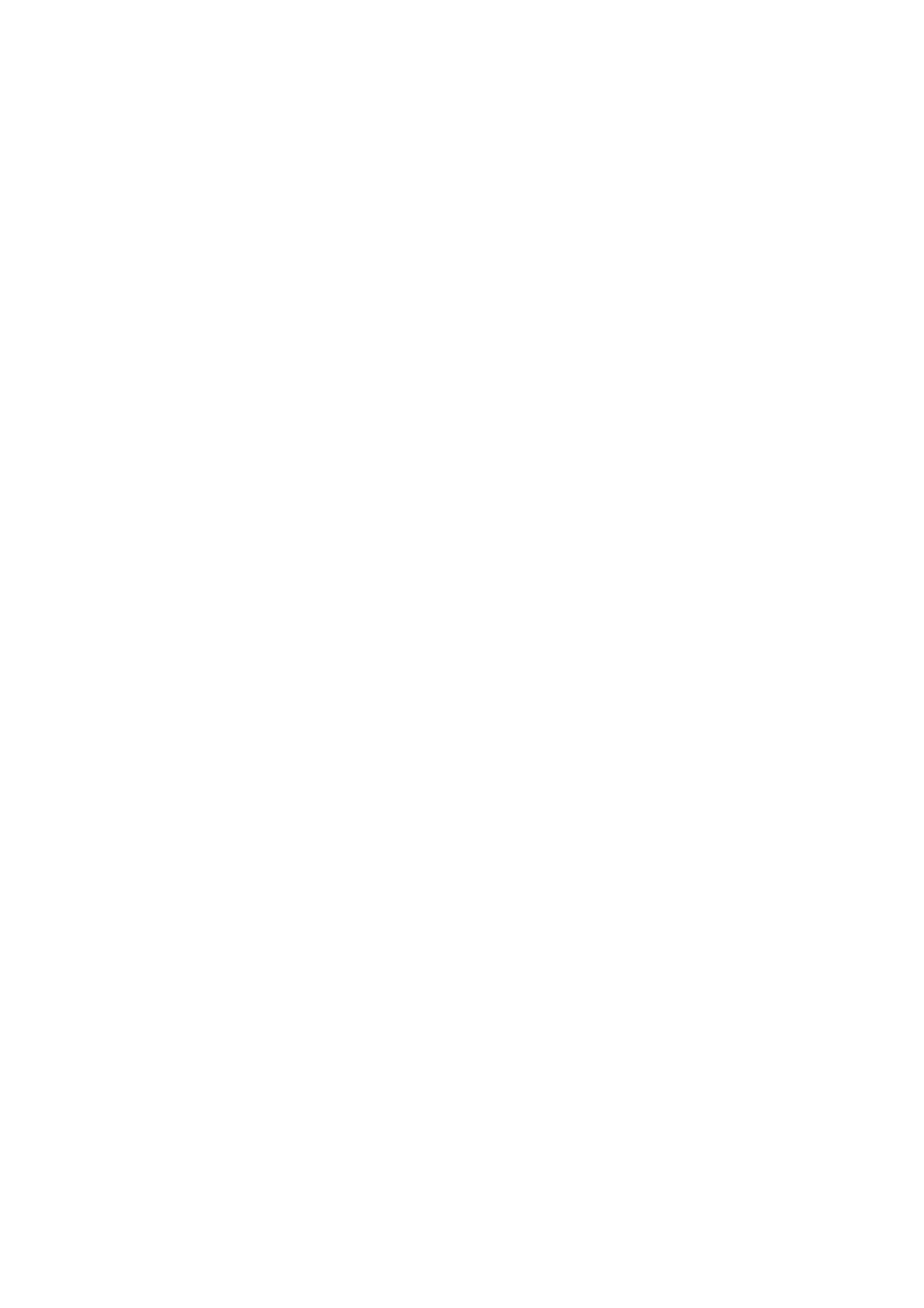Standard of Japan Electronics and Information Technology Industries Association

# **Exchangeable image file format for digital still cameras: Exif Version 2.2**

# **1 Scope**

This standard specifies the formats to be used for images, sound and tags in digital still cameras and in other systems handling the image and sound files recorded by digital still cameras.

NOTE Reference documents that are indispensable for this standard are listed as Normative References in this document.

# **2 Definition of Terms**

| (1) | Primary image   | The main image data                                                                                                                                                                                                                               |
|-----|-----------------|---------------------------------------------------------------------------------------------------------------------------------------------------------------------------------------------------------------------------------------------------|
| (2) | Thumbnail       | A small image used to index the primary image.                                                                                                                                                                                                    |
| (3) | Compressed data | Data referred to in the JPEG standard as "entropy coded data."                                                                                                                                                                                    |
| (4) | Exif            | An abbreviation of Exchangeable image file format, used here as the general term for<br>this standard and earlier versions of this standard.                                                                                                      |
| (5) | writer          | A digital still camera (DSC) or other device or application software that can output an<br>Exif file.                                                                                                                                             |
| (6) | reader          | A device, such as a printer with memory card slot, capable of directly reading an Exif<br>file and printing or performing other output processing, as well as application software<br>that uses Exif tags to perform image processing for output. |
| (7) | tag             | A field recording ancillary data about an image.                                                                                                                                                                                                  |
| (8) | tag information | A description of the tag contents.                                                                                                                                                                                                                |

# **3 General**

# **3.1 Format Structure**

This standard consists of the Exif image file specification and the Exif audio file specification (see Figure 1). The recording medium specification shall conform to the standard for the particular medium used and is not specified here. Recommendations on implementation are given in Annex D for directory and file naming.

|                                | Exif image file specification | Exif audio file specification |
|--------------------------------|-------------------------------|-------------------------------|
| Recording medium specification |                               |                               |
|                                |                               |                               |

Figure 1 Format structure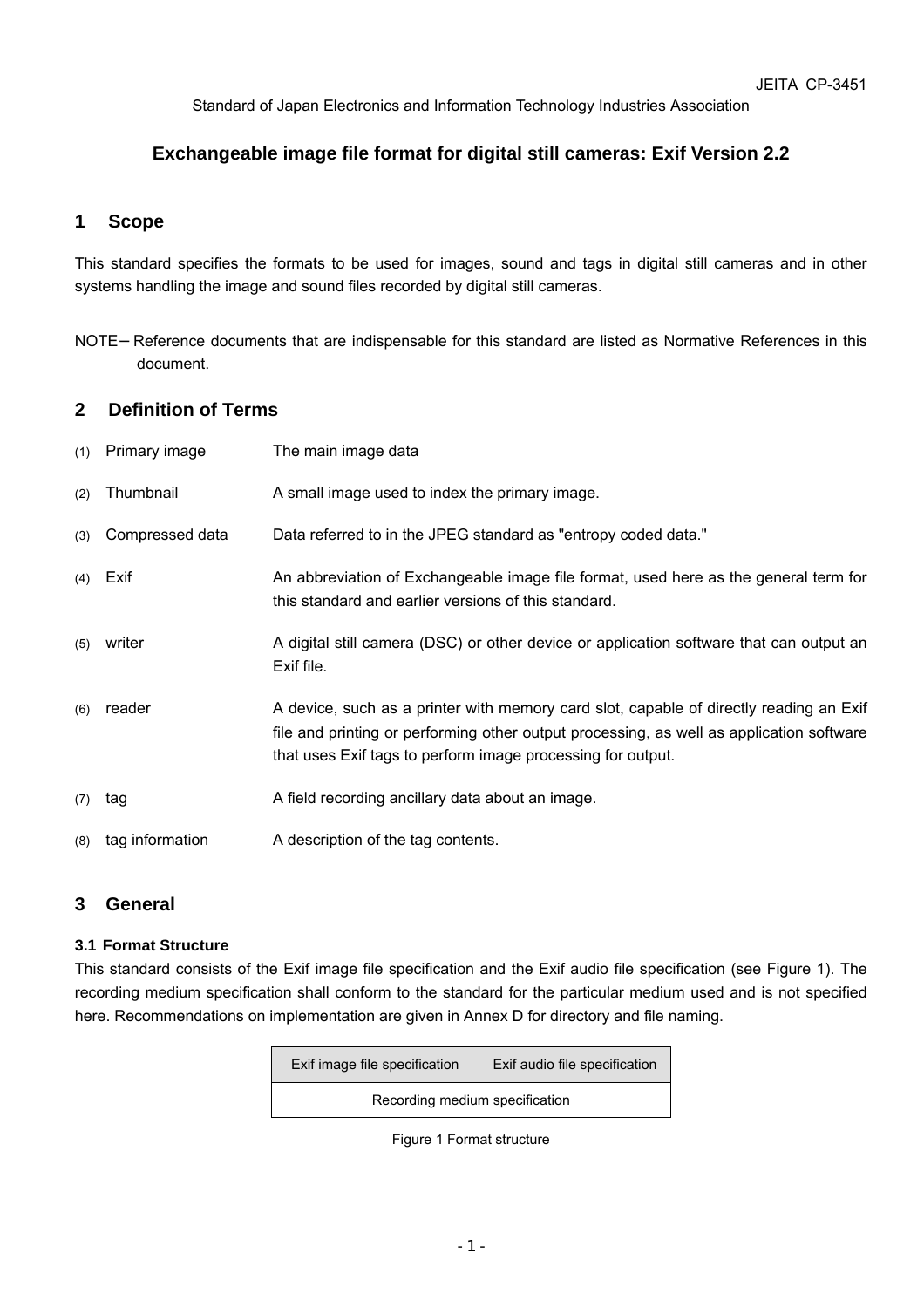#### **3.2 Exif Image File Specification**

The Exif image file specification stipulates the method of recording image data in files, and specifies the following items:

- Structure of image data files,
- Tags used by this standard,
- Definition and management of format versions.

Features of the Exif image file specification include the following.

The file-recording format is based on existing formats. Compressed files are recorded as JPEG (ISO/IEC 10918-1) with application marker segments (APP1 and APP2) inserted. Uncompressed files are recorded in TIFF Rev. 6.0 format. The use of existing formats means files recorded using a DSC or related system can be read directly by commercial applications, and makes possible the use of functions for viewing and manipulating the images.

Related attribute information for both compressed and uncompressed files is stored in the tag information format defined in TIFF Rev. 6.0. Information specific to the camera system and not defined in TIFF is stored in private tags registered for Exif. The Exif image file specification also specifies the method for recording thumbnails. The reason for using the TIFF Rev. 6.0 tag format in the compressed file APP1 segment is to facilitate exchange of attribute data between Exif compressed and uncompressed files.

Compressed files can record extended data exceeding 64 Kbytes by dividing it into multiple APP2 segments. The APP2 segment is used when recording Flashpix extensions.

Details of the Exif image file specification are given in Chapter 4 of this document.

#### **3.3 Exif Audio File Specification**

The Exif audio file specification stipulates the method of writing audio data in files, and specifies the following items:

- Structure of audio data files,
- Chunks.
- Definition and management of format versions.

Features of the Exif audio file specification include the following.

Files are recorded using the existing RIFF WAVE Form Audio File format. As data formats, PCM and µ-Law PCM (conforming to ITU-T G.711) are used for uncompressed audio data, and IMA-ADPCM for compressed audio data. As with the image files specification, the aim is to enable direct reading, playback and manipulation of the files using the functions in commercial applications.

Related attribute information is stored as an *INFO list* in the case of general attributes, and as Exif-specific chunks in the case of attributes specific to Exif. The Exif-specific chunks are newly provided to enable necessary information to be added by making use of chunk extensibility. The recording of data in an Exif-specific chunk is done in the same way as for an *INFO list*.

Details of the Exif audio file specification are given in Chapter 5 of this document.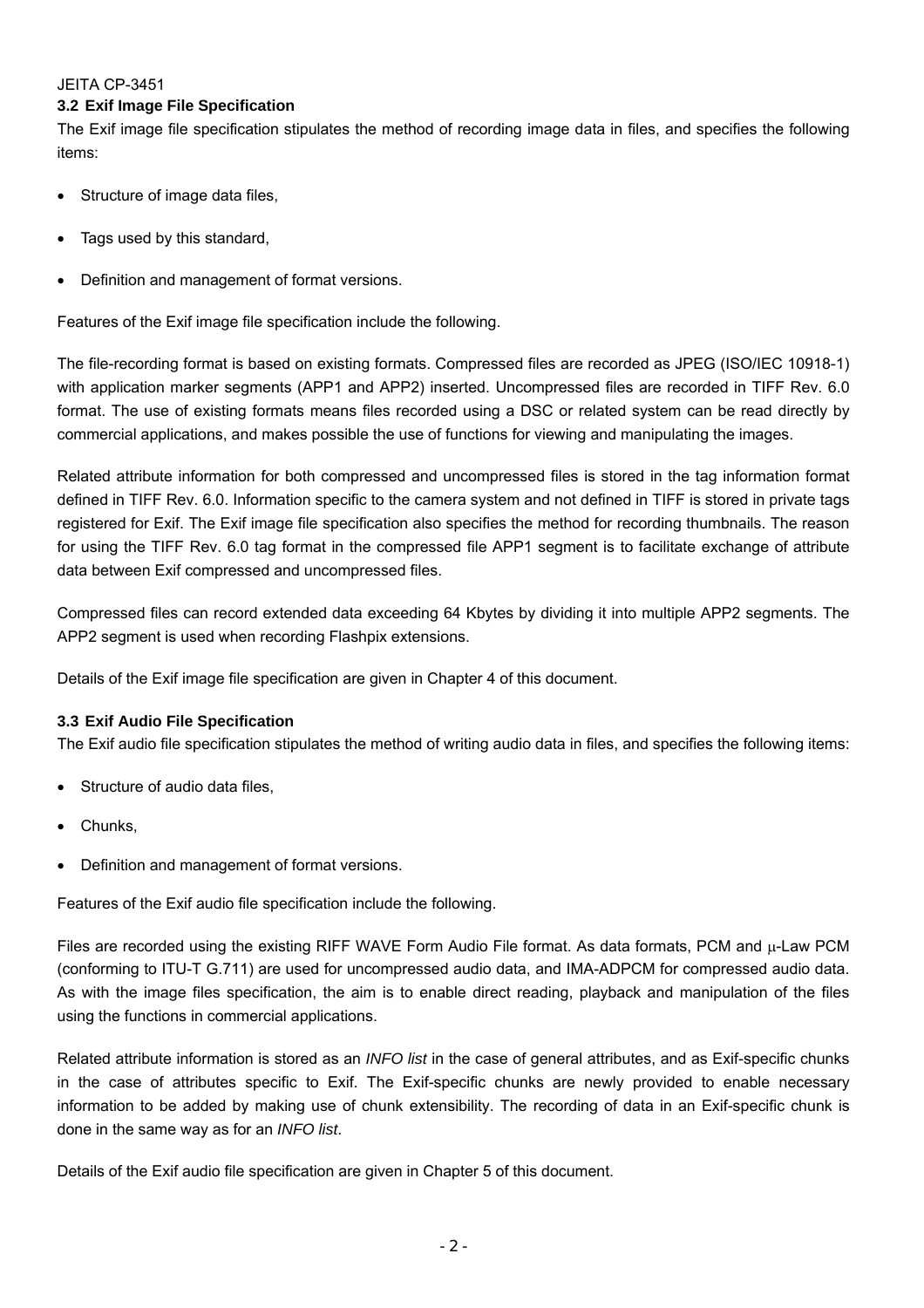# **3.4 Relation between Image and Audio File Specification**

This standard includes specifications not only for an image file format but also for an audio file format enabling the recording of audio as a supplementary function.

Also specified in this standard is the relational information indicating the relation between image files and audio files.

Mapping between image files and audio files can be done in various ways; but the Exif standard specifies only the simplest mapping, with others left up to the implementation.

#### **3.5 Presupposed Systems and Compatibility**

The image systems presupposed by this standard consist of three elements as follows:

- Equipment: Imaging devices such as cameras, printers and filing equipment,
- Commercial software: Off-the-shelf image processing software running on personal computers,
- Specialized software: Dedicated (system-specific) image processing software running on personal computers.

Image file compatibility on these systems is achieved as follows. The DSC or other system writes data to files in the format specified in this standard. A basic condition of equipment with a playback function is that it be able to read the files it recorded itself. In a personal computer environment, the basic requirement is that dedicated software be able to read all the images, audio and attribute information recorded in conformance with this standard (see Figure 2).



Figure 2 Compatibility Concepts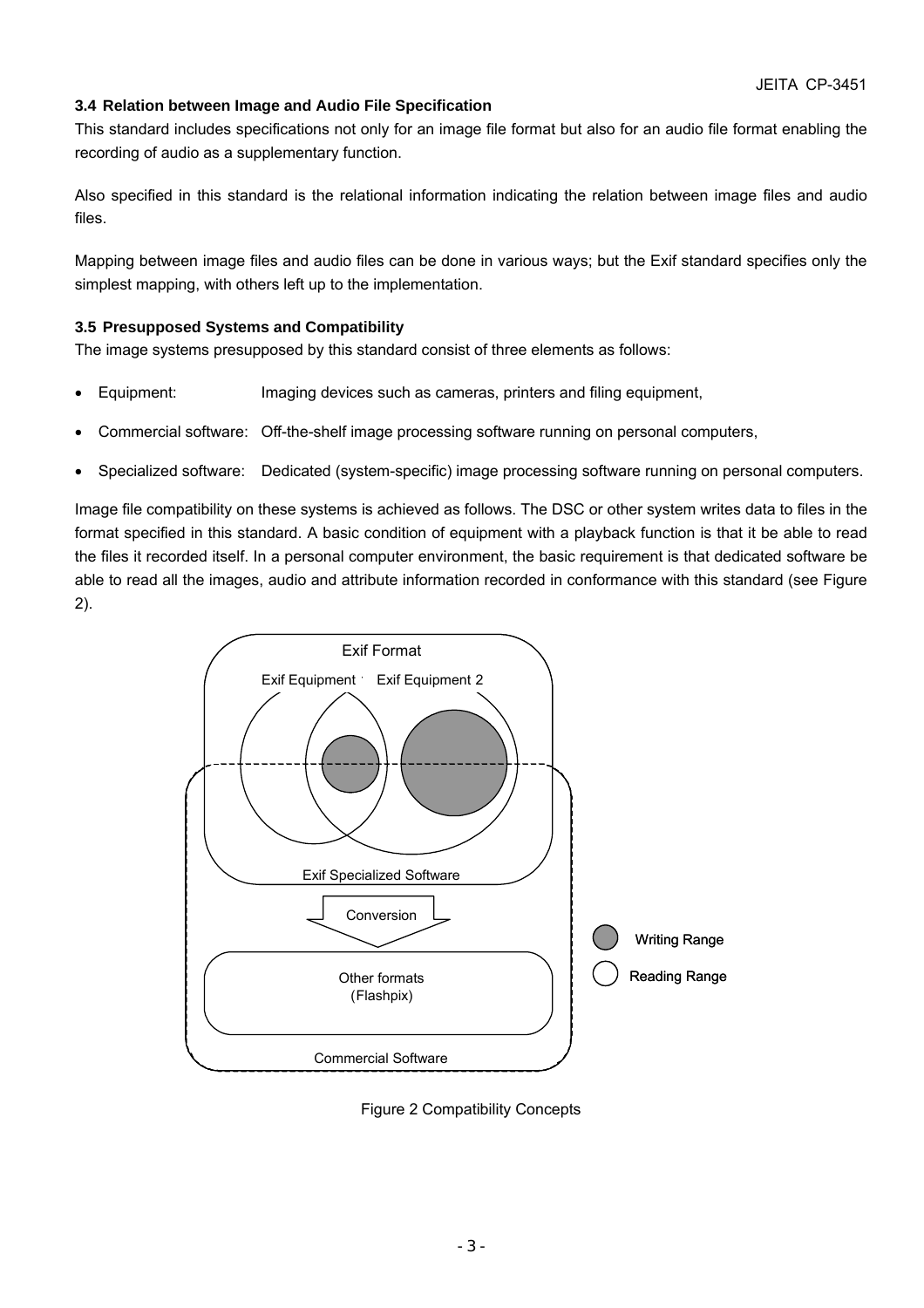# **4 Exif Image File Specification**

# **4.1 Outline of the Exif Image File Specification**

This chapter gives details of the image file specification, covering the following items:

- Format version definition,
- Specifications relating to image data,
- Basic structure of image data,
- Tags,
- JPEG marker segments,
- Specifications on data recording.

#### **4.2 Format Version**

The version of the format specified here is recorded as 4 bytes (see section 4.6.5). The address bytes are recorded as A1, A2, B1, and B2, starting with the lowest number. A1 and A2 store the upper part of the standard version, with the lower part stored in B1 and B2. When changes are made to the version number of this standard, the following rules apply.

- When the changes are such that data readers can properly recognize conventional information and skip the data that was recorded using newly added functions, the lower part of the version (B1, B2) is changed.
- When there is a possibility that a data reader implementing the old standard may operate incorrectly due to the new specifications, the upper part of the version (A1, A2) is changed.

Players should be able to play back files of versions earlier than the supported standard.

# **4.3 Definition of Glossary**

Terms and notation are used as follows in this standard:

- "Tag" is used as a synonym of "field",
- ".H" appended to a numerical value means it is hexadecimal notation,
- Unless otherwise indicated, other numerical values are given in decimal notation,
- The initial IFD in a file is the "0th IFD," with the next IFD being called the 1st IFD,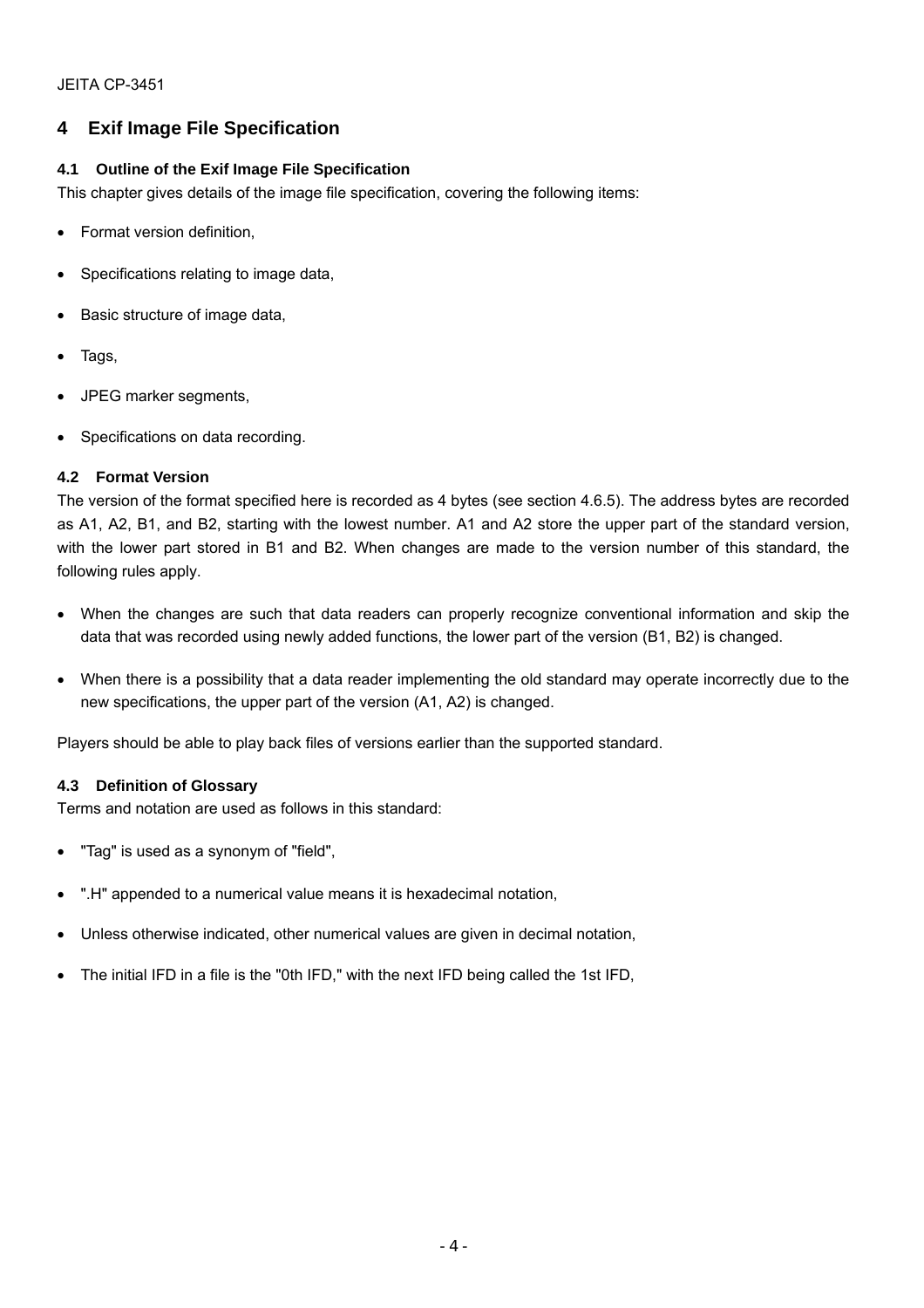#### **4.4 Specifications Relating to Image Data**

#### **4.4.1 Number of Pixels**

There is no limit on number of pixels of the primary image when it is recorded as either uncompressed or JPEG compressed data. Note that when recording as JPEG compressed data images for which the number of lines (*ImageLength*) or number of samples/line (*ImageWidth*) is not a multiple of 8 or 16, the method of recording is as stipulated in section 4.8.1. The above specification applies similarly to thumbnails.

#### **4.4.2 Pixel Aspect**

Image data is recorded as square pixels with a pixel aspect ratio of 1:1. This specification is applied similarly to thumbnails.

#### **4.4.3 Pixel Composition and Sampling**

The combination of pixel composition and pixel sampling for image data shall be RGB 4:4:4 and either Y:Cb:Cr = 4:2:2 or Y:Cb:Cr = 4:2:0. The pixel composition of image data shall also be 8 bits each. This specification is applied similarly to thumbnails.

As sampling points on the elements making up pixels, the Y and Cb,Cr sampling points may be either co-sited or centered. Figure 3 shows typical pixel sampling for image width w and height h. In the case of Y:Cb:Cr = 4:2:2, spatial co-siting is recommended for the sake of improved image quality on TV systems. For Y:Cb:Cr = 4:2:0, spatial centering is recommended as per the TIFF default and is most common format of the personal computer applications.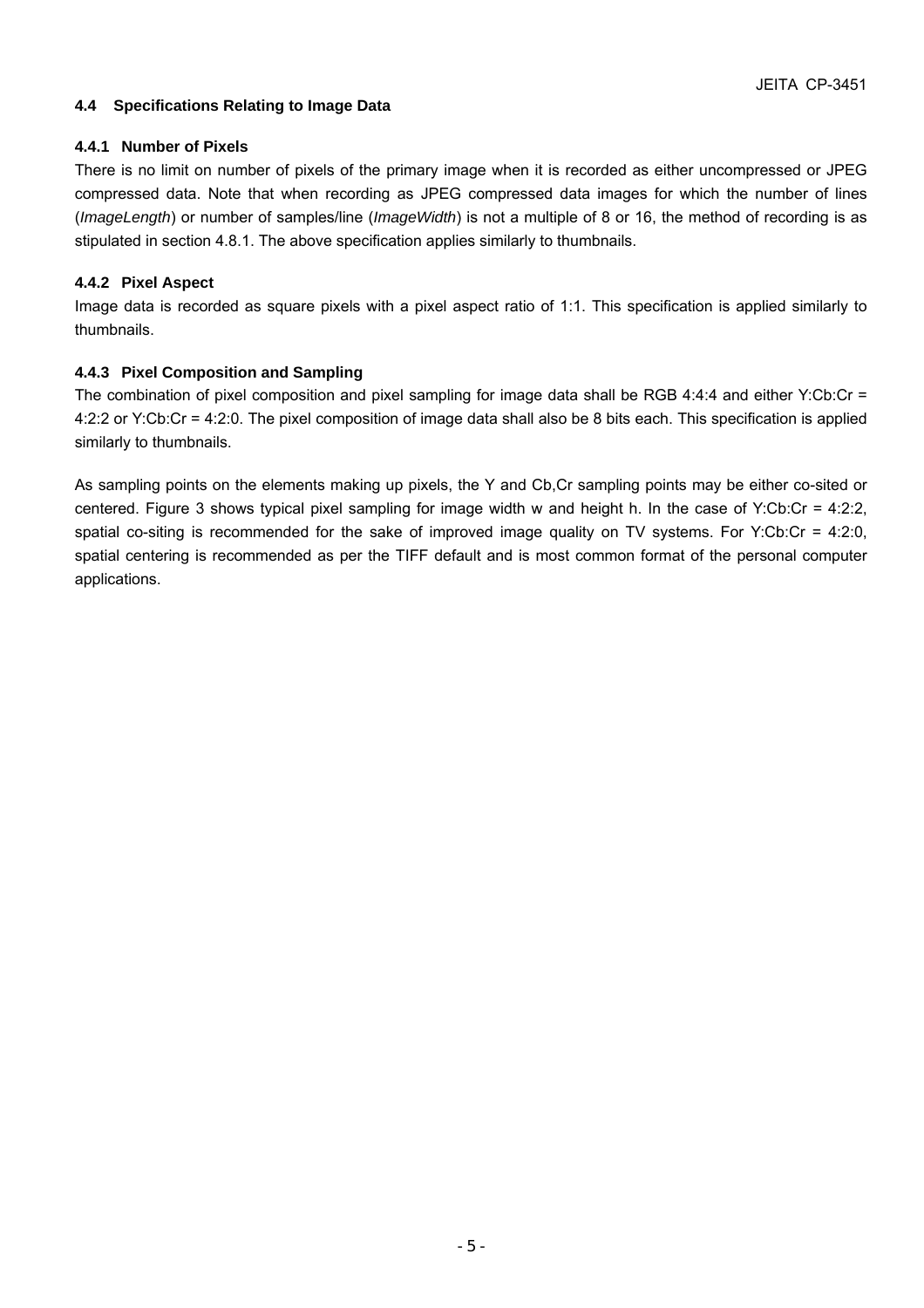

R,G,B





Figure 3 Pixel Composition and Pixel Sampling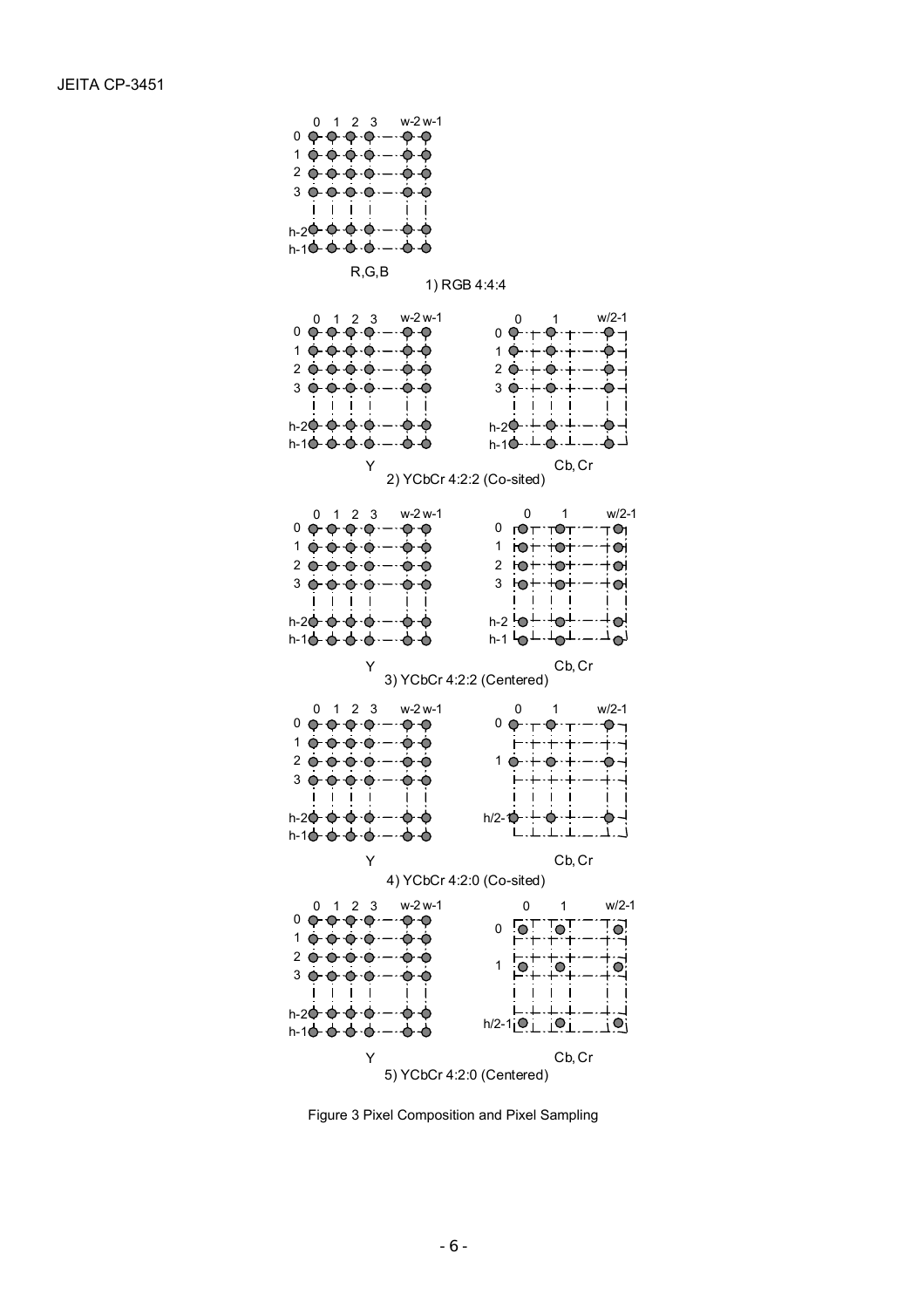#### **4.4.4 Image Data Arrangement**

Image data shall be arranged as follows. Uncompressed data shall consist of pixels with each line traced from left to right, and one screen shall consist of lines traced from top to bottom. JPEG compressed data shall consist of blocks configured of pixels traced in similar sequence. Figure 4 shows the various data arrangements for recording in files images with pixels of width w and height h.



6) Compressed JPEG Block-Interleave (4:2:0)

Figure 4 Data Arrangement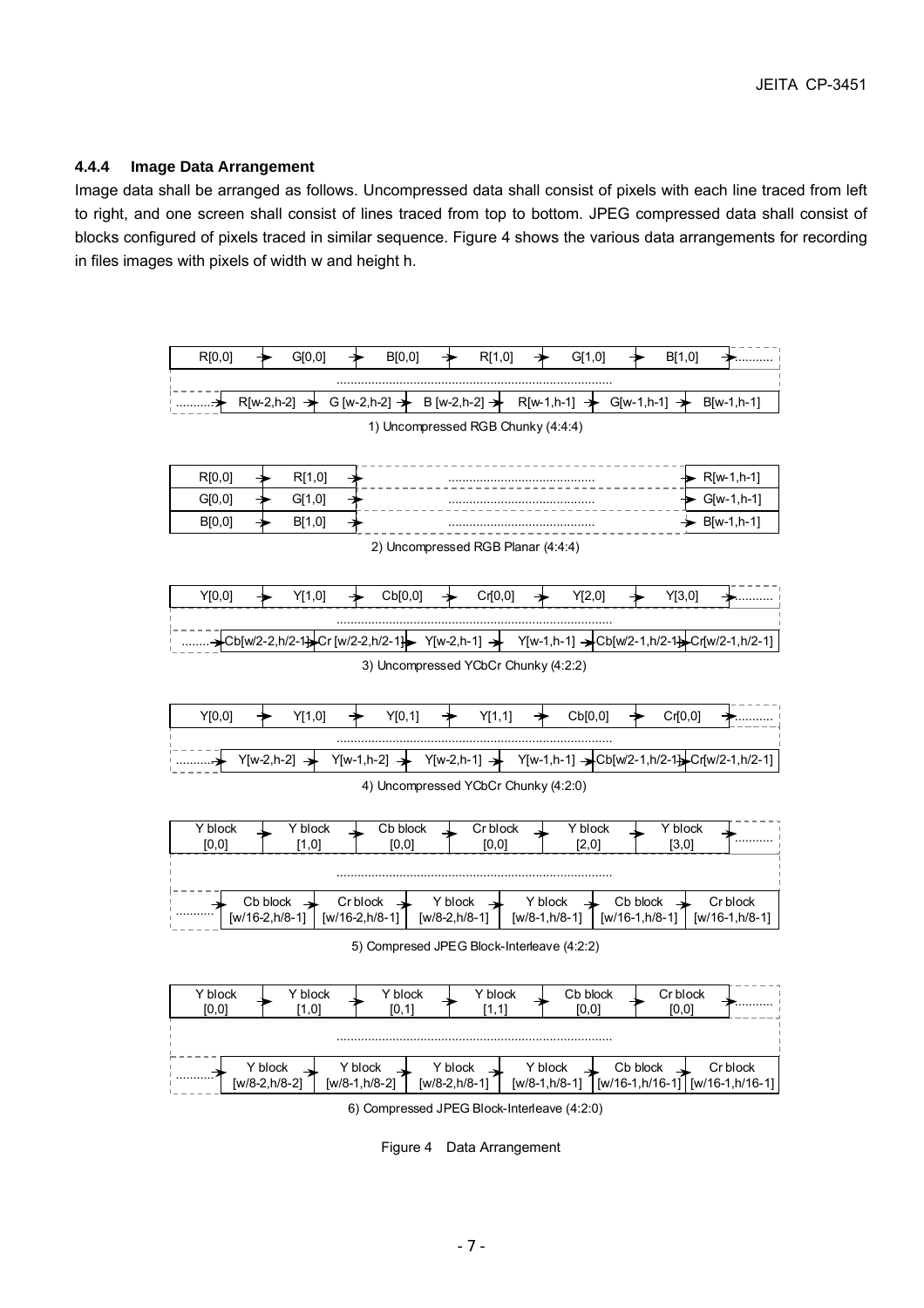# **4.5 Basic Structure of Image Data**

# **4.5.1 Basic Structure of Primary Image Data**

Image data employs following existing image formats, depending on the image data type:

- RGB uncompressed data: Baseline TIFF Rev. 6.0 RGB Full Color Images,
- YCbCr uncompressed data: TIFF Rev. 6.0 Extensions YCbCr Images,
- JPEG compressed data: JPEG Baseline ADCT.

For compressed data, the attribute information required by the DSC application shall be recorded in APP1. Data writing in APP1 shall be compatible with TIFF. The use of a common method of storing attribute information for both compressed and uncompressed data results in a simpler format, while the ability to add private tags for additional information takes advantage of the extensibility of the tag mechanism.

# **4.5.2 Basic Structure of Uncompressed RGB Data**

Uncompressed RGB data is recorded in conformance with Baseline TIFF Rev. 6.0 RGB Full Color Color Images.

Attribute information is recorded in tags specified in TIFF Rev. 6.0. Attribute information specific to Exif is recorded using private tags reserved in TIFF for this standard. The private tags point to sets of this attribute information (Exif IFD).

Files are structured as follows (see Figure 5). As in the TIFF standard, the recording location of each IFD value is not specified:

- File Header.
- 0th IFD,
- 0th IFD Value,
- 1st IFD,
- 1st IFD Value,
- 1st (Thumbnail) Image Data,
- 0th (Primary) Image Data.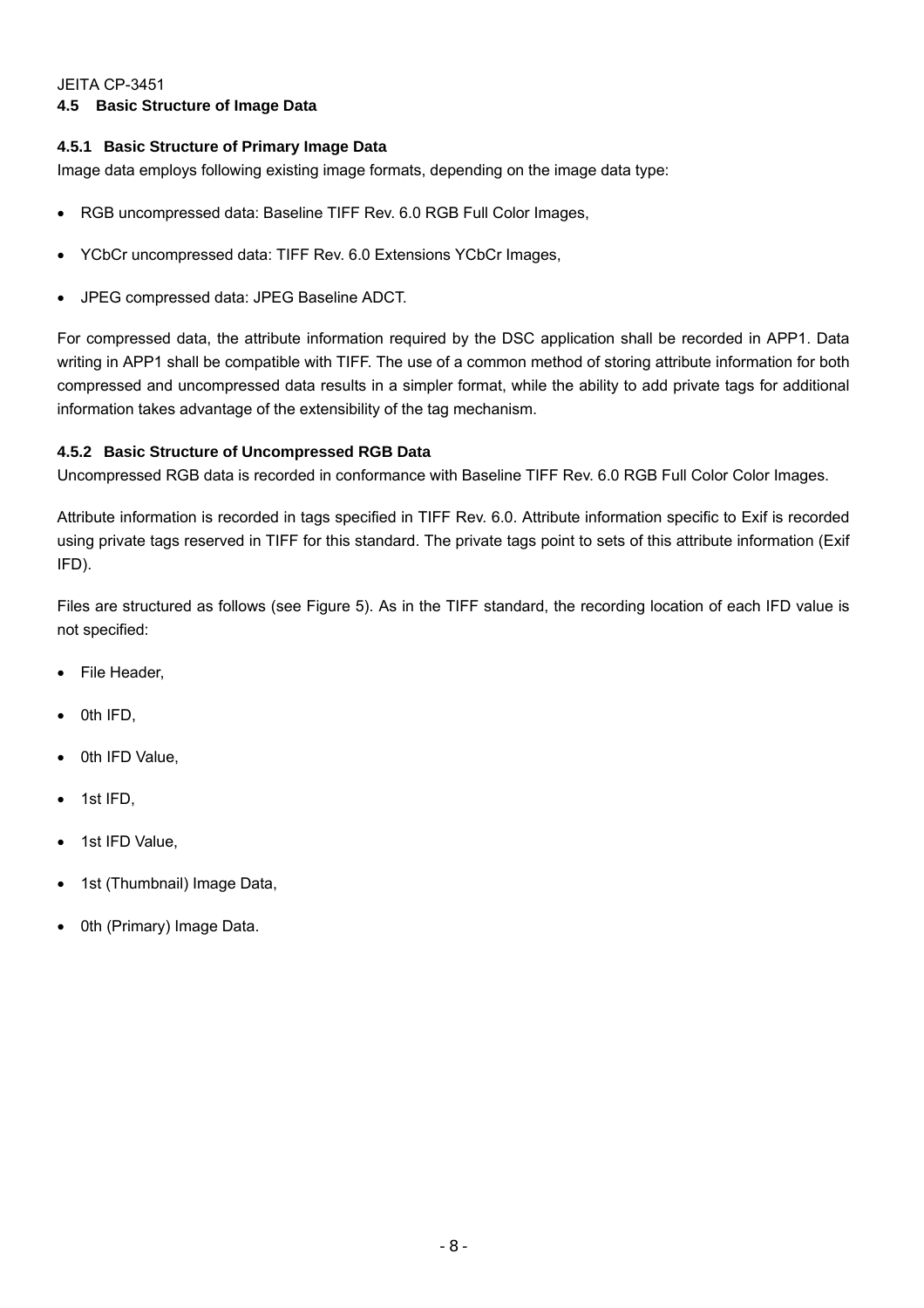

Figure 5 Basic Structure of Uncompressed Data Files

File Headers are 8 bytes as defined in the TIFF standard, with the Offset of IFD indicating the start address of the 0th IFD (see Table 1).

The 0th IFD Offset of Next IFD indicates the start address of the 1st IFD (thumbnail images). When the 1st IFD is not recorded, the 0th IFD Offset of Next IFD terminates with 00000000.H.

On the IFD description method see section 4.6.2.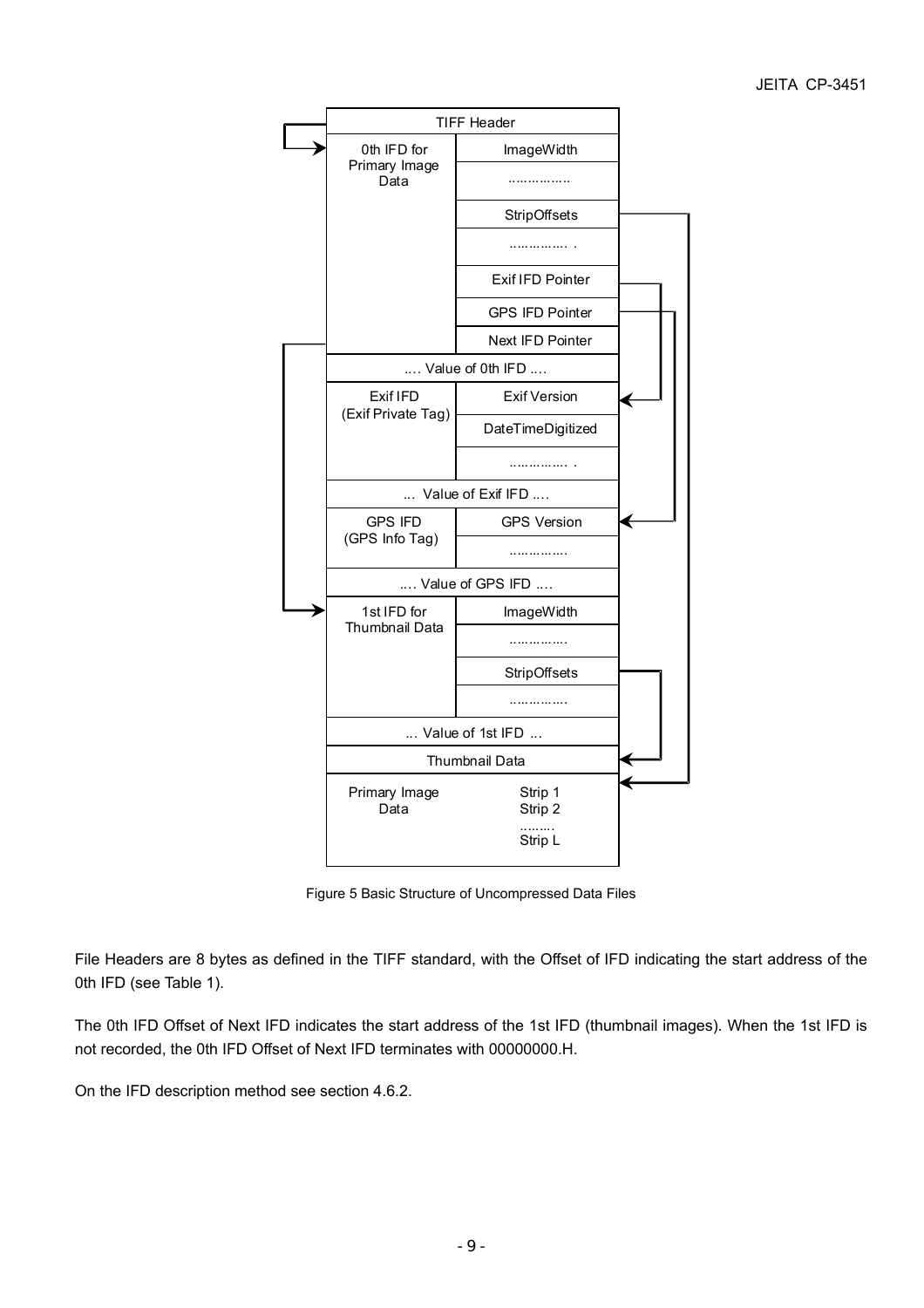#### Table 1 TIFF Headers

| Name                    | Size (Bytes) | Value                                                                                                                                        |
|-------------------------|--------------|----------------------------------------------------------------------------------------------------------------------------------------------|
| <b>Byte Order</b>       | 2            | Written as either "II" (4949.H) (little endian) or "MM" (4D4D.H)<br>(big endian) depending on the CPU of the machine doing the<br>recording. |
| 42                      |              | 002A.H (fixed)                                                                                                                               |
| Offset of<br><b>IFD</b> | 4            | Oth IFD offset. If the TIFF header is followed immediately by<br>the 0th IFD, it is written as 00000008.H.                                   |

#### **4.5.3 Basic Structure of YCbCr Uncompressed Data**

YCbCr uncompressed data is recorded in conformance with TIFF Rev. 6.0 Extensions YcbCr Images. Tags for the following information are available for YCbCr uncompressed data in addition to the attribute information for RGB uncompressed data;

- RGB-YCbCr color transformation matrix coefficients (*YCbCrCoefficients*),
- Chrominance subsampling information (*YCbCrSubSampling*),
- Information on matching/nonmatching of chrominance and luminance samples (*YCbCrPositioning*).

The method of recording other attribute information is the same as for uncompressed RGB data (see section 4.5.2).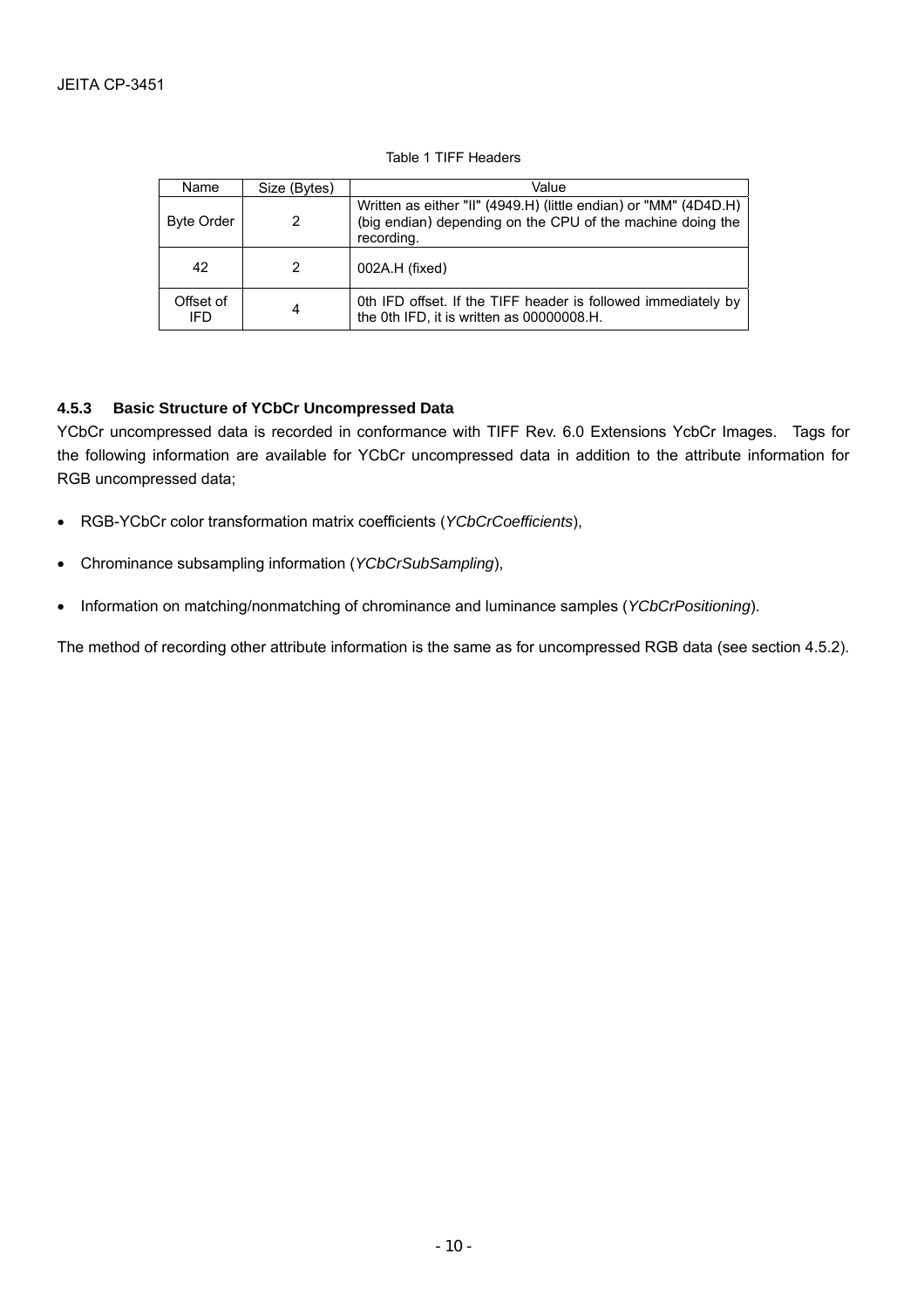# **4.5.4 Basic Structure of JPEG Compressed Data**

Compressed data files are recorded in conformance with the JPEG DCT format specified in ISO/IEC 10918-1, with the Application Market Segment (APP1) inserted. APP1 is recorded immediately after the SOI marker indicating the beginning of the file (see Figure 6). Multiple APP2 may be recorded as necessary, starting immediately after APP1. APPn other than APP1 and APP2 or COM segments are not used by Exif. However Exif readers should be designed skip over unknown APPn and COM.

|            | Structure of Compressed file                                   | Structure of APP1    |
|------------|----------------------------------------------------------------|----------------------|
| SOI        | Start of Image                                                 | APP1 Marker          |
| APP1       | <b>Application Marker</b>                                      | APP1 Length          |
|            | Segment 1<br>(Exif Attribute Information)                      | Exif Identifier Code |
|            |                                                                | <b>TIFF Header</b>   |
| (APP2)     | (Application Marker<br>Segment 2)<br>(FlashPix Extension data) | 0th IFD              |
|            |                                                                | 0th IFD Value        |
|            |                                                                | 1st IFD              |
| <b>DQT</b> | <b>Quantization Table</b>                                      |                      |
| <b>DHT</b> | Huffman Table                                                  | 1st IFD Value        |
| (DRI)      | (Restart Interval)                                             | 1st IFD Image Data   |
| <b>SOF</b> | Frame Header                                                   |                      |
| SOS        | Scan Header                                                    |                      |
|            | <b>Compressed Data</b>                                         |                      |
| EOI        | End of Image                                                   |                      |

Figure 6 Basic Structure of Compressed Data Files

Interoperability, APP1 consists of the APP1 marker, Exif identifier code, and the attribute information itself. The size of APP1 including all these elements shall not exceed the 64 Kbytes specified in the JPEG standard.

Attribute information is stored in TIFF structure including a File Header, with a maximum of two IFD (0th IFD, 1st IFD). The 0th IFD records attribute information concerning the compressed image (primary image). The 1st IFD may be used to record a thumbnail image. For details see section 4.7.2.

APP2 consists of the APP2 marker, FPXR (Flashpix Ready) identifier code, and contents list for Flashpix extension recording, or stream data. A string of multiple APP2 marker segments may be used to record data exceeding 64 Kbytes. For details see section 4.7.3.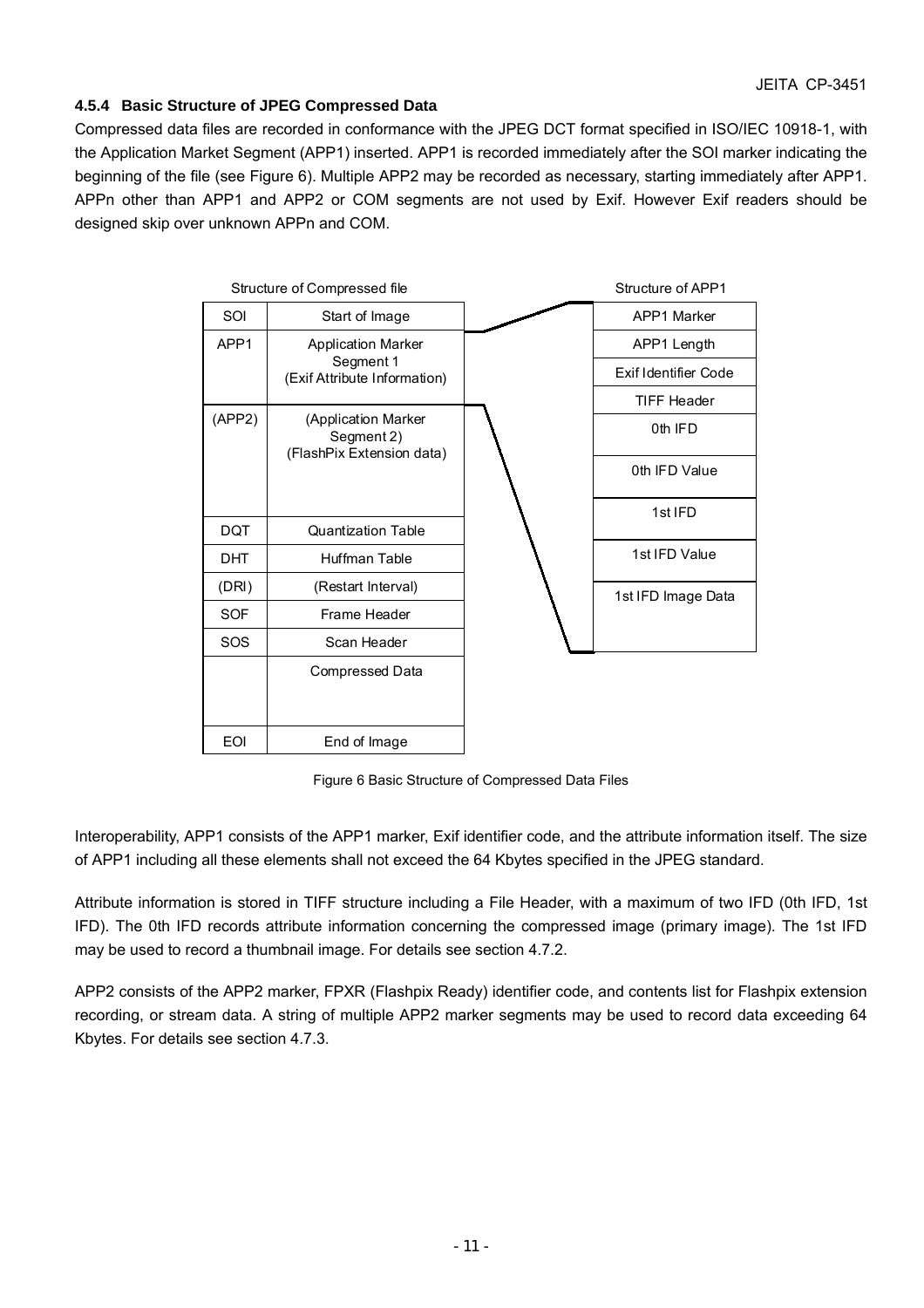# **4.5.5 Basic Structure of Thumbnail Data**

Thumbnail data is recorded in the 1st IFD similarly to primary images, using two existing image formats.

No limit is placed on the size of thumbnail images. Thumbnails are not mandatory, but it is recommended that they be recorded if possible, unless hardware or other restrictions preclude this.

Thumbnail data does not necessarily have to adopt the same data structure as that used for primary images. If, however, the primary images are recorded as uncompressed RGB data or as uncompressed YCbCr data, thumbnail images cannot be recorded as JPEG compressed data (see Table 2).

Table 2 Combinations of primary image and thumbnail data structures

|           |              | Primary Image |            |
|-----------|--------------|---------------|------------|
|           |              | Uncompressed  | Compressed |
| Thumbnail | Uncompressed | Possible      | Possible   |
|           | Compressed   | Not possible  | Possible   |

When thumbnails are recorded in uncompressed format, they are to be recorded in the 1st IFD in conformance with Baseline TIFF Rev. 6.0 RGB Full Color Images or TIFF Rev. 6.0 Extensions YCbCr Images.

An Exif-specific recording method is used to record compressed thumbnails.

In this case the *Compression* tag value is set to "6" and tags in the 1st IFD (*JPEGInterchangeFormat*, *JPEGInterchangeFormatLength*) are used to designate the location and size. The images are recorded at the designated location as a JPEG stream (from SOI to EOI) conforming to the JPEG Baseline DCT format. No APPn marker, COM marker, nor restart marker is recorded in the JPEG stream (see Figure 7). To avoid duplicate definitions, the 1st IFD is not used to record a tag indicating a TIFF image or information recorded elsewhere as a JPEG marker segment.



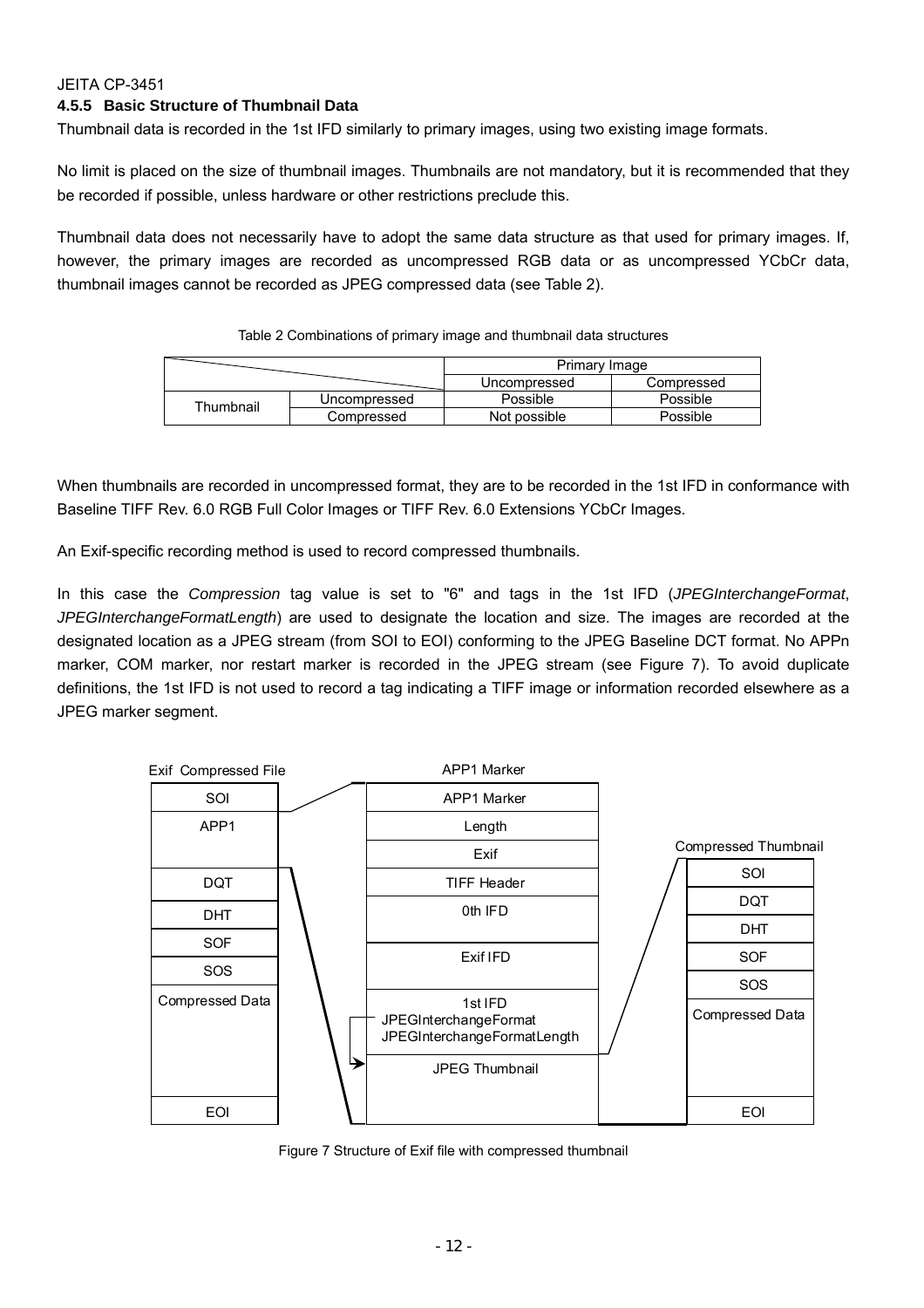# **4.6 Tags**

#### **4.6.1 Features of Attribute Information**

RGB data conforms to Baseline TIFF Rev. 6.0 RGB Full Color Images, and YCbCr data to TIFF Rev. 6.0 Extensions YCbCr Images. Accordingly, the parts that follow the TIFF structure shall be recorded in conformance to the TIFF standard. In addition to the attribute information indicated as mandatory in the TIFF standard, this Exif standard adds the TIFF optional tags that can be used in a DSC or other system, Exif-specific tags for recording DSC-specific attribute information, and GPS tags for recording position information. There are also Exif-original specifications not found in the TIFF standard for compressed recording of thumbnails.

Recording of compressed data differs from uncompressed data in the following respects:

- When the primary image data is recorded in compressed form, there is no tag indicating the primary image itself or its address (pointer),
- When thumbnail data is recorded in compressed form, address and size are designated using Exif-specific tags,
- Tags that duplicate information given in the JPEG Baseline are not recorded (for either primary images or thumbnails).
- Information relating to compression can be recorded using the tags for this purpose.

#### **4.6.2 IFD Structure**

The IFD used in this standard consists of a 2-byte count (number of fields), 12-byte field Interoperability arrays, and 4-byte offset to the next IFD, in conformance with TIFF Rev. 6.0.

Each of the 12-byte field Interoperability consists of the following four elements respectively.

| Bytes 0-1         | Taq          |
|-------------------|--------------|
| Bytes 2-3         | Type         |
| Bytes 4-7         | Count        |
| <b>Bytes 8-11</b> | Value Offset |

Each element is explained briefly below. For details see TIFF Rev. 6.0.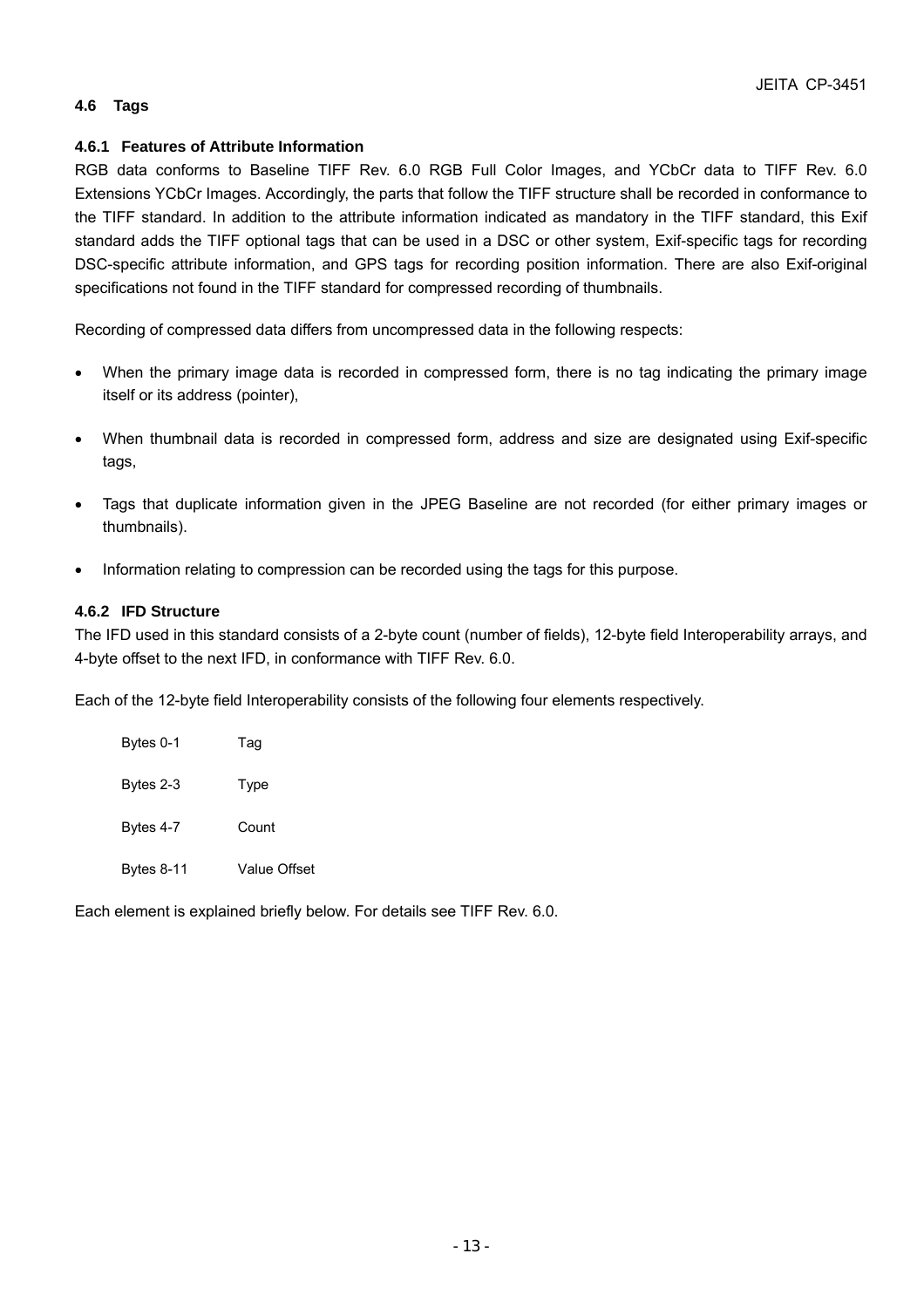# **Tag**

Each tag is assigned a unique 2-byte number to identify the field. The tag numbers in the Exif 0th IFD and 1st IFD are all the same as the TIFF tag numbers.

# **Type**

The following types are used in Exif:

| $1 = BYTE$      | An 8-bit unsigned integer.,                                                             |
|-----------------|-----------------------------------------------------------------------------------------|
| $2 = ASCII$     | An 8-bit byte containing one 7-bit ASCII code. The final byte is terminated with NULL., |
| $3 =$ SHORT     | A 16-bit (2-byte) unsigned integer,                                                     |
| $4 =$ LONG      | A 32-bit (4-byte) unsigned integer,                                                     |
| $5 = RATIONAL$  | Two LONGs. The first LONG is the numerator and the second LONG expresses the            |
|                 | denominator.,                                                                           |
| $7 = UNDEFINED$ | An 8-bit byte that can take any value depending on the field definition,                |
| $9 = SLONG$     | A 32-bit (4-byte) signed integer (2's complement notation),                             |
| 10 = SRATIONAL  | Two SLONGs. The first SLONG is the numerator and the second SLONG is the                |
|                 | denominator.                                                                            |
|                 |                                                                                         |

#### **Count**

The number of values. It should be noted carefully that the count is not the sum of the bytes. In the case of one value of SHORT (16 bits), for example, the count is '1' even though it is 2 bytes.

# **Value Offset**

This tag records the offset from the start of the TIFF header to the position where the value itself is recorded. In cases where the value fits in 4 bytes, the value itself is recorded. If the value is smaller than 4 bytes, the value is stored in the 4-byte area starting from the left, i.e., from the lower end of the byte offset area. For example, in big endian format, if the type is SHORT and the value is 1, it is recorded as 00010000.H.

Note that field Interoperability shall be recorded in sequence starting from the smallest tag number. There is no stipulation regarding the order or position of tag value (Value) recording.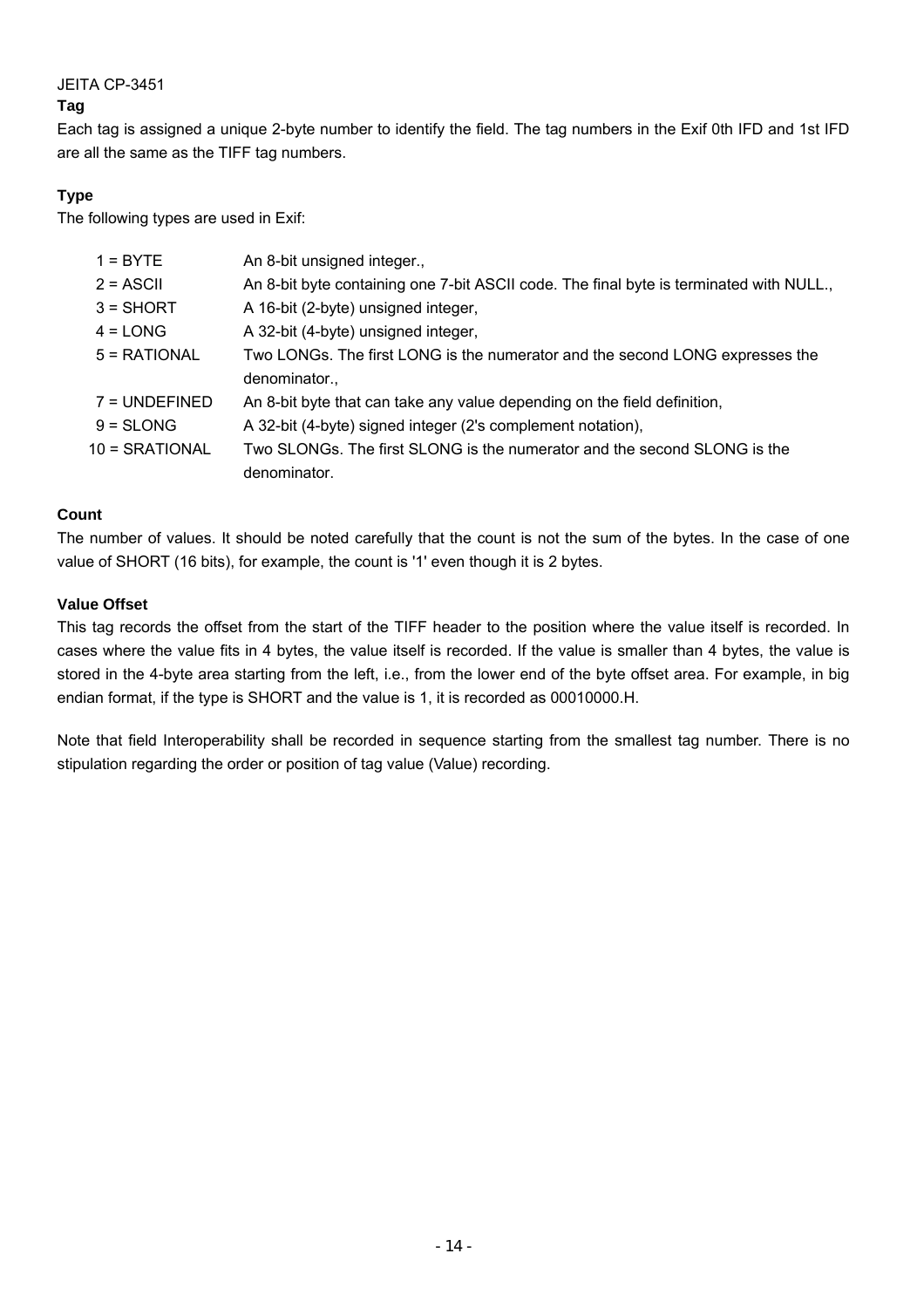# **4.6.3 Exif-specific IFD**

# **A. Exif IFD**

Exif IFD is a set of tags for recording Exif-specific attribute information. It is pointed to by the offset from the TIFF header (Value Offset) indicated by an Exif private tag value.

#### *Exif IFD Pointer*

| Tag     | $= 34665 (8769.H)$ |
|---------|--------------------|
| Type    | $=$ LONG           |
| Count   | $= 1$              |
| Default | = none             |

A pointer to the Exif IFD. Interoperability, Exif IFD has the same structure as that of the IFD specified in TIFF. Ordinarily, however, it does not contain image data as in the case of TIFF.

# **B. GPS IFD**

GPS IFD is a set of tags for recording GPS information. It is pointed to by the offset from the TIFF header (Value Offset) indicated by a GPS private tag value.

#### *GPS Info IFD Pointer*

| Tag     | $= 34853 (8825.H)$ |
|---------|--------------------|
| Type    | $=$ LONG           |
| Count   | $= 1$              |
| Default | $=$ none           |

A pointer to the GPS Info IFD. The Interoperability structure of the GPS Info IFD, like that of Exif IFD, has no image data.

#### **C. Interoperability IFD**

Interoperability IFD is composed of tags which stores the information to ensure the Interoperability and pointed by the following tag located in Exif IFD.

#### *Interoperability IFD Pointer*

| Tag     | $= 40965 (A005.H)$ |
|---------|--------------------|
| Type    | $=$ LONG           |
| Count   | $= 1$              |
| Default | $=$ None           |

The Interoperability structure of Interoperability IFD is same as TIFF defined IFD structure but does not contain the image data characteristically compared with normal TIFF IFD.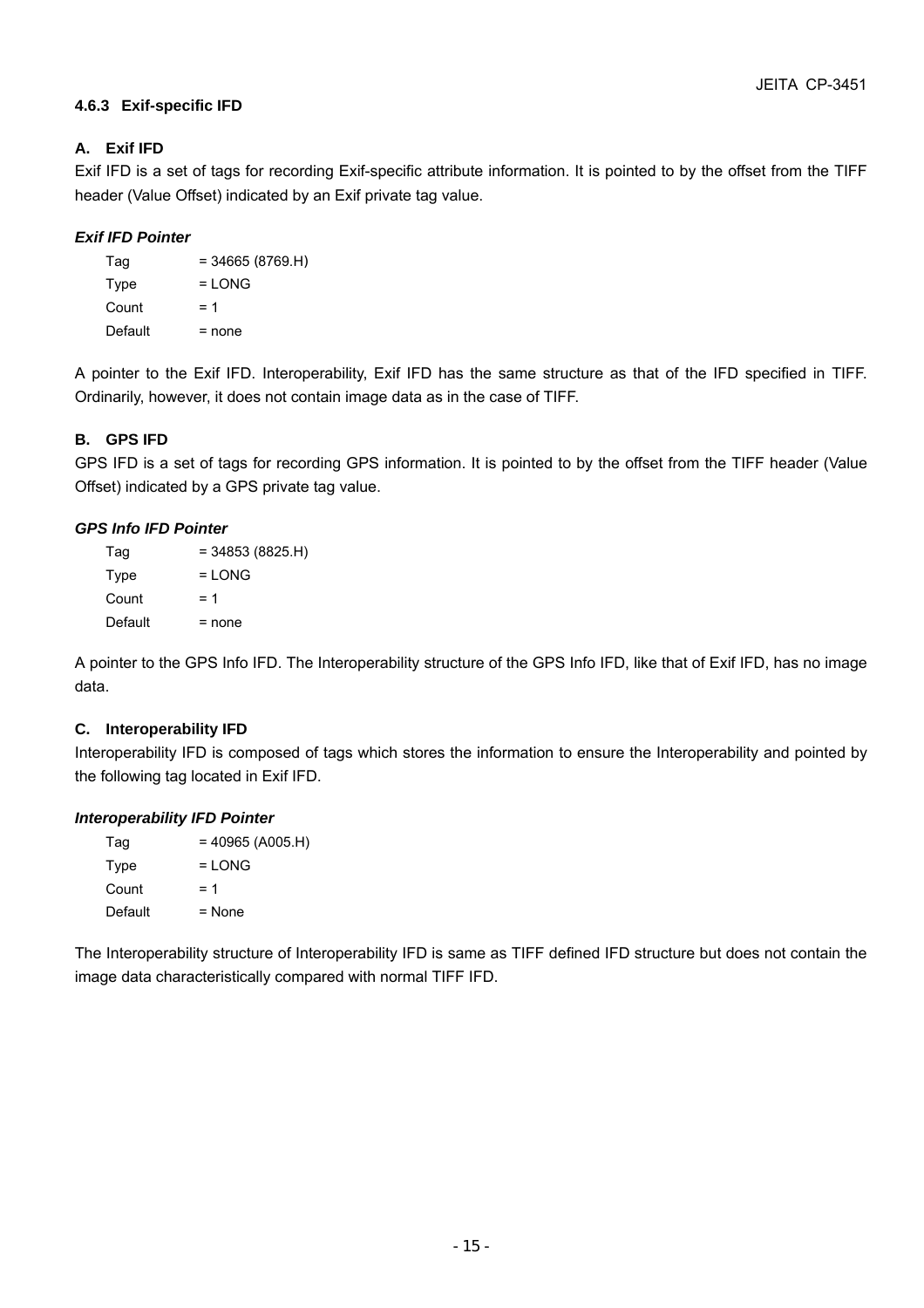#### **4.6.4 TIFF Rev. 6.0 Attribute Information**

Table 3 lists the attribute information used in Exif, including the attributes given as mandatory in Baseline TIFF Rev. 6.0 RGB Full Color Images and TIFF Rev. 6.0 Extensions YCbCr Images, as well as the optional TIFF tags used by DSC and other systems. The contents are explained below.

| <b>Field Name</b><br>Tag Name                     |                              | Tag ID |            | Type                 | Count          |
|---------------------------------------------------|------------------------------|--------|------------|----------------------|----------------|
|                                                   |                              | Dec    | Hex        |                      |                |
| A. Tags relating to image data structure          |                              |        |            |                      |                |
| Image width                                       | ImageWidth                   | 256    | 100        | <b>SHORT or LONG</b> | 1              |
| Image height                                      | ImageLength                  | 257    | 101        | SHORT or LONG        | 1              |
| Number of bits per component                      | <b>BitsPerSample</b>         | 258    | 102        | <b>SHORT</b>         | 3              |
| Compression scheme                                | Compression                  | 259    | 103        | <b>SHORT</b>         | 1              |
| Pixel composition                                 | PhotometricInterpretation    | 262    | 106        | <b>SHORT</b>         | 1              |
| Orientation of image                              | Orientation                  | 274    | 112        | <b>SHORT</b>         | 1              |
| Number of components                              | SamplesPerPixel              | 277    | 115        | <b>SHORT</b>         | 1              |
| Image data arrangement                            | PlanarConfiguration          | 284    | <b>11C</b> | <b>SHORT</b>         | 1              |
| Subsampling ratio of Y to C                       | YCbCrSubSampling             | 530    | 212        | <b>SHORT</b>         | 2              |
| Y and C positioning                               | YCbCrPositioning             | 531    | 213        | <b>SHORT</b>         | 1              |
| Image resolution in width<br>direction            | <b>XResolution</b>           | 282    | 11A        | <b>RATIONAL</b>      | 1              |
| Image resolution in height<br>direction           | YResolution                  | 283    | 11B        | <b>RATIONAL</b>      | 1              |
| Unit of X and Y resolution                        | <b>ResolutionUnit</b>        | 296    | 128        | <b>SHORT</b>         | $\mathbf{1}$   |
| B. Tags relating to recording offset              |                              |        |            |                      |                |
| Image data location                               | StripOffsets                 | 273    | 111        | SHORT or LONG        | *S             |
| Number of rows per strip                          | <b>RowsPerStrip</b>          | 278    | 116        | <b>SHORT or LONG</b> | $\mathbf{1}$   |
| Bytes per compressed strip                        | StripByteCounts              | 279    | 117        | <b>SHORT or LONG</b> | *S             |
| Offset to JPEG SOI                                | <b>JPEGInterchangeFormat</b> | 513    | 201        | <b>LONG</b>          | 1              |
| Bytes of JPEG data                                | JPEGInterchangeFormatLength  | 514    | 202        | <b>LONG</b>          | 1              |
| C. Tags relating to image data characteristics    |                              |        |            |                      |                |
| <b>Transfer function</b>                          | TransferFunction             | 301    | 12D        | <b>SHORT</b>         | $3 * 256$      |
| White point chromaticity                          | WhitePoint                   | 318    | 13E        | <b>RATIONAL</b>      | $\overline{2}$ |
| Chromaticities of primaries                       | PrimaryChromaticities        | 319    | 13F        | <b>RATIONAL</b>      | 6              |
| Color space transformation<br>matrix coefficients | <b>YCbCrCoefficients</b>     | 529    | 211        | <b>RATIONAL</b>      | 3              |
| Pair of black and white<br>reference values       | ReferenceBlackWhite          | 532    | 214        | <b>RATIONAL</b>      | 6              |
| D. Other tags                                     |                              |        |            |                      |                |
| File change date and time                         | <b>DateTime</b>              | 306    | 132        | <b>ASCII</b>         | 20             |
| Image title                                       | ImageDescription             | 270    | 10E        | <b>ASCII</b>         | Any            |
| Image input equipment<br>manufacturer             | Make                         | 271    | 10F        | <b>ASCII</b>         | Any            |
| Image input equipment model                       | Model                        | 272    | 110        | <b>ASCII</b>         | Any            |
| Software used                                     | Software                     | 305    | 131        | <b>ASCII</b>         | Any            |
| Person who created the image                      | Artist                       | 315    | 13B        | <b>ASCII</b>         | Any            |
| Copyright holder                                  | Copyright                    | 33432  | 8298       | <b>ASCII</b>         | Any            |

|  |  | Table 3 TIFF Rev. 6.0 Attribute Information Used in Exif |
|--|--|----------------------------------------------------------|
|  |  |                                                          |

\*S Chunky format: StripsPerImage

Planar format: SamplesPerImage \* StripsPerImage

StripsPerImage = floor((ImageLength + RowsPerStrip -1)/ RowsPerStrip)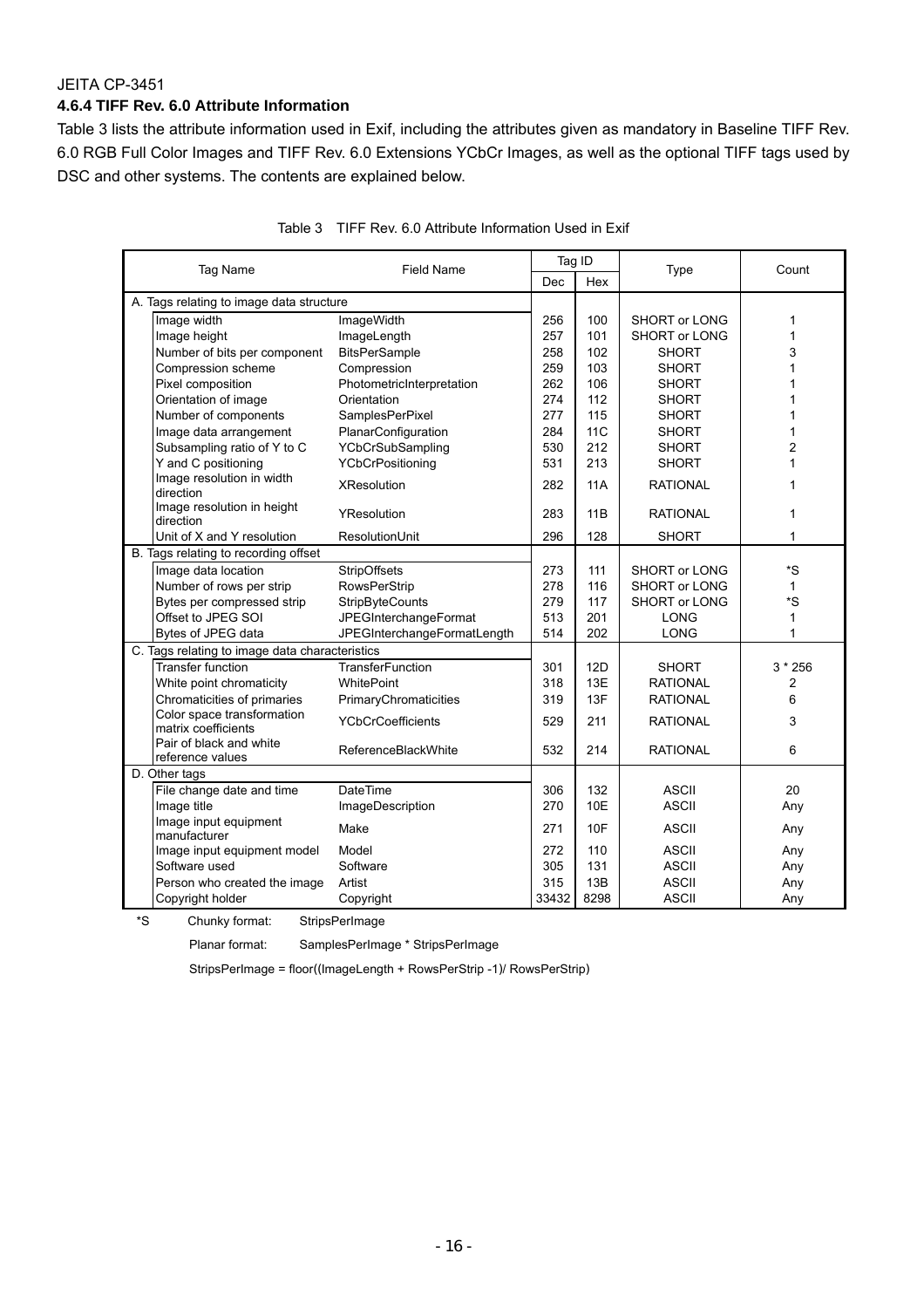### **A. Tags relating to image data structure**

#### *ImageWidth*

The number of columns of image data, equal to the number of pixels per row. In JPEG compressed data a JPEG marker is used instead of this tag.

| Tag     | $=$ | 256 (100.H)   |
|---------|-----|---------------|
| Type    | $=$ | SHORT or LONG |
| Count   | $=$ |               |
| Default |     | none          |

#### *ImageLength*

The number of rows of image data. In JPEG compressed data a JPEG marker is used instead of this tag.

| Taq     | $\equiv$ | 257 (101.H)   |
|---------|----------|---------------|
| Type    | $=$      | SHORT or LONG |
| Count   | $=$      |               |
| Default |          | none          |

#### *BitsPerSample*

The number of bits per image component. In this standard each component of the image is 8 bits, so the value for this tag is 8. See also *SamplesPerPixel*. In JPEG compressed data a JPEG marker is used instead of this tag.

| Tag     | =   | 258 (102.H)  |  |  |
|---------|-----|--------------|--|--|
| Type    | $=$ | <b>SHORT</b> |  |  |
| Count   | $=$ | 3            |  |  |
| Default | $=$ | 888          |  |  |

#### *Compression*

The compression scheme used for the image data. When a primary image is JPEG compressed, this designation is not necessary and is omitted. When thumbnails use JPEG compression, this tag value is set to 6.

| Tag     |       | =   |    | 259 (103.H)                        |
|---------|-------|-----|----|------------------------------------|
| Type    |       |     |    | <b>SHORT</b>                       |
| Count   |       | $=$ | 1  |                                    |
| Default |       | =   |    | none                               |
|         | 1     |     | =  | uncompressed                       |
|         | 6     |     | Ξ. | JPEG compression (thumbnails only) |
|         | Other |     | =  | reserved                           |

#### *PhotometricInterpretation*

The pixel composition. In JPEG compressed data a JPEG marker is used instead of this tag.

| Tag     | = |   | 262 (106.H)  |
|---------|---|---|--------------|
| Type    | = |   | <b>SHORT</b> |
| Count   | = | 1 |              |
| Default | = |   | none         |
| 2       |   |   | RGB          |
| 6       | = |   | <b>YCbCr</b> |
| Other   |   |   | reserved     |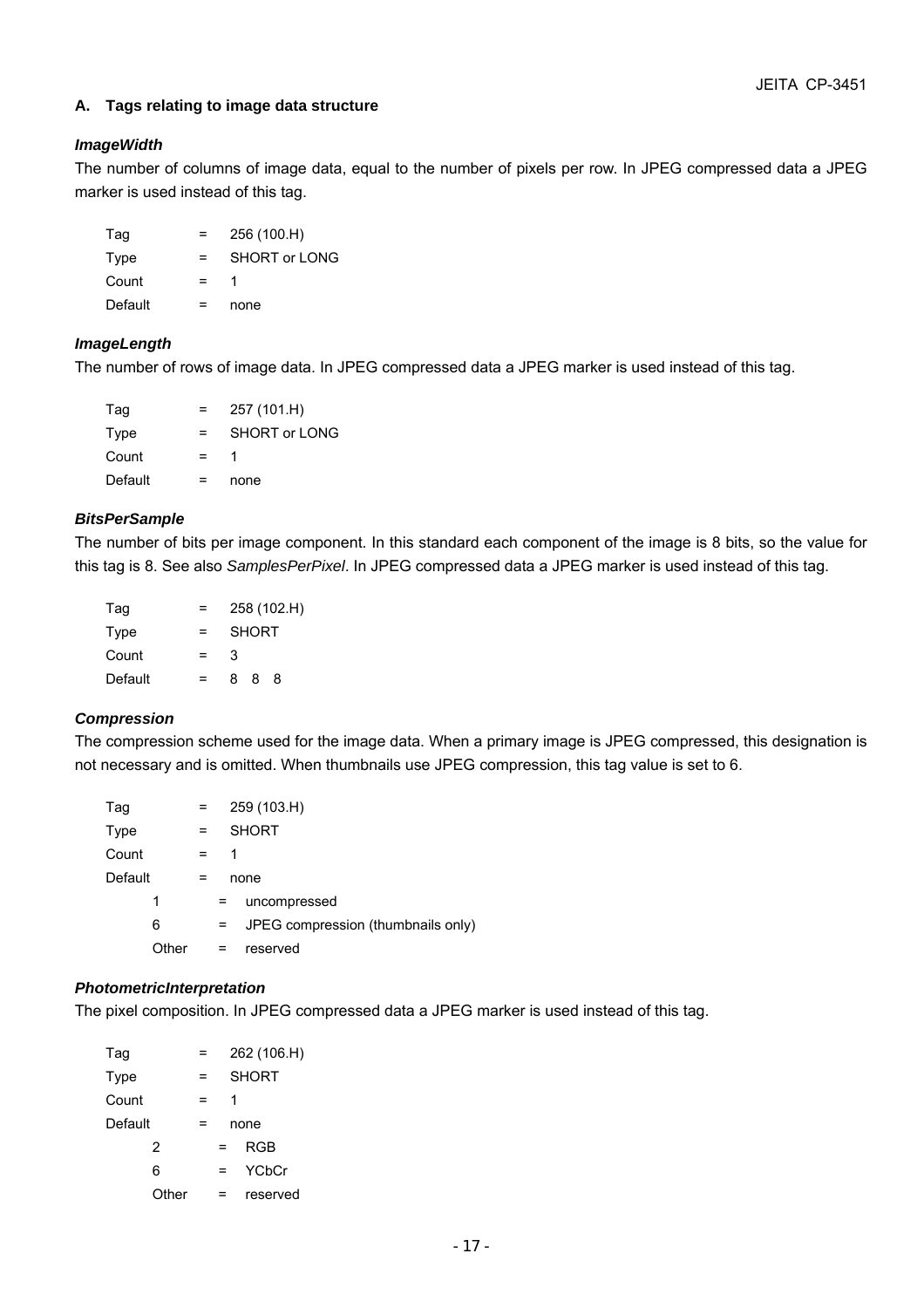#### *Orientation*

The image orientation viewed in terms of rows and columns.

| Tag     |       | $=$ |                                | 274 (112.H)                                                                                         |
|---------|-------|-----|--------------------------------|-----------------------------------------------------------------------------------------------------|
| Type    |       | $=$ |                                | <b>SHORT</b>                                                                                        |
| Count   |       | $=$ |                                |                                                                                                     |
| Default |       | $=$ | 1                              |                                                                                                     |
|         | 1     |     | $\qquad \qquad =\qquad \qquad$ | The 0th row is at the visual top of the image, and the 0th column is the visual left-hand side.     |
|         | 2     |     | =                              | The 0th row is at the visual top of the image, and the 0th column is the visual right-hand side.    |
|         | 3     |     | $\equiv$                       | The 0th row is at the visual bottom of the image, and the 0th column is the visual right-hand side. |
|         | 4     |     | =                              | The 0th row is at the visual bottom of the image, and the 0th column is the visual left-hand side.  |
|         | 5     |     | =                              | The 0th row is the visual left-hand side of the image, and the 0th column is the visual top.        |
|         | 6     |     | $=$                            | The 0th row is the visual right-hand side of the image, and the 0th column is the visual top.       |
|         | 7     |     | $=$                            | The 0th row is the visual right-hand side of the image, and the 0th column is the visual bottom.    |
|         | 8     |     | $=$                            | The 0th row is the visual left-hand side of the image, and the 0th column is the visual bottom.     |
|         | Other |     |                                | reserved                                                                                            |
|         |       |     |                                |                                                                                                     |

#### *SamplesPerPixel*

The number of components per pixel. Since this standard applies to RGB and YCbCr images, the value set for this tag is 3. In JPEG compressed data a JPEG marker is used instead of this tag.

| Tag     | $=$ | 277 (115.H)  |
|---------|-----|--------------|
| Type    | $=$ | <b>SHORT</b> |
| Count   | $=$ |              |
| Default | =   | 3            |

#### *PlanarConfiguration*

Indicates whether pixel components are recorded in chunky or planar format. In JPEG compressed files a JPEG marker is used instead of this tag. If this field does not exist, the TIFF default of 1 (chunky) is assumed.

| Tag   |       |  | 284 (11C.H)   |
|-------|-------|--|---------------|
| Type  |       |  | <b>SHORT</b>  |
| Count |       |  |               |
|       | 1     |  | chunky format |
|       | 2     |  | planar format |
|       | Other |  | reserved      |

# *YCbCrSubSampling*

The sampling ratio of chrominance components in relation to the luminance component. In JPEG compressed data a JPEG marker is used instead of this tag.

| Tag   |        |       |           | $= 530 (212.H)$ |
|-------|--------|-------|-----------|-----------------|
| Type  |        |       | $=$ SHORT |                 |
| Count |        | $= 2$ |           |                 |
|       | [2, 1] |       | $=$       | YCbCr4:2:2      |
|       | [2, 2] |       |           | YCbCr4:2:0      |
|       | Other  |       | $=$       | reserved        |

#### *YCbCrPositioning*

The position of chrominance components in relation to the luminance component. This field is designated only for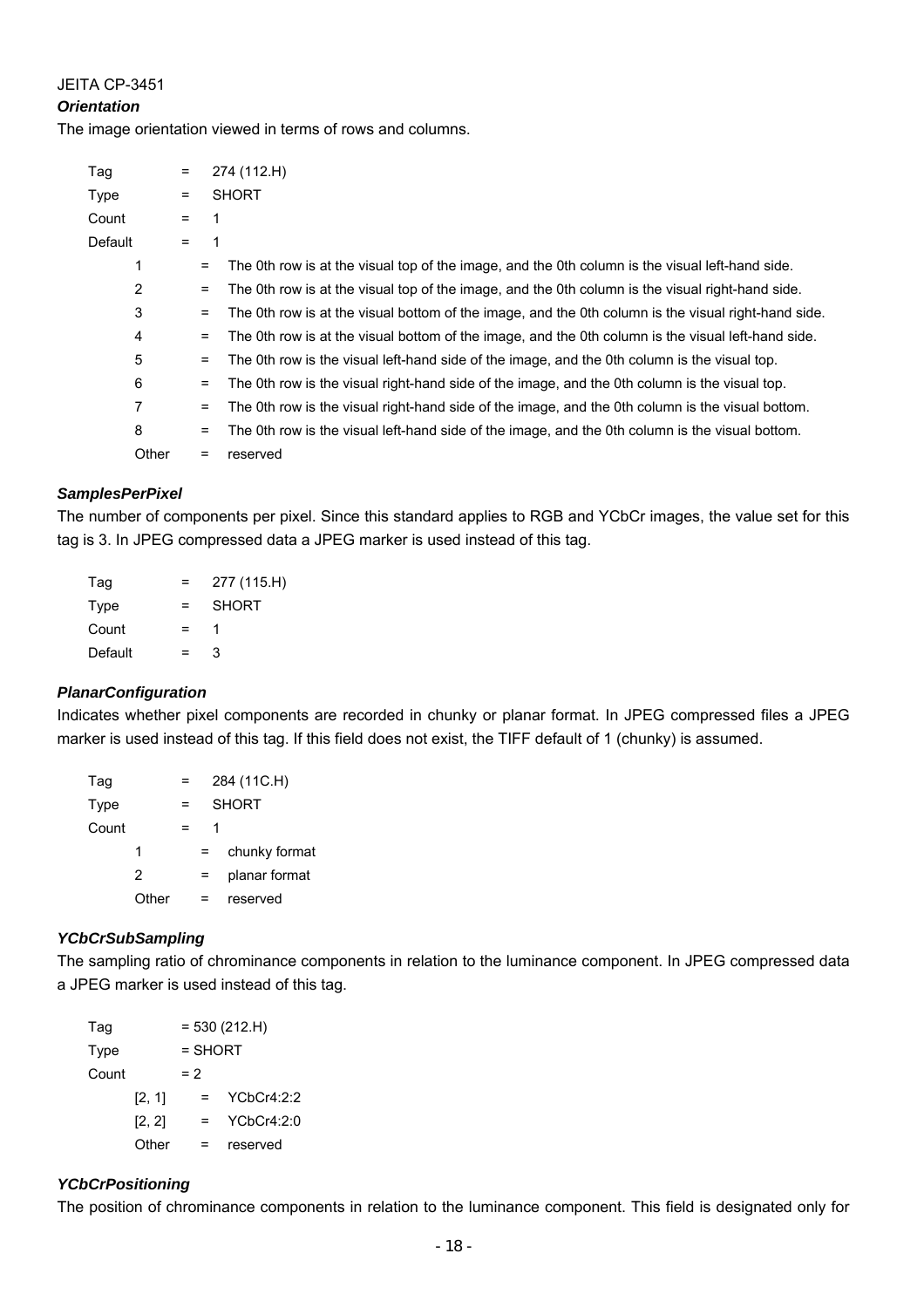JPEG compressed data or uncompressed YCbCr data. The TIFF default is 1 (centered); but when Y:Cb:Cr = 4:2:2 it is recommended in this standard that 2 (co-sited) be used to record data, in order to improve the image quality when viewed on TV systems. When this field does not exist, the reader shall assume the TIFF default. In the case of Y:Cb:Cr = 4:2:0, the TIFF default (centered) is recommended. If the reader does not have the capability of supporting both kinds of *YCbCrPositioning*, it shall follow the TIFF default regardless of the value in this field. It is preferable that readers be able to support both centered and co-sited positioning.

| Tag            |       | $\equiv$          |          | 531 (213.H)  |                                    |                  |                                        |          |          |                                    |                                               |
|----------------|-------|-------------------|----------|--------------|------------------------------------|------------------|----------------------------------------|----------|----------|------------------------------------|-----------------------------------------------|
| Type           |       | $=$               |          | <b>SHORT</b> |                                    |                  |                                        |          |          |                                    |                                               |
| Count          |       | Ξ                 | 1        |              |                                    |                  |                                        |          |          |                                    |                                               |
| Default        |       | $\qquad \qquad =$ | 1        |              |                                    |                  |                                        |          |          |                                    |                                               |
| 1              |       |                   | $=$      | centered     |                                    |                  |                                        |          |          |                                    |                                               |
| $\overline{2}$ |       |                   | $\equiv$ | co-sited     |                                    |                  |                                        |          |          |                                    |                                               |
|                | Other |                   | =        | reserved     |                                    |                  |                                        |          |          |                                    |                                               |
|                |       |                   |          |              | ОX<br>XΟ<br>$\times$               | XOX<br>X()<br>XΟ |                                        | ⊠⊠⊠      |          | $\boxtimes$<br>⊠⊗⊗                 | $\begin{array}{c}\times\\ \times \end{array}$ |
|                |       |                   |          |              | YCbCrPositioning = 1               |                  |                                        |          |          | YCbCrPositioning = 2               |                                               |
|                |       |                   |          |              | (centered)                         |                  |                                        |          |          | (co-sited)                         |                                               |
|                |       |                   |          |              |                                    |                  | a) Y:Cb:Cr = 4:2:2                     |          |          |                                    |                                               |
|                |       |                   |          |              | $\times$<br>$\times$               | $\times$         | $\mathsf{X}$                           | ⊠        | $\times$ | ⊗                                  | Х                                             |
|                |       |                   |          |              |                                    |                  |                                        | $\times$ | $\times$ | $\times$                           | $\times$                                      |
|                |       |                   |          |              | X<br>$\times$                      | $\times$         | X                                      | ⊠        | Χ        | ⊗                                  | $\times$                                      |
|                |       |                   |          |              | YCbCrPositioning = 1<br>(centered) |                  | b) $Y:Cb:Cr = 4:2:0$                   |          |          | YCbCrPositioning = 2<br>(co-sited) |                                               |
|                |       |                   |          |              |                                    | Х                | Luminance Sample<br>Chrominance Sample |          |          |                                    |                                               |
|                |       |                   |          |              |                                    |                  | $\cdots$                               |          |          |                                    |                                               |

# Figure 8 YCbCrPositioning

#### *XResolution*

The number of pixels per *ResolutionUnit* in the *ImageWidth* direction. When the image resolution is unknown, 72 [dpi] is designated.

| Tag     | =   | 282 (11A.H)     |
|---------|-----|-----------------|
| Type    | =   | <b>RATIONAL</b> |
| Count   | $=$ |                 |
| Default | =   | 72              |

#### *YResolution*

The number of pixels per *ResolutionUnit* in the *ImageLength* direction. The same value as *XResolution* is designated.

| Tag   | $=$ | 283 (11B.H)     |
|-------|-----|-----------------|
| Type  | $=$ | <b>RATIONAL</b> |
| Count | $=$ |                 |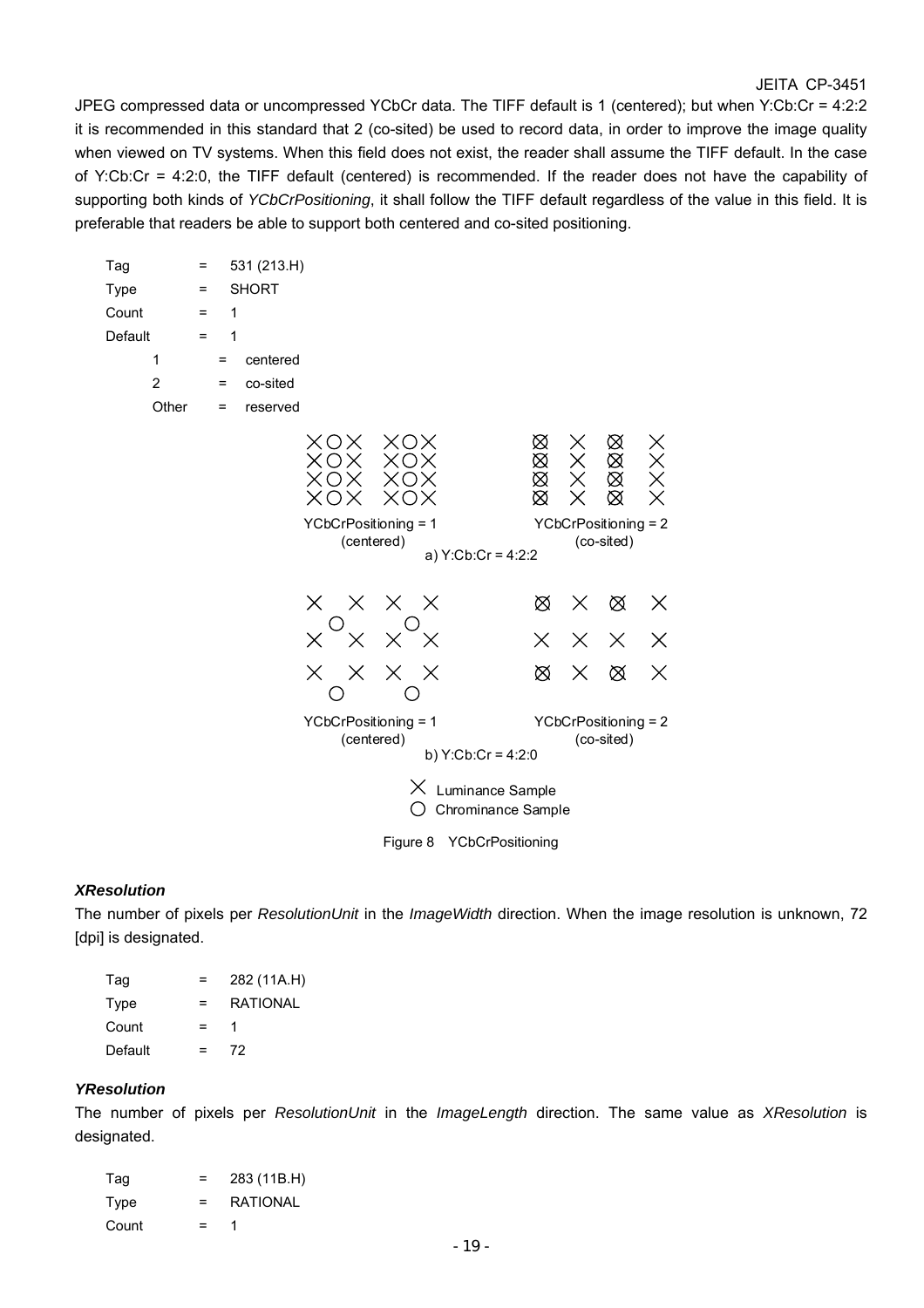JEITA CP-3451 Default  $= 72$ 

#### *ResolutionUnit*

The unit for measuring *XResolution* and *YResolution*. The same unit is used for both *XResolution* and *YResolution.* If the image resolution in unknown, 2 (inches) is designated.

| Tag     |       |   |   | 296 (128.H)  |
|---------|-------|---|---|--------------|
| Type    |       | = |   | <b>SHORT</b> |
| Count   |       | = | 1 |              |
| Default |       | = |   | 2            |
|         | 2     |   | = | inches       |
|         | 3     |   |   | centimeters  |
|         | Other |   |   | reserved     |

#### **B. Tags relating to recording offset**

#### *StripOffsets*

For each strip, the byte offset of that strip. It is recommended that this be selected so the number of strip bytes does not exceed 64 Kbytes. With JPEG compressed data this designation is not needed and is omitted. See also *RowsPerStrip* and *StripByteCounts*.

| Tag     | $=$ $-$                   | 273 (111.H)                      |                                   |
|---------|---------------------------|----------------------------------|-----------------------------------|
| Type    | $\mathbf{r} = \mathbf{r}$ | <b>SHORT or LONG</b>             |                                   |
| Count   | $=$ $-$                   | StripsPerImage                   | (when $PlanarConfiguration = 1$ ) |
|         | $\equiv$ $\equiv$         | SamplesPerPixel * StripsPerImage | (when PlanarConfiguration = $2$ ) |
| Default | =                         | none                             |                                   |

#### *RowsPerStrip*

The number of rows per strip. This is the number of rows in the image of one strip when an image is divided into strips. With JPEG compressed data this designation is not needed and is omitted. See also *RowsPerStrip* and *StripByteCounts*.

| Taq     | $=$ | 278 (116.H)   |
|---------|-----|---------------|
| Type    | $=$ | SHORT or LONG |
| Count   | $=$ |               |
| Default | $=$ | none          |

#### *StripByteCounts*

The total number of bytes in each strip. With JPEG compressed data this designation is not needed and is omitted.

| Tag     | $=$ $-$ | 279 (117.H)                      |                                   |
|---------|---------|----------------------------------|-----------------------------------|
| Type    | $=$ $-$ | <b>SHORT or LONG</b>             |                                   |
| Count   | $=$ $-$ | StripsPerImage                   | (when $PlanarConfiguration = 1$ ) |
|         |         | SamplesPerPixel * StripsPerImage | (when $PlanarConfiguration = 2$ ) |
| Default | =       | none                             |                                   |

#### *JPEGInterchangeFormat*

The offset to the start byte (SOI) of JPEG compressed thumbnail data. This is not used for primary image JPEG data.

 $Tag = 513 (201.H)$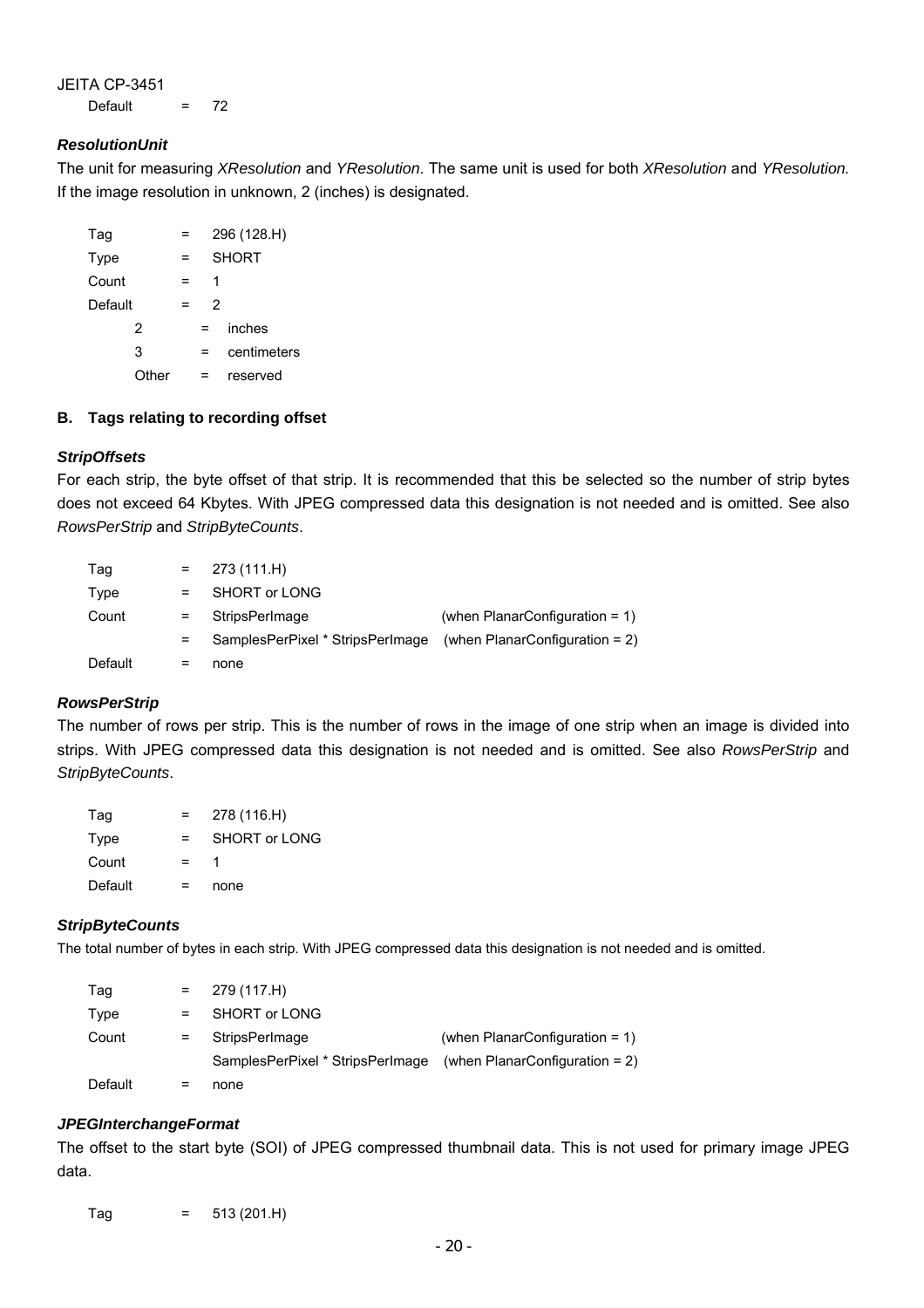Type = LONG Default = none

#### *JPEGInterchangeFormatLength*

The number of bytes of JPEG compressed thumbnail data. This is not used for primary image JPEG data. JPEG thumbnails are not divided but are recorded as a continuous JPEG bitstream from SOI to EOI. APPn and COM markers should not be recorded. Compressed thumbnails shall be recorded in no more than 64 Kbytes, including all other data to be recorded in APP1.

| Taq     | =   | 514 (202.H) |
|---------|-----|-------------|
| Type    | $=$ | LONG        |
| Default | =   | none        |

#### **C. Tags Relating to Image Data Characteristics**

### *TransferFunction*

A transfer function for the image, described in tabular style. Normally this tag is not necessary, since color space is specified in the color space information tag (*ColorSpace*).

| Tag     | $=$ | 301 (12D.H)  |
|---------|-----|--------------|
| Type    | $=$ | <b>SHORT</b> |
| Count   | $=$ | $3 * 256$    |
| Default | =   | none         |

#### *WhitePoint*

The chromaticity of the white point of the image. Normally this tag is not necessary, since color space is specified in the color space information tag (*ColorSpace*).

| Tag     | =   | 318 (13E.H)     |
|---------|-----|-----------------|
| Type    | $=$ | <b>RATIONAL</b> |
| Count   | $=$ | 2               |
| Default | $=$ | none            |

#### *PrimaryChromaticities*

The chromaticity of the three primary colors of the image. Normally this tag is not necessary, since color space is specified in the color space information tag (*ColorSpace*).

| Tag     | $=$ | 319 (13F.H) |
|---------|-----|-------------|
| Type    | $=$ | RATIONAL    |
| Count   | $=$ | ี           |
| Default | $=$ | none        |

# *YCbCrCoefficients*

The matrix coefficients for transformation from RGB to YCbCr image data. No default is given in TIFF; but here the characteristics given in Annex E, "Color Space Guidelines," is used as the default.

| Taq     | =        | 529 (211.H)     |
|---------|----------|-----------------|
| Type    | $\equiv$ | <b>RATIONAL</b> |
| Count   | $=$      | 3               |
| Default | $=$      | See Annex E     |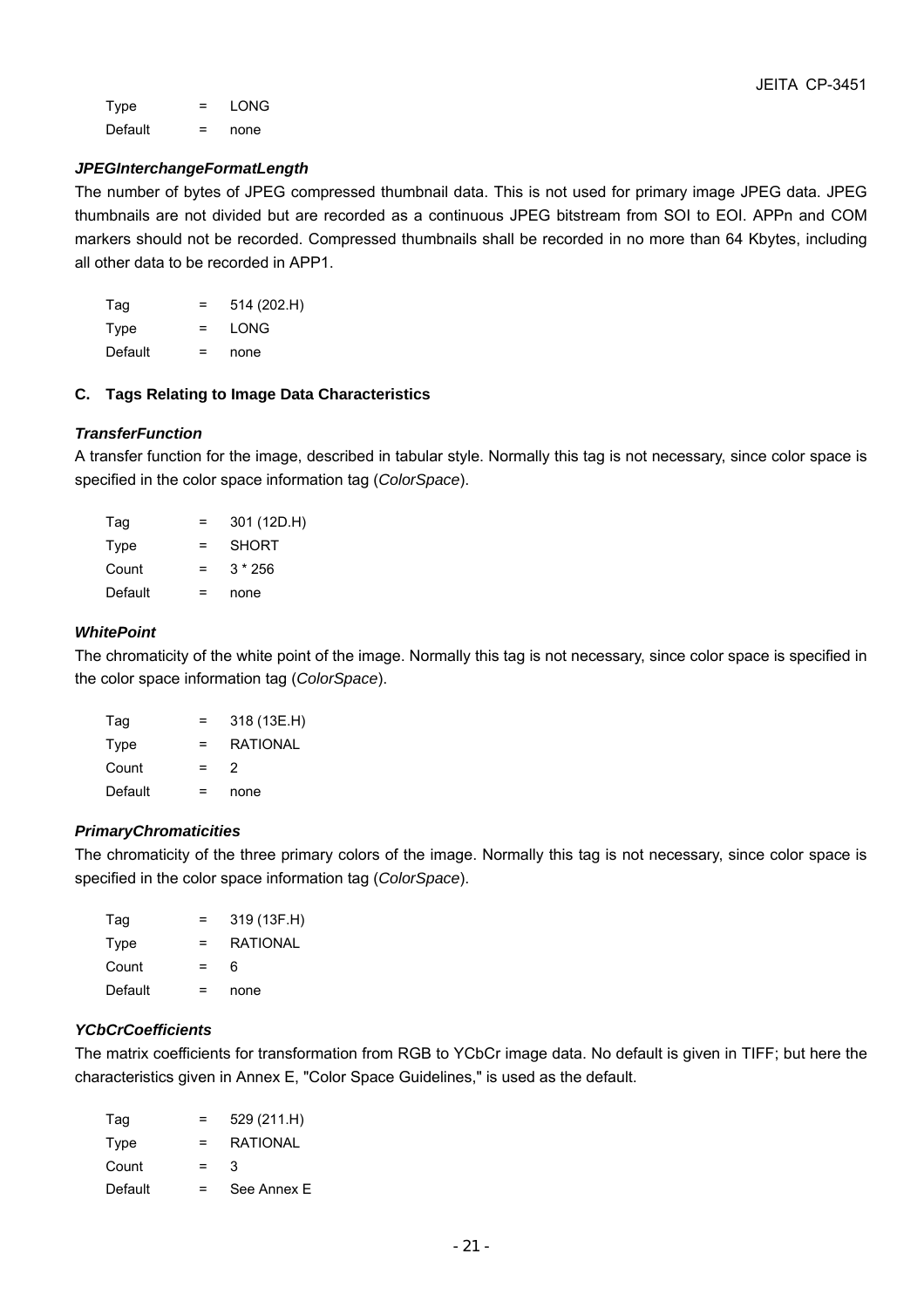#### *ReferenceBlackWhite*

The reference black point value and reference white point value. No defaults are given in TIFF, but the values below are given as defaults here. The color space is declared in a color space information tag, with the default being the value that gives the optimal image characteristics Interoperability these conditions.

| Tag     | $=$     | 532 (214.H)              |                                           |
|---------|---------|--------------------------|-------------------------------------------|
| Type    | $=$ $-$ | RATIONAL                 |                                           |
| Count   | $=$ 6   |                          |                                           |
| Default | $=$ $-$ | [0, 255, 0, 255, 0, 255] | (when Photometric Interpretation is RGB)  |
|         |         | [0, 255, 0, 128, 0, 128] | (when PhotometricInterpretation is YCbCr) |

#### **D. Other Tags**

#### *DateTime*

The date and time of image creation. In this standard it is the date and time the file was changed. The format is "YYYY:MM:DD HH:MM:SS" with time shown in 24-hour format, and the date and time separated by one blank character [20.H]. When the date and time are unknown, all the character spaces except colons (":") may be filled with blank characters, or else the Interoperability field may be filled with blank characters. The character string length is 20 bytes including NULL for termination. When the field is left blank, it is treated as unknown.

| Tag     | =   | 306 (132.H) |
|---------|-----|-------------|
| Type    | $=$ | ASCII       |
| Count   | =   | 20          |
| Default | =   | none        |

# *ImageDescription*

A character string giving the title of the image. It may be a comment such as "1988 company picnic" or the like. Two-byte character codes cannot be used. When a 2-byte code is necessary, the Exif Private tag *UserComment* is to be used.

| Tag     | $=$ | 270 (10E.H) |
|---------|-----|-------------|
| Type    | $=$ | ASCII       |
| Count   | $=$ | Any         |
| Default | =   | none        |

#### *Make*

The manufacturer of the recording equipment. This is the manufacturer of the DSC, scanner, video digitizer or other equipment that generated the image. When the field is left blank, it is treated as unknown.

| Tag     | $=$ | 271 (10F.H) |
|---------|-----|-------------|
| Type    | $=$ | ASCII       |
| Count   | $=$ | Any         |
| Default | =   | none        |

#### *Model*

The model name or model number of the equipment. This is the model name of number of the DSC, scanner, video digitizer or other equipment that generated the image. When the field is left blank, it is treated as unknown.

| Taq   | $=$ | 272 (110.H) |
|-------|-----|-------------|
| Type  | $=$ | ASCII       |
| Count | $=$ | Any         |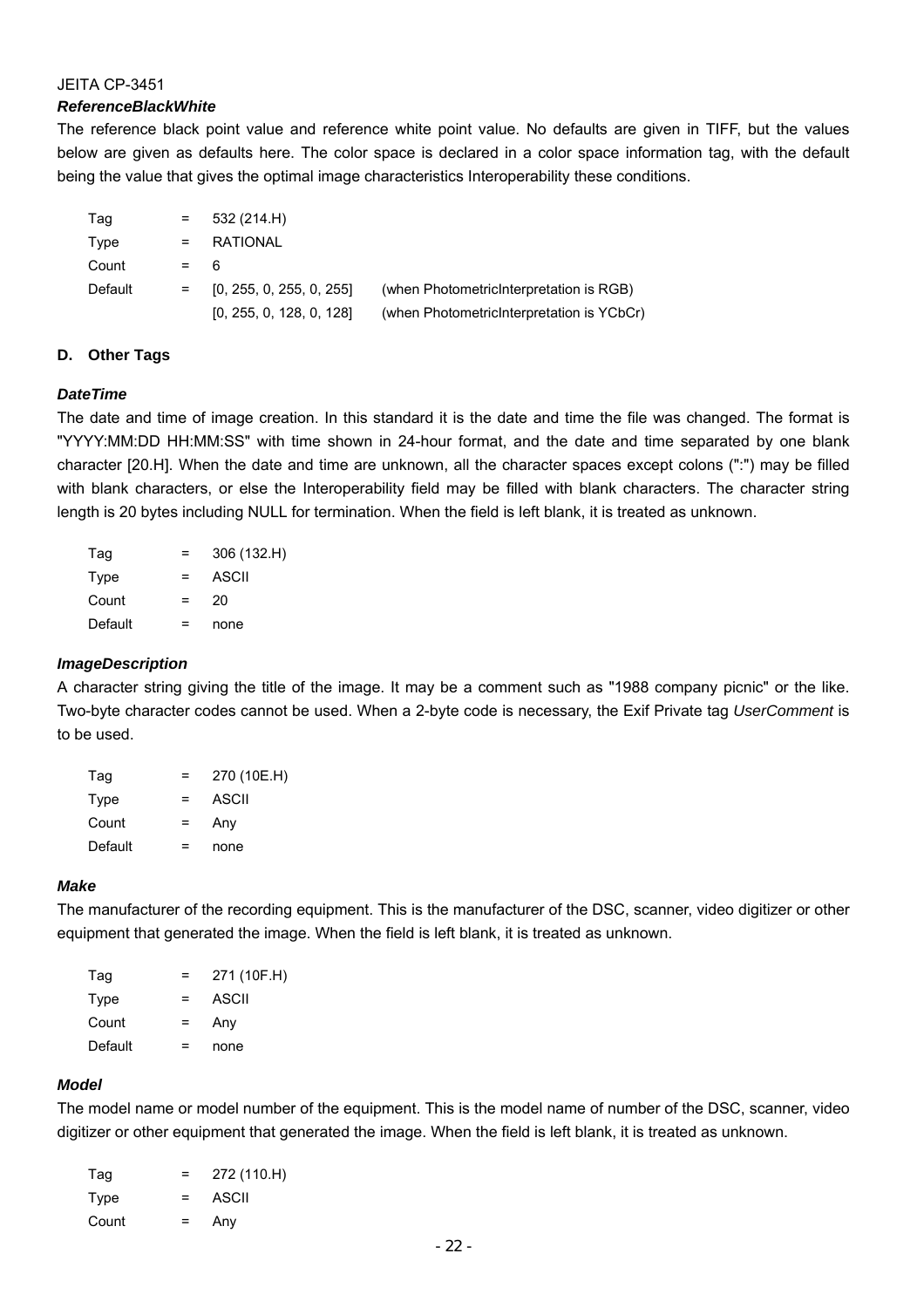Default = none

#### *Software*

This tag records the name and version of the software or firmware of the camera or image input device used to generate the image. The detailed format is not specified, but it is recommended that the example shown below be followed. When the field is left blank, it is treated as unknown.

Ex.) "Exif Software Version 1.00a"

| Tag     | =        | 305 (131h) |
|---------|----------|------------|
| Type    | $\equiv$ | ASCII      |
| Count   | $=$      | Any        |
| Default | =        | none       |

#### *Artist*

This tag records the name of the camera owner, photographer or image creator. The detailed format is not specified, but it is recommended that the information be written as in the example below for ease of Interoperability. When the field is left blank, it is treated as unknown.

Ex.) "Camera owner, John Smith; Photographer, Michael Brown; Image creator, Ken James"

| Tag     | $=$ | 315 (13Bh) |
|---------|-----|------------|
| Type    | $=$ | ASCII      |
| Count   | $=$ | Any        |
| Default | =   | none       |

# *Copyright*

Copyright information. In this standard the tag is used to indicate both the photographer and editor copyrights. It is the copyright notice of the person or organization claiming rights to the image. The Interoperability copyright statement including date and rights should be written in this field; e.g., "Copyright, John Smith, 19xx. All rights reserved." In this standard the field records both the photographer and editor copyrights, with each recorded in a separate part of the statement. When there is a clear distinction between the photographer and editor copyrights, these are to be written in the order of photographer followed by editor copyright, separated by NULL (in this case, since the statement also ends with a NULL, there are two NULL codes) (see example 1). When only the photographer copyright is given, it is terminated by one NULL code (see example 2). When only the editor copyright is given, the photographer copyright part consists of one space followed by a terminating NULL code, then the editor copyright is given (see example 3). When the field is left blank, it is treated as unknown.

- Ex. 1) When both the photographer copyright and editor copyright are given. Photographer copyright + NULL[00.H] + editor copyright + NULL[00.H]
- Ex. 2) When only the photographer copyright is given. Photographer copyright + NULL[00.H]
- Ex. 3) When only the editor copyright is given.

Space[20.H]+ NULL[00.H] + editor copyright + NULL[00.H]

| Taq     | $=$ | 33432 (8298.H) |
|---------|-----|----------------|
| Type    | $=$ | ASCII          |
| Count   | $=$ | Any            |
| Default | =   | none           |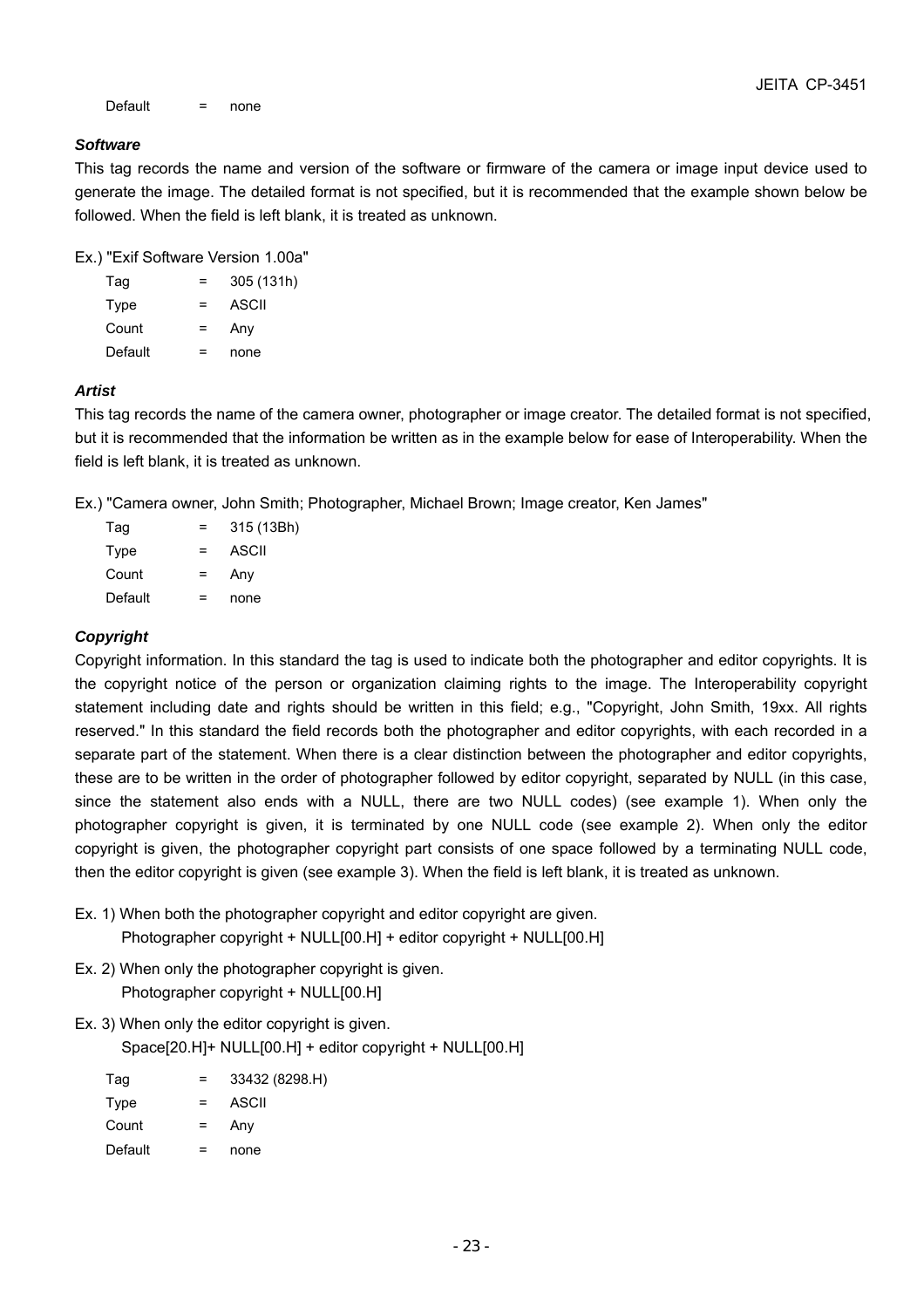# **4.6.5 Exif IFD Attribute Information**

The attribute information (field names and codes) recorded in the Exif IFD is given in Table 4 and Table 5 followed by an explanation of the contents.

| Tag Name                                      |                                               | Field Name               |            | Tag ID | Type                 | Count |  |
|-----------------------------------------------|-----------------------------------------------|--------------------------|------------|--------|----------------------|-------|--|
|                                               |                                               |                          | <b>Dec</b> | Hex    |                      |       |  |
|                                               | A. Tags Relating to Version                   |                          |            |        |                      |       |  |
|                                               | <b>Exif version</b>                           | <b>ExifVersion</b>       | 36864      | 9000   | <b>UNDEFINED</b>     | 4     |  |
|                                               | Supported Flashpix version                    | FlashpixVersion          | 40960      | A000   | <b>UNDEFINED</b>     | 4     |  |
|                                               | B. Tag Relating to Image Data Characteristics |                          |            |        |                      |       |  |
|                                               | Color space information                       | ColorSpace               | 40961      | A001   | <b>SHORT</b>         |       |  |
|                                               | C. Tags Relating to Image Configuration       |                          |            |        |                      |       |  |
|                                               | Meaning of each component                     | ComponentsConfiguration  | 37121      | 9101   | <b>UNDEFINED</b>     |       |  |
|                                               | Image compression mode                        | CompressedBitsPerPixel   | 37122      | 9102   | <b>RATIONAL</b>      |       |  |
|                                               | Valid image width                             | PixelXDimension          | 40962      | A002   | <b>SHORT or LONG</b> |       |  |
|                                               | Valid image height                            | PixelYDimension          | 40963      | A003   | SHORT or LONG        |       |  |
|                                               | D. Tags Relating to User Information          |                          |            |        |                      |       |  |
|                                               | Manufacturer notes                            | MakerNote                | 37500      | 927C   | <b>UNDEFINED</b>     | Any   |  |
|                                               | User comments                                 | <b>UserComment</b>       | 37510      | 9286   | <b>UNDEFINED</b>     | Any   |  |
| E. Tag Relating to Related File Information   |                                               |                          |            |        |                      |       |  |
|                                               | Related audio file                            | RelatedSoundFile         | 40964      | A004   | <b>ASCII</b>         | 13    |  |
|                                               | F. Tags Relating to Date and Time             |                          |            |        |                      |       |  |
|                                               | Date and time of original data                | DateTimeOriginal         | 36867      | 9003   | <b>ASCII</b>         | 20    |  |
|                                               | deneration                                    |                          |            |        |                      |       |  |
|                                               | Date and time of digital data<br>deneration   | <b>DateTimeDigitized</b> | 36868      | 9004   | <b>ASCII</b>         | 20    |  |
|                                               | DateTime subseconds                           | SubSecTime               | 37520      | 9290   | <b>ASCII</b>         | Any   |  |
|                                               | DateTimeOriginal subseconds                   | SubSecTimeOriginal       | 37521      | 9291   | <b>ASCII</b>         | Any   |  |
|                                               | DateTimeDigitized subseconds                  | SubSecTimeDigitized      | 37522      | 9292   | <b>ASCII</b>         | Any   |  |
| G. Tags Relating to Picture-Taking Conditions |                                               |                          |            |        |                      |       |  |
| See Table 5                                   |                                               |                          |            |        |                      |       |  |
|                                               | H. Other Tags                                 |                          |            |        |                      |       |  |
|                                               | Unique image ID                               | ImageUniqueID            | 42016      | A420   | <b>ASCII</b>         | 33    |  |

#### Table 4 Exif IFD Attribute Information (1)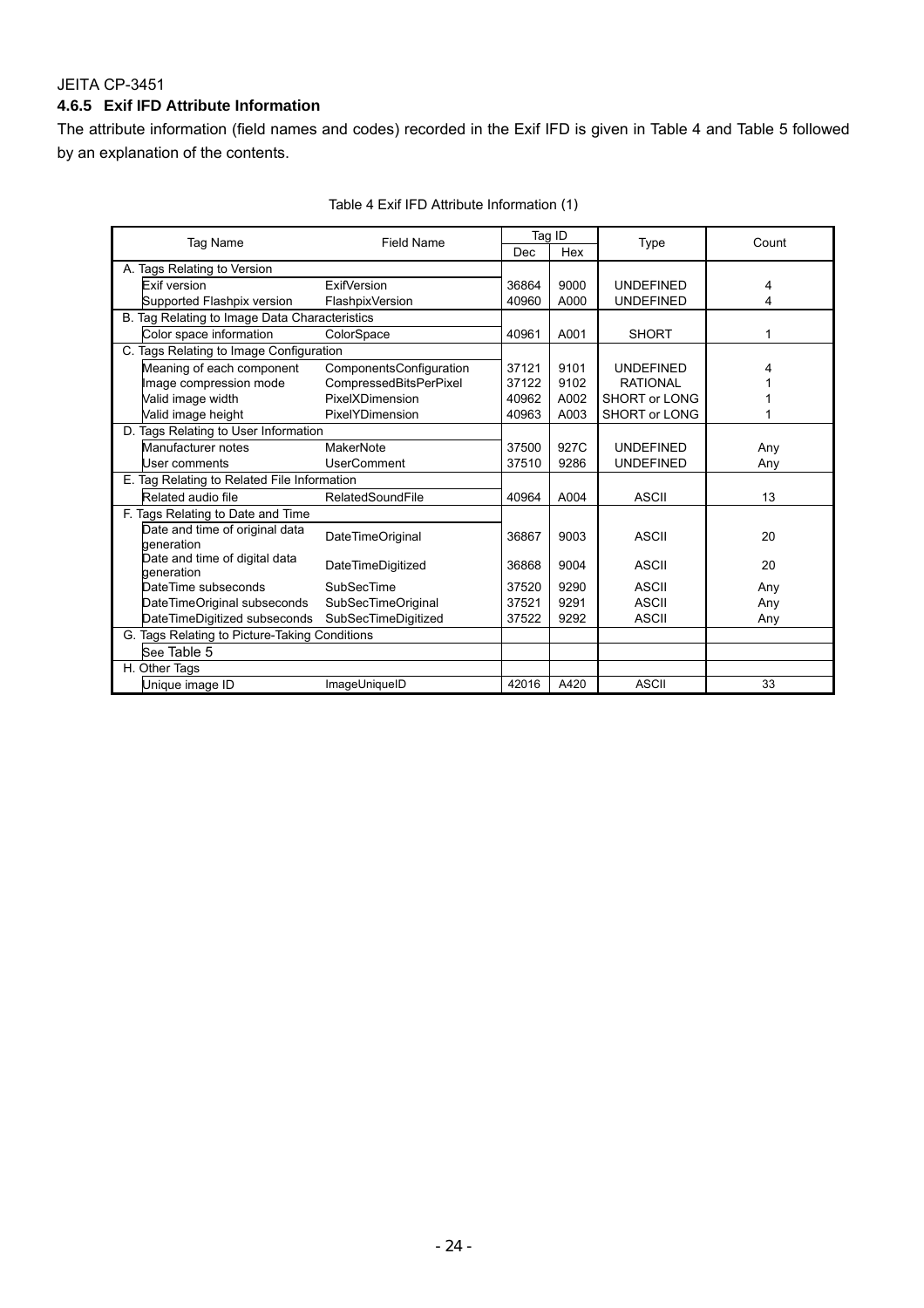| G. Tags Relating to Picture-Taking Conditions |                          |       |             |                  |                |
|-----------------------------------------------|--------------------------|-------|-------------|------------------|----------------|
| <b>Exposure time</b>                          | <b>ExposureTime</b>      | 33434 | 829A        | <b>RATIONAL</b>  |                |
| F number                                      | FNumber                  | 33437 | 829D        | <b>RATIONAL</b>  | 1              |
| Exposure program                              | ExposureProgram          | 34850 | 8822        | <b>SHORT</b>     | 1              |
| Spectral sensitivity                          | SpectralSensitivity      | 34852 | 8824        | <b>ASCII</b>     | Any            |
| ISO speed rating                              | <b>ISOSpeedRatings</b>   | 34855 | 8827        | <b>SHORT</b>     | Any            |
| Optoelectric conversion factor                | <b>OECF</b>              | 34856 | 8828        | <b>UNDEFINED</b> | Any            |
| Shutter speed                                 | ShutterSpeedValue        | 37377 | 9201        | <b>SRATIONAL</b> |                |
| Aperture                                      | ApertureValue            | 37378 | 9202        | <b>RATIONAL</b>  |                |
| <b>Brightness</b>                             | BrightnessValue          | 37379 | 9203        | <b>SRATIONAL</b> |                |
| Exposure bias                                 | ExposureBiasValue        | 37380 | 9204        | <b>SRATIONAL</b> |                |
| Maximum lens aperture                         | MaxApertureValue         | 37381 | 9205        | <b>RATIONAL</b>  |                |
| Subject distance                              | SubjectDistance          | 37382 | 9206        | <b>RATIONAL</b>  |                |
| Metering mode                                 | MeteringMode             | 37383 | 9207        | <b>SHORT</b>     |                |
| ight source                                   | LightSource              | 37384 | 9208        | <b>SHORT</b>     |                |
| Flash                                         | Flash                    | 37385 | 9209        | <b>SHORT</b>     |                |
| ens focal length                              | FocalLength              | 37386 | 920A        | <b>RATIONAL</b>  |                |
| Subject area                                  | SubjectArea              | 37396 | 9214        | <b>SHORT</b>     | 2 or 3 or 4    |
| Flash energy                                  | FlashEnergy              | 41483 | A20B        | <b>RATIONAL</b>  | 1              |
| Spatial frequency response                    | SpatialFrequencyResponse | 41484 | A20C        | <b>UNDEFINED</b> | Any            |
| Focal plane X resolution                      | FocalPlaneXResolution    | 41486 | <b>A20E</b> | <b>RATIONAL</b>  |                |
| Focal plane Y resolution                      | FocalPlaneYResolution    | 41487 | A20F        | <b>RATIONAL</b>  |                |
| Focal plane resolution unit                   | FocalPlaneResolutionUnit | 41488 | A210        | <b>SHORT</b>     | 1              |
| Subject location                              | SubjectLocation          | 41492 | A214        | <b>SHORT</b>     | $\overline{2}$ |
| Exposure index                                | ExposureIndex            | 41493 | A215        | <b>RATIONAL</b>  | 1              |
| Sensing method                                | SensingMethod            | 41495 | A217        | <b>SHORT</b>     | 1              |
| File source                                   | FileSource               | 41728 | A300        | <b>UNDEFINED</b> | 1              |
| Scene type                                    | SceneType                | 41729 | A301        | <b>UNDEFINED</b> | 1              |
| CFA pattern                                   | <b>CFAPattern</b>        | 41730 | A302        | <b>UNDEFINED</b> | Any            |
| Custom image processing                       | CustomRendered           | 41985 | A401        | <b>SHORT</b>     |                |
| Exposure mode                                 | ExposureMode             | 41986 | A402        | <b>SHORT</b>     |                |
| White balance                                 | WhiteBalance             | 41987 | A403        | <b>SHORT</b>     |                |
| Digital zoom ratio                            | DigitalZoomRatio         | 41988 | A404        | <b>RATIONAL</b>  |                |
| Focal length in 35 mm film                    | FocalLengthIn35mmFilm    | 41989 | A405        | <b>SHORT</b>     |                |
| Scene capture type                            | SceneCaptureType         | 41990 | A406        | <b>SHORT</b>     |                |
| Gain control                                  | GainControl              | 41991 | A407        | <b>RATIONAL</b>  |                |
| Contrast                                      | Contrast                 | 41992 | A408        | <b>SHORT</b>     |                |
| Saturation                                    | Saturation               | 41993 | A409        | <b>SHORT</b>     |                |
| <b>Sharpness</b>                              | Sharpness                | 41994 | A40A        | <b>SHORT</b>     | 1              |
| Device settings description                   | DeviceSettingDescription | 41995 | A40B        | <b>UNDEFINED</b> | Any            |
| Subject distance range                        | SubjectDistanceRange     | 41996 | A40C        | <b>SHORT</b>     | 1              |

Table 5 Exif IFD Attribute Information (2)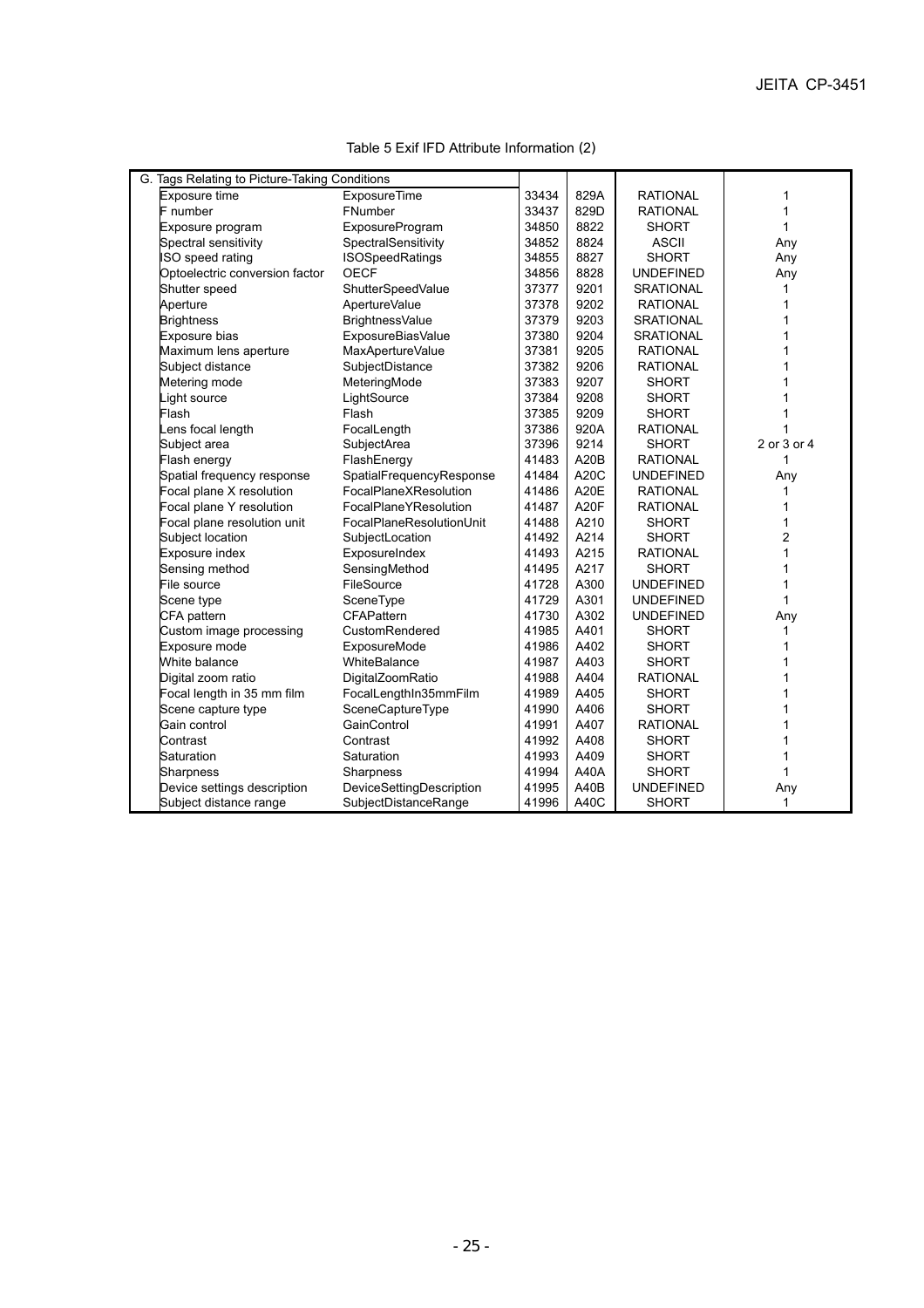# JEITA CP-3451 **A. Tags Relating to Version**

# *ExifVersion*

The version of this standard supported. Nonexistence of this field is taken to mean nonconformance to the standard (see section 4.2). Conformance to this standard is indicated by recording "0220" as 4-byte ASCII. Since the type is UNDEFINED, there is no NULL for termination.

| Tag     | $=$ | 36864 (9000.H)   |
|---------|-----|------------------|
| Type    | $=$ | <b>UNDEFINED</b> |
| Count   | Ξ.  | Δ.               |
| Default | $=$ | "0220"           |

# *FlashpixVersion*

The Flashpix format version supported by a FPXR file. If the FPXR function supports Flashpix format Ver. 1.0, this is indicated similarly to *ExifVersion* by recording "0100" as 4-byte ASCII. Since the type is UNDEFINED, there is no NULL for termination.

| Tag     |       |     |    |   | 40960(A000.H)               |
|---------|-------|-----|----|---|-----------------------------|
| Type    |       |     |    |   | <b>UNDEFINED</b>            |
| Count   |       | =   |    | 4 |                             |
| Default |       | $=$ |    |   | "0100"                      |
|         | 0100  |     | Ξ. |   | Flashpix Format Version 1.0 |
|         | Other |     | =  |   | reserved                    |

# **B. Tag Relating to Color Space**

# *ColorSpace*

The color space information tag (*ColorSpace*) is always recorded as the color space specifier.

Normally sRGB (=1) is used to define the color space based on the PC monitor conditions and environment. If a color space other than sRGB is used, Uncalibrated (=FFFF.H) is set. Image data recorded as Uncalibrated can be treated as sRGB when it is converted to Flashpix. On sRGB see Annex E.

 $Tag = 40961 (A001.H)$ Type = SHORT  $Count = 1$  $1 = sRGB$ FFFF.H = Uncalibrated Other = reserved

# **C. Tags Relating to Image Configuration**

# *PixelXDimension*

Information specific to compressed data. When a compressed file is recorded, the valid width of the meaningful image shall be recorded in this tag, whether or not there is padding data or a restart marker. This tag should not exist in an uncompressed file. For details see section 2.8.1 and Annex F.

| Tag     | $= 40962 (A002.H)$ |
|---------|--------------------|
| Type    | $=$ SHORT or LONG  |
| Count   | $= 1$              |
| Default | $=$ none           |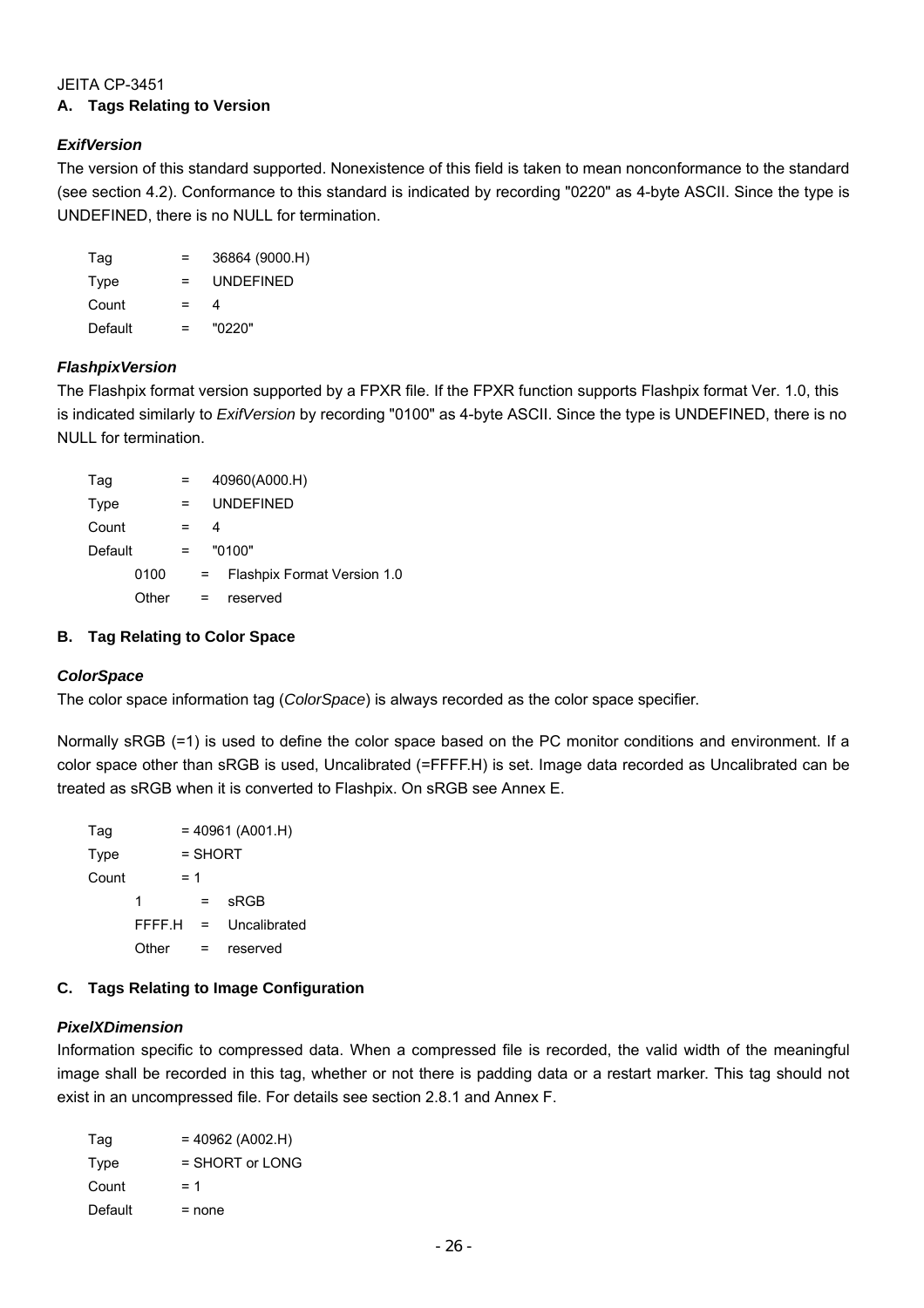# *PixelYDimension*

Information specific to compressed data. When a compressed file is recorded, the valid height of the meaningful image shall be recorded in this tag, whether or not there is padding data or a restart marker. This tag should not exist in an uncompressed file. For details see section 2.8.1 and Annex F. Since data padding is unnecessary in the vertical direction, the number of lines recorded in this valid image height tag will in fact be the same as that recorded in the SOF.

| Tag   | $=$ | 40963 (A003.H)       |
|-------|-----|----------------------|
| Type  | $=$ | <b>SHORT of LONG</b> |
| Count | $=$ |                      |

#### *ComponentsConfiguration*

Information specific to compressed data. The channels of each component are arranged in order from the 1st component to the 4th. For uncompressed data the data arrangement is given in the *PhotometricInterpretation* tag. However, since *PhotometricInterpretation* can only express the order of Y,Cb and Cr, this tag is provided for cases when compressed data uses components other than Y, Cb, and Cr and to enable support of other sequences.

| Tag     |       | =   | 37121 (9101.H)   |                               |  |
|---------|-------|-----|------------------|-------------------------------|--|
| Type    |       | $=$ | <b>UNDEFINED</b> |                               |  |
| Count   |       | $=$ | 4                |                               |  |
| Default |       | $=$ |                  | 4 5 6 0 (if RGB uncompressed) |  |
|         |       |     |                  | 1 2 3 0 (other cases)         |  |
|         | 0     |     | $=$              | does not exist                |  |
|         | 1     |     | Y<br>$=$         |                               |  |
|         | 2     |     | Cb<br>=          |                               |  |
|         | 3     |     | Cr<br>$=$        |                               |  |
|         | 4     |     | R<br>$=$         |                               |  |
|         | 5     |     | G<br>$=$         |                               |  |
|         | 6     |     | в<br>=           |                               |  |
|         | Other |     | $=$              | reserved                      |  |
|         |       |     |                  |                               |  |

#### *CompressedBitsPerPixel*

Information specific to compressed data. The compression mode used for a compressed image is indicated in unit bits per pixel.

| Tag     | $=$ | 37122 (9102.H)  |
|---------|-----|-----------------|
| Type    | $=$ | <b>RATIONAL</b> |
| Count   | $=$ |                 |
| Default | $=$ | none            |

# **D. Tags Relating to User Information**

#### *MakerNote*

A tag for manufacturers of Exif writers to record any desired information. The contents are up to the manufacturer, but this tag should not be used for any other than its intended purpose.

| Tag     | $=$ | 37500 (927C.H)   |
|---------|-----|------------------|
| Type    | $=$ | <b>UNDEFINED</b> |
| Count   | $=$ | Any              |
| Default | =   | none             |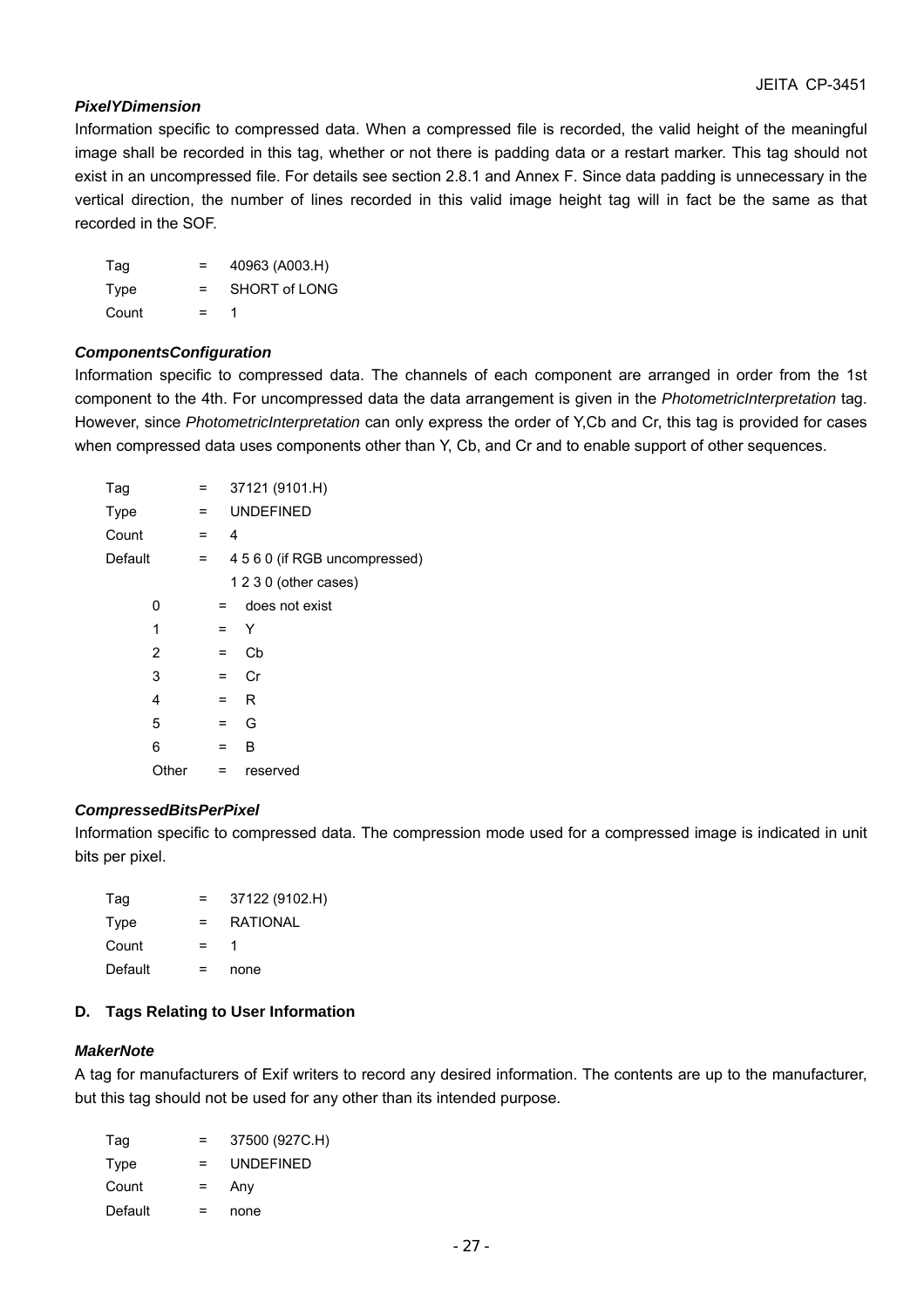# *UserComment*

A tag for Exif users to write keywords or comments on the image besides those in *ImageDescription*, and without the character code limitations of the *ImageDescription* tag.

| Taq     | $=$      | 37510 (9286.H)   |
|---------|----------|------------------|
| Type    | $=$      | <b>UNDEFINED</b> |
| Count   | $\equiv$ | Any              |
| Default | =        | none             |

The character code used in the *UserComment* tag is identified based on an ID code in a fixed 8-byte area at the start of the tag data area. The unused portion of the area is padded with NULL ("00.H"). ID codes are assigned by means of registration. The designation method and references for each character code are given in Table 6 . The value of Count N is determined based on the 8 bytes in the character code area and the number of bytes in the user comment part. Since the TYPE is not ASCII, NULL termination is not necessary (see Figure 9).

#### Table 6 Character Codes and their Designation

| <b>Character Code</b> | Code Designation (8 Bytes)                     | References            |
|-----------------------|------------------------------------------------|-----------------------|
| ASCII                 | 41.H, 53.H, 43.H, 49.H, 49.H, 00.H, 00.H, 00.H | <b>ITU-T T.50 IA5</b> |
| JIS                   | 4A.H, 49.H, 53.H, 00.H, 00.H, 00.H, 00.H, 00.H | JIS X208-1990         |
| Unicode               | 55.H, 4E.H, 49.H, 43.H, 4F.H, 44.H, 45.H, 00.H | Unicode Standard      |
| Undefined             | 00.Н, 00.Н, 00.Н, 00.Н, 00.Н, 00.Н, 00.Н, 00.Н | Undefined             |





#### Figure 9 User Comment Tag

The ID code for the *UserComment* area may be a Defined code such as JIS or ASCII, or may be Undefined. The Undefined name is *UndefinedText*, and the ID code is filled with 8 bytes of all "NULL" ("00.H"). An Exif reader that reads the *UserComment* tag shall have a function for determining the ID code. This function is not required in Exif readers that do not use the *UserComment* tag (see Table 7).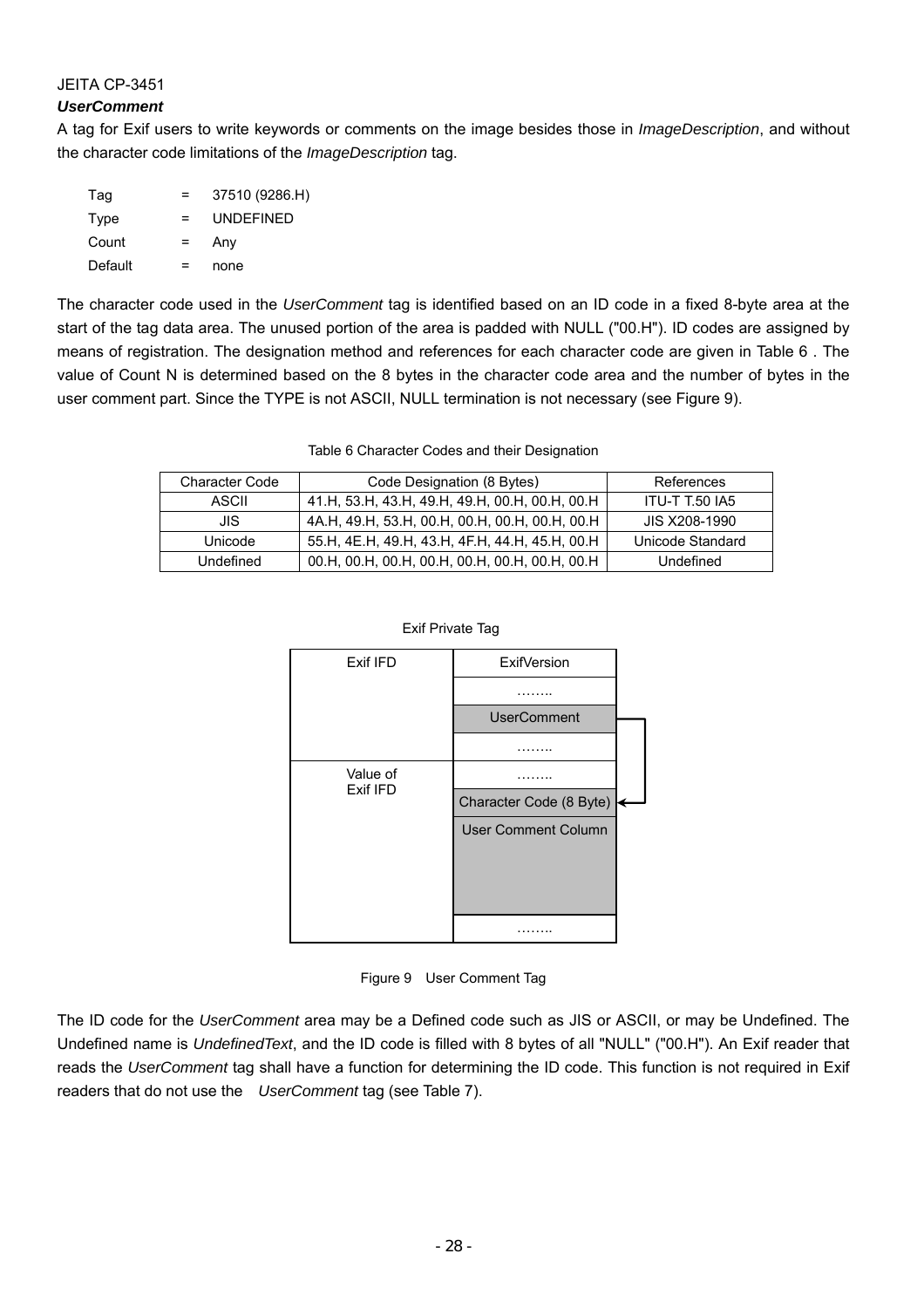#### Table 7 Implementation of Defined and Undefined Character Codes

| <b>ID Code</b>                | Exif Reader Implementation                                                                                                                                                                                                                                                                                    |
|-------------------------------|---------------------------------------------------------------------------------------------------------------------------------------------------------------------------------------------------------------------------------------------------------------------------------------------------------------|
| Defined<br>(JIS, ASCII, etc.) | Determines the ID code and displays it in accord with the reader capability.                                                                                                                                                                                                                                  |
| Undefined<br>(all NULL)       | Depends on the localized PC in each country. (If a character code is used for<br>which there is no clear specification like Shift-JIS in Japan, Undefined is used.)<br>Although the possibility of unreadable characters exists, display of these<br>characters is left as a matter of reader implementation. |

When a *UserComment* area is set aside, it is recommended that the ID code be ASCII and that the following user comment part be filled with blank characters [20.H].

#### **E. Tag Relating to Related File**

#### *RelatedSoundFile*

This tag is used to record the name of an audio file related to the image data. The only relational information recorded here is the Exif audio file name and extension (an ASCII string consisting of 8 characters + '.' + 3 characters). The path is not recorded. Stipulations on audio are given in section 0. File naming conventions are given in section 0.

When using this tag, audio files shall be recorded in conformance to the Exif audio format. Writers are also allowed to store the data such as Audio within APP2 as Flashpix extension stream data.

Audio files shall be recorded in conformance to the Exif audio format.

The mapping of Exif image files and audio files is done in any of the three ways shown in Table 8. If multiple files are mapped to one file as in [2] or [3] of this table, the above format is used to record just one audio file name. If there are multiple audio files, the first recorded file is given.

In the case of [3] in Table 8, for example, for the Exif image file "DSC00001.JPG" only "SND00001.WAV" is given as the related Exif audio file.

When there are three Exif audio files "SND00001.WAV", "SND00002.WAV" and "SND00003.WAV", the Exif image file name for each of them, "DSC00001.JPG," is indicated. By combining multiple relational information, a variety of playback possibilities can be supported. The method of using relational information is left to the implementation on the playback side. Since this information is an ASCII character string, it is terminated by NULL.

|       | Relationship | Exif Audio File<br>Exif Image File |
|-------|--------------|------------------------------------|
| $[1]$ | 1 to 1       | DSC00001.JPG<br>SND00001.WAV       |
|       |              | SND00001.WAV<br>DSC00001.JPG       |
| $[2]$ | Plural to 1  | DSC00002.JPG                       |
|       |              | DSC00003.JPG                       |
|       |              | DSC00001.JPG<br>SND00001.WAV       |
| $[3]$ | 1 to plural  | SND00002.WAV                       |
|       |              | SND00003.WAV                       |

#### Table 8 Mapping between Image and Audio Files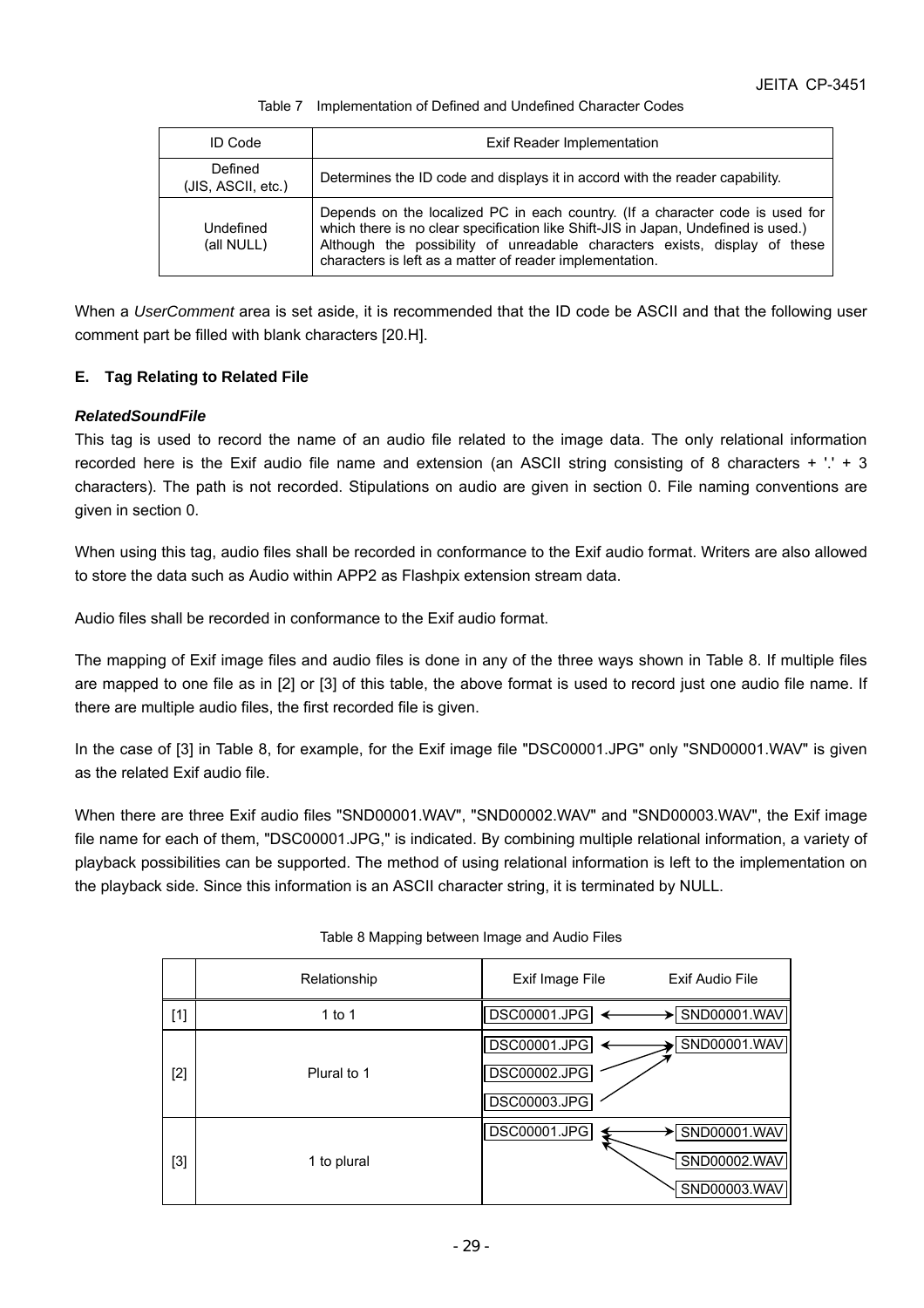When this tag is used to map audio files, the relation of the audio file to image data shall also be indicated on the audio file end.

| Tag     |     | 40964 (A004.H) |
|---------|-----|----------------|
| Type    | $=$ | ASCII          |
| Count   | $=$ | 13             |
| Default |     | none           |

#### **F. Tags Relating to Date and Time**

#### *DateTimeOriginal*

The date and time when the original image data was generated. For a DSC the date and time the picture was taken are recorded. The format is "YYYY:MM:DD HH:MM:SS" with time shown in 24-hour format, and the date and time separated by one blank character [20.H]. When the date and time are unknown, all the character spaces except colons (":") may be filled with blank characters, or else the Interoperability field may be filled with blank characters. The character string length is 20 bytes including NULL for termination. When the field is left blank, it is treated as unknown.

| Tag     | $=$      | 36867 (9003.H) |
|---------|----------|----------------|
| Type    | $\equiv$ | ASCII          |
| Count   | $=$      | 20             |
| Default |          | none           |

#### *DateTimeDigitized*

The date and time when the image was stored as digital data. If, for example, an image was captured by DSC and at the same time the file was recorded, then the DateTimeOriginal and DateTimeDigitized will have the same contents. The format is "YYYY:MM:DD HH:MM:SS" with time shown in 24-hour format, and the date and time separated by one blank character [20.H]. When the date and time are unknown, all the character spaces except colons (":") may be filled with blank characters, or else the Interoperability field may be filled with blank characters. The character string length is 20 bytes including NULL for termination. When the field is left blank, it is treated as unknown.

| Tag     | =   | 36868 (9004.H) |
|---------|-----|----------------|
| Type    | $=$ | ASCII          |
| Count   | $=$ | 20             |
| Default | =   | none           |

#### *SubsecTime*

A tag used to record fractions of seconds for the *DateTime* tag.

| $=$ | 37520 (9290.H) |
|-----|----------------|
| $=$ | ASCII          |
| $=$ | Any            |
| $=$ | none           |
|     |                |

#### *SubsecTimeOriginal*

A tag used to record fractions of seconds for the *DateTimeOriginal* tag.

| Tag     | $=$ | 37521 (9291.H) |
|---------|-----|----------------|
| Type    | $=$ | ASCII          |
| N       | $=$ | Any            |
| Default | $=$ | none           |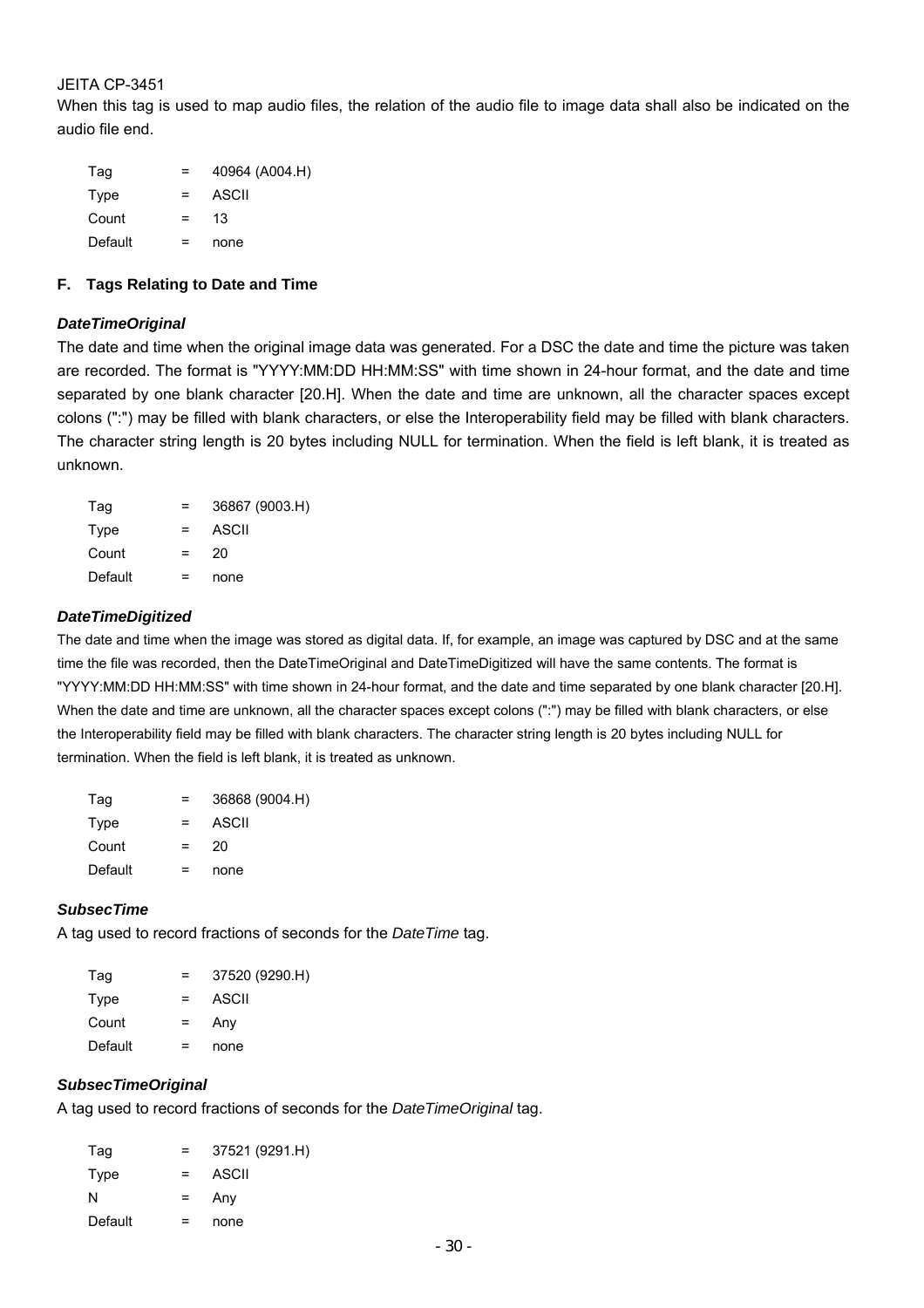## *SubsecTimeDigitized*

A tag used to record fractions of seconds for the *DateTimeDigitized* tag.

| Tag     | $=$ | 37522 (9292.H) |
|---------|-----|----------------|
| Type    | $=$ | ASCII          |
| N       | $=$ | Any            |
| Default | =   | none           |

# **Note**-**Recording subsecond data (***SubsecTime***,** *SubsecTimeOriginal***,** *SubsecTimeDigitized***)**

The tag type is ASCII and the string length including NULL is variable length. When the number of valid digits is up to the second decimal place, the subsecond value goes in the Value position. When it is up to four decimal places, an address value is Interoperability, with the subsecond value put in the location pointed to by that address. (Since the count of ASCII type field Interoperability is a value that includes NULL, when the number of valid digits is up to four decimal places the count is 5, and the offset value goes in the Value Offset field. See section 2.6.2.) Note that the subsecond tag differs from the *DateTime* tag and other such tags already defined in TIFF Rev. 6.0, and that both are recorded in the Exif IFD.

Ex.: September 9, 1998, 9:15:30.130 (the number of valid digits is up to the third decimal place) DateTime 1996:09:01 09:15:30 [NULL] SubSecTime 130 [NULL]

If the string length is longer than the number of valid digits, the digits are aligned with the start of the area and the rest is filled with blank characters [20.H]. If the subsecond data is unknown, the Interoperability area can be filled with blank characters.

Examples when subsecond data is 0.130 seconds:

 Ex. 1) '1','3','0',[NULL] Ex. 2) '1','3','0',[20.H],[NULL] Ex. 3) '1','3','0', [20.H], [20.H], [20.H], [20.H], [20.H], [NULL]

Example when subsecond data is unknown: Ex. 4) [20.H], [20.H], [20.H], [20.H], [20.H], [20.H], [20.H], [20.H], [NULL]

## **G. Tags Relating to Picture-Taking Conditions**

## *ExposureTime*

Exposure time, given in seconds (sec).

| Tag     | $=$ | 33434 (829A.H) |
|---------|-----|----------------|
| Type    | $=$ | RATIONAL       |
| Count   | $=$ |                |
| Default |     | none           |

## *FNumber*

The F number.

| Tag     | $= 33437 (829D.H)$ |
|---------|--------------------|
| Type    | $= RATIONAL$       |
| Count   | $= 1$              |
| Default | = none             |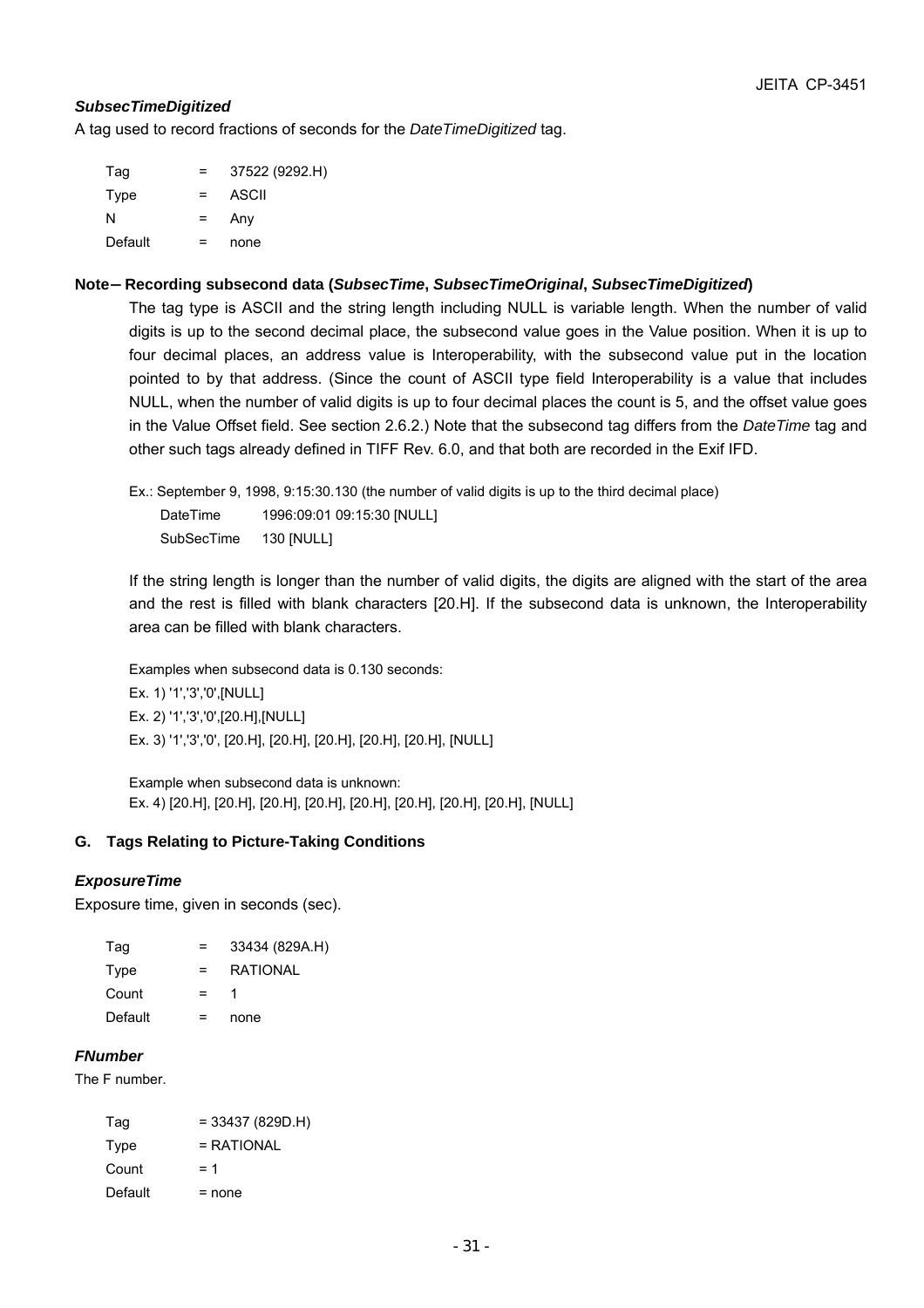## *ExposureProgram*

The class of the program used by the camera to set exposure when the picture is taken. The tag values are as follows.

| Tag     |       |           | $= 34850 (8822.H)$                                                  |
|---------|-------|-----------|---------------------------------------------------------------------|
| Type    |       | $=$ SHORT |                                                                     |
| Count   |       | $= 1$     |                                                                     |
| Default |       | $= 0$     |                                                                     |
|         | 0     | $=$       | Not defined                                                         |
|         | 1     | $=$       | Manual                                                              |
|         | 2     | $=$       | Normal program                                                      |
|         | 3     | $=$       | Aperture priority                                                   |
|         | 4     | $=$       | Shutter priority                                                    |
|         | 5     | $=$       | Creative program (biased toward depth of field)                     |
|         | 6     | $=$       | Action program (biased toward fast shutter speed)                   |
|         | 7     | $\equiv$  | Portrait mode (for closeup photos with the background out of focus) |
|         | 8     | $=$       | Landscape mode (for landscape photos with the background in focus)  |
|         | Other | =         | reserved                                                            |
|         |       |           |                                                                     |

## *SpectralSensitivity*

Indicates the spectral sensitivity of each channel of the camera used. The tag value is an ASCII string compatible with the standard developed by the ASTM Technical committee.

| Tag     | $=$ | 34852 (8824.H) |
|---------|-----|----------------|
| Type    | $=$ | ASCII          |
| Count   | $=$ | Any            |
| Default | $=$ | none           |
|         |     |                |

### *ISOSpeedRatings*

Indicates the ISO Speed and ISO Latitude of the camera or input device as specified in ISO 12232.

| Tag     | $=$ | 34855 (8827.H) |
|---------|-----|----------------|
| Type    | $=$ | <b>SHORT</b>   |
| Count   | $=$ | Any            |
| Default | $=$ | none           |

## *OECF*

Indicates the Opto-Electric Conversion Function (OECF) specified in ISO 14524. *OECF* is the relationship between the camera optical input and the image values.

| Tag     | $=$ | 34856 (8828.H)   |
|---------|-----|------------------|
| Type    | $=$ | <b>UNDEFINED</b> |
| Count   | $=$ | ANY              |
| Default |     | none             |
|         |     |                  |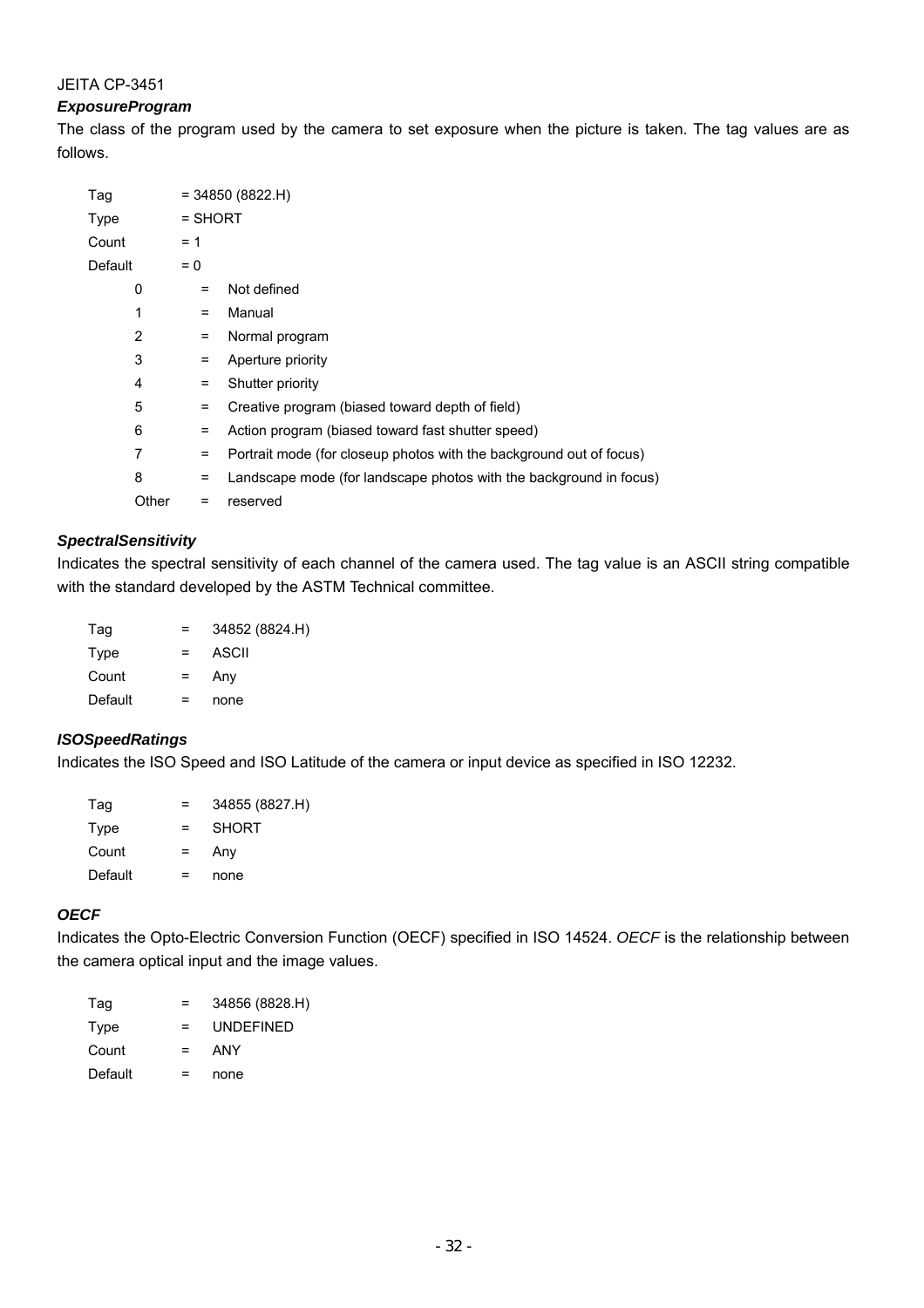When this tag records an *OECF* of m rows and n columns, the values are as in Figure 10.

| Length | Type             | Meaning                                  |
|--------|------------------|------------------------------------------|
| 2      | <b>SHORT</b>     | Columns $= n$                            |
| 2      | <b>SHORT</b>     | $Rows = m$                               |
| Any    | <b>ASCII</b>     | 0th column item name (NULL terminated)   |
|        |                  |                                          |
| Any    | <b>ASCII</b>     | n-1th column item name (NULL terminated) |
| 8      | <b>SRATIONAL</b> | OECF value [0,0]                         |
|        |                  |                                          |
| 8      | <b>SRATIONAL</b> | OECF value [n-1,0]                       |
| 8      | <b>SRATIONAL</b> | OECF value [0,m-1]                       |
|        |                  |                                          |
| 8      | <b>SRATIONAL</b> | OECF value [n-1,m-1]                     |

Figure 10 OECF Description

Table 9 gives a simple example.

#### Table 9 Example of Exposure and RGB Output Level

| Camera log Aperture | R Output Level | <b>G</b> Output Level | <b>B</b> Output Level |
|---------------------|----------------|-----------------------|-----------------------|
| -3.0                | 10.2           | 12.4                  | 8.9                   |
| $-2.0$              | 48.1           | 47.5                  | 48.3                  |
| $-1.0$              | 150.2          | 152.0                 | 149.8                 |

### *ShutterSpeedValue*

Shutter speed. The unit is the APEX (Additive System of Photographic Exposure) setting (see Annex C).

| Tag     | $=$ | 37377 (9201.H)   |
|---------|-----|------------------|
| Type    | $=$ | <b>SRATIONAL</b> |
| Count   | $=$ |                  |
| Default |     | none             |

## *ApertureValue*

The lens aperture. The unit is the APEX value.

| Tag     | $=$ | 37378 (9202.H)  |
|---------|-----|-----------------|
| Type    | $=$ | <b>RATIONAL</b> |
| Count   | $=$ |                 |
| Default |     | none            |

## *BrightnessValue*

The value of brightness. The unit is the APEX value. Ordinarily it is given in the range of -99.99 to 99.99. Note that if the numerator of the recorded value is FFFFFFFF.H, Unknown shall be indicated.

| Taq     | $=$ | 37379 (9203.H)   |
|---------|-----|------------------|
| Type    | $=$ | <b>SRATIONAL</b> |
| Count   | $=$ |                  |
| Default | =   | none             |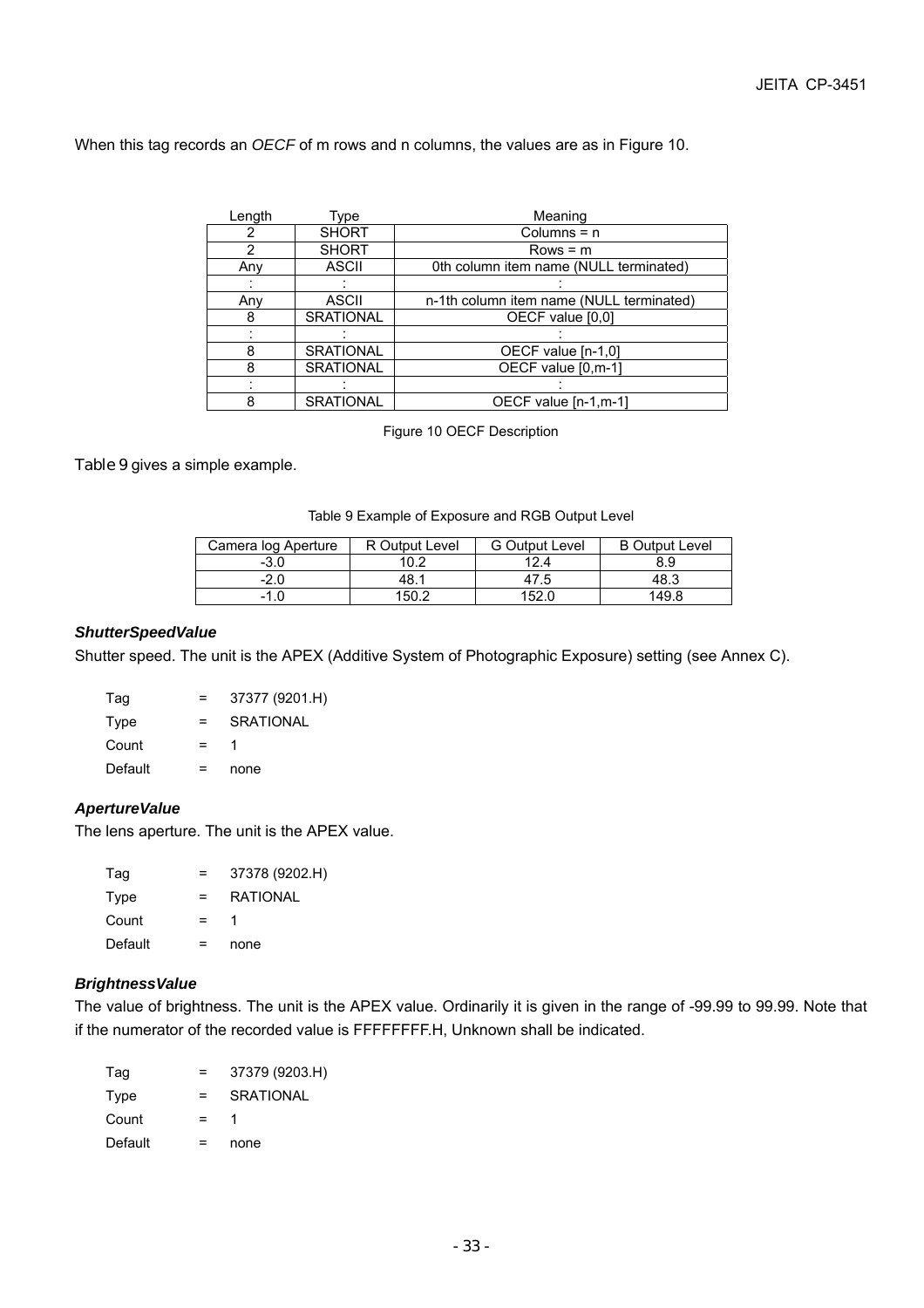## *ExposureBiasValue*

The exposure bias. The unit is the APEX value. Ordinarily it is given in the range of –99.99 to 99.99.

| Tag     | $=$ | 37380 (9204.H) |
|---------|-----|----------------|
| Type    | $=$ | SRATIONAL      |
| Count   | Ξ.  |                |
| Default |     | none           |

### *MaxApertureValue*

The smallest F number of the lens. The unit is the APEX value. Ordinarily it is given in the range of 00.00 to 99.99, but it is not limited to this range.

| Taq     | $=$      | 37381 (9205.H)  |
|---------|----------|-----------------|
| Type    | $\equiv$ | <b>RATIONAL</b> |
| Count   | $=$      |                 |
| Default |          | none            |

### *SubjectDistance*

The distance to the subject, given in meters. Note that if the numerator of the recorded value is FFFFFFFF.H, Infinity shall be indicated; and if the numerator is 0, Distance unknown shall be indicated.

| Tag     | =   | 37382 (9206.H)  |
|---------|-----|-----------------|
| Type    | $=$ | <b>RATIONAL</b> |
| Count   | $=$ |                 |
| Default |     | none            |

### *MeteringMode*

The metering mode.

| Tag     |       | = |   |   | 37383 (9207.H)        |
|---------|-------|---|---|---|-----------------------|
| Type    |       | = |   |   | <b>SHORT</b>          |
| Count   |       | = |   | 1 |                       |
| Default |       | = |   | 0 |                       |
|         | 0     |   | = |   | unknown               |
|         | 1     |   | = |   | Average               |
|         | 2     |   | = |   | CenterWeightedAverage |
|         | 3     |   | = |   | Spot                  |
|         | 4     |   | = |   | MultiSpot             |
|         | 5     |   | = |   | Pattern               |
|         | 6     |   | = |   | Partial               |
|         | Other |   | = |   | reserved              |
|         | 255   |   | = |   | other                 |

# *LightSource*

The kind of light source.

| Tag     |     | 37384 (9208.H) |
|---------|-----|----------------|
| Type    | $=$ | <b>SHORT</b>   |
| Count   | $=$ | 1              |
| Default | =   | n              |
| n       | =   | unknown        |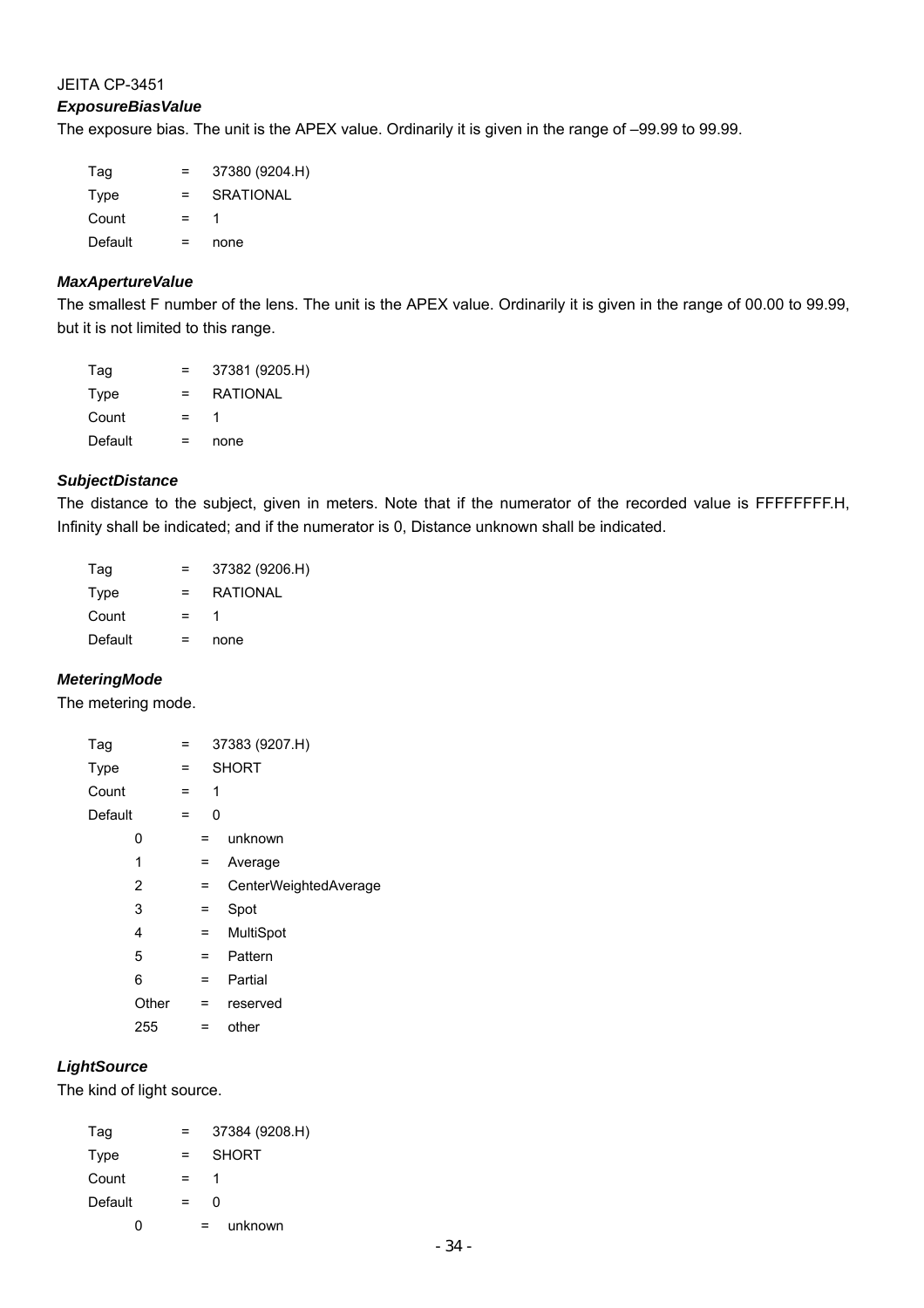| 1     | =   | Daylight                                  |
|-------|-----|-------------------------------------------|
| 2     | Ξ   | Fluorescent                               |
| 3     | =   | Tungsten (incandescent light)             |
| 4     | Ξ   | Flash                                     |
| 9     | $=$ | Fine weather                              |
| 10    | Ξ   | Cloudy weather                            |
| 11    | $=$ | Shade                                     |
| 12    | Ξ   | Daylight fluorescent (D 5700 - 7100K)     |
| 13    | =   | Day white fluorescent (N $4600 - 5400K$ ) |
| 14    | =   | Cool white fluorescent (W 3900 - 4500K)   |
| 15    | Ξ   | White fluorescent (WW 3200 - 3700K)       |
| 17    | =   | Standard light A                          |
| 18    | Ξ   | Standard light B                          |
| 19    | =   | Standard light C                          |
| 20    | Ξ   | D <sub>55</sub>                           |
| 21    | =   | D65                                       |
| 22    | =   | D75                                       |
| 23    | $=$ | D <sub>50</sub>                           |
| 24    | $=$ | ISO studio tungsten                       |
| 255   | Ξ   | other light source                        |
| Other | =   | reserved                                  |

## *Flash*

This tag indicates the status of flash when the image was shot. Bit 0 indicates the flash firing status, bits 1 and 2 indicate the flash return status, bits 3 and 4 indicate the flash mode, bit 5 indicates whether the flash function is present, and bit 6 indicates "red eye" mode (see Figure 11).



Figure 11 Bit Coding of the Flash Tag

| Taq   | =   | 37385 (9209.H) |
|-------|-----|----------------|
| Type  | $=$ | <b>SHORT</b>   |
| Count | $=$ |                |

Values for bit 0 indicating whether the flash fired.

| .0b | $=$ $-$ | Flash did not fire. |
|-----|---------|---------------------|
| -1b | $=$ $-$ | Flash fired.        |

Values for bits 1 and 2 indicating the status of returned light.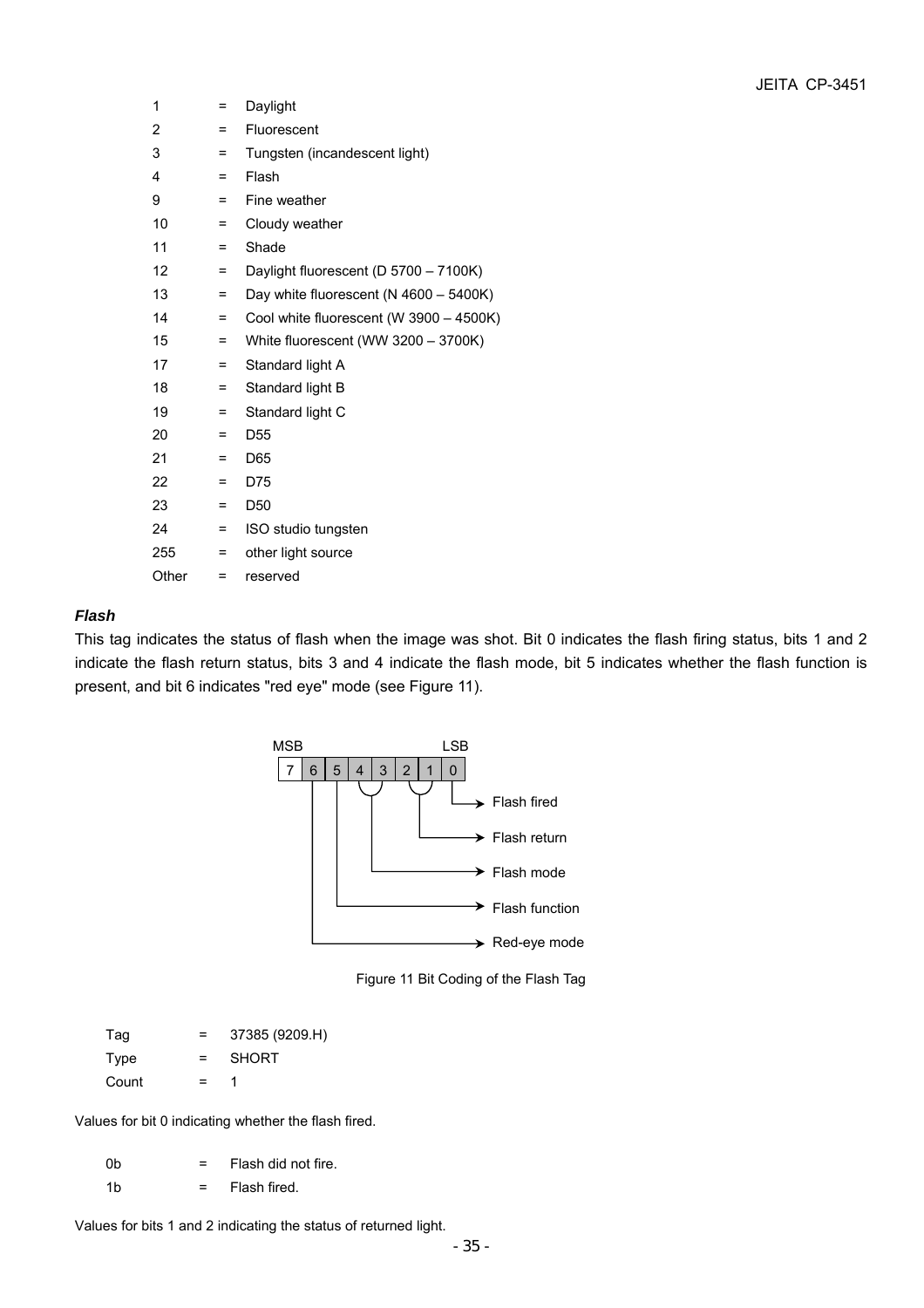| JEITA CP-3451   |     |                                     |
|-----------------|-----|-------------------------------------|
| 00b             |     | No strobe return detection function |
| 01 <sub>b</sub> |     | reserved                            |
| 10b             | $=$ | Strobe return light not detected.   |
| 11 <sub>h</sub> |     | Strobe return light detected.       |

Values for bits 3 and 4 indicating the camera's flash mode.

| 00b | $=$ unknown                    |
|-----|--------------------------------|
| 01b | = Compulsory flash firing      |
| 10b | = Compulsory flash suppression |
| 11b | $=$ Auto mode                  |

Values for bit 5 indicating the presence of a flash function.

| 0b. | = Flash function present |
|-----|--------------------------|
| 1b  | No flash function        |

Values for bit 6 indicating the camera's red-eye mode.

| 0b | $=$ No red-eve reduction mode or unknown |
|----|------------------------------------------|
| 1b | = Red-eye reduction supported            |

Resulting Flash tag values.

| 0000.H | $=$      | Flash did not fire.                                                                   |
|--------|----------|---------------------------------------------------------------------------------------|
| 0001.H | $\equiv$ | Flash fired.                                                                          |
| 0005.H | $\equiv$ | Strobe return light not detected.                                                     |
| 0007.H | $\equiv$ | Strobe return light detected.                                                         |
| 0009.H | $\equiv$ | Flash fired, compulsory flash mode                                                    |
| 000D.H | $\equiv$ | Flash fired, compulsory flash mode, return light not detected                         |
| 000F.H | =        | Flash fired, compulsory flash mode, return light detected                             |
| 0010.H | $\equiv$ | Flash did not fire, compulsory flash mode                                             |
| 0018.H | $\equiv$ | Flash did not fire, auto mode                                                         |
| 0019.H | $\equiv$ | Flash fired, auto mode                                                                |
| 001D.H | $\equiv$ | Flash fired, auto mode, return light not detected                                     |
| 001F.H | $\equiv$ | Flash fired, auto mode, return light detected                                         |
| 0020.H | $\equiv$ | No flash function                                                                     |
| 0041.H | $=$      | Flash fired, red-eye reduction mode                                                   |
| 0045.H | $\equiv$ | Flash fired, red-eye reduction mode, return light not detected                        |
| 0047.H | $\equiv$ | Flash fired, red-eye reduction mode, return light detected                            |
| 0049.H | =        | Flash fired, compulsory flash mode, red-eye reduction mode                            |
| 004D.H | $\equiv$ | Flash fired, compulsory flash mode, red-eye reduction mode, return light not detected |
| 004F.H | $\equiv$ | Flash fired, compulsory flash mode, red-eye reduction mode, return light detected     |
| 0059.H | Ξ        | Flash fired, auto mode, red-eye reduction mode                                        |
| 005D.H | $\equiv$ | Flash fired, auto mode, return light not detected, red-eye reduction mode             |
| 005F.H | $=$      | Flash fired, auto mode, return light detected, red-eye reduction mode                 |
| Other  | $\equiv$ | reserved                                                                              |
|        |          |                                                                                       |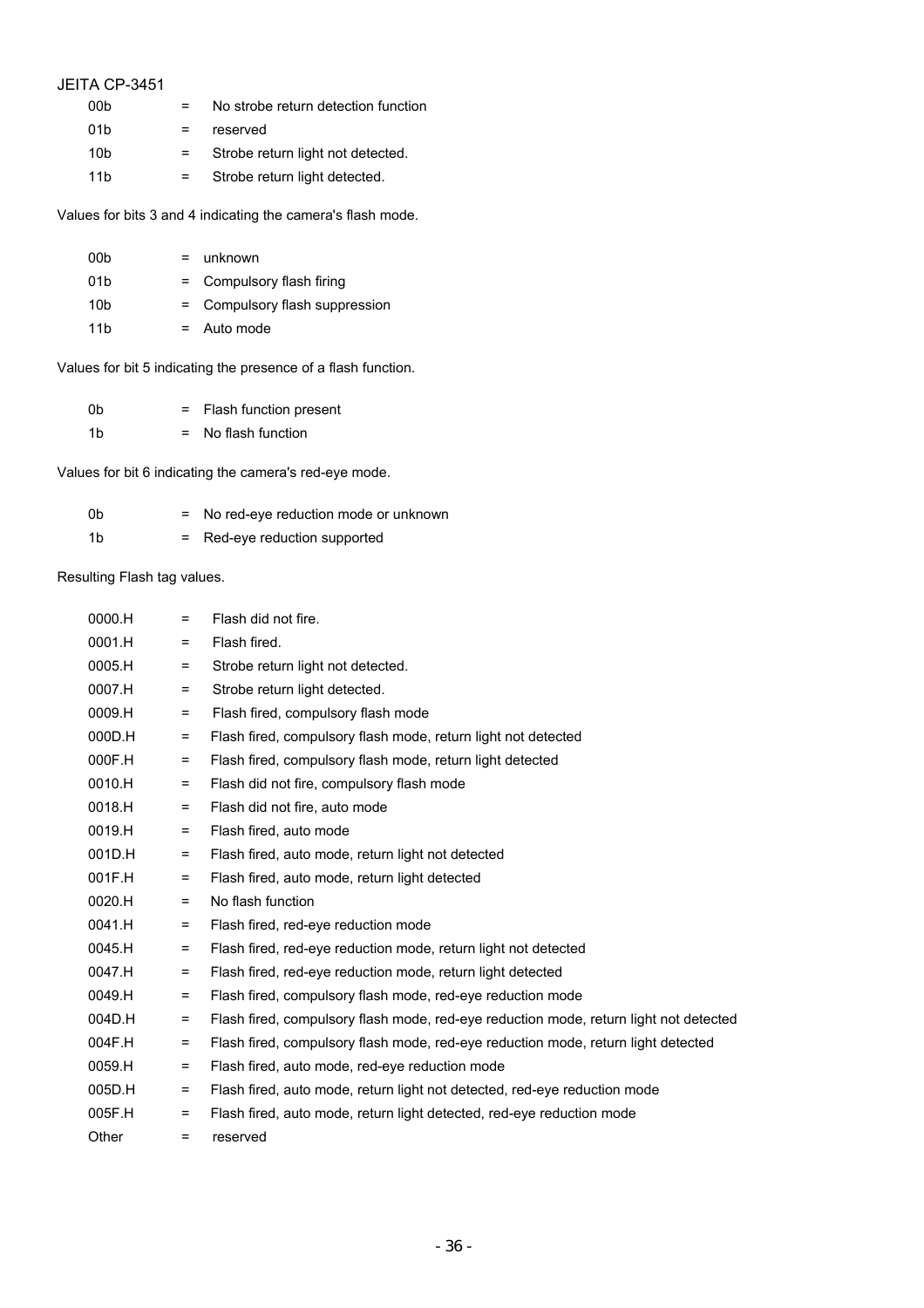## *SubjectArea*

This tag indicates the location and area of the main subject in the overall scene.

| Tag     | $=$ | 37396 (9214.H)  |
|---------|-----|-----------------|
| Type    |     | = SHORT         |
| Count   |     | $= 2$ or 3 or 4 |
| Default | =   | none            |

The subject location and area are defined by Count values as follows.

- Count = 2 Indicates the location of the main subject as coordinates. The first value is the X coordinate and the second is the Y coordinate.
- Count = 3 The area of the main subject is given as a circle. The circular area is expressed as center coordinates and diameter. The first value is the center X coordinate, the second is the center Y coordinate, and the third is the diameter. (See Figure 12.)
- Count = 4 The area of the main subject is given as a rectangle. The rectangular area is expressed as center coordinates and area dimensions. The first value is the center X coordinate, the second is the center Y coordinate, the third is the width of the area, and the fourth is the height of the area. (See Figure 13.)

Note that the coordinate values, width, and height are expressed in relation to the upper left as origin, prior to rotation processing as per the Rotation tag.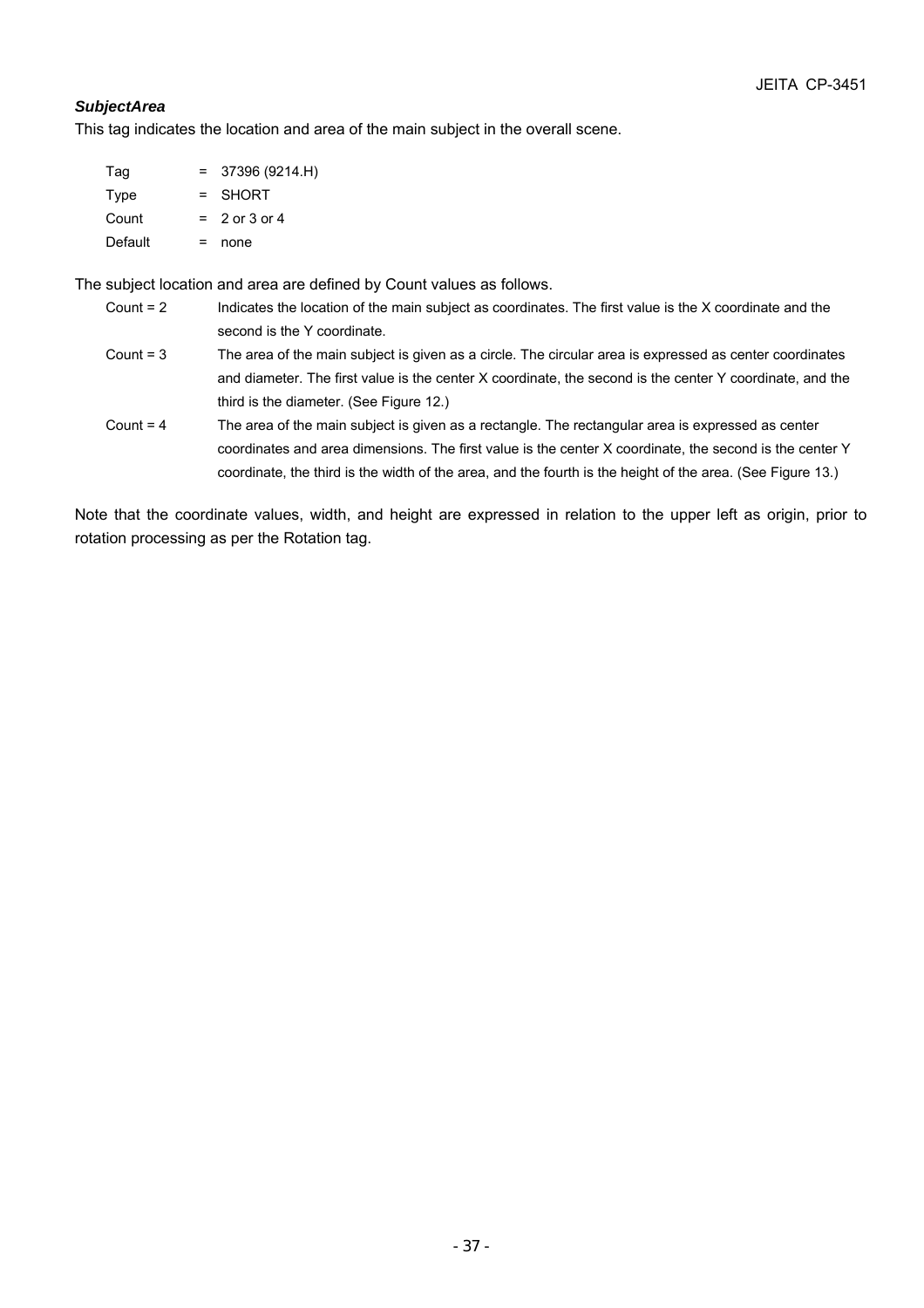

Figure 12 Circular area designation



Figure 13 Rectangular area designation

# *FocalLength*

The actual focal length of the lens, in mm. Conversion is not made to the focal length of a 35 mm film camera.

| Tag     | $=$   | 37386 (920A.H) |
|---------|-------|----------------|
| Type    |       | $=$ RATIONAL   |
| Count   | $=$ 1 |                |
| Default |       | none           |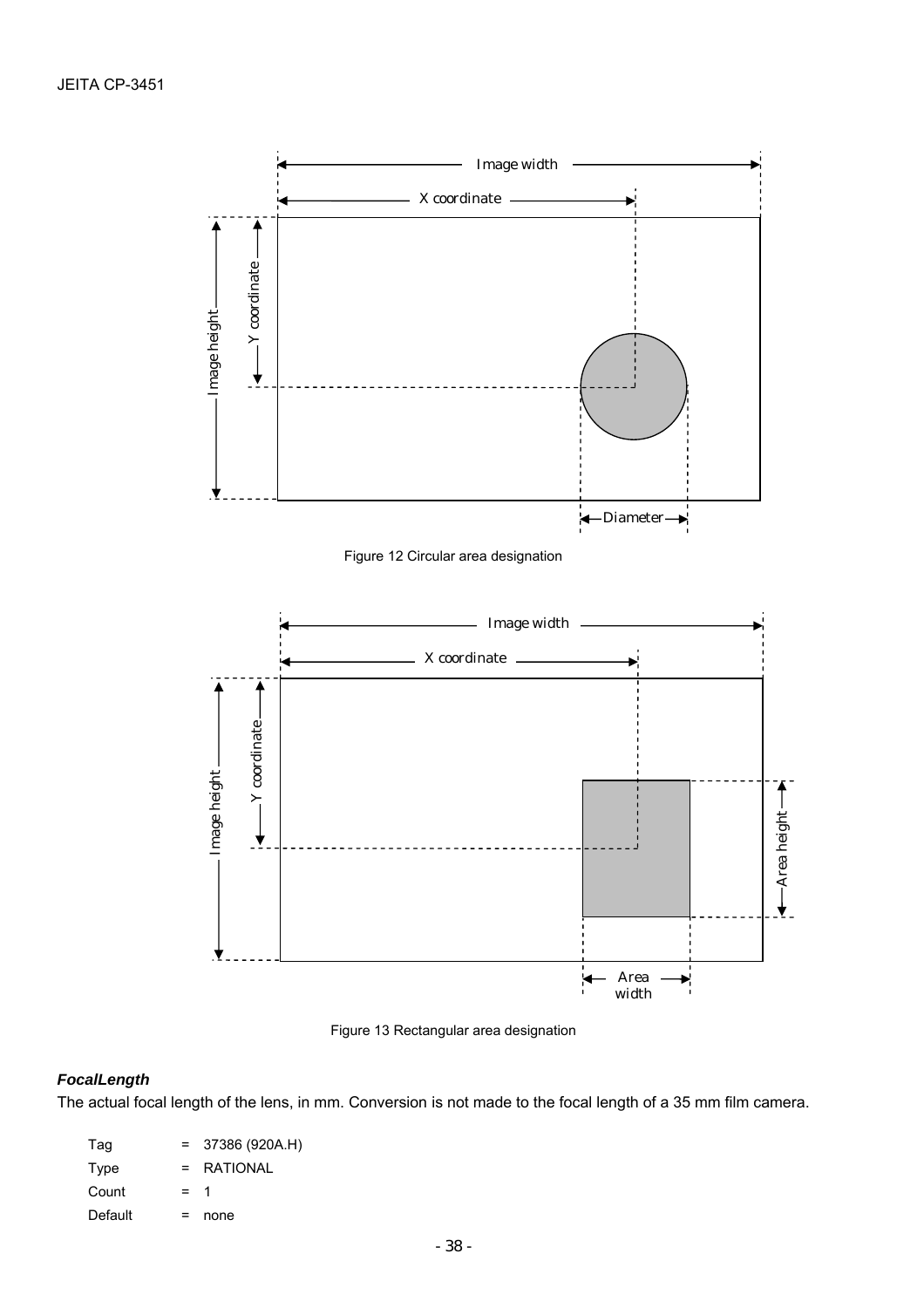## *FlashEnergy*

Indicates the strobe energy at the time the image is captured, as measured in Beam Candle Power Seconds (BCPS).

| Tag     |       | 41483 (A20B.H)  |
|---------|-------|-----------------|
| Type    | $=$   | <b>RATIONAL</b> |
| Count   | $=$ 1 |                 |
| Default |       | none            |

#### *SpatialFrequencyResponse*

This tag records the camera or input device spatial frequency table and SFR values in the direction of image width, image height, and diagonal direction, as specified in ISO 12233.

| Tag     | $=$      | 41484 (A20CH)    |
|---------|----------|------------------|
| Type    | $\equiv$ | <b>UNDEFINED</b> |
| Count   | $=$      | ANY              |
| Default | =        | none             |

When the spatial frequency response for m rows and n columns is recorded, the values are as shown in Figure 14.

| Length | Type            | Meaning                                  |
|--------|-----------------|------------------------------------------|
| 2      | <b>SHORT</b>    | Columns = n                              |
| 2      | <b>SHORT</b>    | $Rows = m$                               |
| Any    | <b>ASCII</b>    | 0th column item name (NULL terminated)   |
|        |                 |                                          |
| Any    | <b>ASCII</b>    | n-1th column item name (NULL terminated) |
| 8      | <b>RATIONAL</b> | SFR value [0,0]                          |
|        |                 |                                          |
| 8      | <b>RATIONAL</b> | SFR value [n-1,0]                        |
| 8      | <b>RATIONAL</b> | SFR value [0,m-1]                        |
|        |                 |                                          |
| 8      | <b>RATIONAL</b> | SFR value [n-1,m-1]                      |

Figure 14 Spatial Frequency Response Description

Table 10 gives a simple example.

|  | Table 10 Example of Spatial Frequency Response |  |  |  |
|--|------------------------------------------------|--|--|--|
|--|------------------------------------------------|--|--|--|

| Spatial Frequency (lw/ph) | Along Image Width | Along Image Height |
|---------------------------|-------------------|--------------------|
|                           | .00               | 1.00               |
| ∩ົ                        | 0.90              | 0.95               |
| 0.3                       | 0.80              | 0.85               |

### *FocalPlaneXResolution*

Indicates the number of pixels in the image width (X) direction per *FocalPlaneResolutionUnit* on the camera focal plane.

| Tag     | $=$ | 41486 (A20E.H) |
|---------|-----|----------------|
| Type    | $=$ | RATIONAL       |
| Count   | $=$ |                |
| Default | =   | none           |

### *FocalPlaneYResolution*

Indicates the number of pixels in the image height (Y) direction per *FocalPlaneResolutionUnit* on the camera focal plane.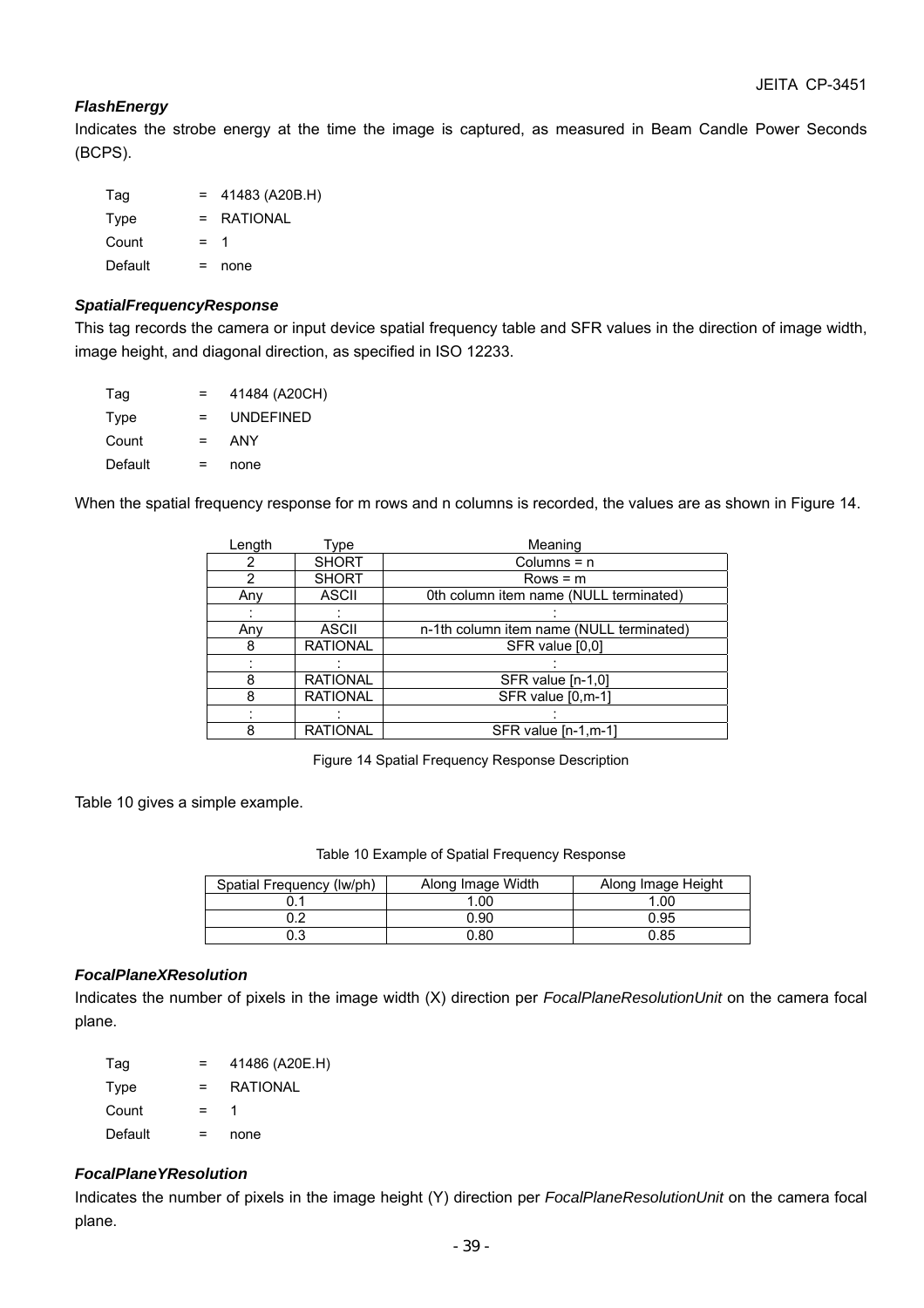| Tag     | $=$ | 41487 (A20F.H) |
|---------|-----|----------------|
| Type    | $=$ | RATIONAL       |
| Count   | Ξ.  |                |
| Default |     | none           |

### *FocalPlaneResolutionUnit*

Indicates the unit for measuring *FocalPlaneXResolution* and *FocalPlaneYResolution*. This value is the same as the *ResolutionUnit*.

| Tag     | $=$ | 41488 (A210.H) |
|---------|-----|----------------|
| Type    | $=$ | <b>SHORT</b>   |
| Count   | $=$ |                |
| Default | $=$ | $2$ (inch)     |

#### **Note on use of tags concerning focal plane resolution**

These tags record the actual focal plane resolutions of the main image which is written as a file after processing instead of the pixel resolution of the image sensor in the camera. It should be noted carefully that the data from the image sensor is resampled.

These tags are used at the same time as a FocalLength tag when the angle of field of the recorded image is to be calculated precisely.

#### *SubjectLocation*

Indicates the location of the main subject in the scene. The value of this tag represents the pixel at the center of the main subject relative to the left edge, prior to rotation processing as per the *Rotation* tag. The first value indicates the X column number and second indicates the Y row number.

| Tag     |     | 41492 (A214.H) |
|---------|-----|----------------|
| Type    | $=$ | <b>SHORT</b>   |
| Count   | $=$ | 2              |
| Default |     | none           |
|         |     |                |

When a camera records the main subject location, it is recommended that the SubjectArea tag be used instead of this tag.

### *ExposureIndex*

Indicates the exposure index selected on the camera or input device at the time the image is captured.

| Tag     | $=$ | 41493 (A215.H) |
|---------|-----|----------------|
| Type    | $=$ | RATIONAL       |
| Count   | $=$ |                |
| Default |     | none           |

#### *SensingMethod*

Indicates the image sensor type on the camera or input device. The values are as follows.

| Tag         |     |     | 41495 (A217.H)             |
|-------------|-----|-----|----------------------------|
| <b>Type</b> |     |     | <b>SHORT</b>               |
| Count       | $=$ |     |                            |
| Default     |     |     | none                       |
| 1           |     | $=$ | Not defined                |
| 2           |     |     | One-chip color area sensor |
| 3           |     |     | Two-chip color area sensor |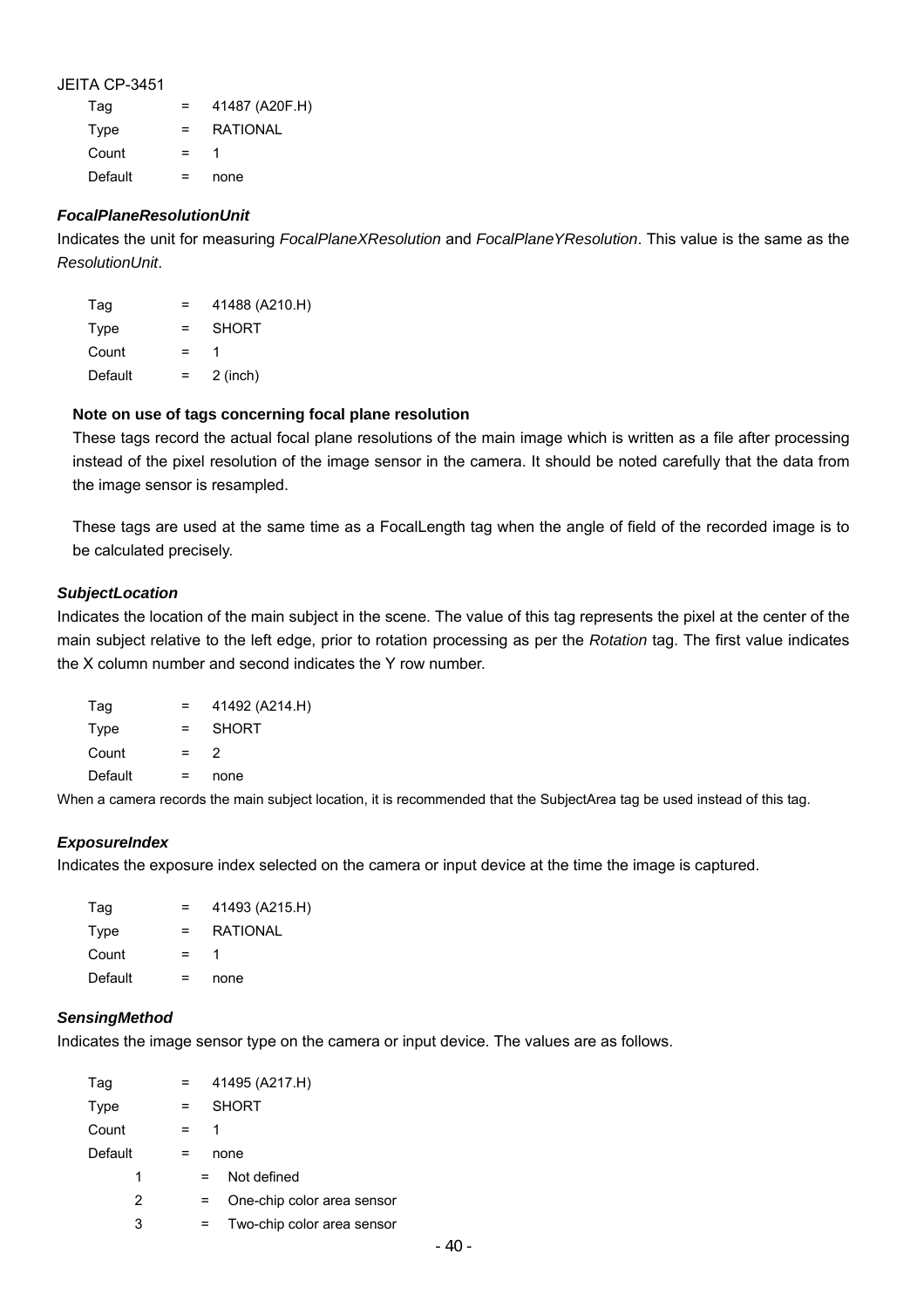- 4 = Three-chip color area sensor 5 = Color sequential area sensor 7 = Trilinear sensor 8 = Color sequential linear sensor
- Other = reserved

# *FileSource*

Indicates the image source. If a DSC recorded the image, this tag value of this tag always be set to 3, indicating that the image was recorded on a DSC.

| Tag     |       |     |   | $= 41728 (A300.H)$ |
|---------|-------|-----|---|--------------------|
| Type    |       | $=$ |   | UNDEFINED          |
| Count   |       | =   | 1 |                    |
| Default |       | $=$ | 3 |                    |
|         | 3     |     | = | DSC                |
|         | Other |     | = | reserved           |

## *SceneType*

Indicates the type of scene. If a DSC recorded the image, this tag value shall always be set to 1, indicating that the image was directly photographed.

| Tag     |       | $=$ |     | 41729 (A301.H)                |
|---------|-------|-----|-----|-------------------------------|
| Type    |       | =   |     | <b>UNDEFINED</b>              |
| Count   |       | =   | 1   |                               |
| Default |       | =   | 1   |                               |
|         | 1     |     | $=$ | A directly photographed image |
|         | Other |     |     | reserved                      |

## *CFAPattern*

Indicates the color filter array (CFA) geometric pattern of the image sensor when a one-chip color area sensor is used. It does not apply to all sensing methods.

| Tag     | $=$ | 41730 (A302.H)   |
|---------|-----|------------------|
| Type    | $=$ | <b>UNDEFINED</b> |
| Count   | $=$ | ANY              |
| Default | $=$ | none             |

Figure 15 shows how a CFA pattern is recorded for a one-chip color area sensor when the color filter array is repeated in m x n (vertical x lateral) pixel units.

| Length | Туре         | Meaning                          |
|--------|--------------|----------------------------------|
|        | <b>SHORT</b> | Horizontal repeat pixel unit = n |
|        | <b>SHORT</b> | Vertical repeat pixel unit = m   |
|        | <b>BYTE</b>  | CFA value [0.0]                  |
|        |              |                                  |
|        | <b>BYTE</b>  | CFA value [n-1.0]                |
|        | <b>BYTE</b>  | CFA value [0.m-1]                |
|        |              |                                  |
|        | <b>BYTE</b>  | CFA value $[n-1.m-1]$            |

Figure 15 CFA Pattern Description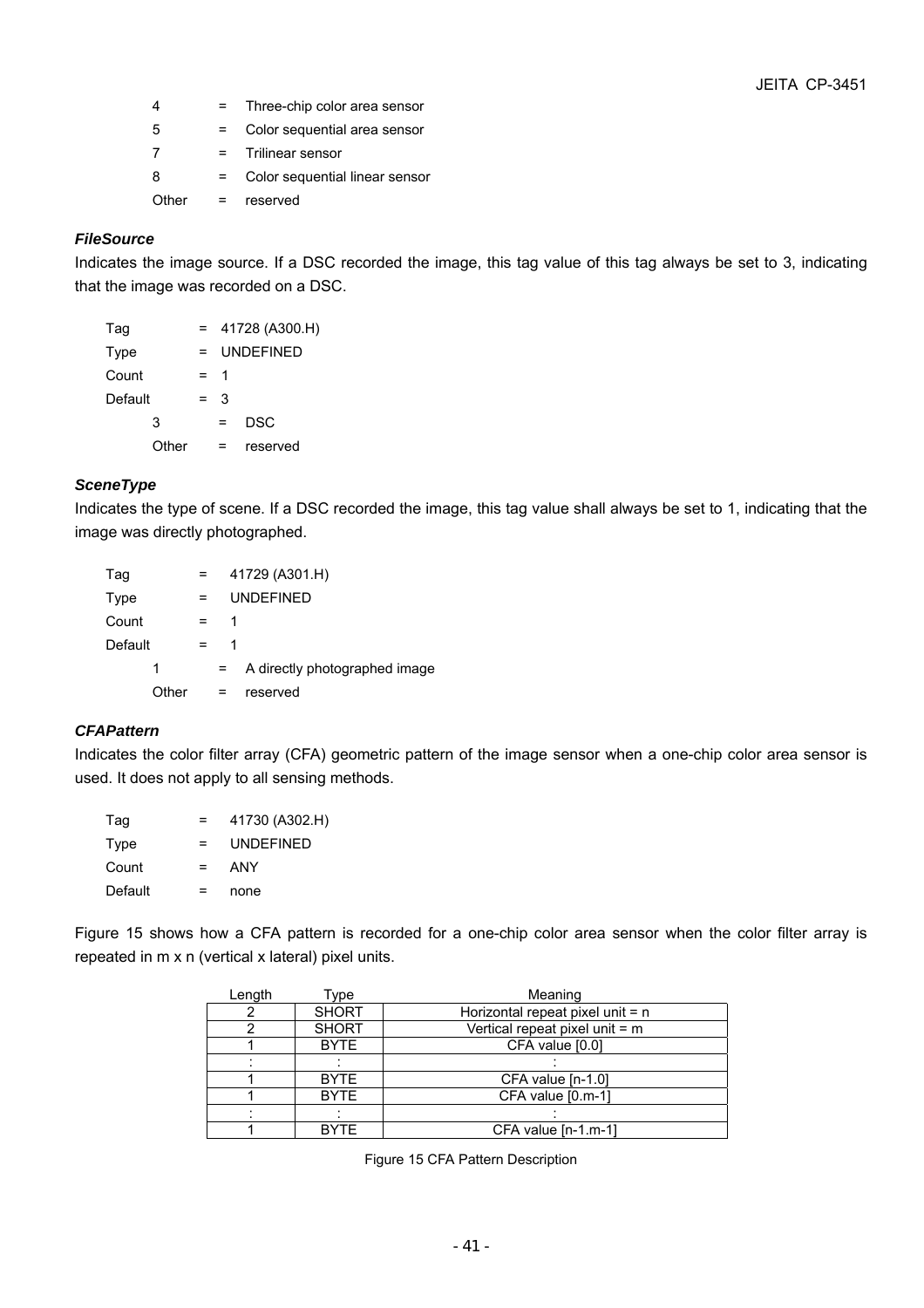The relation of color filter color to CFA value is shown in Table 11.

| <b>Filter Color</b> | <b>CFA Value</b> |
|---------------------|------------------|
| RED                 | 00.H             |
| <b>GREEN</b>        | 01.H             |
| <b>BLUE</b>         | 02.H             |
| <b>CYAN</b>         | 03.H             |
| <b>MAGENTA</b>      | 04.H             |
| <b>YELLOW</b>       | 05.H             |
| WHITF               | 06.H             |

| Table 11 Color Filter Color and CFA Value |  |  |  |
|-------------------------------------------|--|--|--|
|                                           |  |  |  |

For example, when the CFA pattern values are {0002.H, 0002.H, 01.H, 00.H, 02.H, 01.H}, the color filter array is as shown in Figure 16.

| G | R      | G | R | . |
|---|--------|---|---|---|
| в | G      | B | G | . |
| G | R      | G | R | . |
| B | G      | B | G | . |
| ٠ | ۰<br>٠ | ٠ |   |   |

Figure 16 Color Filter Array

#### *CustomRendered*

This tag indicates the use of special processing on image data, such as rendering geared to output. When special processing is performed, the reader is expected to disable or minimize any further processing.

| Tag     |       |     |    | $= 41985 (A401.H)$ |
|---------|-------|-----|----|--------------------|
| Type    |       | $=$ |    | <b>SHORT</b>       |
| Count   |       | $=$ | -1 |                    |
| Default |       | $=$ | ŋ  |                    |
|         | ŋ     |     | =  | Normal process     |
|         | 1     |     | =  | Custom process     |
|         | Other |     | =  | reserved           |

### *ExposureMode*

This tag indicates the exposure mode set when the image was shot. In auto-bracketing mode, the camera shoots a series of frames of the same scene at different exposure settings.

| Tag     |       | $=$     |     | 41986 (A402.H)  |
|---------|-------|---------|-----|-----------------|
| Type    |       | $=$ $-$ |     | <b>SHORT</b>    |
| Count   |       | $=$ 1   |     |                 |
| Default |       |         |     | none            |
|         | O     |         | $=$ | Auto exposure   |
|         | 1     |         | $=$ | Manual exposure |
|         | 2     |         | $=$ | Auto bracket    |
|         | Other |         | =   | reserved        |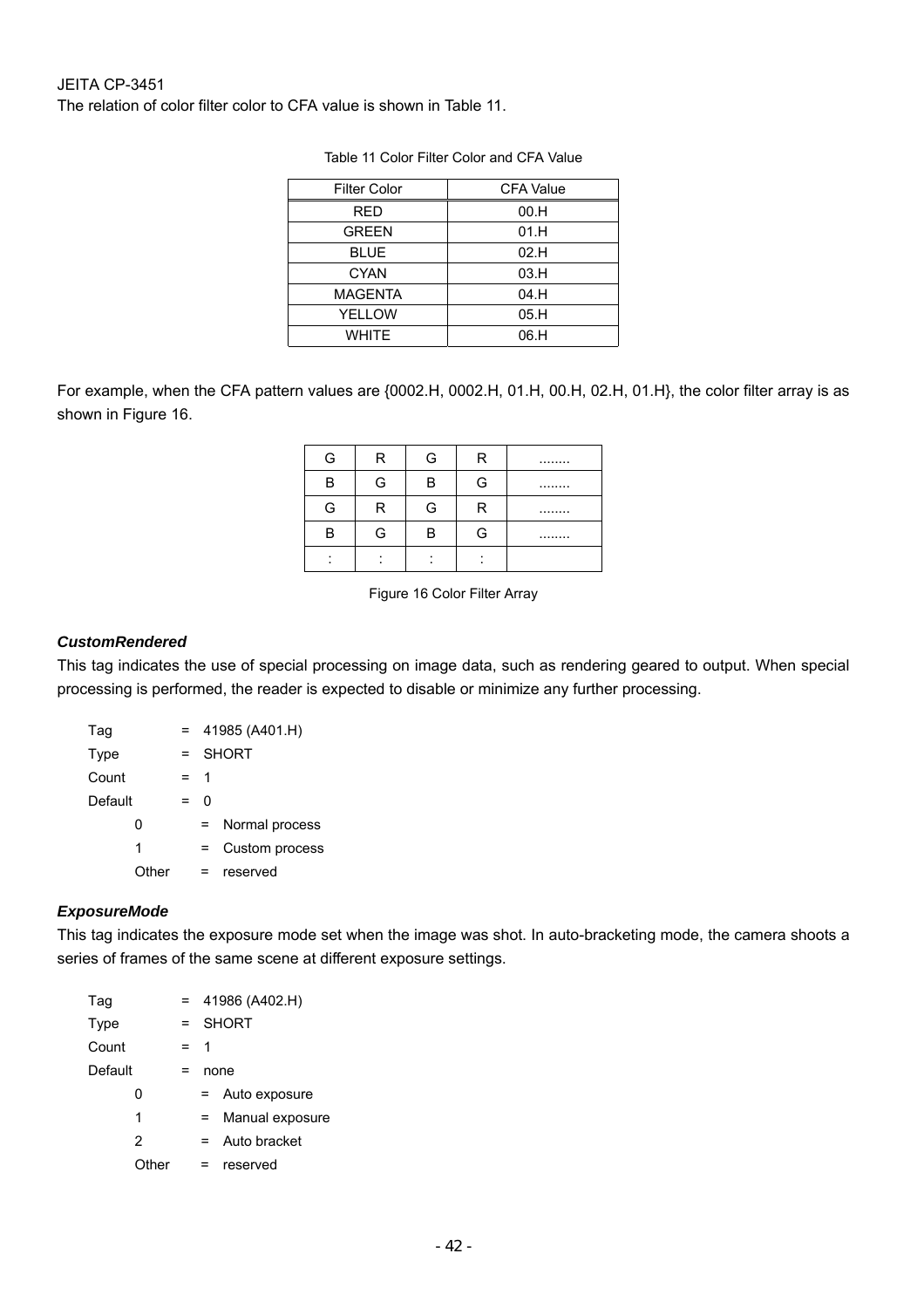## *WhiteBalance*

This tag indicates the white balance mode set when the image was shot.

| Tag     | $=$   |     | 41987 (A403.H)         |
|---------|-------|-----|------------------------|
| Type    | $=$   |     | <b>SHORT</b>           |
| Count   | $=$ 1 |     |                        |
| Default |       |     | none                   |
| O       |       |     | $=$ Auto white balance |
| 1       |       | $=$ | Manual white balance   |
| Other   |       | $=$ | reserved               |

## *DigitalZoomRatio*

This tag indicates the digital zoom ratio when the image was shot. If the numerator of the recorded value is 0, this indicates that digital zoom was not used.

| Tag     |         | $= 41988 (A404.H)$ |
|---------|---------|--------------------|
| Type    | $=$ $-$ | RATIONAL           |
| Count   | $=$ 1   |                    |
| Default | =       | none               |

## *FocalLengthIn35mmFilm*

This tag indicates the equivalent focal length assuming a 35mm film camera, in mm. A value of 0 means the focal length is unknown. Note that this tag differs from the FocalLength tag.

| Tag     |       | $= 41989 (A405.H)$ |
|---------|-------|--------------------|
| Type    | $=$   | SHORT              |
| Count   | $=$ 1 |                    |
| Default | =     | none               |

### *SceneCaptureType*

This tag indicates the type of scene that was shot. It can also be used to record the mode in which the image was shot. Note that this differs from the scene type (SceneType) tag.

| Tag     |      |         |     | $= 41990 (A406.H)$ |
|---------|------|---------|-----|--------------------|
| Type    |      | $=$ $-$ |     | <b>SHORT</b>       |
| Count   |      | $=$     | 1   |                    |
| Default |      | =       | O   |                    |
|         | 0    |         | $=$ | Standard           |
|         | 1    |         | $=$ | Landscape          |
|         | 2    |         | $=$ | Portrait           |
|         | 3    |         | =   | Night scene        |
|         | ther |         | $=$ | reserved           |

# *GainControl*

This tag indicates the degree of overall image gain adjustment.

| Tag     | $= 41991 (A407.H)$ |
|---------|--------------------|
| Type    | = SHORT            |
| Count   | $=$ 1              |
| Default | =<br>none          |
| 0       | <b>None</b><br>$=$ |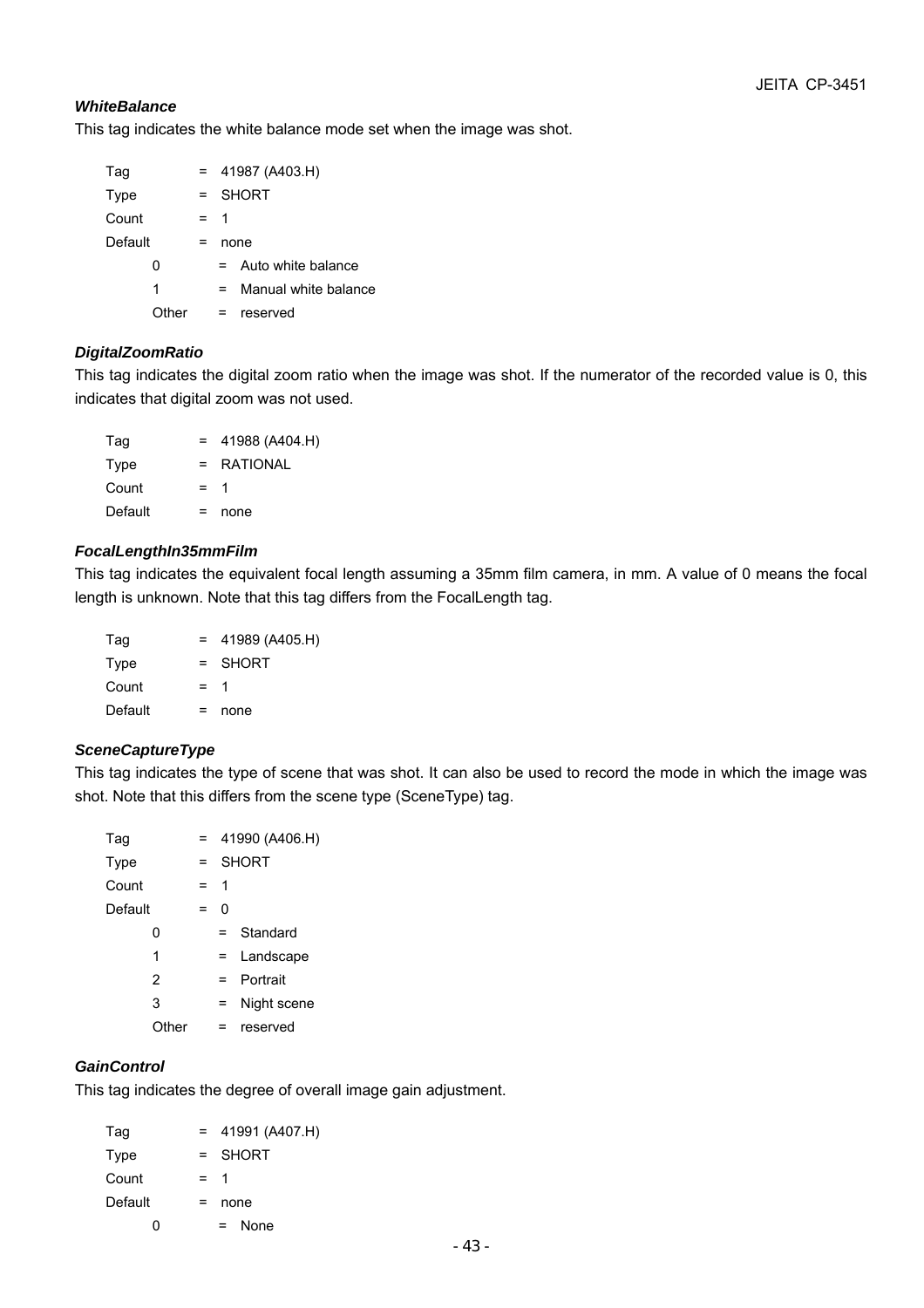| 1     | $=$        | Low gain up           |  |  |  |  |
|-------|------------|-----------------------|--|--|--|--|
| 2     | $\equiv$ . | High gain up          |  |  |  |  |
| 3     |            | Low gain down         |  |  |  |  |
| 4     |            | High gain down<br>$=$ |  |  |  |  |
| Other | =          | reserved              |  |  |  |  |

## *Contrast*

This tag indicates the direction of contrast processing applied by the camera when the image was shot.

| Tag         |     | $=$     |         | 41992 (A408.H) |
|-------------|-----|---------|---------|----------------|
| <b>Type</b> | $=$ |         |         | <b>SHORT</b>   |
| Count       |     | $=$ $-$ | -1      |                |
| Default     | =   |         | U       |                |
| O           |     |         | $=$ $-$ | Normal         |
| 1           |     |         | $=$     | Soft           |
| 2           |     |         | $=$     | Hard           |
| Other       |     |         | =       | reserved       |

#### *Saturation*

This tag indicates the direction of saturation processing applied by the camera when the image was shot.

| Tag     |              | $=$ |     | 41993 (A409.H)  |
|---------|--------------|-----|-----|-----------------|
| Type    |              | $=$ |     | <b>SHORT</b>    |
| Count   |              | $=$ | -1  |                 |
| Default |              | $=$ | 0   |                 |
|         | 0            |     | $=$ | Normal          |
|         | 1            |     | $=$ | Low saturation  |
|         | $\mathbf{2}$ |     | $=$ | High saturation |
|         | Other        |     | $=$ | reserved        |

### *Sharpness*

This tag indicates the direction of sharpness processing applied by the camera when the image was shot.

| Tag         |       | $=$ |     | 41994 (A40A.H) |
|-------------|-------|-----|-----|----------------|
| <b>Type</b> |       | $=$ |     | <b>SHORT</b>   |
| Count       |       | $=$ | -1  |                |
| Default     |       | $=$ | O   |                |
|             | O     |     | =   | Normal         |
|             | 1     |     | $=$ | Soft           |
|             | 2     |     | $=$ | Hard           |
|             | Other |     | =   | reserved       |

## *DeviceSettingDescription*

This tag indicates information on the picture-taking conditions of a particular camera model. The tag is used only to indicate the picture-taking conditions in the reader.

| Tag     |   | $= 41995 (A40B.H)$ |
|---------|---|--------------------|
| Type    |   | $=$ UNDEFINED      |
| Count   |   | $=$ Any            |
| Default | = | none               |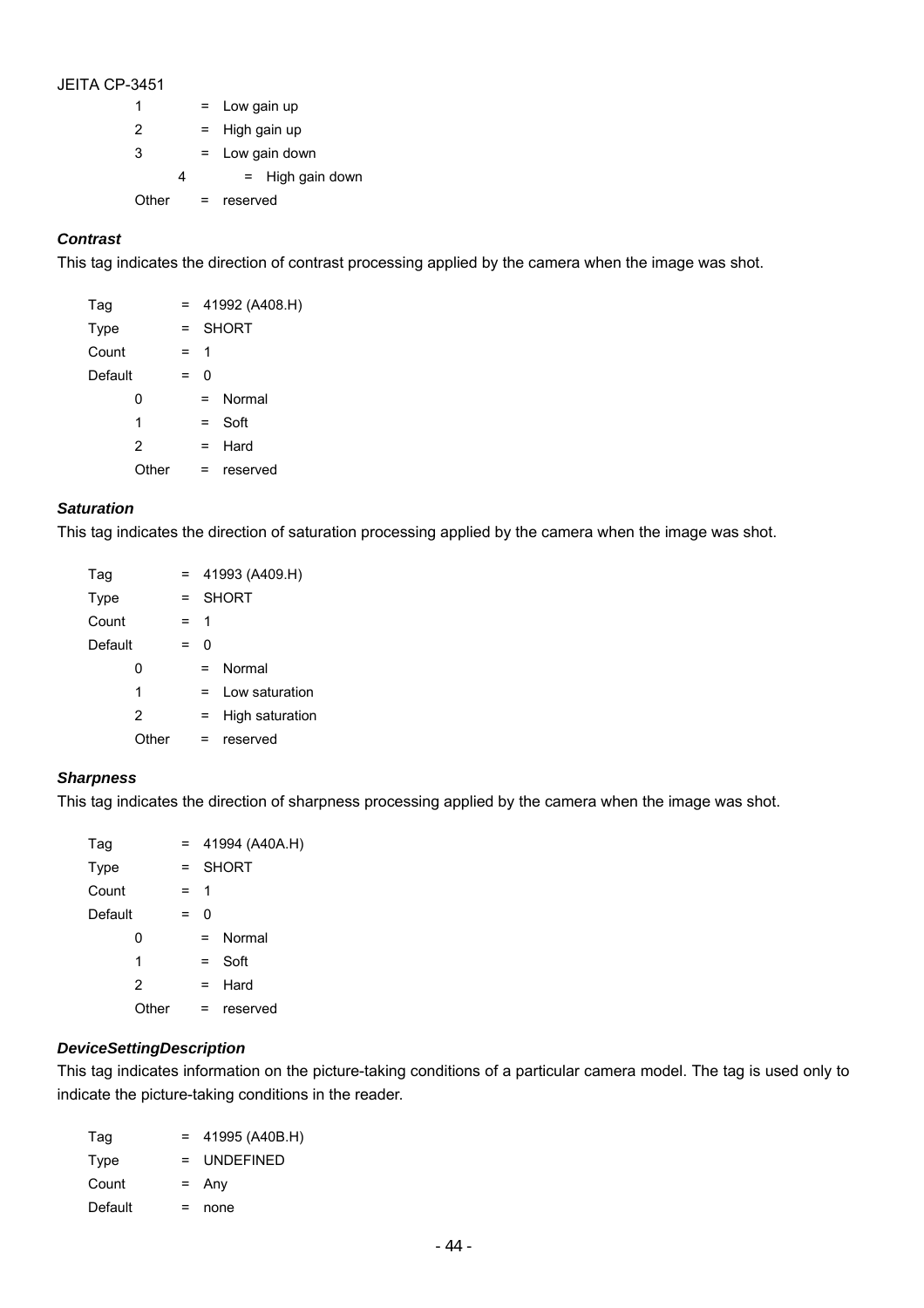The information is recorded in the format shown in Figure 17. The data is recorded in Unicode using SHORT type for the number of display rows and columns and UNDEFINED type for the camera settings. The Unicode (UCS-2) string including Signature is NULL terminated. The specifics of the Unicode string are as given in ISO/IEC 10464-1.

| Length | vpe:             | Meaning          |
|--------|------------------|------------------|
|        | <b>SHORT</b>     | Display columns  |
|        | <b>SHORT</b>     | Display rows     |
| Anv    | <b>UNDEFINED</b> | Camera setting-1 |
| Any    | <b>UNDEFINED</b> | Camera setting-2 |
|        |                  |                  |
| Any    | <b>UNDEFINED</b> | Camera setting-n |

Figure 17 Format used to record picture-taking conditions

## *SubjectDistanceRange*

This tag indicates the distance to the subject.

| Tag     |      | $=$ |     | 41996 (A40C.H) |
|---------|------|-----|-----|----------------|
| Type    |      | $=$ |     | SHORT          |
| Count   |      | =   | 1   |                |
| Default |      | =   |     | none           |
|         | 0    |     | $=$ | unknown        |
|         | 1    |     | $=$ | Macro          |
|         | 2    |     | $=$ | Close view     |
|         | 3    |     | =   | Distant view   |
|         | ther |     | =   | reserved       |

## **H. Other tags**

### *ImageUniqueID*

This tag indicates an identifier assigned uniquely to each image. It is recorded as an ASCII string equivalent to hexadecimal notation and 128-bit fixed length.

| Tag     |   | $= 42016 (A420.H)$ |
|---------|---|--------------------|
| Type    |   | $=$ ASCII          |
| Count   |   | $= 33$             |
| Default | = | none               |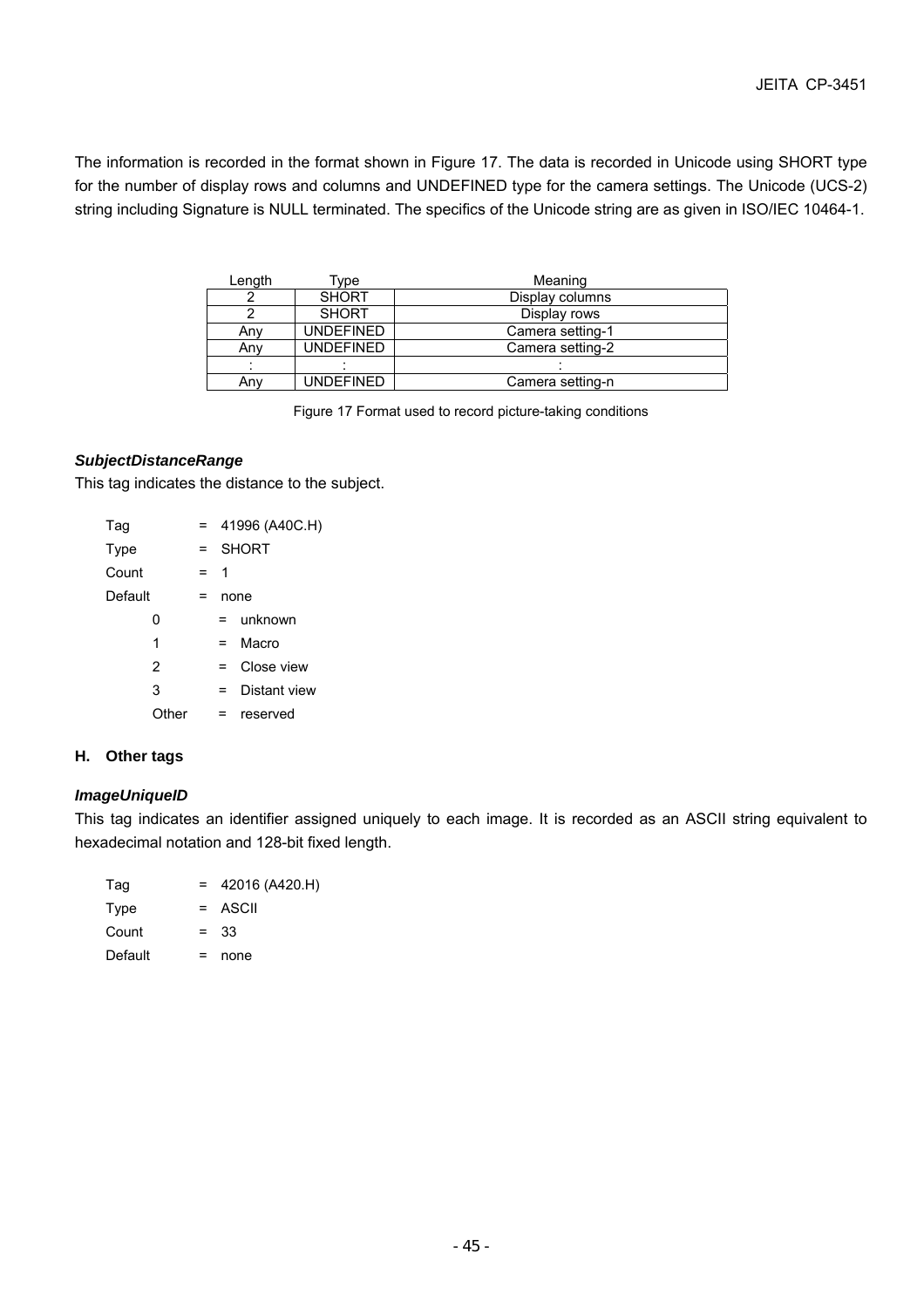### **4.6.6 GPS Attribute Information**

The attribute information (field names and codes) recorded in the GPS Info IFD is given in Table 12, followed by an explanation of the contents.

| <b>Tag Name</b>          |                                        | <b>Field Name</b>          | Tag ID |                |                  | Count          |
|--------------------------|----------------------------------------|----------------------------|--------|----------------|------------------|----------------|
|                          |                                        |                            | Dec    | Hex            | <b>Type</b>      |                |
| A. Tags Relating to GPS  |                                        |                            |        |                |                  |                |
| GPS tag version          |                                        | GPSVersionID               | 0      | 0              | <b>BYTE</b>      | 4              |
| North or South Latitude  |                                        | <b>GPSLatitudeRef</b>      | 1      | 1              | <b>ASCII</b>     | $\overline{2}$ |
| Latitude                 |                                        | GPSLatitude                | 2      | 2              | <b>RATIONAL</b>  | 3              |
| East or West Longitude   |                                        | GPSLongitudeRef            | 3      | 3              | <b>ASCII</b>     | $\overline{c}$ |
| Longitude                |                                        | GPSLongitude               | 4      | 4              | <b>RATIONAL</b>  | 3              |
| Altitude reference       |                                        | <b>GPSAltitudeRef</b>      | 5      | 5              | <b>BYTE</b>      | 1              |
| Altitude                 |                                        | <b>GPSAltitude</b>         | 6      | 6              | <b>RATIONAL</b>  | 1              |
| GPS time (atomic clock)  |                                        | <b>GPSTimeStamp</b>        | 7      | $\overline{7}$ | <b>RATIONAL</b>  | 3              |
|                          | GPS satellites used for measurement    | <b>GPSSatellites</b>       | 8      | 8              | <b>ASCII</b>     | Any            |
| GPS receiver status      |                                        | <b>GPSStatus</b>           | 9      | 9              | <b>ASCII</b>     | 2              |
|                          | GPS measurement mode                   | <b>GPSMeasureMode</b>      | 10     | A              | <b>ASCII</b>     | $\overline{2}$ |
| Measurement precision    |                                        | <b>GPSDOP</b>              | 11     | B              | <b>RATIONAL</b>  | 1              |
| Speed unit               |                                        | GPSSpeedRef                | 12     | C              | <b>ASCII</b>     | 2              |
| Speed of GPS receiver    |                                        | GPSSpeed                   | 13     | D              | <b>RATIONAL</b>  | 1              |
|                          | Reference for direction of movement    | <b>GPSTrackRef</b>         | 14     | E              | <b>ASCII</b>     | $\overline{2}$ |
| Direction of movement    |                                        | <b>GPSTrack</b>            | 15     | F              | <b>RATIONAL</b>  | 1              |
|                          | Reference for direction of image       | <b>GPSImgDirectionRef</b>  | 16     | 10             | <b>ASCII</b>     | 2              |
| Direction of image       |                                        | GPSImgDirection            | 17     | 11             | <b>RATIONAL</b>  | 1              |
|                          | Geodetic survey data used              | GPSMapDatum                | 18     | 12             | <b>ASCII</b>     | Any            |
|                          | Reference for latitude of destination  | <b>GPSDestLatitudeRef</b>  | 19     | 13             | <b>ASCII</b>     | 2              |
| Latitude of destination  |                                        | GPSDestLatitude            | 20     | 14             | <b>RATIONAL</b>  | 3              |
|                          | Reference for longitude of destination | GPSDestLongitudeRef        | 21     | 15             | <b>ASCII</b>     | 2              |
| Longitude of destination |                                        | GPSDestLongitude           | 22     | 16             | <b>RATIONAL</b>  | 3              |
|                          | Reference for bearing of destination   | GPSDestBearingRef          | 23     | 17             | <b>ASCII</b>     | $\overline{c}$ |
| Bearing of destination   |                                        | GPSDestBearing             | 24     | 18             | <b>RATIONAL</b>  | 1              |
|                          | Reference for distance to destination  | <b>GPSDestDistanceRef</b>  | 25     | 19             | <b>ASCII</b>     | $\overline{c}$ |
| Distance to destination  |                                        | <b>GPSDestDistance</b>     | 26     | 1A             | <b>RATIONAL</b>  | 1              |
|                          | Name of GPS processing method          | <b>GPSProcessingMethod</b> | 27     | 1B             | <b>UNDEFINED</b> | Any            |
| Name of GPS area         |                                        | GPSAreaInformation         | 28     | 1C             | <b>UNDEFINED</b> | Any            |
| GPS date                 |                                        | GPSDateStamp               | 29     | 1D             | <b>ASCII</b>     | 11             |
|                          | <b>GPS differential correction</b>     | GPSDifferential            | 30     | 1E             | <b>SHORT</b>     | $\mathbf{1}$   |

| Table 12 GPS Attribute Information |  |
|------------------------------------|--|
|------------------------------------|--|

### **A. Tags Relating to GPS**

### *GPSVersionID*

Indicates the version of *GPSInfoIFD*. The version is given as 2.2.0.0. This tag is mandatory when *GPSInfo* tag is present. Note that the GPSVersionID tag is written as a different byte than the Exif Version tag.

| Tag     |         |   | 0(0.H)      |
|---------|---------|---|-------------|
| Type    |         |   | <b>BYTE</b> |
| Count   |         |   | 4           |
| Default |         |   | 2.2.0.0     |
|         | 2.2.0.0 | = | Version 2.2 |
|         | Other   |   | reserved    |

### *GPSLatitudeRef*

Indicates whether the latitude is north or south latitude. The ASCII value 'N' indicates north latitude, and 'S' is south latitude.

Tag  $= 1 (1.H)$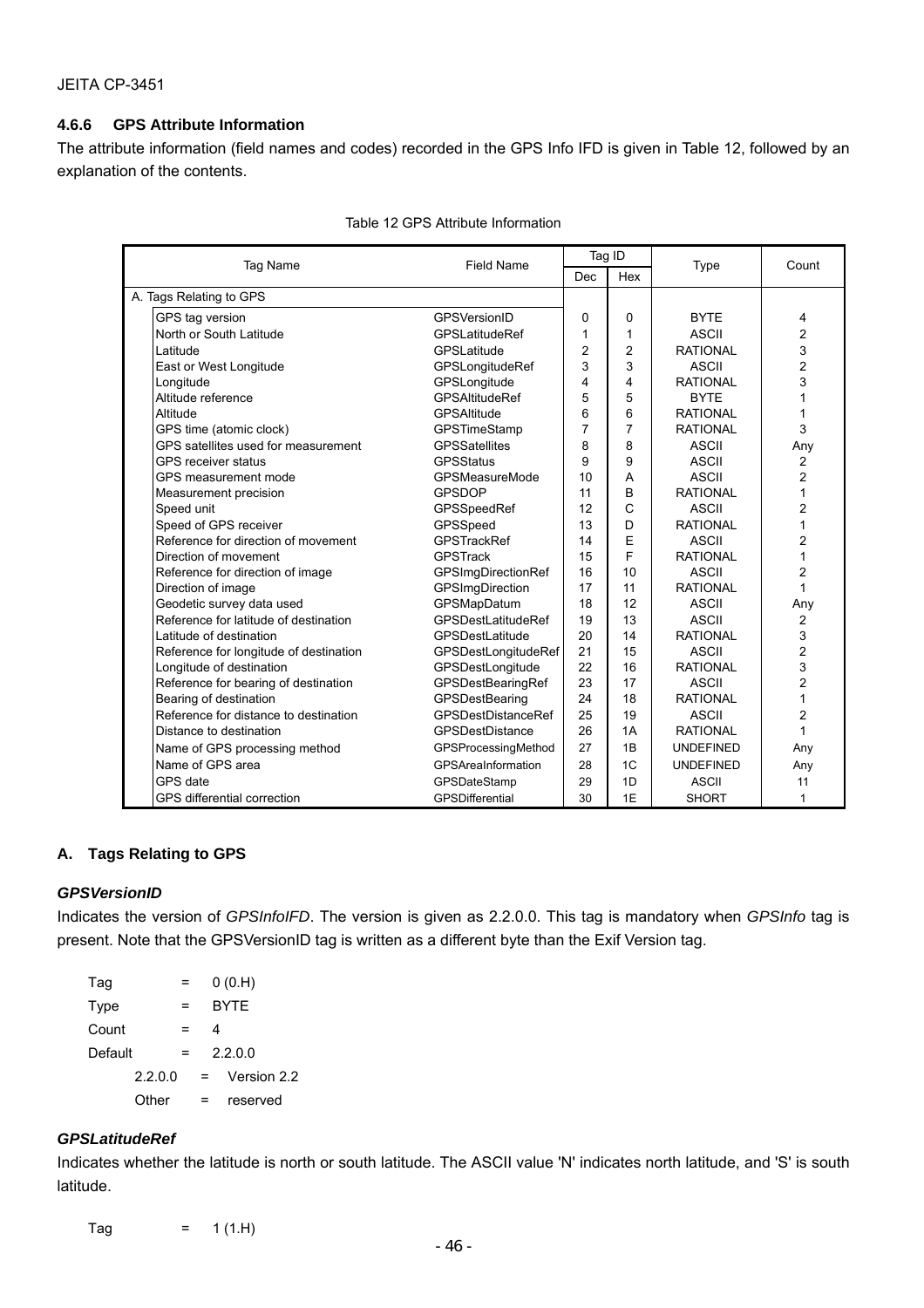| <b>Type</b> |       |      | ASCII          |
|-------------|-------|------|----------------|
| Count       |       |      | 2              |
| Default     |       | none |                |
|             | 'N'   |      | North latitude |
|             | ירי   | =    | South latitude |
|             | Other | =    | reserved       |
|             |       |      |                |

### *GPSLatitude*

Indicates the latitude. The latitude is expressed as three RATIONAL values giving the degrees, minutes, and seconds, respectively. If latitude is expressed as degrees, minutes and seconds, a typical format would be dd/1,mm/1,ss/1. When degrees and minutes are used and, for example, fractions of minutes are given up to two decimal places, the format would be dd/1,mmmm/100,0/1.

| Tag     | =   | 2(2.H)   |
|---------|-----|----------|
| Type    | $=$ | RATIONAL |
| Count   | $=$ | 3        |
| Default | =   | none     |

## *GPSLongitudeRef*

Indicates whether the longitude is east or west longitude. ASCII 'E' indicates east longitude, and 'W' is west longitude.

| Tag     |   |   | 3(3.H)         |
|---------|---|---|----------------|
| Type    |   |   | <b>ASCII</b>   |
| Count   | = | 2 |                |
| Default | = |   | none           |
| 'F'     |   |   | East longitude |
| 'W'     |   | = | West longitude |
| Other   |   |   | reserved       |

### *GPSLongitude*

Indicates the longitude. The longitude is expressed as three RATIONAL values giving the degrees, minutes, and seconds, respectively. If longitude is expressed as degrees, minutes and seconds, a typical format would be ddd/1,mm/1,ss/1. When degrees and minutes are used and, for example, fractions of minutes are given up to two decimal places, the format would be ddd/1,mmmm/100,0/1.

| Tag     | $=$ | 4 (4.H)  |
|---------|-----|----------|
| Type    | $=$ | RATIONAL |
| Count   | $=$ | 3        |
| Default | =   | none     |

### *GPSAltitudeRef*

Indicates the altitude used as the reference altitude. If the reference is sea level and the altitude is above sea level, 0 is given. If the altitude is below sea level, a value of 1 is given and the altitude is indicated as an absolute value in the GPSAltitude tag. The reference unit is meters. Note that this tag is BYTE type, unlike other reference tags.

| Tag     | = | 5(5.H)      |
|---------|---|-------------|
| Type    | = | <b>BYTE</b> |
| Count   | = |             |
| Default | = | n           |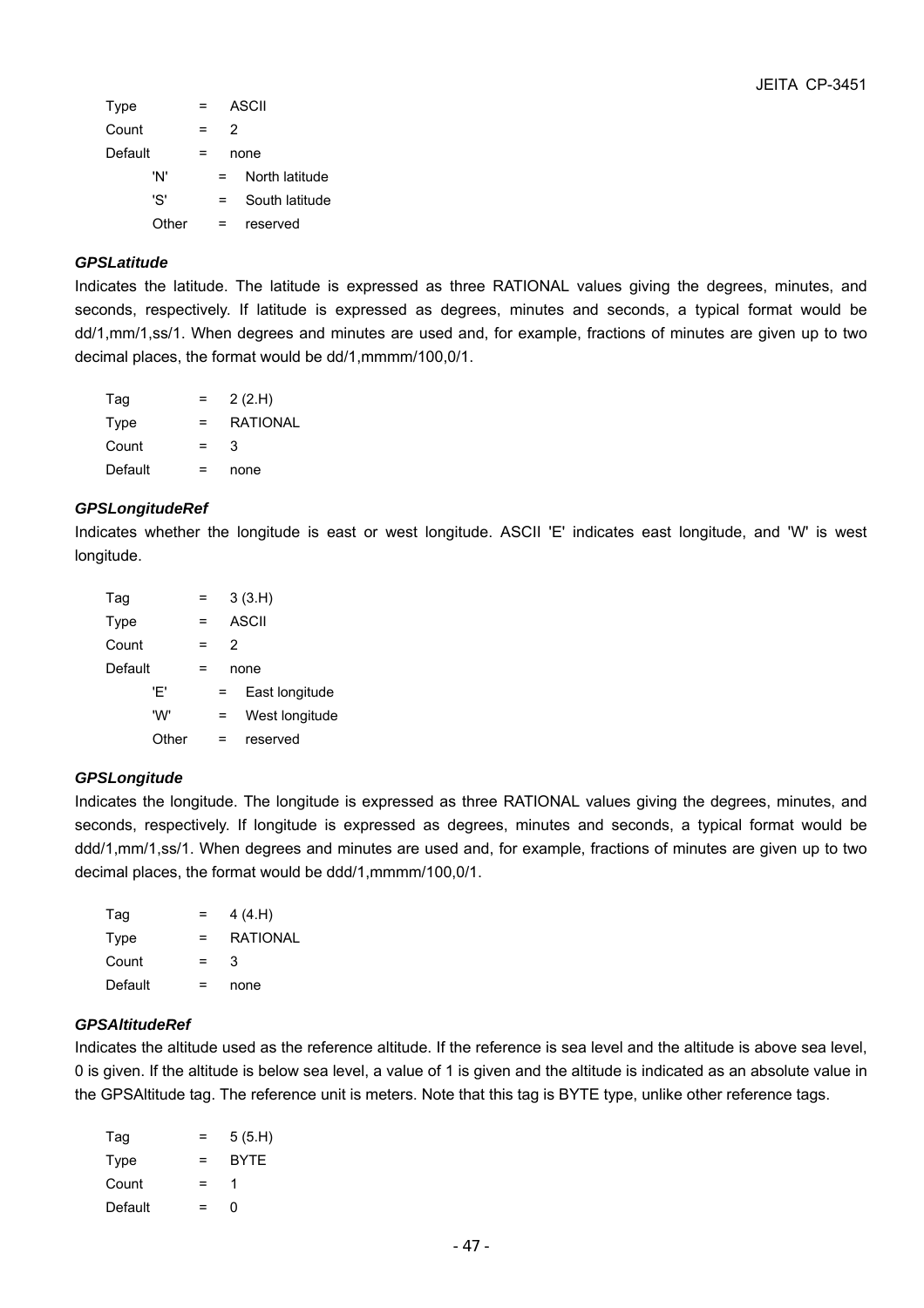| 0     | $=$ $-$ | Sea level                            |
|-------|---------|--------------------------------------|
| 1     | $=$ $-$ | Sea level reference (negative value) |
| Other |         | = reserved                           |

### *GPSAltitude*

Indicates the altitude based on the reference in *GPSAltitudeRef*. Altitude is expressed as one RATIONAL value. The reference unit is meters.

| Tag     | $=$ | 6(6.H)          |
|---------|-----|-----------------|
| Type    | $=$ | <b>RATIONAL</b> |
| Count   | $=$ |                 |
| Default | $=$ | none            |

### *GPSTimeStamp*

Indicates the time as UTC (Coordinated Universal Time). TimeStamp is expressed as three RATIONAL values giving the hour, minute, and second.

| Tag     | $=$ | 7(7.H)          |
|---------|-----|-----------------|
| Type    | $=$ | <b>RATIONAL</b> |
| Count   | $=$ | 3               |
| Default | $=$ | none            |

#### *GPSSatellites*

Indicates the GPS satellites used for measurements. This tag can be used to describe the number of satellites, their ID number, angle of elevation, azimuth, SNR and other information in ASCII notation. The format is not specified. If the GPS receiver is incapable of taking measurements, value of the tag shall be set to NULL.

| Tag     | = | 8(8.H) |
|---------|---|--------|
| Type    | = | ASCII  |
| Count   | = | Any    |
| Default | = | none   |

### *GPSStatus*

Indicates the status of the GPS receiver when the image is recorded. 'A' means measurement is in progress, and 'V' means the measurement is Interoperability.

| Tag     | $=$ |   | 9(9.H)                       |
|---------|-----|---|------------------------------|
| Type    | $=$ |   | ASCII                        |
| Count   | =   | 2 |                              |
| Default |     |   | none                         |
| 'A'     |     | = | Measurement in progress      |
| "/\     |     | = | Measurement Interoperability |
| )ther   |     |   | reserved                     |

## *GPSMeasureMode*

Indicates the GPS measurement mode. '2' means two-dimensional measurement and '3' means three-dimensional measurement is in progress.

| Tag   | = | 10 (A.H) |
|-------|---|----------|
| Type  | = | ASCII    |
| Count | = | 2        |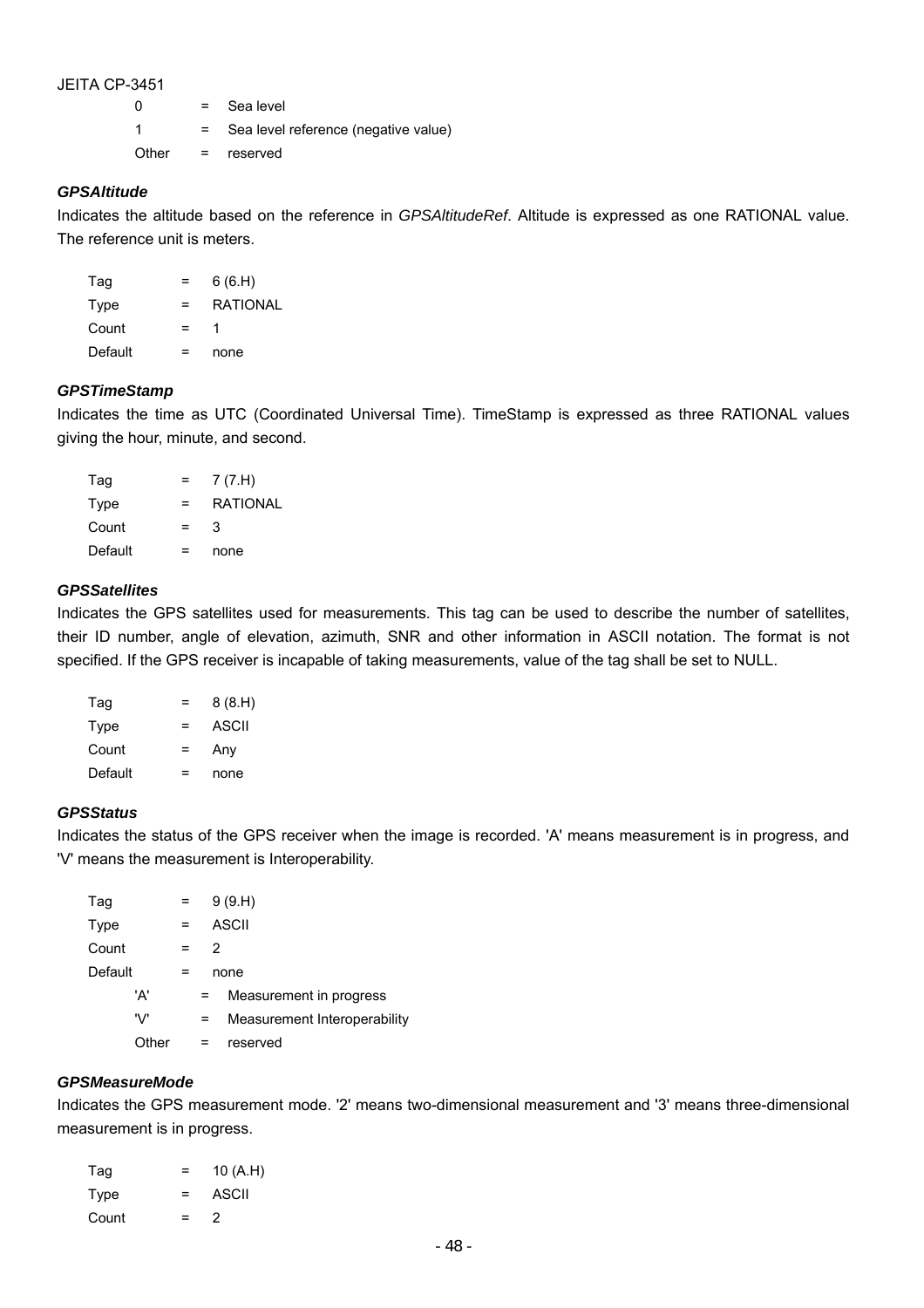Default  $=$  none

'2' = 2-dimensional measurement

'3' = 3-dimensional measurement

Other = reserved

# *GPSDOP*

Indicates the GPS DOP (data degree of precision). An HDOP value is written during two-dimensional measurement, and PDOP during three-dimensional measurement.

| Taq     | $=$ | 11 (B.H) |
|---------|-----|----------|
| Type    | =   | RATIONAL |
| Count   | $=$ |          |
| Default | =   | none     |

## *GPSSpeedRef*

Indicates the unit used to express the GPS receiver speed of movement. 'K' 'M' and 'N' represents kilometers per hour, miles per hour, and knots.

| Tag     |       |   | 12 (C.H)     |                     |  |
|---------|-------|---|--------------|---------------------|--|
| Type    |       | = | <b>ASCII</b> |                     |  |
| Count   |       | = | 2            |                     |  |
| Default |       | = | 'K'          |                     |  |
|         | 'K'   |   |              | Kilometers per hour |  |
|         | 'M'   |   | $=$          | Miles per hour      |  |
|         | 'N'   |   | =            | Knots               |  |
|         | Other |   |              | reserved            |  |

## *GPSSpeed*

Indicates the speed of GPS receiver movement.

| Tag     | =   | 13 (D.H)        |
|---------|-----|-----------------|
| Type    | $=$ | <b>RATIONAL</b> |
| Count   | $=$ |                 |
| Default | =   | none            |

## *GPSTrackRef*

Indicates the reference for giving the direction of GPS receiver movement. 'T' denotes true direction and 'M' is magnetic direction.

| Tag     |       |   | 14 (E.H)     |     |                    |
|---------|-------|---|--------------|-----|--------------------|
| Type    |       | = | <b>ASCII</b> |     |                    |
| Count   |       | = |              | 2   |                    |
| Default |       |   |              | ידי |                    |
|         | 'T'   |   | $=$          |     | True direction     |
|         | 'M'   |   | $=$          |     | Magnetic direction |
|         | Other |   |              |     | reserved           |

# *GPSTrack*

Indicates the direction of GPS receiver movement. The range of values is from 0.00 to 359.99.

 $Tag = 15 (F.H)$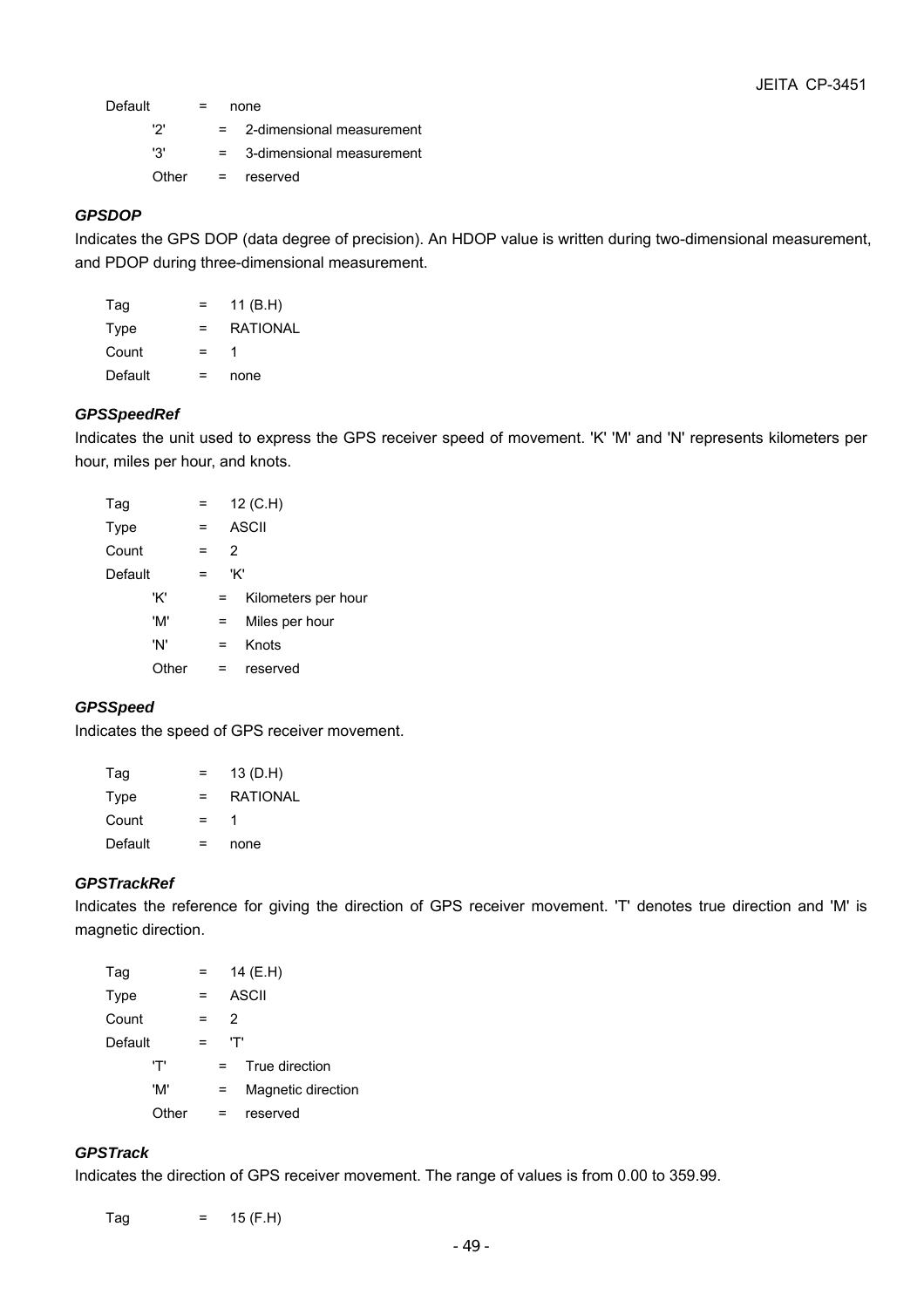Type = RATIONAL Count  $= 1$ Default = none

#### *GPSImgDirectionRef*

Indicates the reference for giving the direction of the image when it is captured. 'T' denotes true direction and 'M' is magnetic direction.

| Tag     |       |   | 16 (10.H)    |                    |  |
|---------|-------|---|--------------|--------------------|--|
| Type    |       |   | <b>ASCII</b> |                    |  |
| Count   |       | = | 2            |                    |  |
| Default |       |   | ידי          |                    |  |
|         | 'T'   |   | =            | True direction     |  |
|         | 'M'   |   | $=$          | Magnetic direction |  |
|         | Other |   | =            | reserved           |  |

### *GPSImgDirection*

Indicates the direction of the image when it was captured. The range of values is from 0.00 to 359.99.

| Tag     | = | 17(11.H)        |
|---------|---|-----------------|
| Type    | = | <b>RATIONAL</b> |
| Count   | = |                 |
| Default | = | none            |

#### *GPSMapDatum*

Indicates the geodetic survey data used by the GPS receiver. If the survey data is restricted to Japan, the value of this tag is 'TOKYO' or 'WGS-84'. If a *GPS Info* tag is recorded, it is strongly recommended that this tag be recorded.

| Tag     | ⋍   | 18 (12.H) |
|---------|-----|-----------|
| Type    | $=$ | ASCII     |
| Count   | $=$ | Any       |
| Default | =   | none      |

#### *GPSDestLatitudeRef*

Indicates whether the latitude of the destination point is north or south latitude. The ASCII value 'N' indicates north latitude, and 'S' is south latitude.

| Tag     | = |      | 19 (13.H)      |
|---------|---|------|----------------|
| Type    | ⋍ |      | ASCII          |
| Count   | ⋍ | 2    |                |
| Default |   | none |                |
| 'N'     |   |      | North latitude |
| ירי     |   | =    | South latitude |
| Other   |   |      | reserved       |

### *GPSDestLatitude*

Indicates the latitude of the destination point. The latitude is expressed as three RATIONAL values giving the degrees, minutes, and seconds, respectively. If latitude is expressed as degrees, minutes and seconds, a typical format would be dd/1,mm/1,ss/1. When degrees and minutes are used and, for example, fractions of minutes are given up to two decimal places, the format would be dd/1,mmmm/100,0/1.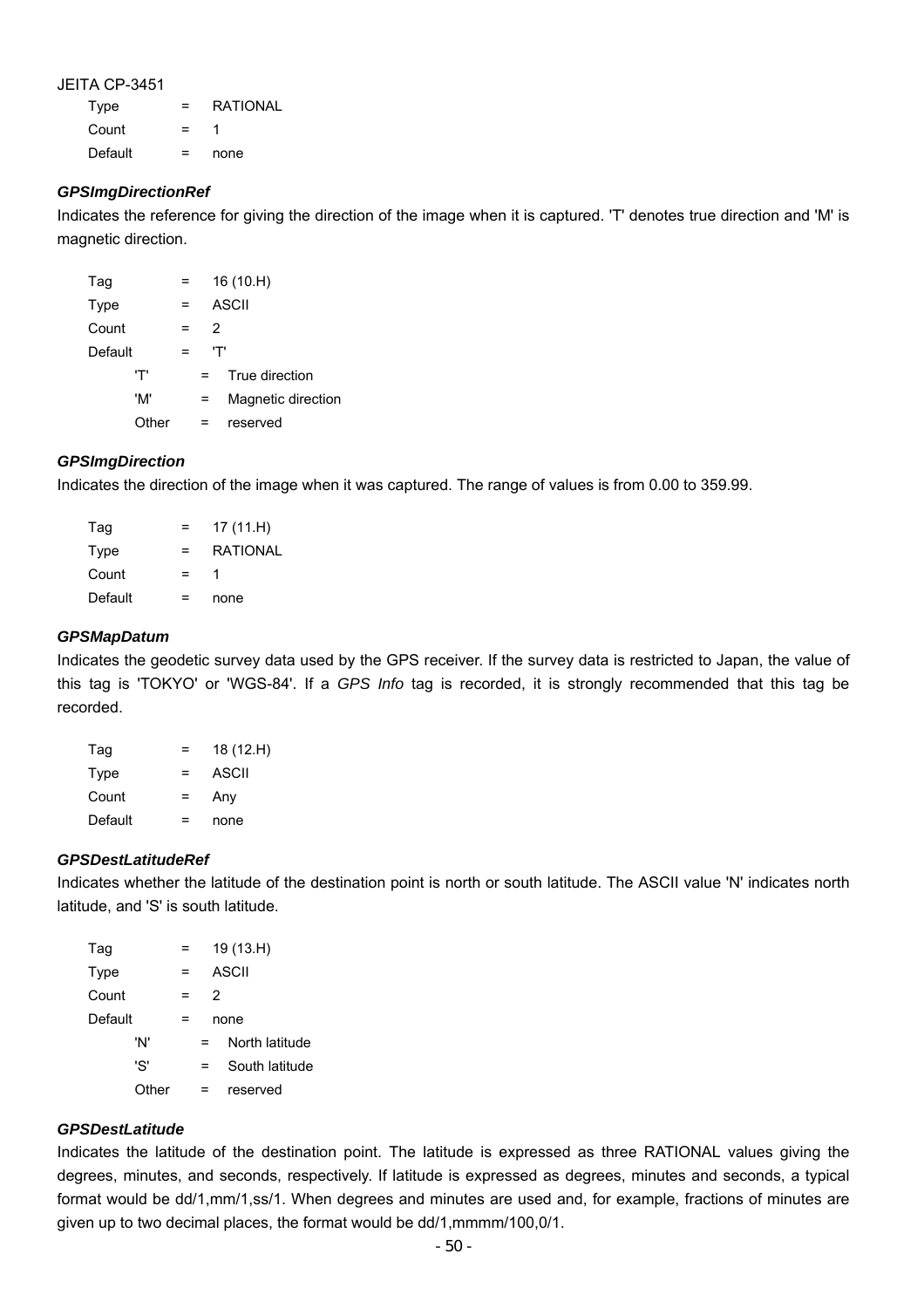| Tag     | =   | 20 (14.H)       |
|---------|-----|-----------------|
| Type    | $=$ | <b>RATIONAL</b> |
| Count   | $=$ | 3               |
| Default | =   | none            |

## *GPSDestLongitudeRef*

Indicates whether the longitude of the destination point is east or west longitude. ASCII 'E' indicates east longitude, and 'W' is west longitude.

| Tag         |       |   |   |   | 21 (15.H)      |
|-------------|-------|---|---|---|----------------|
| <b>Type</b> |       | = |   |   | ASCII          |
| Count       |       | = |   | 2 |                |
| Default     |       |   |   |   | none           |
|             | 'F'   |   | = |   | East longitude |
|             | 'W'   |   | = |   | West longitude |
|             | Other |   |   |   | reserved       |

### *GPSDestLongitude*

Indicates the longitude of the destination point. The longitude is expressed as three RATIONAL values giving the degrees, minutes, and seconds, respectively. If longitude is expressed as degrees, minutes and seconds, a typical format would be ddd/1,mm/1,ss/1. When degrees and minutes are used and, for example, fractions of minutes are given up to two decimal places, the format would be ddd/1,mmmm/100,0/1.

| Tag     | = | 22 (16.H)       |
|---------|---|-----------------|
| Type    | = | <b>RATIONAL</b> |
| Count   | = | З               |
| Default | = | none            |

### *GPSDestBearingRef*

Indicates the reference used for giving the bearing to the destination point. 'T' denotes true direction and 'M' is magnetic direction.

| Tag     |       | = | 23 (17.H) |     |                    |  |
|---------|-------|---|-----------|-----|--------------------|--|
| Type    |       | = | ASCII     |     |                    |  |
| Count   |       | = |           | 2   |                    |  |
| Default |       |   |           | 'T' |                    |  |
|         | ידי   |   | $=$       |     | True direction     |  |
|         | 'M'   |   | =         |     | Magnetic direction |  |
|         | Other |   | =         |     | reserved           |  |

### *GPSDestBearing*

Indicates the bearing to the destination point. The range of values is from 0.00 to 359.99.

| Tag     | $=$ | 24 (18.H) |
|---------|-----|-----------|
| Type    | $=$ | RATIONAL  |
| Count   | $=$ |           |
| Default | =   | none      |

### *GPSDestDistanceRef*

Indicates the unit used to express the distance to the destination point. 'K', 'M' and 'N' represent kilometers, miles and knots.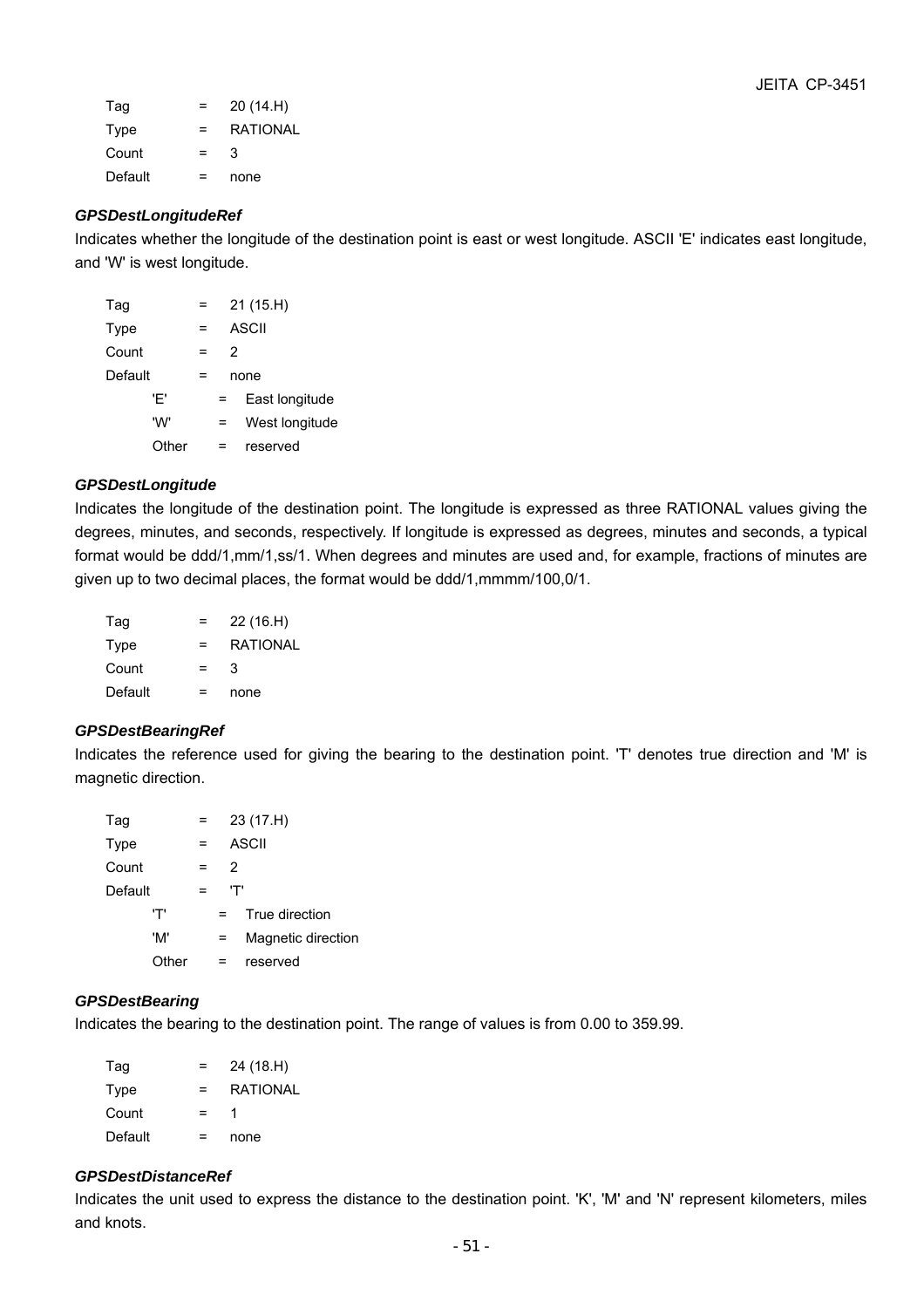| JEITA CP-3451 |  |
|---------------|--|
|---------------|--|

| Tag     | ≕ |   | 25 (19.H)  |
|---------|---|---|------------|
| Type    | ⋍ |   | ASCII      |
| Count   | = | 2 |            |
| Default | ⋍ |   | 'K'        |
| 'K'     |   | = | Kilometers |
| 'M'     |   | = | Miles      |
| 'N'     |   | = | Knots      |
| ∩ther   |   |   | reserved   |

#### *GPSDestDistance*

Indicates the distance to the destination point.

| Tag     | $=$ | 26 (1A.H) |
|---------|-----|-----------|
| Type    | $=$ | RATIONAL  |
| Count   | =   |           |
| Default | =   | none      |

#### *GPSProcessingMethod*

A character string recording the name of the method used for location finding. The first byte indicates the character code used (Table 6 Table 7), and this is followed by the name of the method. Since the Type is not ASCII, NULL termination is not necessary.

| Tag     | $=$ | 27 (1B.H)        |
|---------|-----|------------------|
| Type    | $=$ | <b>UNDEFINED</b> |
| Count   |     | $=$ Any          |
| Default | =   | none             |

#### *GPSAreaInformation*

A character string recording the name of the GPS area. The first byte indicates the character code used (Table 6 Table 7), and this is followed by the name of the GPS area. Since the Type is not ASCII, NULL termination is not necessary.

| Tag     | $=$ | 28 (1C.H)        |
|---------|-----|------------------|
| Type    | $=$ | <b>UNDEFINED</b> |
| Count   |     | $=$ Any          |
| Default | =   | none             |

#### *GPSDateStamp*

A character string recording date and time information relative to UTC (Coordinated Universal Time). The format is "YYYY:MM:DD." The length of the string is 11 bytes including NULL.

| Tag     | $=$ | 29 (1D.H) |
|---------|-----|-----------|
| Type    |     | $=$ ASCII |
| Count   | $=$ | -11       |
| Default | =   | none      |

## *GPSDifferential*

Indicates whether differential correction is applied to the GPS receiver.

| Tag  | a a s | 30 (1E.H) |
|------|-------|-----------|
| Type | $=$   | SHORT     |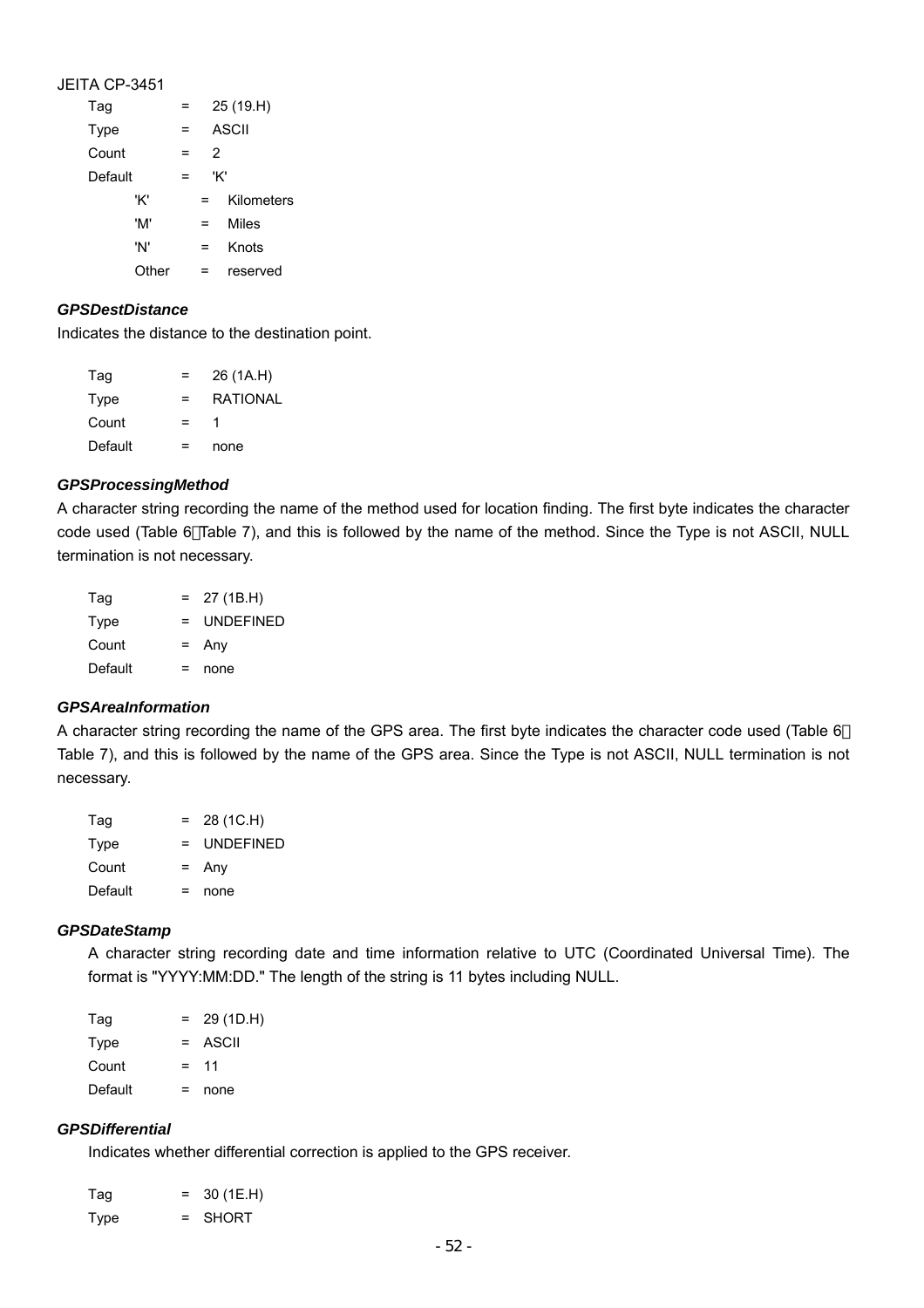| Count   |       | $=$ 1 |                                               |
|---------|-------|-------|-----------------------------------------------|
| Default |       | =     | none                                          |
|         | 0     |       | = Measurement without differential correction |
|         | 1.    |       | - Differential correction applied             |
|         | Other |       | = reserved                                    |
|         |       |       |                                               |

## **Note**-**When the tag Type is ASCII, it shall be terminated with NULL.**

It shall be noted carefully that since the value count includes the terminator NULL, the total count is the number of data+1. For example, *GPSLatitudeRef* cannot have any values other than Type ASCII 'N' or 'S'; but because the terminator NULL is added, the value of N is 2.

# **4.6.7 Interoperability IFD Attribute Information**

The attached information(field name, code) stored in Interoperability IFD is listed in and the meaning will be explained also.

| Tag Name                                            |                                                        | Field Name | Tag ID |     | Type  | Count |
|-----------------------------------------------------|--------------------------------------------------------|------------|--------|-----|-------|-------|
|                                                     |                                                        |            | Dec    | Hex |       |       |
| A. Attached Information Related to Interoperability |                                                        |            |        |     |       |       |
|                                                     | Interoperability Identification Interoperability Index |            |        |     | ASCII | Any   |

### Table 13 Interoperability IFD Attribute Information

## **A. Tags Relating to Interoperability**

The rules for Exif image files defines the description of the following tag. Other tags stored in Interoperability IFD may be defined dependently to each Interoperability rule.

## *InteroperabilityIndex*

Indicates the identification of the Interoperability rule. The following rules are defined. Four bytes used including the termination code (NULL).

| Tag     | $=$ $-$ | (1.H)                                                                                                 |
|---------|---------|-------------------------------------------------------------------------------------------------------|
| Type    |         | ASCII                                                                                                 |
| Count   | =       | Anv                                                                                                   |
| Default | =       | none                                                                                                  |
| "R98"   |         | = Indicates a file conforming to R98 file specification of Recommended Exif Interoperability Rules    |
|         |         | (ExifR98) or to DCF basic file stipulated by Design Rule for Camera File System.                      |
| "THM"   |         | = Indicates a file conforming to DCF thumbnail file stipulated by Design rule for Camera File System. |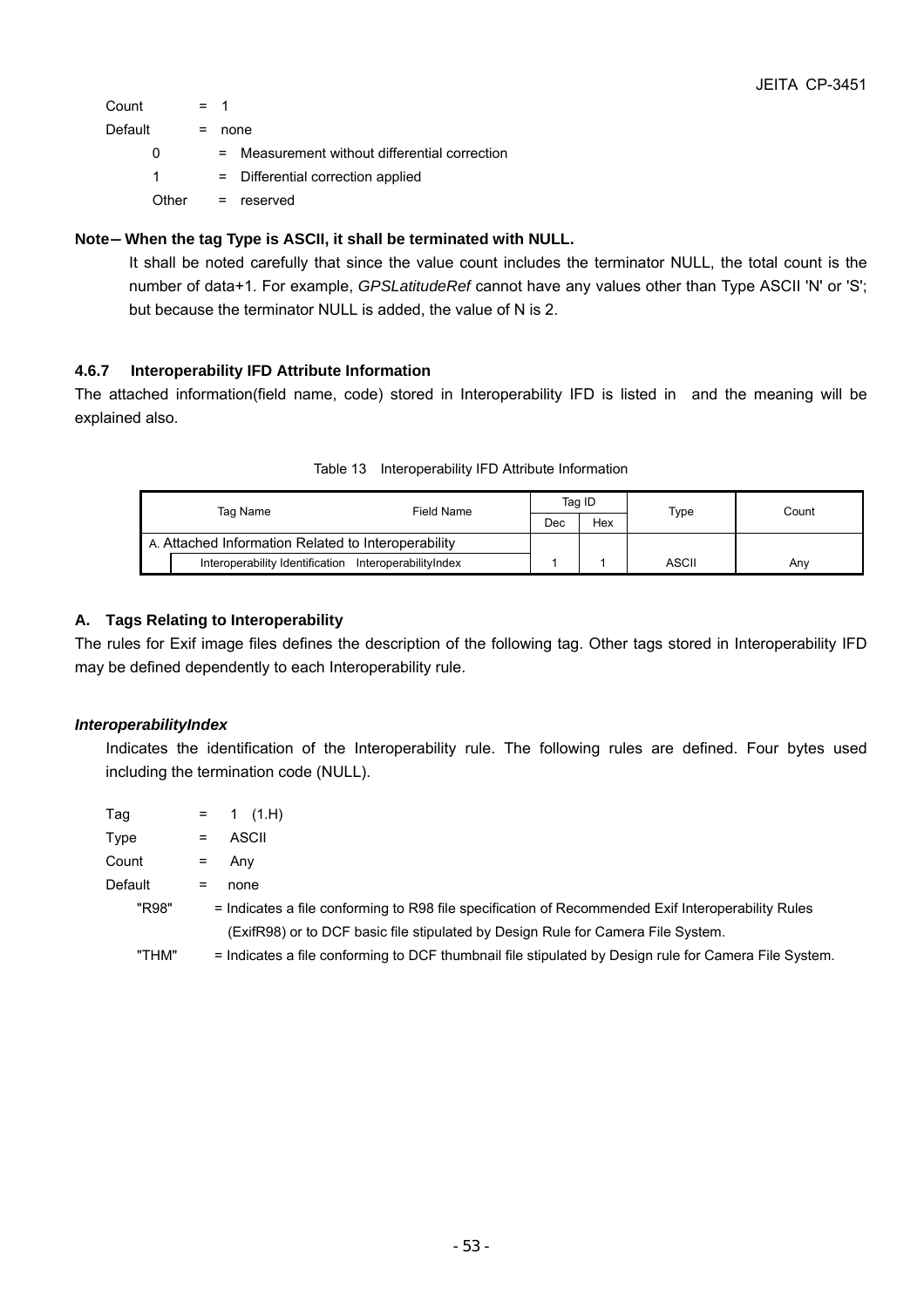## **4.6.8 Tag Support Levels**

The tags and their support levels are given here.

## **A. Primary Image (0th IFD) Support Levels**

The support levels of primary image (0th IFD) tags are given in Table 14, Table 15, Table 16 and Table 17.

| Tag Name                                          | <b>Field Name</b>            | Tag ID |            |                   | Uncompressed |          | Compresse    |
|---------------------------------------------------|------------------------------|--------|------------|-------------------|--------------|----------|--------------|
|                                                   |                              | Dec    | Hex        | Chunky Planar YCC |              |          | d            |
| Image width                                       | ImageWidth                   | 256    | 100        | M                 | M            | M        | J            |
| Image height                                      | ImageLength                  | 257    | 101        | M                 | M            | M        | J            |
| Number of bits per component                      | <b>BitsPerSample</b>         | 258    | 102        | M                 | M            | M        | J            |
| Compression scheme                                | Compression                  | 259    | 103        | M                 | M            | м        | J            |
| Pixel composition                                 | PhotometricInterpretation    | 262    | 106        | M                 | M            | M        | N            |
| Image title                                       | ImageDescription             | 270    | <b>10E</b> | R                 | R            | R        | R            |
| Manufacturer of image input<br>equipment          | Make                         | 271    | 10F        | R                 | R            | R        | R            |
| Model of image input equipment                    | Model                        | 272    | 110        | $\mathsf{R}$      | $\mathsf{R}$ | R        | $\mathsf{R}$ |
| Image data location                               | StripOffsets                 | 273    | 111        | M                 | M            | M        | N            |
| Orientation of image                              | Orientation                  | 274    | 112        | R                 | $\mathsf{R}$ | R        | $\mathsf{R}$ |
| Number of components                              | <b>SamplesPerPixel</b>       | 277    | 115        | M                 | M            | M        | J            |
| Number of rows per strip                          | <b>RowsPerStrip</b>          | 278    | 116        | M                 | M            | M        | N            |
| Bytes per compressed strip                        | <b>StripByteCounts</b>       | 279    | 117        | M                 | M            | M        | N            |
| Image resolution in width direction               | <b>XResolution</b>           | 282    | 11A        | M                 | M            | M        | M            |
| Image resolution in height direction              | YResolution                  | 283    | 11B        | M                 | M            | M        | M            |
| Image data arrangement                            | PlanarConfiguration          | 284    | <b>11C</b> | O                 | M            | $\circ$  | J            |
| Unit of X and Y resolution                        | <b>ResolutionUnit</b>        | 296    | 128        | M                 | M            | M        | M            |
| <b>Transfer function</b>                          | <b>TransferFunction</b>      | 301    | 12D        | $\mathsf{R}$      | $\mathsf{R}$ | R        | $\mathsf{R}$ |
| Software used                                     | Software                     | 305    | 131        | O                 | O            | $\Omega$ | O            |
| File change date and time                         | <b>DateTime</b>              | 306    | 132        | $\mathsf{R}$      | $\mathsf{R}$ | R        | $\mathsf R$  |
| Person who created the image                      | Artist                       | 315    | 13B        | O                 | O            | $\circ$  | O            |
| White point chromaticity                          | WhitePoint                   | 318    | 13E        | $\circ$           | O            | $\Omega$ | O            |
| Chromaticities of primaries                       | PrimaryChromaticities        | 319    | 13F        | $\circ$           | $\circ$      | $\Omega$ | $\circ$      |
| Offset to JPEG SOI                                | <b>JPEGInterchangeFormat</b> | 513    | 201        | N                 | N            | N        | N            |
| Bytes of JPEG data                                | JPEGInterchangeFormatLength  | 514    | 202        | N                 | N            | N        | N            |
| Color space transformation matrix<br>coefficients | <b>YCbCrCoefficients</b>     | 529    | 211        | N                 | N            | O        | O            |
| Subsampling ratio of Y to C                       | YCbCrSubSampling             | 530    | 212        | N                 | N            | м        | J            |
| Y and C positioning                               | <b>YCbCrPositioning</b>      | 531    | 213        | N                 | N            | м        | M            |
| Pair of black and white reference<br>values       | ReferenceBlackWhite          | 532    | 214        | $\circ$           | $\circ$      | O        | O            |
| Copyright holder                                  | Copyright                    | 33432  | 8298       | O                 | O            | $\circ$  | O            |
| Exif tag                                          | Exif IFD Pointer             | 34665  | 8769       | M                 | M            | M        | M            |
| GPS tag                                           | <b>GPSInfo IFD Pointer</b>   | 34853  | 8825       | $\Omega$          | $\Omega$     | $\Omega$ | $\Omega$     |

Notation

M : Mandatory (shall be recorded)

R : Recommended

O : Optional

N : Not recorded

J : Included in JPEG marker and so not recorded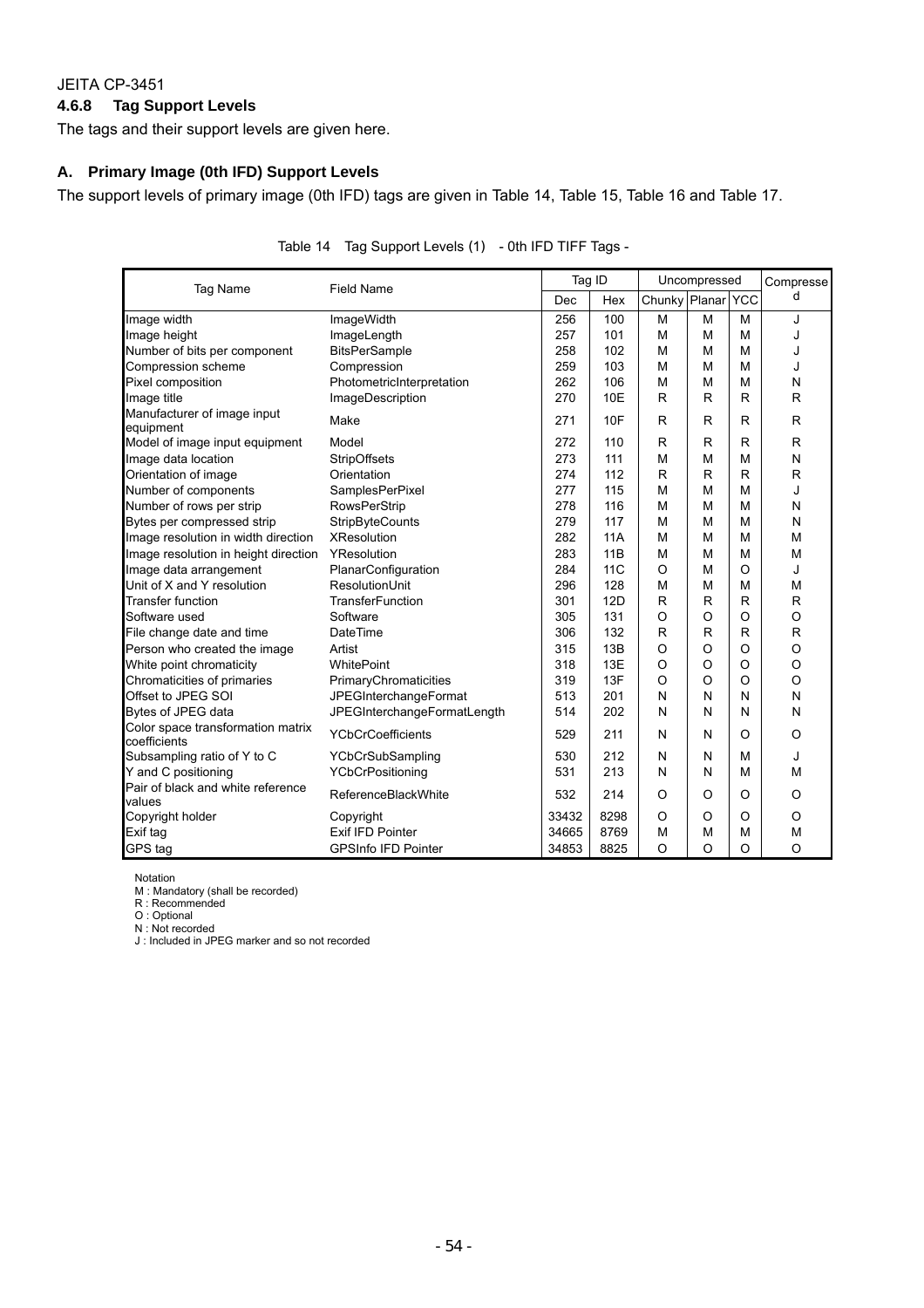|  |  |  | Table 15 Tag Support Levels (2) - 0th IFD Exif Private Tags - |
|--|--|--|---------------------------------------------------------------|
|--|--|--|---------------------------------------------------------------|

|                                           |                              |       | Tag ID |               | Uncompressed |             | Compres      |  |
|-------------------------------------------|------------------------------|-------|--------|---------------|--------------|-------------|--------------|--|
| Tag Name                                  | <b>Field Name</b>            | Dec   | Hex    | Chunky Planar |              | <b>YCC</b>  | sed          |  |
| Exposure time                             | ExposureTime                 | 33434 | 829A   | R             | R            | R           | $\mathsf{R}$ |  |
| F number                                  | FNumber                      | 33437 | 829D   | O             | O            | O           | O            |  |
| Exposure program                          | <b>ExposureProgram</b>       | 34850 | 8822   | O             | O            | O           | O            |  |
| Spectral sensitivity                      | SpectralSensitivity          | 34852 | 8824   | O             | O            | O           | O            |  |
| ISO speed ratings                         | <b>ISOSpeedRatings</b>       | 34855 | 8827   | O             | O            | O           | O            |  |
| Optoelectric coefficient                  | <b>OECF</b>                  | 34856 | 8828   | O             | O            | O           | O            |  |
| <b>Exif Version</b>                       | <b>ExifVersion</b>           | 36864 | 9000   | М             | М            | М           | M            |  |
| Date and time original image was          | DateTimeOriginal             | 36867 | 9003   | O             | O            | O           | O            |  |
| generated<br>Date and time image was made |                              |       |        |               |              |             |              |  |
| digital data                              | DateTimeDigitized            | 36868 | 9004   | O             | O            | O           | O            |  |
| Meaning of each component                 | ComponentsConfiguration      | 37121 | 9101   | N             | N            | N           | M            |  |
| Image compression mode                    | CompressedBitsPerPixel       | 37122 | 9102   | N             | N            | N           | O            |  |
| Shutter speed                             | ShutterSpeedValue            | 37377 | 9201   | O             | O            | O           | O            |  |
| Aperture                                  | ApertureValue                | 37378 | 9202   | O             | O            | O           | O            |  |
| <b>Brightness</b>                         | <b>BrightnessValue</b>       | 37379 | 9203   | O             | O            | O           | O            |  |
| Exposure bias                             | ExposureBiasValue            | 37380 | 9204   | O             | O            | O           | O            |  |
| Maximum lens aperture                     | MaxApertureValue             | 37381 | 9205   | O             | O            | O           | O            |  |
| Subject distance                          | SubjectDistance              | 37382 | 9206   | O             | O            | O           | O            |  |
| Metering mode                             | MeteringMode                 | 37383 | 9207   | O             | O            | O           | O            |  |
| Light source                              | LightSource                  | 37384 | 9208   | O             | O            | O           | O            |  |
| Flash                                     | Flash                        | 37385 | 9209   | R             | $\mathsf{R}$ | R           | R            |  |
| Lens focal length                         | FocalLength                  | 37386 | 920A   | O             | O            | O           | O            |  |
| Subject area                              | SubjectArea                  | 37396 | 9214   | O             | O            | O           | O            |  |
| Manufacturer notes                        | <b>MakerNote</b>             | 37500 | 927C   | O             | $\circ$      | O           | O            |  |
| User comments                             | <b>UserComment</b>           | 37510 | 9286   | O             | O            | O           | O            |  |
| DateTime subseconds                       | SubSecTime                   | 37520 | 9290   | O             | O            | O           | O            |  |
| DateTimeOriginal subseconds               | SubSecTimeOriginal           | 37521 | 9291   | O             | O            | O           | O            |  |
| DateTimeDigitized subseconds              | SubSecTimeDigitized          | 37522 | 9292   | O             | O            | O           | $\mathsf O$  |  |
| Supported Flashpix version                | FlashpixVersion              | 40960 | A000   | М             | М            | М           | M            |  |
| Color space information                   | ColorSpace                   | 40961 | A001   | М             | М            | M           | M            |  |
| Valid image width                         | PixelXDimension              | 40962 | A002   | Ν             | N            | N           | M            |  |
| Valid image height                        | PixelYDimension              | 40963 | A003   | N             | N            | N           | M            |  |
| Related audio file                        | RelatedSoundFile             | 40964 | A004   | O             | O            | O           | O            |  |
| Interoperability tag                      | Interoperability IFD Pointer | 40965 | A005   | N             | Ν            | N           | O            |  |
| Flash energy                              | FlashEnergy                  | 41483 | A20B   | O             | O            | O           | O            |  |
| Spatial frequency response                | SpatialFrequencyResponse     | 41484 | A20C   | O             | O            | O           | O            |  |
| Focal plane X resolution                  | FocalPlaneXResolution        | 41486 | A20E   | O             | O            | O           | O            |  |
| Focal plane Y resolution                  | <b>FocalPlaneYResolution</b> | 41487 | A20F   | O             | O            | O           | O            |  |
| Focal plane resolution unit               | FocalPlaneResolutionUnit     | 41488 | A210   | O             | O            | O           | O            |  |
| Subject location                          | SubjectLocation              | 41492 | A214   | O             | O            | O           | O            |  |
| Exposure index                            | ExposureIndex                | 41493 | A215   | $\circ$       | O            | O           | O            |  |
| Sensing method                            | SensingMethod                | 41495 | A217   | O             | O            | O           | O            |  |
| File source                               | FileSource                   | 41728 | A300   | O             | O            | O           | O            |  |
| Scene type                                | SceneType                    | 41729 | A301   | O             | O            | O           | O            |  |
| CFA pattern                               | CFAPattern                   | 41730 | A302   | O             | O            | O           | O            |  |
| Custom image processing                   | CustomRendered               | 41985 | A401   | O             | O            | O           | O            |  |
| Exposure mode                             | ExposureMode                 | 41986 | A402   | R             | $\mathsf{R}$ | $\mathsf R$ | R            |  |
| White balance                             | WhiteBalance                 | 41987 | A403   | R             | R            | R           | R            |  |
| Digital zoom ratio                        | DigitalZoomRatio             | 41988 | A404   | O             | O            | O           | O            |  |
| Focal length in 35 mm film                | FocalLengthIn35mmFilm        | 41989 | A405   | O             | O            | O           | O            |  |
| Scene capture type                        | SceneCaptureType             | 41990 | A406   | R             | R            | $\mathsf R$ | R            |  |
| Gain control                              | GainControl                  | 41991 | A407   | O             | O            | O           | O            |  |
| Contrast                                  | Contrast                     | 41992 | A408   | O             | O            | O           | O            |  |
| Saturation                                | Saturation                   | 41993 | A409   | O             | O            | O           | O            |  |
| Sharpness                                 | Sharpness                    | 41994 | A40A   | O             | O            | O           | O            |  |
| Device settings description               | DeviceSettingDescription     | 41995 | A40B   | O             | O            | O           | O            |  |
| Subject distance range                    | SubjectDistanceRange         | 41996 | A40C   | O             | O            | O           | $\mathsf O$  |  |
| Unique image ID                           | ImageUniqueID                | 42016 | A420   | O             | O            | O           | O            |  |
| Notation                                  |                              |       |        |               |              |             |              |  |

M : Mandatory (shall be recorded)

R : Recommended

O : Optional

N : Not recorded

J : Included in JPEG marker and so not recorded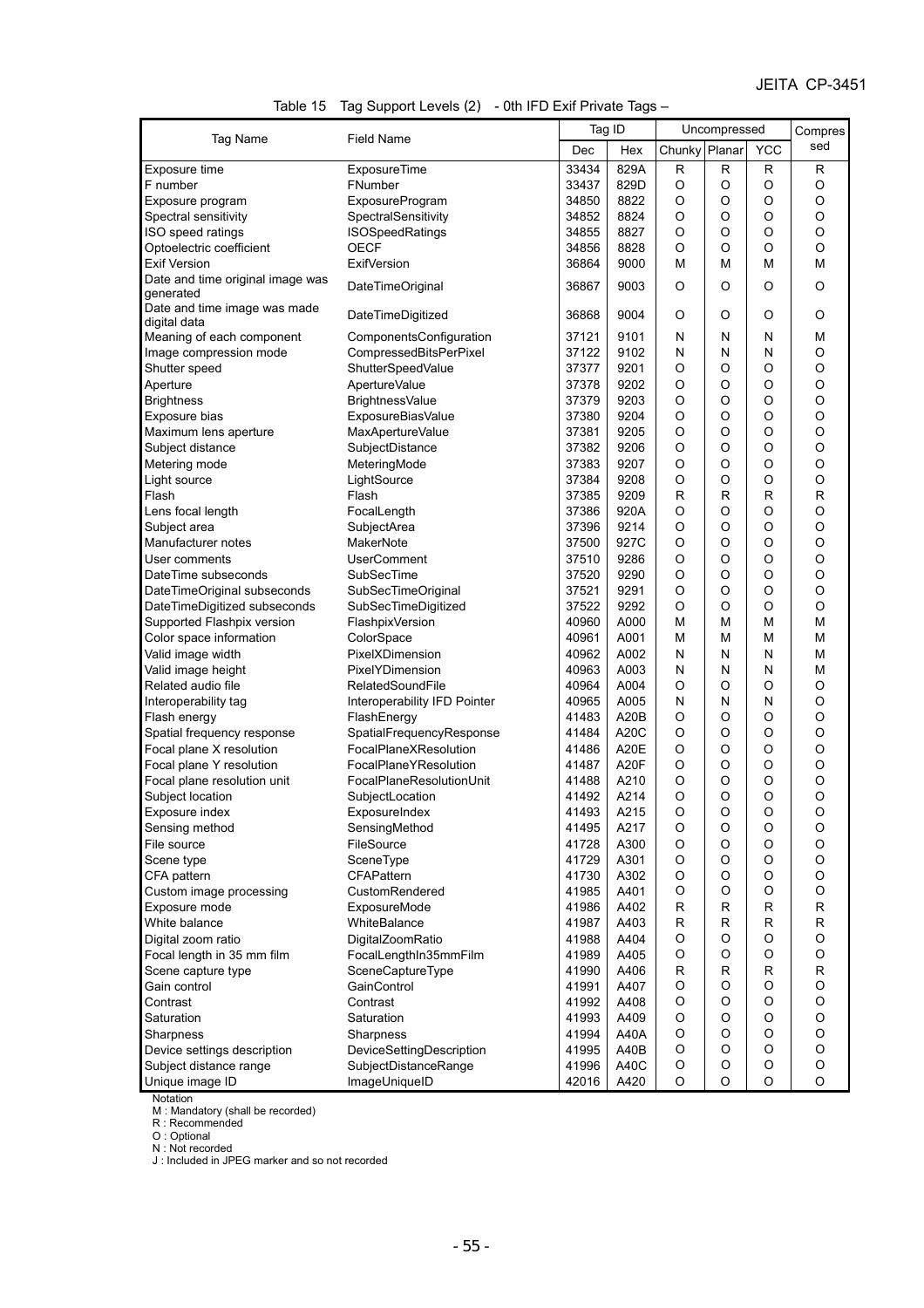| <b>Tag Name</b>                        | <b>Field Name</b>         | Tag ID |                | Uncompressed | Comp-r   |            |          |
|----------------------------------------|---------------------------|--------|----------------|--------------|----------|------------|----------|
|                                        |                           | Dec    | Hex            | Chunky       | Planar   | <b>YCC</b> | essed    |
| GPS tag version                        | GPSVersionID              | 0      | 0              | O            | O        | O          | $\circ$  |
| North or South Latitude                | <b>GPSLatitudeRef</b>     | 1      | 1              | $\Omega$     | $\circ$  | O          | $\circ$  |
| Latitude                               | GPSLatitude               | 2      | $\overline{2}$ | O            | $\circ$  | $\circ$    | $\circ$  |
| East or West Longitude                 | GPSLongitudeRef           | 3      | 3              | $\circ$      | $\circ$  | $\circ$    | $\circ$  |
| Longitude                              | GPSLongitude              | 4      | 4              | O            | O        | $\circ$    | $\circ$  |
| Altitude reference                     | <b>GPSAltitudeRef</b>     | 5      | 5              | O            | $\circ$  | O          | $\circ$  |
| Altitude                               | <b>GPSAltitude</b>        | 6      | 6              | O            | O        | O          | $\circ$  |
| GPS time (atomic clock)                | GPSTimeStamp              | 7      | 7              | O            | $\circ$  | O          | $\circ$  |
| GPS satellites used for measurement    | <b>GPSSatellites</b>      | 8      | 8              | O            | $\Omega$ | O          | $\circ$  |
| <b>GPS</b> receiver status             | <b>GPSStatus</b>          | 9      | 9              | O            | $\Omega$ | $\circ$    | $\circ$  |
| GPS measurement mode                   | GPSMeasureMode            | 10     | A              | O            | $\circ$  | O          | $\circ$  |
| Measurement precision                  | <b>GPSDOP</b>             | 11     | B              | O            | $\circ$  | O          | $\circ$  |
| Speed unit                             | GPSSpeedRef               | 12     | Ć              | O            | $\circ$  | O          | $\circ$  |
| Speed of GPS receiver                  | GPSSpeed                  | 13     | D              | O            | $\circ$  | $\circ$    | $\circ$  |
| Reference for direction of movement    | <b>GPSTrackRef</b>        | 14     | E              | O            | $\Omega$ | $\circ$    | $\circ$  |
| Direction of movement                  | <b>GPSTrack</b>           | 15     | F              | O            | $\circ$  | O          | $\circ$  |
| Reference for direction of image       | <b>GPSImgDirectionRef</b> | 16     | 10             | O            | $\circ$  | O          | $\circ$  |
| Direction of image                     | GPSImgDirection           | 17     | 11             | O            | $\circ$  | O          | $\circ$  |
| Geodetic survey data used              | GPSMapDatum               | 18     | 12             | O            | $\circ$  | $\circ$    | $\circ$  |
| Reference for latitude of destination  | <b>GPSDestLatitudeRef</b> | 19     | 13             | O            | $\circ$  | $\circ$    | $\circ$  |
| Latitude of destination                | GPSDestLatitude           | 20     | 14             | $\Omega$     | $\circ$  | O          | $\circ$  |
| Reference for longitude of destination | GPSDestLongitudeRef       | 21     | 15             | $\circ$      | $\circ$  | O          | $\Omega$ |
| Longitude of destination               | GPSDestLongitude          | 22     | 16             | O            | $\circ$  | O          | $\circ$  |
| Reference for bearing of destination   | GPSDestBearingRef         | 23     | 17             | O            | $\circ$  | O          | $\circ$  |
| Bearing of destination                 | GPSDestBearing            | 24     | 18             | O            | O        | O          | $\circ$  |
| Reference for distance to destination  | <b>GPSDestDistanceRef</b> | 25     | 19             | $\circ$      | $\circ$  | O          | $\circ$  |
| Distance to destination                | <b>GPSDestDistance</b>    | 26     | 1A             | $\circ$      | O        | $\circ$    | $\circ$  |
| Name of GPS processing method          | GPSProcessingMethod       | 27     | 1B             | O            | $\circ$  | O          | $\circ$  |
| Name of GPS area                       | GPSAreaInformation        | 28     | 1 <sup>C</sup> | O            | O        | O          | $\circ$  |
| GPS date                               | GPSDateStamp              | 29     | 1D             | O            | $\circ$  | O          | O        |
| <b>GPS</b> differential correction     | <b>GPSDifferential</b>    | 30     | 1E             | O            | $\circ$  | O          | $\Omega$ |

|  | Table 16 Tag Support Levels (3) - 0th IFD GPS Info Tags - |
|--|-----------------------------------------------------------|
|  |                                                           |

Table 17 Tag Support Levels (4) - 0th IFD Interoperability Tag -

| Field Name<br>Tag Name                                   |     | Tag ID | Uncompressed |        |                  | Comp-r |  |
|----------------------------------------------------------|-----|--------|--------------|--------|------------------|--------|--|
|                                                          | Dec | Hex    | Chunky       | Planar | <b>VCC</b><br>◡◡ | essed  |  |
| Interoperability Identification<br>InteroperabilityIndex |     |        |              |        | N                |        |  |

Notation

M : Mandatory (shall be recorded)

R : Recommended

O : Optional

N : Not recorded

J : Included in JPEG marker and so not recorded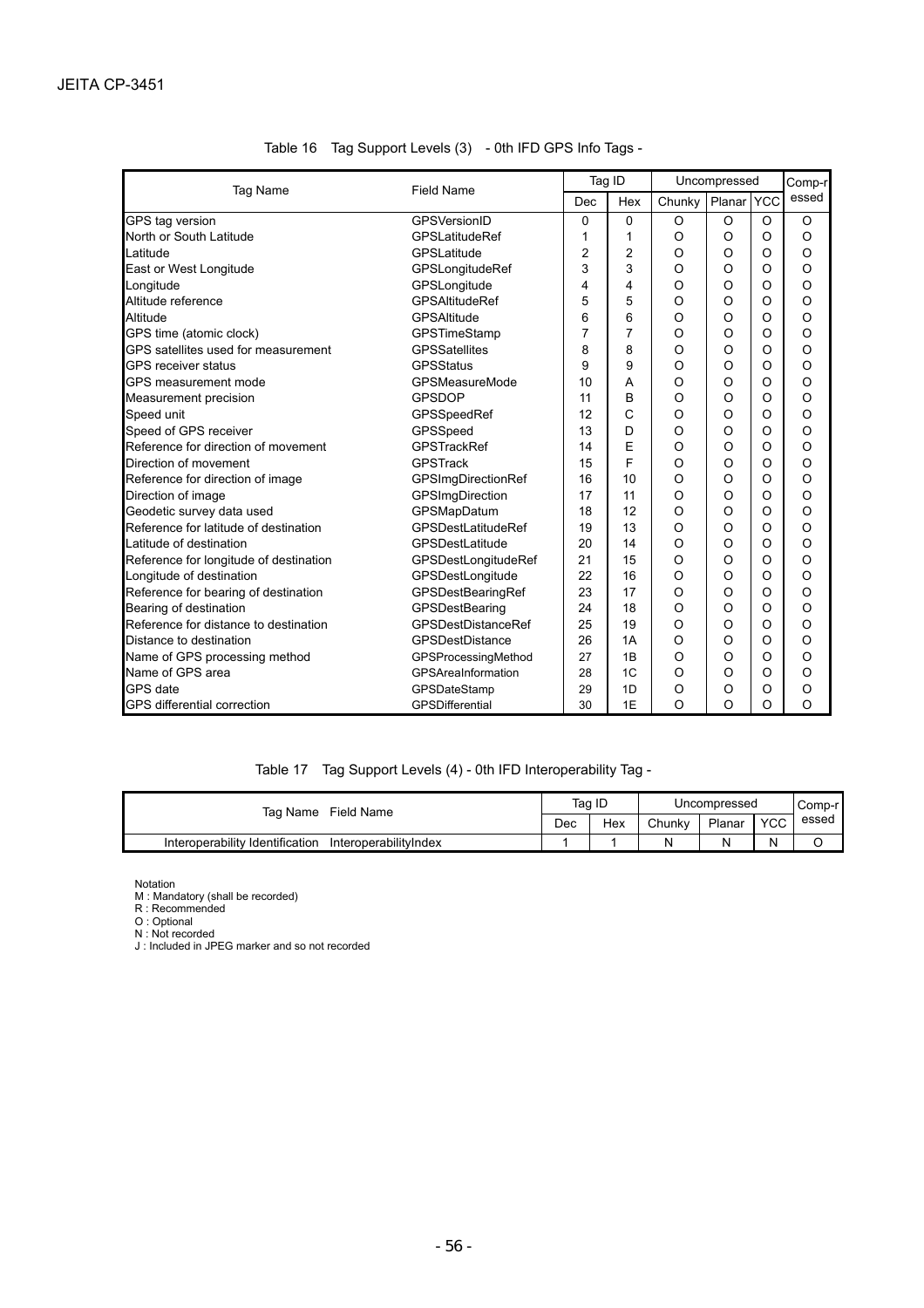## **B. Thumbnail (1st IFD) Support Levels**

The support levels of thumbnail (1st IFD) tags are shown in Table 18.

| Tag Name                                          | <b>Field Name</b>           | Tag ID |            |                   | Uncompressed |         | Comp-    |
|---------------------------------------------------|-----------------------------|--------|------------|-------------------|--------------|---------|----------|
|                                                   |                             | Dec    | Hex        | Chunky Planar YCC |              |         | ressed   |
| Image width                                       | ImageWidth                  | 256    | 100        | M                 | M            | M       | J        |
| Image height                                      | ImageLength                 | 257    | 101        | М                 | M            | М       | J        |
| Number of bits per component                      | <b>BitsPerSample</b>        | 258    | 102        | М                 | M            | M       | J        |
| Compression scheme                                | Compression                 | 259    | 103        | М                 | М            | M       | M        |
| Pixel composition                                 | PhotometricInterpretation   | 262    | 106        | М                 | M            | M       | J        |
| Image title                                       | ImageDescription            | 270    | 10E        | O                 | $\circ$      | $\circ$ | $\Omega$ |
| Manufacturer of image input<br>equipment          | Make                        | 271    | 10F        | O                 | O            | O       | O        |
| Model of image input equipment                    | Model                       | 272    | 110        | $\circ$           | $\circ$      | O       | $\circ$  |
| Image data location                               | <b>StripOffsets</b>         | 273    | 111        | M                 | M            | M       | N        |
| Orientation of image                              | Orientation                 | 274    | 112        | $\circ$           | $\circ$      | $\circ$ | $\circ$  |
| Number of components                              | SamplesPerPixel             | 277    | 115        | M                 | M            | M       | J        |
| Number of rows per strip                          | <b>RowsPerStrip</b>         | 278    | 116        | M                 | M            | M       | N        |
| Bytes per compressed strip                        | <b>StripByteCounts</b>      | 279    | 117        | м                 | M            | M       | N        |
| Image resolution in width direction               | <b>XResolution</b>          | 282    | 11A        | M                 | M            | M       | M        |
| Image resolution in height direction              | YResolution                 | 283    | 11B        | M                 | M            | M       | M        |
| Image data arrangement                            | PlanarConfiguration         | 284    | <b>11C</b> | $\circ$           | M            | O       | J        |
| Unit of X and Y resolution                        | <b>ResolutionUnit</b>       | 296    | 128        | M                 | M            | M       | M        |
| <b>Transfer function</b>                          | TransferFunction            | 301    | <b>12D</b> | $\circ$           | $\circ$      | $\circ$ | $\circ$  |
| Software used                                     | Software                    | 305    | 131        | $\circ$           | $\circ$      | $\circ$ | $\circ$  |
| File change date and time                         | DateTime                    | 306    | 132        | $\circ$           | $\circ$      | $\circ$ | $\circ$  |
| Person who created the image                      | Artist                      | 315    | 13B        | $\circ$           | $\circ$      | O       | $\circ$  |
| White point chromaticity                          | WhitePoint                  | 318    | 13E        | $\circ$           | $\circ$      | $\circ$ | $\circ$  |
| Chromaticities of primaries                       | PrimaryChromaticities       | 319    | 13F        | $\circ$           | $\circ$      | $\circ$ | $\circ$  |
| Offset to JPEG SOI                                | JPEGInterchangeFormat       | 513    | 201        | N                 | N            | N       | M        |
| Bytes of JPEG data                                | JPEGInterchangeFormatLength | 514    | 202        | N                 | N            | N       | M        |
| Color space transformation matrix<br>coefficients | <b>YCbCrCoefficients</b>    | 529    | 211        | N                 | N            | O       | $\Omega$ |
| Subsampling ratio of Y to C                       | YCbCrSubSampling            | 530    | 212        | N                 | N            | M       | J        |
| Y and C positioning                               | YCbCrPositioning            | 531    | 213        | N                 | N            | $\circ$ | $\circ$  |
| Pair of black and white reference                 | ReferenceBlackWhite         | 532    | 214        | O                 | $\circ$      | O       | $\Omega$ |
| values                                            |                             |        |            |                   |              |         |          |
| Copyright holder                                  | Copyright                   | 33432  | 8298       | $\circ$           | $\circ$      | $\circ$ | O        |
| Exif tag                                          | Exif IFD Pointer            | 34665  | 8769       | $\circ$           | $\circ$      | $\circ$ | $\circ$  |
| GPS tag                                           | <b>GPSInfo IFD Pointer</b>  | 34853  | 8825       | $\Omega$          | $\circ$      | O       | $\Omega$ |

Table 18 Tag Support Levels (5) - 1st IFD TIFF Tag -

Notation M : Mandatory (must be recorded)

R : Recommended

O : Optional

N : Not recorded J : Included in JPEG marker and so not recorded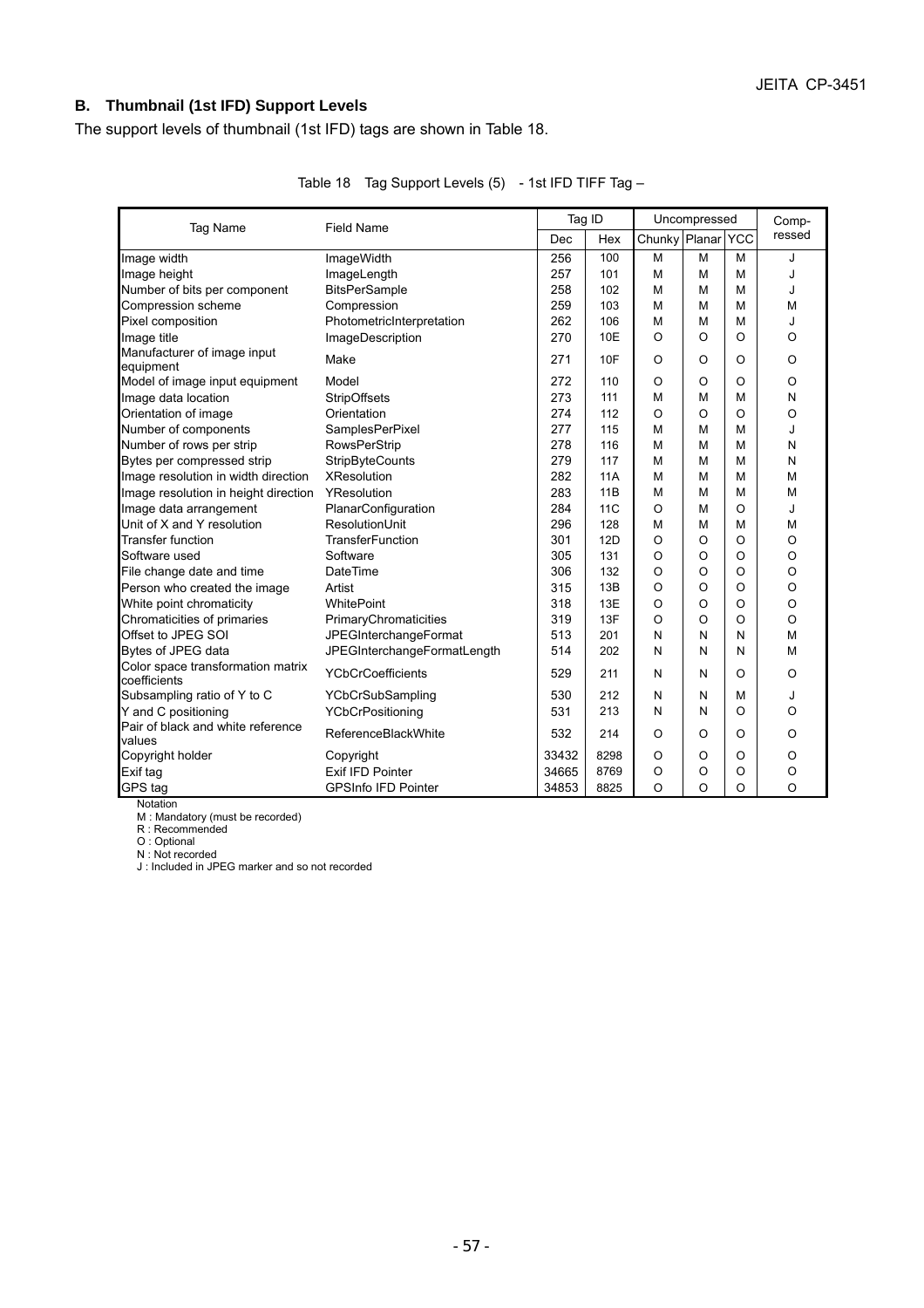## **4.7 JPEG Marker Segments Used in Exif**

In addition to the compressed data (Interoperability coded data), a compressed file contains one each of the marker segments APP1, DQT, DHT, SOF and SOS. The compressed data begins with an SOI and ends with an EOI marker. A restart marker (DRI, RSTm) may be inserted optionally. Another option is to have two or more APP2 marker segments. APPn other than APP1 and APP2 or COM segments are not used by Exif. However Exif readers should be designed skip over unknown APPn and COM.

APP1 shall be recorded immediately after SOI, and if there is an APP2 it follows after APP1. DQT, DHT, DRI and SOF come after APP2 and before SOS, in any order.

The marker segments used in Exif are listed in Table 18.

|                  | Marker Name                     | Marker Code | Description                         |
|------------------|---------------------------------|-------------|-------------------------------------|
| SOI              | Start of Image                  | FFD8.H      | Start of compressed data            |
| APP1             | <b>Application Segment 1</b>    | FFE1.H      | Exif attribute information          |
| APP <sub>2</sub> | <b>Application Segment 2</b>    | FFE2.H      | Exif extended data                  |
| <b>DQT</b>       | Define Quantization Table       | FFDB.H      | Quantization table definition       |
| <b>DHT</b>       | Define Huffman Table            | FFC4.H      | Huffman table definition            |
| <b>DRI</b>       | Define Restart Interoperability | FFDD.H      | Restart Interoperability definition |
| <b>SOF</b>       | Start of Frame                  | FFC0.H      | Parameter data relating to frame    |
| <b>SOS</b>       | Start of Scan                   | FFDA.H      | Parameters relating to components   |
| <b>EOI</b>       | End of Image                    | FFD9.H      | End of compressed data              |

| Table 18 Marker Segments |  |  |
|--------------------------|--|--|
|--------------------------|--|--|

The data structures of markers defined in JPEG Baseline DCT and used in Exif compressed files, as well as the APP1 and APP2 data structures defined specifically for this standard, are explained below.

### **4.7.1 JPEG Marker Segments**

The data structure of JPEG marker segments other than APP1 and APP2 is noted below.

### **A. Start of compressed data (SOI: Start of Image)**

SOI is a marker code indicating the start of compressed data (see Figure 18).

| Address Offset | Code  | Meaning              |
|----------------|-------|----------------------|
| (Hex)          | (Hex) |                      |
| +00            | FF    | <b>Marker Prefix</b> |
| +01            | D8    | ടവ                   |

Figure 18 SOI Structure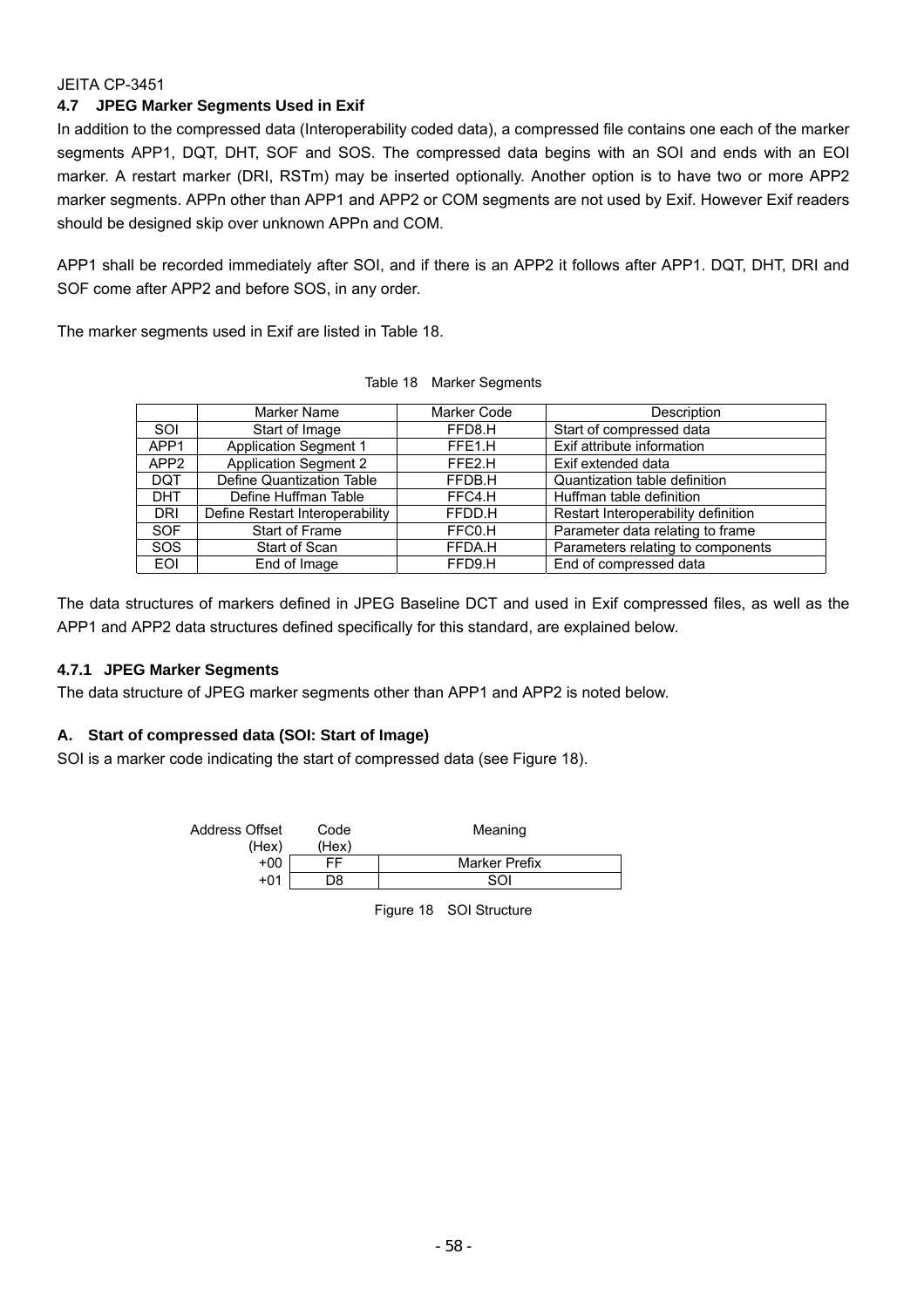## **B. Quantization table definition (DQT: Define Quantization Table)**

DQT is a marker code defining a quantization table.

As many as three kinds of tables may be recorded with a precision of 8 bits (Pq=0). All quantization tables shall be defined in one DQT marker segment; recording of multiple DQT markers is not allowed. The table may have any values (see Figure 19). DQT, DHT, DRI and SOF may line up in any order, but shall be recorded after APP1 (or APP2 if any) and before SOS.

| <b>Address Offset</b> | Code           | Meaning                   |
|-----------------------|----------------|---------------------------|
| (Hex)                 | (Hex)          |                           |
| $+00$                 | FF.            | Marker Prefix             |
| $+01$                 | DB             | DQT                       |
| $+02$                 | 00             | Length of field           |
|                       | C <sub>5</sub> | 2+(1+64)*3=197 (Bytes)    |
| $+04$                 | 00             | $Y:$ Pq=0, Nq=0           |
| $+05$                 |                | Quantization table Y:Q0   |
|                       |                |                           |
|                       |                |                           |
|                       |                | Quantization table Y:Q63  |
| $+45$                 | 01             | Cb: Pq=0, Nq=1            |
| $+46$                 |                | Quantization table Cb:Q0  |
|                       |                |                           |
|                       |                |                           |
|                       |                | Quantization table Cb:Q63 |
| +86                   | 02             | Cr: Pq=0, Nq=1            |
| $+87$                 |                | Quantization table Cr:Q0  |
|                       |                |                           |
|                       |                |                           |
|                       |                | Quantization table Cr:Q63 |

Figure 19 DQT Structure (with three quantization tables)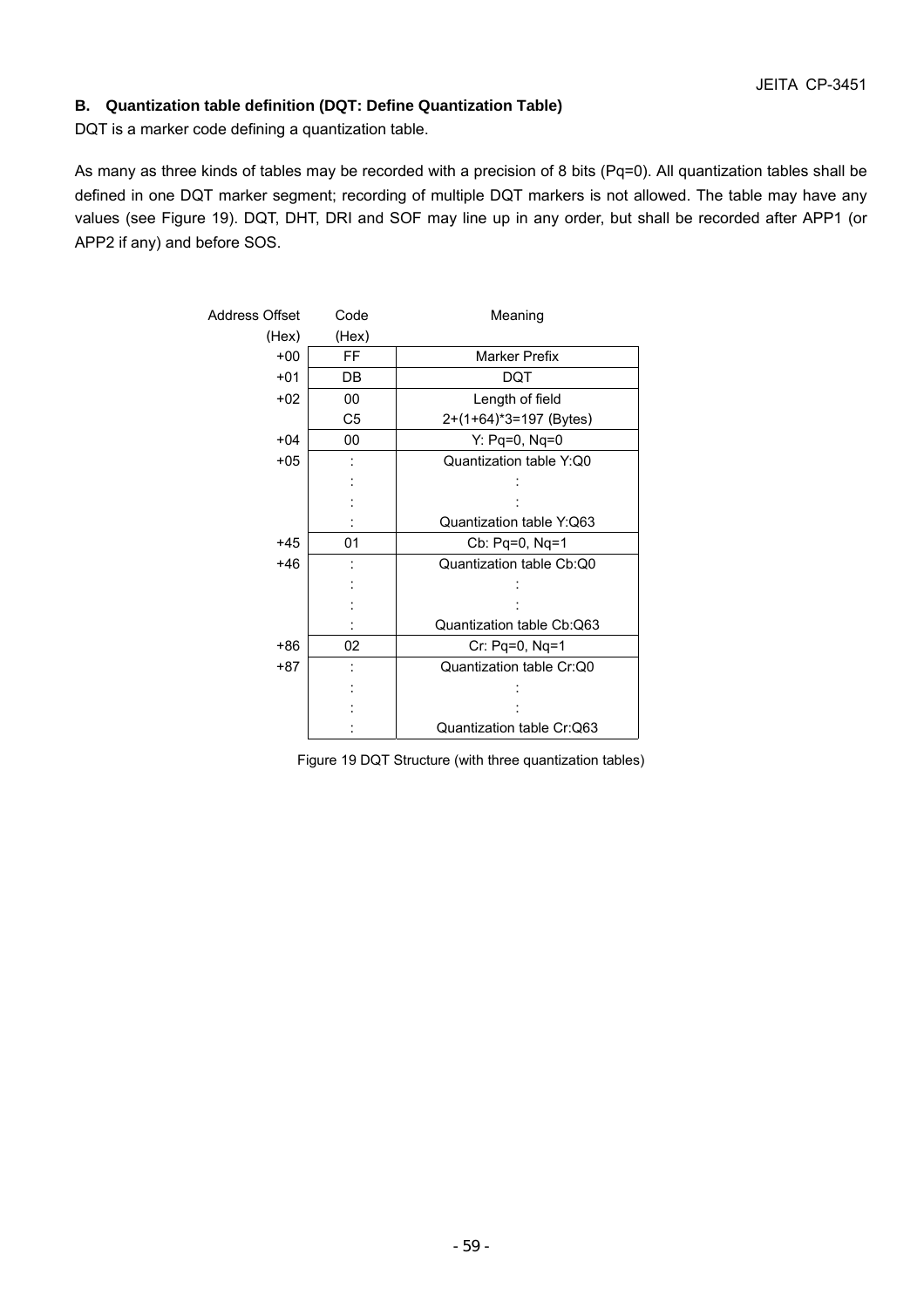## **C. Huffman table definition (DHT: Define Huffman Table)**

DHT is a marker code defining a Huffman table.

In this standard a single component shall have a Huffman table consisting of a set of DC and AC, and each component shall be mapped to one or another of the Huffman tables defined by DHT. All Huffman tables shall be recorded in one DHT marker segment; recording of multiple DHT markers is not allowed. A Huffman table may have any values, or the JPEG reference values may be used as the base table (see Figure 20).

DQT, DHT, DRI and SOF may line up in any order, but shall be recorded after APP1 (or APP2 if any) and before SOS.

| Address Offset | Code           | Meaning                                 |
|----------------|----------------|-----------------------------------------|
| (Hex)          | (Hex)          |                                         |
| $+00$          | <b>FF</b>      | <b>Marker Prefix</b>                    |
| $+01$          | C <sub>4</sub> | <b>DHT</b>                              |
| $+02$          | 01             | Length of field                         |
|                | A <sub>2</sub> | 2+(1+16+12+1+16+162)*2<br>$= 418$ Bytes |
| $+04$          | 00             | Table number Y-DC: 00                   |
| $+05$          |                | DHT parameter                           |
| $+21$          | 10             | Table number Y-AC : 10                  |
| $+22$          |                | DHT parameter                           |
| $+D4$          | 01             | Table number C-DC: 01                   |
| $+D5$          |                | DHT parameter                           |
| $+F1$          | 11             | Table number C-AC : 11                  |
| $+F2$          |                | DHT parameter                           |

Figure 20 DHT Structure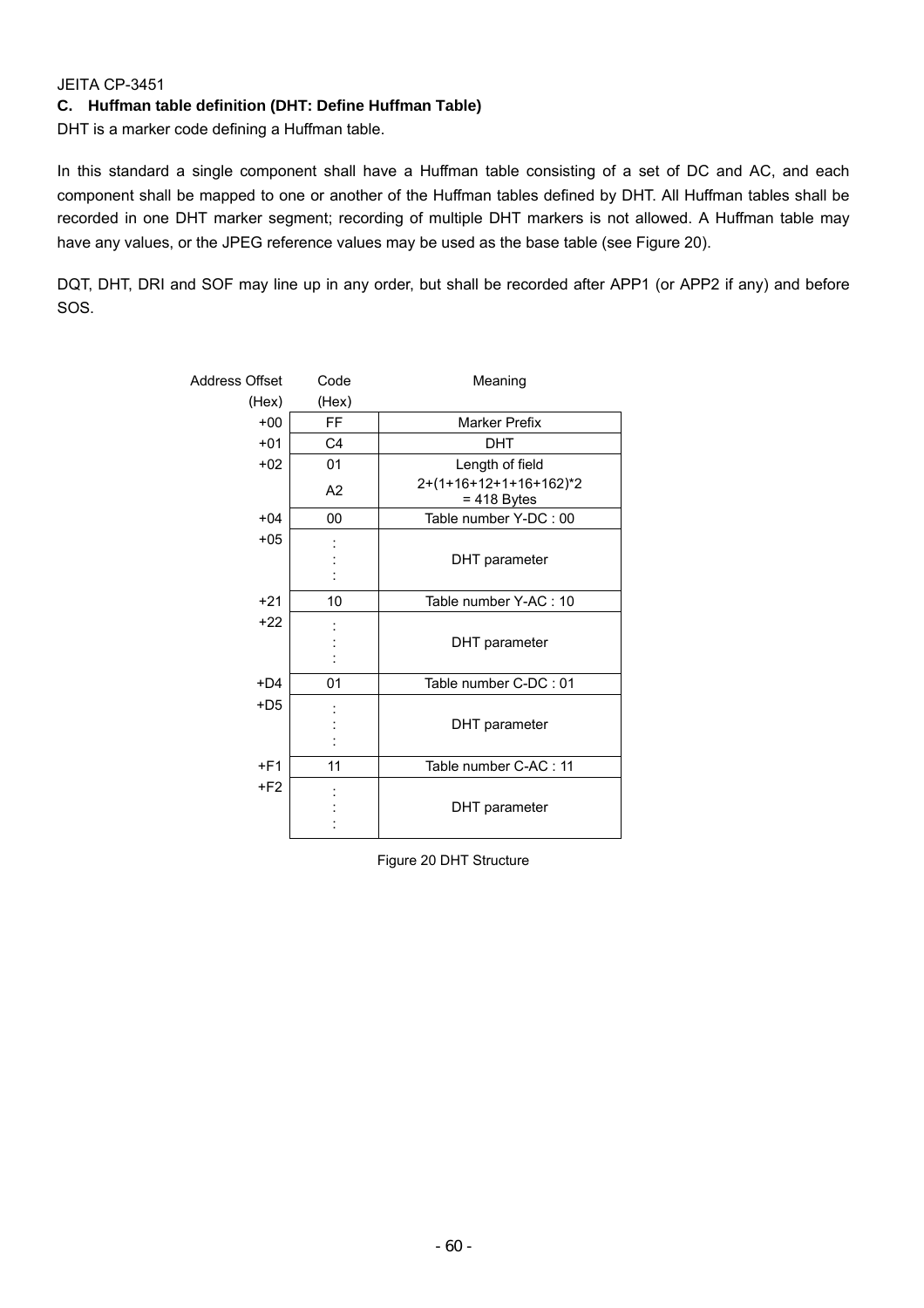## **D. Restart Interoperability definition (DRI: Define Restart Interoperability)**

DRI is a marker defining the Interoperability at which restart markers are inserted (see Figure 21). The recording of DRI and insertion of restart markers are optional. If restart markers are inserted, DRI shall be recorded and its values shall be 4 MCU (Minimum Coding Unit), i.e., 64 pixel units, regardless of whether 4:2:2 or 4:2:0 is used for color sampling (see Annex F). Only one DRI shall be recorded.

DQT, DHT, DRI and SOF may line up in any order, but shall be recorded after APP1 (or APP2 if any) and before SOS.

| Address Offset | Code  | Meaning           |
|----------------|-------|-------------------|
| (Hex)          | (Hex) |                   |
| $+00$          | FF    | Marker Prefix     |
| $+00$          | DD    | <b>DRI</b>        |
| $+02$          | 00    | Length of field   |
|                |       | $2+2 = 4$ (Bytes) |
| $+04$          | XX    | 00                |
|                | YY    | 04                |

Figure 21 DRI Structure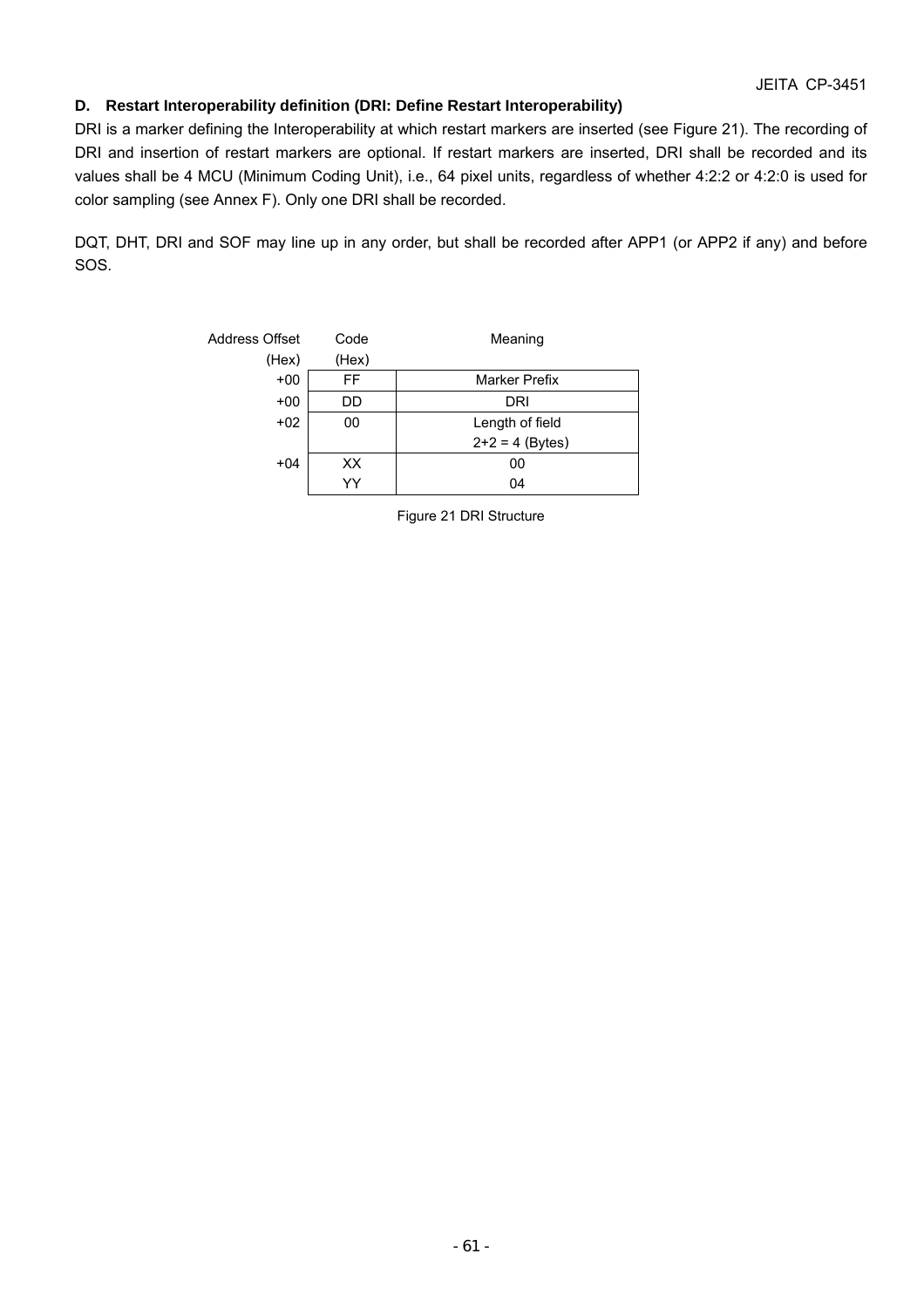## **E. Frame header (SOF: Start of Frame)**

SOF is a marker code indicating the start of a frame segment and giving various parameters for that frame (see Figure 22).

DQT, DHT, DRI and SOF may line up in any order, but shall be recorded after APP1 (or APP2 if any) and before SOS.

| Address Offset | Code      | Meaning                                  |  |
|----------------|-----------|------------------------------------------|--|
| (Hex)          | (Hex)     |                                          |  |
| $+00$          | <b>FF</b> | Marker Prefix                            |  |
| $+00$          | C0        | <b>SOF</b>                               |  |
| $+02$          | 00        | Length of field                          |  |
|                | 11        | $2+1+2+2+1+2*3 = 17$ (Bytes)             |  |
| $+04$          | 08        | Data precision (bits)                    |  |
| $+05$          | XX        | <b>Vertical lines</b>                    |  |
|                | YY        | XXYY (Hex) lines                         |  |
| $+07$          | <b>WW</b> | <b>Horizontal lines</b>                  |  |
|                | ZΖ        | WWZZ (Hex) pixels                        |  |
| $+09$          | 03        | Components                               |  |
| +0A            | 01        | Component number (1:Y)                   |  |
| $+0B$          | 21or22    | $H0 = 2$ , $V0 = 1(4:2:2)$ or $2(4:2:0)$ |  |
| $+0C$          | 00        | Quantization designation                 |  |
| $+0D$          | 02        | Component number (2:Cb)                  |  |
| $+0E$          | 11        | $H1 = 1, V1 = 1$                         |  |
| $+0F$          | 01        | Quantization designation                 |  |
| $+10$          | 03        | Component number (3:Cr)                  |  |
| $+11$          | 11        | $H2 = 1, V2 = 1$                         |  |
| $+12$          | 02        | Quantization designation                 |  |

Figure 22 SOF Structure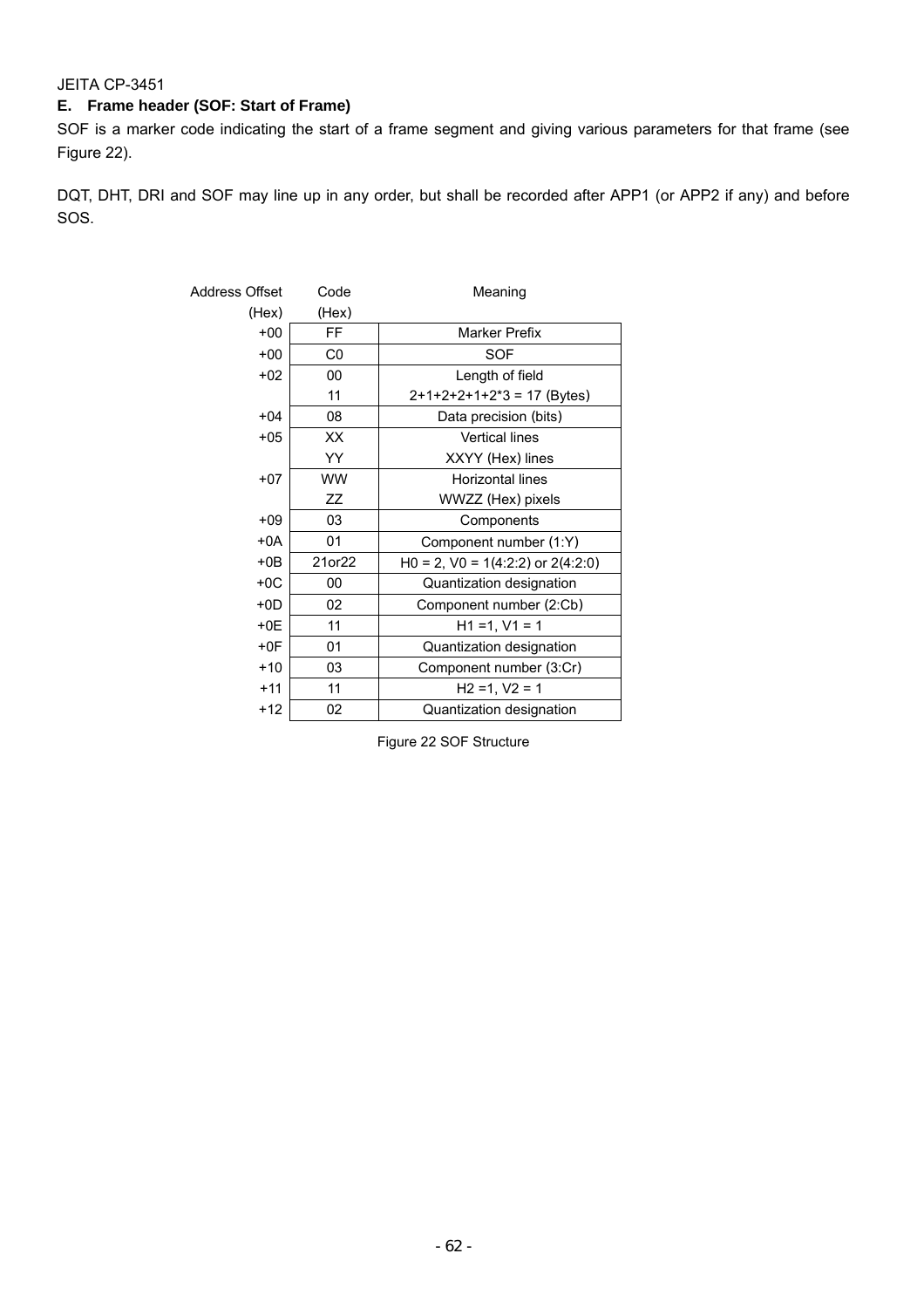## **F. Scan header (SOS: Start of Scan)**

SOS is a marker code giving various scan-related parameters (see Figure 23).

| Address Offset | Code  | Meaning                                  |
|----------------|-------|------------------------------------------|
| (Hex)          | (Hex) |                                          |
| $+00$          | FF    | Marker Prefix                            |
| $+00$          | DA    | SOS                                      |
| $+02$          | 00    | Length of field                          |
|                | 0C    | $2+1+3+2+3 = 12$ (Bytes)                 |
| $+04$          | 03    | Components in scan                       |
| $+05$          | 01    | Component selector Y: 01                 |
| $+06$          | 00    | Huffman table selector Y: 00             |
| +07            | 02    | Component selector Cb: 02                |
| +08            | 11    | Huffman table selector C: 11             |
| $+09$          | 03    | Component selector Cr: 03                |
| $+0A$          | 11    | Huffman table selector C: 11             |
| $+0B$          | 00    | Scan start position in block             |
| $+0C$          | 3F    | Scan end position in block               |
| +0D            | 00    | Successive approximation<br>Bit position |

Figure 23 SOS Structure

### **G. Compressed data**

Compressed data is byte data block Interoperability at the required ratio of Y:Cb:Cr and Huffman encoded. An EOB (End of Block) is inserted in each block when the last value of its DCT coefficient is 0. If restart marker insertion is defined in DRI, restart markers are inserted at 4 MCU Interoperability.

### **H. End of compressed data (EOI : End of Image)**

EOI is a marker code indicating the end of Interoperability coded data, and is paired with SOI (see Figure 24). No specification is made regarding data arrays that come after EOI.

| Address Offset | Code  | Meaning              |
|----------------|-------|----------------------|
| (Hex)          | (Hex) |                      |
| $+00$          | FF    | <b>Marker Prefix</b> |
| $+01$          | D9    | FOI                  |

Figure 24 EOI Structure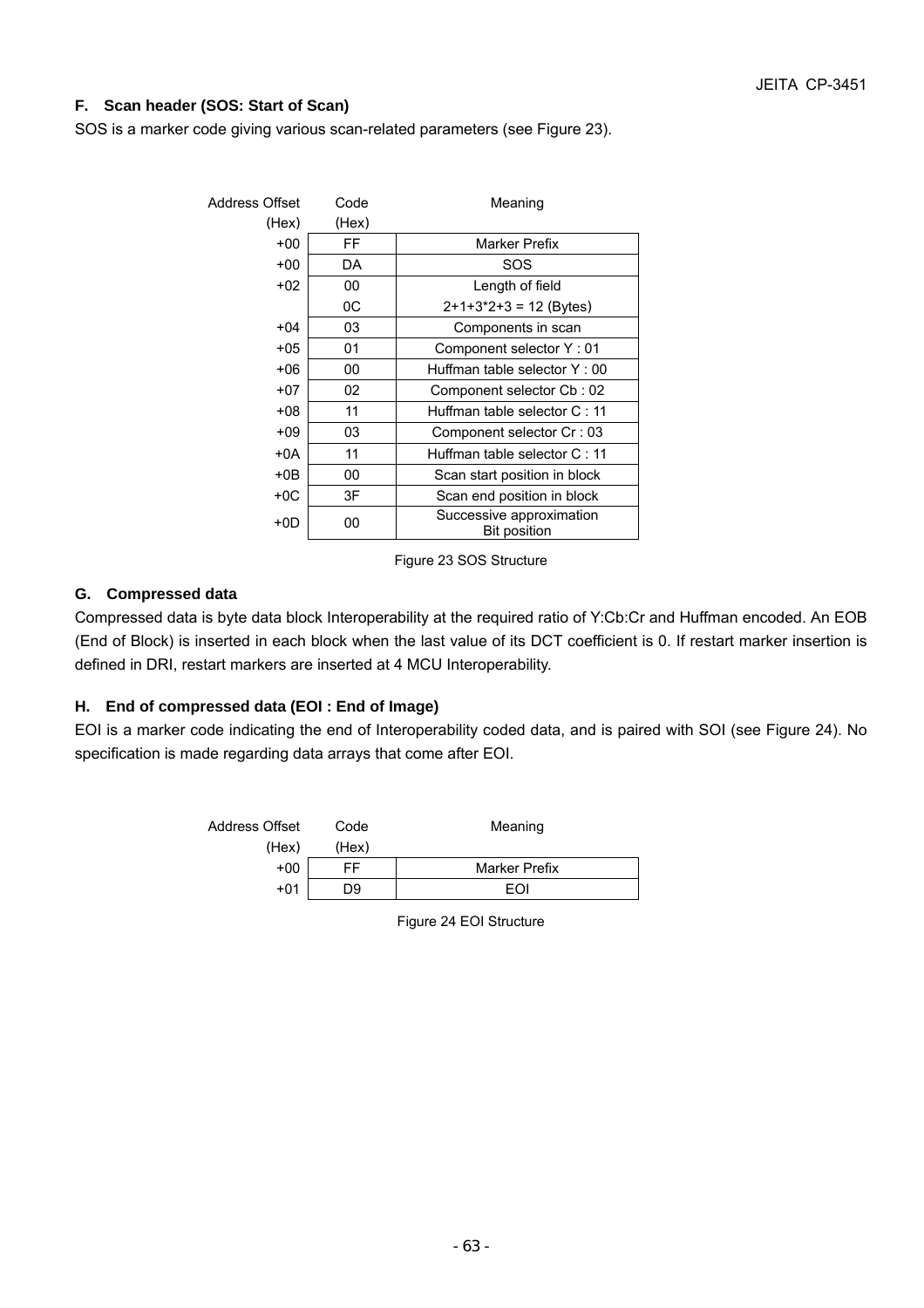## **4.7.2 Interoperability Structure of APP1 in Compressed Data**

APP1 consists of an APP1 marker indicating that it is an application area, a length code indicating its size, and primary image attribute information patterned after the TIFF structure. The APP1 segment cannot record more than 64 Kbytes, a limitation that shall be kept in mind when recording thumbnail images.

APP1 also records attribute information for JPEG compressed images. The features of this marker segment are described below.

## **A. Order of APP1 recording**

APP1 is recorded immediately after the SOI marker indicating the start of the file (see Figure 6).

## **B. APP1 Interoperability structure**

APP1 consists of an APP1 marker, Exif ID code and the attribute information itself (see Figure 25).

| Address Offset | Code      | Meaning               |
|----------------|-----------|-----------------------|
| (Hex)          | (Hex)     |                       |
| $+00$          | <b>FF</b> | <b>Marker Prefix</b>  |
| $+01$          | E1        | APP1                  |
| $+02$          |           | Length of field       |
|                |           |                       |
| $+04$          | 45        | Έ'                    |
| $+05$          | 78        | 'x'                   |
| $+06$          | 69        | 'i'                   |
| $+07$          | 66        | ١f                    |
| $+08$          | 00        | <b>NULL</b>           |
| $+09$          | 00        | Padding               |
| $+0A$          |           |                       |
|                |           | Attribute information |
|                |           |                       |

Figure 25 Basic Structure of APP1 Marker Segment

## **C. Exif ID code**

The Exif ID code indicates that the APP1 segment Interoperability is Exif format. After a 4-byte code, 00.H is recorded in 2 bytes. The reason for recording this code is to avoid duplication with other applications making use of JPEG application marker segments (APPn).

## **D. Attribute information**

Attribute information is recorded in 2 IFDs (0th IFD, 1st IFD) following the TIFF structure, including the File Header. The 0th IFD records compressed image attributes (the image itself). The 1st IFD may be used for thumbnail images.

## **E. TIFF header**

The TIFF header in APP1 constitutes 8 bytes of data, including the byte order and the Offset of IFD indicating the first IFD. The Offset is referenced to the address of the first byte of the Byte Order. For example, the Offset of IFD address in the TIFF Header is 4 (see Table 1).

## **F. Relation to JPEG marker segments**

Attribute information is recorded in essentially the same format as that used to record uncompressed data attribute information. In order to avoid duplication, however, attribute information recorded in a JPEG marker segment is not recorded in APP1.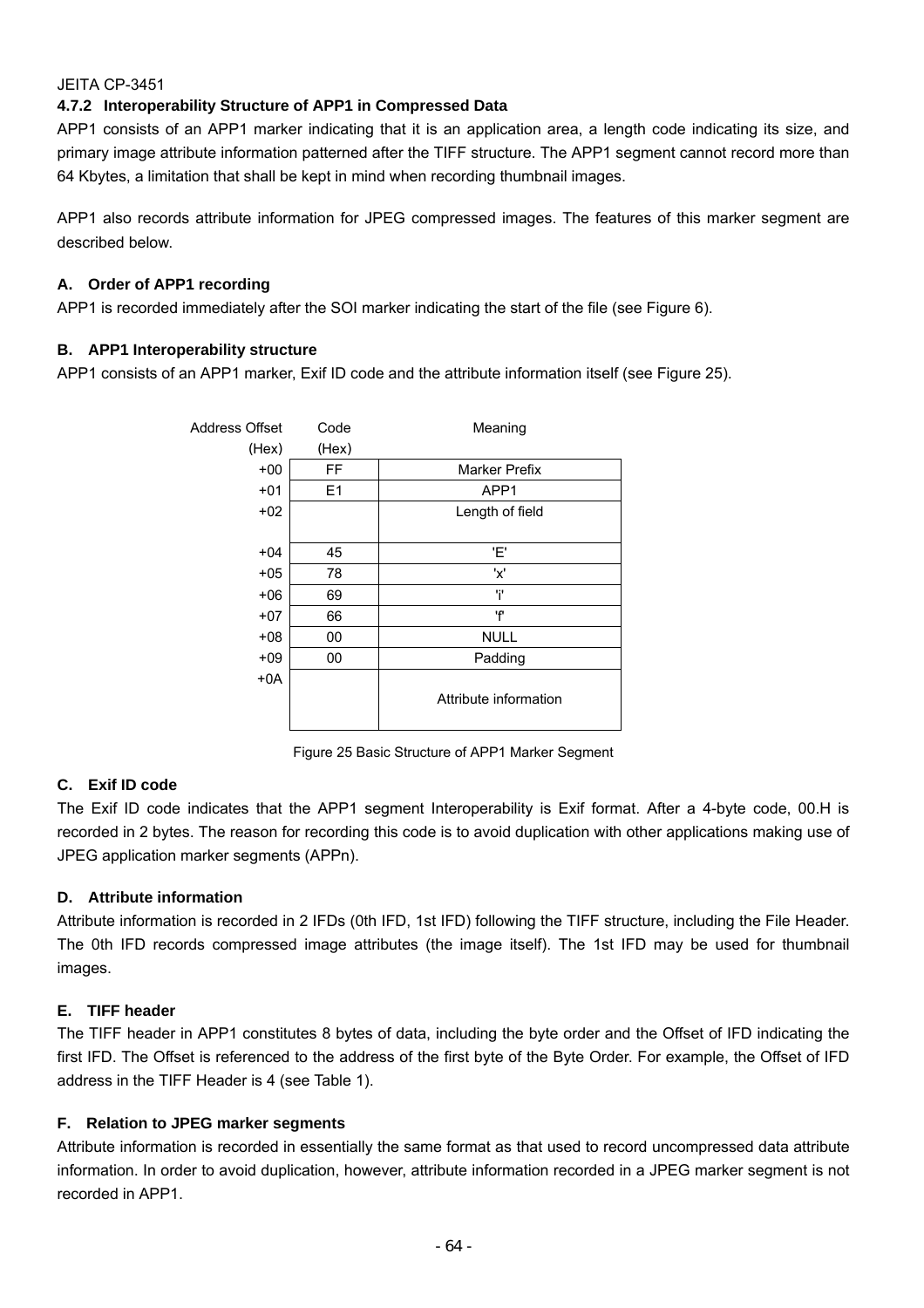## **4.7.3 Interoperability Structure of APP2 in Compressed Data**

APP2 consists of an APP2 marker indicating that it is an application area, a length code indicating its size, and Flashpix (see Annex F) extensions. If there is no need to record extensions, this marker segment may be omitted.

There are two kinds of APP2 marker segments for recording Flashpix extensions.

One is a Contents List Segment recording a storage and stream list making up the extended data. One file contains only one contents list segment.

The second is a Stream Data Segment storing the data for each of the streams listed in the Contents List Segment. If necessary, there may be two or more APP2 marker segments for storing stream data.

In addition there is an APP2 segment reserved for Flashpix use, which is specified in the Flashpix standard.

The contents of data that can be recorded as stream data is left for future specification. It may include one or more Audio data.

## **A. Order of APP2 recording.**

APP2 segments follow after the APP1 segment, in the order of Contents List Segment and Stream Data Segments. If there are two or more stream data segments, their order is as given in the contents list (see Figure 6).

## **B. APP2 Interoperability structure**

APP2 consists of an APP2 marker, ID code (FPXR), and Contents List or Stream Data (see Figure 26).

| Address Offset | Code  | Meaning              |
|----------------|-------|----------------------|
| (Hex)          | (Hex) |                      |
| $+00$          | FF    | Marker Prefix        |
| $+01$          | E2    | APP <sub>2</sub>     |
| $+02$          |       | Length of field      |
|                |       |                      |
| $+04$          | 46    | 'F'                  |
| $+05$          | 50    | 'P'                  |
| $+06$          | 58    | 'X'                  |
| $+07$          | 52    | 'R'                  |
| $+08$          | 00    | <b>NULL</b>          |
| $+09$          | 00    | Version              |
| $+0A$          |       | <b>Contents List</b> |
|                |       | or                   |
|                |       | <b>Stream Data</b>   |

Figure 26 Basic Structure of APP2 Marker Segment

## **C. FPXR ID code**

The FPXR ID code indicates that the APP2 segment contains FPXR data. It is a 4-byte code followed by 00.H recorded in 1 byte. The reason for recording this code is to avoid duplication with other applications making use of JPEG application marker segments (APPn). The subsequent byte gives the version number (00.H).

## **D. Contents list structure**

The contents list segment lists the storages and streams to be created when the file is converted to a Flashpix image file. The first two bytes give the number of Interoperability.

The Interoperability fields on the contents list are as follows.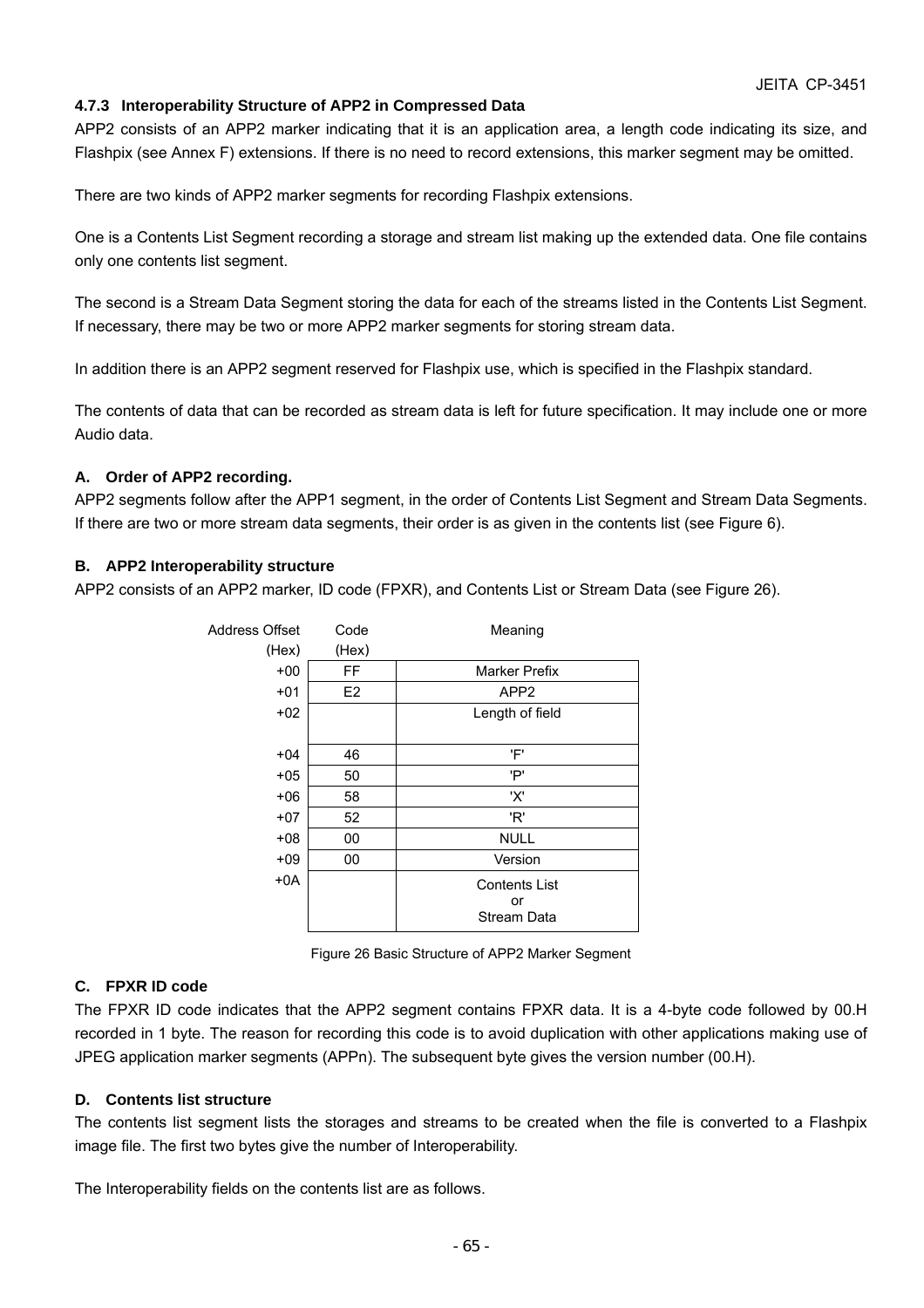## - *Entity size*

Indicates the size of the stream, or else FFFFFFFF.H (in the case of a storage). It is recorded in big endian format.

## - *Default value*

A fixed value not set explicitly in the stream data segment but used as the default for each byte.

### - *Storage/Stream name*

The name of the storage and stream added for transformation to Flashpix. It is given as the full path name from the Flashpix source image object root storage. "/" represents a directory separator and shall be the first character of the property value. This name is a 16-bit character string from the Unicode code page, with NULL termination. It is recorded in little endian format.

## **Entity class ID**

The storage ClassID, given only in the case of a storage Interoperability. It is written as 16-bytes in little endian format.

The data structure of the Contents List Segment is given in Figure 27.

| Address Offset    | <b>Bytes</b>      | Code           | Meaning                  |
|-------------------|-------------------|----------------|--------------------------|
| (Hex)             | (Hex)             | (Hex)          |                          |
| $+00$             | 1                 | FF.            | <b>Marker Prefix</b>     |
| $+01$             | 1                 | E <sub>2</sub> | APP <sub>2</sub>         |
| $+02$             | $\overline{2}$    |                | Length of field          |
| $+04$             | 4                 |                | "FPXR"                   |
| $+08$             | 1                 | 00             | <b>NULL</b>              |
| $+09$             | 1                 | 00             | Version                  |
| $+0A$             | 1                 | 01             | <b>Contents List</b>     |
| $+0B$             | 2                 |                | Interoperability Count   |
| $+0C$             | 4                 |                | Entity size 1            |
| $+11$             | 1                 |                | Default value 0          |
| $+12$             | mo                |                | Storage or Stream name 0 |
| $+12 + m_0$       | (n <sub>o</sub> ) |                | (Entity Class ID 0)      |
| $+12 + m_0 + n_0$ | 4                 |                | Entity size 1            |
|                   | 1                 |                | Default value 1          |
|                   | m <sub>1</sub>    |                | Storage or Stream name 1 |
|                   | $(n_1)$           |                | (Entity Class ID 1)      |
|                   |                   |                |                          |
|                   |                   |                |                          |
|                   | 4                 |                | Entity size I            |
|                   | 1                 |                | Default value I          |
|                   | m                 |                | Storage or Stream name I |
|                   | (nı)              |                | (Entity Class ID I)      |

Figure 27 Contents List Segment Structure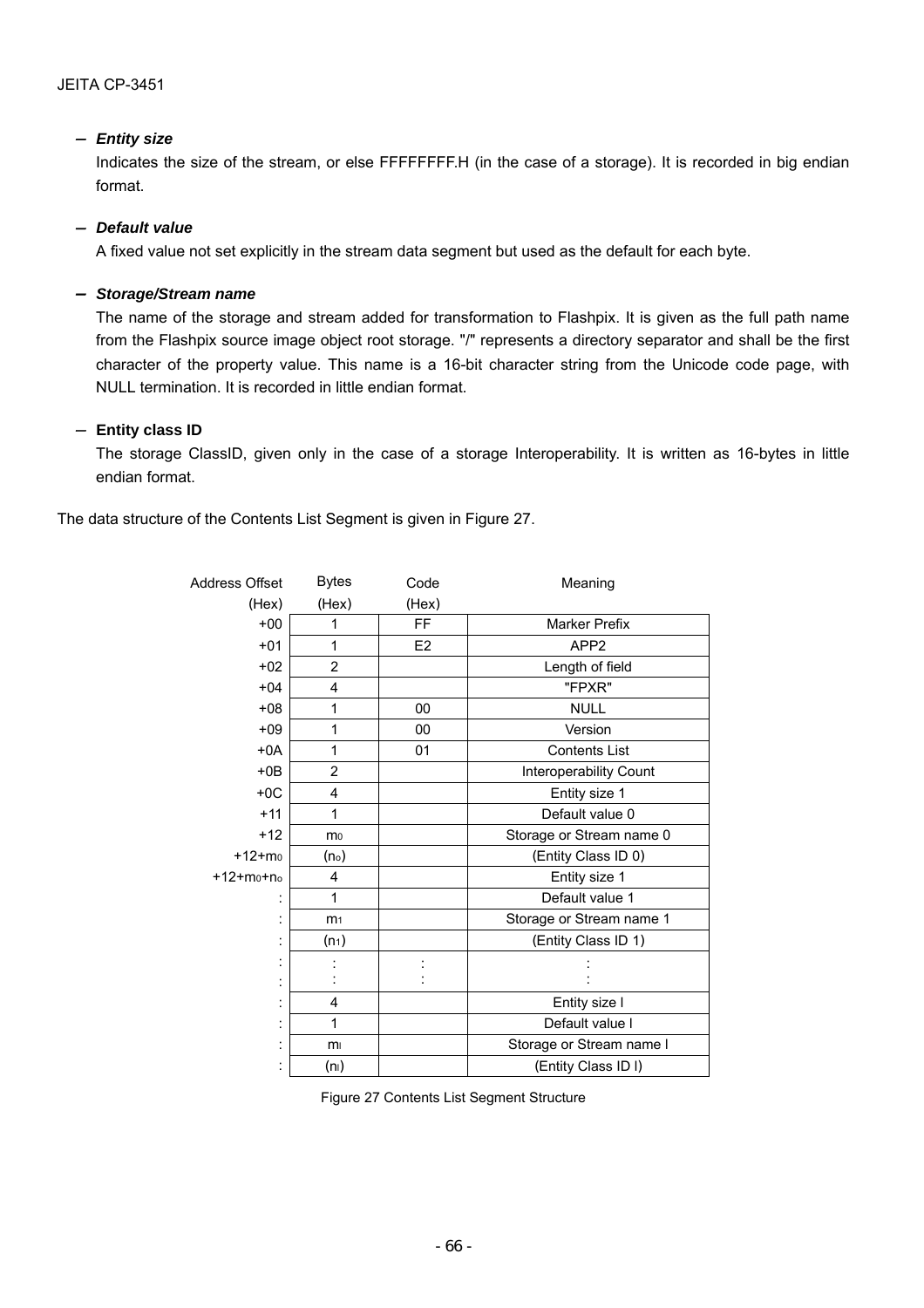### **E. Stream Data Segment structure**

A stream data segment records part or all of the stream listed in the contents list segment. Because of the 64-Kbyte size limit of a JPEG marker segment, a stream longer than this shall be recorded in two or more stream data segments. Instead of writing stream data directly in multiple stream data segments, the segments may be filled based on a fixed default. A stream data segment contains the following data.

### - *Index into Contents Lists*

The order of Interoperability recorded in a contents list segment starting from 0.

### - *Offset into the full Flashpix stream*

The offset to the first byte of stream data in the Flashpix stream.

### - *Stream Data*

The actual data stream recorded as extended data in the transformation to Flashpix. The length of this data is indicated by the length code in the stream data segment.

The data structure of a Stream Data Segment is given in Figure 28.

| Address Offset | <b>Bytes</b> | Code           | Meaning                   |
|----------------|--------------|----------------|---------------------------|
| (Hex)          | (Hex)        | (Hex)          |                           |
| $+00$          |              | FF.            | <b>Marker Prefix</b>      |
| $+01$          | 1            | E <sub>2</sub> | APP <sub>2</sub>          |
| $+02$          | 2            |                | Length of field           |
| $+04$          | 4            |                | "FPXR"                    |
| $+08$          | 1            | 00             | <b>NULL</b>               |
| $+09$          | 1            | 00             | Version                   |
| $+0A$          | 1            | 02             | <b>Stream Data</b>        |
| $+0B$          | 2            | N              | Index to Contents List    |
| $+0C$          | 4            | (Offset)       | Offset to Flashpix stream |
| $+11$          | Variable     | (value)        | <b>Stream Data</b>        |

Figure 28 Stream Data Segment Structure

### **F. Reserved Segment (Reserved for future use by the Flashpix format)**

This marker segment is reserved for future use. An example is given in Figure 29.

| Address Offset | <b>Bytes</b> | Code      | Meaning               |
|----------------|--------------|-----------|-----------------------|
| (Hex)          | (Hex)        | (Hex)     |                       |
| $+00$          |              | <b>FF</b> | <b>Marker Prefix</b>  |
| $+01$          |              | E2        | APP <sub>2</sub>      |
| $+02$          | 2            |           | Length of field       |
| $+04$          | 4            |           | "FPXR"                |
| $+08$          |              | 00        | <b>NULL</b>           |
| $+09$          |              | 00        | Version               |
| $+0A$          |              | 03        | Reserved for Flashpix |
| $+0B$          |              |           |                       |
|                |              |           |                       |

Figure 29 Structure of Data Segment Reserved for Flashpix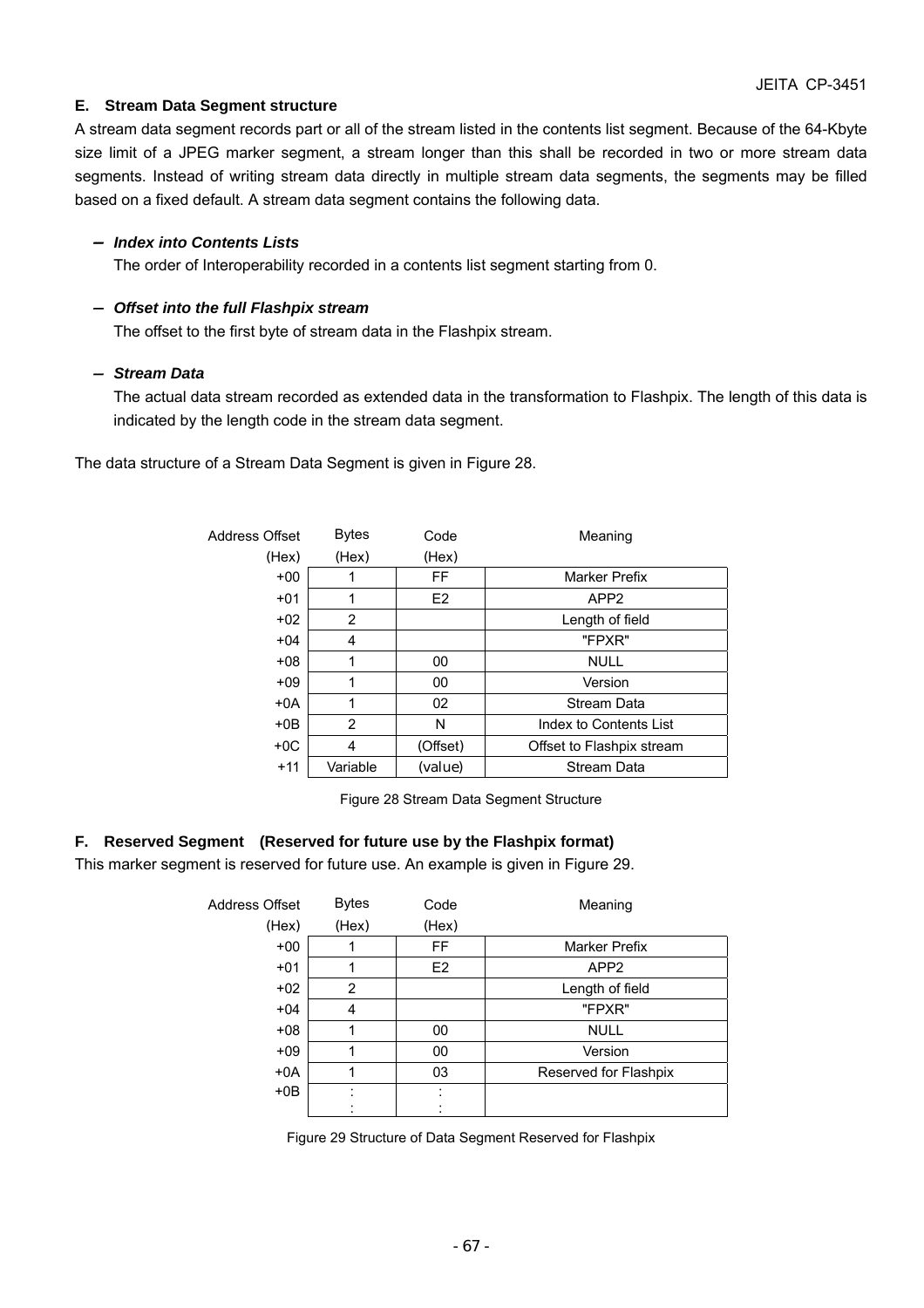## JEITA CP-3451 **4.8 Data Description**

## **4.8.1 Stipulations on Compressed Image Size**

The JPEG format is adopted for compressed images. Since JPEG compresses images in blocks of 8 x 8 pixels, preferably the pixel number set as the width and height of the image should be exact multiples of the MCU (multiples of 16 for width, and multiples of 8 for height if Y:Cb:Cr = 4:2:2, or 16 if Y:Cb:Cr = 4:2:0). It is not required, however, that all image data be fit within this range.

If a restart marker is inserted every 4 MCU for the sake of transformation to Flashpix, the width of the image shall be an exact multiple of 4 MCU (64 pixels). There is no such restriction on height.

Specifications on inserting data to adjust the recorded image size relative to the valid image size, or padding, are given below.

### **A. Image size recording procedure in the Exif writer**

An Exif writer shall record a compressed image with the image width information and height information set in accord with the stipulations below, and padded as necessary.

When the image is padded in the direction of width, the padding data shall be appended at the right edge. Padding in the direction of height shall be appended at the bottom edge.

The data used for padding is not specified.

### **Stipulations on image width**

Image width information consists of the valid image width tag (*PixelXDimension*), SOF marker information, and JPEG compressed data. Of these three, the recording of a valid image width tag is mandatory.

Image width is padded to the right in the following cases. The value used for padding is not specified.

- When the image width is not an exact multiple of 16 and the JPEG block has unused capacity to be filled.
- When the image width is not a multiple of 64 and the insufficiency shall be made up in order to insert restart markers.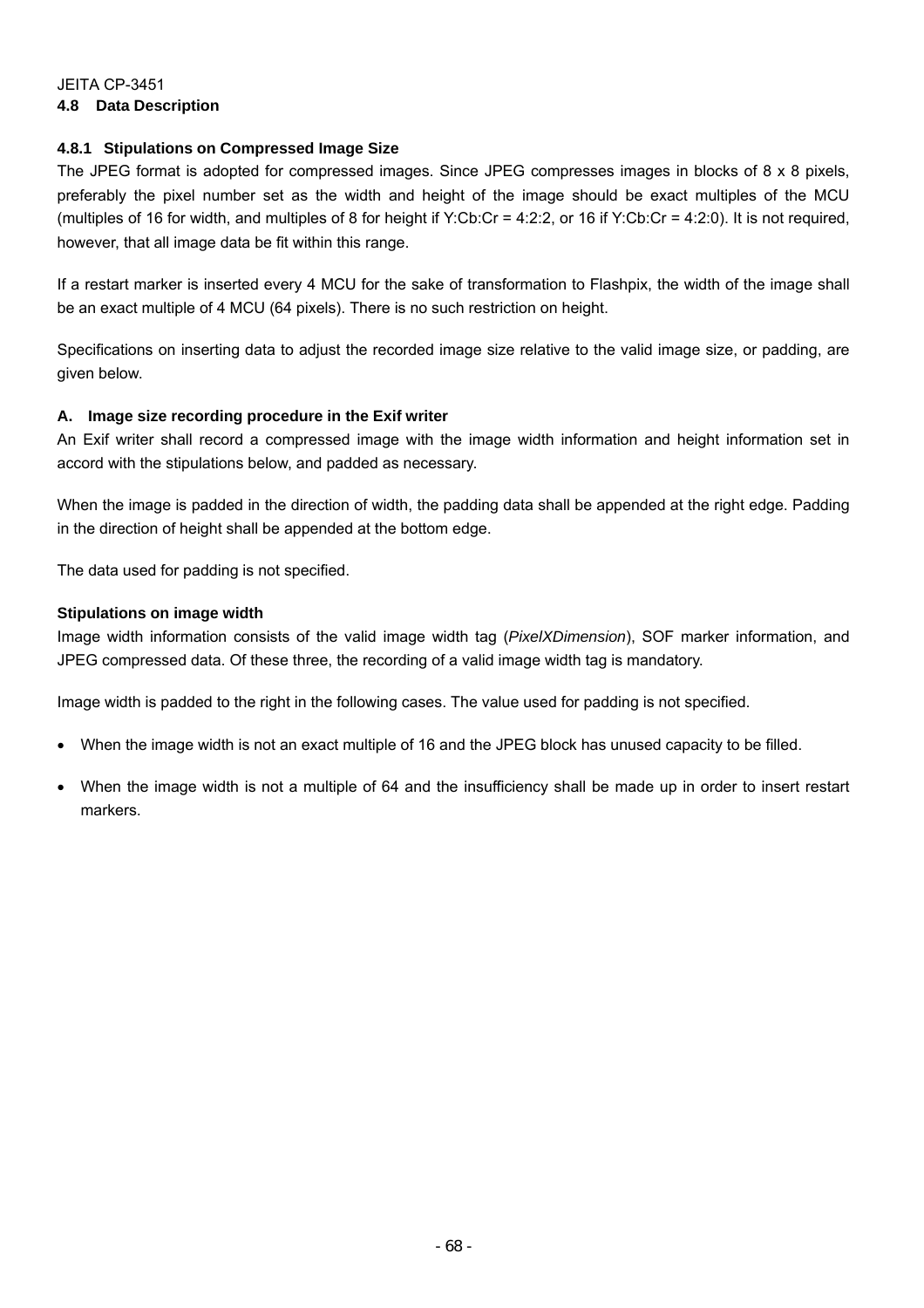The method of describing the various image width data with and without padding is given in Figure 30. It shall be noted carefully that the value of SOF is used in some cases to describe the valid image width, and in others to describe the image width after padding.



Figure 30 Image Data Width Description

Table 19 gives examples of information recorded in the direction of image width and padding data width, for each of cases A, B, and C of Figure 30.

|   | Valid Image Width | PixelXDimension | <b>SOF Information</b> | Compressed Data | Padding Width |
|---|-------------------|-----------------|------------------------|-----------------|---------------|
|   | 640               | 640             | 640                    | 640             |               |
| B | 634               | 634             | 634                    | 640             | 1MCU)<br>6(2) |

C 620 620 620 640 640 20 (> 1MCU)

Table 19 Typical Width Direction Information and Padding Data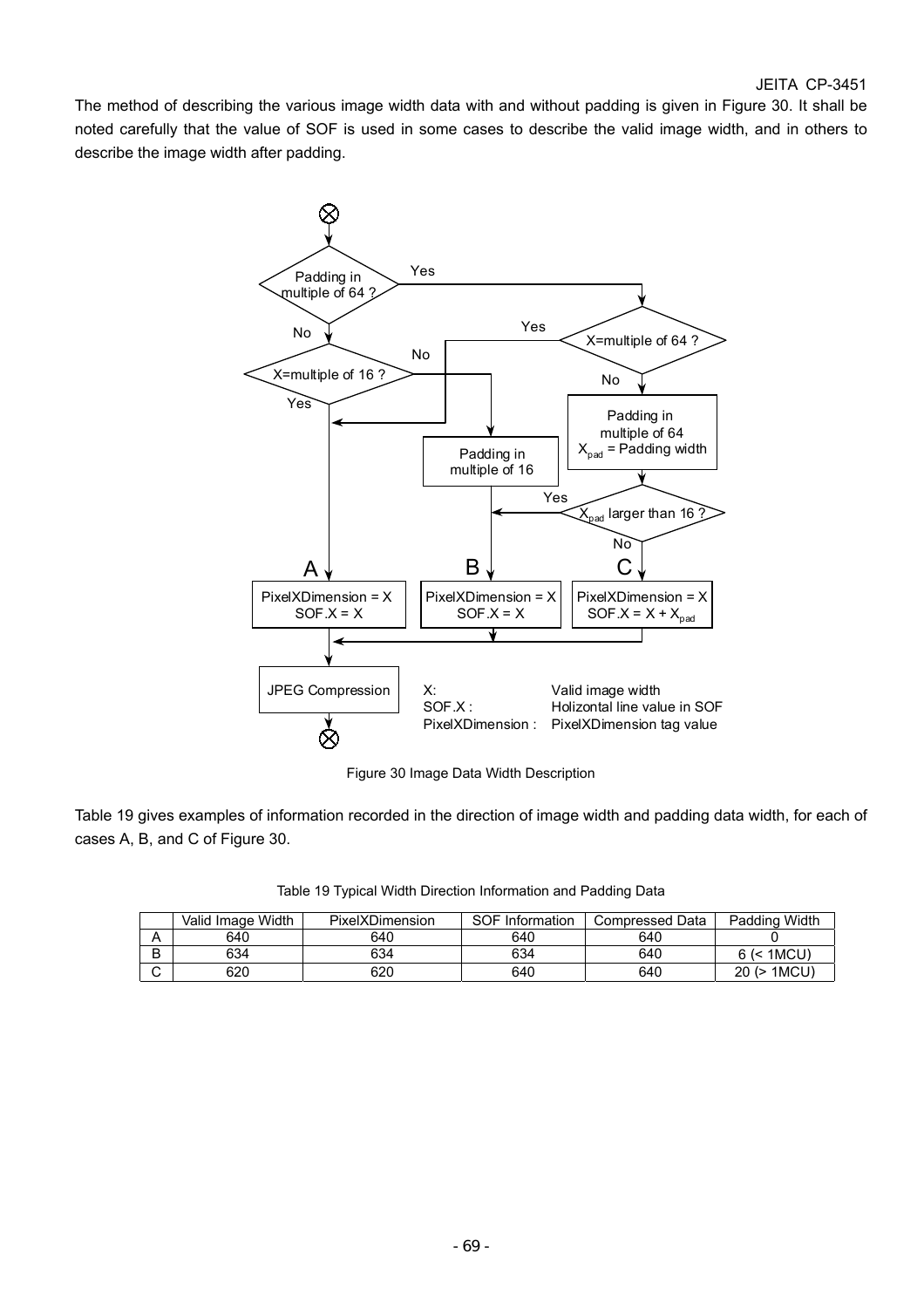### **Stipulations on image height**

Image height information consists of the valid image height tag (*PixelYDimension*), SOF marker information, and JPEG compressed data. Of these three, the recording of a valid image height tag is mandatory.

The image height is padded in the following case. The padding value is not specified.

a) When the image height is not an exact multiple of 16 and the JPEG block has unused capacity to be filled.

Insertion of a restart marker does not require padding. The method of recording the various image height data with and without padding is given in Figure 31. The SOF marker always has the same value as the effective image height tag.



Figure 31 Image Data Height Description

Table 20 gives examples of information recorded in the direction of image height and padding data height, for each of cases A, B, and C of Figure 31.

|   | Valid Image Height | Valid Image Height | SOF Information | Compressed Data | Padding Height |
|---|--------------------|--------------------|-----------------|-----------------|----------------|
|   |                    | Tag                |                 |                 |                |
|   | 480                | 480                | 480             | 480             |                |
| B | 474                | 474                | 474             | 480             | $6$ (< 1MCU)   |
|   | 460                | 460                | 460             | 464             | 4 (< 1MCU)     |

Table 20 Typical Height Direction Information and Padding Data (when Y:Cb:Cr = 4:2:2)

### **B. Image size reproduction procedure in the Exif reader**

It is recommended that the Exif reader (and in particular, dedicated software) follow the procedure shown in Figure 32 for reproducing images. First it expands the image based on the SOF information. Next it trims the image on the right and lower edges in accord with information in the valid image width tag and height tag, and reproduces the valid image data. If the SOF information and the valid image width and height tag information are the same, trimming is unnecessary.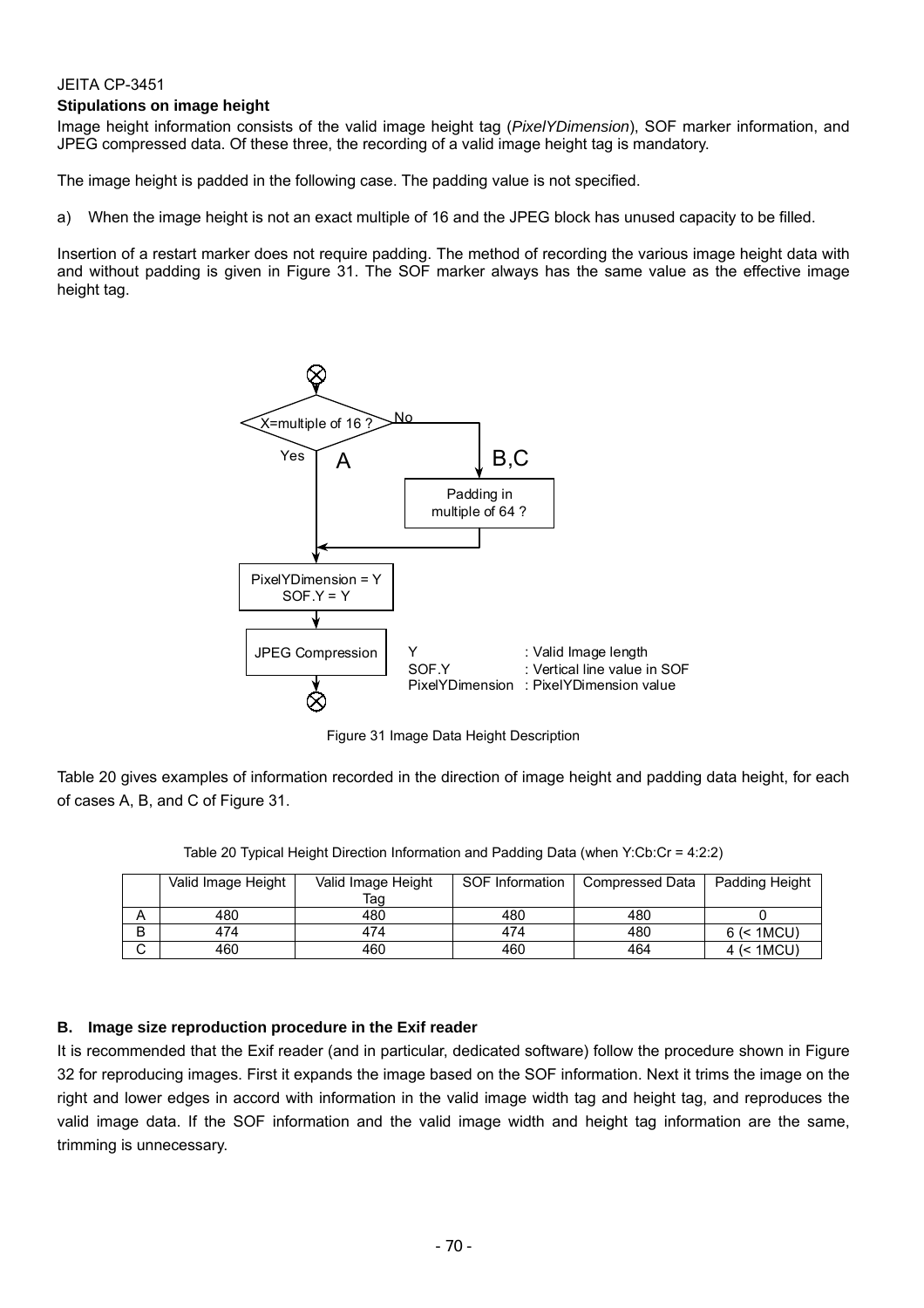

Figure 32 Procedure for Image Data Reproduction

Some off-the-shelf software lacks a function for handling valid image width and height tags. If the valid image width differs from the number of horizontal pixels recorded in the SOF, padding data may be displayed. The padding data values should be chosen with this possibility in mind.

## **4.8.2 Stipulations on Thumbnails**

### **A. Exif writer**

The recording of thumbnail images is an optional specification of the Exif reader. It is therefore allowable to have Exif files with and without thumbnails. For details see section 4.5.5.

### **B. Exif reader**

This format is designed so that the primary image will be reproduced intact whether or not thumbnail images are recorded in the file. It is assumed that even when functions are provided for viewing images on the camera or player, for viewing the process of image transfer from camera to PC, or for using thumbnails as an index display in the camera software or other image software, there will still be cases where the file is viewed without thumbnails. The creation and displaying of thumbnails can therefore be performed or not at the discretion of the user.

### **4.8.3 File Name Stipulations**

### **A. Exif writer**

The file name and characters used for file names are not specified, other than to stipulate the use of ASCII alphanumerics. (File names in Japanese or other character sets are not to be used.) File names shall be 8 characters or fewer, not including the extension. (Long file names are not to be used.) The file name extensions are ".JPG" for compressed data files and ".TIF" for uncompressed data files.

### **4.8.4 Byte Order Stipulations**

### **A. Exif Reader**

It is recommended that the Exif reader be able to reproduce Exif files recorded in both little endian and big endian formats.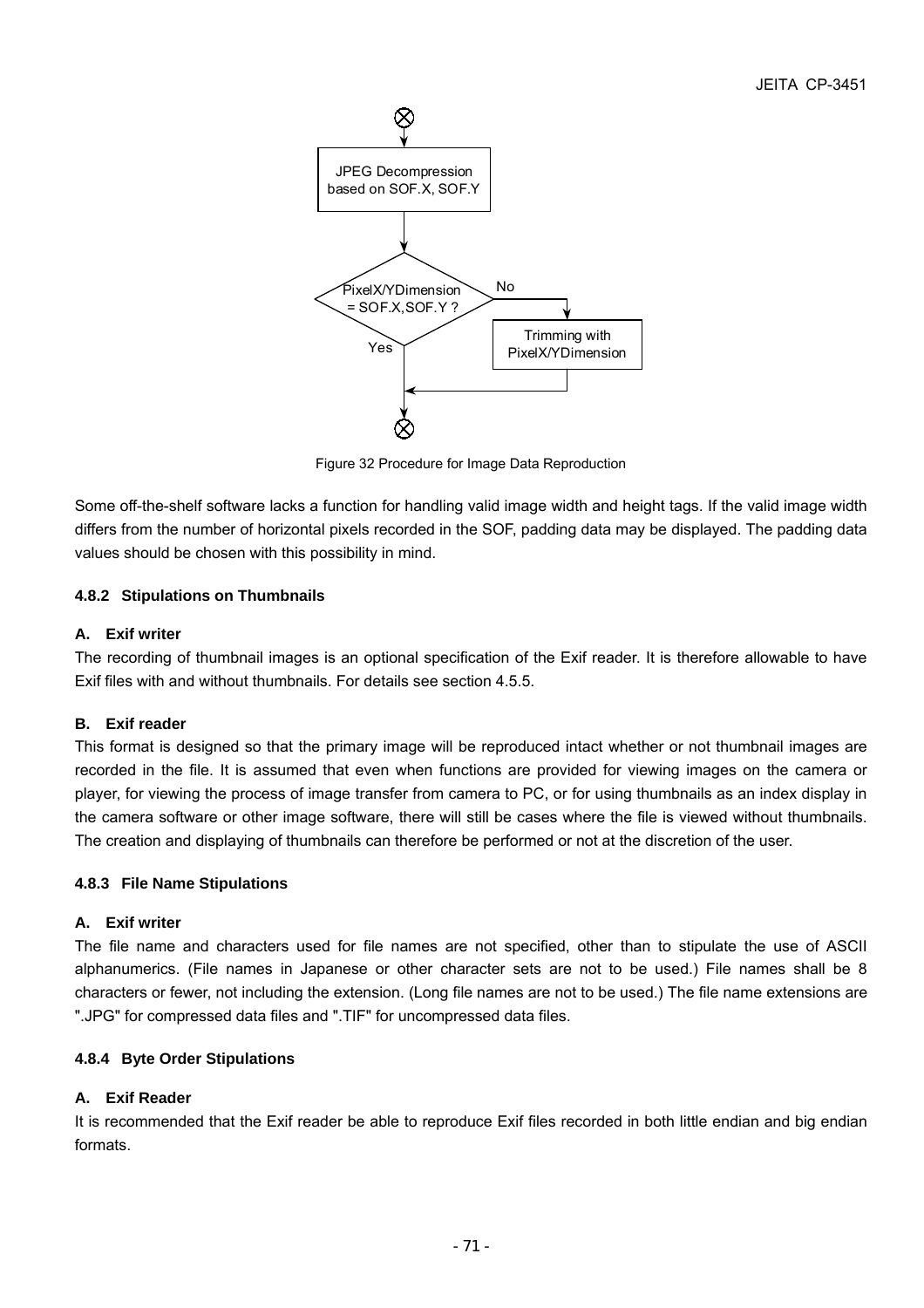## **5 Exif Audio File Specification**

## **5.1 Outline of the Exif Audio File Specification**

This chapter gives details of the audio file specification, covering the following items:

- Format version definition,
- Specifications relating to audio data,
- Basic structure of audio data,
- Chunks.
- File naming conventions.

## **5.2 Format Version**

The version of the format specified here is recorded as 4 bytes (see section 0). The address bytes are recorded as A1, A2, B1, B2, starting with the lowest number. A1 and A2 store the upper part of the standard version, with the lower part stored in B1 and B2. When changes are made to the version number of this standard, the following rules apply:

- When the changes are such that data readers can properly recognize conventional information and skip the data that was recorded using newly added functions, the lower part of the version (B1, B2) is changed,
- When there is a possibility that a data reader implementing the old standard may operate incorrectly due to the new specifications, the upper part of the version (A1, A2) is changed.

Players should be able to play back files of versions earlier than the supported standard.

### **5.3 Definition of Terms**

Terms and notation are used as follows in this standard:

- Text enclosed in " " is a character string, and " "Z means a character string ending in NULL (00.H),
- ".H" appended to a numerical value means it is hexadecimal notation.
- Unless otherwise indicated, other numerical values are given in decimal notation.

### **5.4 Specifications Relating to Audio Data**

### **5.4.1 Sampling Frequency**

The sampling frequency shall be any of 8.000 kHz, 11.025 kHz, 22.050 kHz or 44.100 kHz. Only 8.000 kHz shall be used for  $\mu$ <sup> $\tilde{}$ </sup> L AW PCM in accord with ITU-T G.711.

### **5.4.2 Bit Size**

The bit size shall be 8 bits or 16 bits. Only 8 bits shall be used for  $\mu$ -LAW PCM in accord with ITU-T G.711; and only 4 bits shall be used for IMA-ADPCM in accord with the IMA (Interoperability Multimedia Association) specification.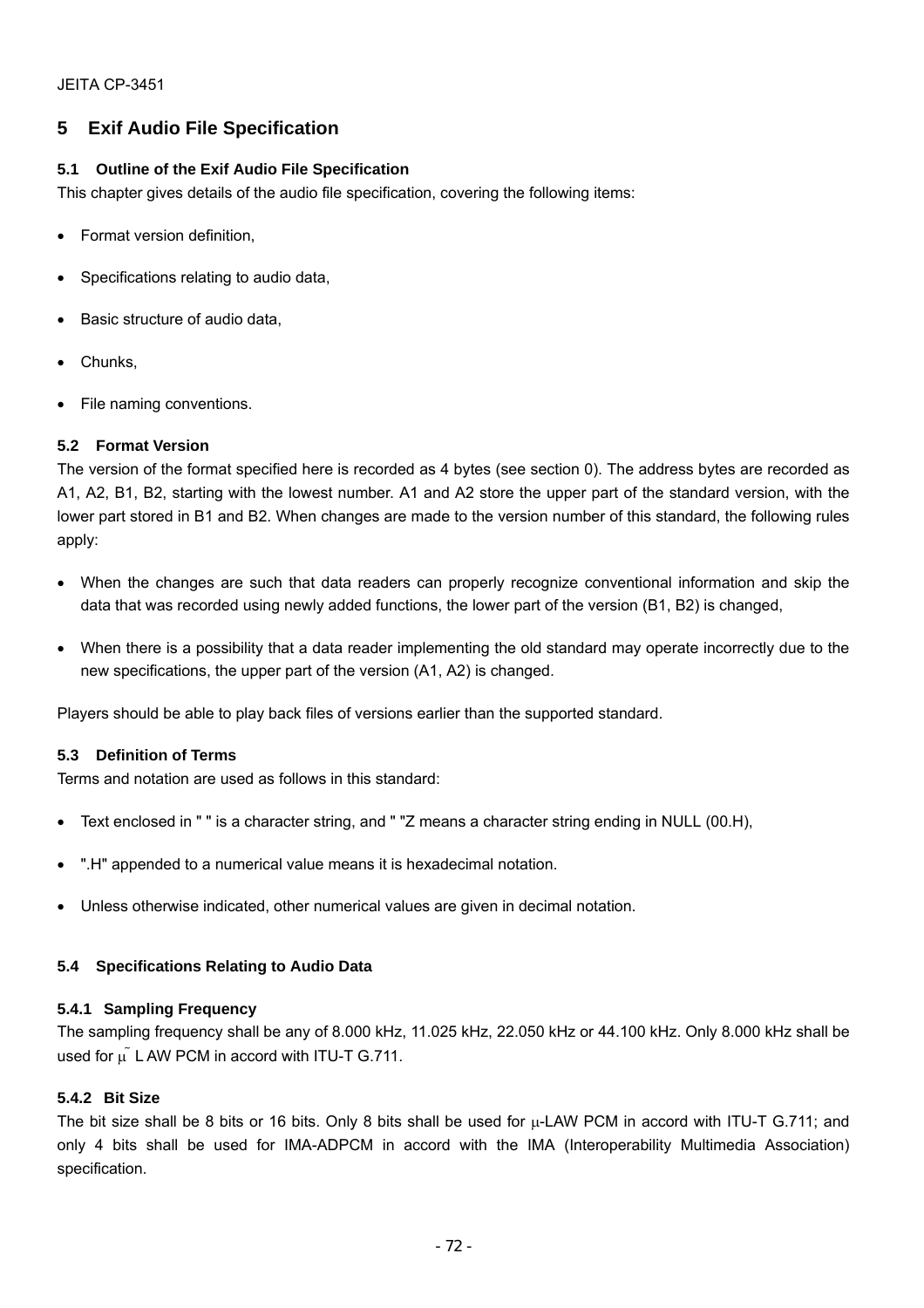## **5.4.3 Channels**

The number of channels is either monaural or stereo (2 ch).

### **5.4.4 Compression Schemes**

The following three compressions schemes are specified here:

- Uncompressed audio data: PCM ,
- Uncompressed audio data:  $\mu$ -Law PCM (conforming to ITU-T G.711),
- Compressed data: IMA-ADPCM.

### **5.5 Basic Structure of Audio Data**

Exif audio files are based on the RIFF WAVE Form Audio File format adopted as a Windows™ standard audio file format, with the addition of various DSC attribute information as needed. Exif audio files are data-compatible with WAVE Form Audio files and can be played on accessories supplied with Windows<sup>™</sup>.

Of the general attribute information required by DSC applications, the common attributes are recorded on an *INFO list*, and the Exif-specific attributes are recorded in Exif chunks. The Exif chunks are provided to enable the addition of information as necessary, taking advantage of chunk extensibility. The method of recording data in the Exif-specific chunks is patterned after that for the *INFO list*.

### **5.5.1 Basic Structure of WAVE Form Audio Files**

The WAVE Form Audio File format is based on the *RIFF (Resource Interoperability File Format)* tagged file structure.

A *RIFF* file consists of basic data blocks called chunks.

## **(1)** *Chunk*

Using C language syntax, a chunk may be defined as a structure, like that in Equation 1. The chunk structure may also be expressed in graphical form as in .

| typedef struct $\{$ |               |                 |                                     |
|---------------------|---------------|-----------------|-------------------------------------|
|                     | unsigned long | ckID:           | // 4-character code                 |
|                     | unsigned long | ckSize:         | // Size of member <ckdata></ckdata> |
|                     | unsigned char | ckData[ckSize]; | // The data in the chunk            |
| $}$ CK:             |               |                 | $--$ [Equation 1]                   |

| Address Offset | Meaning |
|----------------|---------|
|                |         |



Figure 33 Chunk Structure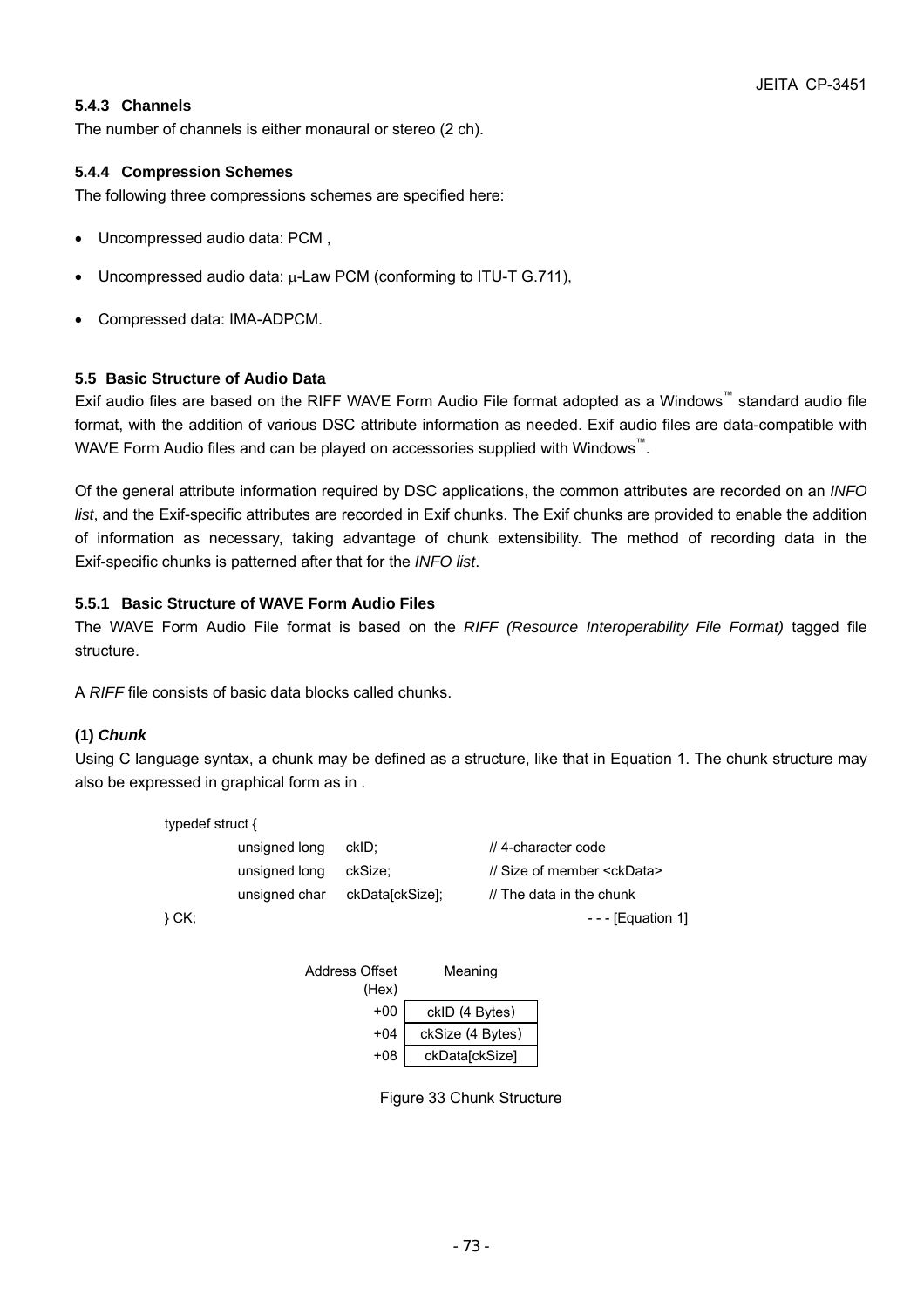### **Explanation**

*ckID* (chunk ID, a 4-character code) consists of from one to four ASCII alphanumerics, left-justified and filled with blank characters if less than four characters in length. Blanks cannot be inserted between characters. This four-character code identifies the contents of the chunk data, described later. Software processing the chunk is allowed to skip a chunk with an unknown chunk ID.

*ckSize* (chunk Size) is a 32-bit unsigned integer giving the size (bytes) of the *ckData*[*ckSize*] (chunk Data). This size does not include padding bytes following the ckID, *ckSize* itself and *ckData*. The byte order is little endian (LSB first, MSB last). In the case of *RIFF* files, values of more than one byte are all written in little endian order. If two or more chunks follow in sequence, the value of chSize shall be read properly in order to know the start address (ckID) of the next chunk.

*ckData*[*ckSize*] (chunk Data) is the actual data included in that chunk, and may be recorded as binary data of either fixed length or variable length. The start of *ckData* is aligned with the *RIFF* file start position in word (16-bit) units. If the data size is an odd number of bytes, a padding byte with the value '0' is appended after the *ckData*. This padding byte is not included in the *ckSize* (chunk Size).

*ckData*[*ckSize*] (chunk Data) can itself have a particular structure rather than being a simple byte array. That is, *ckData* itself may include a chunk (sub-chunk). In other words, chunks may be arranged hierarchically. Only certain chunks are allowed to contain sub-chunks. These are the *RIFF* chunk and *LIST* chunk described later below. Generally two or more sub-chunks may be contained in these chunks. All other chunks store only one binary data element in the *ckData*.

### **(2)** *RIFF Form*

A "*RIFF* form" is a chunk with "*RIFF*" as its chunk ID (ckID); it is also used to mean a file format with the *RIFF* structure (*RIFF* file).

A "*RIFF* chunk" *ckData* (chunk data) consists of a 4-character code at the beginning called the *formType* (form type), followed by a sub-chunk.

A *RIFF* chunk is at the top of the chunk hierarchy. A *RIFF* form shall have this chunk, but may have only one. All other chunks are sub-chunks of the *RIFF* chunk.

A form type is generally a code identifying the data contents, among other things. It is also possible to tell from this code what kind of sub-chunk a chunk contains. A form type shall be registered. A registered form type is written in all upper-case letters.

Along with a form type, a chunk ID (ckID) shall also be registered. A chunk ID in all upper-case letters indicates a general-purpose chunk that may be used with various form types. A chunk ID used with a specific form type is written in all lower-case letters.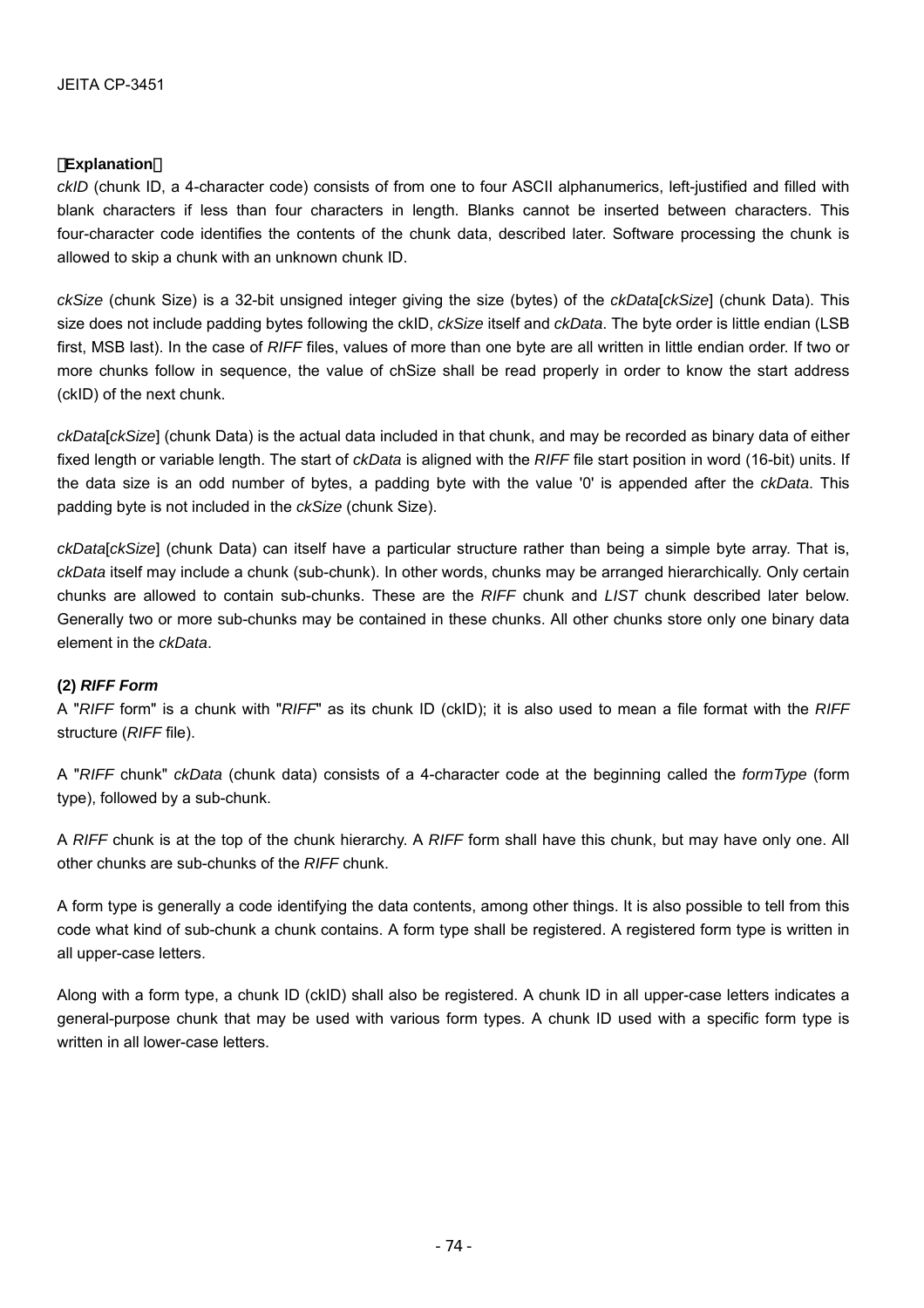An illustration of the *RIFF* chunk is given in Figure 34.



Figure 34 RIFF Chunk Structure

**Note** Representative form types are given in Table 21. These are written in all upper-case letters because they are registered form types.

| Form Type   | Name                                      |
|-------------|-------------------------------------------|
| <b>PAL</b>  | Palette file form                         |
| <b>RDIB</b> | RIFF DIB (Device Independent Bitmap) form |
| RMID        | <b>RIFF MIDI form</b>                     |
| <b>RMMP</b> | RIFF multimedia movie form                |
| <b>WAVF</b> | WAVE Form Audio File format               |

|  | Table 21 Representative Form Types |  |  |
|--|------------------------------------|--|--|
|--|------------------------------------|--|--|

### **(3) WAVE Form Audio File Format**

The *WAVE* Form is one kind of *RIFF* form. It is a file for handling digitized sound data. The form type is *WAVE*, in upper-case letters.

The file extension for a *WAVE* Form Audio File is ".WAV".

The data structure of the *WAVE* Form Audio File format is shown in Figure 35.

As is evident from Figure 35, the chunk data (*ckData* [*ckSize*]) of a *RIFF* chunk generally consists of the *formType* ("*WAVE*"), *fmt-ck* (format chunk), *fact-ck* (fact chunk), and *data-ck* (data chunk). *fmt-ck* and *data-ck* are mandatory chunks, but *fact-ck* may be mandatory or not, depending on the format type (audio coding format) of the *WAVE* Form.

In addition to these, optional sub-chunks may be recorded and may store various attribute information. These optional sub-chunks are not shown in Figure 35.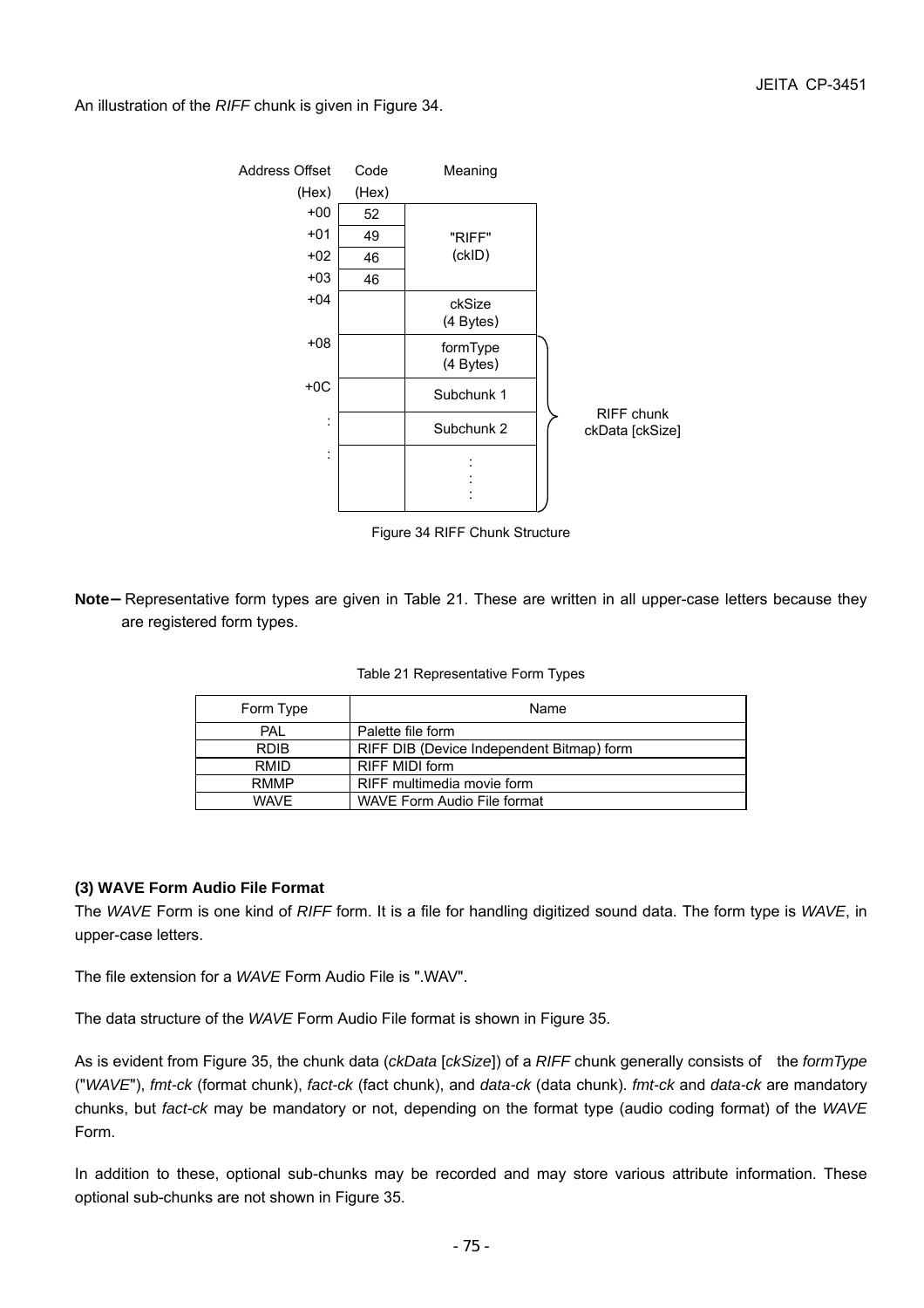

Figure 35 Data Structure of the WAVE Form Audio File Format

### **<fmt-ck>**

*fmt-ck* (format chunk) contains format information designating the format of audio data included in the *data-ck* (data chunk) described later below. The *ckID* (chunk ID) of *fmt-ck* is "fmt."

"fmt " is 3 characters long, so a blank character (20.H) goes at the end.

*fmt-ck* is mandatory and shall always be recorded before *data-ck*.

Since *fmt-ck* has the chunk structure, *ckSize* and *ckData*[*ckSize*] are included as its members; but the contents of the *ckData* depend on the format type (audio coding format). This *ckData* consists of the structure given in Equation 2, and the byte array given in Equation 3.

| wFormatTag;                           | // Format type                             |  |
|---------------------------------------|--------------------------------------------|--|
| nChannels:                            | // Number of channels                      |  |
| nSamplesPerSec:                       | // Sampling rate                           |  |
| nAvgBytesPerSec;                      | // Average bytes per second                |  |
| nBlockAlign;                          | // Block alignment                         |  |
| wBitsPerSample;                       | // Bits per sample                         |  |
| cbSize:                               | // Additional bytes                        |  |
| } WAVEFORMATEX;<br>$-$ - [Equation 2] |                                            |  |
| unsigned char extBytelcbSize];        | // Additional byte array - -- [Equation 3] |  |
|                                       |                                            |  |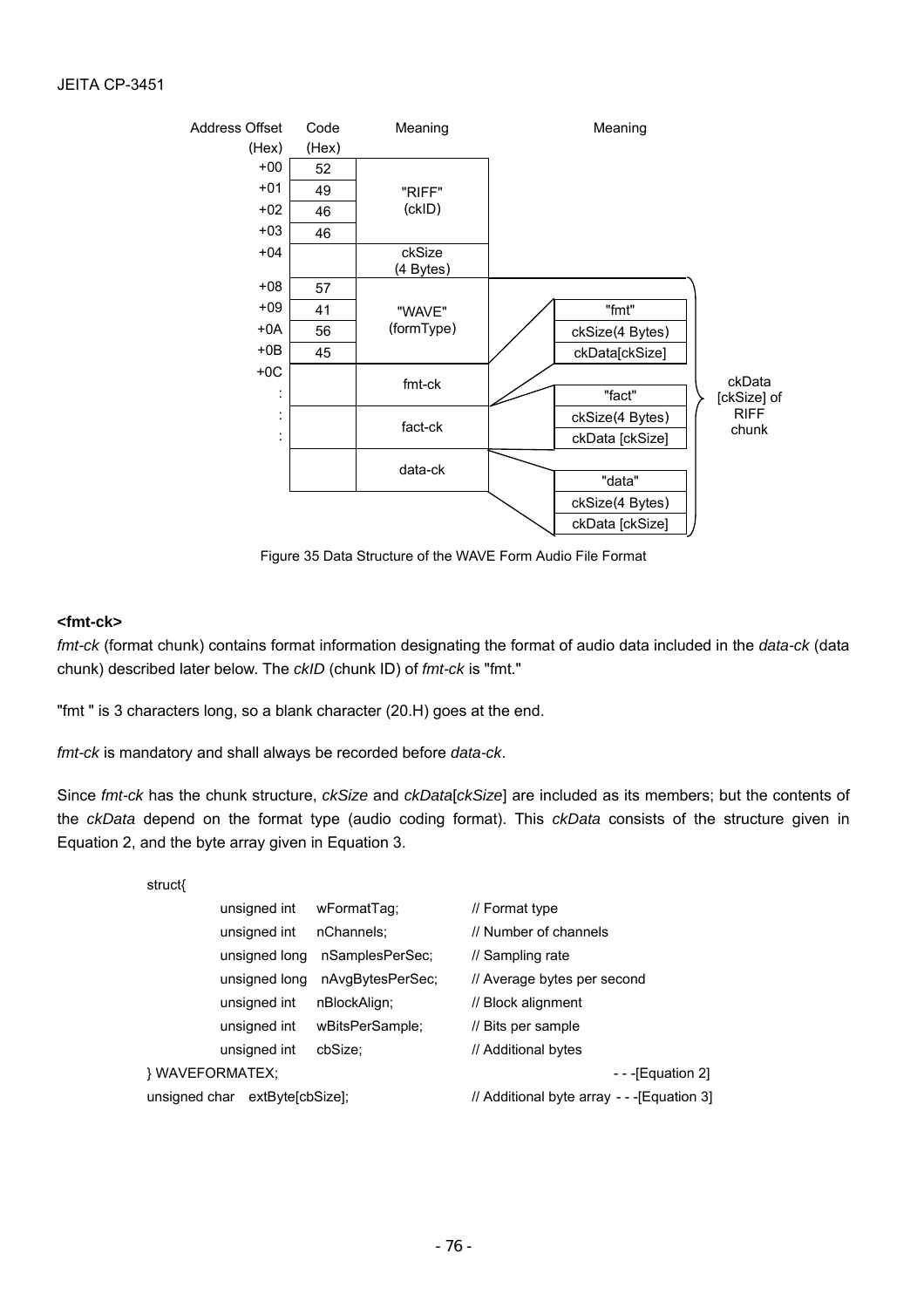The meaning of each member of the format information is given in Table 22.

| Member          | Description                                                                                                                                                       |
|-----------------|-------------------------------------------------------------------------------------------------------------------------------------------------------------------|
| wFormatTag      | An unsigned 16-bit integer indicating the format type (audio coding format) of the                                                                                |
|                 | WAVE Form. Typical format types are given below.                                                                                                                  |
|                 | PCM (Pulse Code Modulation) format: 0001.H                                                                                                                        |
|                 | µ-Law format (ITU-T G.711): 0007.H                                                                                                                                |
|                 | IMA-ADPCM (DVI-ADPCM) format: 0011.H                                                                                                                              |
| nChannels       | An unsigned 16-bit integer indicating the number of channels. Monaural is 1 and<br>stereo is 2.                                                                   |
| nSamplesPerSec  | An unsigned 32-bit integer indicating the sampling rate (samples per second). Audio<br>is played in each channel at this rate.                                    |
|                 | In PCM format the common values of this member are 8.0kHz, 11.025kHz,<br>22.05kHz, and 44.1kHz.                                                                   |
| nAvgBytesPerSec | An unsigned 32-bit integer indicating the average bytes per second, a value<br>transferred to the data in data-ck.                                                |
|                 | In PCM format, nAvgBytesPerSec is equivalent to the equation below.                                                                                               |
|                 | nChannels * wBitsPerSample/8                                                                                                                                      |
| nBlockAlign     | An unsigned 16-bit integer indicating the (byte unit) block alignment in data-ck. In<br>PCM format, nBlockAlign is equivalent to the equation below.              |
|                 | nChannels * wBitsPerSample/8                                                                                                                                      |
| wBitsPerSample  | An unsigned 16-bit integer indicating the bits per sample of each channel.<br>In PCM format, this value is 8 or 16.                                               |
|                 | In the case of compressed sound data, when this value cannot be defined it<br>becomes '0'.                                                                        |
| cbSize          | An unsigned 16-bit integer indicating the size (in bytes) of the additional format<br>information extByte[cbSize] appended after the WAVEFORMATEX structure. This |
|                 | information is used to store attributes added in non-PCM formats. If additional                                                                                   |
|                 | information is not needed, it becomes '0'.                                                                                                                        |
|                 | In PCM format, this member is not needed (the cbSize field itself is not necessary).                                                                              |
| extByte[cbSize] | A byte array representing the additional format information appended after the                                                                                    |
|                 | WAVEFORMATEX structure.                                                                                                                                           |
|                 | The meaning of this information depends on the format type. If the value of cbSize is                                                                             |
|                 | 0, this field does not exist.                                                                                                                                     |
|                 | In PCM format, both the cbSize field and extByte[cbSize] field are unnecessary.                                                                                   |

Table 22 Format Information Members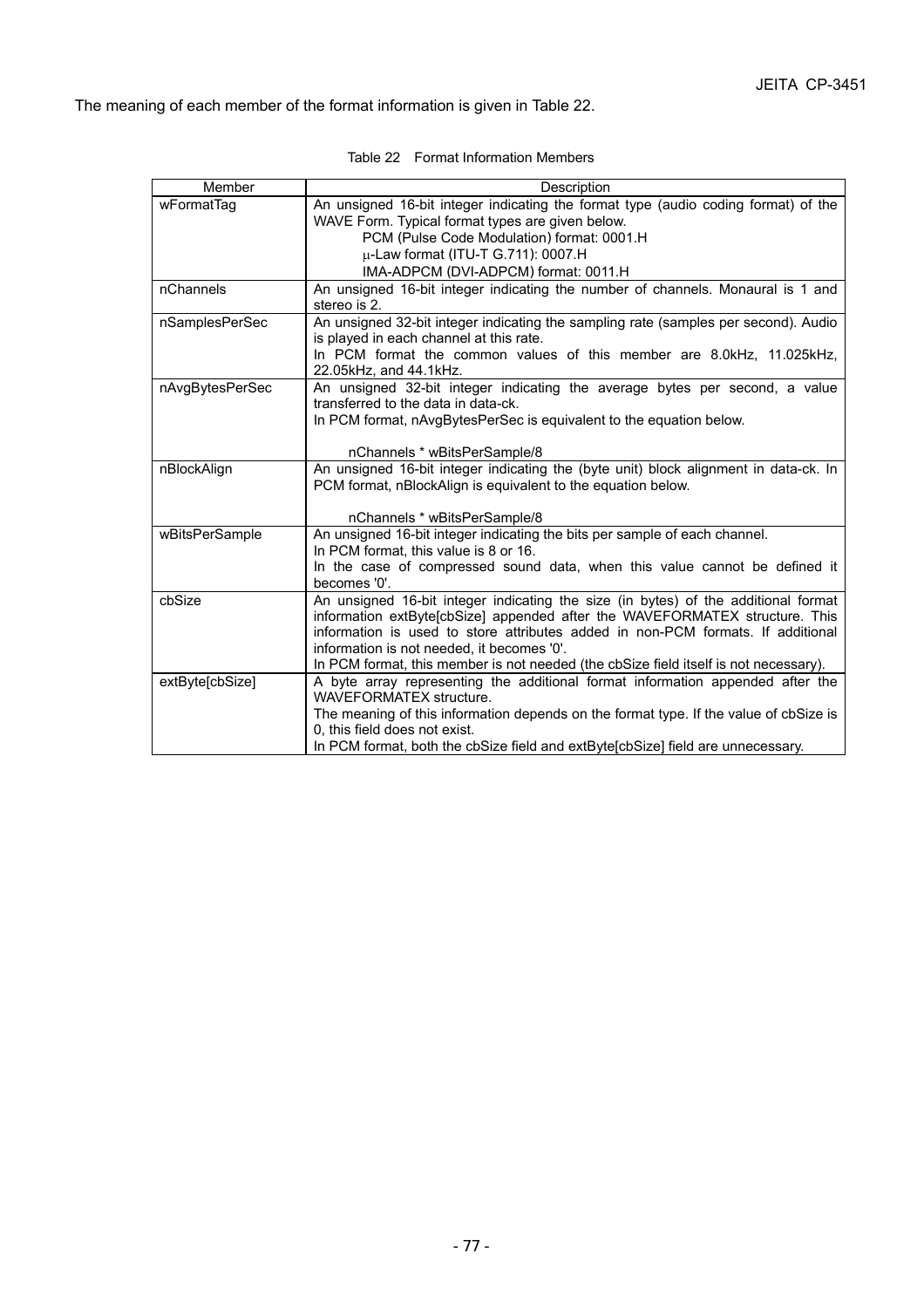The *fmt-ck* structure can be illustrated as in Figure 36.



### **<fact-ck>**

*fact-ck* (fact chunk) is used to store file-dependent information relating to the *WAVE* file contents. The *ckID* (chunk ID) of *fact-ck* is "fact".

It is assumed that *fact-ck* will be extended in the future to store information needed by *WAVE* files at that time, but currently only one information member is defined.

The information that can be stored in *fact-ck* at the present time is defined in Equation 4.

unsigned long dwSampleLength; // Sample length --- [Equation 4]

Table 23 fact-ck Member

| Member         | Description                                                                                                                                                                                                                    |
|----------------|--------------------------------------------------------------------------------------------------------------------------------------------------------------------------------------------------------------------------------|
| dwSampleLength | An unsigned 32-bit integer indicating the number of audio data samples (sample<br>length).<br>When this information is combined with nSamplePerSec in fmt-ck, the data length<br>may be expressed in seconds (recording time). |

Since the only information defined presently is dwSampleLength, the value of *ckSize* (chunk Size) for *fact-ck* is '00000004.H'; but *ckSize* may change in the future as information is added (in which case it will be larger than '00000004.H'). Programs shall be able to skip over fields they cannot Interoperability and go on to process the next chunk. For this reason the capability of correctly reading the value of *ckSize* is a necessary requirement.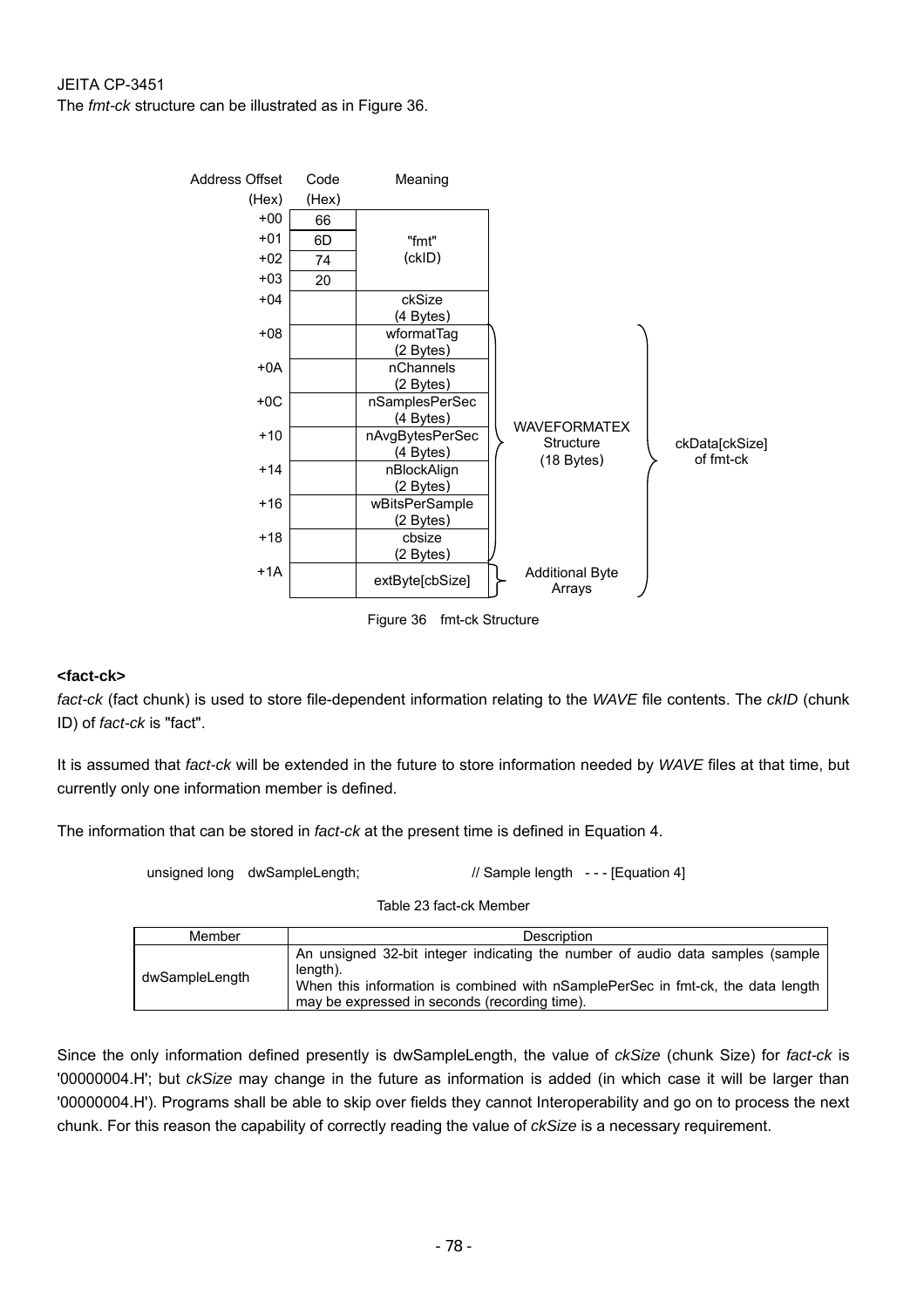The structure of *fact-ck* is illustrated in Figure 37. The value of *ckSize* is fixed at '00000004.H' (this value is used in Write processing).



Figure 37 fact-ck Structure

### **<data-ck>**

*data-ck* (data chunk) is a chunk for storing audio data. Its *ckID* (chunk ID) is "data".

The *ckData* (chunk Data) of *data-ck* consists of the audio data only. In some cases the chunk is filled out with padding bytes.

The audio data is coded based on the format type. The information in *fmt-ck* is used when the audio data is played back.

The *ckSize* (chunk Size) of *data-ck* is the size of the coded audio data only. The structure of *data-ck* is illustrated in Figure 38.



Figure 38 data-ck Structure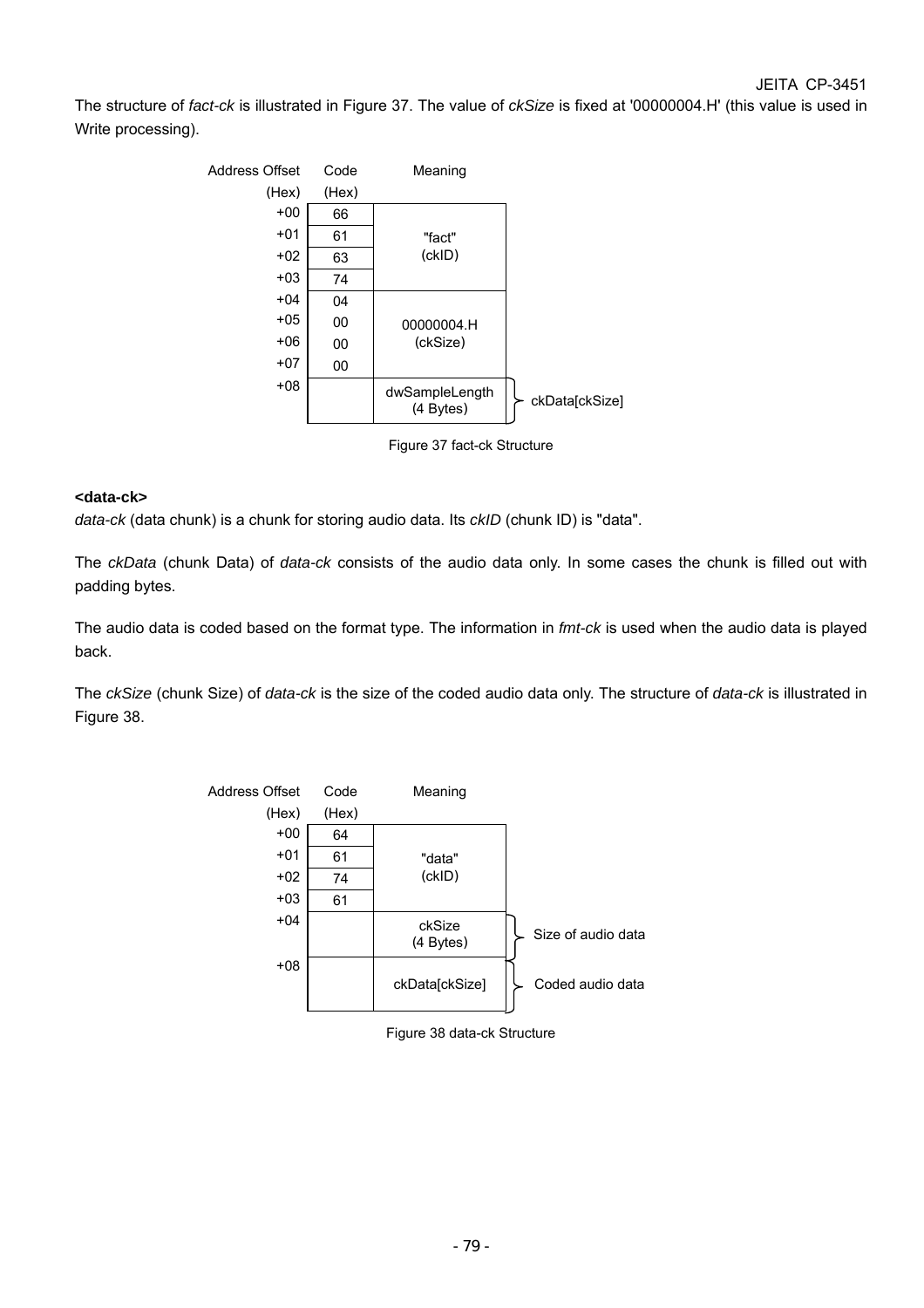## **5.5.2 Basic Structure of PCM Audio Data**

PCM audio data has linear quantization (A/D conversion) characteristics, and is not encoded for compression. It therefore does not need to be decompressed for playback, but can simply be played by reading it directly.

The basic structure of audio data when the format type is PCM (Pulse Code Modulation) format is shown in Figure 39.



Figure 39 Basic Structure of PCM Format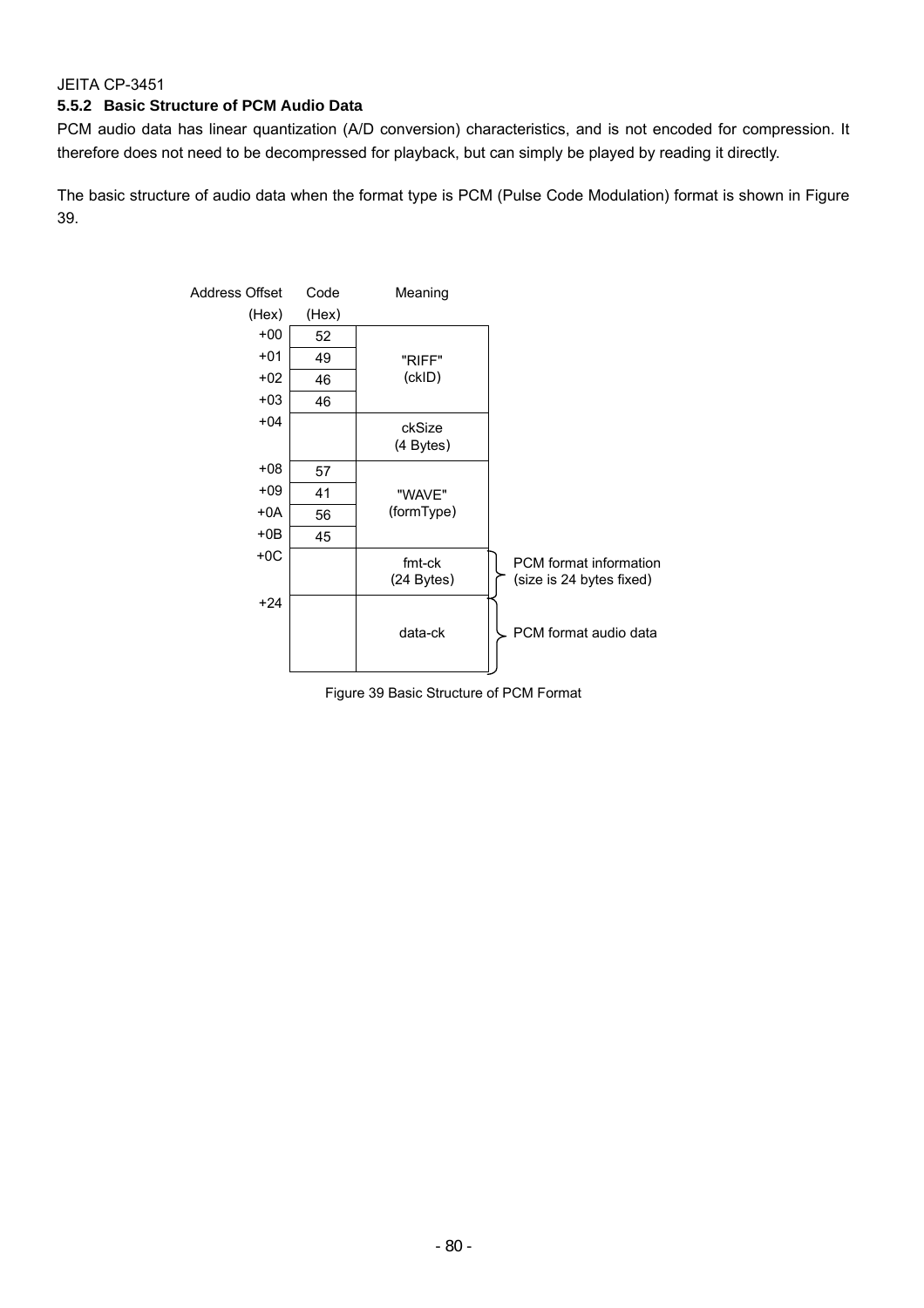The specific values stored in *fmt-ck* in the case of PCM format are as shown in Table 24.

 $\mathbf{r}$ 

#### Table 24 PCM Format fmt-ck Information

| PCM (Pulse Code Modulation) Format |                                                                                                                                                                                                                                                                                                                                                                                                                                                                                                                                                                                                                                                                                                                                                                         |  |
|------------------------------------|-------------------------------------------------------------------------------------------------------------------------------------------------------------------------------------------------------------------------------------------------------------------------------------------------------------------------------------------------------------------------------------------------------------------------------------------------------------------------------------------------------------------------------------------------------------------------------------------------------------------------------------------------------------------------------------------------------------------------------------------------------------------------|--|
| Members                            | Code                                                                                                                                                                                                                                                                                                                                                                                                                                                                                                                                                                                                                                                                                                                                                                    |  |
| ckSize (fmt-ck)                    | 00000010.H (16 Bytes, since cbSize is unnecessary)                                                                                                                                                                                                                                                                                                                                                                                                                                                                                                                                                                                                                                                                                                                      |  |
| wFormatTag                         | 0001.H (PCM format)                                                                                                                                                                                                                                                                                                                                                                                                                                                                                                                                                                                                                                                                                                                                                     |  |
| nChannels                          | The values of each mode are as follows.<br>0001.H (monaural) or 0002.H (stereo)                                                                                                                                                                                                                                                                                                                                                                                                                                                                                                                                                                                                                                                                                         |  |
| nSamplesPerSec                     | The values of each mode are as follows.<br>00001F40.H (8.0 kHz)<br>00002B11.H (11.025 kHz)<br>00005622.H (22.05 kHz)<br>0000AC44.H (44.10 kHz)                                                                                                                                                                                                                                                                                                                                                                                                                                                                                                                                                                                                                          |  |
| nAvgBytesPerSec                    | The values of each mode are as follows.<br>00001F40.H (8.0 kHz, 8-bit monaural)<br>00003E80.H (8.0 kHz, 8-bit stereo)<br>00003E80.H (8.0 kHz, 16-bit monaural)<br>00007D00.H (8.0 kHz, 16-bit stereo)<br>00002B11.H (11.025 kHz, 8-bit monaural)<br>00005622.H (11.025 kHz, 8-bit stereo)<br>00005622.H (11.025 kHz, 16-bit monaural)<br>0000AC44.H (11.025 kHz, 16-bit stereo)<br>00005622.H (22.05 kHz, 8-bit monaural)<br>0000AC44.H (22.05 kHz, 8-bit stereo)<br>0000AC44.H (22.05 kHz, 16-bit monaural)<br>00015888.H (22.05 kHz, 16-bit stereo)<br>0000AC44.H (44.10 kHz, 8-bit monaural)<br>00015888.H (44.10 kHz, 8-bit stereo)<br>00015888.H (44.10 kHz, 16-bit monaural)<br>0002B110.H (44.10 kHz, 16-bit stereo)<br>Definition: nSamplesPerSec * nBlockAlign |  |
| nBlockAlign                        | The values of each mode are as follows.<br>0001.H (8-bit monaural)<br>0002.H (8-bit stereo)<br>0002.H (16-bit monaural)<br>0004.H (16-bit stereo)<br>Definition: nChannels * wBitsPerSample/8                                                                                                                                                                                                                                                                                                                                                                                                                                                                                                                                                                           |  |
| wBitsPerSample                     | The values of each mode are as follows.<br>0008.H (8bit) or 0010.H (16bit)                                                                                                                                                                                                                                                                                                                                                                                                                                                                                                                                                                                                                                                                                              |  |
| cbSize                             | Not used                                                                                                                                                                                                                                                                                                                                                                                                                                                                                                                                                                                                                                                                                                                                                                |  |
| extBytelcbSizel                    | Not used                                                                                                                                                                                                                                                                                                                                                                                                                                                                                                                                                                                                                                                                                                                                                                |  |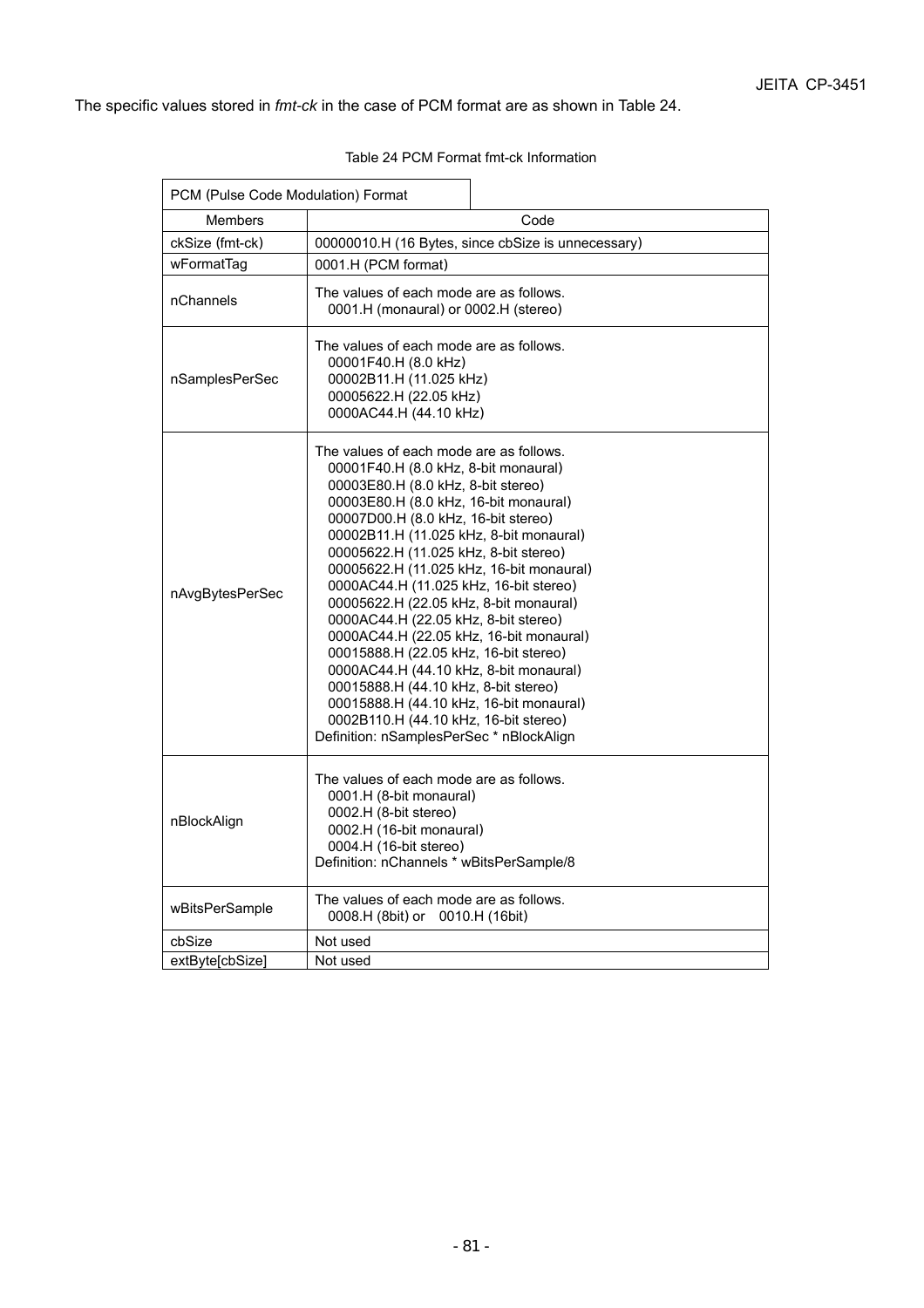In the case of PCM format audio data, the data format of each sample is 8-bit or 16-bit integer. These sample data formats and their values are given in Table 25.

| Sample Size | Data Format         | Minimum          | Interoperability | Maximum        |
|-------------|---------------------|------------------|------------------|----------------|
| 8-bit PCM   | Unsigned<br>Integer | 0(00.H)          | 128 (80.H)       | 255 (FF.H)     |
| 16-bit PCM  | Signed Integer      | $-32768(8000.H)$ | 0(0000.H)        | 32767 (7FFF.H) |

Table 25 Sample Data Formats and Values

The PCM format audio data contained in *data-ck* is packed as shown in Figure 40. Here the left-hand byte stores the lower address and the right-hand byte holds the upper address.

| 8-bit monaural PCM                |                                   |                                    |                                           |
|-----------------------------------|-----------------------------------|------------------------------------|-------------------------------------------|
| Sample 0                          | Sample 1                          | Sample 2                           | Sample 3                                  |
| Channel 0                         | Channel 0                         | Channel 0                          | Channel 0                                 |
| Byte 0                            | Byte 1                            | Byte 2                             | Byte 3                                    |
| 8-bit stereo PCM                  |                                   |                                    |                                           |
|                                   | Sample 0                          | Sample 1                           |                                           |
| Channel 0<br>(left)               | Channel 1<br>(right)              | Channel 0<br>(left)                | Channel 1<br>(right)                      |
| Byte 0                            | Byte 1                            | Byte 2                             | Byte 3                                    |
| 16-bit monaural PCM               |                                   |                                    |                                           |
|                                   | Sample 0                          | Sample 1                           |                                           |
| Channel 0<br>Lower Byte           | Channel 0<br>Upper Byte           | Channel 0<br>Lower Byte            | Channel 0<br>Upper Byte                   |
| Byte 0                            | Byte 1                            | Byte 2                             | Byte 3                                    |
| 16-bit stereo PCM                 |                                   |                                    |                                           |
|                                   |                                   | Sample 0                           |                                           |
| Channel 0<br>(left)<br>Lower Byte | Channel 0<br>(left)<br>Upper Byte | Channel 1<br>(right)<br>Lower Byte | Channel 1<br>(right)<br><b>Upper Byte</b> |
| Byte 0                            | Byte 1                            | Byte 2                             | Byte 3                                    |

Figure 40 Packing of PCM Audio Data

## **5.5.3 Basic Structure of** µ**-Law Audio Data**

Each of the audio data samples of  $\mu$ -Law audio data has nonlinear (logarithmic) quantization characteristics. For this reason 16 bits of data may be represented in an 8-bit size. In playback, either the data is first converted to linear 16-bit data and then put through a linear D/A converter, or else the analog signal is derived by going through an 8-bit nonlinear D/A converter with characteristics opposite the  $\mu$ -Law quantization characteristics. Details of the nonlinear quantization characteristics and of the conversion between 8-bit µ-Law data and 16-bit linear data are given in the ITU-T G.711 standard.

When the format type is  $\mu$ -Law (ITU-T G.711) format, the basic structure is expressed as in Figure 41.

The two differences from PCM format are the larger size of *fmt-ck* (the cbSize file exists) and the existence of *fact-ck*.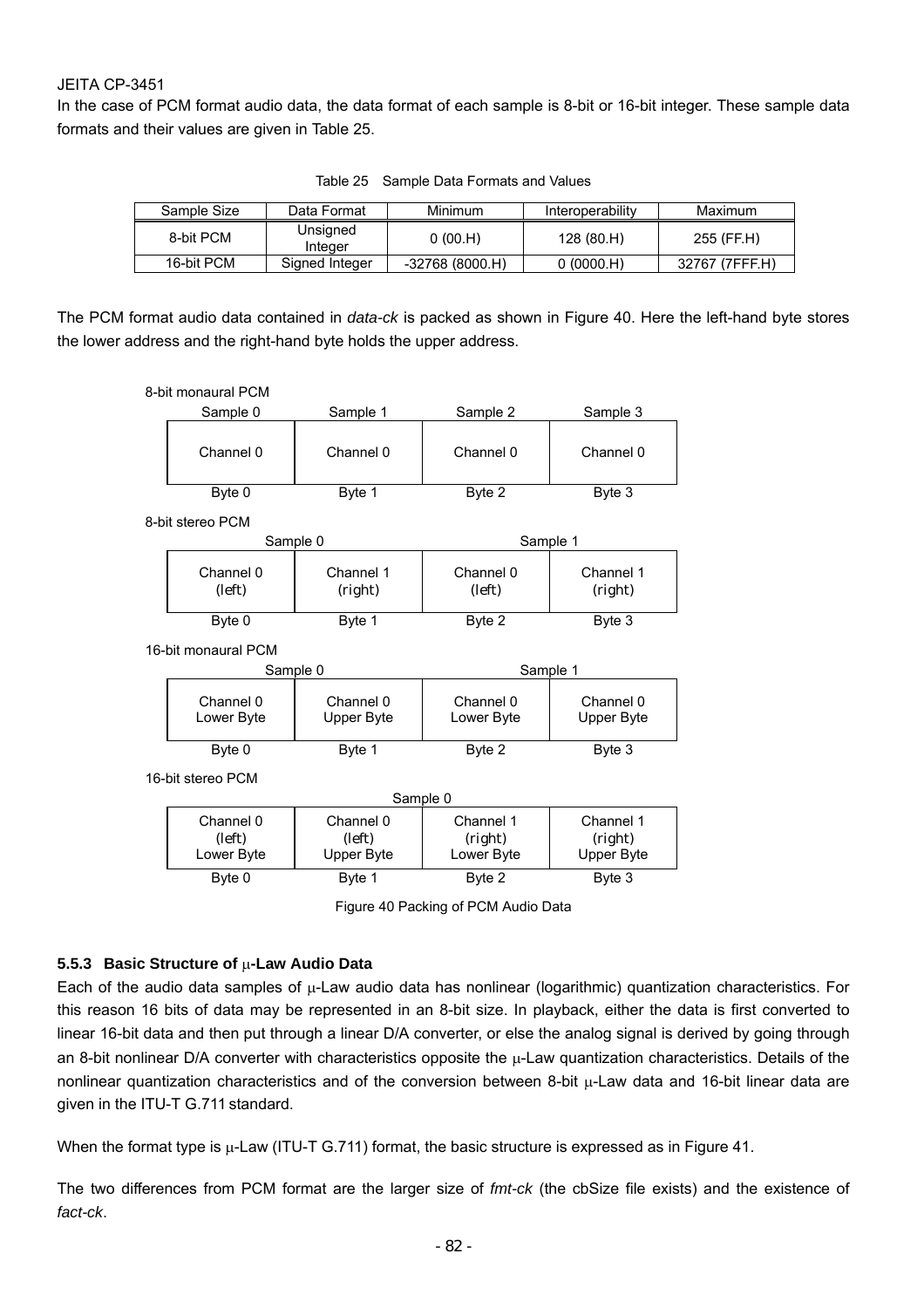

Figure 41 Basic Structure of µ-Law Format

The specific values of the information stored in *fmt-ck* and *fact-ck* in the case of the µ-Law format are given in Table 26.

| µ-Law (ITU-T G.711) Format |                                                                                                                                                                 |  |  |
|----------------------------|-----------------------------------------------------------------------------------------------------------------------------------------------------------------|--|--|
| <b>Members</b>             | Code                                                                                                                                                            |  |  |
| ckSize(fmt-ck)             | 00000012.H (18 bytes, WAVEFORMATEX only)                                                                                                                        |  |  |
| wFormatTag                 | 0007.H ( $\mu$ -Law format)                                                                                                                                     |  |  |
| nChannels                  | The values of each mode are as follows.<br>0001.H (monaural) or 0002.H (stereo)                                                                                 |  |  |
| nSamplesPerSec             | 00001F40.H (8.0kHz)                                                                                                                                             |  |  |
| nAvgBytesPerSec            | The values of each mode are as follows.<br>00001F40.H (8.0kHz, 8-bit monaural)<br>00003E80.H (8.0kHz, 8-bit stereo)<br>Definition: nSamplesPerSec * nBlockAlign |  |  |
| nBlockAlign                | The values of each mode are as follows.<br>0001.H (8bit monaural)<br>0002.H (8bit stereo)<br>Definition: nChannels * wBitsPerSample/8                           |  |  |
| wBitsPerSample             | 0008.H (8bit)                                                                                                                                                   |  |  |
| cbSize                     | 0000.H (extByte[cbSize] does not exist)                                                                                                                         |  |  |
| extByte[cbSize]            | Not used                                                                                                                                                        |  |  |
| dwSampleLength             | It is recommended that the actual number of samples that can be<br>played be recorded here.<br>Definition: (ckSize_of_data-ck) / nBlockAlign                    |  |  |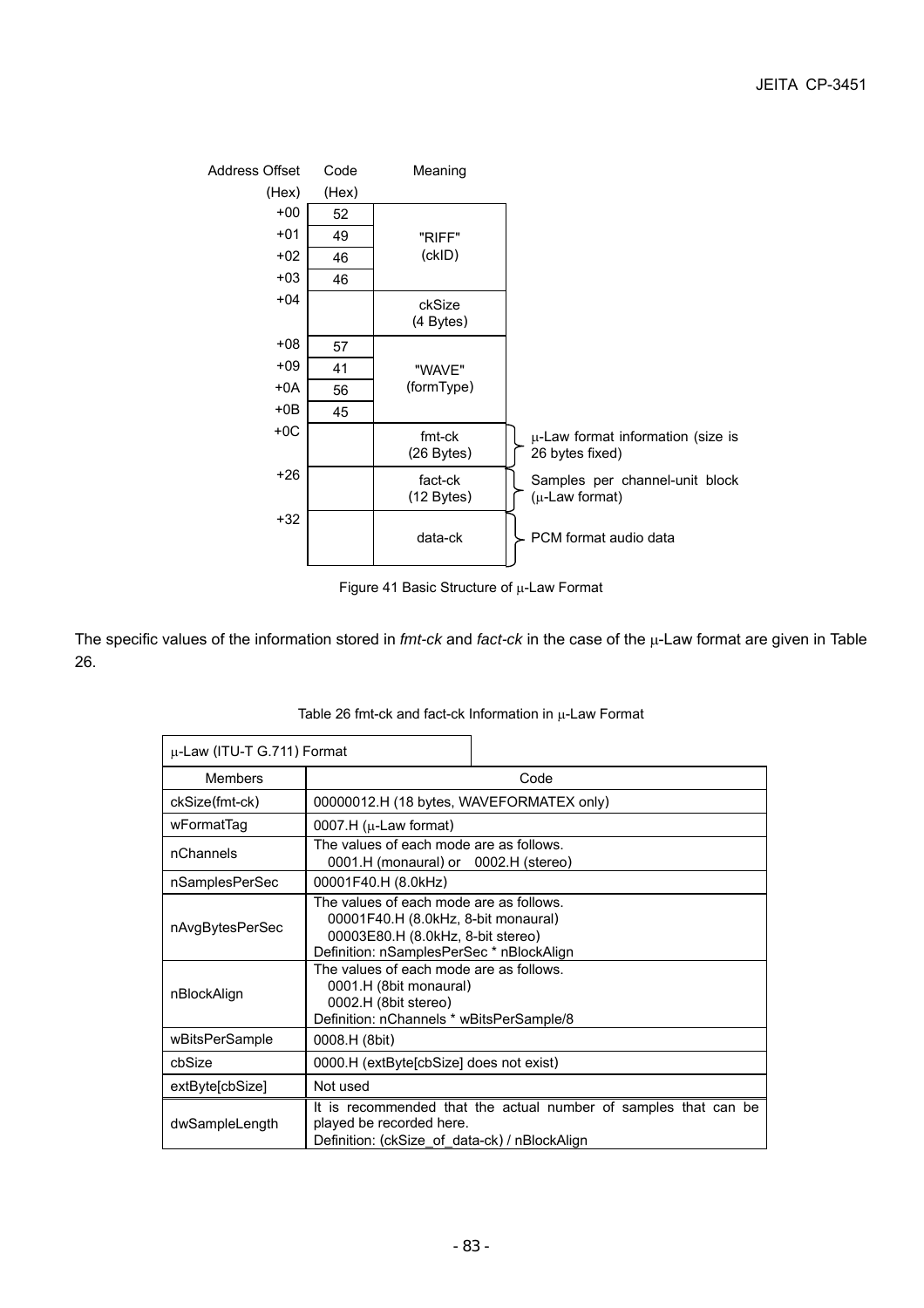The µ-Law audio data contained in *data-ck* is packed as shown in Figure 42. Here the left-hand byte stores the lower address and the right-hand byte holds the upper address.



Figure 42 Packing of µ-Law Audio Data

### **5.5.4 Basic Structure of IMA-ADPCM Audio Data**

IMA-ADPCM audio data is 4-bit data obtained by compressing 16-bit linear PCM audio data. IMA-ADPCM, as seen in its other name DVI-ADPCM, uses a compression algorithm originally developed by the Intel DVI Group (DVI: Digital Video Interoperability). It was later adopted by the IMA (Interoperability Multimedia Association) as a standard audio data format.

Details of the IMA-ADPCM algorithm are given in the IMA Digital Audio Doc-Pac and other documents.

When the format type is IMA-ADPCM (DVI-ADPCM), the basic structure is as shown in .

A *fact-ck* is recorded as with the µ-Law format, but a difference from that format is the larger *fmt-ck* size (in addition to a cbSize field there is a wSamplesPerBlock field).

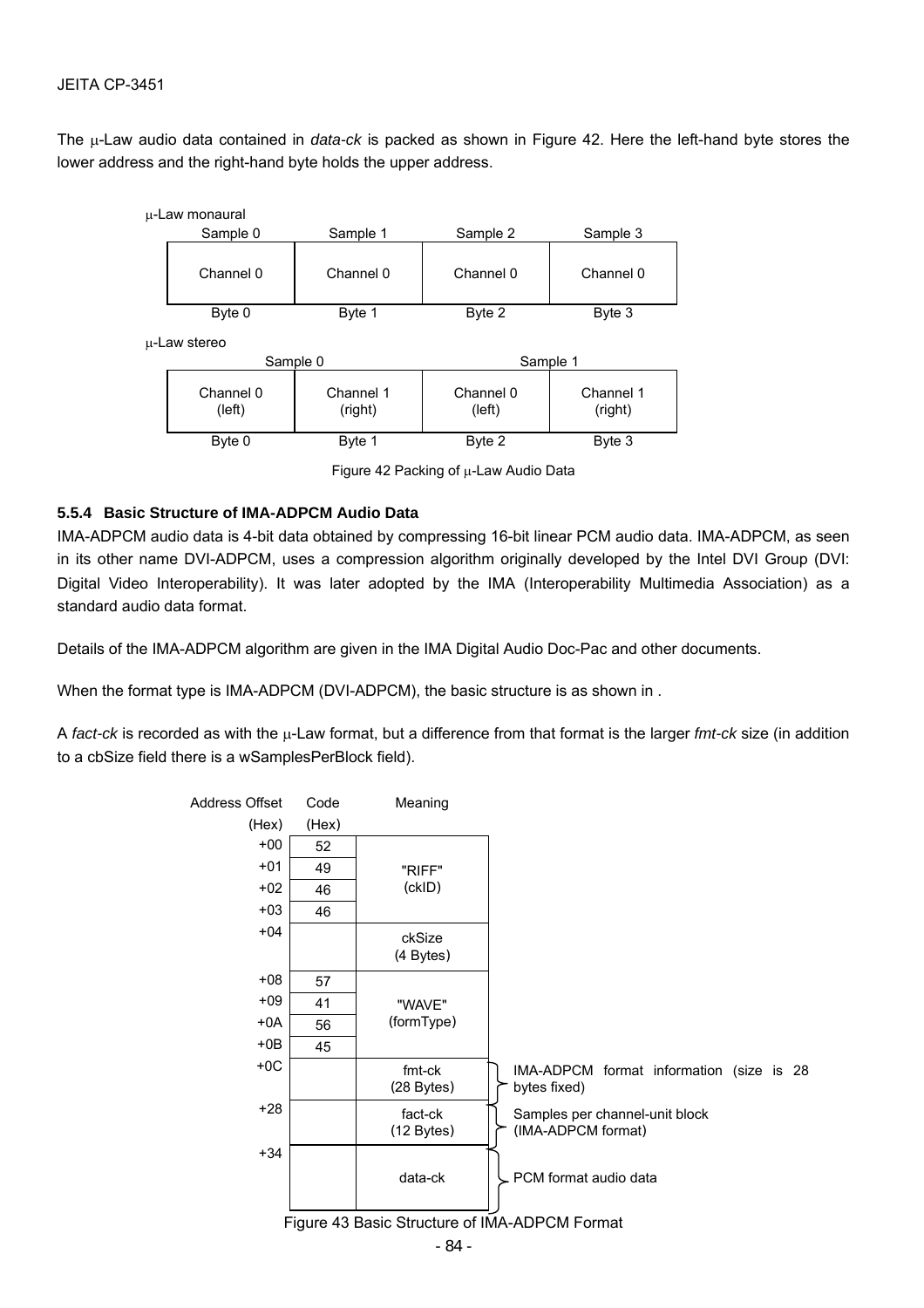The specific values of the information stored in *fmt-ck* and *fact-ck* in the case of the IMA-ADPCM format are given in Table 27 and Table 28.

|                 | IMA-ADPCM (DVI-ADPCM) Format                                                                                                                                                                                                                                                                                                                                                                                                                                                                |
|-----------------|---------------------------------------------------------------------------------------------------------------------------------------------------------------------------------------------------------------------------------------------------------------------------------------------------------------------------------------------------------------------------------------------------------------------------------------------------------------------------------------------|
| Members         | Code                                                                                                                                                                                                                                                                                                                                                                                                                                                                                        |
| ckSize(fmt-ck)  | 00000014.H (20 bytes)                                                                                                                                                                                                                                                                                                                                                                                                                                                                       |
| wFormatTag      | 0011.H (IMA-ADPCM format)                                                                                                                                                                                                                                                                                                                                                                                                                                                                   |
| nChannels       | 0001.H (monaural) or 0002.H (stereo)                                                                                                                                                                                                                                                                                                                                                                                                                                                        |
| nSamplesPerSec  | The values of each mode are as follows.<br>00001F40.H (8.0 kHz)<br>00002B11.H (11.025 Hz)<br>00005622.H (22.050 Hz)<br>0000AC44.H (44.10 Hz)                                                                                                                                                                                                                                                                                                                                                |
| nAvgBytesPerSec | The values of each mode are as follows.<br>00000FD7.H (8.0 kHz, 4-bit monaural)<br>00001FAE.H (8.0 kHz, 4-bit stereo)<br>000015D4.H (11.025 kHz, 4-bit monaural)<br>00002BA9.H (11.025 kHz, 4-bit stereo)<br>00002B5C.H (22.05 kHz, 4-bit monaural)<br>000056B9.H (22.05 kHz, 4-bit stereo)<br>0000566D.H (44.10 kHz, 4-bit monaural)<br>0000ACDB.H (44.10 kHz, 4-bit stereo)<br>Definition: nSamplesPerSec*nBlockAlign/wSamplesPerBlock                                                    |
| nBlockAlign     | The values of each mode are as follows.<br>0100.H (8.0 kHz, 4-bit monaural)<br>0200.H (8.0 kHz, 4-bit stereo)<br>0100.H (11.025 kHz, 4-bit monaural)<br>0200.H (11.025 kHz, 4-bit stereo)<br>0200.H (22.05 kHz, 4-bit monaural)<br>0400.H (22.05 kHz, 4-bit stereo)<br>0400.H (44.10 kHz, 4-bit monaural)<br>0800.H (44.10 kHz, 4-bit stereo)<br>Although the definition is $(N+1) * 4 * n$ Channels, the use of<br>256 * nChannels * max (1,nSamplesPerSec / 11.025kHz)<br>is recommended. |
| wBitsPerSample  | 0004.H (4 bits)                                                                                                                                                                                                                                                                                                                                                                                                                                                                             |
| cbSize          | 0002.H                                                                                                                                                                                                                                                                                                                                                                                                                                                                                      |

Table 27 IMA-ADPCM Format fmt-ck and fact-ck Information (1)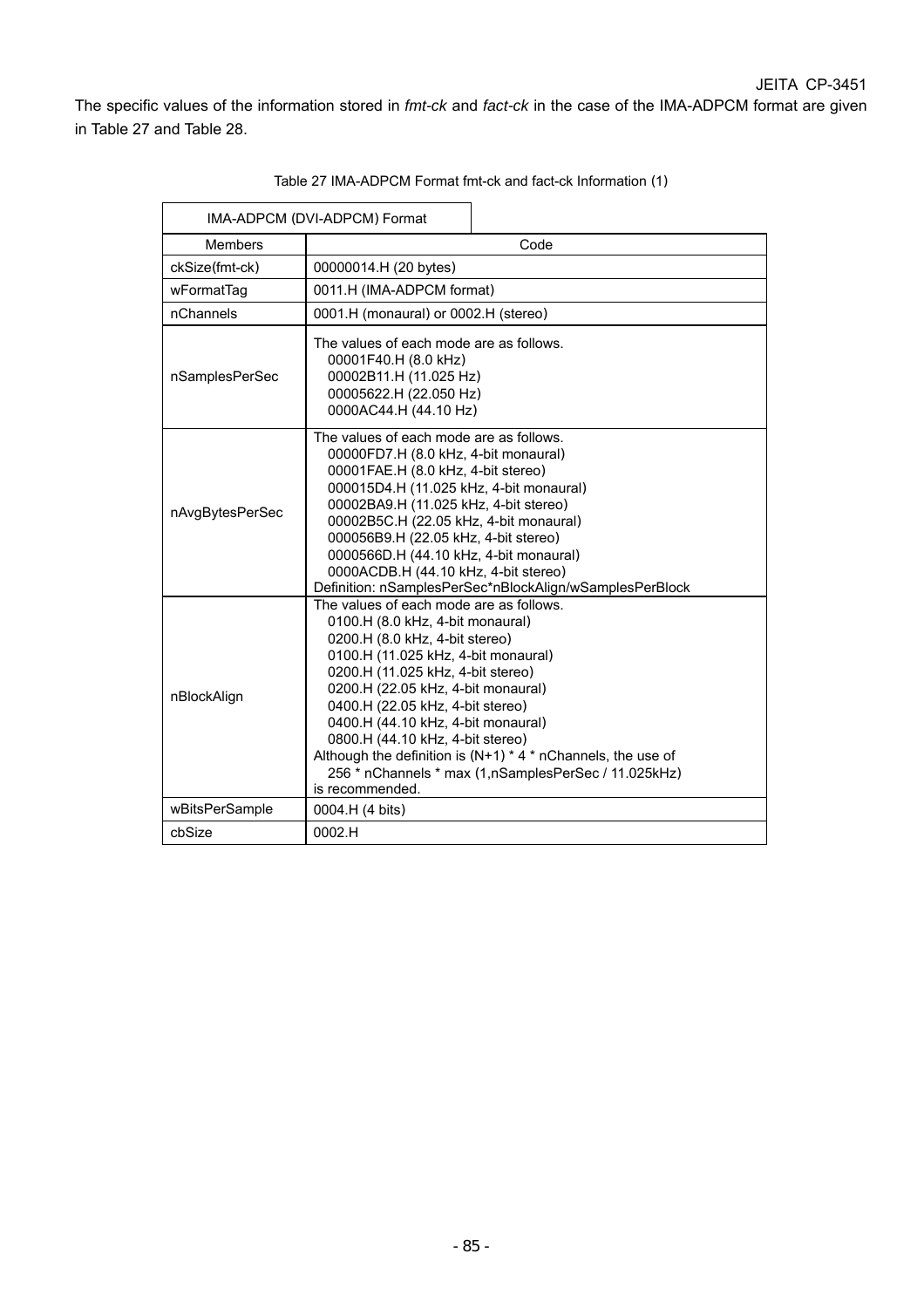|                 | IMA-ADPCM (DVI-ADPCM) Format                                                                                                                                                                                                                                                                                                                                                                                                                                                                                                   |                                                                    |  |
|-----------------|--------------------------------------------------------------------------------------------------------------------------------------------------------------------------------------------------------------------------------------------------------------------------------------------------------------------------------------------------------------------------------------------------------------------------------------------------------------------------------------------------------------------------------|--------------------------------------------------------------------|--|
| extByte[cbSize] | The values of each mode are as follows.<br>01F9.H (8.0 kHz, 4-bit monaural)<br>01F9.H (8.0 kHz, 4-bit stereo)<br>01F9.H (11.025 kHz, 4-bit monaural)<br>01F9.H (11.025 kHz, 4 bit stereo)<br>03F9.H (22.05 kHz, 4-bit monaural)<br>03F9.H (22.05 kHz, 4-bit stereo)<br>07F9.H (44.10 kHz, 4-bit monaural)<br>07F9.H (44.10 kHz, 4-bit stereo)<br>indicating the samples per channel-unit block), and<br>$X = (nBlock{align} -(4 * nChannels))^*$ 8<br>$Y = wBitsPerSample * nChannels$<br>then.<br>wSamplesPerBlock $=(X/Y)+1$ | If the definition is, wSamplesPerBlock (an unsigned 16-bit integer |  |
| dwSampleLength  | played back be recorded.<br>The definition is as follows.<br>If $X = c kSize$ of data-ck/nBlockAlign<br>then,<br>$d$ wSampleLength = $(X+1)$ * wSamplesPerBlock                                                                                                                                                                                                                                                                                                                                                                | It is recommended that the actual number of samples that can be    |  |

Table 28 IMA-ADPCM Format fmt-ck and fact-ck Information (2)

The IMA-ADPCM audio data contained in *data-ck* is packed as shown in Figure 44, Figure 45, and Figure 46 when it is recorded.

A feature of this format is the existence of a header at the start of each block. The header records the initial sample value for that block and a step (quantization table) index. The audio data in each channel is independent, so the number of header words is the same as the number of channels.

A header word consists of 4 bytes, and is defined as in Equation 5. The existence of a header means IMA-ADPCM audio data can be played from any block. In other words, random access is possible on a per-block basis.

In Figure 44 to Figure 46, the left-hand byte stores the lower address and the right-hand byte holds the upper address.

| typedef struct $\{$                           |                                      |  |  |  |
|-----------------------------------------------|--------------------------------------|--|--|--|
| signed int iSamp0;                            | // Initial sample value of the block |  |  |  |
| unsigned char bStepTableIndex;                | // Step table index                  |  |  |  |
| unsigned char bReserved;                      | // reserved byte                     |  |  |  |
| } IMA ADPCMBLOCKHEADER;<br>$-$ - [Equation 5] |                                      |  |  |  |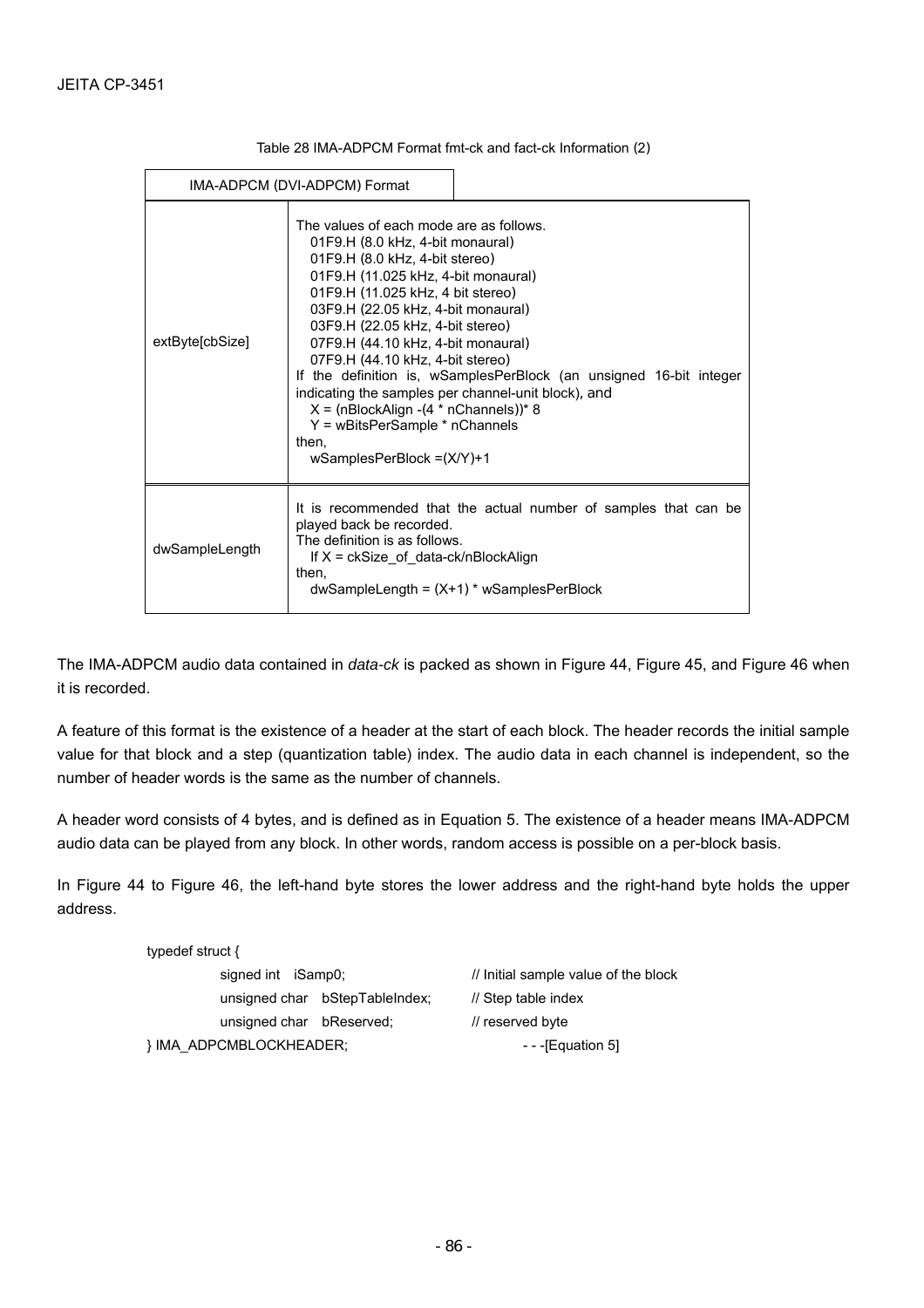In Figure 44 to Figure 46, N, M, and P have the following significance.

| $N = (nBlockAliqn/(4*nChannels)) - 1$ | - - - [Equation 6] |
|---------------------------------------|--------------------|
| $M = 0, 1, 2, 3, \dots, N-1$          | ---[Equation 7]    |
| $P = (M * 8) + 1$                     | $-$ - [Equation 8] |

|                                    | Header                                     |                                    | Data                                |   |
|------------------------------------|--------------------------------------------|------------------------------------|-------------------------------------|---|
| Header Word<br>Channel 0<br>(left) | <b>Header Word</b><br>Channel 1<br>(right) | Data Word 0<br>Channel 0<br>(left) | Data Word 0<br>Channel 1<br>(right) | . |

Data (total = N words/Channel )

| Data Word M | Data Word M | . | Data Word N-1 | Data Word N-1 |
|-------------|-------------|---|---------------|---------------|
| Channel 0   | Channel 1   |   | Channel 0     | Channel 1     |
| (left)      | (right)     |   | (left)        | (right)       |

Figure 44 Packing of IMA-ADPCM Audio Data

### Header Word (4 Bytes)

| Sample 0<br>Lower Byte | Sample 0<br>Upper Byte | Step Table Index | Reserved Byte |
|------------------------|------------------------|------------------|---------------|
| Byte 0                 | Byte 1                 | Byte 2           | Byte 3        |

Figure 45 Header Word of IMA-ADPCM Audio Data

### Data Word M (4 Bytes)

| Sample P                 | $P+1$                    | $P+2$      | $P + 3$           | $P+4$                    | $P+5$                    | $P + 6$                  | $P+7$             |
|--------------------------|--------------------------|------------|-------------------|--------------------------|--------------------------|--------------------------|-------------------|
| <b>LSB</b><br><b>MSB</b> | <b>MSB</b><br><b>LSB</b> | LSB<br>MSB | MSB<br><b>LSB</b> | <b>MSB</b><br><b>LSB</b> | <b>LSB</b><br><b>MSB</b> | <b>LSB</b><br><b>MSB</b> | <b>LSB</b><br>MSB |
|                          | Byte 0                   | Byte 1     |                   |                          | Byte 2                   |                          | Byte 3            |

Figure 46 Data Word M of IMA-ADPCM Audio Data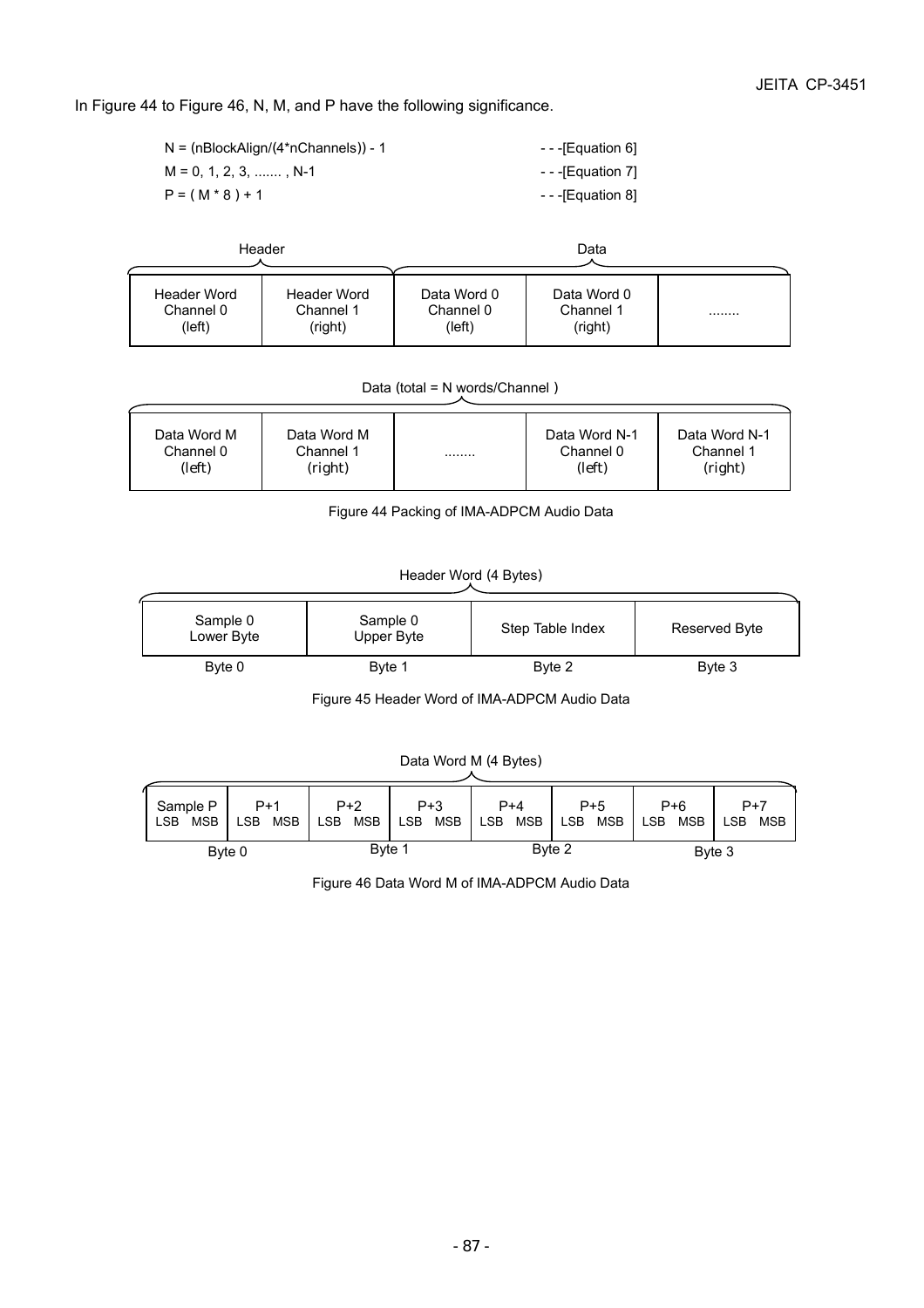**5.6 Chunks Used** 

The chunks used in Exif audio files are described here.

## **5.6.1 WAVE Form Audio File Basic Chunks**

The basic chunks of a WAVE Form Audio File, as is evident from the basic structure of the *WAVE* file shown in Figure 35, are the four below.

- RIFF chunk
- fmt chunk
- fact chunk
- data chunk

## **[Additional Explanation]**

The fmt chunk, fact chunk and data chunk are sub-chunks of the *RIFF* chunk. A *WAVE* file consists of one *RIFF* chunk, with specific information recorded in the sub-chunks.

Only when the form type is PCM (Pulse Code Modulation) format, the fact chunk is unnecessary. With non-PCM formats such as µ-Law and IMA-ADPCM, it is mandatory, which is why *fact-ck* is included in the basic chunks here.

It is possible to add other optional sub-chunks as well.

At the head of the chunk data (*ckData*) of the *RIFF* chunk there is a form type called "*WAVE*".

## **5.6.2 LIST Chunk and INFO List**

A *WAVE* form and other *RIFF* forms store a variety of information in sub-chunks of the *RIFF* chunk. These sub-chunks in many cases are specific to each form type; but there are also general-purpose chunks for storing additional information regardless of the data specified for a given form type.

One of these general-purpose chunks is the *LIST* chunk. Here the use of the *LIST* chunk is explained.

## **(1) LIST Chunk**

The *LIST* chunk is a general-purpose chunk that may be used with the files of many different form types. The *LIST* chunk is a pre-registered general-purpose chunk, so its *ckID* (chunk ID) is written in upper-case letters.

Included in the *LIST* chunk is a sub-chunk list (series of sub-chunks) and sequence designation.

The *LIST* chunk *ckData* (chunk data) consists of a four-character code at the beginning called a listType (list type), followed by the sub-chunk list.

This structure resembles that of the *RIFF* chunk, but the *LIST* chunk is always farther down the hierarchy than the *RIFF* chunk.

The list type is used to identify the list contents. For this reason there are list types that are used only with certain form types. If a list type is encountered that cannot be Interoperability, that *LIST* chunk may be ignored.

The list type shall be registered. A general-purpose list type that is registered and may be used with various form types is written in all upper-case letters.

A list type that can be used only with a specific form type is written in lower-case letters.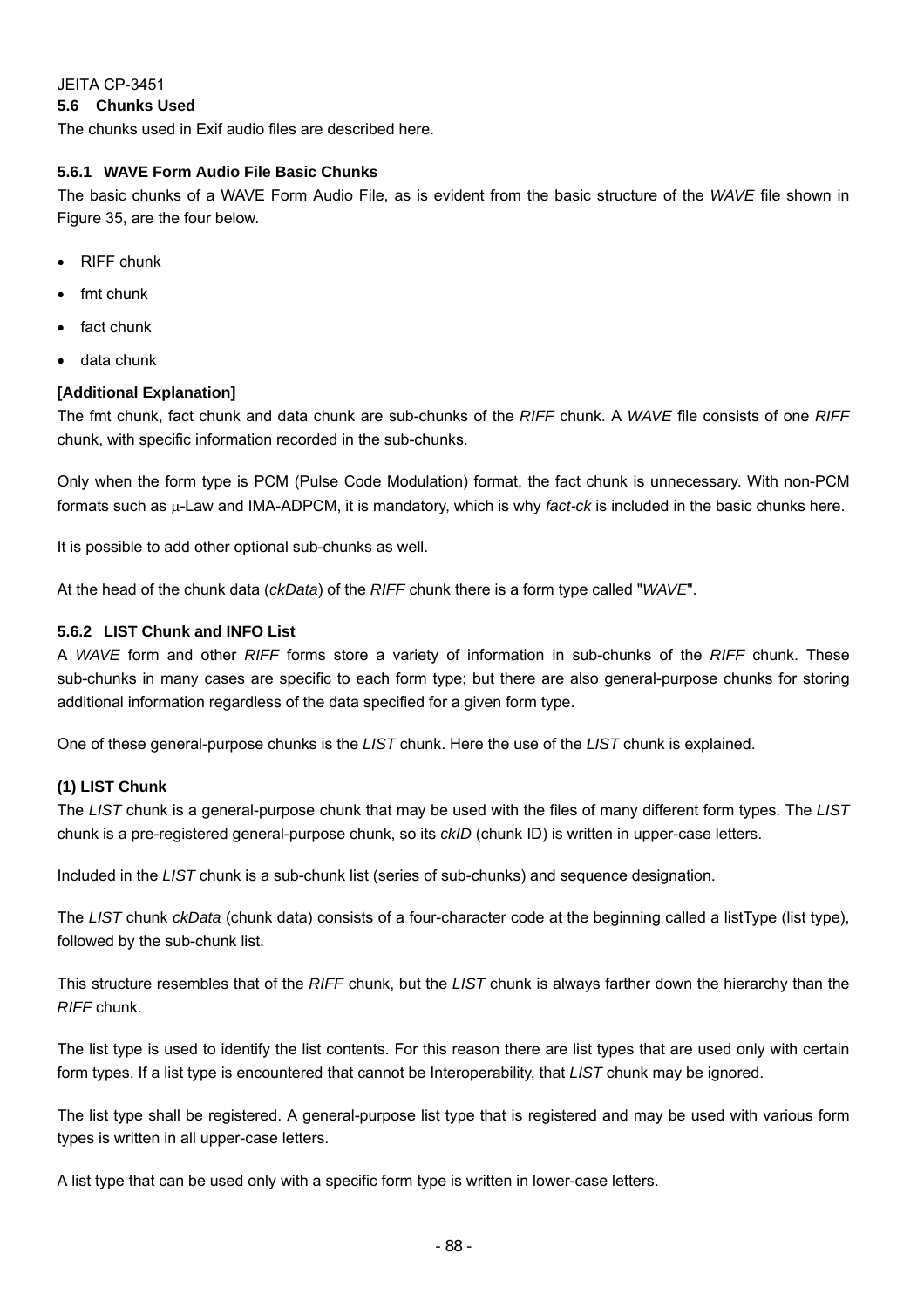The *LIST* chunk structure is illustrated in Figure 47.



Figure 47 LIST Chunk Structure

### **(2) INFO List**

An "*INFO list*" is a *LIST* chunk having the registered, general-purpose listType "*INFO*".

The need for information such as title, copyright and comments is similar in each of the form types. The *INFO list* is used for storing these kinds of information.

The information itself in an *INFO list* is stored in the sub-chunk lists. These sub-chunks use only pre-registered, general-purpose chunks, described later below.

The *INFO list* information is supplementary and has no influence on the Interoperability of the main data, such as WAVE form audio data. It may therefore be skipped without problem. If an unknown chunk is included on the *INFO list*, as when a new chunk has been defined, it is to be ignored.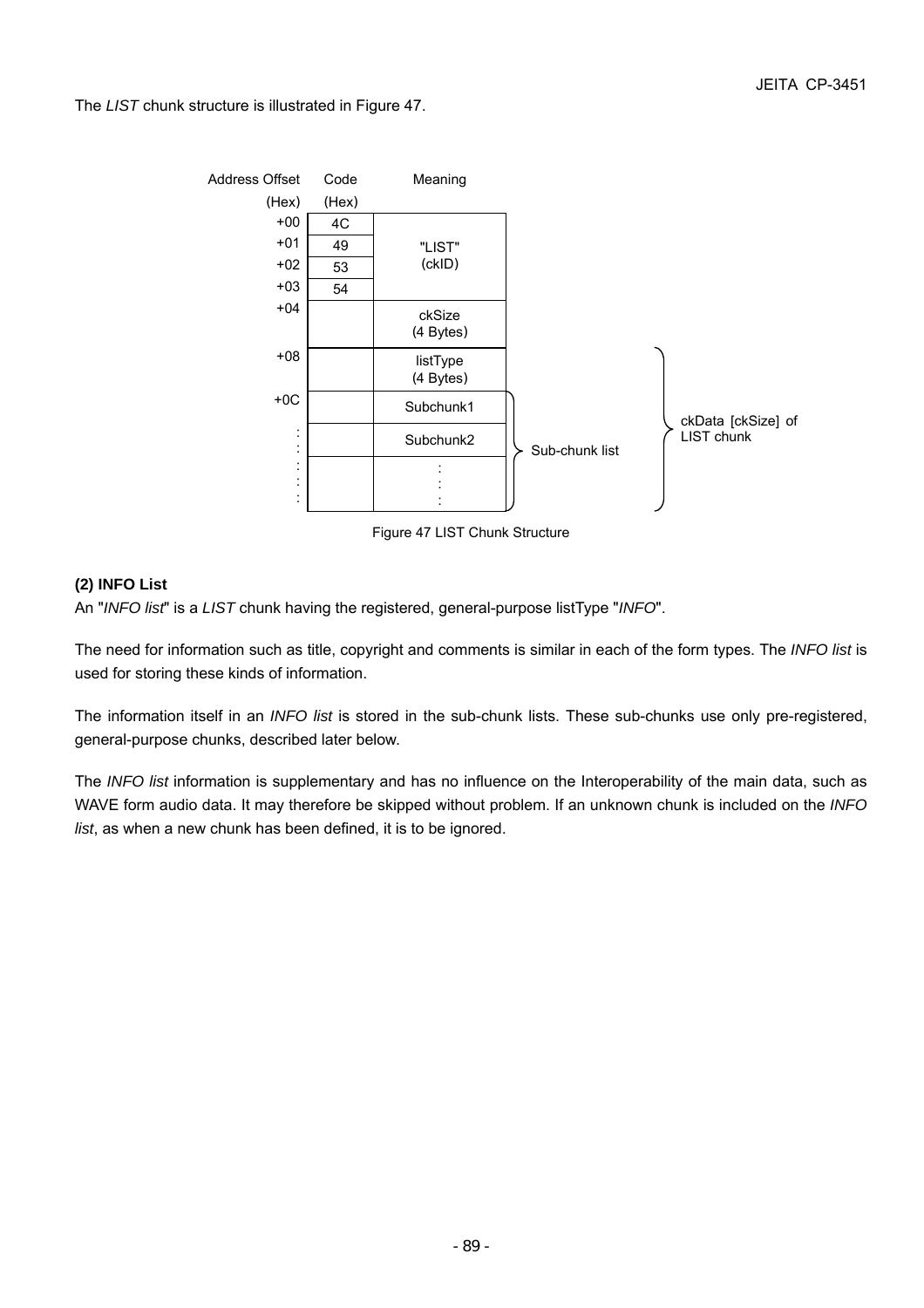The *INFO list* chunks currently defined are given in Table 29. These pre-registered chunks are stored as ASCII text strings terminated by NULL (the final byte is '00.H').

| Channel ID  | Description                                                                                                                              |
|-------------|------------------------------------------------------------------------------------------------------------------------------------------|
| <b>IARL</b> | Archival Location. Indicates where the subject of the file is archived.                                                                  |
| <b>IART</b> | Artist. Lists the artist of the original subject of the file.                                                                            |
| <b>ICMS</b> | Commissioned. Lists the name of the person or organization that commissioned the<br>subject of the file.                                 |
| <b>ICMT</b> | Comments. Provides general comments about the file or the subject of the file.                                                           |
| <b>ICOP</b> | Copyright. Records the copyright information for the file.                                                                               |
| <b>ICRD</b> | Creation date. Indicates the date the subject of the file was created.                                                                   |
| <b>ICRP</b> | Cropped. Indicates whether an image has been cropped                                                                                     |
| <b>IDIM</b> | Dimensions. Specifies the size of the original subject of the file.                                                                      |
| <b>IDPI</b> | Dots Per Inch. Stores the dots per inch (DPI) setting of the digitizer used to produce<br>the file.                                      |
| <b>IENG</b> | Engineer. Stores the name of the engineer who worked on the file.                                                                        |
| <b>IGNR</b> | Genre. Describes the genre of the original work.                                                                                         |
| <b>IKEY</b> | Keywords. Provides a list of keywords that refer to the file or subject of the file.                                                     |
| <b>ILGT</b> | Lightness. Describes the changes in lightness settings on the digitizer required to<br>produce the file.                                 |
| <b>IMED</b> | Medium. Describes the original subject of the file, such as, "computer image,"<br>"drawing," "lithograph," and so forth.                 |
| <b>INAM</b> | Name. Stores the title of the subject of the file.                                                                                       |
| <b>IPLT</b> | Palette Setting. Specifies the number of colors requested when digitizing an image.                                                      |
| <b>IPRD</b> | Product. Specifies the name of the title the file was originally intended for, such as<br>"Encyclopedia of Pacific Northwest Geography." |
| <b>ISBJ</b> | Subject. Describes the file contents, such as "Aerial view of Seattle."                                                                  |
| <b>ISFT</b> | Software. Identifies the name of the software package used to create the file.                                                           |
| <b>ISHP</b> | Sharpness. Identifies the changes in sharpness for the digitizer required to produce<br>the file.                                        |
| <b>ISRC</b> | Source. Identifies the name of the person or organization who supplied the original<br>subject of the file.                              |
| <b>ISRF</b> | Source Form. Identifies the original form of the material that was digitized, such as<br>"slide," "paper," "map," and so forth.          |
| <b>ITCH</b> | Technician. Identifies the technician who digitized the subject file.                                                                    |

### Table 29 INFO List Chunks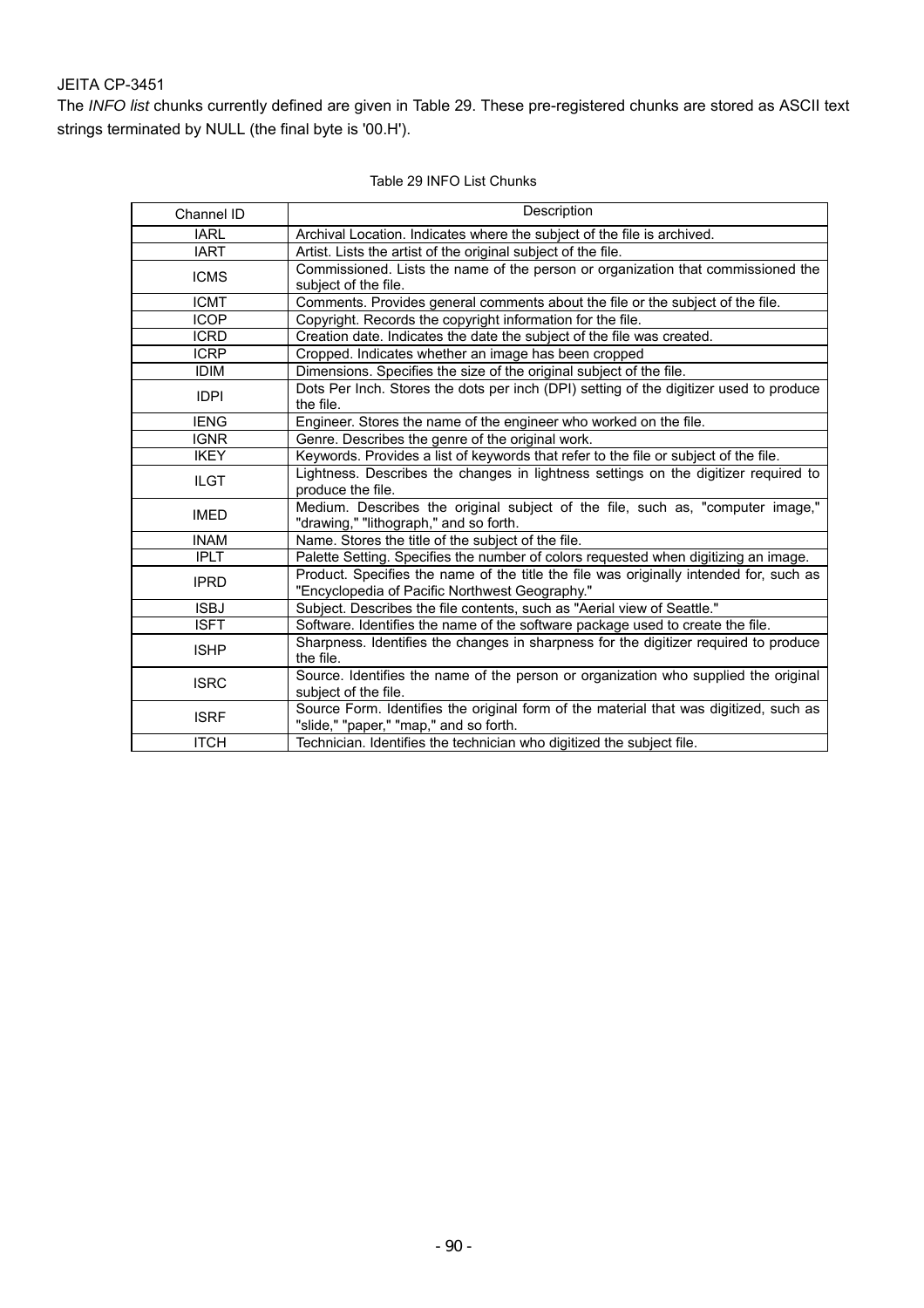A typical *INFO list* is shown in Figure 48.



Figure 48 Typical INFO List

The following points need to be observed in using the *INFO list*. They are explained in reference to Figure 48.

The 'Z' at the end of the text string information in the *INAM* and *ICMT* chunks means NULL termination. The actual code appended is '00.H'.

The chunk data (*ckData*) in each chunk shall be an even number of bytes. If the data itself is an odd number of bytes, it shall be padded by one additional byte.

In the example in Figure 48, the *ICMT* chunk has 33 bytes of information including the NULL termination, so a padding byte '00.H' shall be appended. No padding is necessary with the *INAM* chunk information, since the size including NULL termination is 10 bytes.

The value of the chunk size (*ckSize*) of the *ICMT* chunk does not include the padding byte. However, the chunk size of the *LIST* chunk that is its parent chunk shall include the padding bytes in the sub-chunks. If this rule is not observed, it will not be possible to determine the start address of a chunk following after this *LIST* chunk.

### **(3) INFO List used by Exif audio files**

The *INFO list* used with Exif audio files is as follows.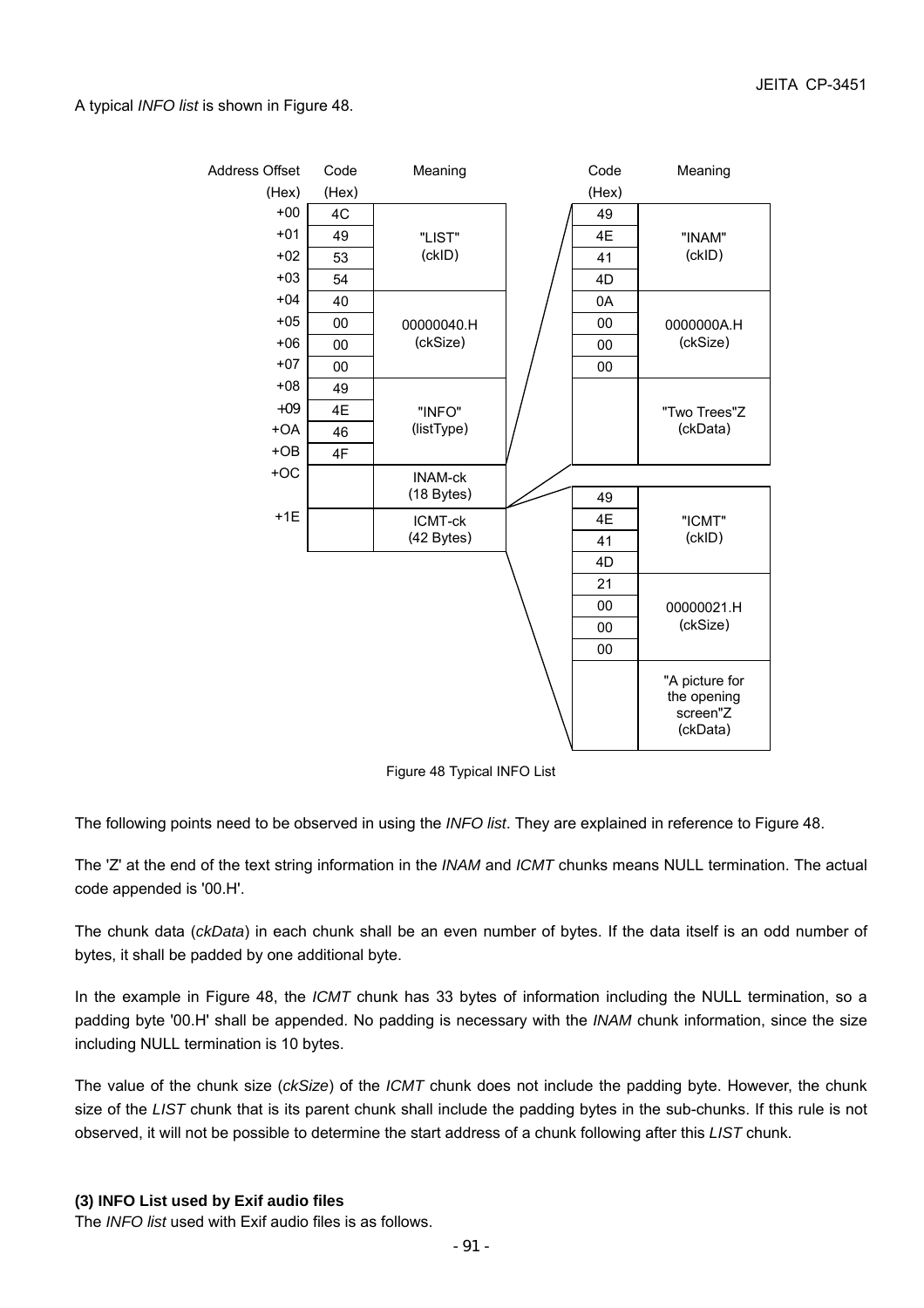The chunks that may be included on the *INFO list* are those given in Table 29; but of these, only the following are used with Exif audio files.

## **[Chunks Used with Exif]**

### *INAM*

Records the title of the Exif audio file. The title is written in an ASCII string and terminated with NULL. Recording this information is optional.

Ex.) "Exif Audio File Example"Z

### *IGNR*

Records the genre of the Exif audio file subject. The genre name is written in an ASCII string and terminated with NULL. Recording this information is optional.

Ex.) "narration"Z

### *ICRD*

Records the date the Exif audio file was created. It is written as a fixed-length ASCII string, in the format year-month-day. That is, the year, month, and day are separated by a hyphen. The year is four digits, while month and day are two digits each. If the number of the month or the day is less than 10, the first digit is 0. The order shall be year-month-day. Since this information is written as an ASCII string, it shall be terminated with NULL. This chunk is fixed-length (the chunk data is 11 bytes, and a padding byte is added to make it an even byte number). Recording this information is optional.

Ex.) "1997-04-08"Z (Note: =April 8, 1997)

### *ICMT*

Records a general comment on the Exif audio file or its subject. Comments are written in ASCII text terminated with NULL. If there are two or more comments, each statement ends with a period. A carriage return or line feed character shall not be used. Recording this information is optional.

Ex.) "Recorded by Digital Still Camera"Z

### *IART*

Records the name of the Exif audio file creator. The name is written in an ASCII string and terminated with NULL. Recording this information is optional.

Ex.) "Taro Yamada"Z

### *ICOP*

Records copyright information for the Exif audio file. The copyright is written in ASCII text and terminated with NULL. In case of multiple copyright information, each is separated by a semicolon followed by one blank space (20.H). Recording this information is optional.

Ex.) "Copyright Exif Corporation 1997."Z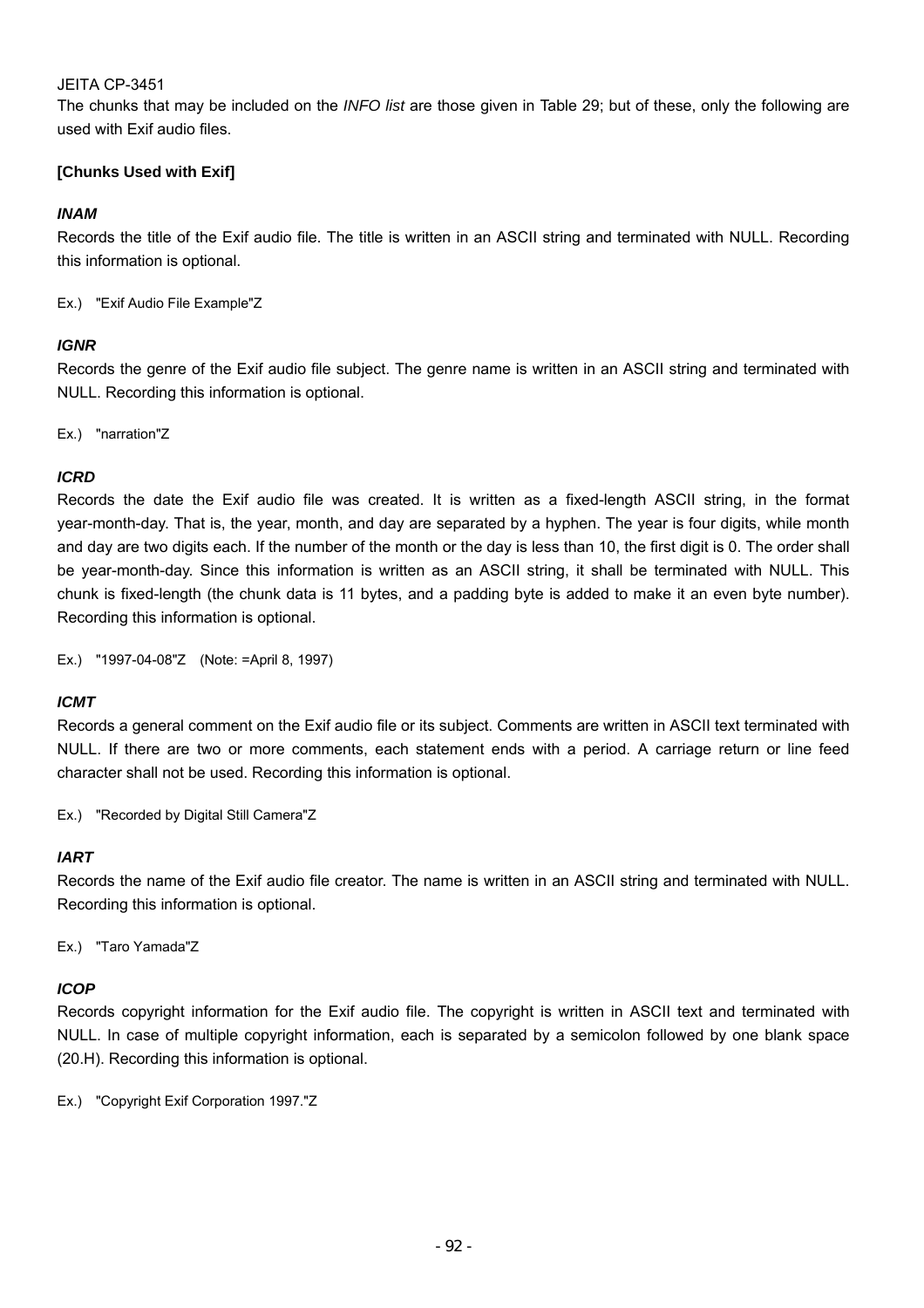### **[Notes and Additional Information]**

A camera shall not record chunks other than those listed above.

If a camera encounters an unknown chunk when reading the *INFO list*, it shall skip that chunk. It is possible that the *INFO list* will be expanded in the future, and this provision ensures that compatibility will be maintained.

Information shall be recorded in accord with the general *INFO list* stipulations.

All the information on the *INFO list* is optional, and does not have to be recorded.

The *INFO list* used for Exif audio files consists of pre-registered, general-purpose chunks only, which means this information may be read by commercial "RIFF Form Reader" software (such as the utility software provided with Windows™).

### **5.6.3 Chunks for Attribute Information Specific to Exif Audio Files**

Recording of attribute information specific to Exif audio files is done as follows.

Exif-specific attributes are those not defined for ordinary WAVE Form Audio Files but only for Exif audio files. This is auxiliary information with no influence on Interoperability of the audio data itself. For this reason an Exif audio file can still be compatible with a standard WAVE Form Audio File.

The attributes specific to Exif audio files are recorded as follows.

### **(1) LIST chunk is used.**

The compatibility noted above is realized by using a pre-registered, general-purpose *LIST* chunk to record the attribute information specific to Exif audio files. Since it may be used with all the *LIST* chunk form types, this chunk may be put in the WAVE Form Audio File. The individual information is recorded in sub-chunks of the *LIST* chunk.

## **(2) A dedicated list type "exif" is defined.**

The information in the *LIST* chunk is explicitly labeled as information specific to Exif audio files by defining a dedicated list type. The following is used as this list type.

• Dedicated Exif list type: "exif" (all lower-case letters)

The attributes specific to Exif audio files cannot be used in the WAVE Form Audio File format, so it is all written in lower-case letters.

Hereafter, the notation "exif list" is used to mean the *LIST* chunk whose list type is exif.

## **(3) A dedicated chunk is defined for each of the attributes.**

Since there are no corresponding existing chunks, a dedicated chunk is defined to record the attribute information specific to Exif audio files. The information items and their chunks are described below.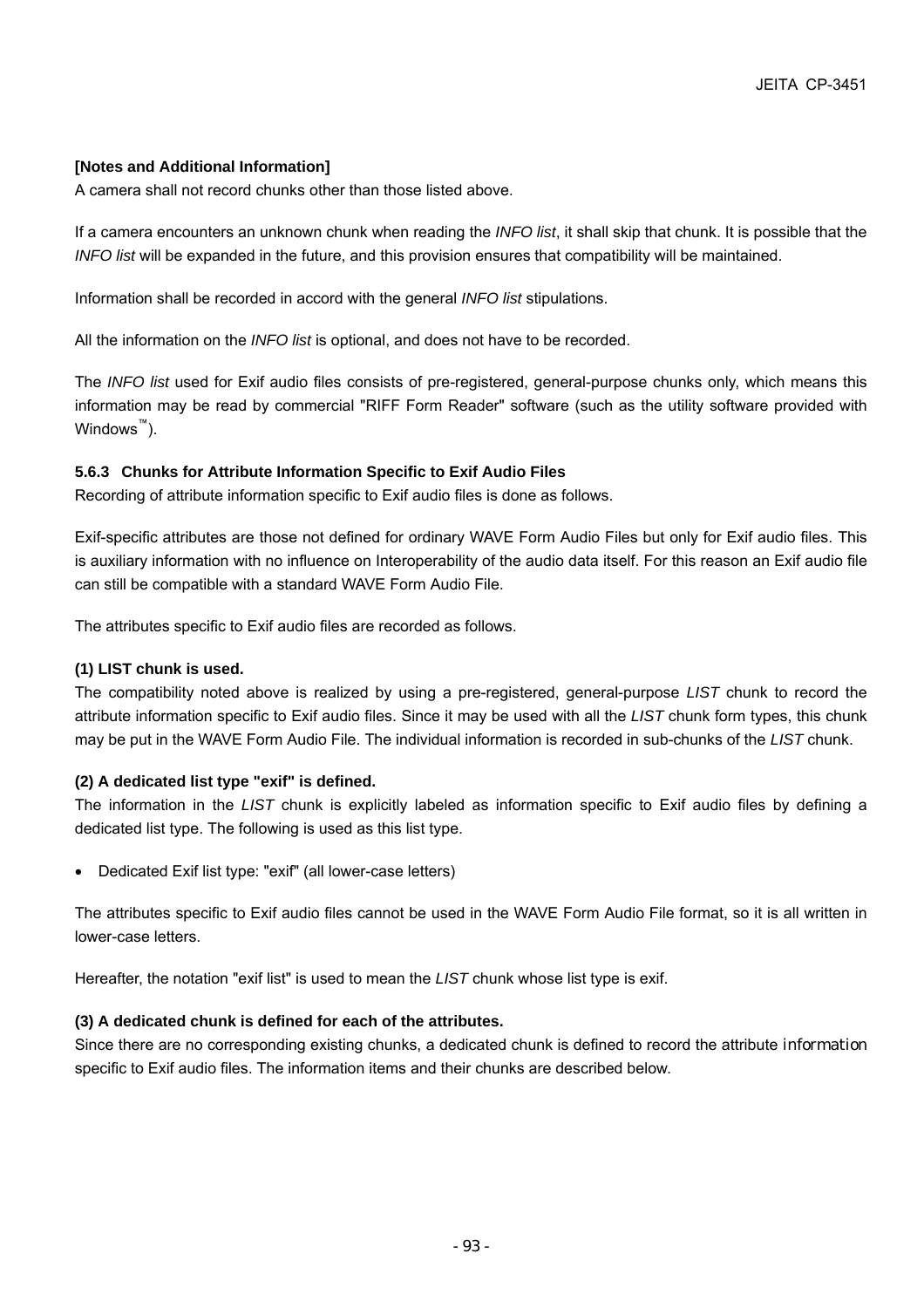## JEITA CP-3451 **[Information items and chunks]**  *ever*  Records the version information (number) of this standard.

As with Exif image files, it is recorded in 4 bytes. The address bytes are recorded as A1, A2, B1, B2, starting with the lowest number. A1 and A2 store the upper part of the standard version, with the lower part stored in B1 and B2. A1, A2, B1 and B2 are ASCII numerals giving the version number, but NULL termination is unnecessary. This chunk is mandatory.

On the conventions for version number updating, see section 5.2.

Ex.) "0200" (Note: =Version 2.00)

### *erel*

Records information pointing to an Exif image file related to the Exif audio file recorded in this chunk. Recording this information makes it possible for a camera or application software to map an image to sound during playback.

The relational information consists of the name of the corresponding Exif image file, given as an 8-character file name plus 3-character extension in ASCII format. The path is not written. Stipulations on images are given in section 4.6.5. File naming rules are covered in section 0.

The mapping of Exif image files and audio files is done in any of the three ways shown in Table 30. If multiple files are mapped to one file as in [2] or [3] of Table 30, the above format is used to record just one destination file name. If there are multiple destination files, the first recorded file is given.

In the case of [2] in Table 30, for the Exif audio file "SND00001.WAV" only "DSC00001.JPG" is given as the related image file. When there are three Exif image files "DSC00001.JPG," "DSC00002.JPG" and "DSC00003.JPG," the related Exif audio file name for each of them, "SND00001.WAV," is indicated. By combining multiple relational information, a variety of playback possibilities can be supported. The method of using relational information is left to the implementation on the playback side. Since this information is an ASCII character string, it is terminated by NULL. If there is a related Exif image file, this chunk is mandatory.

Ex.) "DSC00001.JPG"Z

|       | Relationship | Exif Audio File<br>Exif Image File      |
|-------|--------------|-----------------------------------------|
| $[1]$ | 1 to 1       | $\bigstar$ SND00001.WAV<br>DSC00001.JPG |
|       |              | SND00001.WAV<br>DSC00001.JPG            |
| $[2]$ | Many to 1    | <b>DSC00002.JPG</b>                     |
|       |              | <b>DSC00003.JPG</b>                     |
|       |              | DSC00001.JPG<br>$\star$ SND00001.WAV    |
| $[3]$ | 1 to many    | SND00002.WAV                            |
|       |              | SND00003.WAV                            |

### Table 30 Mapping between Image and Audio Files

## *etim*

Records the time of Exif audio file creation. This is defined as the time the recording of audio data was started. Time is expressed as a variable-length ASCII string. In order to conform as closely as possible to the Exif image file,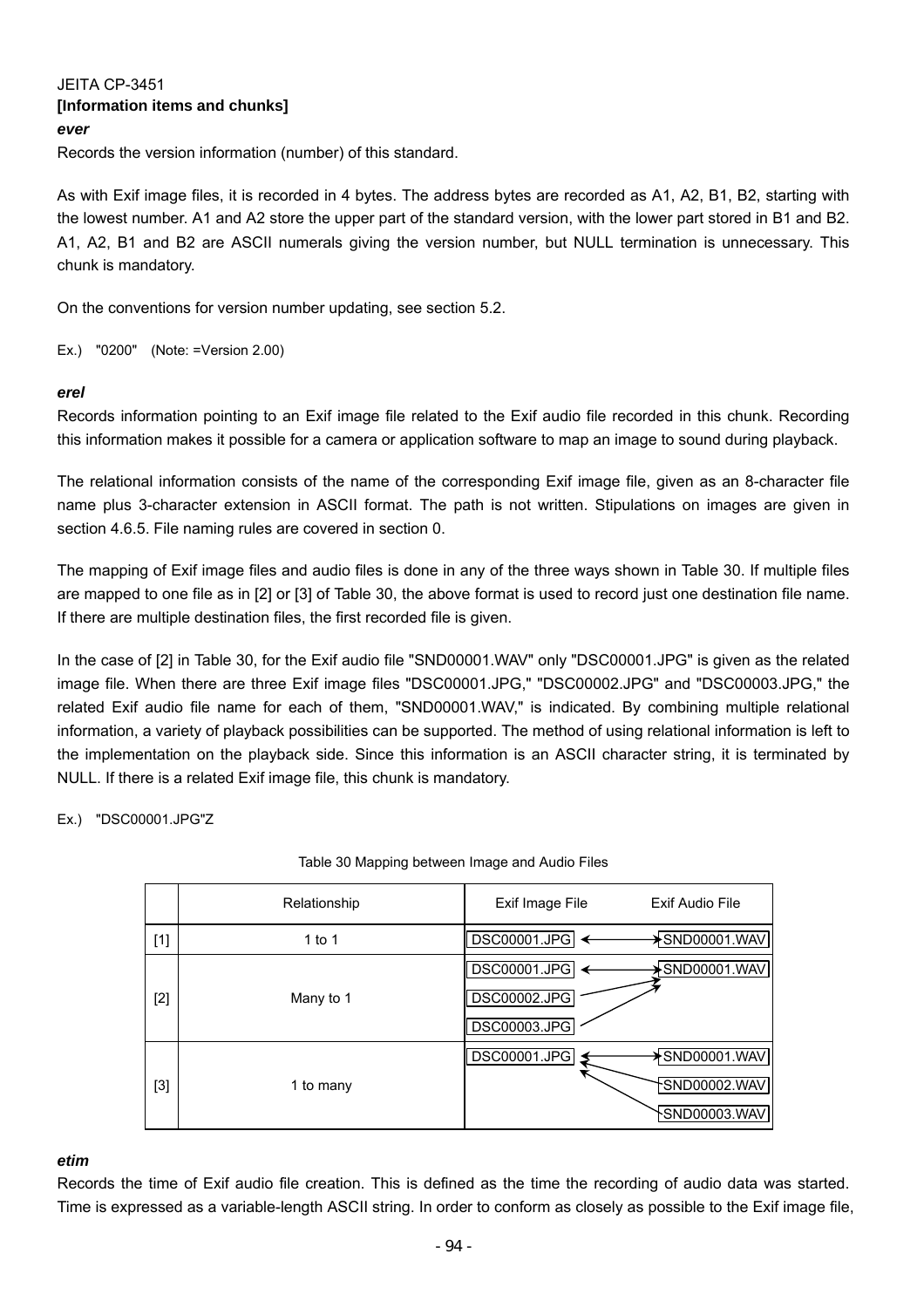time is recorded in the format "hour:minute:second.subsecond," with a colon in between each time unit and a period before the subsecond position.

Hour, minute and second are written as two digits each, with the first digit a zero if the value is one digit. Subseconds may be expressed to any desired decimal place. If there is no subsecond information, the string ends with a period only.

The order of time units is hour, minute, second, subsecond. The information is written as an ASCII string, so it shall be terminated with NULL. Recording this information is optional.

Ex.) "10:05:10.130"Z

### *ecor*

Records the name of the manufacturer of the equipment on which the Exif audio file was created. The manufacturer name is written in an ASCII string and terminated with NULL. Recording this information is optional.

Ex.) "Digital Still Camera Corporation"Z

### *emdl*

Records the model name of the equipment on which the Exif audio file was created. The model name is written in an ASCII string and terminated with NULL. Recording this information is optional.

Ex.) "DSCamera1000"Z

### *emnt*

As with Exif image files, this chunk is used by the writer manufacturer to record design information, version history and other maker-specific information. The contents and format of the information are up to each manufacturer. Other manufacturers see this information only as a byte array of the size determined by the chunk size ( *ckSize*).

Recording this information is optional.

### *eucm*

Records user comment information that cannot be recorded on, or is not suitable for, the *INFO list*. Basically this is text information. Character code information is included so languages that do not use ASCII may be used here. Recording this chunk is optional.

Recording of user comments is discussed below. The structure of the user comment chunk is shown in Figure 49.

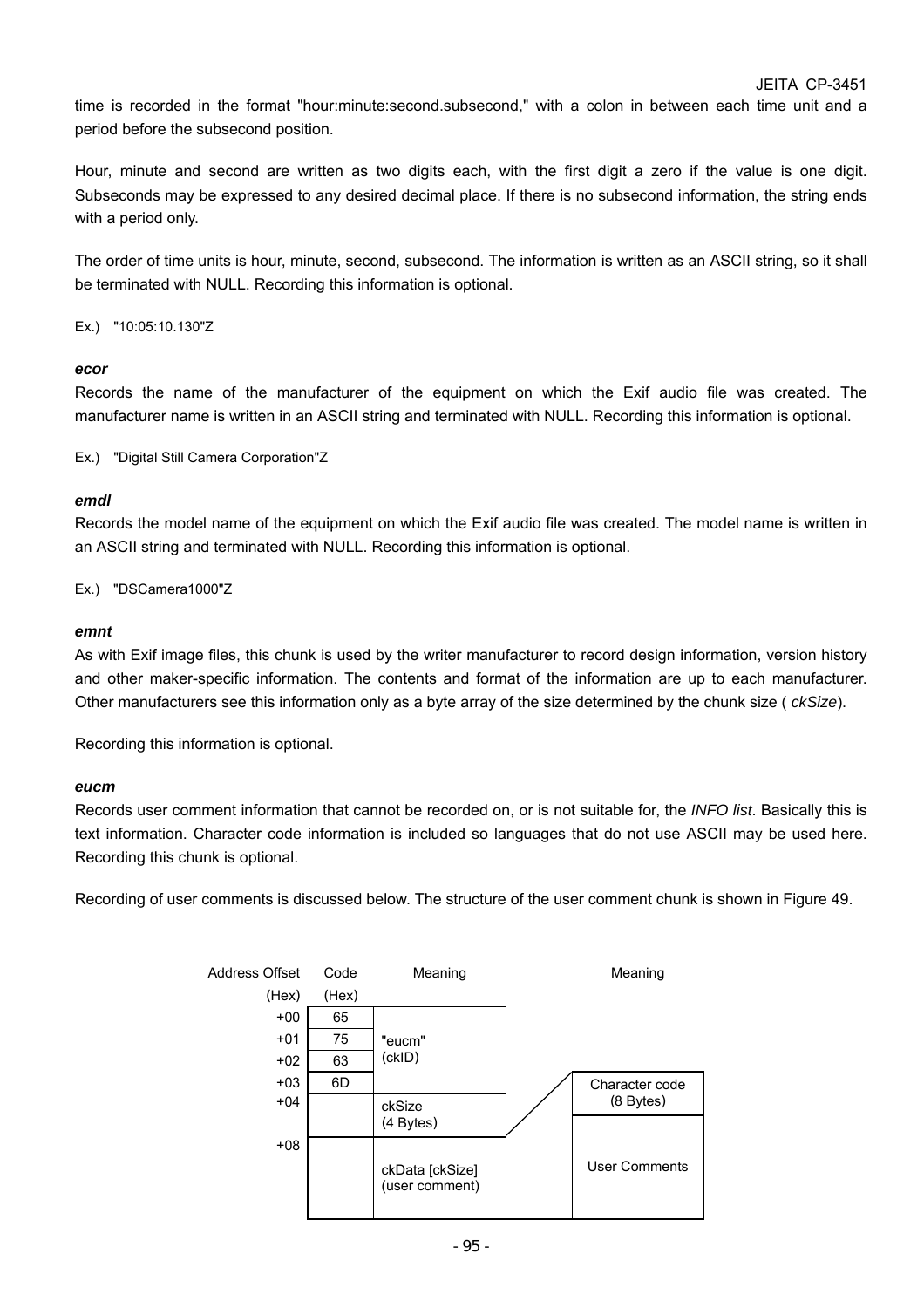### Figure 49 Structure of User Comment Chunk

As seen in Figure 49, the chunk data area storing the user comment starts with an 8-byte character code area, where the character code is given. The rest of the chunk data area is the user comment area, used for writing comments. The currently defined character codes are shown in Table 31. A registration system is used for character codes to avoid duplication. When a character code is registered, a standard document is indicated in the reference column to indicate the character format specification. If a character code is used for which there is no clear specification like Shift-JIS in Japan, Undefined is designated.

The character code is written from the start of the character code area, and the unused portion is padded with NULL ('00.H'). In order to match the format of the actual comments in the user comment part to that of the Exif image file *UserComment* tag, NULL termination is not used even if the comment is written in ASCII text. In accord with the chunk specification, however, a padding byte ('00.H') is used if the chunk data is not an even number of bytes.

|  | Table 31 Character Codes and Character Code Designation |
|--|---------------------------------------------------------|
|--|---------------------------------------------------------|

| <b>Character Code</b> | Code Designation (8 Bytes)                     | Reference                      |
|-----------------------|------------------------------------------------|--------------------------------|
| ASCII                 | 41.H, 53.H, 43.H, 49.H, 49.H, 00.H, 00.H, 00.H | ITU-T T.50 IA5 <sup>viii</sup> |
| JIS                   | 4A.H, 49.H, 53.H, 00.H, 00.H, 00.H, 00.H, 00.H | JIS X0208-1990 <sup>1X</sup>   |
| Unicode               | 55.H, 4E.H, 49.H, 43.H, 4F.H, 44.H, 45.H, 00.H | Unicode Standard <sup>x</sup>  |
| Undefined             | 00.Н, 00.Н, 00.Н, 00.Н, 00.Н, 00.Н, 00.Н, 00.Н | Undefined                      |

### **[Notes and Additional Information]**

The above chunks incorporated in exif list are used with a specific form type ('*WAVE*') and are therefore written in all lower-case letters.

Only the *ever* chunk is mandatory; the others are optional. If an Exif image file related to an audio file exists, the *erel* chunk is also mandatory.

When the exif list is read by a camera, information that cannot be recognized may be encountered, such as the *emnt* chunk or an Undefined string in the *eucm* chunk. In that case the chunk is to be skipped.

An Exif reader and writer shall conform to the stipulations for an ordinary *LIST* chunk.

A general-purpose RIFF Form Reader will ignore the exif list. A dedicated Exif reader is required for reading the exif list.

Figure 50 shows the exif list structure and a coding example. The *ever* chunk is mandatory and has a fixed length (chunk data is 4 bytes). The *erel* chunk data is 13 bytes (odd), so a padding byte is added. The *erel* chunk is also fixed length.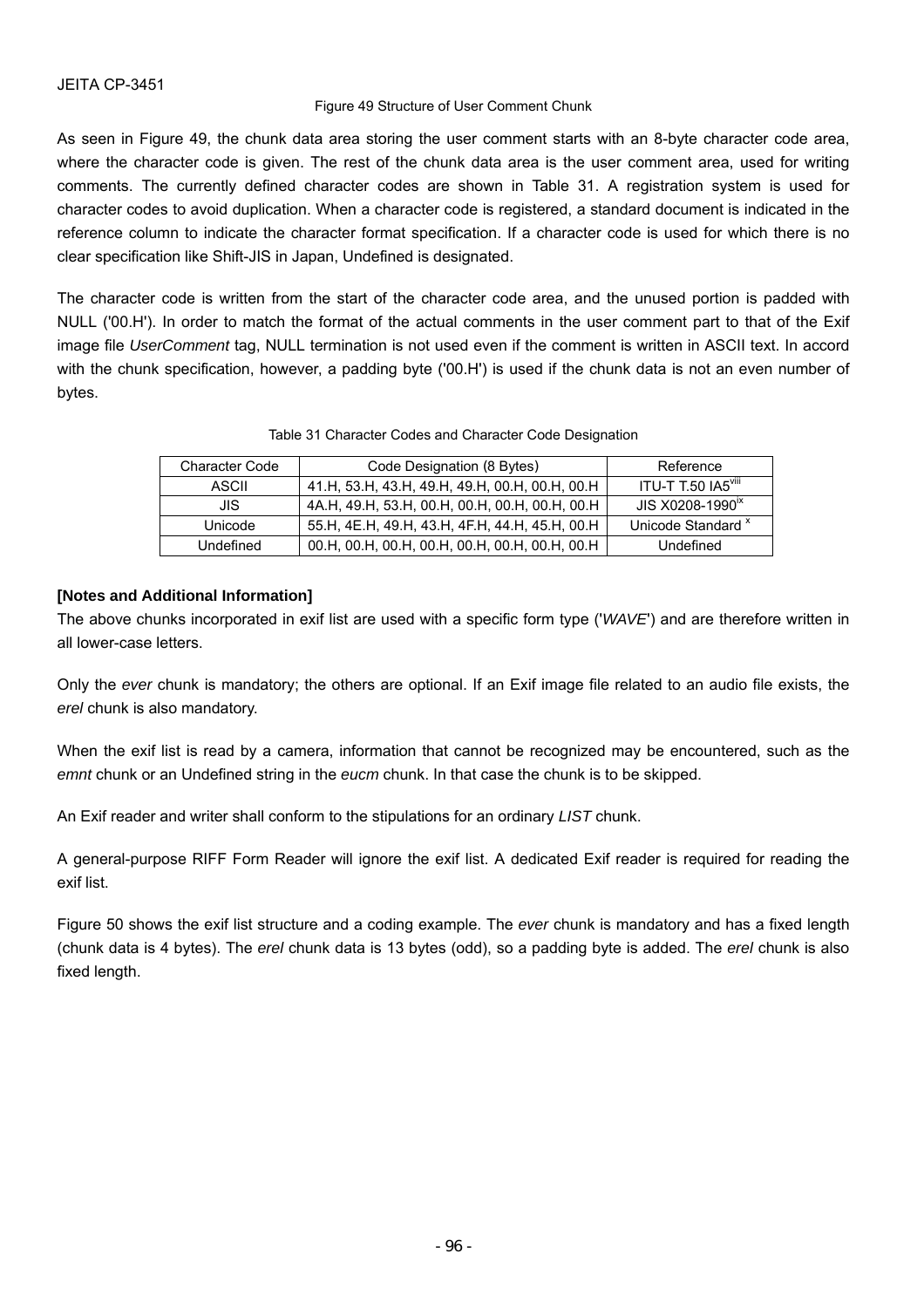

Figure 50 exif List Structure and Typical Coding

## **5.7 Data Description**

### **5.7.1 File Naming Stipulation**

The file name and characters used for file names are not specified, other than to stipulate the use of ASCII alphanumerics. (File names in Japanese or other character sets are not to be used.) File names shall be 8 characters or fewer, not including the extension. (Long file names are not to be used.) The file extension is ".WAV" (to match the WAVE Form Audio File extension) regardless of the audio data format type.

### **5.7.2 Typical Exif Audio File**

Typical Exif Audio File Figure 51 shows the configuration of a typical Exif audio file.

The shaded parts of Figure 51 are the mandatory elements of an Exif audio file. The hatching (*fact-ck* only) means that this chunk is not required if the audio data is PCM (Pulse Code Modulation) format, but is mandatory for all non-PCM formats  $(\mu$ -Law, IMA-ADPCM), etc. The non-shaded elements are optional.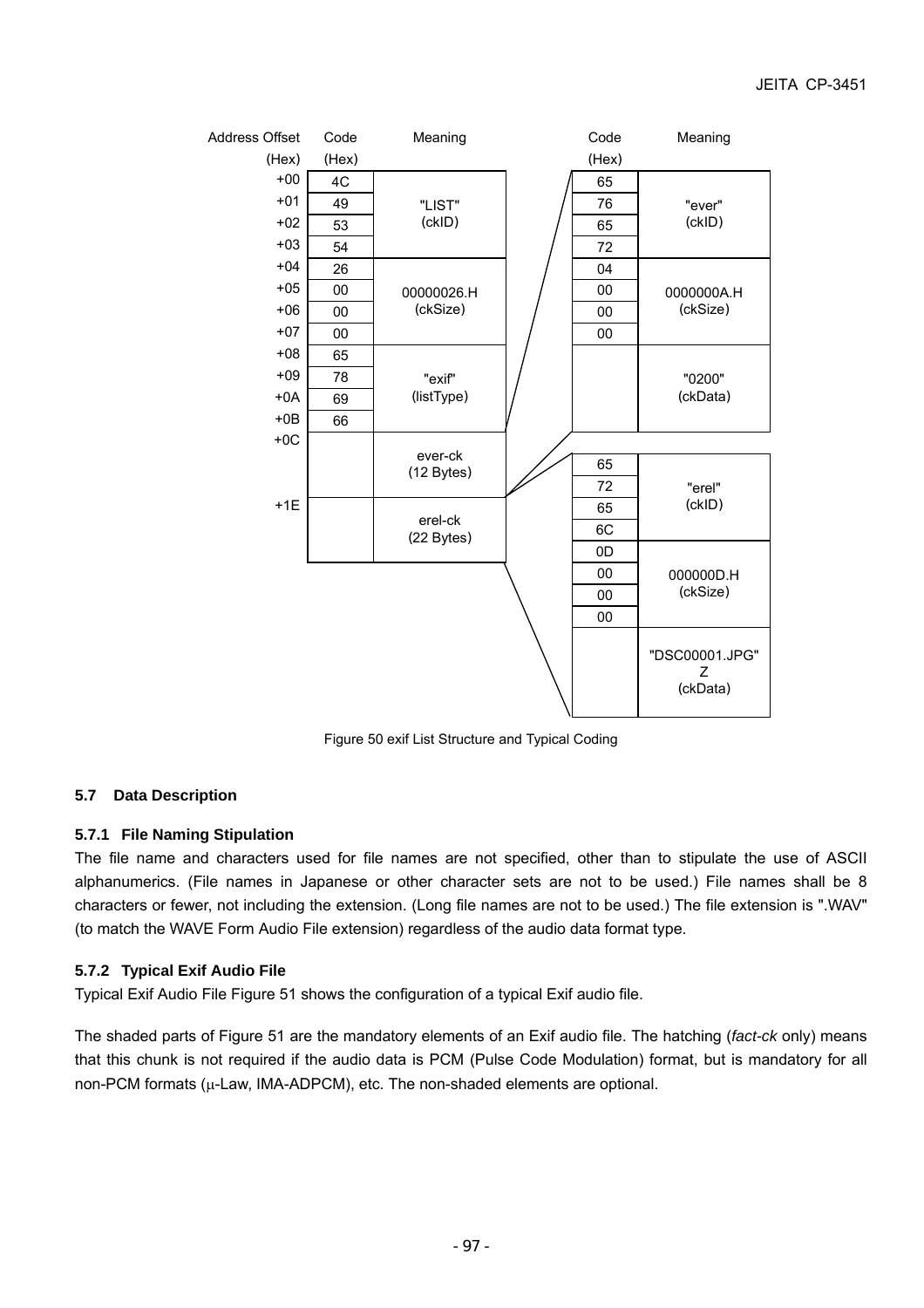

Figure 51 Exif Audio File Configuration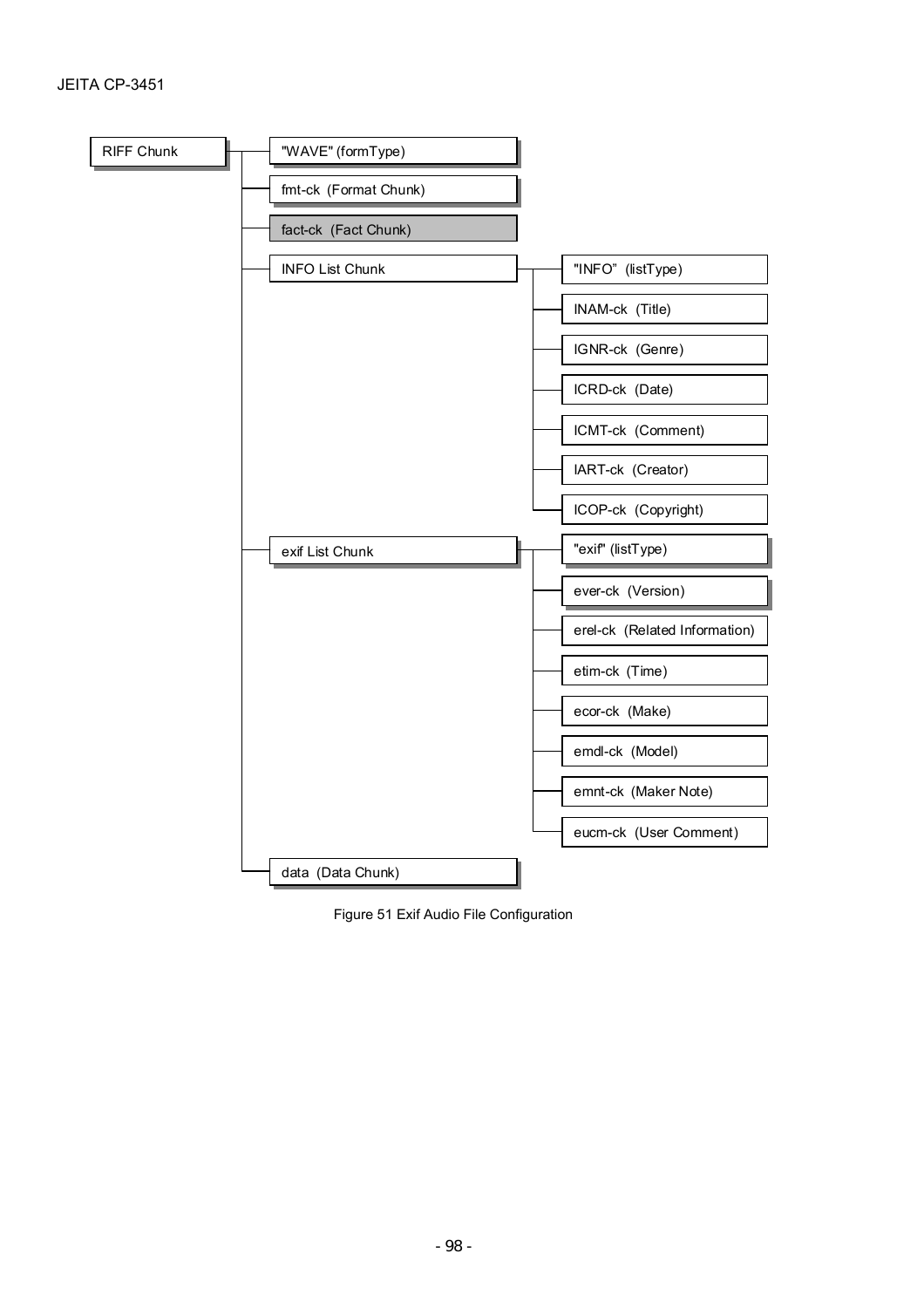The means of recording the data of each element is given in the section for that element.

Figure 52 shows the most common Exif audio file data structure. Exif audio file data is recorded in accord with the structure shown in Figure 52. Each sub-chunk is recorded in accord with its stipulations. Optional chunks may be omitted.



Figure 52 Data Structure of a Typical Exif Audio File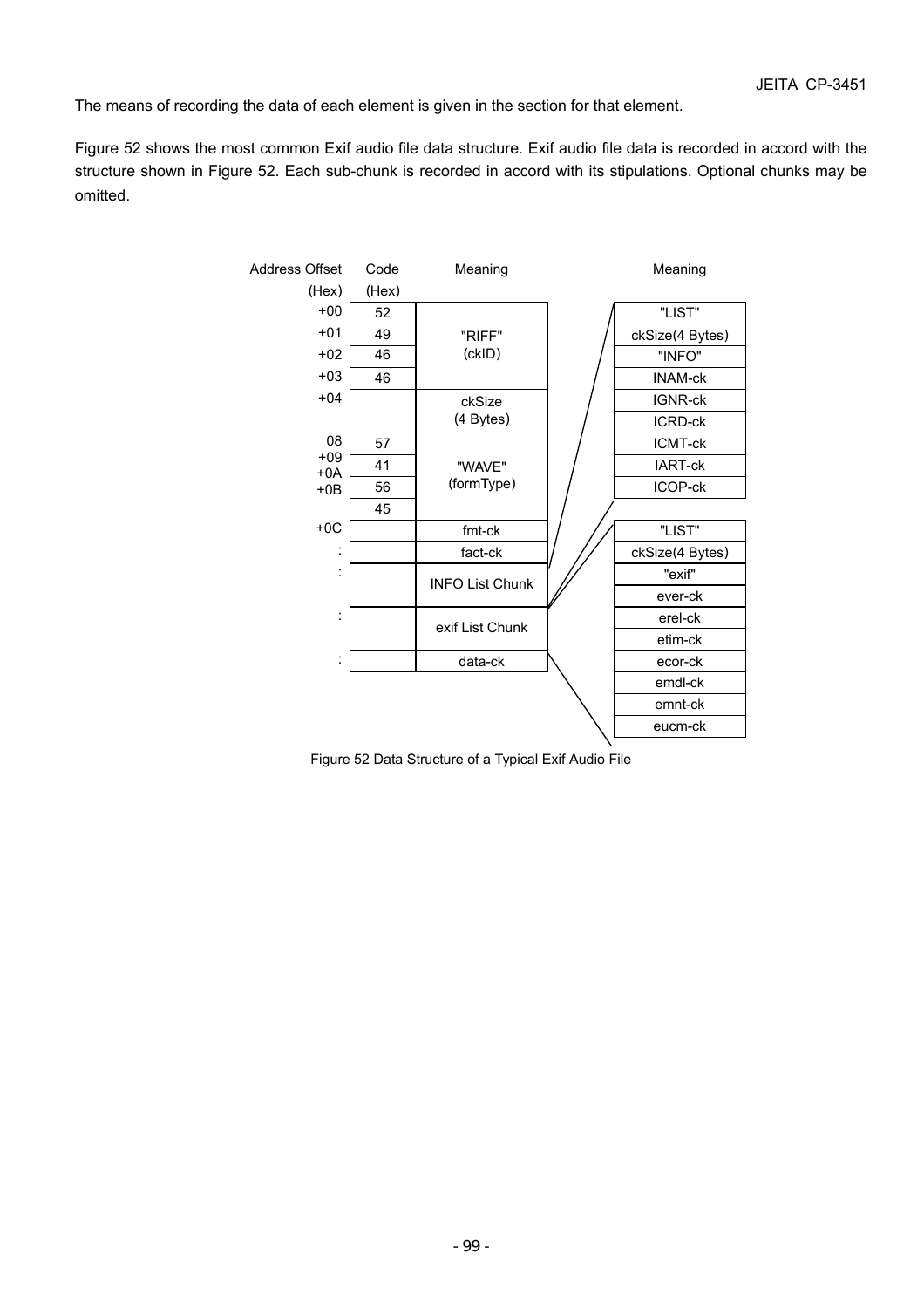## **Normative References**

| Reference<br><b>Standards</b>     | <b>JEIDA-49-1</b>                                                                                                                                                         | Recommended Exif Interoperability Rules R98<br>Version1.0, June 1998, Japan Electronic Industry                                                                                    |  |  |
|-----------------------------------|---------------------------------------------------------------------------------------------------------------------------------------------------------------------------|------------------------------------------------------------------------------------------------------------------------------------------------------------------------------------|--|--|
|                                   | <b>JEIDA-49-2</b>                                                                                                                                                         | <b>Development Association.</b><br>Design rule for Camera File system Version1.0,<br>1998,<br>December<br>Japan Electronic<br><b>Industry</b><br><b>Development Association.</b>   |  |  |
|                                   | <b>JIS X 0208</b>                                                                                                                                                         | Code of the Japanese graphic character set for<br>information interchange.                                                                                                         |  |  |
|                                   | <b>JIS Z 9112</b>                                                                                                                                                         | Classification of fluorescent lamps by chromaticity and<br>colour rendering property                                                                                               |  |  |
|                                   | <b>ASTM</b> Practice<br>E1708-95                                                                                                                                          | Standard Practice for Electronic Interchange of Color<br>and Appearance Data                                                                                                       |  |  |
| Reference<br><b>International</b> | sizes.                                                                                                                                                                    | ISO 1754: Photography-Cameras using 35 mm film and roll film-Picture                                                                                                               |  |  |
| <b>Standards</b>                  |                                                                                                                                                                           | ISO 7589: Photography - Illuminants for sensitometry - Specifications for<br>daylight and incandescent tungsten.                                                                   |  |  |
|                                   | Plane.                                                                                                                                                                    | ISO/IEC 10646-1: Information technology - Universal Multiple-Octet<br>Coded Character Set(UCS) Part1: Architecture and Basic Multilingual                                          |  |  |
|                                   | ISO/IEC 10918-1 / ITU-T Recommendation T.81 information technology -<br>Digital compression and coding of continuous-tone still images -<br>Requirements and guide-lines. |                                                                                                                                                                                    |  |  |
|                                   | ISO speed.                                                                                                                                                                | ISO 12232: Photography-Electronic still picture cameras-Determination of                                                                                                           |  |  |
|                                   |                                                                                                                                                                           | ISO 12233: Photography-Electronic still picture cameras-Resolution                                                                                                                 |  |  |
|                                   | measurements.                                                                                                                                                             | ISO 14524: Photography-Electronic still picture cameras-Methods for<br>measuring the electronic conversion functions.                                                              |  |  |
|                                   |                                                                                                                                                                           | IEC 61966-2-1 Ed. 1: Multimedia systems and equipment - Colour<br>measurement and management - Part 2-1: Colour management - Default                                               |  |  |
|                                   | RGB colour space - sRGB.                                                                                                                                                  | IEC/CDV 61966-2-1 Amd.1 Ed.1 to Multimedia systems and equipment -<br>Colour measurement and management - Part 2-1: Colour Management -<br>Default RGB colour space - sRGB (2001). |  |  |
|                                   |                                                                                                                                                                           | ITU-T G.711, Pulse code modulation (PCM) of Voice Frequencies.<br>ITU-T T.50 (09/92) International Reference Alphabet (IRA) (Formerly<br>International Alphabet No.5 or IA5).      |  |  |
| <b>References</b>                 | Kodak Company.                                                                                                                                                            | TIFF Revision 6.0 Final, June 3, 1992, Aldus Corporation.<br>Flashpix Format Specification Version 1.0, September 11, 1996, Eastman                                                |  |  |
|                                   |                                                                                                                                                                           | New Multimedia Data Types and Data Techniques, 1996, Microsoft                                                                                                                     |  |  |
|                                   | Corporation.<br>Multimedia Association(IMA)                                                                                                                               | Recommended Practices for Enhancing Digital Audio Compatibility in<br>Multimedia Systems Revision 3.00, October 21, 1992, Interactive                                              |  |  |
|                                   |                                                                                                                                                                           | Unicode Standard, The Unicode Consortium, 1991, Addison-Wesley.<br>IMA Digital Audio Doc-Pac, 1992, Interactive Multimedia Association.                                            |  |  |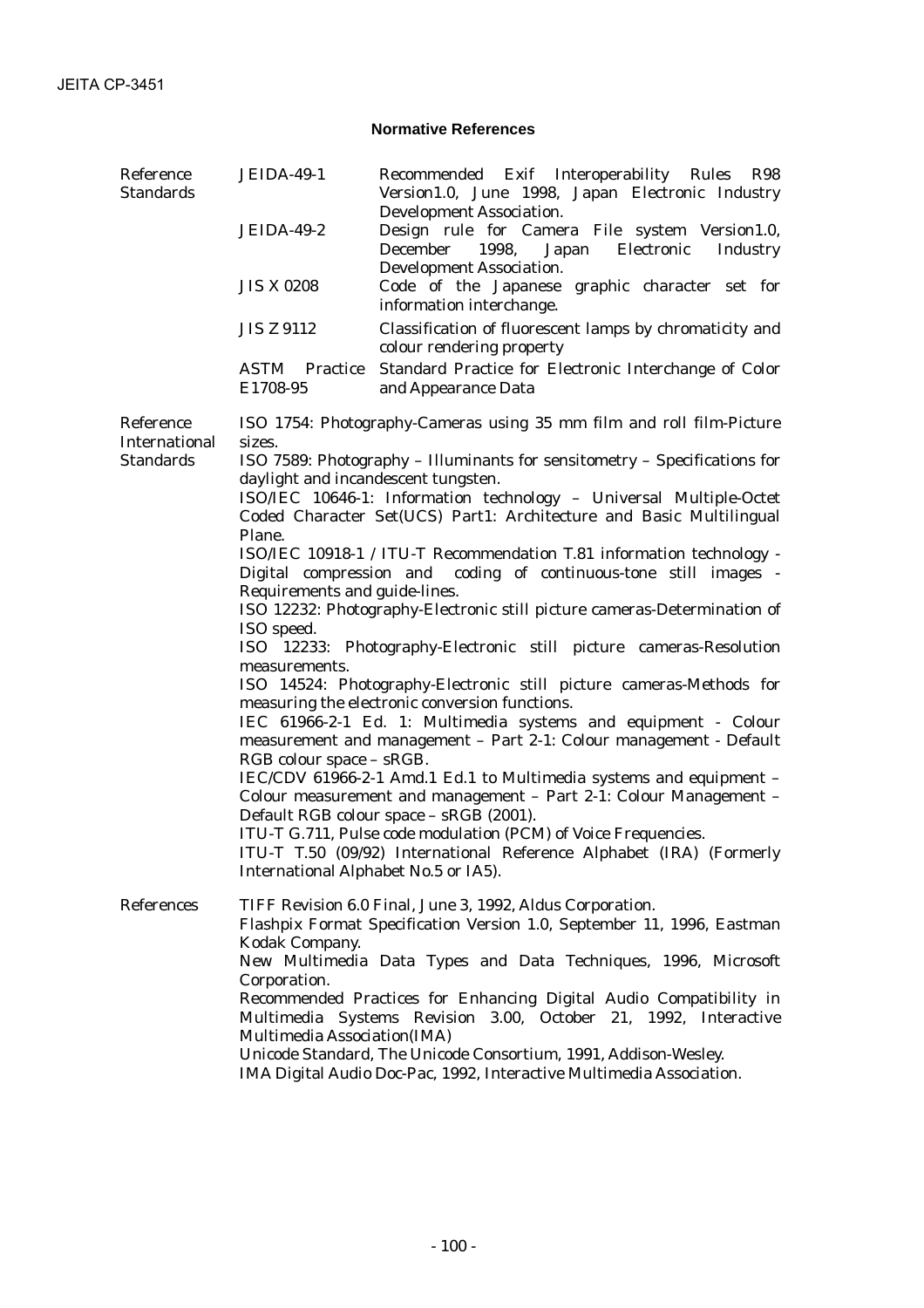## **Annex A**

# **Image File Description Examples**

## **A.1 Uncompressed RGB File**

| Primary Image                            |                                 |
|------------------------------------------|---------------------------------|
| Pixels                                   | 640 (W) x 480 (H)               |
| Image Title                              | Exif TIFF RGB                   |
| Image Input Equipment Manufacturer       | <b>DSCompany</b>                |
| Image Input Equipment Model Name         | Example                         |
| Orientation                              | Normal                          |
| <b>Strips</b>                            | 96                              |
| Lines per Strip                          | 5                               |
| <b>Bytes per Strip</b>                   | 9600                            |
| Image Resolution                         | 72 dpi (Width), 72 dpi (Length) |
| Image Data Arrangement                   | Chunky                          |
| File Change Date and Time                | 1997:09:01 12:00:00.000         |
| Copyright                                | Copyright, ABCDE, 1997          |
| Exif-specific Information                |                                 |
| Version                                  | Ver. 2.0                        |
| Date and Time of Original Image Creation | 1997:09:01 12:00:00.000         |
| Date and Time of File Creation           | 1997:09:01 12:00:00.000         |
| Thumbnail                                |                                 |
| Pixels                                   | 80 (W) x 60 (H)                 |
| Orientation                              | Normal                          |
| <b>Strips</b>                            | 1                               |
| Lines per Strip                          | 60                              |
| <b>Bytes per Strip</b>                   | 14400                           |
| Image Resolution                         | 72 dpi (Width), 72 dpi (Length) |

Table 32 Uncompressed RGB File Description Sample Contents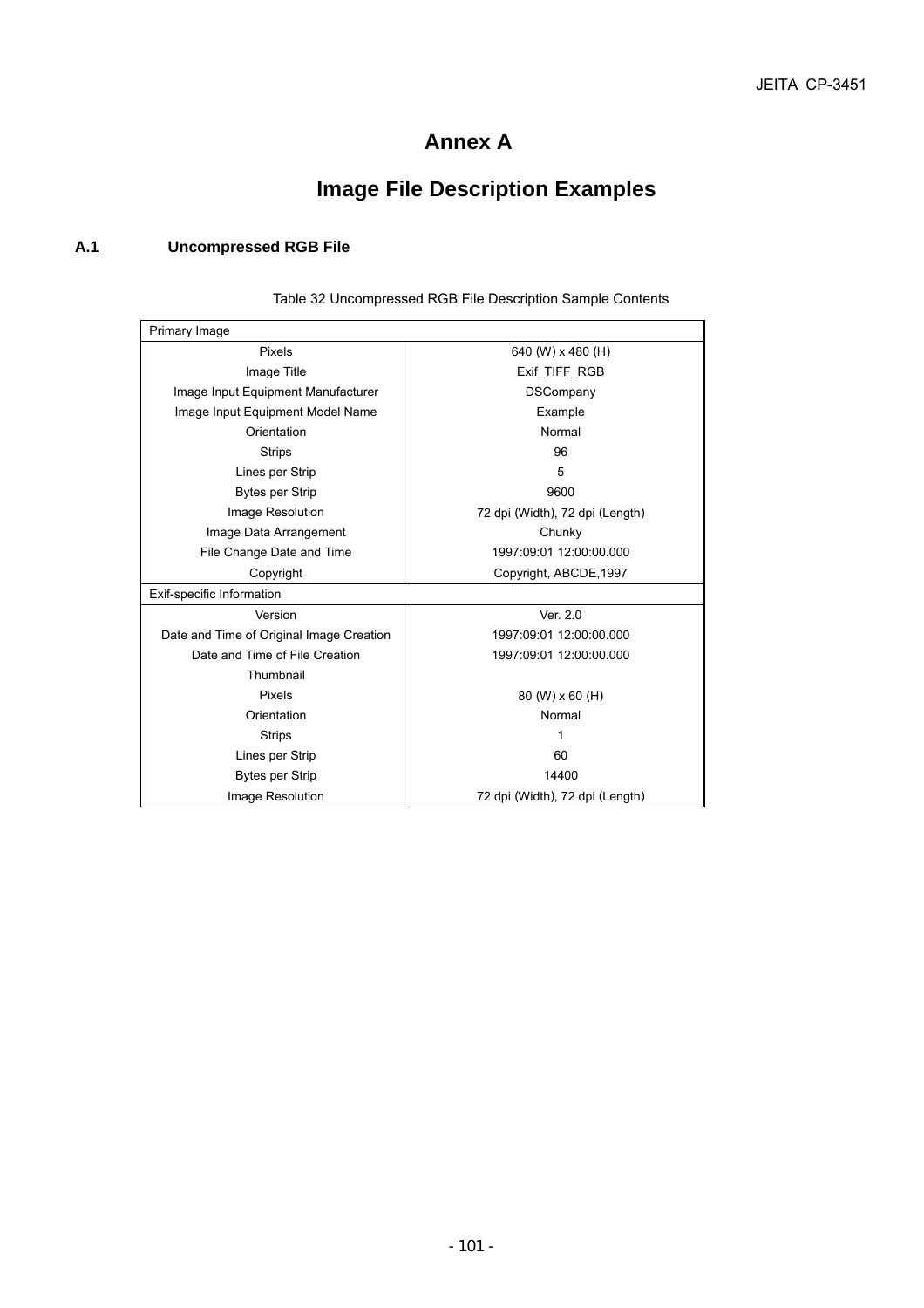| Table 33 Uncompressed RGB File Description Sample |  |  |
|---------------------------------------------------|--|--|
|                                                   |  |  |

|                      | <b>Offset</b><br>(Hex)    | Name                                      | Data<br>(Hex or "ASCII")                  |                                                                              |                                 |                                        |
|----------------------|---------------------------|-------------------------------------------|-------------------------------------------|------------------------------------------------------------------------------|---------------------------------|----------------------------------------|
| Header               | 0000<br><b>Byte Order</b> |                                           |                                           |                                                                              | 4D4D ("MM")                     |                                        |
|                      | 0002                      | 42                                        | 002A                                      |                                                                              |                                 |                                        |
|                      | 0004                      | 0th IFD Offset                            |                                           |                                                                              | 00000008                        |                                        |
|                      | Offset<br>(Hex)           | Name                                      | <b>Interoperability Number</b><br>(Hex)   |                                                                              |                                 |                                        |
|                      | 0008                      | Number of Interoperability                |                                           |                                                                              | 0014                            |                                        |
|                      | <b>Offset</b><br>(Hex)    | Name                                      | <b>Tag ID</b><br>(Hex)                    | <b>Type</b><br>(Hex)                                                         | Count<br>(Hex)                  | <b>ValueOffset</b><br>(Hex or "ASCII") |
|                      | 000A                      | ImageWidth                                | 0100                                      | 0004                                                                         | 00000001                        | 00000280                               |
|                      | 0016                      | ImageLength                               | 0101                                      | 0004                                                                         | 00000001                        | 000001E0                               |
|                      | 0022                      | <b>BitsPerSample</b>                      | 0102                                      | 0003                                                                         | 00000003                        | 000000FE                               |
|                      | 002E                      | Compression                               | 0103                                      | 0003                                                                         | 00000001                        | 00010000                               |
|                      | 003A                      | PhotometricInterpretation                 | 0106                                      | 0003                                                                         | 00000001                        | 00020000                               |
|                      | 0046                      | ImageDescription                          | 010E                                      | 0002<br>0000000E<br>0002<br>00000009<br>0002<br>00000008<br>0004<br>00000060 |                                 | 00000104                               |
|                      | 0052                      | Make                                      | 010F                                      |                                                                              |                                 | 00000112                               |
|                      | 005E                      | Model                                     | 0110                                      |                                                                              |                                 | 0000011C                               |
|                      | 006A                      | <b>StripOffsets</b>                       | 0111                                      |                                                                              |                                 | 00000124                               |
| 0th IFD              | 0076                      | Orientation                               | 0112                                      | 0003                                                                         | 00000001                        | 00010000                               |
|                      | 0082                      | SamplesPerPixel                           | 0                                         | 0003                                                                         | 00000001                        | 00030000                               |
|                      | 008E                      | <b>RowsPerStrip</b>                       | 0116                                      | 0004                                                                         | 00000001                        | 00000005                               |
|                      | 009A                      | StripByteCounts                           | 0117                                      | 0004                                                                         | 00000060                        | 000002A4                               |
|                      | 00A6                      | <b>XResolution</b>                        | 011A                                      | 0005                                                                         | 00000001                        | 00000424                               |
|                      | 00B2                      | YResolution                               | 011B                                      | 0005                                                                         | 00000001                        | 0000042C                               |
|                      | 00BE                      | PlanarConfiguration                       | 011C                                      | 0003                                                                         | 00000001                        | 00010000                               |
|                      | 00CA                      | ResolutionUnit                            | 0128                                      | 0003                                                                         | 00000001                        | 00020000                               |
|                      |                           |                                           |                                           |                                                                              |                                 |                                        |
|                      | 00D6                      | DateTime                                  | 0132                                      | 0002                                                                         | 00000014                        | 00000434                               |
|                      | 00E2                      | Copyright                                 | 8298                                      | 0002                                                                         | 00000015                        | 00000484                               |
|                      | 00EE                      | Exif IFD Pointer                          | 0004<br>00000001<br>8769<br><b>Offset</b> |                                                                              | 0000045E                        |                                        |
|                      | <b>Offset</b><br>(Hex)    | Name                                      |                                           |                                                                              | (Hex)                           |                                        |
|                      | 00FA                      | Next IFD Offset                           |                                           |                                                                              | 000004EC                        |                                        |
|                      | Offset<br>(Hex)           | <b>Name</b>                               | Data<br>(Hex or "ASCII")                  |                                                                              |                                 |                                        |
|                      | 00FE                      | <b>BitPerSample Value</b>                 | 000800080008                              |                                                                              |                                 |                                        |
|                      | 0104                      | ImageDescription Value                    | "Exif TIFF RGB"00                         |                                                                              |                                 |                                        |
|                      | 0112                      | Make Value                                |                                           |                                                                              | "DSCompany"00                   |                                        |
| Value<br>longer than | 011C                      | Model Value                               |                                           |                                                                              | "Example"00                     |                                        |
| 4byte of 0th         | 0124                      | StripOffsets Value                        |                                           |                                                                              | offset0,offset1,offset2offset95 |                                        |
| IFD                  | 02A4                      | StripByteCounts Value                     |                                           | count0, count1, count2count95                                                |                                 |                                        |
|                      | 0424                      | <b>XResolution Value</b>                  | 0000004800000001                          |                                                                              |                                 |                                        |
|                      | 042C                      | <b>YResolution Value</b>                  | 0000004800000001                          |                                                                              |                                 |                                        |
|                      | 0434                      | DateTime Value                            |                                           |                                                                              | "1997:09:01 12:00:00"00         |                                        |
|                      | 0448                      | Copyright Value (Last Byte is Padded)     |                                           |                                                                              | "Copyright,ABCDE,1997"0000      |                                        |
|                      | <b>Offset</b><br>(Hex)    | <b>Name</b>                               | <b>Interoperability Number</b><br>(Hex)   |                                                                              |                                 |                                        |
|                      | 045E                      | Exif IFD Number                           | 0008                                      |                                                                              |                                 |                                        |
| <b>Exif IFD</b>      | Offset<br>(Hex)           | Name                                      | Tag ID<br>(Hex)                           | <b>Type</b><br>(Hex)                                                         | Count<br>(Hex)                  | <b>ValueOffset</b><br>(Hex or "ASCII") |
|                      | 0460                      | <b>ExifVersion</b>                        | 9000                                      | 0007                                                                         | 00000004                        | "0200"                                 |
|                      | 046C                      | DateTimeOriginal                          | 9003                                      | 0002                                                                         | 00000014                        | 000004C4                               |
|                      | 0478                      | DateTimeDigitized                         | 9004                                      | 0002                                                                         | 00000014                        | 000004D8                               |
|                      |                           |                                           | 9290                                      | 0002                                                                         | 00000004                        | "000"00                                |
|                      |                           |                                           |                                           |                                                                              |                                 |                                        |
|                      | 0484                      | SubSecTime                                |                                           |                                                                              |                                 |                                        |
|                      | 0490<br>049C              | SubSecTimeOriginal<br>SubSecTimeDigitized | 9291<br>9292                              | 0002<br>0002                                                                 | 00000004<br>00000004            | "000"00<br>"000"00                     |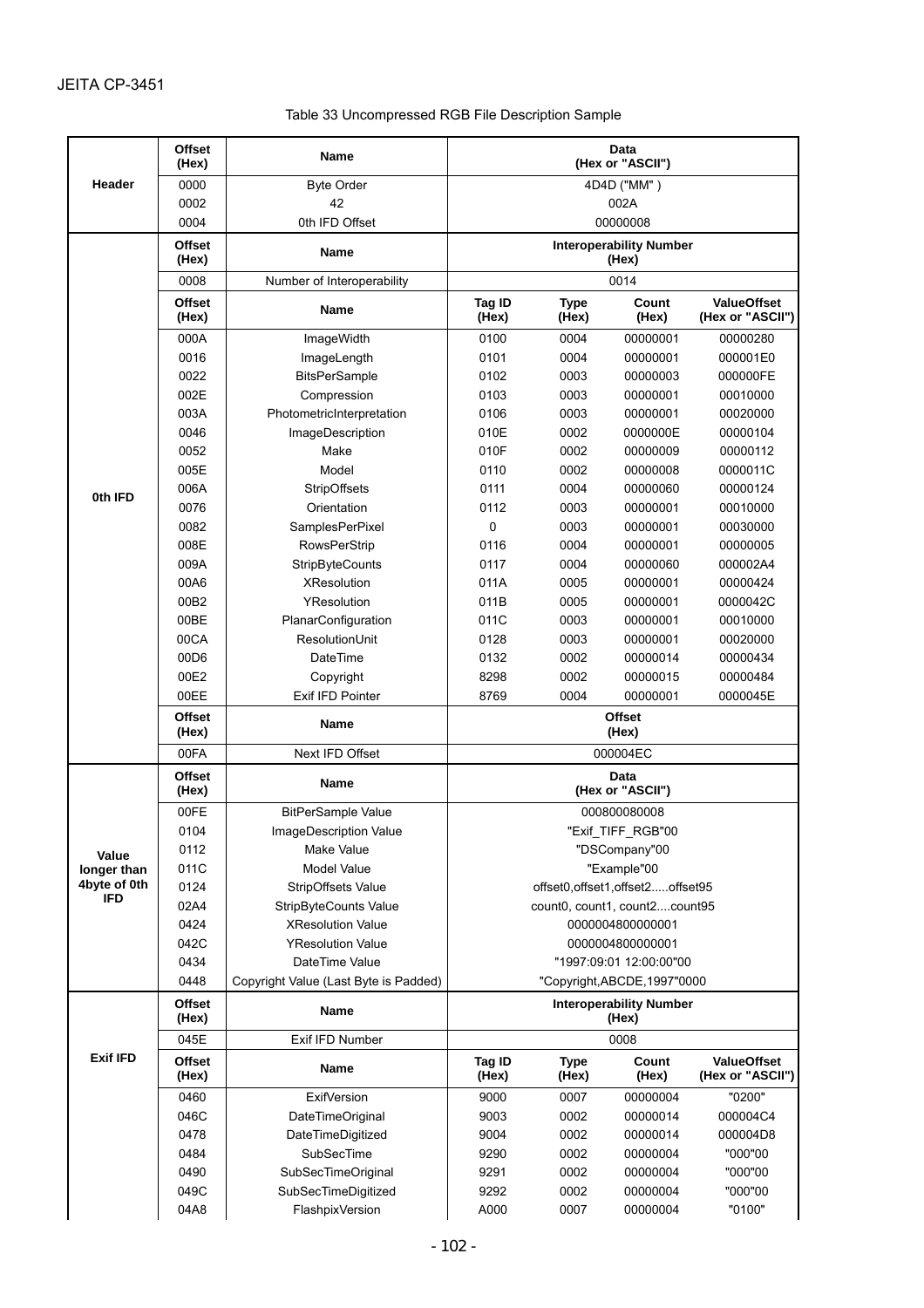|                             |                        |                            |                          |                      |                                         | 9 LITT                      |  |
|-----------------------------|------------------------|----------------------------|--------------------------|----------------------|-----------------------------------------|-----------------------------|--|
|                             | 04B4                   | Colorspace                 | A001                     | 0003                 | 00000001                                | 0001                        |  |
|                             | <b>Offset</b><br>(Hex) | <b>Name</b>                |                          |                      | <b>Offset</b><br>(Hex)                  |                             |  |
|                             | 04C0                   | Next IFD Offset            |                          |                      | 00000000                                |                             |  |
| Value<br>longer than        | <b>Offset</b><br>(Hex) | Name                       | Data<br>(Hex or "ASCII") |                      |                                         |                             |  |
| 4byte of Exif<br><b>IFD</b> | 04C4                   | SubSecTimeOriginal Value   |                          |                      | "1997:09:01 12:00:00"00                 |                             |  |
|                             | 04D8                   | SubSecTimeDigitized Value  |                          |                      | "1997:09:01 12:00:00"00                 |                             |  |
|                             | <b>Offset</b><br>(Hex) | <b>Name</b>                |                          |                      | <b>Interoperability Number</b><br>(Hex) |                             |  |
|                             | 04EC                   | Number Of Interoperability |                          |                      | 000D                                    |                             |  |
| 1st IFD                     | <b>Offset</b><br>(Hex) | <b>Name</b>                | Tag ID<br>(Hex)          | <b>Type</b><br>(Hex) | Count<br>(Hex)                          | <b>ValueOffset</b><br>(Hex) |  |
|                             | 04EE                   | ImageWidth                 | 0100                     | 0004                 | 00000001                                | 00000050                    |  |
|                             | 04FA                   | ImageLength                | 0101                     | 0004                 | 00000001                                | 0000003C                    |  |
|                             | 0506                   | <b>BitsPerSample</b>       | 0102                     | 0003                 | 00000003                                | 0000058E                    |  |
|                             | 0512                   | Compression                | 0103                     | 0003                 | 00000001                                | 00010000                    |  |
|                             | 051E                   | PhotometricInterpretation  | 0106                     | 0003                 | 00000001                                | 00020000                    |  |
|                             | 052A                   | <b>StripOffsets</b>        | 0111                     | 0004                 | 00000001                                | 000005A4                    |  |
|                             | 0536                   | SamplesPerPixel            | 011                      | 0003                 | 00000001                                | 00030000                    |  |
|                             | 0542                   | <b>RowsPerStrip</b>        | 0116                     | 0004                 | 00000001                                | 0000003C                    |  |
|                             | 054E                   | <b>StripByteCounts</b>     | 0117                     | 0004                 | 00000001                                | 00003840                    |  |
|                             | 055A                   | <b>XResolution</b>         | 011A                     | 0005                 | 00000001                                | 00000594                    |  |
|                             | 0566                   | YResolution                | 011B                     | 0005                 | 00000001                                | 0000059C                    |  |
|                             | 0572                   | PlanarConfiguration        | 011C                     | 0003                 | 00000001                                | 00010000                    |  |
|                             | 057E                   | ResolutionUnit             | 0128                     | 0003                 | 00000001                                | 00020000                    |  |
|                             | <b>Offset</b><br>(Hex) | Name                       | <b>Offset</b><br>(Hex)   |                      |                                         |                             |  |
|                             | 058A                   | Next IFD Offset            |                          |                      | 00000000                                |                             |  |
| Value                       | <b>Offset</b><br>(Hex) | <b>Name</b>                |                          |                      | Data<br>(Hex or "ASCII")                |                             |  |
| longer than                 | 058E                   | <b>BitPerSample Value</b>  |                          |                      | 000800080008                            |                             |  |
| 4byte of 1st                | 0594                   | XResolution Value          |                          |                      | 0000004800000001                        |                             |  |
| <b>IFD</b>                  | 059C                   | YResolution Value          |                          |                      | 0000004800000001                        |                             |  |
|                             | 05A4                   | Thumbnail Image Data Strip |                          |                      |                                         |                             |  |
|                             | <b>Offset</b><br>(Hex) | <b>Name</b>                |                          |                      | Data<br>(Hex or "ASCII")                |                             |  |
|                             | 3DE4                   | Primary Image Data Strip0  |                          |                      |                                         |                             |  |
| <b>Primary Image</b>        | 6364                   | Primary Image Data Strip1  |                          |                      |                                         |                             |  |
|                             |                        |                            |                          |                      |                                         |                             |  |
|                             |                        |                            |                          |                      |                                         |                             |  |
|                             | 0E2864                 | Primary Image Data Strip95 |                          |                      |                                         |                             |  |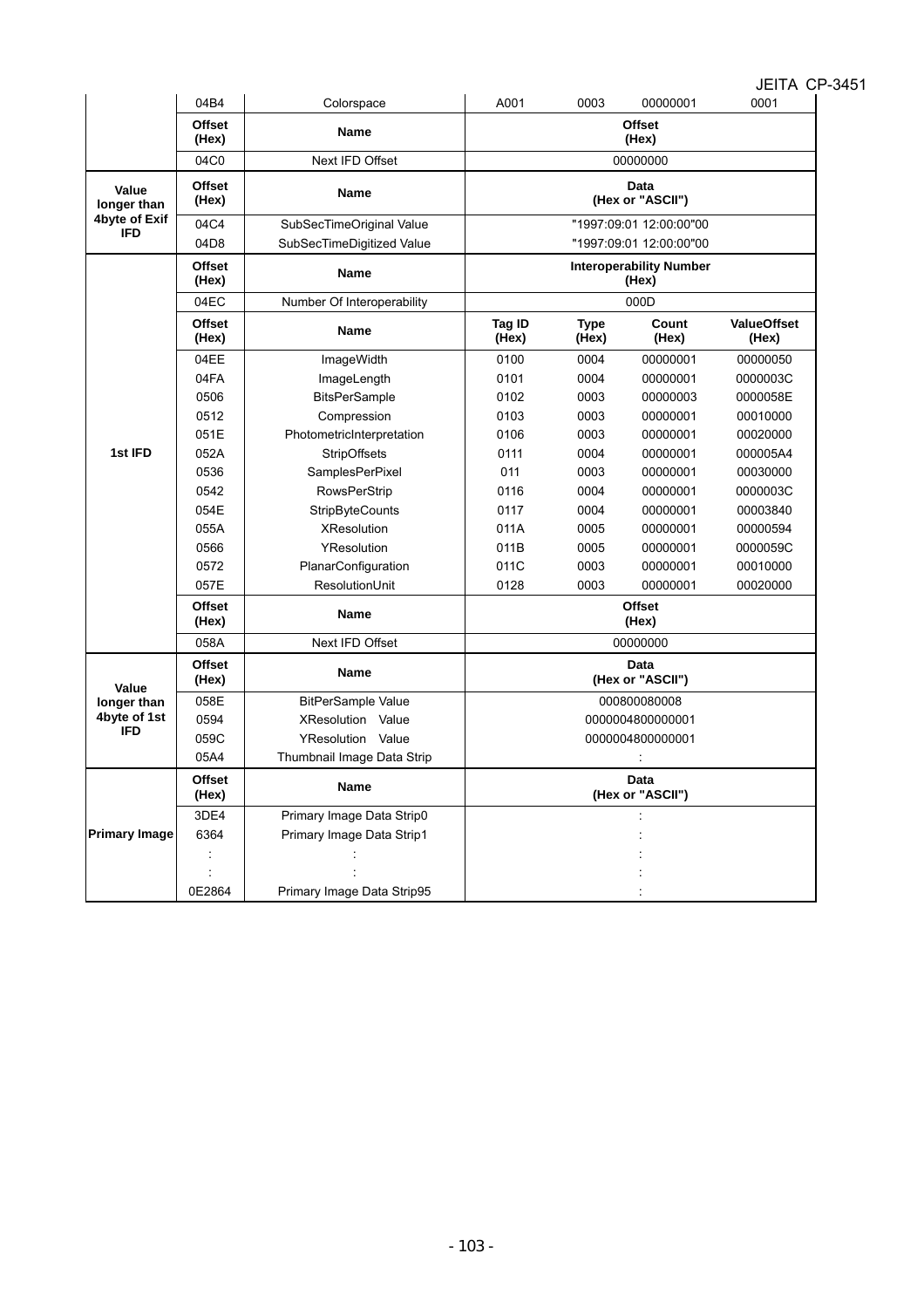#### JEITA CP-3451 **A.2 Uncompressed YCbCr File**

| Primary Image                            |                                                                                   |  |  |
|------------------------------------------|-----------------------------------------------------------------------------------|--|--|
| Pixels                                   | 640 (W) x 480 (H)                                                                 |  |  |
| Image Title                              | Exif_TIFF_YCC                                                                     |  |  |
| Image Input Equipment Manufacturer       | <b>DSCompany</b>                                                                  |  |  |
| Image Input Equipment Model Name         | Example                                                                           |  |  |
| Orientation                              | Normal                                                                            |  |  |
| <b>Strips</b>                            | 69                                                                                |  |  |
| Lines per Strip                          | 7                                                                                 |  |  |
| <b>Bytes per Strip</b>                   | 8960                                                                              |  |  |
| Image Resolution                         | 72 dpi (Width), 72 dpi (Length)                                                   |  |  |
| Image Data Arrangement                   | Chunky                                                                            |  |  |
| File Change Date and Time                | 1997:09:01 12:00:00                                                               |  |  |
| <b>Pixel Composition</b>                 | Subsampling = $4:2:2$                                                             |  |  |
|                                          | Chrominance Subsampling point matches<br>luminance point                          |  |  |
| Copyright                                | Copyright, ABCDE, 1997                                                            |  |  |
| Exif-specific Information                |                                                                                   |  |  |
| Version                                  | Ver. 2.0                                                                          |  |  |
| Date and Time of Original Image Creation | 1997:09:01 12:00:00                                                               |  |  |
| Date and Time of File Creation           | 1997:09:01 12:00:00                                                               |  |  |
| <b>Shutter Speed</b>                     | 59/10 (equivalent to 1/60 sec.)                                                   |  |  |
| Aperture                                 | 50/10 (equivalent to F:5.6)                                                       |  |  |
| <b>Brightness</b>                        | 80/10                                                                             |  |  |
| <b>Exposure Bias</b>                     | 0/0                                                                               |  |  |
| Maximum Lens Aperture                    | 200/10                                                                            |  |  |
| <b>Subject Distance</b>                  | 20/10                                                                             |  |  |
| Metering Mode                            | MultiSpot                                                                         |  |  |
| Light Source                             | Daylight                                                                          |  |  |
| Flash ON/OFF                             | ON                                                                                |  |  |
| <b>GPS Information</b>                   |                                                                                   |  |  |
| Version                                  | Ver. 2.0                                                                          |  |  |
| <b>Measurement Position</b>              | North Latitude 35 deg. 48 min. 8 sec., East<br>Longitude 139 deg. 34 min. 55 sec. |  |  |
| Altitude                                 | 30.48 meters above sea level                                                      |  |  |
| <b>GPS Time</b>                          | 0:00:00                                                                           |  |  |
| <b>GPS Receiver Movement</b>             | Moving at 1km/h at 0 deg. true direction                                          |  |  |
| Image Direction                          | 0 deg. true direction                                                             |  |  |
| Geodetic Data Used for Measurement       | <b>TOKYO</b>                                                                      |  |  |
| Thumbnail                                |                                                                                   |  |  |
| Pixels                                   | 80 (W) x 60 (H)                                                                   |  |  |
| Orientation                              | Normal                                                                            |  |  |
| <b>Strips</b>                            | $\mathbf{1}$                                                                      |  |  |
| Lines per Strip                          | 60                                                                                |  |  |
| <b>Bytes per Strip</b>                   | 9600                                                                              |  |  |
| Image Resolution                         | 72 dpi (Width), 72 dpi (Length)                                                   |  |  |

#### Table 34 Uncompressed YCbCr File Description Sample Contents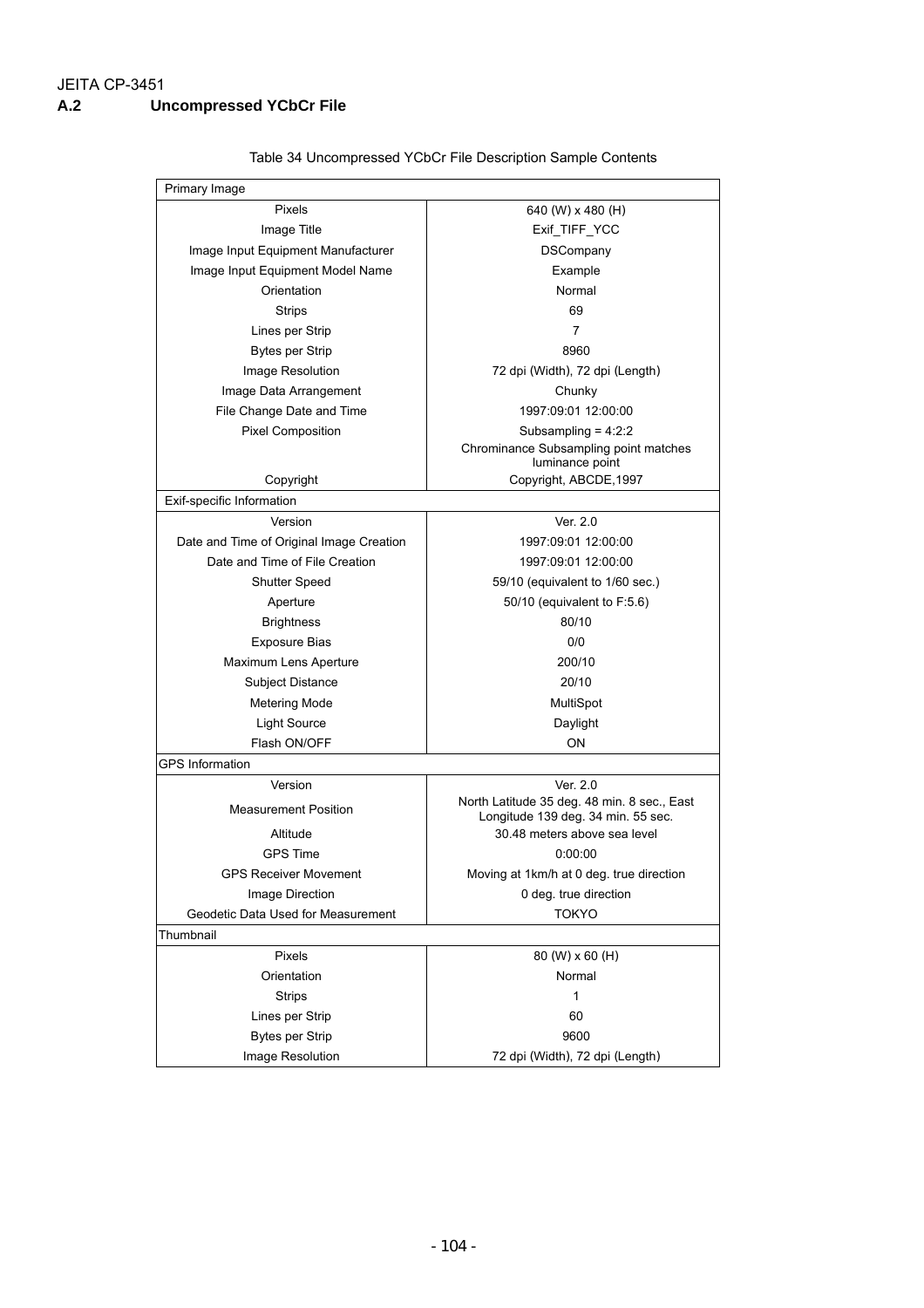Table 35 Uncompressed YCbCr File Description Sample

|                      | <b>Offset</b><br>(Hex) | Name                       | Data<br>(Hex or "ASCII") |                      |                                         |                                        |
|----------------------|------------------------|----------------------------|--------------------------|----------------------|-----------------------------------------|----------------------------------------|
| Header               | 0000                   | <b>Byte Order</b>          | 4D4D ("II")              |                      |                                         |                                        |
|                      | 0002                   | 42                         | 2A00                     |                      |                                         |                                        |
|                      | 0004                   | 0th IFD Offset             |                          |                      | 08000000                                |                                        |
|                      | <b>Offset</b><br>(Hex) | <b>Name</b>                |                          |                      | <b>Interoperability Number</b><br>(Hex) |                                        |
|                      | 0008                   | Number of Interoperability |                          |                      | 1700                                    |                                        |
|                      | <b>Offset</b><br>(Hex) | <b>Name</b>                | Tag ID<br>(Hex)          | <b>Type</b><br>(Hex) | Count<br>(Hex)                          | <b>ValueOffset</b><br>(Hex or "ASCII") |
|                      | 000A                   | ImageWidth                 | 0001                     | 0400                 | 01000000                                | 80020000                               |
|                      | 0016                   | ImageLength                | 0101                     | 0400                 | 01000000                                | E0010000                               |
|                      | 0022                   | <b>BitsPerSample</b>       | 0201                     | 0300                 | 03000000                                | 22010000                               |
|                      | 002E                   | Compression                | 0301                     | 0300                 | 01000000                                | 01000000                               |
|                      | 003A                   | PhotometricInterpretation  | 0601                     | 0300                 | 01000000                                | 06000000                               |
|                      | 0046                   | ImageDescription           | 0E01                     | 0200                 | 0E000000                                | 28010000                               |
|                      | 0052                   | Make                       | 0F01                     | 0200                 | 09000000                                | 36010000                               |
|                      | 005E                   | Model                      | 1001                     | 0200                 | 08000000                                | 40010000                               |
|                      | 006A                   | StripOffsets               | 1101                     | 0400                 | 45000000                                | 48010000                               |
|                      | 0076                   | Orientation                | 1201                     | 0300                 | 01000000                                | 01000000                               |
| 0th IFD              | 0082                   | SamplesPerPixel            | 1501                     | 0300                 | 01000000                                | 03000000                               |
|                      | 008E                   | <b>RowsPerStrip</b>        | 1601                     | 0400                 | 01000000                                | 07000000                               |
|                      | 009A                   | StripByteCounts            | 1701                     | 0400                 | 45000000                                | 5C020000                               |
|                      | 00A6                   | <b>XResolution</b>         | 1A01                     | 0500                 | 01000000                                | 70030000                               |
|                      | 00B2                   | YResolution                | 1B01                     | 0500                 | 01000000                                | 78030000                               |
|                      | 00BE                   | PlanarConfiguration        | 1C01                     | 0300                 | 01000000                                | 01000000                               |
|                      | 00CA                   | ResolutionUnit             | 2801                     | 0300                 | 01000000                                | 02000000                               |
|                      | 00D6                   | DateTime                   | 3201                     | 0200                 | 14000000                                | 80030000                               |
|                      | 00E2                   | YCbCrSubSampling           | 1202                     | 0300                 | 02000000                                | 02000100                               |
|                      | 00EE                   | YCbCrPositioning           | 1302                     | 0300                 | 01000000                                | 02000000                               |
|                      | 00FA                   | Copyright                  | 9882                     | 0200                 | 15000000                                | 94030000                               |
|                      | 0106                   | Exif IFD Pointer           | 6987                     | 0400                 | 01000000                                | AA030000                               |
|                      | 0112                   | <b>GPS IFD Offset</b>      | 2588                     | 0400                 | 01000000                                | 10050000                               |
|                      | <b>Offset</b><br>(Hex) | <b>Name</b>                |                          |                      | <b>Offset</b><br>(Hex)                  |                                        |
|                      | 011E                   | Next IFD Offset            |                          |                      | 7E060000                                |                                        |
|                      | <b>Offset</b><br>(Hex) | Name                       |                          |                      | Data<br>(Hex or "ASCII")                |                                        |
|                      | 0122                   | <b>BitPerSample Value</b>  |                          |                      | 080008000800                            |                                        |
|                      | 0128                   | ImageDescription Value     |                          |                      | "Exif_TIFF_YCC"00                       |                                        |
|                      | 0136                   | Make Value                 |                          |                      | "DSCompany"00                           |                                        |
| Value<br>longer than | 0140                   | Model Value                |                          |                      | "Example"00                             |                                        |
| 4byte of             | 0148                   | <b>StripOffsets Value</b>  |                          |                      | (offset0.offset1.offset2offset95)       |                                        |
| 0th IFD              | 025C                   | StripByteCounts Value      |                          |                      | (count0, count1, count2count95)         |                                        |
|                      | 0370                   | <b>XResolution Value</b>   |                          |                      | 4800000001000000                        |                                        |
|                      | 037C                   | <b>YResolution Value</b>   |                          |                      | 4800000001000000                        |                                        |
|                      | 0380                   | DateTime Value             |                          |                      | "1997:09:01 12:00:00"00                 |                                        |
|                      | 0394                   | <b>Copyright Value</b>     |                          |                      | "Copyright, ABCDE, 1997"0000            |                                        |
|                      |                        | (Last Byte is Padded)      |                          |                      |                                         |                                        |
| <b>Exif IFD</b>      | <b>Offset</b><br>(Hex) | Name                       |                          |                      | <b>Interoperability Number</b><br>(Hex) |                                        |
|                      | 03AA                   | Exif IFD Number            |                          |                      | 1400                                    |                                        |
|                      | Offset<br>(Hex)        | Name                       | Tag ID<br>(Hex)          | <b>Type</b><br>(Hex) | Count<br>(Hex)                          | <b>ValueOffset</b><br>(Hex or "ASCII") |
|                      | 03AC                   | <b>ExposureTime</b>        | 9A82                     | 0500                 | 01000000                                | A0040000                               |
|                      | 03B8                   | FNumber                    | 9D82                     | 0500                 | 01000000                                | A8040000                               |
|                      | 03C4                   | <b>ExifVersion</b>         | 0090                     | 0700                 | 04000000                                | "0200"                                 |
|                      | 03D0                   | DateTimeOriginal           | 0390                     | 0200                 | 14000000                                | B0040000                               |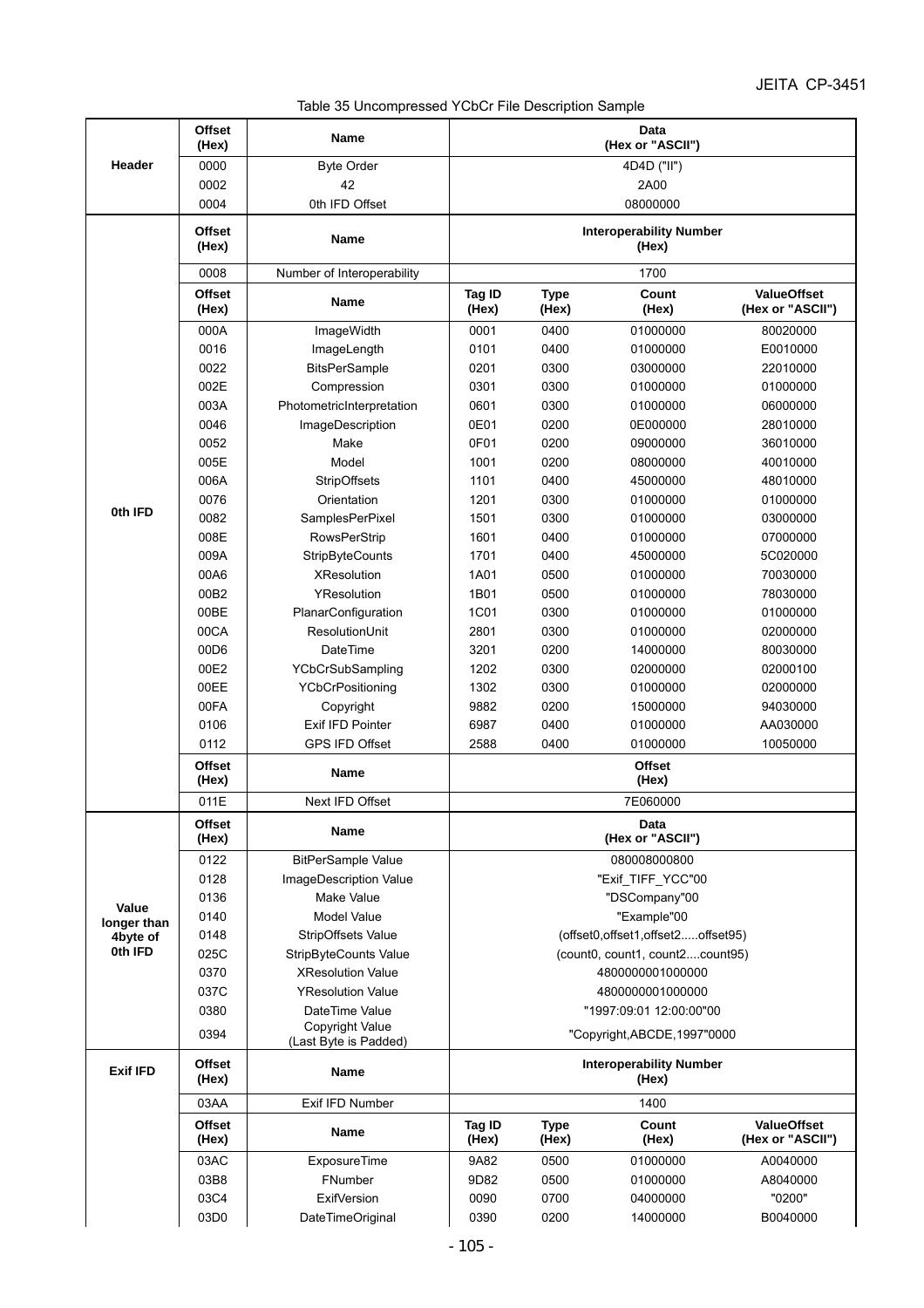| JEITA CP-3451        |                        |                                |                         |                      |                                         |                                        |
|----------------------|------------------------|--------------------------------|-------------------------|----------------------|-----------------------------------------|----------------------------------------|
|                      | 03DC                   | DateTimeDigitized              | 0490                    | 0200                 | 14000000                                | C4040000                               |
|                      | 03E8                   | ShutterSpeedValue              | 0192                    | 0A00                 | 01000000                                | D8040000                               |
|                      | 03F4                   | ApertureValue                  | 0292                    | 0500                 | 01000000                                | E0040000                               |
|                      | 0400                   | <b>BrightnessValue</b>         | 0392                    | 0A00                 | 01000000                                | E8040000                               |
|                      | 040C                   | ExposureBiasValue              | 0492                    | 0A00                 | 01000000                                | F0040000                               |
|                      | 0418                   | MaxApertureRatioValue          | 0592                    | 0500                 | 01000000                                | F8040000                               |
|                      | 0424                   | SubjectDistance                | 0692                    | 0500                 | 01000000                                | 00050000                               |
|                      | 0430                   | MeteringMode                   | 0792                    | 0300                 | 01000000                                | 01000000                               |
|                      | 043C                   | LightSource                    | 0892                    | 0300                 | 01000000                                | 01000000                               |
|                      | 0448                   | Flash                          | 0992                    | 0300                 | 01000000                                | 01000000                               |
|                      | 0454                   | FocalLength                    | 0A92                    | 0500                 | 01000000                                | 08050000                               |
|                      | 0460                   | SubSecTime                     | 9092                    | 0200                 | 04000000                                | "000"00                                |
|                      | 046C                   | SubSecTimeOriginal             | 9192                    | 0200                 | 04000000                                | "000"00                                |
|                      | 0478                   | SubSecTimeDigitized            | 9292                    | 0200                 | 04000000                                | "000"00                                |
|                      | 0484                   | FlashpixVersion                | A000                    | 0700                 | 04000000                                | "0100"                                 |
|                      | 0490                   | ColorSpace                     | A001                    | 0300                 | 01000000                                | 01000000                               |
|                      | <b>Offset</b><br>(Hex) | <b>Name</b>                    |                         |                      | <b>Offset</b><br>(Hex)                  |                                        |
|                      | 049C                   | Next IFD Offset                |                         |                      | 00000000                                |                                        |
|                      | Offset<br>(Hex)        | <b>Name</b>                    |                         |                      | Data<br>(Hex or "ASCII")                |                                        |
|                      | 04A0                   | ExposureTime Value             |                         |                      | 010000003C000000                        |                                        |
|                      | 04A8                   | <b>FNumber Value</b>           |                         |                      | 0400000001000000                        |                                        |
|                      | 04B0                   | DateTimeOriginal Value         | "1997:09:01 12:00:00"00 |                      |                                         |                                        |
| Value<br>longer than | 04C4                   | DateTimeDigitized Value        |                         |                      | "1997:09:01 12:00:00"00                 |                                        |
| 4 Bytes of           | 04D8                   | ShutterSpeed Value             |                         |                      | 0600000001000000                        |                                        |
| <b>Exif IFD</b>      | 04E0                   | ApertureValue Value            | 0400000001000000        |                      |                                         |                                        |
|                      | 04E8                   | BrightnessValue Value          |                         |                      | 0000000001000000                        |                                        |
|                      | 04F0                   | ExposureBiasValue Value        |                         |                      | 0000000001000000                        |                                        |
|                      | 04F8                   | MaxApertureRatio Value         | 0100000001000000        |                      |                                         |                                        |
|                      |                        |                                |                         |                      |                                         |                                        |
|                      | 0500                   | SubjectDistance Value          |                         |                      | 0F0000000A000000                        |                                        |
|                      | 0508                   | FocalLength Value              |                         |                      | 3200000001000000                        |                                        |
|                      | Offset<br>(Hex)        | <b>Name</b>                    |                         |                      | <b>Interoperability Number</b><br>(Hex) |                                        |
|                      | 0510                   | <b>GPS IFD Number</b>          |                         |                      | 0013                                    |                                        |
|                      | Offset<br>(Hex)        | Name                           | Tag ID<br>(Hex)         | <b>Type</b><br>(Hex) | Count<br>(Hex)                          | <b>ValueOffset</b><br>(Hex or "ASCII") |
|                      | 0512                   | GPSVersionIF                   | 0000                    | 0100                 | 04000000                                | 02000000                               |
|                      | 051E                   | GPSLatitudeRef                 | 0100                    | 0200                 | 02000000                                | "N"000000                              |
|                      | 052A                   | GPSLatitude                    | 0200                    | 0500                 | 03000000                                | FA050000                               |
|                      | 0536                   | GPSLongitudeRef                | 0300                    | 0200                 | 02000000                                | "E"000000                              |
|                      | 0542                   | GPSLongitude                   | 0400                    | 0500                 | 03000000                                | 12060000                               |
|                      | 054E                   | GPSAltitudeRef                 | 0500                    | 0100                 | 01000000                                | 00000000                               |
|                      | 055A                   | <b>GPSAltitude</b>             | 0600                    | 0500                 | 01000000                                | 2A060000                               |
|                      | 0566                   | GPSTimeStamp                   | 0700                    | 0500                 | 03000000                                | 32060000                               |
| <b>GPS IFD</b>       | 0572                   | <b>GPSSatellites</b>           | 0800                    | 0200                 | 0D000000                                | 4A060000                               |
|                      | 057E                   | <b>GPSStatus</b>               | 0900                    | 0200                 | 02000000                                | "A"000000                              |
|                      | 058A                   | <b>GPSMeasureMode</b>          | 0A00                    | 0200                 | 02000000                                | "2"000000                              |
|                      | 0596                   | <b>GPSDOP</b>                  | 0B00                    | 0500                 | 01000000                                | 58060000                               |
|                      | 05A2                   | GPSSpeedRef                    | 0C00<br>0D00            | 0200<br>0500         | 02000000                                | "K"000000<br>60060000                  |
|                      | 05AE                   | GPSSpeed                       |                         |                      | 01000000                                |                                        |
|                      | 05BA<br>05C6           | GPSTrackRef<br><b>GPSTrack</b> | 0E00<br>0F00            | 0200<br>0500         | 02000000                                | "T"000000<br>68060000                  |
|                      | 05D2                   | GPSImgDirectionRef             | 1000                    | 0200                 | 01000000<br>02000000                    | "T"000000                              |
|                      | 05DE                   | GPSImgDirection                | 1100                    | 0500                 | 01000000                                | 70060000                               |
|                      | 05EA                   | GPSMapDatum                    | 1200                    | 0200                 | 06000000                                | 78060000                               |
|                      | <b>Offset</b>          |                                |                         |                      | <b>Offset</b>                           |                                        |
|                      | (Hex)<br>05F6          | Name<br>Next IFD Offset        |                         |                      | (Hex)<br>00000000                       |                                        |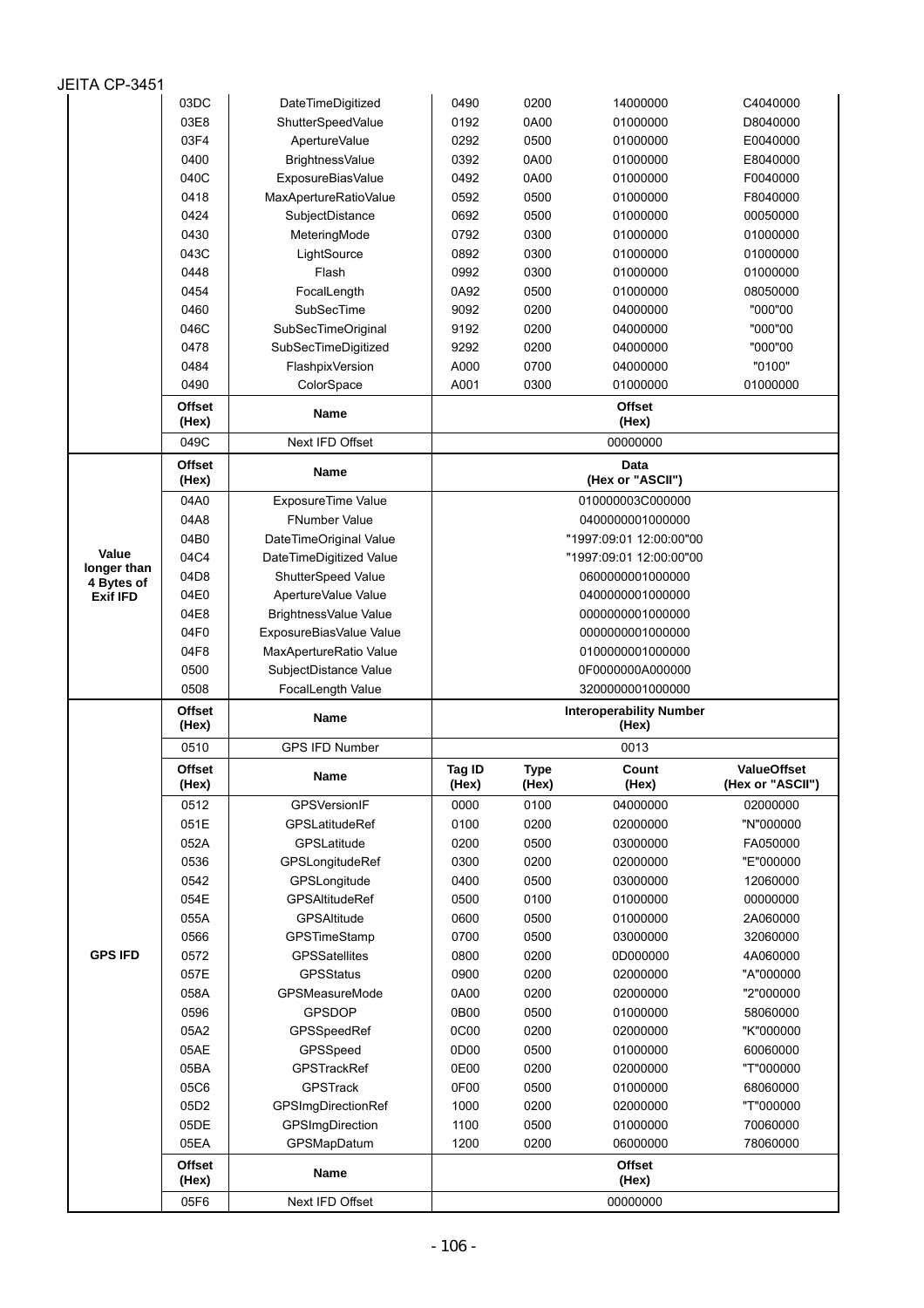|                              |                        |                                              |                 |                      |                                                   | ,,,,,<br>$\sim$<br>$\sim$              |  |  |
|------------------------------|------------------------|----------------------------------------------|-----------------|----------------------|---------------------------------------------------|----------------------------------------|--|--|
|                              | <b>Offset</b><br>(Hex) | Name                                         |                 |                      | Data<br>(Hex or "ASCII")                          |                                        |  |  |
|                              | 05FA                   | <b>GPSLatitude Value</b>                     |                 |                      | 2300000001000000300000000010000000800000001000000 |                                        |  |  |
|                              | 0612                   | <b>GPSLongitude Value</b>                    |                 |                      | 8B0000000100000022000000010000003700000001000000  |                                        |  |  |
|                              | 062A                   | <b>GPSAltitude Value</b>                     |                 |                      | E80B000064000000                                  |                                        |  |  |
| Value<br>longer than         | 0632                   | <b>GPSTimeStamp Value</b>                    |                 |                      |                                                   |                                        |  |  |
| 4 Bytes of<br><b>GPS IFD</b> | 064A                   | GPSSatellites Value (Last Byte is<br>padded) |                 |                      | "2,7,14,15,16"0000                                |                                        |  |  |
|                              | 0658                   | <b>GPSDOP Value</b>                          |                 |                      | 0100000001000000                                  |                                        |  |  |
|                              | 0660                   | <b>GPSSpeed Value</b>                        |                 |                      | 0000000001000000                                  |                                        |  |  |
|                              | 0668                   | <b>GPSTrack Value</b>                        |                 |                      | 0000000001000000                                  |                                        |  |  |
|                              | 0670                   | <b>GPSImgDirection Value</b>                 |                 |                      | 0000000001000000                                  |                                        |  |  |
|                              | 0678                   | GPSMapDatum Value                            |                 |                      | "TOKYO"00                                         |                                        |  |  |
|                              | <b>Offset</b><br>(Hex) | <b>Name</b>                                  |                 |                      | <b>Interoperability Number</b><br>(Hex)           |                                        |  |  |
|                              | 067E                   | Number Of Interoperability                   |                 |                      | 0F00                                              |                                        |  |  |
|                              | <b>Offset</b><br>(Hex) | Name                                         | Tag ID<br>(Hex) | <b>Type</b><br>(Hex) | Count<br>(Hex)                                    | <b>ValueOffset</b><br>(Hex or "ASCII") |  |  |
|                              | 0680                   | ImageWidth                                   | 0001            | 0400                 | 01000000                                          | 50000000                               |  |  |
|                              | 068C                   | ImageLength                                  | 0101            | 0400                 | 01000000                                          | 3C000000                               |  |  |
|                              | 0698                   | <b>BitsPerSample</b>                         | 0201            | 0300                 | 03000000                                          | 38070000                               |  |  |
|                              | 06A4                   | Compression                                  | 0301            | 0300                 | 01000000                                          | 01000000                               |  |  |
|                              | 06B0                   | PhotometricInterpretation                    | 0601            | 0300                 | 01000000                                          | 06000000                               |  |  |
|                              | 06BC                   | StripOffsets                                 | 1101            | 0400                 | 01000000                                          | 4E070000                               |  |  |
| 1st IFD                      | 06C8                   | SamplesPerPixel                              | 1501            | 0300                 | 01000000                                          | 03000000                               |  |  |
|                              | 06D4                   | RowsPerStrip                                 | 1601            | 0400                 | 01000000                                          | 3C000000                               |  |  |
|                              | 06E0                   | <b>StripByteCounts</b>                       | 1701            | 0400                 | 01000000                                          | 80250000                               |  |  |
|                              | 06EC                   | <b>XResolution</b>                           | 1A01            | 0500                 | 01000000                                          | 3E070000                               |  |  |
|                              | 06F8                   | YResolution                                  | 1B01            | 0500                 | 01000000                                          | 46070000                               |  |  |
|                              | 0704                   | PlanarConfiguration                          | 1C01            | 0300                 | 01000000                                          | 01000000                               |  |  |
|                              | 0710                   | ResolutionUnit                               | 2801            | 0300                 | 01000000                                          | 02000000                               |  |  |
|                              | 071C                   | YCbCrSubSampling                             | 1202            | 0300                 | 02000000                                          | 02000100                               |  |  |
|                              | 0728                   | YCbCrPositioning                             | 1302            | 0300                 | 01000000                                          | 02000000                               |  |  |
|                              | <b>Offset</b><br>(Hex) | <b>Name</b>                                  |                 |                      | <b>Offset</b><br>(Hex)                            |                                        |  |  |
|                              | 0734                   | Next IFD Offset                              |                 |                      | 00000000                                          |                                        |  |  |
| Value                        | Offset<br>(Hex)        | Name                                         |                 |                      | Data<br>(Hex or "ASCII")                          |                                        |  |  |
| longer than                  | 0738                   | <b>BitPerSample Value</b>                    |                 |                      | 080008000800                                      |                                        |  |  |
| 4byte of                     | 073E                   | <b>XResolution Value</b>                     |                 |                      | 4800000001000000                                  |                                        |  |  |
| 1st IFD                      | 0746                   | <b>YResolution Value</b>                     |                 |                      | 4800000001000000                                  |                                        |  |  |
|                              | 074E                   | (Thumbnail Image Data Strip)                 |                 |                      |                                                   |                                        |  |  |
|                              | Offset<br>(Hex)        | Name                                         |                 |                      | Data<br>(Hex or "ASCII")                          |                                        |  |  |
|                              | 2CCE                   | Image Data Strip0                            |                 |                      |                                                   |                                        |  |  |
| <b>Primary Image</b><br>Data | 4FCE                   | Image Data Strip1                            |                 |                      |                                                   |                                        |  |  |
|                              |                        |                                              |                 |                      |                                                   |                                        |  |  |
|                              |                        |                                              |                 |                      |                                                   |                                        |  |  |
|                              | 0978CE                 | Image Data Strip68                           |                 |                      |                                                   |                                        |  |  |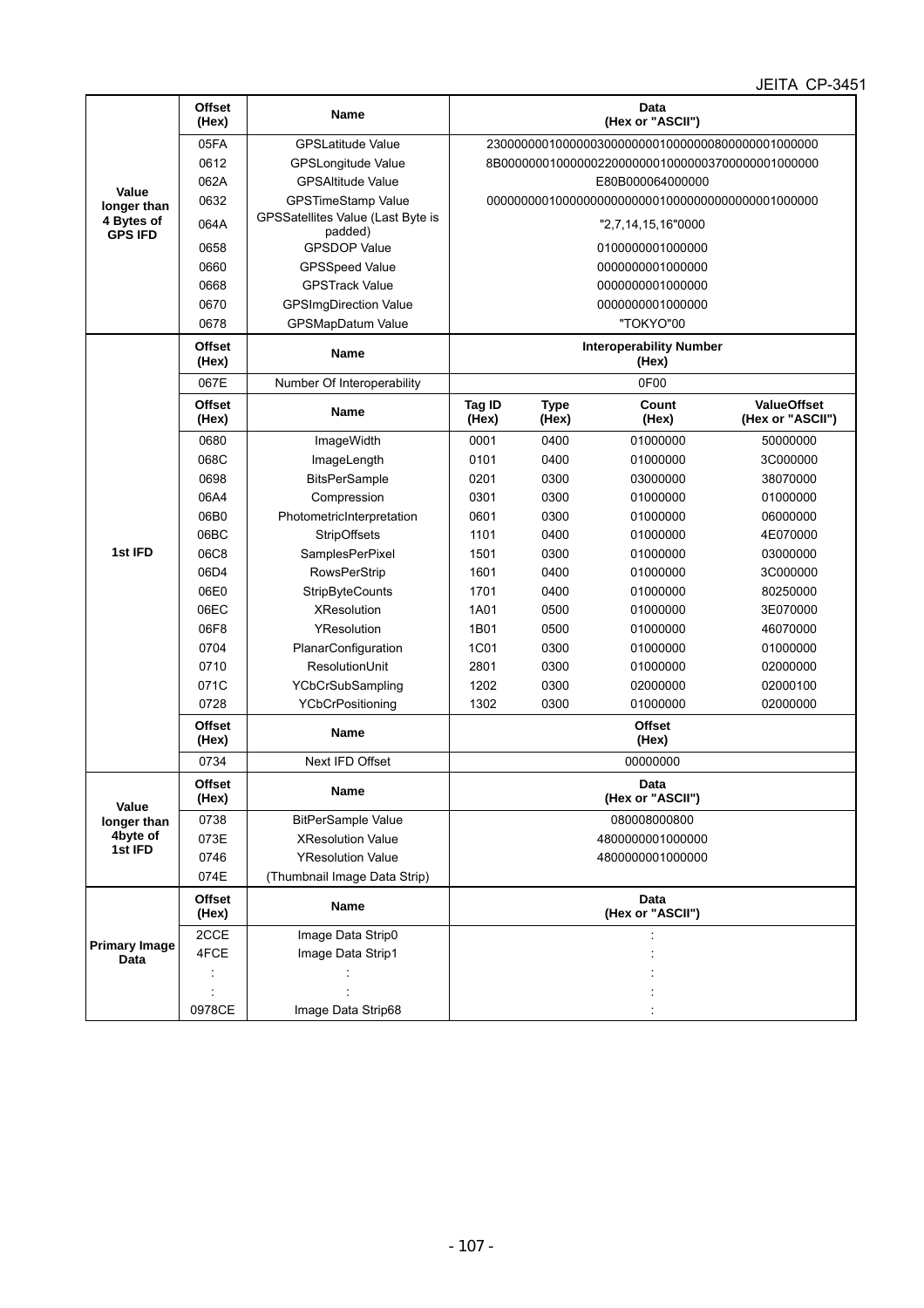| Primary Image                            |                                 |  |  |
|------------------------------------------|---------------------------------|--|--|
| <b>Recording Format</b>                  | <b>JPEG</b>                     |  |  |
| Subsampling                              | YCC 4:2:2                       |  |  |
| <b>Restart Markers</b>                   | Inserted                        |  |  |
| <b>Quantization Tables</b>               | 3                               |  |  |
| Pixels                                   | 640 (W) x 480 (H)               |  |  |
| Image Title                              | Exif_JPEG_422                   |  |  |
| Image Input Equipment Manufacturer       | <b>DS Company</b>               |  |  |
| Image Input Equipment Model Name         | Example                         |  |  |
| Orientation                              | Normal                          |  |  |
| Image Resolution                         | 72 dpi (Width), 72 dpi (Length) |  |  |
| File Change Date and Time                | 1997:09:01 12:00:00             |  |  |
| Copyright                                | Copyright, ABCDE, 1997          |  |  |
| Exif-specific Information                |                                 |  |  |
| Version                                  | Ver. 2.0                        |  |  |
| Date and Time of Original Image Creation | 1997:09:01 12:00:00             |  |  |
| Date and Time of File Creation           | 1997:09:01 12:00:00             |  |  |
| Components                               | Y,Cb,Cr                         |  |  |
| Image Compression Mode                   | 2bit/pel                        |  |  |
| <b>Shutter Speed</b>                     | 59/10 (equivalent to 1/60 sec.) |  |  |
| Aperture                                 | 50/10 (equivalent to F:5.6)     |  |  |
| <b>Brightness</b>                        | 80/10                           |  |  |
| <b>Exposure Bias</b>                     | 0/0                             |  |  |
| Maximum Lens Aperture                    | 200/10                          |  |  |
| <b>Subject Distance</b>                  | 20/10                           |  |  |
| <b>Metering Mode</b>                     | MultiSpot                       |  |  |
| <b>Light Source</b>                      | Daylight                        |  |  |
| Flash ON/OFF                             | ON                              |  |  |
| Thumbnails                               |                                 |  |  |
| Recording Format                         | <b>JPEG</b>                     |  |  |
| Subsampling                              | YCC 4:2:2                       |  |  |
| <b>Pixels</b>                            | 80 (W) x 60 (H)                 |  |  |
| Image Resolution                         | 72 dpi (Width), 72 dpi (Length) |  |  |

Table 36 JPEG Compressed (4:2:2) File Description Sample Contents

Table 37 JPEG Compressed (4:2:2) File JPEG Stream Description Sample

| <b>Offset</b><br>(Hex) | <b>Maker Segment</b> | <b>Name</b>       | Code<br>(Hex)    | <b>Comment</b>            |
|------------------------|----------------------|-------------------|------------------|---------------------------|
| 0000                   | SOI                  | SOI Marker        | FFD <sub>8</sub> | Start of Image            |
| 0002                   |                      | APP1 Marker       | FFE1             |                           |
| 0004                   |                      | APP1 Length       | 291C             |                           |
| 0006                   | APP1                 | Identifier        | "Exif"00         |                           |
| 000B                   |                      | Pad               | 00               |                           |
| 000C                   |                      | APP1 Body         |                  | See Next Table            |
| 0E39                   |                      | <b>DQT Marker</b> | <b>FFDB</b>      | Define Quantization Table |
| 0E3B                   |                      | DQT Length        | 00C5             |                           |
| 0E3D                   |                      | Pq, Tq            | 00               |                           |
| 0E3E                   | <b>DQT</b>           | table elements    | 100B0C0E         | 64 Bytes of Data          |
| 0E7E                   |                      | Pg, Tg            | 01               |                           |
| 0E7F                   |                      | table elements    | 0F101016         | 64 Bytes of Data          |
| 0EBF                   |                      | Pq,Tq             | 02               |                           |
| 0EC0                   |                      | table elements    | 0F101016         | 64 Bytes of Data          |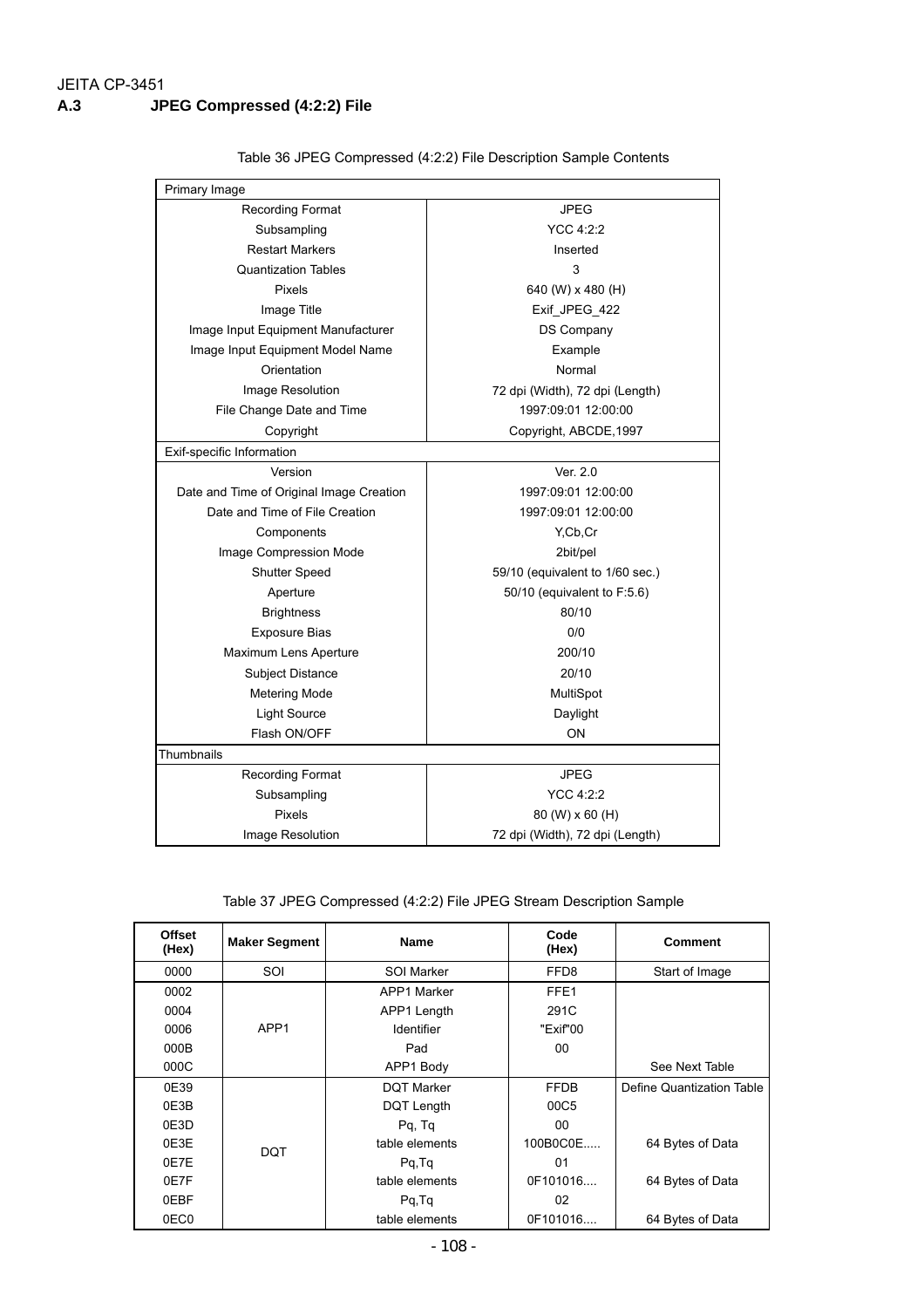| 0F00             |                  | <b>DHT Marker</b> | FFC4          |                 |
|------------------|------------------|-------------------|---------------|-----------------|
| 0F02             |                  | <b>DHT Length</b> | 01A2          |                 |
| 0F04             |                  | Th                | $00\,$        | Table 0 for DC  |
| 0F05             |                  | Li                | 00010501      |                 |
| 0F15             |                  | Vij               | 00010203      |                 |
| 0F21             |                  | Th                | 10            | Table 0 for AC  |
| 0F22             | DHT              | Li                | 00020103      |                 |
| 0F32             |                  | Vij               | 01020300      |                 |
| 0FD4             |                  | Th                | 01            | Table 1 for DC  |
| 0FD5             |                  | Li                | 00030101      |                 |
| 0FE5             |                  | Vij               | 00010203      |                 |
| OFF1             |                  | Th                | 11            | Table 1 for AC  |
| OFF <sub>2</sub> |                  | Li                | 00020102      |                 |
| 1002             |                  | Vij               | 00010203      |                 |
| 10A4             |                  | <b>DRI Marker</b> | <b>FFDD</b>   |                 |
| 10A6             | <b>DRI</b>       | <b>DRI</b> Length | 0004          |                 |
| 10A8             |                  | Ri                | 0004          |                 |
| 10AA             |                  | SOF0 Marker       | FFC0          |                 |
| 10AC             |                  | SOF0 Length       | 0011          |                 |
| 10AE             |                  | P                 | 08            |                 |
| 10AF             |                  | Y                 | 01E0          |                 |
| 10B1             |                  | X                 | 0280          |                 |
| 10B3             |                  | Nf                | 03            |                 |
| 10B4             |                  | C <sub>1</sub>    | 01            |                 |
| 10B5             | SOF <sub>0</sub> | H1, V1            | 21            |                 |
| 10B6             |                  | Tq1               | $00\,$        |                 |
| 10B7             |                  | C <sub>2</sub>    | 02            |                 |
| 10B8             |                  | H2, V2            | 11            |                 |
| 10B9             |                  | Tq2               | 01            |                 |
| 10BA             |                  | C <sub>3</sub>    | 03            |                 |
| 10BB             |                  | H3, V3            | 11            |                 |
| 10BC             |                  | Tq3               | 02            |                 |
| 10BD             |                  | SOS Marker        | <b>FFDA</b>   |                 |
| 10BF             |                  | SOS Length        | 000C          |                 |
| 10C1             |                  | Ns                | 03            |                 |
| 10C2             |                  | Cs1               | 01            |                 |
| 10C3             |                  | Td1,Ta1           | $00\,$        |                 |
| 10C4             | SOS              | Cs <sub>2</sub>   | 02            |                 |
| <b>10C5</b>      |                  | Td2, Ta2          | 11            |                 |
| <b>10C6</b>      |                  | Cs3               | 03            |                 |
| 10C7             |                  | Td3, Ta3          | 11            |                 |
| <b>10C8</b>      |                  | $\rm{S}s$         | $00\,$        |                 |
| 10C9             |                  | Se                | $3\mathsf{F}$ |                 |
| 10CA             |                  | Ah, Al            | $00\,$        |                 |
| 10CB             | Image Data       |                   | F36A          | Compressed Data |
| 111C4            | EOI              |                   | FFD9          |                 |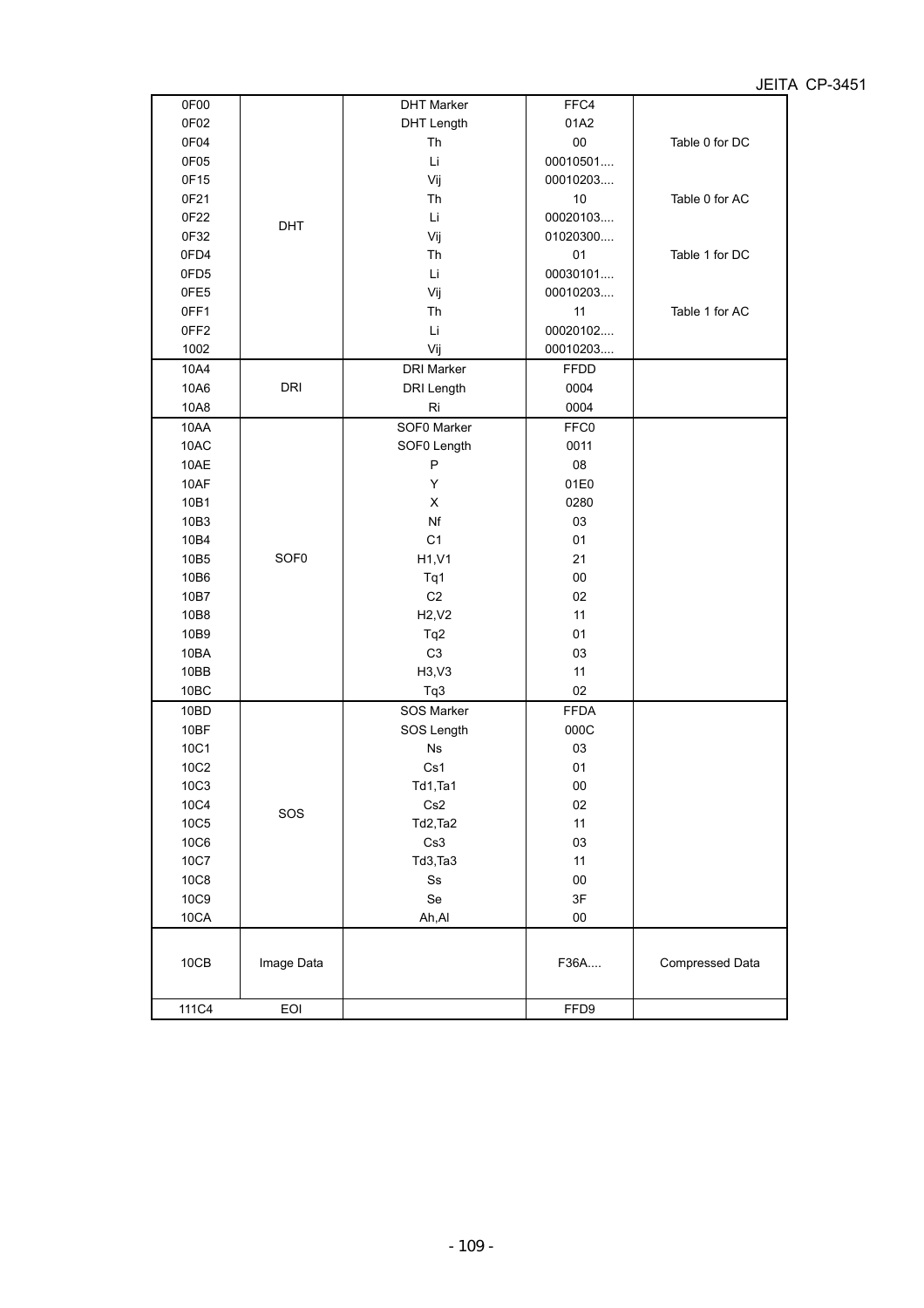#### Table 38 JPEG Compressed (4:2:2) File APP1 Description Sample

|                      | <b>Offset</b><br>(Hex) | <b>Name</b>                           |                   |                      | Data<br>(Hex or "ASCII")                |                                        |  |
|----------------------|------------------------|---------------------------------------|-------------------|----------------------|-----------------------------------------|----------------------------------------|--|
| Header               | 0000                   | <b>Byte Order</b>                     | 4D4D ("II")       |                      |                                         |                                        |  |
|                      | 0002                   | 42                                    | 2A00              |                      |                                         |                                        |  |
|                      | 0004                   | 0th IFD Offset                        |                   |                      | 08000000                                |                                        |  |
|                      | Offset<br>(Hex)        | <b>Name</b>                           |                   |                      | <b>Interoperability Number</b><br>(Hex) |                                        |  |
|                      | 0008                   | Number of Interoperability            |                   |                      | 0B00                                    |                                        |  |
|                      | Offset<br>(Hex)        | <b>Name</b>                           | Tag ID<br>(Hex)   | <b>Type</b><br>(Hex) | Count<br>(Hex)                          | <b>ValueOffset</b><br>(Hex or "ASCII") |  |
|                      | 000A                   | ImageDescription                      | 0E01              | 0200                 | 0E000000                                | 92000000                               |  |
|                      | 0016                   | Make                                  | 0F01              | 0200                 | 09000000                                | A0000000                               |  |
|                      | 0022                   | Model                                 | 1001              | 0200                 | 08000000                                | AA000000                               |  |
|                      | 002E                   | Orientation                           | 1201              | 0300                 | 01000000                                | 01000000                               |  |
| 0th IFD              | 003A                   | <b>XResolution</b>                    | 1A01              | 0500                 | 01000000                                | B2000000                               |  |
|                      | 0046                   | YResolution                           | 1B01              | 0500                 | 01000000                                | BA000000                               |  |
|                      | 0052                   | ResolutionUnit                        | 2801              | 0300                 | 01000000                                | 02000000                               |  |
|                      | 005E                   | DateTime                              | 3201              | 0200                 | 14000000                                | C2000000                               |  |
|                      | 006A                   | YCbCrPositioning                      | 1302              | 0300                 | 01000000                                | 02000000                               |  |
|                      | 0076                   | CopyRight                             | 9882              | 0200                 | 15000000                                | D6000000                               |  |
|                      | 0082                   | Exif IFD Pointer                      | 6987              | 0400                 | 01000000                                | EC000000                               |  |
|                      | Offset<br>(Hex)        | <b>Name</b>                           |                   |                      | <b>Offset</b><br>(Hex)                  |                                        |  |
|                      | 008E                   | Next IFD Offset                       |                   |                      | C402                                    |                                        |  |
|                      | <b>Offset</b><br>(Hex) | <b>Name</b>                           |                   |                      | Data<br>(Hex or "ASCII")                |                                        |  |
|                      | 0092                   | ImageDescription Value                | "Exif_JPEG_422"00 |                      |                                         |                                        |  |
| Value<br>longer than | 00A0                   | Make Value                            | "DSCompany"00     |                      |                                         |                                        |  |
|                      | 00AA                   | <b>Model Value</b>                    | "Example"00       |                      |                                         |                                        |  |
| 4byte of 0th IFD     | 00B2                   | <b>XResolution Value</b>              | 4800000001000000  |                      |                                         |                                        |  |
|                      | 00BA                   | <b>YResolution Value</b>              | 4800000001000000  |                      |                                         |                                        |  |
|                      | 00C2                   | DateTime Value                        |                   |                      | "1997:09:01 12:00:00"00                 |                                        |  |
|                      | 00D6                   | Copyright Value (Last Byte is Padded) |                   |                      | "Copyright,ABCDE,1997"0000              |                                        |  |
| <b>Exif IFD</b>      | <b>Offset</b><br>(Hex) | <b>Name</b>                           |                   |                      | <b>Interoperability Number</b><br>(Hex) |                                        |  |
|                      | 00EC                   | Exif IFD Number                       |                   |                      | 1900                                    |                                        |  |
|                      | Offset<br>(Hex)        | Name                                  | Tag ID<br>(Hex)   | Type<br>(Hex)        | Count<br>(Hex)                          | <b>ValueOffset</b><br>(Hex or "ASCII") |  |
|                      | 00EE                   | <b>ExposureTime</b>                   | 9A82              | 0500                 | 01000000                                | 1E020000                               |  |
|                      | 00FA                   | FNumber                               | 9D82              | 0500                 | 01000000                                | 26020000                               |  |
|                      | 0106                   | <b>ExifVersion</b>                    | 0090              | 0700                 | 04000000                                | "0200"                                 |  |
|                      | 0112                   | DateTimeOriginal                      | 0390              | 0200                 | 14000000                                | 2E020000                               |  |
|                      | 011E                   | DateTimeDigitized                     | 0490              | 0200                 | 14000000                                | 42020000                               |  |
|                      | 012A                   | ComponentsConfiguration               | 0191              | 0700                 | 04000000                                | 01020000                               |  |
|                      | 0136                   | CompressedBitsPerPixel                | 0292              | 0500                 | 01000000                                | 56020000                               |  |
|                      | 0142                   | ShutterSpeedValue                     | 0192              | 0A00                 | 01000000                                | 5E020000                               |  |
|                      | 014E                   | ApertureValue                         | 0292              | 0500                 | 01000000                                | 66020000                               |  |
|                      | 015A                   | BrightnessValue                       | 0392              | 0A00                 | 01000000                                | 6E020000                               |  |
|                      | 0166                   | ExposureBiasValue                     | 0492              | 0A00                 | 01000000                                | 76020000                               |  |
|                      | 0172                   | MaxApertureRatioValue                 | 0592              | 0500                 | 01000000                                | 7E020000                               |  |
|                      | 017E                   | SubjectDistance                       | 0692              | 0500                 | 01000000                                | 86020000                               |  |
|                      | 018A                   | MeteringMode                          | 0792              | 0300                 | 01000000                                | 01000000                               |  |
|                      | 0196                   | LightSource                           | 0892              | 0300                 | 01000000                                | 01000000                               |  |
|                      | 01A2                   | Flash                                 | 0992              | 0300                 | 01000000                                | 00000000                               |  |
|                      |                        |                                       |                   |                      |                                         |                                        |  |
|                      | 01AE                   | FocalLength                           | 0A92              | 0500                 | 01000000                                | 8E020000                               |  |
|                      | 01BA<br>01C6           | <b>UserComments</b><br>SubSecTime     | 8692<br>9092      | 0700<br>0200         | 2E000000<br>04000000                    | 96020000<br>"000"00                    |  |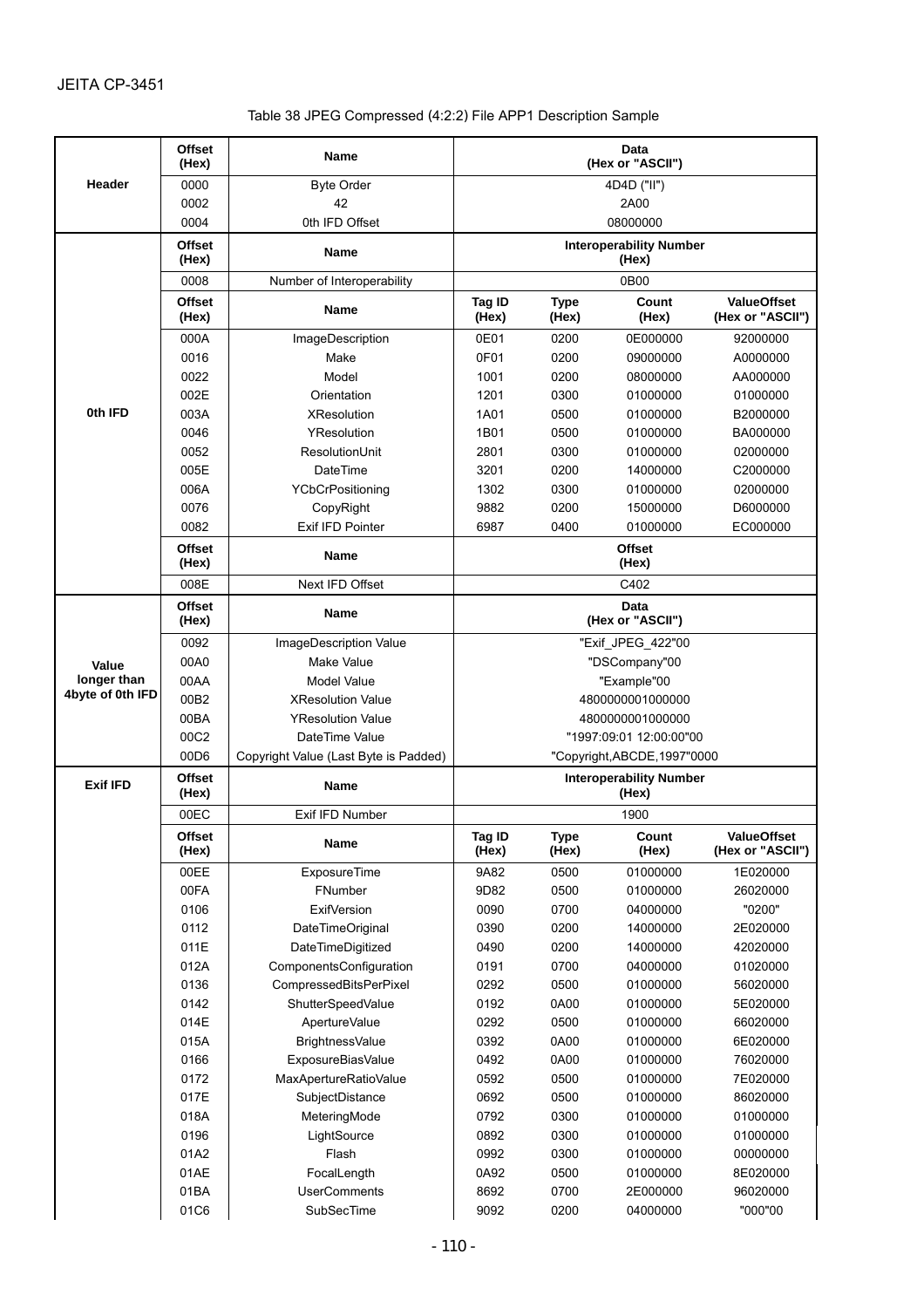| Image Data                      | 032E                   | Thumbnail Data                                          | (JPEG Stream)                        |                      |                                      |                                        |  |
|---------------------------------|------------------------|---------------------------------------------------------|--------------------------------------|----------------------|--------------------------------------|----------------------------------------|--|
| <b>Thumbnail</b>                | <b>Offset</b><br>(Hex) | Name                                                    |                                      |                      | Data                                 |                                        |  |
|                                 | 0326                   | 4800000001000000                                        |                                      |                      | <b>YResolution Value</b>             |                                        |  |
| longer than<br>4byte of 1st IFD | 031E                   | 4800000001000000                                        |                                      |                      | <b>XResolution Value</b>             |                                        |  |
| Value                           | Offset<br>(Hex)        | Data<br>(Hex or "ASCII")                                |                                      |                      | <b>Name</b>                          |                                        |  |
|                                 | 031A                   | Next IFD Offset                                         |                                      |                      | 00000000                             |                                        |  |
|                                 | Offset<br>(Hex)        | <b>Name</b>                                             |                                      |                      | <b>Offset</b><br>(Hex)               |                                        |  |
|                                 | 030E                   | YCbCrPositioning                                        | 1302                                 | 0300                 | 01000000                             | 02000000                               |  |
|                                 | 0302                   | JPEGInterchangeFormatLength                             | 0202                                 | 0400                 | 01000000                             | FF0A0000                               |  |
|                                 | 02F6                   | JPEGInterchangeFormat                                   | 0102                                 | 0400                 | 01000000                             | 2D0E0000                               |  |
|                                 | 02EA                   | ResolutionUnit                                          | 2801                                 | 0300                 | 01000000                             | 02000000                               |  |
| 1st IFD                         | 02DE                   | YResolution                                             | 1B01                                 | 0500                 | 01000000                             | 26030000                               |  |
|                                 | 02D2                   | <b>XResolution</b>                                      | 1A01                                 | 0500                 | 01000000                             | 1E030000                               |  |
|                                 | 02C6                   | Compression                                             | 0301                                 | 0300                 | 01000000                             | 01000000                               |  |
|                                 | <b>Offset</b><br>(Hex) | Name                                                    | <b>Tag ID</b><br>(Hex)               | <b>Type</b><br>(Hex) | Count<br>(Hex)                       | <b>ValueOffset</b><br>(Hex or "ASCII") |  |
|                                 | 02C4                   | Number Of Interoperability                              |                                      |                      | 0700                                 |                                        |  |
|                                 | (Hex)                  | <b>Name</b>                                             |                                      |                      | (Hex)                                |                                        |  |
|                                 | <b>Offset</b>          | UserComment Value (46 Bytes)                            | <b>Interoperability Number</b>       |                      |                                      |                                        |  |
|                                 | 0296                   |                                                         | 3200000001000000<br>4A49530000000000 |                      |                                      |                                        |  |
|                                 | 028E                   | SubjectDistance Value<br>FocalLength Value              |                                      |                      |                                      |                                        |  |
|                                 | 0286                   |                                                         |                                      | 0F0000000A000000     |                                      |                                        |  |
|                                 | 027E                   | ExposureBiasValue Value<br>MaxApertureRatioValue Value  |                                      | 0100000001000000     |                                      |                                        |  |
|                                 | 0276                   |                                                         | 0000000001000000                     |                      |                                      |                                        |  |
| <b>Exif IFD</b>                 | 026E                   | BrightnessValue Value                                   | 0400000001000000<br>0000000001000000 |                      |                                      |                                        |  |
| 4 Bytes of                      | 0266                   | ApertureValue Value                                     |                                      |                      |                                      |                                        |  |
| longer than                     | 025E                   | CompressedBitsPerPixel Value<br>ShutterSpeedValue Value |                                      |                      | 0200000001000000<br>0600000001000000 |                                        |  |
| Value                           | 0242<br>0256           | DateTimeDigitized Value                                 |                                      |                      | "1997:09:01 12:00:00"00              |                                        |  |
|                                 | 022E                   | DateTimeOriginal Value                                  |                                      |                      | "1997:09:01 12:00:00"00              |                                        |  |
|                                 | 0226                   | <b>FNumber Value</b>                                    |                                      |                      | 0400000001000000                     |                                        |  |
|                                 | 021E                   | ExposureTime Value                                      |                                      |                      | 010000003C000000                     |                                        |  |
|                                 | <b>Offset</b><br>(Hex) | Name                                                    |                                      |                      | Data<br>(Hex or "ASCII")             |                                        |  |
|                                 | 021A                   | Next IFD Offset                                         |                                      |                      | 00000000                             |                                        |  |
|                                 | <b>Offset</b><br>(Hex) | <b>Name</b>                                             |                                      |                      | <b>Offset</b><br>(Hex)               |                                        |  |
|                                 | 020E                   | Pixel Y Dimension                                       | A003                                 | 0400                 | 01000000                             | E0010000                               |  |
|                                 | 0202                   | Pixel X Dimension                                       | A002                                 | 0400                 | 01000000                             | 80020000                               |  |
|                                 | 01F6                   | Colorspace                                              | A001                                 | 0300                 | 01000000                             | 01000000                               |  |
|                                 | 01EA                   | FlashpixVersion                                         | A000                                 | 0700                 | 04000000                             | "0100"                                 |  |
|                                 | 01DE                   | SubSecTimeDigitized                                     | 9292                                 | 0200                 | 04000000                             | "000"00                                |  |
|                                 |                        | SubSecTimeOriginal                                      | 9192                                 | 0200                 | 04000000                             | "000"00                                |  |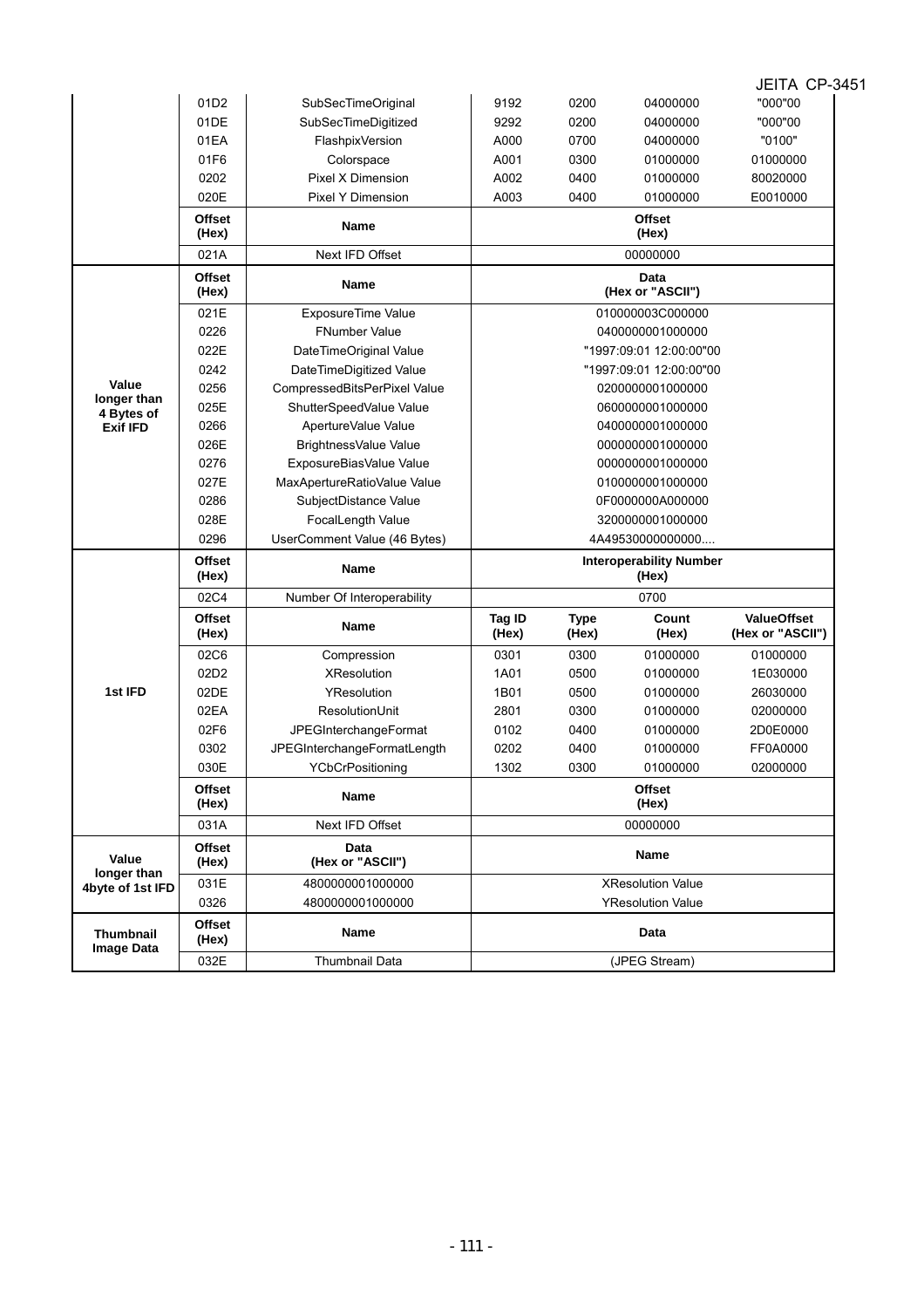| Primary Image                            |                                 |  |  |  |
|------------------------------------------|---------------------------------|--|--|--|
| <b>Recording Format</b>                  | <b>JPEG</b>                     |  |  |  |
| Subsampling                              | YCC 4:2:0                       |  |  |  |
| <b>Restart Markers</b>                   | Inserted                        |  |  |  |
| <b>Quantization Tables</b>               | $\overline{2}$                  |  |  |  |
| <b>Pixels</b>                            | 620 (W) x 475 (H)               |  |  |  |
| Image Title                              | 620x475                         |  |  |  |
| <b>SOF Recorded Pixels</b>               | 640x475                         |  |  |  |
| <b>DCT</b> Data                          | 640x480                         |  |  |  |
| Image Title                              | Exif_JPEG_420                   |  |  |  |
| Image Input Equipment Manufacturer       | <b>DSCompany</b>                |  |  |  |
| Image Input Equipment Model Name         | Example                         |  |  |  |
| Orientation                              | Normal                          |  |  |  |
| Image Resolution                         | 72 dpi (Width), 72 dpi (Length) |  |  |  |
| File Change Date and Time                | 1997:09:01 12:00:00             |  |  |  |
| Copyright                                | Copyright, ABCDE, 1997          |  |  |  |
| Exif-specific Information                |                                 |  |  |  |
| Version                                  | Ver. 2.0                        |  |  |  |
| Date and Time of Original Image Creation | 1997:09:01 12:00:00             |  |  |  |
| Date and Time of File Creation           | 1997:09:01 12:00:00             |  |  |  |
| Components                               | Y,Cb,Cr                         |  |  |  |
| Image Compression Mode                   | 2bit/pel                        |  |  |  |
| <b>Shutter Speed</b>                     | 59/10 (equivalent to 1/60 sec.) |  |  |  |
| Aperture                                 | 50/10 (equivalent to F:5.6)     |  |  |  |
| <b>Brightness</b>                        | 80/10                           |  |  |  |
| <b>Exposure Bias</b>                     | 0/0                             |  |  |  |
| Maximum Lens Aperture                    | 200/10                          |  |  |  |
| Subject Distance                         | 20/10                           |  |  |  |
| <b>Metering Mode</b>                     | MultiSpot                       |  |  |  |
| <b>Light Source</b>                      | Daylight                        |  |  |  |
| Flash ON/OFF                             | ON                              |  |  |  |
| Thumbnails                               |                                 |  |  |  |
| <b>Recording Format</b>                  | <b>TIFF</b>                     |  |  |  |
| Subsampling                              | YCC 4:2:0                       |  |  |  |
| <b>Pixels</b>                            | 80x60                           |  |  |  |
| Image Resolution                         | 72 dpi (Width), 72 dpi (Length) |  |  |  |

Table 39 JPEG Compressed (4:2:0) File Description Sample Contents

#### Table 40 JPEG Compressed (4:2:0) File JPEG Stream Description Sample

| <b>Offset</b><br>(Hex) | <b>Maker Segment</b> | <b>Name</b>       | Code<br>(Hex)    | <b>Comment</b>            |
|------------------------|----------------------|-------------------|------------------|---------------------------|
| 0000                   | SOI                  | SOI Marker        | FFD <sub>8</sub> | Start of Image            |
| 0002                   |                      | APP1 Marker       | FFE1             |                           |
| 0004                   |                      | APP1 Length       | 1FBC             |                           |
| 0006                   | APP1                 | Identifier        | "Exif"00         |                           |
| 000B                   |                      | Pad               | 00               |                           |
| 000C                   |                      | APP1 Body         |                  | See Next Table            |
| 1FC0                   | <b>DQT</b>           | <b>DQT Marker</b> | <b>FFDB</b>      | Define Quantization Table |
| 1FC <sub>2</sub>       |                      | DQT Length        | 0084             |                           |
| 1FC4                   |                      | Pq, Tq            | 00               |                           |
| 1FC <sub>5</sub>       |                      | table elements    | 08060607         | 64 Bytes of Data          |
| 2005                   |                      | Pq, Tq            | 01               |                           |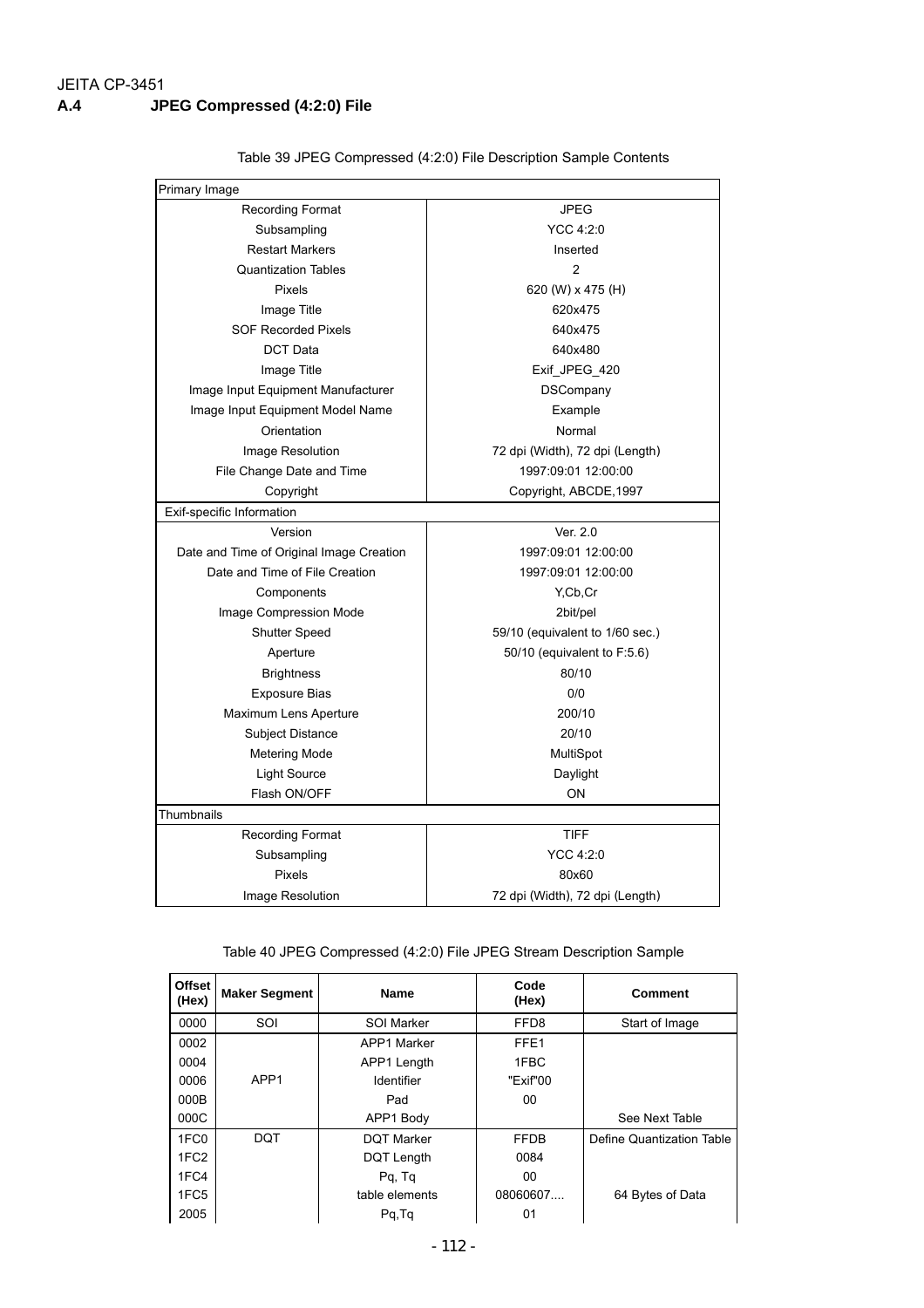| 2006  |                  | table elements        | 0909090C    | 64 Bytes of Data |
|-------|------------------|-----------------------|-------------|------------------|
| 2046  |                  | <b>DHT Marker</b>     | FFC4        |                  |
| 2048  |                  | DHT Length            | 01A2        |                  |
| 204A  |                  | Th                    | 00          | Table 0 for DC   |
| 204B  |                  | Li                    | 00010501    |                  |
| 205B  |                  | Vij                   | 00010203    |                  |
| 2067  |                  | Th                    | 10          | Table 0 for AC   |
| 2068  |                  | Li                    | 00020103    |                  |
| 2078  | <b>DHT</b>       | Vij                   | 01020300    |                  |
| 211A  |                  | Th                    | 01          | Table 1 for DC   |
| 211B  |                  | Li                    | 00030101    |                  |
| 212B  |                  | Vij                   | 00010203    |                  |
| 2137  |                  | Th                    | 11          | Table 1 for AC   |
| 2138  |                  | Li                    | 00020102    |                  |
| 2148  |                  | Vij                   | 00010203    |                  |
| 21EA  |                  | DR Marker             | FFDD        |                  |
| 21EC  | <b>DRI</b>       | <b>DRI</b> Length     | 0004        |                  |
| 21EE  |                  | Ri                    | 0004        |                  |
| 21F0  |                  | SOF0 Marker           | FFC0        |                  |
| 21F2  |                  | SOF0 Lentth           | 0011        |                  |
| 21F4  |                  | $\mathsf{P}$          | 08          |                  |
| 21F5  |                  | Y                     | 01DB        |                  |
| 21F7  |                  | X                     | 0280        |                  |
| 21F9  |                  | Nf                    | 03          |                  |
| 21FA  |                  | C <sub>1</sub>        | 01          |                  |
| 21FB  | SOF <sub>0</sub> | H1, V1                | 22          |                  |
| 21FC  |                  |                       | 00          |                  |
| 21FD  |                  | Tq1<br>C <sub>2</sub> | 02          |                  |
| 21FE  |                  | H2, V2                | 11          |                  |
| 21FF  |                  |                       | 01          |                  |
|       |                  | Tq2                   |             |                  |
| 2200  |                  | C <sub>3</sub>        | 03          |                  |
| 2201  |                  | H3, V3                | 11          |                  |
| 2202  |                  | Tq3                   | 01          |                  |
| 2203  |                  | SOS Marker            | <b>FFDA</b> |                  |
| 2205  |                  | SOS Length            | 000C        |                  |
| 2207  |                  | <b>Ns</b>             | 03          |                  |
| 2208  |                  | Cs1                   | 01          |                  |
| 2209  |                  | Td1,Ta1               | 00          |                  |
| 220A  | SOS              | Cs2                   | 02          |                  |
| 220B  |                  | Td2,Ta2               | 11          |                  |
| 220C  |                  | Cs3                   | 03          |                  |
| 220D  |                  | Td3,Ta3               | 11          |                  |
| 220E  |                  | $\rm{S}s$             | $00\,$      |                  |
| 220F  |                  | Se                    | 3F          |                  |
| 2210  |                  | Ah, Al                | $00\,$      |                  |
| 2211  | Image Data       |                       | F9FE        | Compressed Data  |
| 13BA4 | EOI              |                       | FFD9        |                  |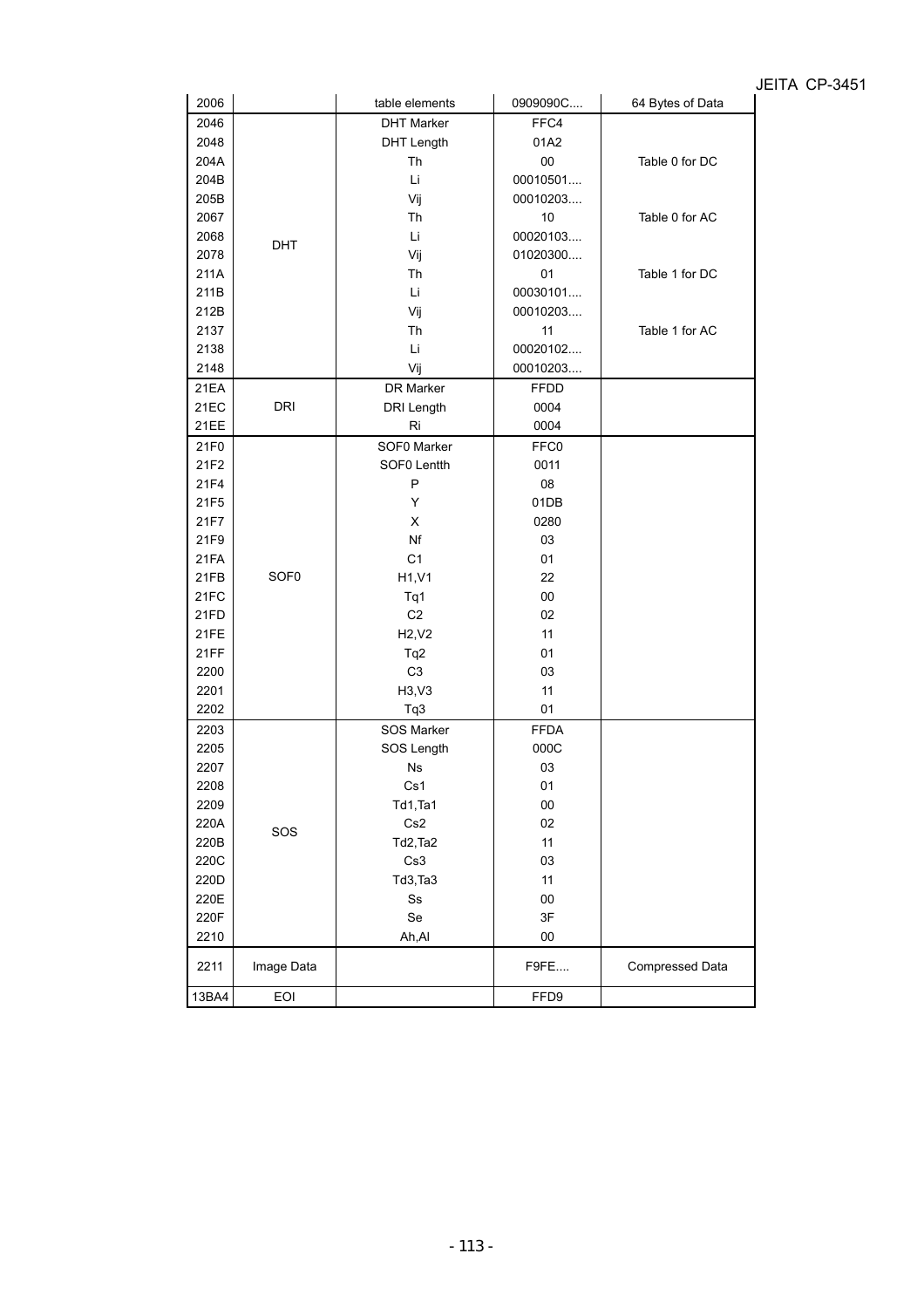| Table 41 JPEG Compressed (4:2:0) File APP1 Description Sample |  |  |
|---------------------------------------------------------------|--|--|
|                                                               |  |  |

|                      | <b>Offset</b><br>(Hex) | Name                                  |                                         |                      | Data<br>(Hex or "ASCII")                |                                        |  |
|----------------------|------------------------|---------------------------------------|-----------------------------------------|----------------------|-----------------------------------------|----------------------------------------|--|
| Header               | 0000                   | <b>Byte Order</b>                     |                                         |                      | 4D4D ("II")                             |                                        |  |
|                      | 0002                   | 42                                    | 2A00                                    |                      |                                         |                                        |  |
|                      | 0004                   | 0th IFD Offset                        |                                         |                      | 08000000                                |                                        |  |
|                      | <b>Offset</b><br>(Hex) | <b>Name</b>                           | <b>Interoperability Number</b><br>(Hex) |                      |                                         |                                        |  |
|                      | 0008                   | Number of Interoperability            |                                         |                      | 0B00                                    |                                        |  |
|                      | <b>Offset</b><br>(Hex) | Name                                  | Tag ID<br>(Hex)                         | <b>Type</b><br>(Hex) | Count<br>(Hex)                          | <b>ValueOffset</b><br>(Hex or "ASCII") |  |
|                      | 000A                   | ImageDescription                      | 0E01                                    | 0200                 | 0E000000                                | 92000000                               |  |
|                      | 0016                   | Make                                  | 0F01                                    | 0200                 | 09000000                                | A0000000                               |  |
|                      | 0022                   | Model                                 | 1001                                    | 0200                 | 08000000                                | AA000000                               |  |
|                      | 002E                   | Orientation                           | 1201                                    | 0300                 | 01000000                                | 01000000                               |  |
| 0th IFD              | 003A                   | <b>XResolution</b>                    | 1A01                                    | 0500                 | 01000000                                | B2000000                               |  |
|                      | 0046                   | YResolution                           | 1B01                                    | 0500                 | 01000000                                | BA000000                               |  |
|                      | 0052                   | ResolutionUnit                        | 2801                                    | 0300                 | 01000000                                | 02000000                               |  |
|                      | 005E                   | <b>DateTime</b>                       | 3201                                    | 0200                 | 14000000                                | C2000000                               |  |
|                      | 006A                   | YCbCrPositioning                      | 1302                                    | 0300                 | 01000000                                | 02000000                               |  |
|                      | 0076                   | Copyright                             | 9882                                    | 0200                 | 15000000                                | D6000000                               |  |
|                      | 0082                   | Exif IFD Pointer                      | 6987                                    | 0400                 | 01000000                                | EC000000                               |  |
|                      | <b>Offset</b><br>(Hex) | Name                                  | <b>Offset</b><br>(Hex)                  |                      |                                         |                                        |  |
|                      | 008E                   | Next IFD Offset                       | C402                                    |                      |                                         |                                        |  |
|                      | <b>Offset</b><br>(Hex) | <b>Name</b>                           |                                         |                      | Data<br>(Hex or "ASCII")                |                                        |  |
|                      | 0092                   | ImageDescription Value                |                                         |                      | "Exif_JPEG_420"00                       |                                        |  |
| Value<br>longer than | 00A0                   | Make Value                            |                                         |                      | "DSCompany"00                           |                                        |  |
| 4byte of 0th         | 00AA                   | Model Value                           |                                         |                      | "Example"00                             |                                        |  |
| <b>IFD</b>           | 00B2                   | <b>XResolution Value</b>              |                                         |                      | 4800000001000000                        |                                        |  |
|                      | 00BA                   | <b>YResolution Value</b>              |                                         |                      | 4800000001000000                        |                                        |  |
|                      | 00C2                   | DateTime Value                        |                                         |                      | "1997:09:01 12:00:00"00                 |                                        |  |
|                      | 00D6                   | Copyright Value (Last Byte is Padded) |                                         |                      | "Copyright, ABCDE, 1997"0000            |                                        |  |
| <b>Exif IFD</b>      | <b>Offset</b><br>(Hex) | <b>Name</b>                           |                                         |                      | <b>Interoperability Number</b><br>(Hex) |                                        |  |
|                      | 00EC                   | Exif IFD Number                       | 1900                                    |                      |                                         |                                        |  |
|                      | Offset<br>(Hex)        | Name                                  | Tag ID<br>(Hex)                         | <b>Type</b><br>(Hex) | Count<br>(Hex)                          | <b>ValueOffset</b><br>(Hex or "ASCII") |  |
|                      | 00EE                   | <b>ExposureTime</b>                   |                                         | 0500                 | 01000000                                | 1E020000                               |  |
|                      | 00FA                   | FNumber                               | 9D82                                    | 0500                 | 01000000                                | 26020000                               |  |
|                      | 0106                   | <b>ExifVersion</b>                    | 0090                                    | 0700                 | 04000000                                | "0200"                                 |  |
|                      | 0112                   | DateTimeOriginal                      | 0390                                    | 0200                 | 14000000                                | 2E020000                               |  |
|                      | 011E                   | DateTimeDigitized                     | 0490                                    | 0200                 | 14000000                                | 42020000                               |  |
|                      | 012A                   | ComponentsConfiguration               | 0191                                    | 0700                 | 04000000                                | 01020300                               |  |
|                      | 0136                   | CompressedBitsPerPixel                | 0292                                    | 0500                 | 01000000                                | 56020000                               |  |
|                      | 0142                   | ShutterSpeedValue                     | 0192                                    | 0A00                 | 01000000                                | 5E020000                               |  |
|                      | 014E                   | ApertureValue                         | 0292                                    | 0500                 | 01000000                                | 66020000                               |  |
|                      | 015A                   | BrightnessValue                       | 0392                                    | 0A00                 | 01000000                                | 6E020000                               |  |
|                      | 0166                   | ExposureBiasValue                     | 0492                                    | 0A00                 | 01000000                                | 76020000                               |  |
|                      | 0172                   | MaxApertureRatioValue                 | 0592                                    | 0500                 | 01000000                                | 7E020000                               |  |
|                      | 017E                   | SubjectDistance                       | 0692                                    | 0500                 | 01000000                                | 86020000                               |  |
|                      | 018A                   | MeteringMode                          | 0792                                    | 0300                 | 01000000                                | 01000000                               |  |
|                      | 0196                   | LightSource                           | 0892                                    | 0300                 | 01000000                                | 01000000                               |  |
|                      | 01A2                   | Flash                                 | 0992                                    | 0300                 | 01000000                                | 00000000                               |  |
|                      | 01AE                   | FocalLength                           | 0A92                                    | 0500                 | 01000000                                | 8E020000                               |  |
|                      | 01BA                   | <b>UserComments</b>                   | 8692                                    | 0700                 | 2E000000                                | 96020000                               |  |
|                      | 01C6<br>SubSecTime     |                                       | 9092                                    | 0200                 | 04000000                                | 30303000                               |  |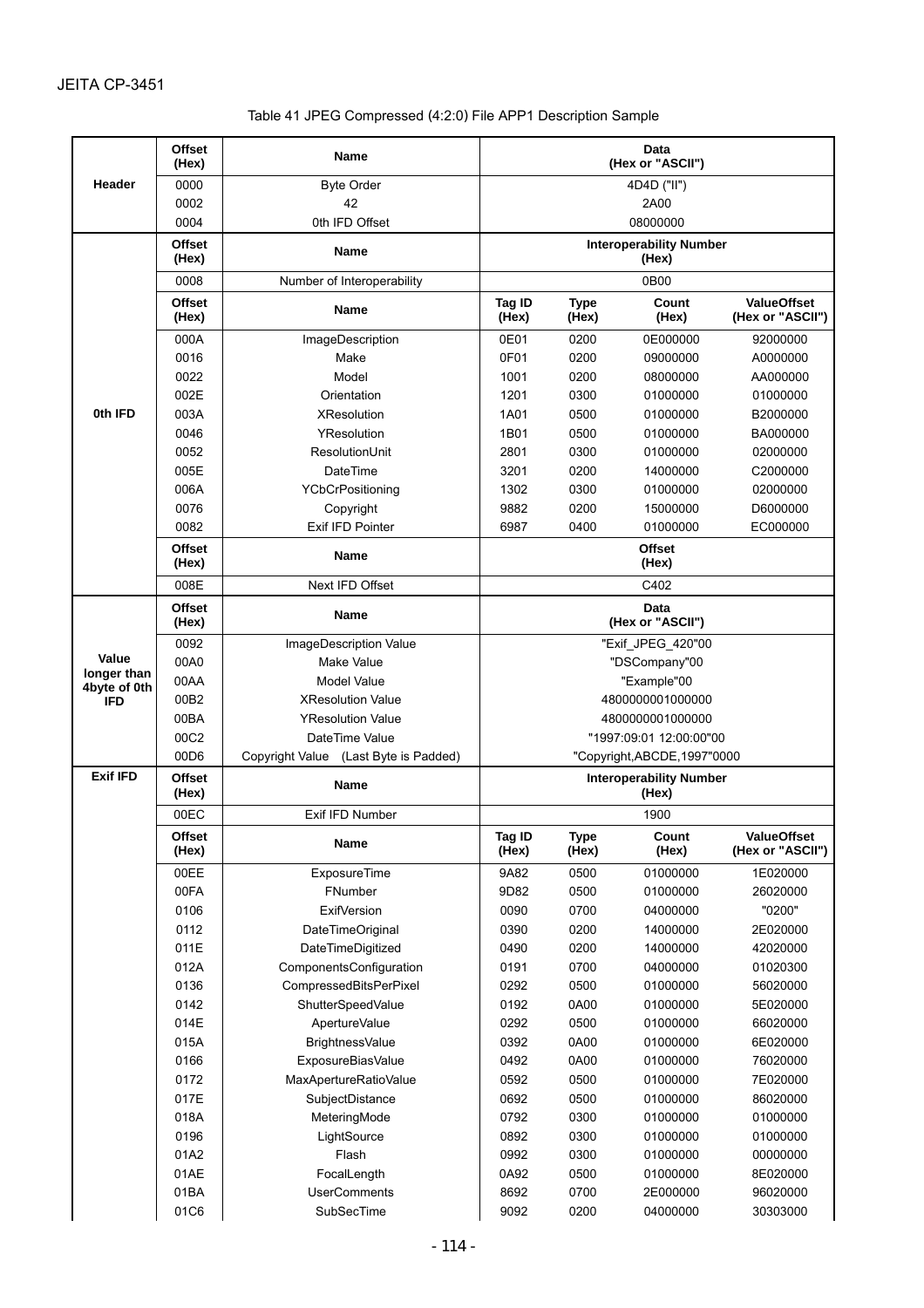|                                |                                                                  |                              |                                         |                  |                          | JEITA CP-3451      |
|--------------------------------|------------------------------------------------------------------|------------------------------|-----------------------------------------|------------------|--------------------------|--------------------|
|                                | 01D <sub>2</sub>                                                 | SubSecTimeOriginal           | 9192                                    | 0200             | 04000000                 | "000"00            |
|                                | 01DE                                                             | SubSecTimeDigitized          | 9292                                    | 0200             | 04000000                 | "000"00            |
|                                | 01EA                                                             | FlashpixVersion              | A000                                    | 0700             | 04000000                 | "0100"             |
|                                | 01F6                                                             | ColorSpace                   | A001                                    | 0300             | 01000000                 | 01000000           |
|                                | 0202                                                             | Pixel X Dimension            | A002                                    | 0400             | 01000000                 | 6C020000           |
|                                | 020E                                                             | <b>Pixel Y Dimension</b>     | A003                                    | 0400             | 01000000                 | DB010000           |
|                                | <b>Offset</b><br><b>Name</b><br>(Hex)<br>Next IFD Offset<br>021A |                              |                                         |                  | <b>Offset</b><br>(Hex)   |                    |
|                                |                                                                  |                              |                                         |                  | 00000000                 |                    |
|                                | <b>Offset</b><br>(Hex)                                           | <b>Name</b>                  |                                         |                  | Data<br>(Hex or "ASCII") |                    |
|                                | 021E                                                             | ExposureTime Value           |                                         | 010000003C000000 |                          |                    |
|                                | 0226                                                             | <b>FNumber Value</b>         |                                         |                  | 0400000001000000         |                    |
|                                | 022E                                                             | DateTimeOriginal Value       |                                         |                  | "1997:09:01 12:00:00"00  |                    |
|                                | 0242                                                             | DateTimeDigitized Value      |                                         |                  | "1997:09:01 12:00:00"00  |                    |
| Value                          | 0256                                                             | CompressedBitsPerPixel Value |                                         |                  | 0200000001000000         |                    |
| longer than<br>4 Bytes of      | 025E                                                             | ShutterSpeedValue Value      |                                         |                  | 0600000001000000         |                    |
| <b>Exif IFD</b>                | 0266                                                             | ApertureValue Value          |                                         |                  | 0400000001000000         |                    |
|                                | 026E                                                             | BrightnessValue Value        |                                         |                  | 0000000001000000         |                    |
|                                | 0276                                                             | ExposureBiasValue Value      | 0000000001000000                        |                  |                          |                    |
|                                | 027E                                                             | MaxApertureRatioValue Value  | 0100000001000000                        |                  |                          |                    |
|                                | 0286                                                             | SubjectDistance Value        | 0F0000000A000000                        |                  |                          |                    |
|                                | 028E                                                             | FocalLength Value            | 3200000001000000                        |                  |                          |                    |
|                                | 0296                                                             | UserComment Value (46 Bytes) | 4A49530000000000                        |                  |                          |                    |
|                                | <b>Offset</b><br>(Hex)                                           | <b>Name</b>                  | <b>Interoperability Number</b><br>(Hex) |                  |                          |                    |
|                                | 02C4                                                             | Number Of Interoperability   |                                         |                  | 0F00                     |                    |
|                                | <b>Offset</b>                                                    | <b>Name</b>                  | Tag ID                                  | <b>Type</b>      | Count                    | <b>ValueOffset</b> |
|                                | (Hex)                                                            |                              | (Hex)                                   | (Hex)            | (Hex)                    | (Hex or "ASCII")   |
|                                | 02C6                                                             | ImageWidth                   | 0001                                    | 0400             | 01000000                 | 50000000           |
|                                | 02D2                                                             | ImageLength                  | 0101                                    | 0400             | 01000000                 | 3C000000           |
|                                | 02DE                                                             | <b>BitsPerSample</b>         | 0201                                    | 0300             | 03000000                 | 7E030000           |
|                                | 02EA                                                             | Compression                  | 0301                                    | 0300             | 01000000                 | 01000000           |
|                                | 02F6                                                             | PhotometricInterpretation    | 0601                                    | 0300             | 01000000                 | 06000000           |
|                                | 0302                                                             | StripOffsets                 | 1101                                    | 0400             | 01000000                 | 94030000           |
| 1st IFD                        | 030E                                                             | SamplesPerPixel              | 1501                                    | 0300             | 01000000                 | 03000000           |
|                                | 031A                                                             | <b>RowsPerStrip</b>          | 1601                                    | 0400             | 01000000                 | 3C000000           |
|                                | 0326                                                             | <b>StripByteCounts</b>       | 1701                                    | 0400             | 01000000                 | 201C0000           |
|                                | 0332                                                             | <b>XResolution</b>           | 1A01                                    | 0500             | 01000000                 | 84030000           |
|                                | 033E                                                             | YResolution                  | 1B01                                    | 0500             | 01000000                 | 8C030000           |
|                                | 034A                                                             | PlanarConfiguration          | 1C01                                    | 0300             | 01000000                 | 01000000           |
|                                | 0356                                                             | ResolutionUnit               | 2801                                    | 0300             | 01000000                 | 02000000           |
|                                | 0362                                                             | YCbCrSubSampling             | 1202                                    | 0300             | 02000000                 | 02000200           |
|                                | 036E                                                             | <b>YCbCrPositioning</b>      | 1302                                    | 0300             | 01000000                 | 02000000           |
|                                | <b>Offset</b><br>(Hex)                                           | <b>Name</b>                  |                                         |                  | Offset<br>(Hex)          |                    |
|                                | 037A                                                             | Next IFD Offset              |                                         |                  | 00000000                 |                    |
| Value                          | Offset<br>(Hex)                                                  | Name                         |                                         |                  | Data<br>(Hex or "ASCII") |                    |
| longer than                    | 037E                                                             | <b>BitsPerSample Value</b>   |                                         |                  | 080008000800             |                    |
| 4byte of 1st<br><b>IFD</b>     | 0384                                                             | <b>XResolution Value</b>     |                                         |                  | 4800000001000000         |                    |
|                                | 038C                                                             | <b>YResolution Value</b>     |                                         |                  | 4800000001000000         |                    |
| Thumbnail<br><b>Image Data</b> | Offset<br>(Hex)                                                  | Name                         |                                         |                  | Data<br>(Hex or "ASCII") |                    |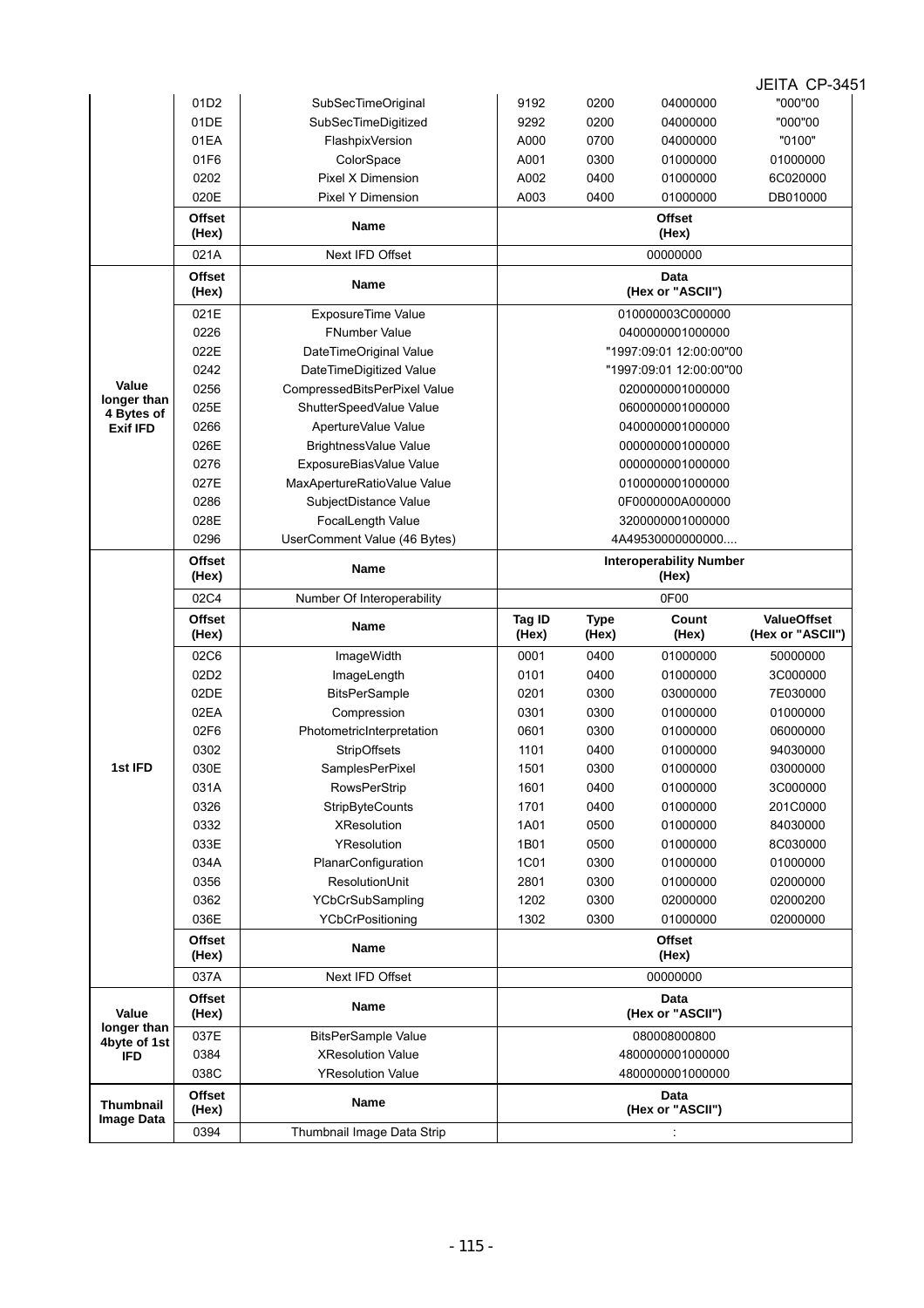### **Annex B**

# **Audio File Description Examples**

#### **B.1 PCM Audio Data**

| Audio Data                              |                                     |
|-----------------------------------------|-------------------------------------|
| Format Type                             | <b>PCM Format</b>                   |
| Channels                                | monaural                            |
| Sampling Frequency                      | 22.05 kHz                           |
| Bits per Sample                         | 8 Bits/Sample                       |
| <b>Total Samples</b>                    | 27768 Samples                       |
| Attribute Information                   |                                     |
| Audio Title                             | ExifPCMExampleZ                     |
| Audio Genre                             | None                                |
| <b>Recording Date</b>                   | 1997-07-13                          |
| <b>Recording Engineer</b>               | Taro Yamada                         |
| Copyright                               | Copyright Exif Corporation on 1997. |
| Exif-specific Information               |                                     |
| <b>Fxif Version</b>                     | 0200 (Version 2.0)                  |
| Related Exif Image File                 | DSC00001.JPGZ                       |
| Recording Start Time                    | 10:15:30.130Z                       |
| <b>Recording Equipment Manufacturer</b> | <b>DSC CorporationZ</b>             |
| Recording Equipment Model               | <b>DSC1000Z</b>                     |
| Manufacturer Note                       | None                                |
| User Comment                            | None                                |

Table 42 PCM Audio File Description Sample Contents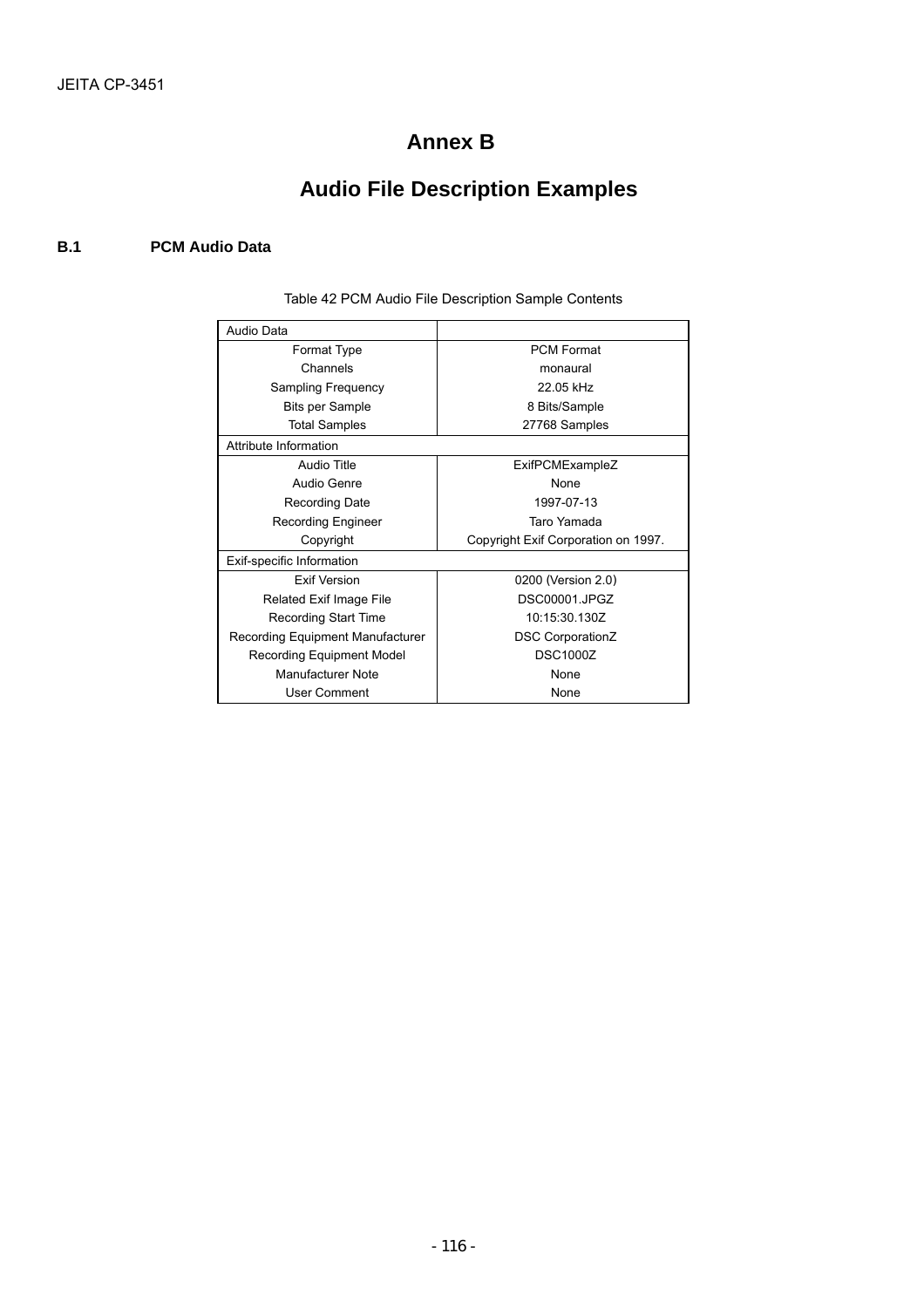|  | Table 43 PCM Audio File Description Example |  |
|--|---------------------------------------------|--|
|  |                                             |  |

|                  | <b>Offset</b><br>(Hex) | Name            | <b>Comment</b>                | <b>Data</b><br>(Hex or "ASCII")              |
|------------------|------------------------|-----------------|-------------------------------|----------------------------------------------|
| <b>RIFF-ck</b>   | 0000                   | ckID            | <b>RIFF</b>                   | 52494646                                     |
|                  | 0004                   | ckSize          |                               | 766D0000                                     |
|                  | 0008                   | formType        | <b>WAVE</b>                   | 57415645                                     |
| fmt-ck           | 000C                   | ckID            | fmt                           | 666D7420                                     |
|                  | 0010                   | ckSize          |                               | 10000000                                     |
|                  | 0014                   | wFormatTag      | <b>PCM Format</b>             | 0100                                         |
|                  | 0016                   | nchannels       | monaural                      | 0100                                         |
|                  | 0018                   | nSamplesPerSec  | 22.05 kHz                     | 22560000                                     |
|                  | 001C                   | nAvgBytesPerSec | 22050 bytes/sec               | 22560000                                     |
|                  | 0020                   | nBlockAlign     | 1 byte/block                  | 0100                                         |
|                  | 0022                   | wBitsPerSample  | 8 bits/sample                 | 0800                                         |
| <b>INFO-LIST</b> | 0024                   | ckID            | <b>LIST</b>                   | 4C495354                                     |
|                  | 0028                   | ckSize          |                               | 6E000000                                     |
|                  | 002C                   | listType        | "INFO"                        | 494E464F                                     |
| <b>INAM-ck</b>   | 0030                   | ckID            | <b>INAM</b>                   | 494E414D                                     |
|                  | 0034                   | ckSize          |                               | 0F000000                                     |
|                  | 0038                   | ckData          | (audio title)                 | "ExifPCMExample"0000                         |
| <b>ICRD-ck</b>   | 0048                   | ckID            | <b>ICRD</b>                   | 49435244                                     |
|                  | 004C                   | ckSize          |                               | 0B000000                                     |
|                  | 0050                   | ckData          | (July 13, 1997)               | "1997-07-13"0000                             |
| <b>IART-ck</b>   | 005C                   | ckID            | <b>IART</b>                   | 49415254                                     |
|                  | 0060                   | ckSize          |                               | 0C000000                                     |
|                  | 0064                   | ckData          | (creator)                     | "Taro Yamada"00                              |
| <b>ICOP-ck</b>   | 0070                   | ckID            | <b>ICOP</b>                   | 49434F50                                     |
|                  | 0074                   | ckSize          |                               | 21000000                                     |
|                  | 0078                   | ckData          | (copyright)                   | "Copyright Exif Corporation on<br>1997."0000 |
| exif-LIST        | 009A                   | ckID            | <b>LIST</b>                   | 4C495354                                     |
|                  | 009E                   | ckSize          |                               | 64000000                                     |
|                  | 00A2                   | listType        | exif                          | 65786966                                     |
| ever-ck          | 00A6                   | ckID            | ever                          | 65766572                                     |
|                  | 00AA                   | ckSize          |                               | 4000000                                      |
|                  | 00AE                   | ckData          | Ver. 2.0                      | 200                                          |
| erel-ck          | 00B2                   | ckID            | erel                          | 6572656C                                     |
|                  | 00B6                   | ckSize          |                               | 0D000000                                     |
|                  | 00BA                   | ckData          | (relation to Exif image file) | "DSC00001.JPG"0000                           |
| etim-ck          | 00C8                   | ckID            | etim                          | 6574696D                                     |
|                  | 00CC                   | ckSize          |                               | 0D000000                                     |
|                  | 00D <sub>0</sub>       | ckData          | (10:15:30.130)                | "10:15:30.130"0000                           |
| ecor-ck          | 00DE                   | ckID            | ecor                          | 65636F72                                     |
|                  | 00E2                   | ckSize          |                               | 10000000                                     |
|                  | 00E6                   | ckSize          | (equipment manufacturer)      | "DSC Corporation"00                          |
| emdl-ck          | 00F6                   | ckID            | emdl                          | 656D646C                                     |
|                  | 00FA                   | ckSize          |                               | 8000000                                      |
|                  | 00FE                   | ckData          | (equipment model)             | "DSC1000"00                                  |
| data-ck          | 0106                   | ckID            | data                          | 64617461                                     |
|                  | 010A                   | ckSize          |                               | 706C0000                                     |
|                  | 010E                   | ckData          | PCM Audio Data                | 00000000000                                  |

(Total samples = 27768)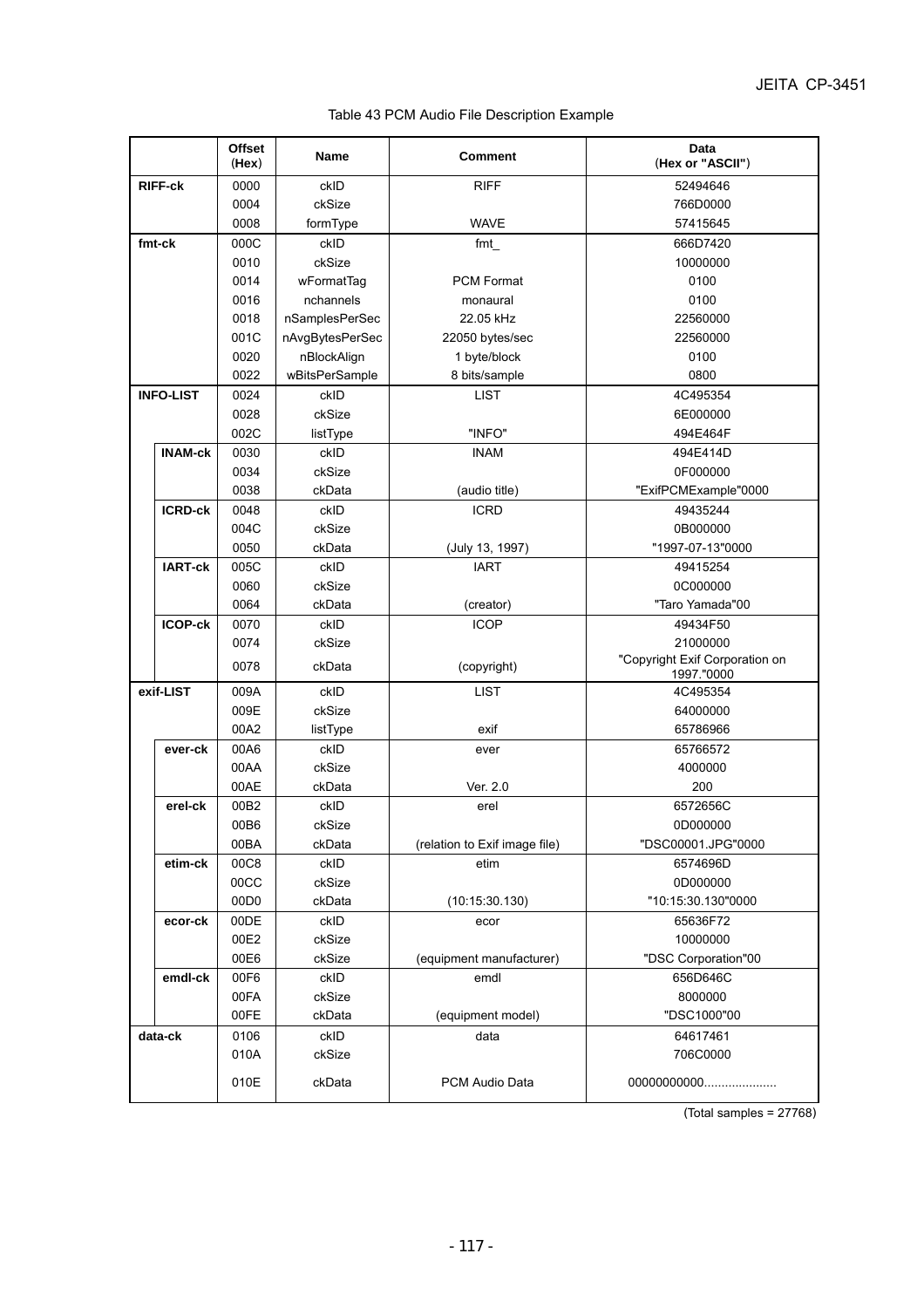| Audio Data                       |                                          |
|----------------------------------|------------------------------------------|
| Format Type                      | μ-LAW PCM                                |
| Channels                         | monaural                                 |
| Sampling Frequency               | 8.000 kHz                                |
| Bits per Sample                  | 8 bits                                   |
| <b>Total Samples</b>             | 111912                                   |
| Attribute Information            |                                          |
| Audio Title                      | μ-LAW PCM ExampleZ                       |
| Audio Genre                      | GreetingZ                                |
| Recording Date                   | 1997-07-17                               |
| <b>Recording Engineer</b>        | Interoperability Multimedia AssociationZ |
| Copyright                        | Copyright ABCZ                           |
| Exif-specific Information        |                                          |
| <b>Fxif Version</b>              | 0200 (Version 2.0)                       |
| Related Exif Image File          | DSC00001.JPGZ                            |
| Recording Start Time             | 10:20:30.130Z                            |
| Recording Equipment Manufacturer | <b>ABCD CorporationZ</b>                 |
| <b>Recording Equipment Model</b> | Camera XYZZ                              |
| Manufacturer Note                | 000000000000000                          |
| User Comment                     | User Comment (ASCII)                     |

Table 44 µ-Law Audio File Description Sample Contents

Table 45 µ-Law Audio File Description Sample

|                  | <b>Offset</b><br>(Hex) | <b>Name</b>     | <b>Comment</b>    | Data<br>(Hex or "ASCII") |
|------------------|------------------------|-----------------|-------------------|--------------------------|
| <b>RIFF-ck</b>   | 0000                   | ckID            | <b>RIFF</b>       | 52494646                 |
|                  | 0004                   | ckSize          |                   | AAB60100                 |
|                  | 0008                   | formType        | <b>WAVE</b>       | 57415645                 |
| fmt-ck           | 000C                   | ckID            | fmt               | 666D7420                 |
|                  | 0010                   | ckSize          |                   | 12000000                 |
|                  | 0014                   | wFormatTag      | µ-Law Format      | 0700                     |
|                  | 0016                   | nchannels       | monaural          | 0100                     |
|                  | 0018                   | nSamplesPerSec  | 8.00 kHz          | 401F0000                 |
|                  | 001C                   | nAvgBytesPerSec | 8.00Kbytes/sec    | 401F0000                 |
|                  | 0020                   | nBlockAlign     | 1 byte/block      | 0100                     |
|                  | 0022                   | wBitsPerSample  | 8 bits/sample     | 0800                     |
|                  | 0024                   | cbSize          | 0                 | 0000                     |
| fact-ck          | 0026                   | ckID            | fact              | 66616374                 |
|                  | 002A                   | ckSize          |                   | 04000000                 |
|                  | 002E                   | dwSampleLength  |                   | 28B50100                 |
| <b>INFO-LIST</b> | 0032                   | ckID            | <b>LIST</b>       | 4C495354                 |
|                  | 0036                   | ckSize          |                   | AC000000                 |
|                  | 003A                   | listType        | <b>INFO</b>       | 494E464F                 |
| <b>INAM-ck</b>   | 003E                   | ckID            | <b>INAM</b>       | 494E414D                 |
|                  | 0042                   | ckSize          |                   | 12000000                 |
|                  | 0046                   | ckData          | (audio title)     | "uLAW PCM Example"00     |
| <b>IGNR-ck</b>   | 0058                   | ckID            | <b>IGNR</b>       | 49474E52                 |
|                  | 005C                   | ckSize          |                   | 09000000                 |
|                  | 0060                   | ckData          | (recording genre) | "Greeting"Z              |
| <b>ICRD-ck</b>   | 006A                   | ckID            | <b>ICRD</b>       | 49435244                 |
|                  | 006E                   | ckSize          |                   | 0B000000                 |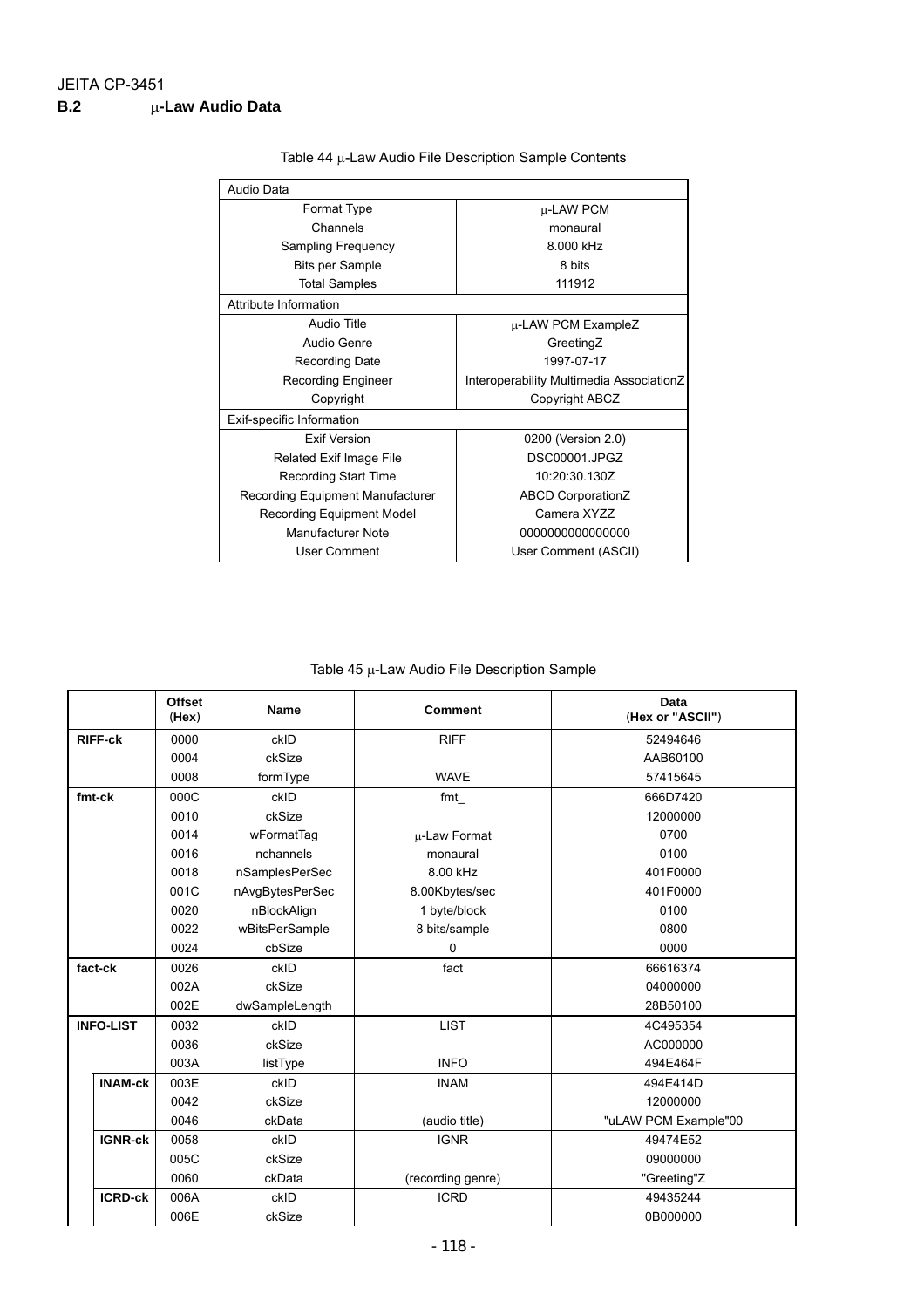|                | 0072 | ckData   | (July 17, 1997)               | "1997-07-17"00                              |
|----------------|------|----------|-------------------------------|---------------------------------------------|
| <b>ICMT-ck</b> | 007E | ckID     | <b>ICMT</b>                   | 49434D54                                    |
|                | 0082 | ckSize   |                               | 18000000                                    |
|                | 0086 | ckData   | (This File µ-LAW Sample)      | "This File uLAW Sample"000000               |
| <b>IART-ck</b> | 009E | ckID     | <b>IART</b>                   | 49415254                                    |
|                | 00A2 | ckSize   |                               | 23000000                                    |
|                | 00A6 | ckData   | (creator)                     | "Interoperability Multimedia Association"00 |
| <b>ICOP-ck</b> | 00CA | ckID     | <b>ICOP</b>                   | 49434F50                                    |
|                | 00CE | ckSize   |                               | 10000000                                    |
|                | 00D2 | ckData   | (creator)                     | "ABCD Corporation"00                        |
| exif-LIST      | 00E2 | ckID     | <b>LIST</b>                   | 4C495354                                    |
|                | 00E6 | ckSize   |                               | 94000000                                    |
|                | 00EA | listType | exif                          | 65786966                                    |
| ever-ck        | 00EE | ckID     | ever                          | 4C495354                                    |
|                | 00F2 | ckSize   |                               | 94000000                                    |
|                | 00F6 | ckData   | Ver. 2.0                      | 65786966                                    |
| erel-ck        | 00FA | ckID     | erel                          | 4C495354                                    |
|                | 00FE | ckSize   |                               | 94000000                                    |
|                | 0102 | ckData   | (relation to Exif image file) | "DSC00001.JPG"00                            |
| etim-ck        | 0110 | ckID     | etim                          | 4C495354                                    |
|                | 0114 | ckSize   |                               | 94000000                                    |
|                | 0118 | ckData   | (10:20:30.130)                | "10:20:30.130"00                            |
| ecor-ck        | 0126 | ckID     | ecor                          | 4C495354                                    |
|                | 012A | ckSize   |                               | 94000000                                    |
|                | 012E | ckSize   | (equipment manufacturer)      | "ABCD Corporation"00                        |
| emdl-ck        | 0140 | ckID     | emdl                          | 656D646C                                    |
|                | 0144 | ckSize   |                               | 0A000000                                    |
|                | 0148 | ckData   | (equipment model)             | "Camera XY"0000                             |
| emnt-ck        | 0152 | ckID     | emnt                          | 656D6E74                                    |
|                | 0156 | ckSize   |                               | 08000000                                    |
|                | 015A | ckData   | (manufacturer note)           | 000000000000000                             |
| eucm-ck        | 0162 | ckID     | eucm                          | 6575636D                                    |
|                | 0166 | ckSize   |                               | 14000000                                    |
|                | 016A | ckData   | (user comment)                | 41534349490000005573657220436F6D            |
| data-ck        | 017E | ckID     | data                          | 64617461                                    |
|                | 0182 | ckSize   |                               | 28B50100                                    |
|                | 0186 | ckData   | u-Law Audio Data              | F2FE00007FFF0000E3                          |

(Total samples = 111912)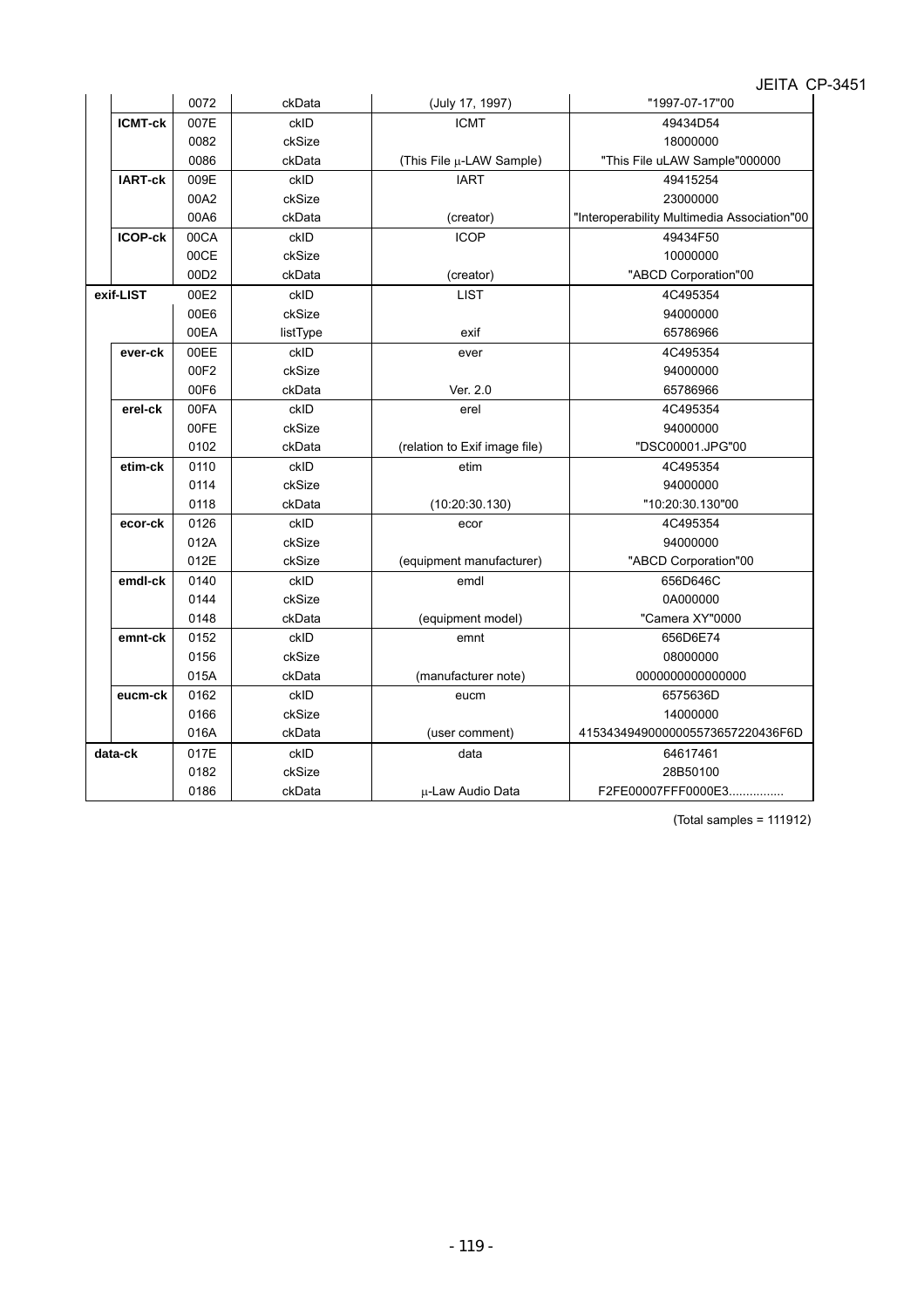| Audio Data                       |                                   |
|----------------------------------|-----------------------------------|
| Format Type                      | <b>IMA-ADPCM Format</b>           |
| Channels                         | stereo                            |
| Sampling Frequency               | 8.000 kHz                         |
| Bytes per Block                  | 8110 bytes/sec                    |
| <b>Bits per Sample</b>           | 4 bits/sample                     |
| Total Data Bytes                 | 35840 bytes                       |
| Attribute Information            |                                   |
| Audio Title                      | IMA-ADPCM ExampleZ                |
| Audio Genre                      | <b>None</b>                       |
| Recording Date                   | 1997-08-11Z                       |
| Comment                          | None                              |
| <b>Recording Engineer</b>        | Hanako YamadaZ                    |
| Copyright                        | Copyright XYZ on 1997.Z           |
| Exif-specific Information        |                                   |
| <b>Fxif Version</b>              | 0200 (Version 2.0)                |
| Related Exif Image File          | DSC00001.JPGZ                     |
| <b>Recording Start Time</b>      | 15:14:13.135Z                     |
| Recording Equipment Manufacturer | DSC Interoperability CorporationZ |
| Recording Equipment Model        | DSC Camera-2Z                     |
| Manufacturer Note                | None                              |
| User Comment                     | None                              |

Table 46 IMA-ADPCM Audio File Description Sample Contents

Table 47 IMA-ADPCM Audio File Description Example

|                  | <b>Offset</b><br>(Hex) | <b>Name</b>      | <b>Comment</b>          | Data<br>(Hex or "ASCII") |
|------------------|------------------------|------------------|-------------------------|--------------------------|
| <b>RIFF-ck</b>   | 0000                   | ckID             | <b>RIFF</b>             | 52494646                 |
|                  | 0004                   | ckSize           |                         | 248D0000                 |
|                  | 0008                   | formType         | <b>WAVE</b>             | 57415645                 |
| fmt-ck           | 000C                   | ckID             | "fmt "                  | 666D7420                 |
|                  | 0010                   | ckSize           | <b>IMA-ADPCM Format</b> | 14000000                 |
|                  | 0014                   | wFormatTag       |                         | 1100                     |
|                  | 0016                   | nchannels        | stereo                  | 0200                     |
|                  | 0018                   | nSamplesPerSec   | 8.0kHz                  | 401F0000                 |
|                  | 001C                   | nAvgBytesPerSec  | 8110 bytes/sec          | AE1F0000                 |
|                  | 0020                   | nBlockAlign      | 512 bytes/block         | 0002                     |
|                  | 0022                   | wBitsPerSample   | 4 bits/sample           | 0400                     |
|                  | 0024                   | cbSize           | Additional bytes = 2    | 0200                     |
|                  | 0026                   | wSamplesPerBlock | 505 bytes/block         | F901                     |
| fact-ck          | 0028                   | ckID             | fact                    | 66616374                 |
|                  | 002C                   | ckSize           |                         | 04000000                 |
|                  | 0030                   | dwSampleLength   | 35350 samples           | 168A0000                 |
| <b>INFO-LIST</b> | 0034                   | ckID             | <b>LIST</b>             | 4C495354                 |
|                  | 0038                   | ckSize           |                         | 68000000                 |
|                  | 003C                   | listType         | <b>INFO</b>             | 494E464F                 |
| <b>INAM-ck</b>   | 0040                   | ckID             | <b>INAM</b>             | 494E414D                 |
|                  | 0044                   | ckSize           |                         | 12000000                 |
|                  | 0048                   | ckData           | (audio title)           | "IMA-ADPCM Example"00    |
| <b>IGNR-ck</b>   | 0058                   | ckID             | <b>IGNR</b>             | 49474E52                 |
|                  | 005C                   | ckSize           |                         | 09000000                 |
|                  | 0060                   | ckData           | (recording genre)       | "Greeting"Z              |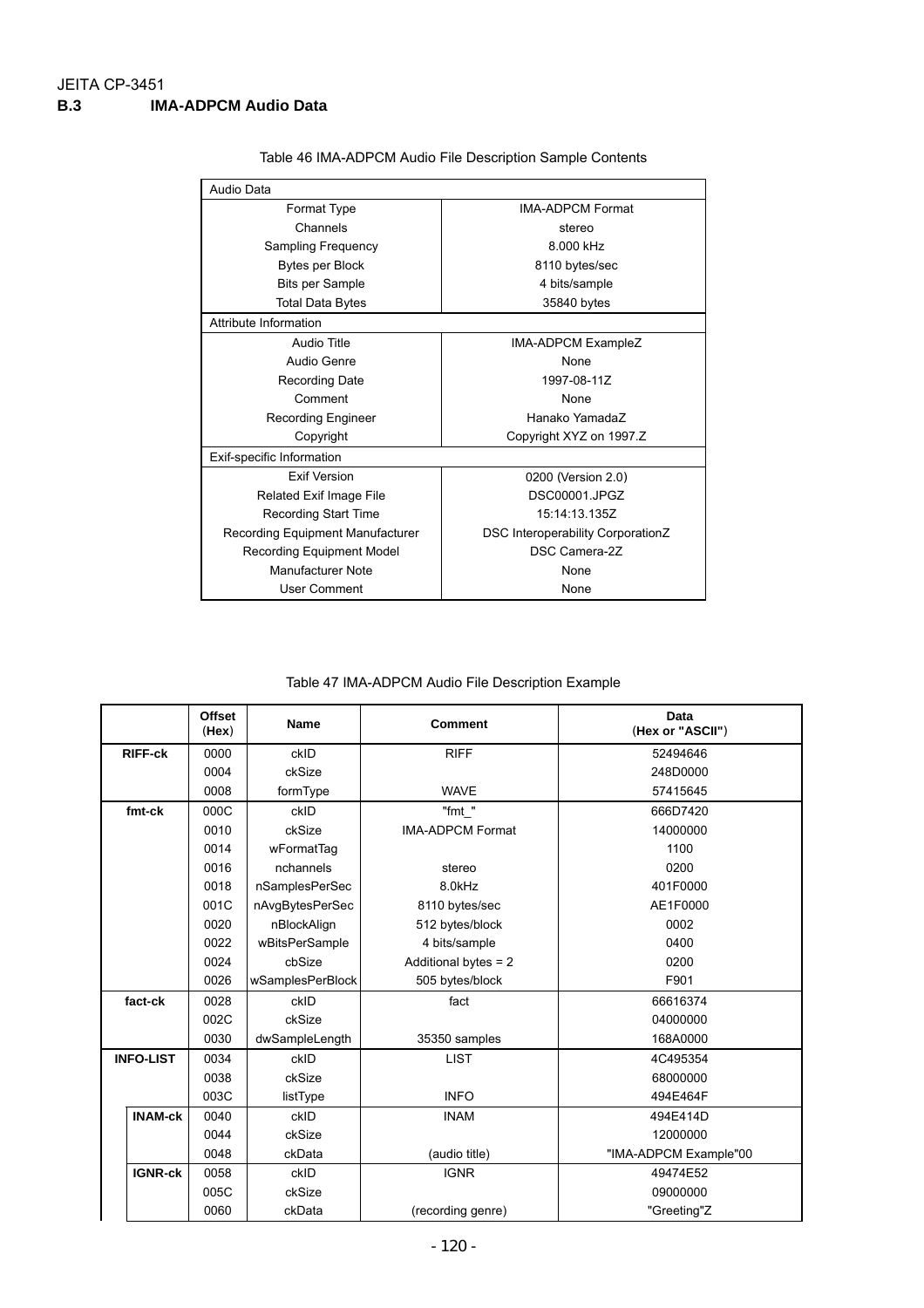|                |      |          |                               | JEIIA U                              |
|----------------|------|----------|-------------------------------|--------------------------------------|
| <b>ICRD-ck</b> | 005A | ckID     | <b>ICRD</b>                   | 49435244                             |
|                | 005E | ckSize   |                               | 0B000000                             |
|                | 0062 | ckData   | (August 11, 1997)             | "1997-08-11"0000                     |
| <b>IART-ck</b> | 006E | ckID     | <b>IART</b>                   | 49415254                             |
|                | 0072 | ckSize   |                               | 0E000000                             |
|                | 0076 | ckData   | (creator)                     | "Hanako Yamada"00                    |
| <b>ICOP-ck</b> | 0084 | ckID     | <b>ICOP</b>                   | 49434F50                             |
|                | 0088 | ckSize   |                               | 17000000                             |
|                | 008C | ckData   | (copyright)                   | "Copyright XYZ on 1997."0000         |
| exif-LIST      | 00E2 | ckID     | <b>LIST</b>                   | 4C495354                             |
|                | 00E6 | ckSize   |                               | 94000000                             |
|                | 00EA | listType | exif                          | 65786966                             |
| ever-ck        | 00A4 | ckID     | <b>LIST</b>                   | 4C495354                             |
|                | 00A8 | ckSize   |                               | 78000000                             |
|                | 00AC | listType | exif                          | 65786966                             |
| erel-ck        | 00BC | ckID     | erel                          | 6572656C                             |
|                | 00C0 | ckSize   |                               | 0D000000                             |
|                | 00C4 | ckData   | (relation to Exif image file) | "DSC00001.JPG"0000                   |
| etim-ck        | 00D2 | ckID     | etim                          | 6574696D                             |
|                | 00D6 | ckSize   |                               | 0D000000                             |
|                | 00DA | ckData   | (15:14:13.135)                | "15:14:13.135"0000                   |
| ecor-ck        | 00E8 | ckID     | ecor                          | 65636F72                             |
|                | 00EC | ckSize   |                               | 1E000000                             |
|                | 00F0 | ckSize   | (equipment manufacturer)      | "DSC Interoperability Corporation"00 |
| emdl-ck        | 010E | ckID     | emdl                          | 656D646C                             |
|                | 0112 | ckSize   |                               | 0D000000                             |
|                | 0116 | ckData   | (equipment model)             | "DSC Camera-2"0000                   |
| data-ck        |      |          |                               |                                      |
|                | 0124 | ckID     | data                          | 64617461                             |
|                | 0128 | ckSize   |                               | 008C0000                             |
|                | 012C | ckData   |                               |                                      |

(Total bytes = 35840)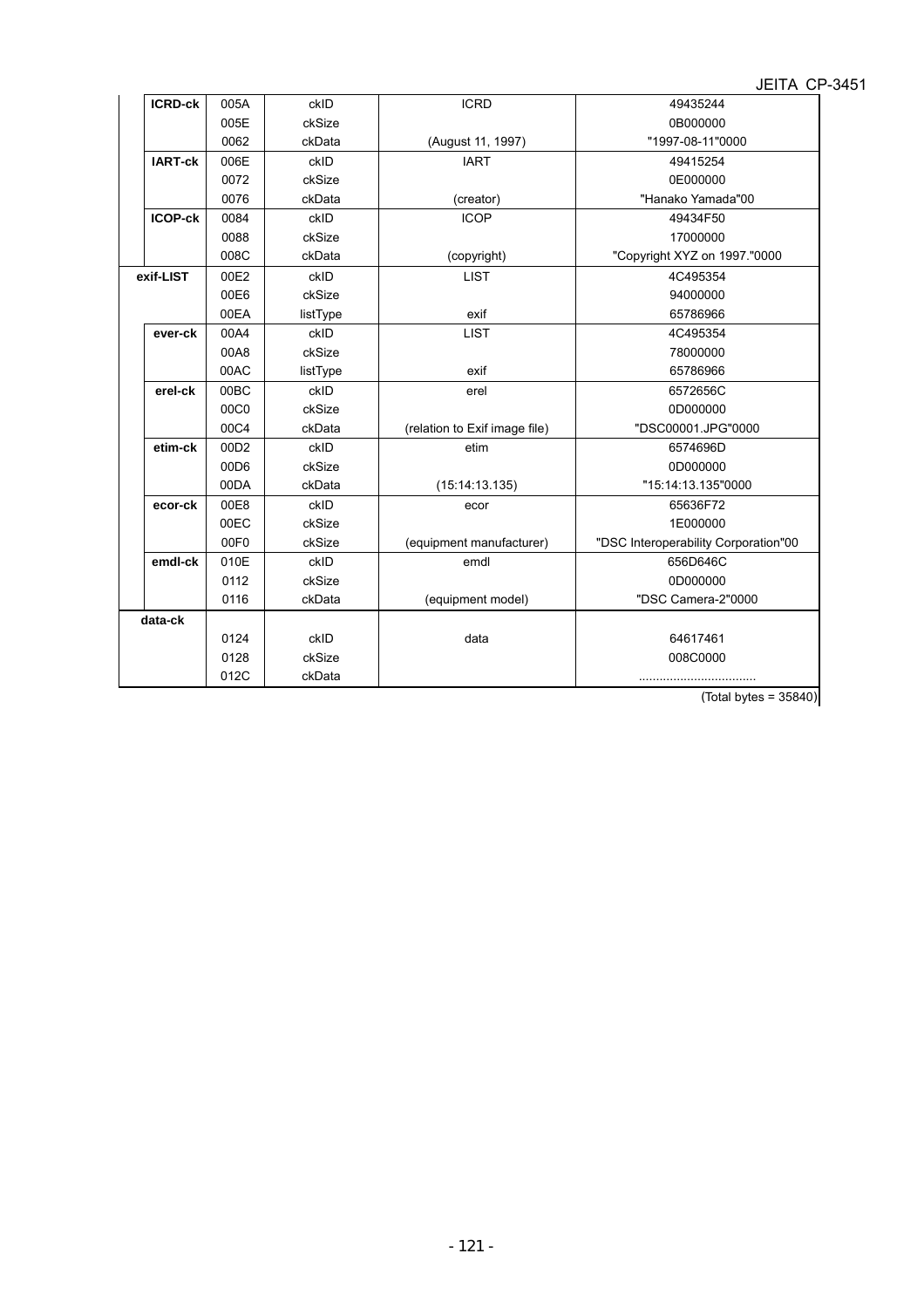### **Annex C**

## **APEX Units**

The camera information in this standard conforms to the APEX (Additive System of Photographic Exposure) unit system. APEX is a convenient unit for expressing exposure (Ev). The relation of APEX to other units is essentially as follows.

- b) ApertureValue (Av) =  $2 \log_2(F \text{ number})$
- c) ShutterSpeedValue (Tv) =  $log_2$  (exposure time)
- d) BrightnessValue (Bv) =  $log_2$  (B/NK)Note that: B:cd/cm<sup>2</sup>, N,K: constant

Film sensitivity (not used in this standard) is expressed as follows.

e) Film sensitivity  $(Sv) = log<sub>2</sub> (ASA / 3.125)$ 

Using these values, exposure (Ev) is calculated as follows.

f)  $Ev = Av + Tv = Bv + Sv$ 

The table below gives examples of values actually used as camera information.

| ApertureValue<br>(APEX) | F-Number | ShutterSpeed<br>Value<br>(APEX) |
|-------------------------|----------|---------------------------------|
| 0                       | 1        | $-5$                            |
| 1                       | 1.4      | $-4$                            |
| $\overline{2}$          | 2        | $-3$                            |
| 3                       | 2.8      | $-2$                            |
| 4                       | 4        | $-1$                            |
| 5                       | 5.6      | 0                               |
| 6                       | 8        | 1                               |
| 7                       | 11       | 2                               |
| 8                       | 16       | 3                               |
| 9                       | 22       | 4                               |
| 10                      | 32       | 5                               |

| ertureValue               | F-Number       | ShutterSpeed<br>Value | ExposureTime            | <b>BrightnessValue</b>  | foot lam       |
|---------------------------|----------------|-----------------------|-------------------------|-------------------------|----------------|
| (APEX)                    |                | (APEX)                | (second)                | (APEX)                  |                |
| $\pmb{0}$                 | $\mathbf{1}$   | $-5$                  | 30                      | $-2$                    | 1/4            |
| 1                         | 1.4            | $-4$                  | 15                      | $-1$                    | 1/2            |
| $\overline{c}$            | $\overline{2}$ | $-3$                  | 8                       | $\pmb{0}$               | $\mathbf{1}$   |
| $\ensuremath{\mathsf{3}}$ | 2.8            | $-2$                  | $\overline{\mathbf{4}}$ | 1                       | $\overline{c}$ |
| 4                         | 4              | $-1$                  | $\overline{c}$          | $\overline{c}$          | 4              |
| $\,$ 5 $\,$               | 5.6            | $\pmb{0}$             | 1                       | $\mathbf{3}$            | 8              |
| 6                         | 8              | 1                     | 1/2                     | $\overline{\mathbf{4}}$ | 15             |
| $\overline{7}$            | 11             | $\overline{c}$        | 1/4                     | $\mathbf 5$             | 30             |
| 8                         | 16             | 3                     | 1/8                     |                         |                |
| 9                         | 22             | 4                     | 1/15                    |                         |                |
| $10\,$                    | 32             | $\mathbf 5$           | 1/30                    |                         |                |
|                           |                | $\,6$                 | 1/60                    |                         |                |
|                           |                | $\overline{7}$        | 1/125                   |                         |                |
|                           |                | 8                     | 1/250                   |                         |                |
|                           |                | 9                     | 1/500                   |                         |                |
|                           |                | $10\,$                | 1/1000                  |                         |                |
|                           |                | 11                    | 1/2000                  |                         |                |

| tterSpeed<br>Value | ExposureTime | BrightnessValue | foot lambert |
|--------------------|--------------|-----------------|--------------|
| APEX)              | (second)     | (APEX)          |              |
| $-5$               | 30           | $-2$            | 1/4          |
| $-4$               | 15           | -1              | 1/2          |
| $-3$               | 8            |                 |              |
| $-2$               |              |                 | 2            |
| $-1$               | 2            | $\overline{2}$  |              |
| 0                  |              | 3               | 8            |
|                    | 1/2          | 4               | 15           |
| 2                  | 1/4          | 5               | 30           |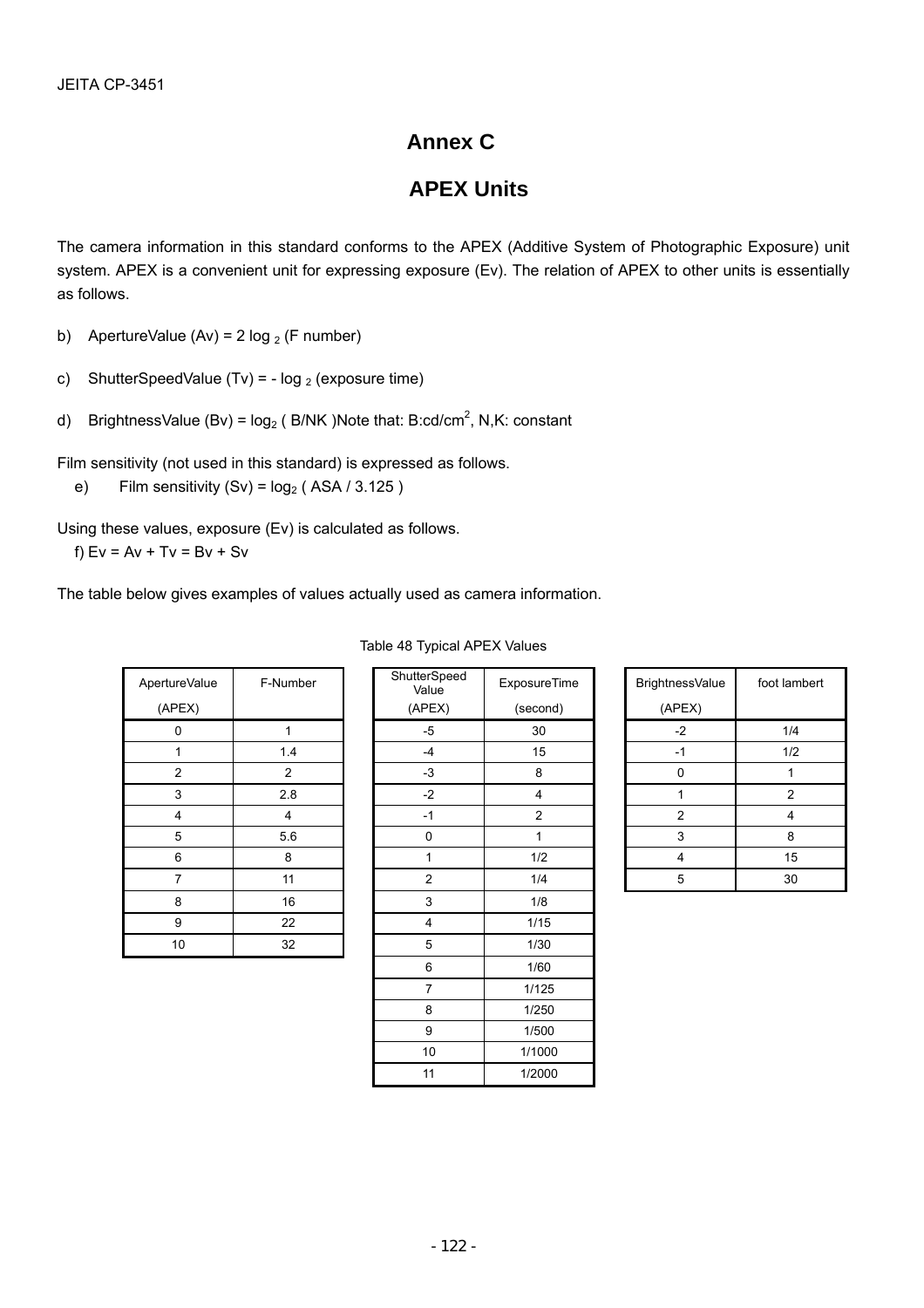## **Annex D**

# **Recommended Implementation Examples**

See the DCF Standard (JEIDA-49-2).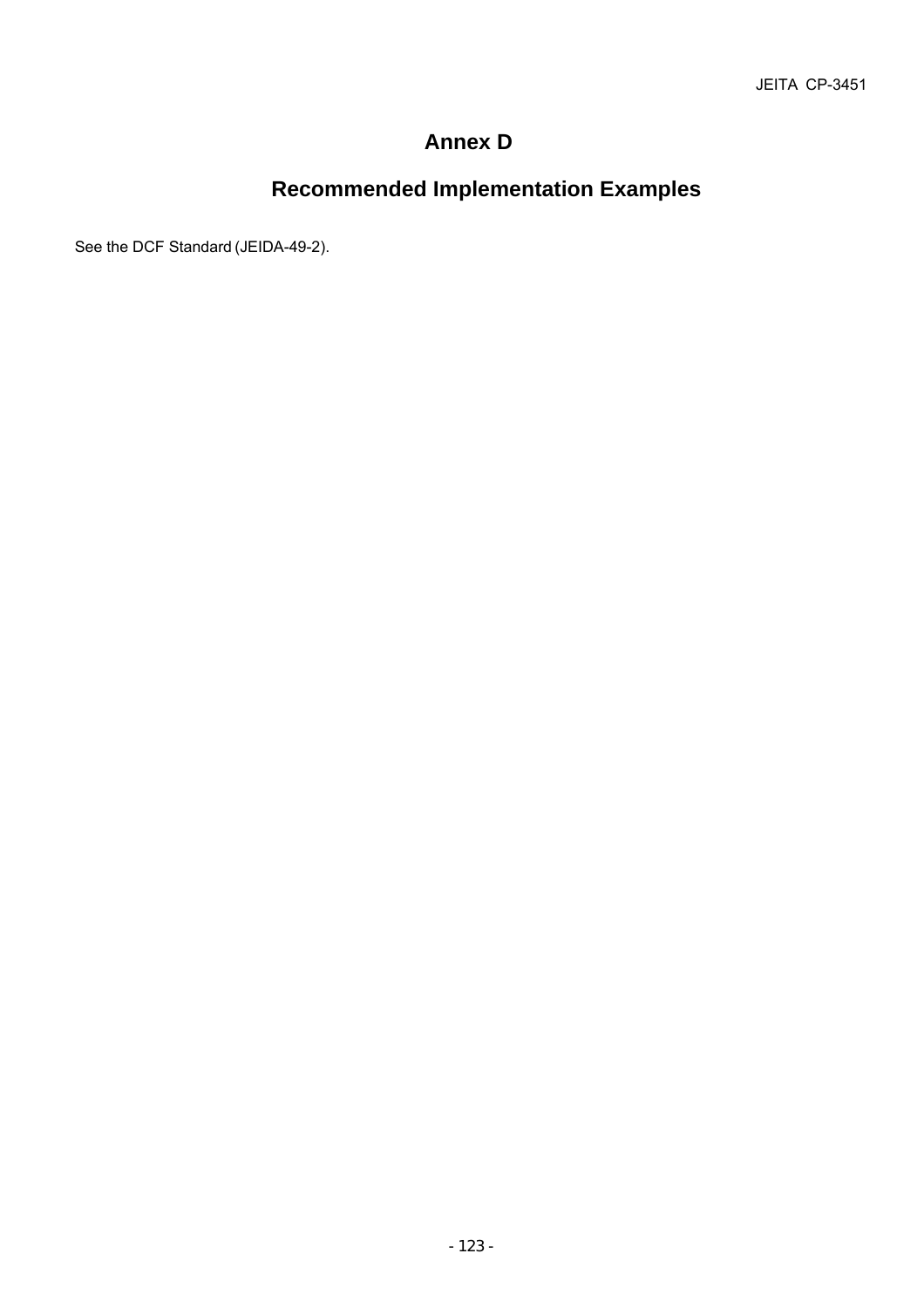## **Annex E**

## **Color Space Guidelines**

sRGB defines standard monitor color characteristics and viewing environment. The images taken and processed by a DSC should be designed on the premise of being reproduced and viewed in accord with those definitions.

In reality, the recorded data is often saved in a YCC color space because of JPEG compression. It is therefore necessary to clarify the relationship between the above sRGB color space and YCC color space. A definition of this relationship is to be found in the sYCC standard (for which standardization is being advanced in the IEC), and the present standard uses this as reference. One result of referring to the sYCC standard is that colors outside the sRGB color space are included.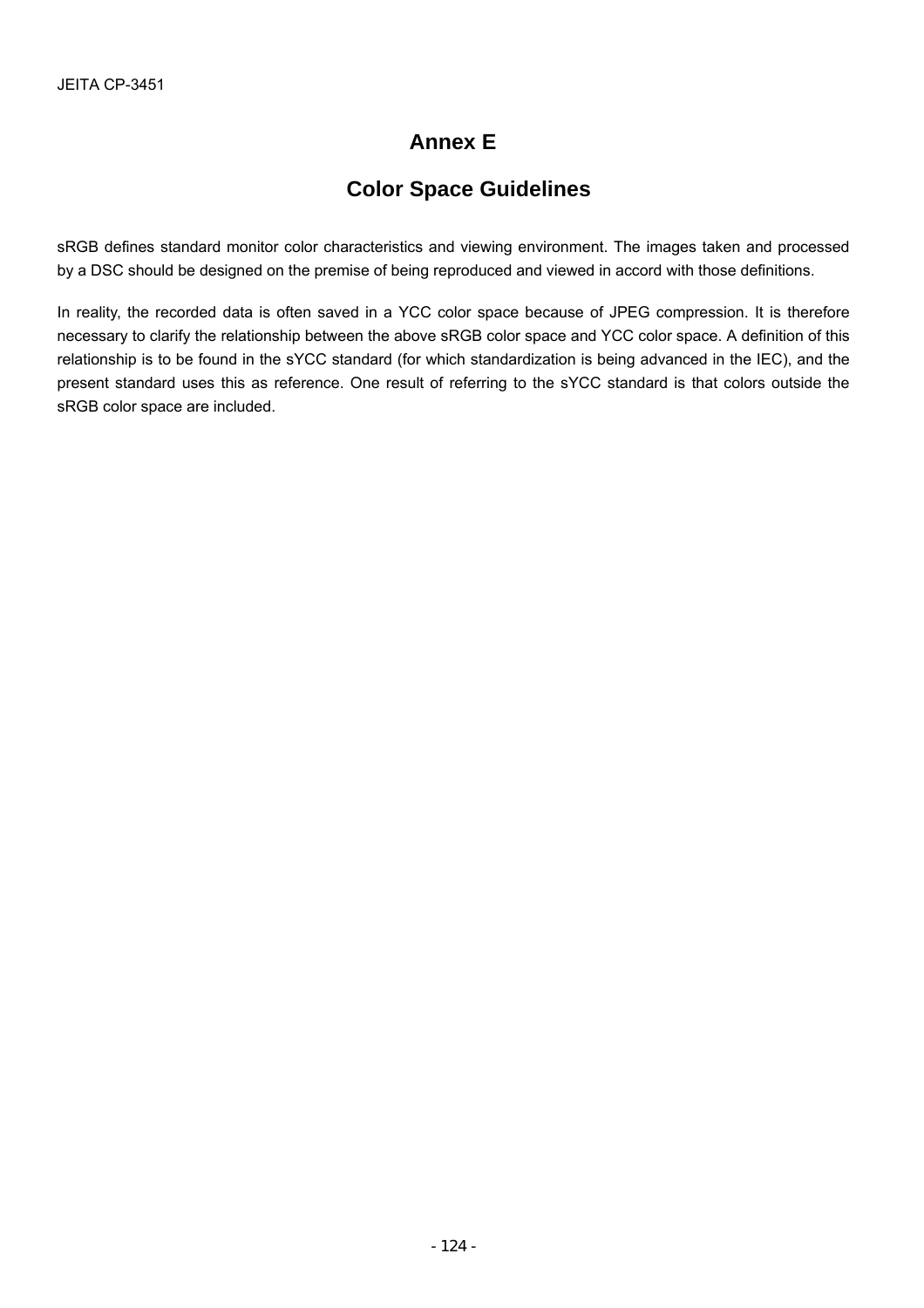## **Annex F**

### **Notes on Conversion to Flashpix**

The data recording method in this standard makes it possible to convert from Exif to Flashpix format with no loss of image quality, and retaining all attribute information. A file that is thus designed from the start for conversion to Flashpix is called a Flashpix-Ready (FPXR) file.

There are three main Flashpix-Ready functions:

- g) All Exif tag information is mapped to the Flashpix Image Info Property Set,
- h) APP2 extended data can be converted to Flashpix extensions,
- i) JPEG images can be converted to the Flashpix tile structure without image quality loss, making use of restart markers.

Figure 53 illustrates the conversion process.



Figure 53 Conversion from Exif to Flashpix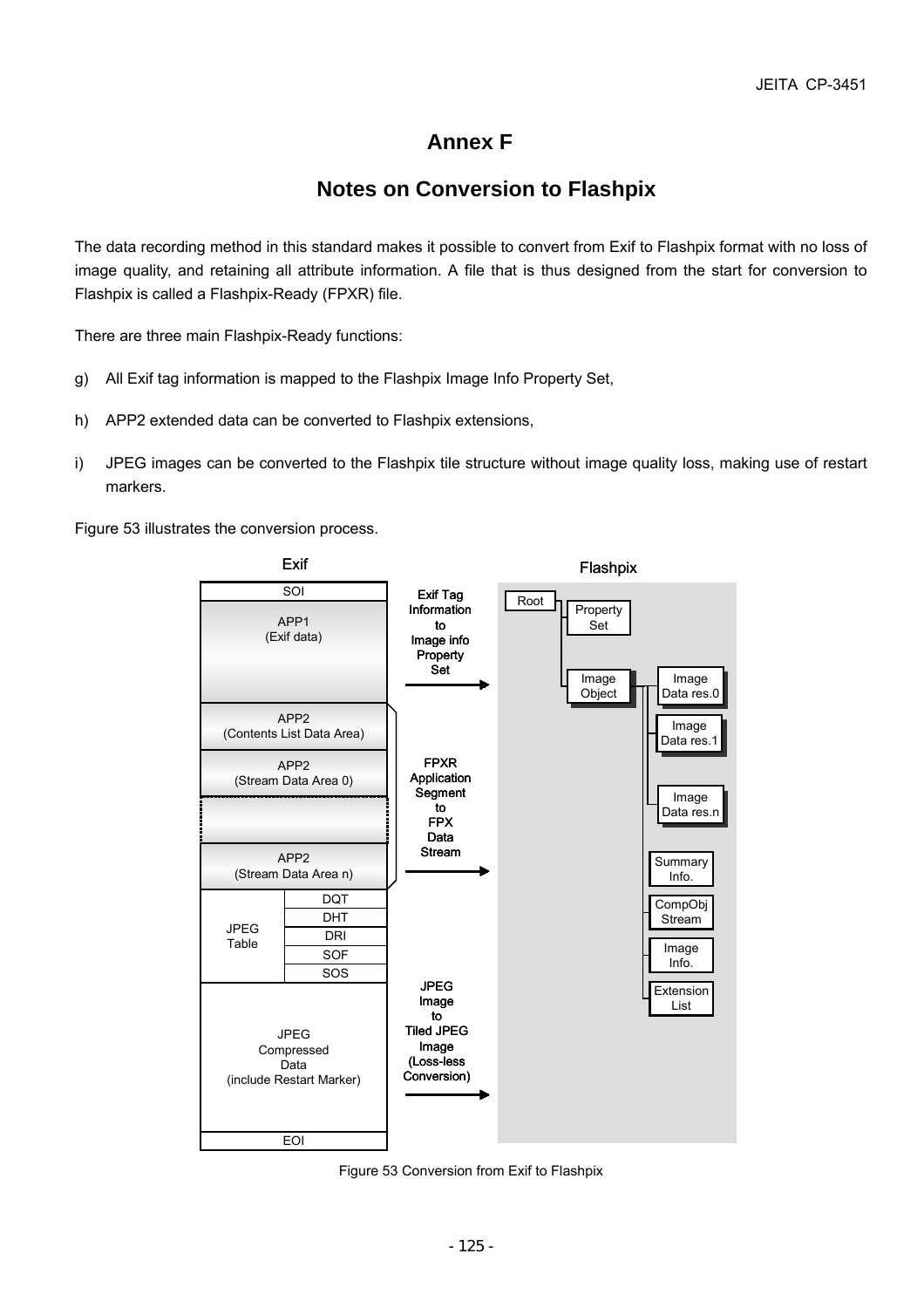#### JEITA CP-3451 **F.1 Converting Image Data**

Flashpix compressed image data consists of JPEG-compressed 64 x 64-pixel tiles. Converting JPEG images without restart markers to Flashpix images requires that the JPEG data be expanded and re-compressed, which can lead to image quality loss. By inserting restart markers at 64-pixel Interoperability, Flashpix images of the maximum resolution can be generated simply by rearranging the JPEG-compressed data.

Figure 54 shows how compressed data is rearranged using restart markers.



Figure 54 Conversion to Flashpix Using Restart Markers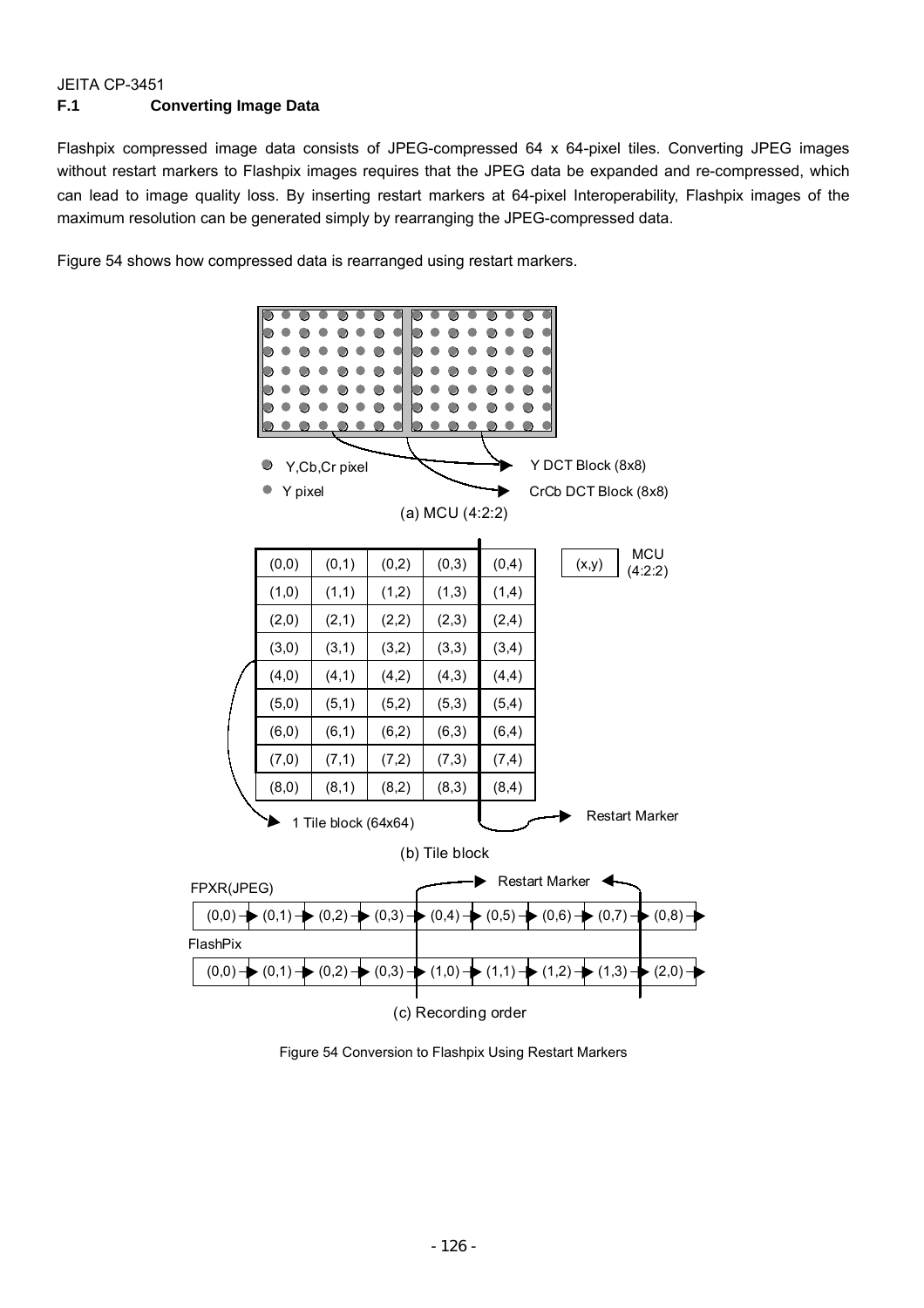Recording of restart markers is optional, and conversion to Flashpix is possible without them; but conversion without restart markers may result in some image quality loss and require a longer processing time.

In order for restart markers to be inserted at 64-pixel Interoperability, the image data width shall be an exact multiple of 64. Therefore the valid image width is recorded as tag information (*PixelXDimension*), and the JPEG compressed data is recorded with the valid image padded to the right to make it an exact multiple of 64 (see section 4.8.1).

As in the Flashpix standard, padding is used where necessary to achieve exact multiples of 64; and when converting to Flashpix, the padding data on the right can be treated in the same way as valid image data.

If the image height is not an exact multiple of 64, Exif files are not padded; so when converting to Flashpix it is necessary to pad the bottom edge of the image.



Figure 55 Image Size Restrictions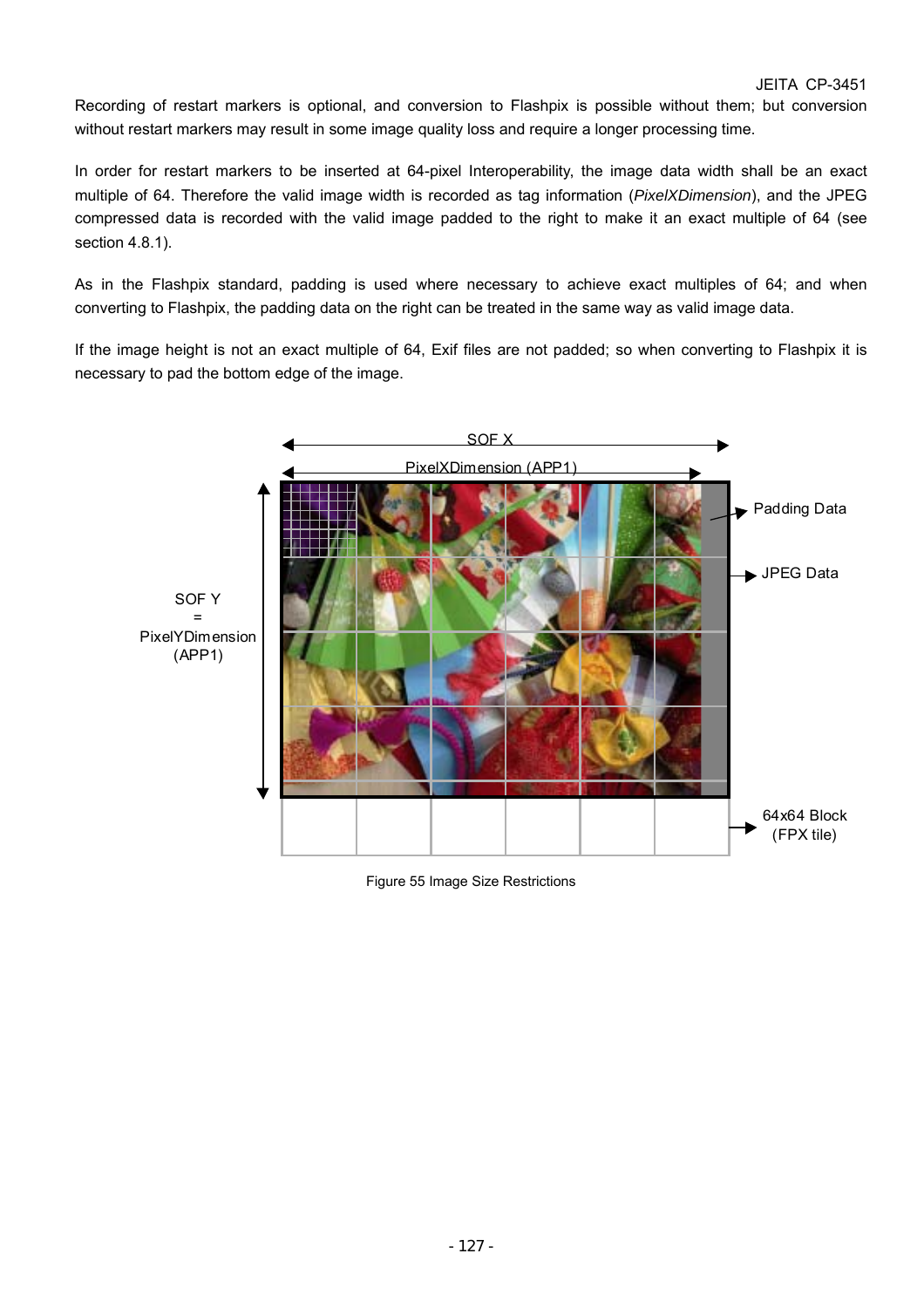#### JEITA CP-3451 **F.2 Converting Tag Data**

When Exif attribute information is converted to Flashpix, a one-to-one conversion can be made to the Property Set used to record Flashpix attributes. The rules for converting from each kind of Exif tag to the Flashpix PropertySet are given in the tables below (conversion of GPS Info tags is to be determined later).

| Exif                        |            |            | <b>FPX</b>          |                            |                            |  |
|-----------------------------|------------|------------|---------------------|----------------------------|----------------------------|--|
| <b>Field Name</b>           | Tag Code   |            |                     |                            |                            |  |
|                             | Dec        | Hex        | <b>Property Set</b> | Group                      | Name                       |  |
| ImageWidth                  | 256        | 100        |                     |                            |                            |  |
| ImageLength                 | 257        | 101        |                     |                            |                            |  |
| <b>BitsPerSample</b>        | 258        | 102        |                     |                            |                            |  |
| Compression                 | 259        | 103        |                     |                            |                            |  |
| PhotometricInterpretation   | 262        | 106        |                     |                            |                            |  |
| ImageDescription            | 270        | 10E        | Image Info          | <b>Content Description</b> | Caption text               |  |
| Make                        | 271        | 10F        | Image Info          | Camera Information         | Camera manufacturer name   |  |
| Model                       | 272        | 110        | Image Info          | Camera Information         | Camera model name          |  |
| <b>StripOffsets</b>         | 273        | 111        |                     |                            |                            |  |
| Orientation                 | 274        | 112        | Transform           |                            | <b>Spatial Orientation</b> |  |
| SamplesPerPixel             | 277        | 115        |                     |                            |                            |  |
| <b>RowsPerStrip</b>         | 278        | 116        |                     |                            |                            |  |
| StripByteCounts             | 279        | 117        |                     |                            |                            |  |
| <b>XResolution</b>          | 282        | <b>11A</b> | Image Contents      | Primary description        | Default display width      |  |
| YResolution                 | 283        | 11B        | Image Contents      | Primary description        | Default display height     |  |
| PlanarConfiguration         | 284        | <b>11C</b> |                     |                            |                            |  |
| <b>ResolutionUnit</b>       | 296        | 128        | Image Contents      | Primary description        | Display height/width units |  |
| <b>TransferFunction</b>     | 301        | <b>12D</b> |                     |                            |                            |  |
| Software                    | 305        | 131        | Image Info          | File source                | Software Name              |  |
| <b>DateTime</b>             | 306        | 132        | lgnore              | lgnore                     | lgnore                     |  |
| Artist                      | 315        | 13B        | Image Info          | Intellectual Property      | Authorship                 |  |
| <b>WhitePoint</b>           | 318        | 13E        |                     |                            |                            |  |
| PrimaryChromaticities       | 319        | 13F        |                     |                            |                            |  |
| <b>YCbCrCoefficients</b>    | 529        | 211        |                     |                            |                            |  |
| YCbCrSubSampling            | 530        | 212        |                     |                            |                            |  |
| <b>YCbCrPositioning</b>     | 531        | 213        | Ignore              | Ignore                     | Ignore                     |  |
| ReferenceBlackWhite         | 532        | 214        |                     |                            |                            |  |
| Copyright                   | 33432      | 8298       | Image Info          | Intellectual Property      | Copyright message          |  |
| Exif IFD Pointer            | 34665      | 8769       |                     |                            |                            |  |
| <b>GPS Info IFD Pointer</b> | 34853 8825 |            |                     |                            |                            |  |

#### Table 49 Conversion between Exif Tags and Flashpix Property Set (1) (TIFF Tags)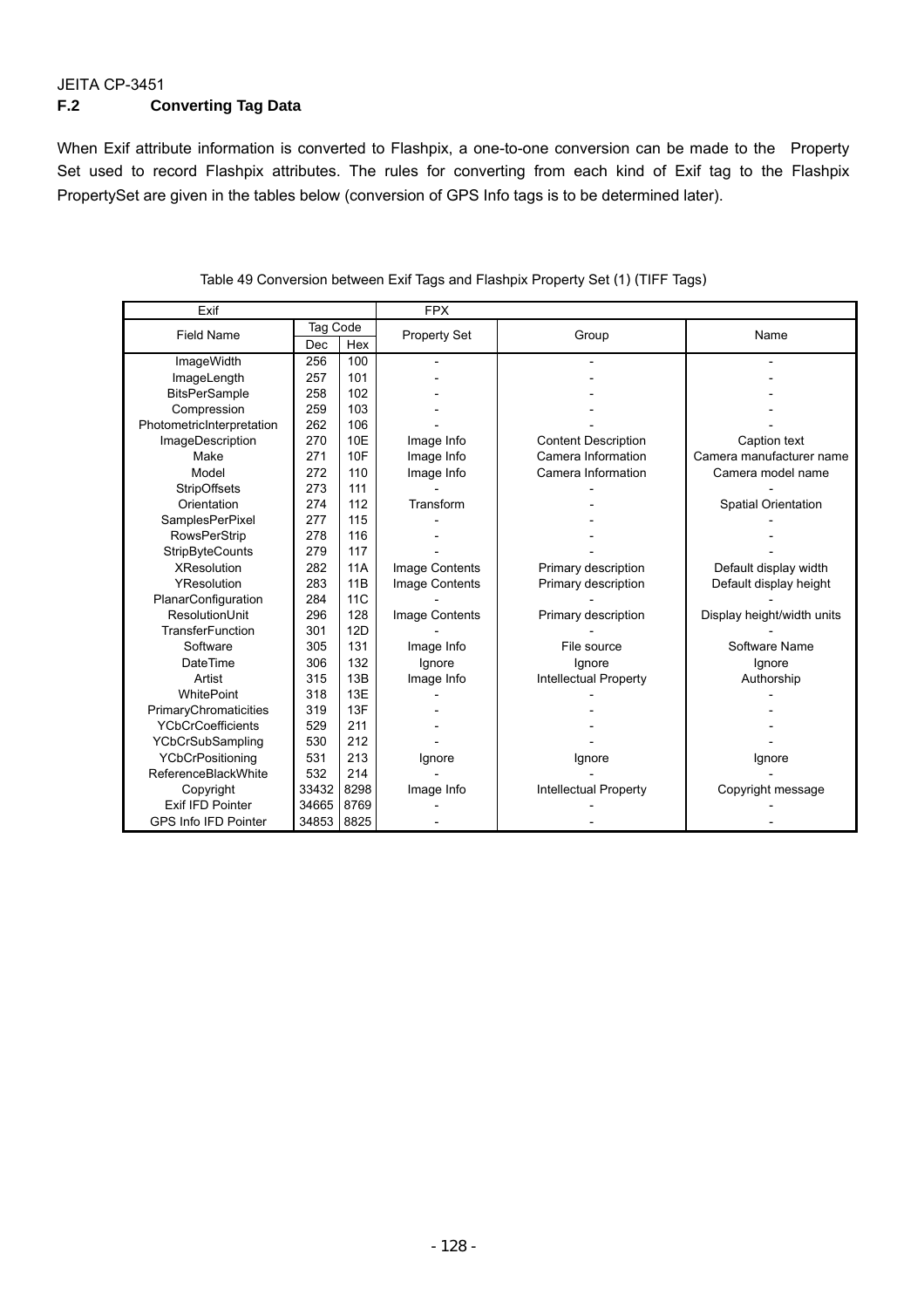Table 50 Conversion between Exif Tags and Flashpix Property Set (2) (Exif Private Tags)

| Exif                     |                        |             | <b>FPX</b>     |                                 |                             |  |
|--------------------------|------------------------|-------------|----------------|---------------------------------|-----------------------------|--|
|                          | Tag Code<br>Dec<br>Hex |             |                |                                 |                             |  |
| <b>Field Name</b>        |                        |             | Property Set   | Group                           | Name                        |  |
| ExposureTime             | 33434                  | 829A        | Image Info     | Per Picture Camera Setting      | Exposure time               |  |
| FNumber                  | 33437                  | 829D        | Image Info     | Per Picture Camera Setting      | F-number                    |  |
| <b>ExposureProgram</b>   | 34850                  | 8822        | Image Info     | Per Picture Camera Setting      | Exposure program            |  |
| SpectralSensitivity      | 34852                  | 8824        | Image Info     | Digital Camera Characterization | Spectral sensitivity        |  |
| <b>ISOSpeedRatings</b>   | 34855                  | 8827        | Image Info     | Digital Camera Characterization | ISO speed ratings           |  |
| <b>OECF</b>              | 34857                  | 8829        | Image Info     | Digital Camera Characterization | <b>OECF</b>                 |  |
| <b>ExifVersion</b>       | 36864                  | 9000        |                |                                 |                             |  |
| <b>DateTimeOriginal</b>  | 36867                  | 9003        | Image Info     | <b>Content Description</b>      | Date of the original image  |  |
|                          |                        |             | Image Info     | Per Picture Camera Setting      | Capture date                |  |
| DateTimeDigitized        | 36868                  | 9004        | Summary Info   |                                 | Create date/time            |  |
| ComponentsConfiguration  | 37121                  | 9101        | lgnore         | lgnore                          | lgnore                      |  |
| CompressedBitsPerPixel   | 37122                  | 9102        | Ignore         | Ignore                          | Ignore                      |  |
| ShutterSpeedValue        | 37377                  | 9201        | Image Info     | Per Picture Camera Setting      | Exposure time               |  |
| ApertureValue            | 37378                  | 9202        | Image Info     | Per Picture Camera Setting      | F-number                    |  |
| <b>BrightnessValue</b>   | 37379                  | 9203        | Image Info     | Per Picture Camera Setting      | <b>Brightness value</b>     |  |
| ExposureBiasValue        | 37380                  | 9204        | Image Info     | Per Picture Camera Setting      | Exposure bias value         |  |
| MaxApertureValue         | 37381                  | 9205        | Image Info     | Per Picture Camera Setting      | Maximum aperture value      |  |
| SubjectDistance          | 37382                  | 9206        | Image Info     | Per Picture Camera Setting      | Subject distance            |  |
| MeteringMode             | 37383                  | 9207        | Image Info     | Per Picture Camera Setting      | Metering mode               |  |
| LightSource              | 37384                  | 9208        | Image Info     | Per Picture Camera Setting      | Scene illuminant            |  |
| Flash                    | 37385                  | 9209        | Image Info     | Per Picture Camera Setting      | Flash                       |  |
|                          |                        |             | Image Info     | Per Picture Camera Setting      | Flash return                |  |
| FocalLength              | 37386                  | 920A        | Image Info     | Per Picture Camera Setting      | Focal length                |  |
| <b>MakerNote</b>         | 37500                  | 927C        |                |                                 |                             |  |
| <b>UserComment</b>       | 37510                  | 9286        | Image Info     | Content description             | Content description note    |  |
| SubSecTime               | 37520                  | 9290        | Ignore         | Ignore                          | Ignore                      |  |
| SubSecTimeOriginal       | 37521                  | 9291        | Image Info     | <b>Content Description</b>      | Date of the original image  |  |
|                          |                        |             | Image Info     | Per Picture Camera Setting      | Capture date                |  |
| SubSecTimeDigitized      | 37522                  | 9292        | Summary Info   |                                 | Create date/time            |  |
| FlashpixVersion          | 40960                  | A000        |                |                                 |                             |  |
| ColorSpace               | 40961                  | A001        | Image Contents | resolution description          | Subimage color              |  |
| PixelXDimension          | 40962                  | A002        | Image Contents | Primary description             | Highest resolution width    |  |
| PixelYDimension          | 40963                  | A003        | Image Contents | Primary description             | Highest resolution height   |  |
| RelatedSoundFile         | 40964                  | A004        |                |                                 |                             |  |
| FlashEnergy              | 41483                  | A20B        | Image Info     | Per Picture Camera Setting      | Flash Energy                |  |
| SpatialFrequencyResponse | 41484                  | A20C        | Image Info     | Digital Camera Characterization | Spatial frequency response  |  |
| FocalplaneXResolution    | 41486                  | <b>A20E</b> | Image Info     | Digital Camera Characterization | Focal plane X resolution    |  |
| FocalplaneYResolution    | 41487                  | <b>A20F</b> | Image Info     | Digital Camera Characterization | Focal plane Y resolution    |  |
| FocalplaneResolutionUnit | 41488                  | A210        | Image Info     | Digital Camera Characterization | Focal plane resolution unit |  |
| SubjectLocation          | 41492                  | A214        | Image Info     | Per Picture Camera Setting      | Subject location            |  |
| ExposureIndex            | 41493                  | A215        | Image Info     | Per Picture Camera Setting      | Exposure index              |  |
| SensingMethod            | 41495                  | A217        | Image Info     | Digital Camera Characterization | Sensing method              |  |
| FileSource               | 41728                  | A300        | Image Info     | <b>File Source</b>              | File source                 |  |
| SceneType                | 41729                  | A301        | Image Info     | <b>File Source</b>              | Scene type                  |  |
| <b>CFAPattern</b>        | 41730                  | A302        | Image Info     | Digital Camera Characterization | CFA pattern                 |  |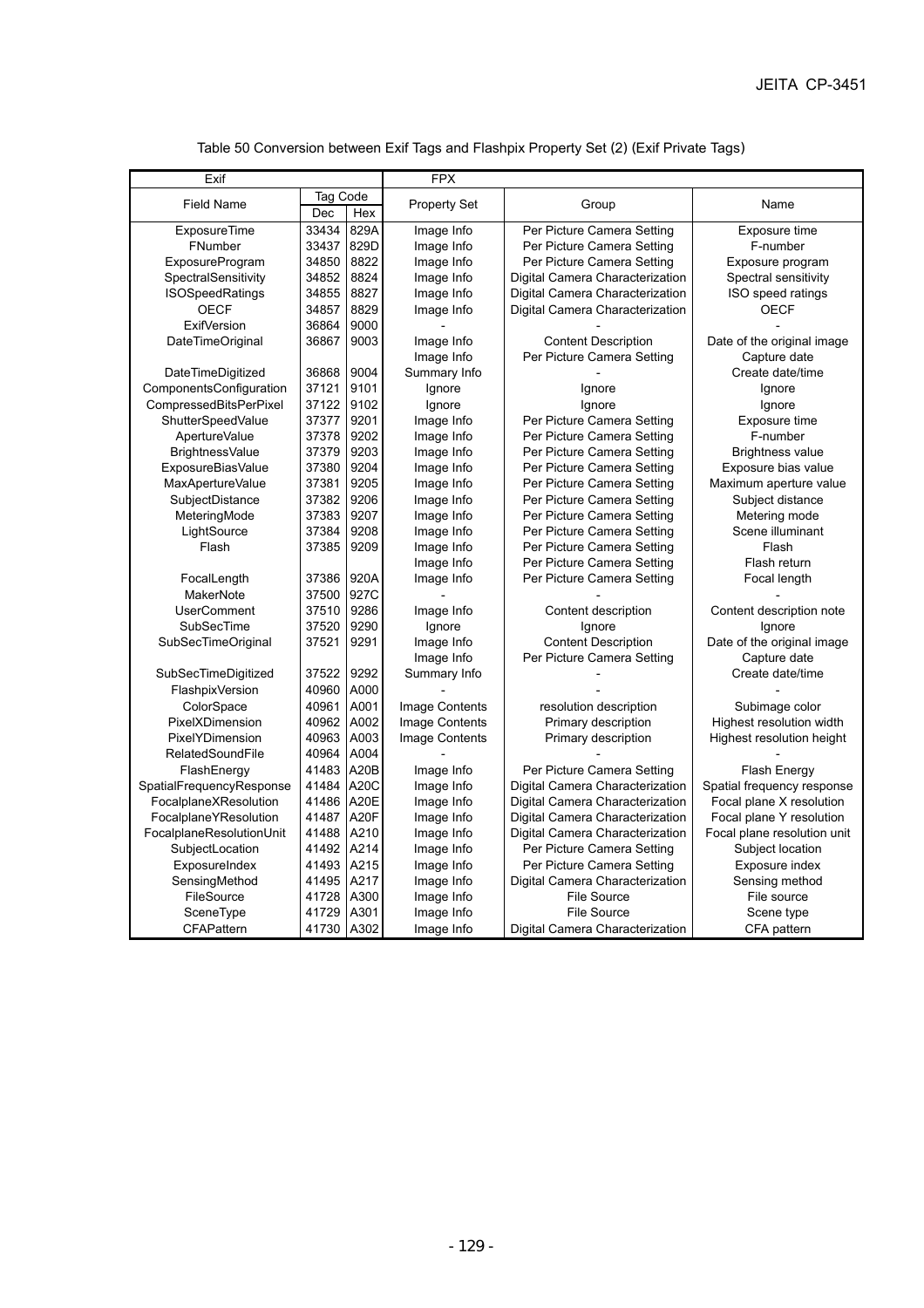| Exif                                  |                |                    | <b>FPX</b>          |                           |                            |  |
|---------------------------------------|----------------|--------------------|---------------------|---------------------------|----------------------------|--|
| <b>Field Name</b>                     | Tag Code       |                    | <b>Property Set</b> | Group                     | Name                       |  |
|                                       | <b>Dec</b>     | Hex                |                     |                           |                            |  |
| <b>GPSVersionID</b>                   | 0              | 0                  | GPS Info extension  |                           | <b>GPSVersionID</b>        |  |
| <b>GPSLatitudeRef</b>                 | 1              | 1                  | GPS Info extension  |                           | <b>GPSLatitudeRef</b>      |  |
| GPSLatitude                           | $\overline{2}$ | $\overline{2}$     | GPS Info extension  |                           | GPSLatitude                |  |
| <b>GPSLongitudeRef</b>                | 3              | 3                  | GPS Info extension  |                           | GPSLongitudeRef            |  |
| GPSLongitude                          | 4              | 4                  | GPS Info extension  |                           | GPSLongitude               |  |
| <b>GPSAltitudeRef</b>                 | 5              | 5                  | GPS Info extension  |                           | <b>GPSAltitudeRef</b>      |  |
| GPSAltitude                           | 6              | 6                  | GPS Info extension  |                           | <b>GPSAltitude</b>         |  |
| GPSTimeStamp                          | 7              | 7                  | GPS Info extension  |                           | GPSTimeStamp               |  |
| <b>GPSSatellites</b>                  | 8              | 8                  | GPS Info extension  |                           | <b>GPSSatellites</b>       |  |
| <b>GPSStatus</b>                      | 9              | 9                  | GPS Info extension  |                           | <b>GPSStatus</b>           |  |
| GPSMeasureMode                        | 10             | A                  | GPS Info extension  |                           | <b>GPSMeasureMode</b>      |  |
| <b>GPSDOP</b>                         | 11             | <sub>B</sub>       | GPS Info extension  |                           | <b>GPSDOP</b>              |  |
| GPSSpeedRef                           | 12             | $\mathsf{C}$       | GPS Info extension  |                           | GPSSpeedRef                |  |
| GPSSpeed                              | 13             | D                  | GPS Info extension  |                           | GPSSpeed                   |  |
| <b>GPSTrackRef</b>                    | 14             | E                  | GPS Info extension  |                           | <b>GPSTrackRef</b>         |  |
| <b>GPSTrack</b>                       | 15             | F                  | GPS Info extension  |                           | <b>GPSTrack</b>            |  |
| <b>GPSImgDirectionRef</b>             | 16             | 10                 | GPS Info extension  |                           | <b>GPSImgDirectionRef</b>  |  |
| <b>GPSImgDirection</b>                | 17             | 11                 | GPS Info extension  |                           | <b>GPSImgDirection</b>     |  |
| GPSMapDatum                           | 18             | 12                 | GPS Info extension  |                           | GPSMapDatum                |  |
| GPSDestLatitudeRef                    | 19             | 13                 | GPS Info extension  |                           | <b>GPSDestLatitudeRef</b>  |  |
| <b>GPSDestLatitude</b>                | 20             | 14                 | GPS Info extension  |                           | GPSDestLatitude            |  |
| <b>GPSDestLongitudeRef</b>            | 21             | 15                 | GPS Info extension  |                           | <b>GPSDestLongitudeRef</b> |  |
| GPSDestLongitude                      | 22             | 16                 | GPS Info extension  |                           | GPSDestLongitude           |  |
| GPSDestBearingRef                     | 23             | 17                 | GPS Info extension  |                           | GPSDestBearingRef          |  |
| GPSDestBearing                        | 24             | 18                 | GPS Info extension  |                           | GPSDestBearing             |  |
| <b>GPSDestDistanceRef</b><br>25<br>19 |                | GPS Info extension |                     | <b>GPSDestDistanceRef</b> |                            |  |
| <b>GPSDestDistance</b>                | 26             | 1A                 | GPS Info extension  |                           | <b>GPSDestDistance</b>     |  |

#### Table 51 Conversion between Exif Tags and Flashpix Property Set (3) (GPS Info Tags)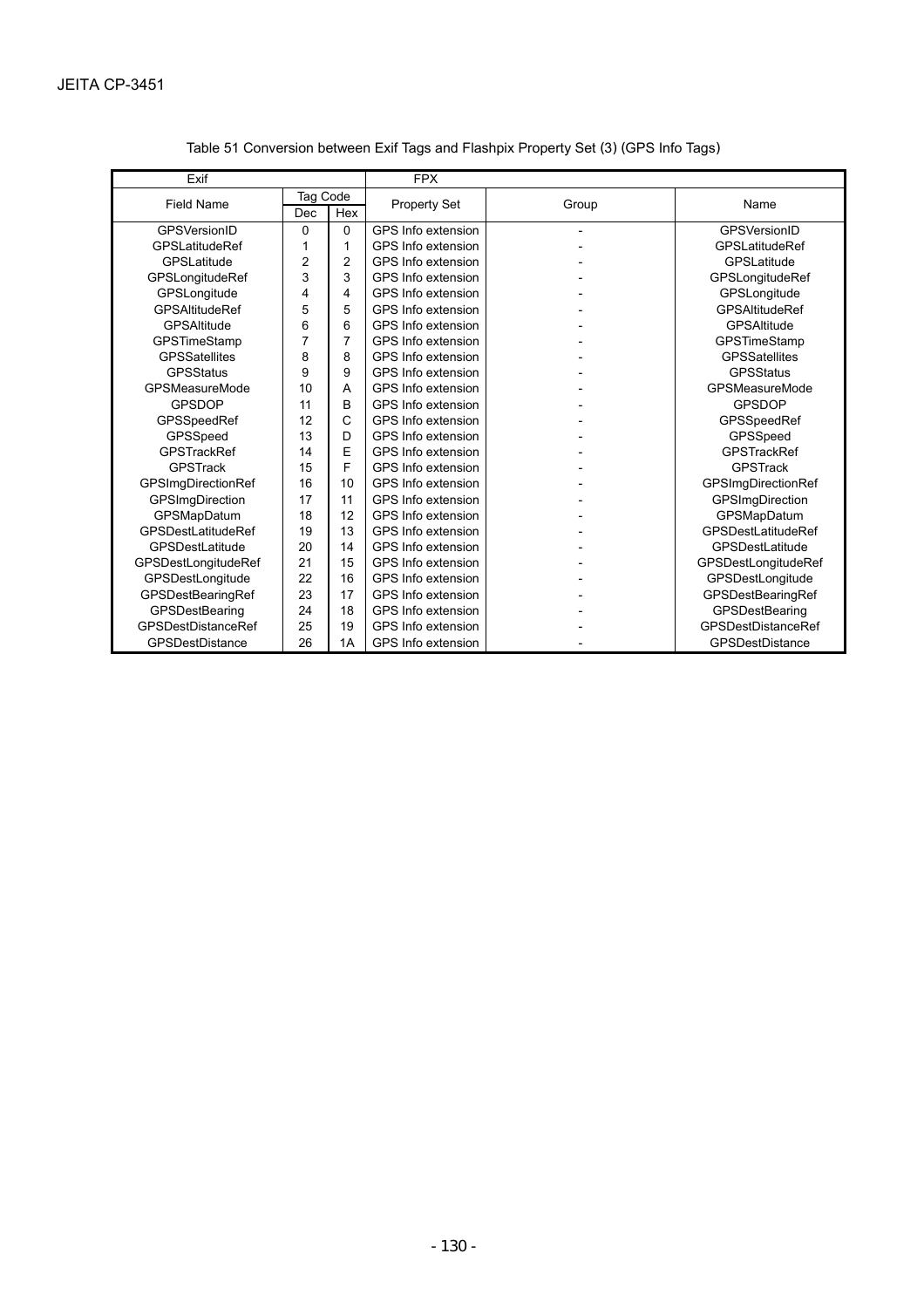#### **F.3 Converting to Flashpix Extensions (APP2)**

The extended data recorded in APP2 marker segments can be converted readily to Flashpix extensions.

First of all, Figure 56 shows the conversion process when APP2 is recorded as one Interoperability per stream of data.

An area with data size of 8000.H, Default value 00.H is allocated to the stream name "/¥005MyPropertySet" (¥005 means 005.H) in the Flashpix file Structured Storage structure, and the stream data recorded in APP2-2 is copied to offset 00000000.H, that is, the start of the allocated area.



Figure 56 Conversion to Flashpix Extensions (1)

Next, Figure 57 shows the conversion process when one Interoperability per two streams of data is recorded in APP2.

This time an area with data size of 10000.H, Default value 00.H is allocated to the stream name "/¥005MyPropertySet" in the Flashpix file Structured Storage structure, and the stream data recorded in APP2-2 is copied to offset 00000000.H, that is, the start of the allocated area, while the stream data recorded in APP2-3 is copied starting from offset 00008000.H.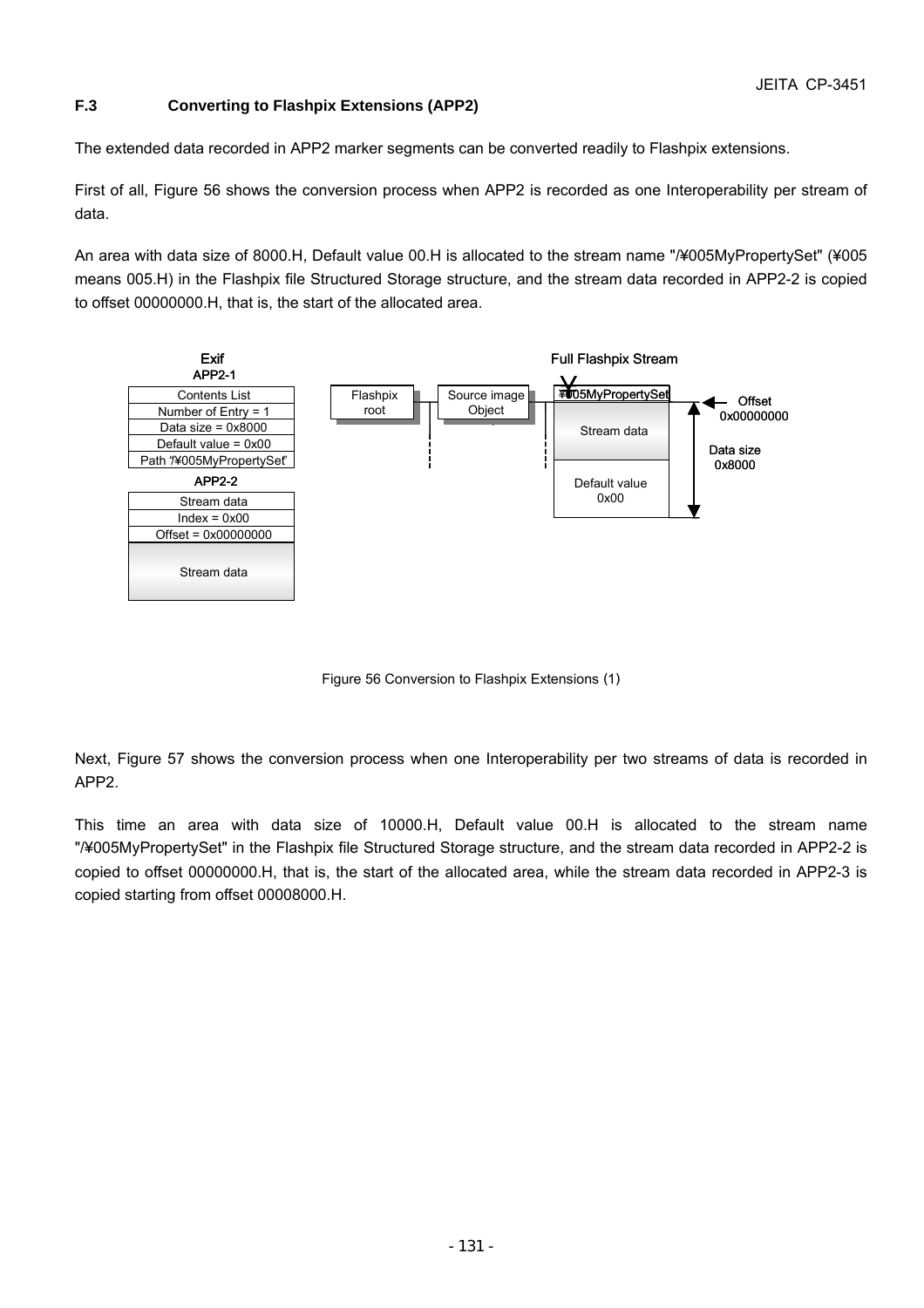

Figure 57 Conversion to Flashpix Extensions (2)

Finally, Figure 58 shows an example of conversion when 2 Interoperability per stream of data are recorded in APP2.

Here a data size of 8000.H, Default value 00.H is allocated to the stream name "MyPropertySet" Interoperability the storage name "¥005MyStorage" in the Flashpix file Structured Storage structure, and the stream data recorded in APP2-2 is copied to offset 00000000.H, that is, the start of the allocated area.



Figure 58 Conversion to Flashpix Extensions (3)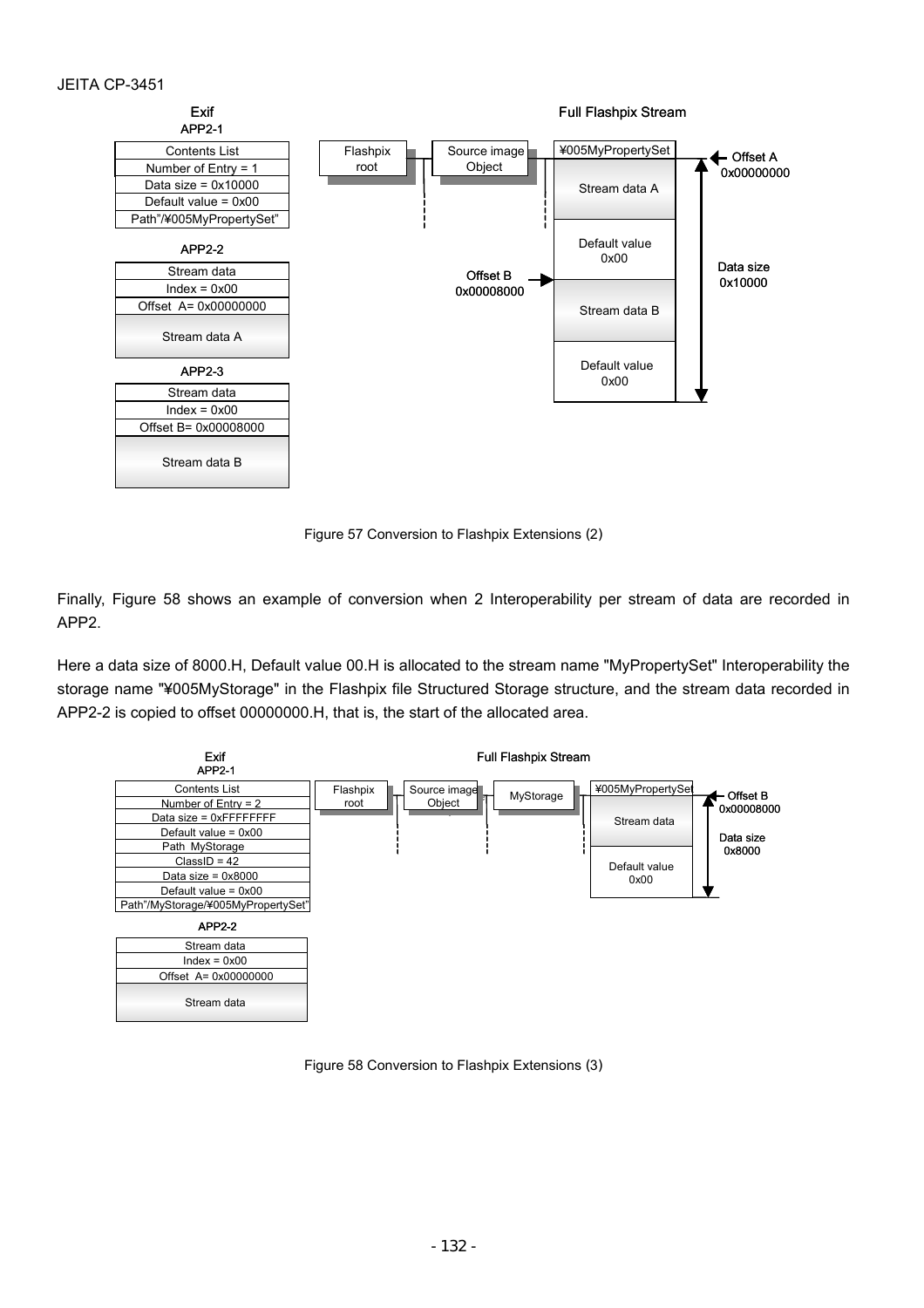## **Explication of Exchangeable image file format for digital still cameras:**

### **Exif Version 2.2**

This document provides explanatory information on the latest revision to the Exif Standard, Version 2.2. This document includes explanations referring to the definitions in the Exif Standard, reference material in relation to the standard, and information in relation to the development of the standard. This document is entirely informative and shall not be considered as an integral part of the Exif Standard.

### **1. Purpose of the Revised Edition**

The digital still camera image file format standard, commonly referred to as Exif, is widely used as an international standard for digital still cameras (DSC), and in many other fields in addition to DSC. Recent technology advancements in both DSC resolution and print quality have brought demands for simpler, higher-quality printer output. The revised Exif Standard addresses these needs by adding new tags to record information considered to be useful for printer output processing, additional GPS information, and making other minor additions and changes to the existing Exif Standard Version 2.1.

### **2. History of Revisions**

Exif Standard Version 1.0 was issued on October 1995 as a standard of the then Japan Electronics Industry Development Association (JEIDA). The most recent version, Exif Standard Version 2.1, was issued on July 1998 with additional tag information and recording format options. The DCF Standard, defining camera file system standards to enable image files to be exchanged among different recording media, was standardized in December 1998 as a companion to the Exif Standard. The main features defined in each of the Exif Standard versions are summarized below.

| a) Exif Standard Version 1.0 | Specification of image data format, tag information structure and basic tag<br>definitions. |
|------------------------------|---------------------------------------------------------------------------------------------|
| b) Exif Standard Version 2.0 | Addition of sRGB color space, compressed thumbnails, and audio files.                       |
| c) Exif Standard Version 2.1 | Addition of interoperability tag.                                                           |
| d) DCF Standard Version 1.0  | Specification of directory structure, file naming, and image playback scope.                |

Thereafter the Japan Electronics and Information Technology Industries Association (JEITA), formed by the merger of JEIDA and the Electronic Industry Association of Japan (EIAJ), requested further deliberations by the Digital Still Camera Committee, a DSC Format WG of the Japan Camera Industry Association (JCIA). The first meeting was held on September 13, 2001 to determine the role, objectives and schedule of the committee. The committee resolved to follow the basic design principle of previous Exif Standards, which was based on monitor-oriented image quality design, though setting the primary objective of this revision to extended the tag definition to allow information useful when processing to be recorded by a DSC for printer output. This was to improve the image quality of printer output and other devices in addition to monitors. The committee further resolved to accept proposals to add tag information that were not necessarily in scope of the primary objective when there was a request. Given the strong desire to complete the revised standard at an early date, the timeline was set for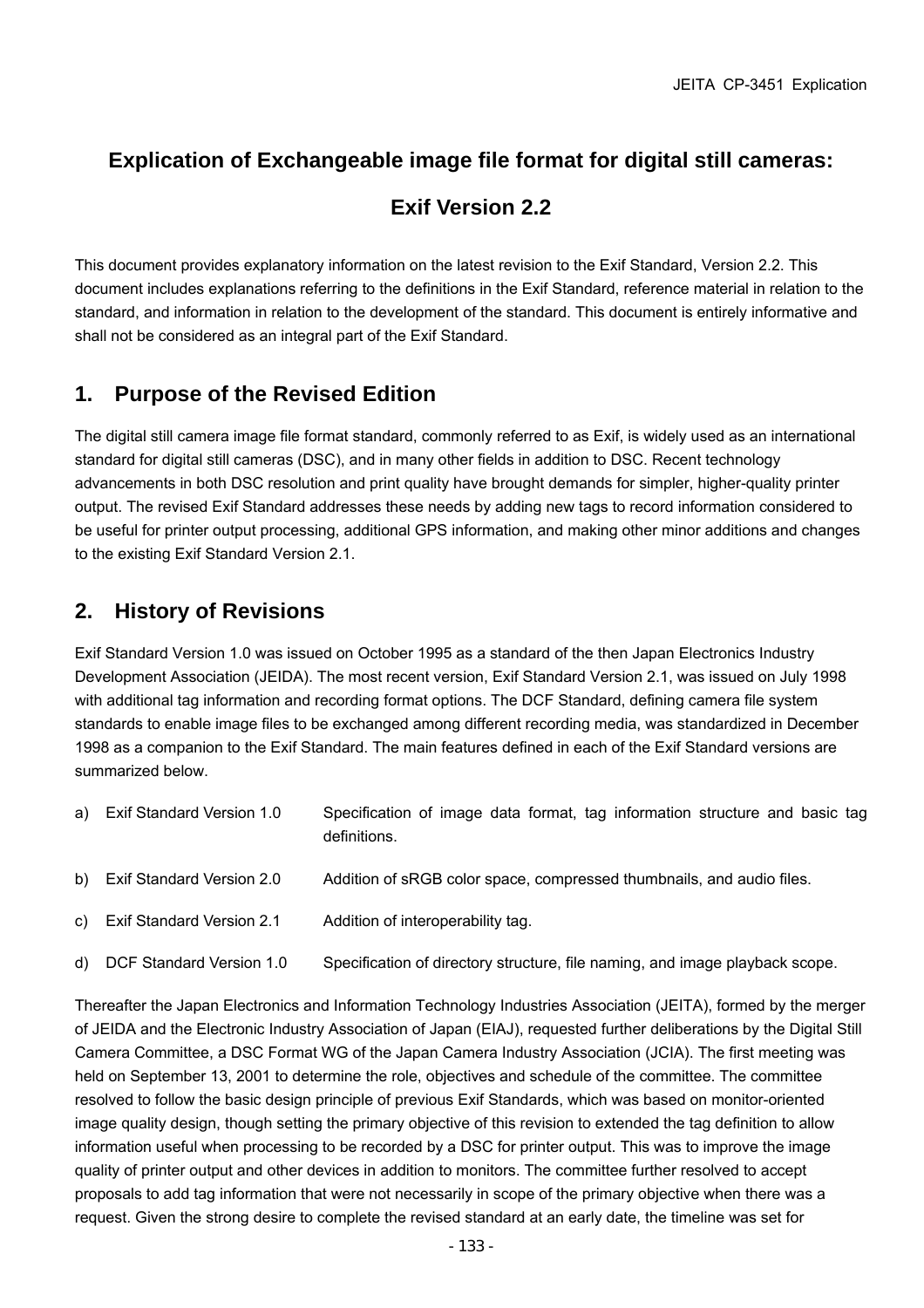#### JEITA CP-3451 Explication

completing the main deliberations by the end of 2001 and issuing the standard by the end of February, 2002.

At the second meeting held on October 2, 2001, proposals were submitted by two member companies, followed by questions and answers. The third (October 24, 2001) and fourth (November 6, 2001) meetings were devoted to discussions on the two proposals. A new proposal was presented, incorporating the advantages of both proposals, at the fifth meeting on November 22, 2001, and this new proposal became the basis for detailed studies thereafter. Also at this meeting, the version number was resolved to be "Version 2.2", based on the nature of the revisions.

At the sixth meeting (December 11, 2001), the level of DSC writer support (i.e. Mandatory, Recommended, Optional) was resolved for the newly added tags and existing tags that can be used for the primary objectives of this revision were reexamined. At the seventh meeting (December 26, 2001), details of the DSC Format WG Specification draft were reviewed and revised as appropriate. It was further resolved to document guidelines, entitled "Guidelines for Implementing Exif 2.2 Tag Information", applicable to the new and existing tags that were deliberated for this version. These guidelines are appended as Chapter 0 to this Explication. Finally, at the eighth meeting, held January 21, 2002, details of the specification organization and guidelines were confirmed and approved.

### **3. Main Issues Arising in the Deliberations**

#### **3.1 Summary of the Discussions**

The image quality produced by a DSC and those of a printer are based on vendor dependent technologies that are not suitable as being specified in a standard. Therefore, the goal of this standardization effort was to enable improved print quality when print processing is applied to an image data after being processed by each vendor's DSC. Previously, under some conditions, the user's expectations were not always met. To this end, a policy was adopted of having the DSC provide as much capture information as possible as an aid to improving print quality. Of the initial proposals, one was to record tag information mainly for print image processing, while the other took the approach of recording DSC capture information and having the printer interpret it. It was resolved by the committee to use the latter approach as the basis of deliberations thereafter, since it has more general applicability, though incorporate useful elements of the former proposal as appropriate.

#### **3.2 Tag Information**

In general, there are limits to the precision of the capture information that can be measured by a DSC. As such, if the information defined were to have strict values, suitable information may not always be obtained. Therefore, the definitions in this standard were made somewhat general so that various DSC models will be able to record its capture conditions.

### **4. Main Revisions**

The tag information added for this revision are listed in section4.1. Existing tags that have undergone significant revision are given in section 4.2.

#### **4.1 Newly added tag information**

- a) SubjectArea
- b) CustomRendered
- c) ExposureMode
- d) WhiteBalance
- e) DigitalZoomRatio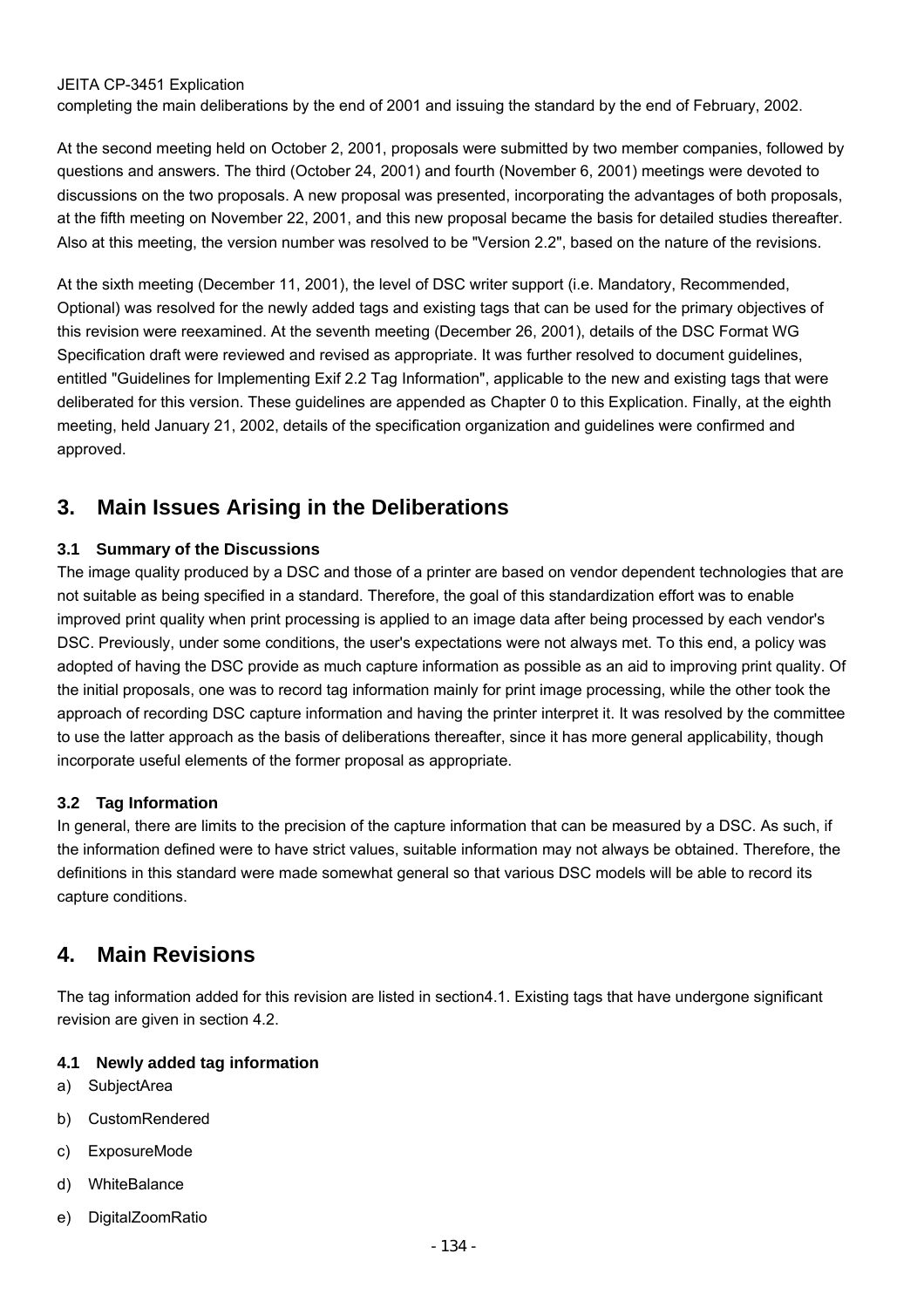- f) FocalLengthIn35mmfilm
- g) SceneCaptureType
- h) GainControl
- i) Contrast
- j) Saturation
- k) Sharpness
- l) DeviceSettingDescription
- m) SubjectDistanceRange
- n) ImageUniqueID
- o) GPSProcessingMethod
- p) GPSAreaInformation
- q) GPSDateStamp
- r) GPSDifferential

#### **4.2 Changed tag information**

- a) LightSource
- b) Flash

### **5. Industrial Properties Rights**

The companies listed below have declared that they hold the patent right(s) shown below, which include issued patents and pending patent applications, and have announced that they will grant a license to these patents under reasonable and non-discriminatory terms and conditions for products which conform to the JEITA standard "Exchangeable image file format for digital still cameras: Exif Version 2.2". Such licenses should be negotiated with each patent holder.

| - Eastman Kodak Company                       | <b>JAPAN</b><br>US.      | 3072852, 1932572, 11-60620(pending application)<br>6310647, 5983229, 5696850, 5164831, 4811042, 4652104,<br>09/950199(pending application) |
|-----------------------------------------------|--------------------------|--------------------------------------------------------------------------------------------------------------------------------------------|
|                                               | France<br>UK.<br>Germany | 472699, 206070<br>472699, 206070<br>69119847, 3686512                                                                                      |
| - FUJI PHOTO FILM CO., LTD.                   | <b>JAPAN</b>             | 2131338, 2625012, 2938875                                                                                                                  |
| - KYOCERA CORPORATION                         | <b>JAPAN</b>             | 3035391, 3103442, 3103437, 3124600                                                                                                         |
| - Matsushita Electric Industrial Co., Ltd. US |                          | 5581362                                                                                                                                    |
| - OLYMPUS OPTICAL CO., LTD.                   | <b>JAPAN</b>             | 7-2700888(application number)                                                                                                              |
| - RICOH COMPANY, LTD.                         | JAPAN                    | 9-61924(pending application)                                                                                                               |
| - Sony Corporation                            | <b>JAPAN</b>             | 2001-046407(application number),<br>2001-228236(application number)                                                                        |

Attention is drawn to the possibility that some of the elements of this standard may be the subject of patent rights other than those identified above. JEITA shall not be held responsible for any or all such patent rights.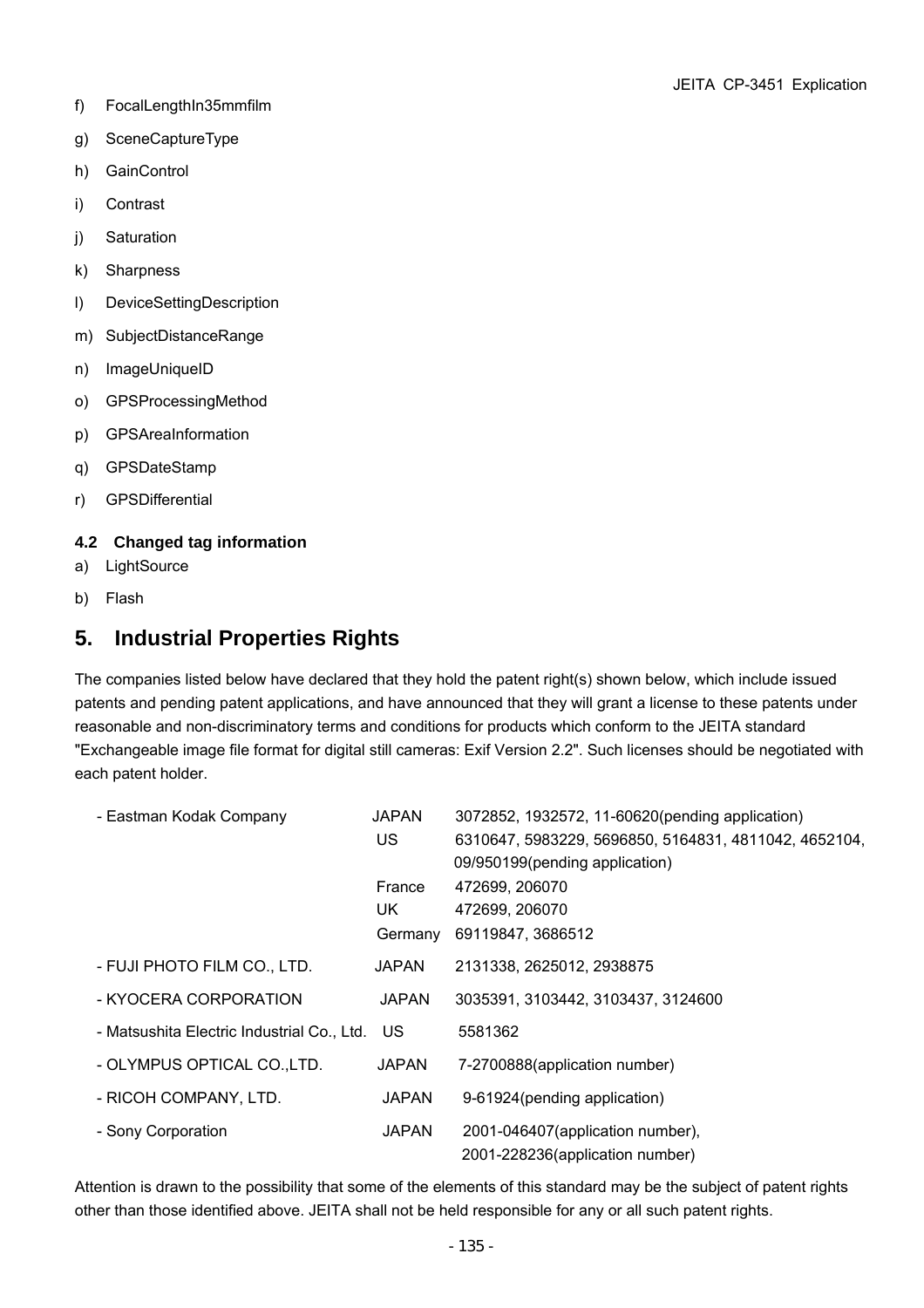### **6. The DCF Standard**

The DCF Standard, as noted in Chapter 2, is closely tied to the Exif Standard. With this revision of the Exif Standard, applicable Exif versions noted in the DCF Standard shall be interpreted as below. The contents of the DCF Standard itself shall not change.

a) "Background to this standard recommendation"

Change to read "\*1) Exif Version 2.1 Digital Still Camera Image File Format Standard (Exif) Version 2.1 and Exif Version 2.2 Digital Still Camera Image File Format Standard (Exif) Version 2.2, Japan Electronics and Information Technology Industries Association."

b) 1.3. Glossary, Exif Standard

Change to read "\*1) Exif Version 2.1 Digital Still Camera Image File Format Standard (Exif) Version2.1 and Exif Version 2.2 Digital Still Camera Image File Format Standard (Exif) Version 2.2, Japan Electronics and Information Technology Industries Association."

- c) 3.3.1. Purpose Change to read "Exif Version 2.1 or Exif Version 2.2."
- d) Annex C, Fig. C-1 Change to read "Exif Version2.1 conformant or Exif Version 2.2 conformant."

## **7. Guidelines for Implementing Exif 2.2 Tag Information**

#### **7.1 General**

This chapter gives guidelines for implementing and using the tags defined by the Exif Standard that are of use in print processing (e.g. image retouching). Writers should record these tags as indicated in these guidelines. Readers can make use of the information recorded in Exif file tags in order to perform optimal image processing. Note that the output processing indicated here for readers are given for the sake of example. Examples of tag handling by application software are also given, in section 7.4 Application Software Guidelines.

Tag IDs and values are given in the explanations. For details, refer to the Exif Standard.

#### **7.2 Definitions**

Key terms used in this document are defined as follows.

- a) Writer: A digital still camera (DSC) or other device or application software that can output an Exif file.
- b) Reader: A device, such as a printer with memory card slot, capable of directly reading an Exif file and printing or performing other output processing, as well as application software that uses Exif tags to perform image processing for output.
- c) Tag Information: A description of the tag contents. The tag definitions are given in the main specification.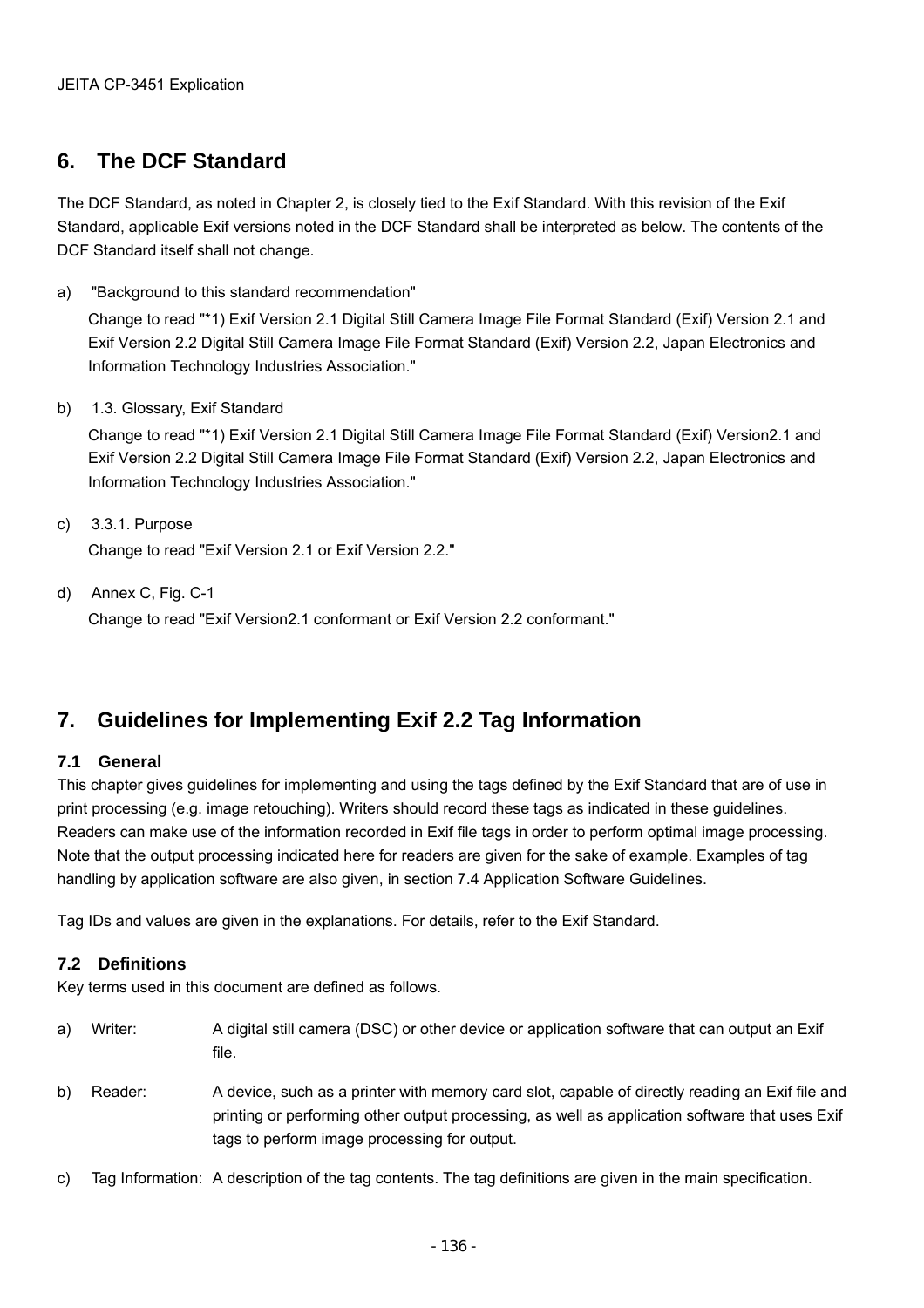#### **7.3 Tag Use in Readers**

Readers can make use of the information recorded as tags in an Exif file to perform optimal image processing. The following tags are useful for photo retouch processing and their use is to be encouraged whenever possible.

- a) ExposureMode
- b) WhiteBalance
- c) Flash
- d) SceneCaptureType
- e) ExposureTime
- f) CustomRendered

#### **7.3.1 ExposureTime**

#### **Tag Information**

Exposure time, given in seconds (sec).

#### **[Reader]**

When exposure time is unusually long, the reader can assume the possibility of noise occurring.

Other tags (brightness, shutter speed, gain control, captured scene type, etc.) may be used as supplementary information.

#### **7.3.2 BrightnessValue**

#### **Tag Information**

The value of brightness. The unit is the APEX value.

#### **[Writer]**

The writer should record the brightness of the presumed main subject. When flash is used, the brightness level before firing should be recorded.

#### **[Reader]**

The reader may judge the possibility of noise occurring from very low light conditions.

This tag may be used to determine the weather conditions, etc., in daylight shooting.

#### **7.3.3 LightSource**

#### **Tag Information**

Indicates the kind of light source.

#### **[Writer]**

The writer should record the light source as estimated by the writer based on white balance, etc., or as set by the user.

This will sometimes differ from the actual light source used for shooting

#### **[Reader]**

This information may be referred to when adjusting white balance.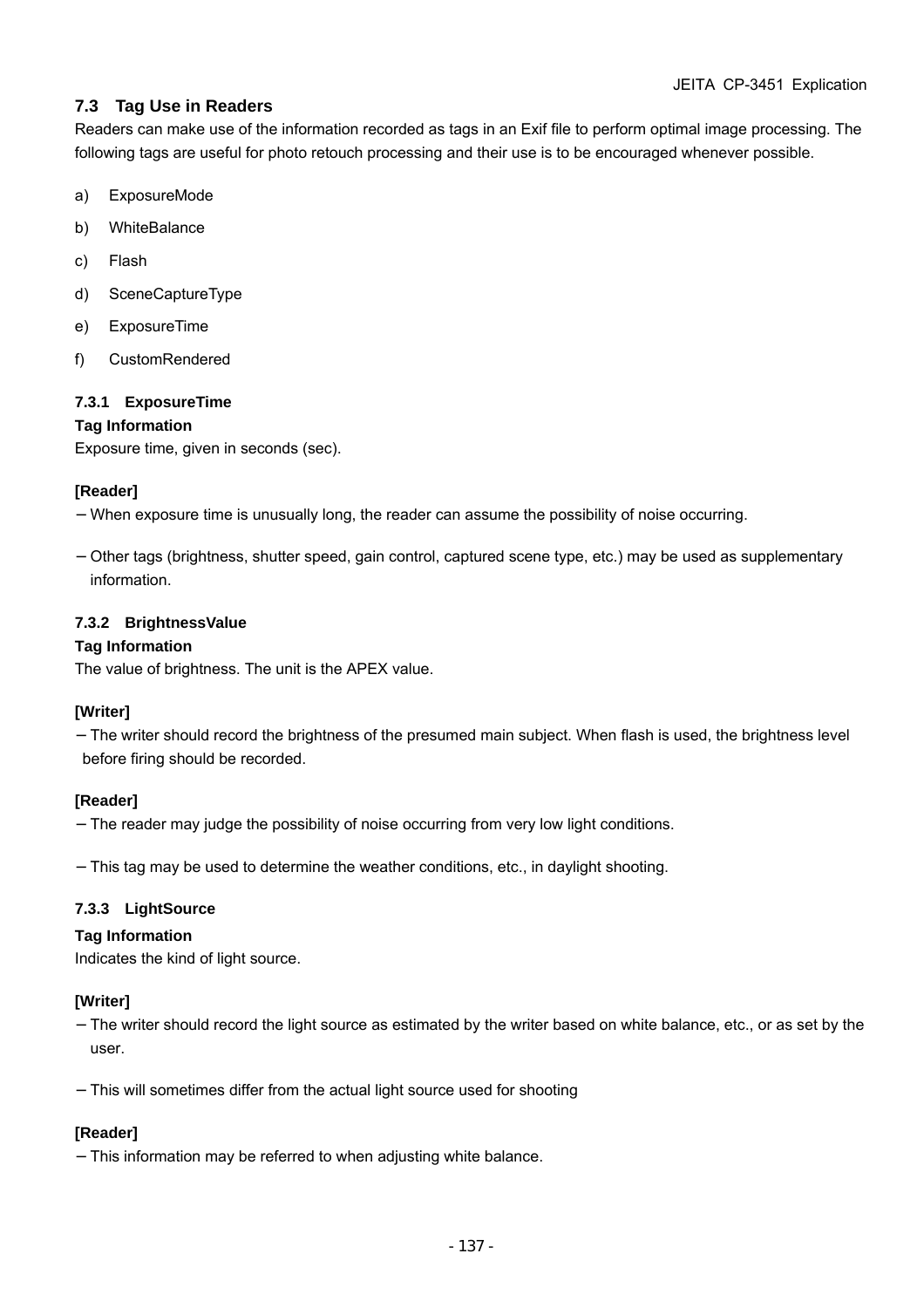### JEITA CP-3451 Explication

#### **7.3.4 Flash**

#### **Tag Information**

This tag indicates the flash status when the picture was taken.

#### **[Writer]**

The red-eye bit indicates whether the flash was fired for the purpose of red-eye reduction, including pre-flash.

#### **[Reader]**

This tag can be used along with subject distance range (or subject distance), scene type and brightness to determine whether suitable exposure is possible.

#### **7.3.5 SubjectArea**

#### **Tag Information**

This tag indicates the location and area of the main subject in the overall scene.

#### **[Writer]**

The writer should record a subject area that is large enough to enable the reader to determine the subject, preferably at least one percent of the total image area.

#### **[Reader]**

A reader can refer to this information as the area for image optimization processing.

#### **7.3.6 CustomRendered**

#### **Tag Information**

This tag indicates the use of special processing on image data, such as rendering geared to output. When special processing is performed, the reader is expected to disable or minimize any further processing.

#### **[Writer]**

For ordinary shooting this is set to 0 (normal process). If the writer applies special processing such as monochrome mode or sepia mode, and it is desired to prevent or minimize automatic adjustment by the reader, a value of 1 is set (custom process).

#### **[Reader]**

When a value of 1 (custom process) is set, the reader determines that the image has already been specially processed, and should either disable or reduce any further processing in order to prevent double processing.

#### **7.3.7 ExposureMode**

#### **Tag Information**

This tag indicates the exposure mode set when the image was shot.

#### **[Writer]**

If shutter speed and aperture were set by the user, the writer sets a value of 1 (manual exposure); if auto-bracketing was set, a value of 2 (auto bracket) is recorded.

When exposure bias was set, it is up to the writer whether to record 0 (auto exposure) or 1 (manual exposure).

#### **[Reader]**

When a value of 0 (auto exposure) is set, a reader should perform automatic adjustment of exposure settings.

When a value of 1 (manual exposure) or 2 (auto bracketing) is set, the reader should either not perform automatic bias or should reduce the amount of bias.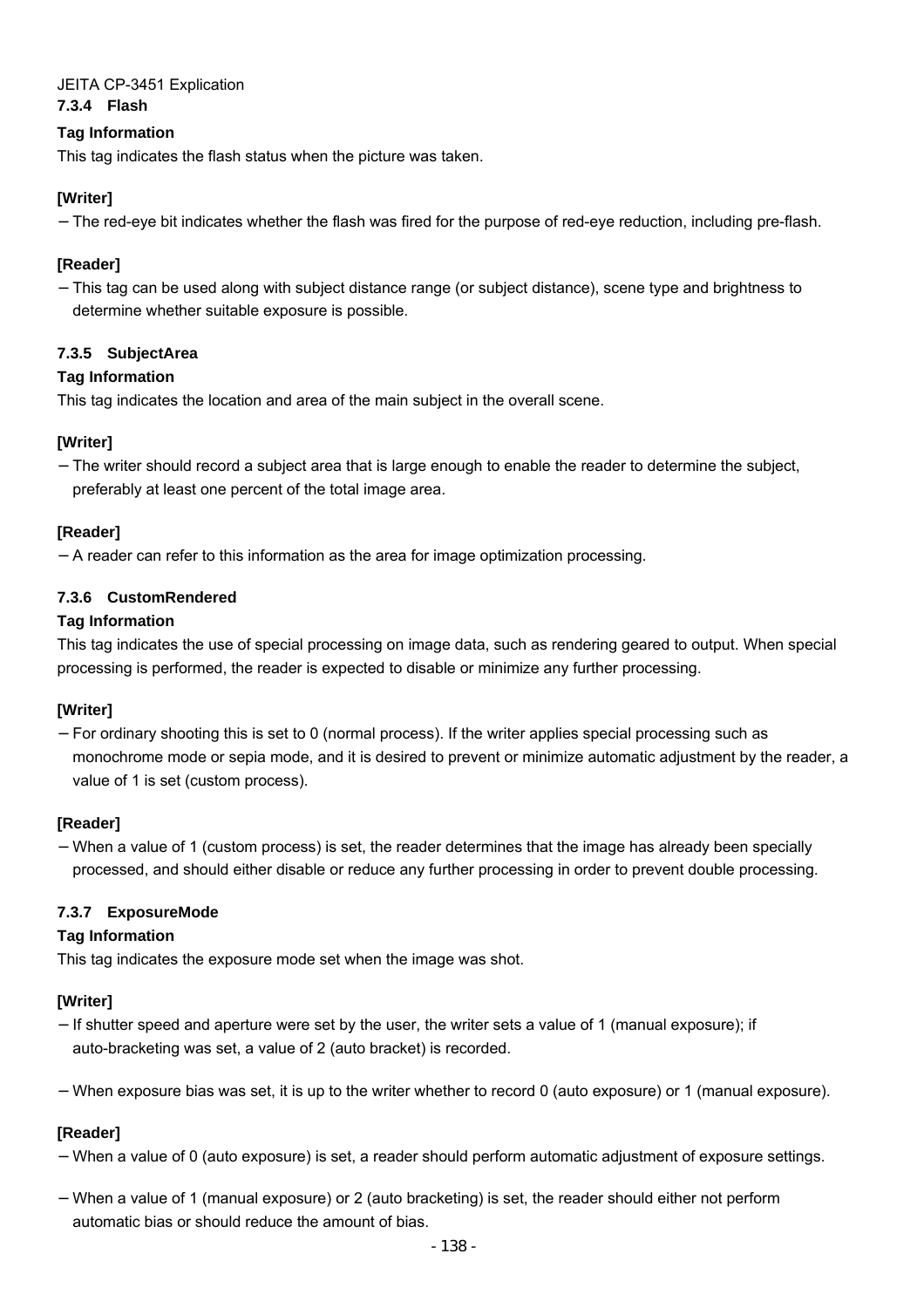# **7.3.8 WhiteBalance**

### **Tag Information**

This tag indicates the white balance set when the image was shot.

# **[Writer]**

If white balance is determined automatically, 0 (auto white balance) is recorded.

If preset, custom setting, or while balance auto-bracketing is set, 1 (manual white balance) is recorded.

# **[Reader]**

If 0 (auto white balance) is recorded, color balance should be adjusted automatically. The reader may use the light source tag as additional information when performing the adjustment.

If 1 (manual white balance) is indicated, either normal color balance should not be adjusted automatically or the adjustment level should be reduced.

# **7.3.9 DigitalZoomRatio**

# **Tag Information**

This tag indicates the digital zoom ratio when the image was shot.

# **[Reader]**

This information can be used as additional information for zoom processing when converting resolution.

# **7.3.10 FocalLengthln35mmFilm**

#### **Tag Information**

This tag indicates the equivalent focal length assuming a 35mm film camera.

#### **[Writer]**

Digital zoom ratio is not taken into account.

# **[Reader]**

A reader can use this value along with subject distance to estimate the magnification.

# **7.3.11 SceneCaptureType**

#### **Tag Information**

This tag indicates the type of scene that was shot. It can also be used to set the mode in which the image was shot.

#### **[Writer]**

The writer records the shooting mode set by the user or the scene type determined by the writer.

A value of 1 (landscape) indicates a mode suitable for shooting scenery, 2 (portrait) means a mode suitable for portrait photography, and 3(night scene) means a mode suitable for night scenes was set.

#### **[Reader]**

The reader can use this information to perform image processing suitable for the type of scene that was shot.

The reader should use this tag and the image analysis result, or other related tags, to prevent over-correction or processing that defeats the purpose of the recorded values.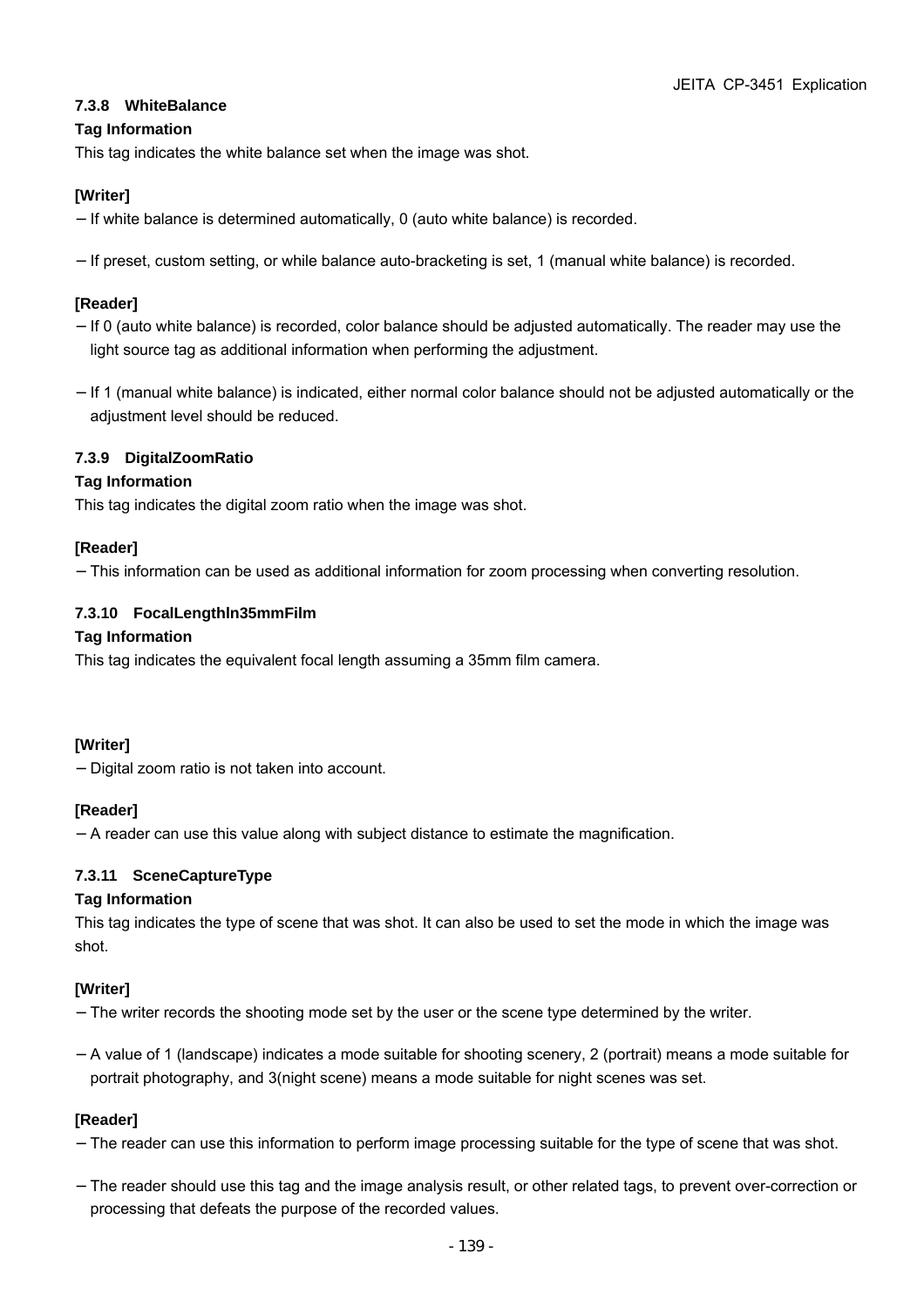# JEITA CP-3451 Explication

If the captured scene type as well as saturation, sharpness and contrast are recorded, it is up to the reader which of these to use.

Processing examples are given in the table below for each objective.

|  |  | Explication Table 1 Examples of Processing for Different Scene Types |  |
|--|--|----------------------------------------------------------------------|--|
|--|--|----------------------------------------------------------------------|--|

|                    | <b>Processing Objective</b>  | <b>Processing Example</b>                                         |  |
|--------------------|------------------------------|-------------------------------------------------------------------|--|
| <b>Normal</b>      | To make the ordinary scenery | <b>Normal processing</b>                                          |  |
|                    | look more attractive         |                                                                   |  |
| Landscape          | To make the landscape        | Enhancement of contrast, saturation,                              |  |
|                    | scenery look more attractive | and sharpness                                                     |  |
| Portrait           |                              | To make the subject look   Memory color correction of skin color  |  |
|                    | more attractive              |                                                                   |  |
| <b>Night Scene</b> |                              | To make the night scene look   Inhibition of soft tone correction |  |
|                    | more attractive              | <b>Noise reduction</b>                                            |  |

# **7.3.12GainControl**

# **Tag Information**

This tag indicates the degree of overall image gain adjustment.

# **[Writer]**

The writer records the difference in gain in relation to the default (factory setting) sensitivity. The default sensitivity may differ for each writer.

If there is more than one default value, this tag is not used.

#### **[Reader]**

The reader can estimate the degree of noise occurrence in accord with the recorded value.

Other tags (exposure time, shutter speed, brightness, captured scene type, etc.) may be used as supplementary information.

#### **7.3.13 Contrast/Saturation/Sharpness**

#### **Tag Information**

The Contrast tag indicates the direction of contrast processing applied by the camera when the image was shot. The Saturation tag indicates the direction of saturation processing applied by the camera when the image was shot. The Sharpness tag indicates the direction of sharpness processing applied by the camera when the image was shot.

#### **[Writer]**

The writer records the difference in contrast, saturation and sharpness in relation to the default (factory setting) values.

The defaults may differ for each writer.

#### **[Reader]**

The reader should understand that the recorded values are for the purpose of print processing and should avoid over-correction or processing that defeats the purpose of the recorded values.

Processing examples are given in the table below for each objective.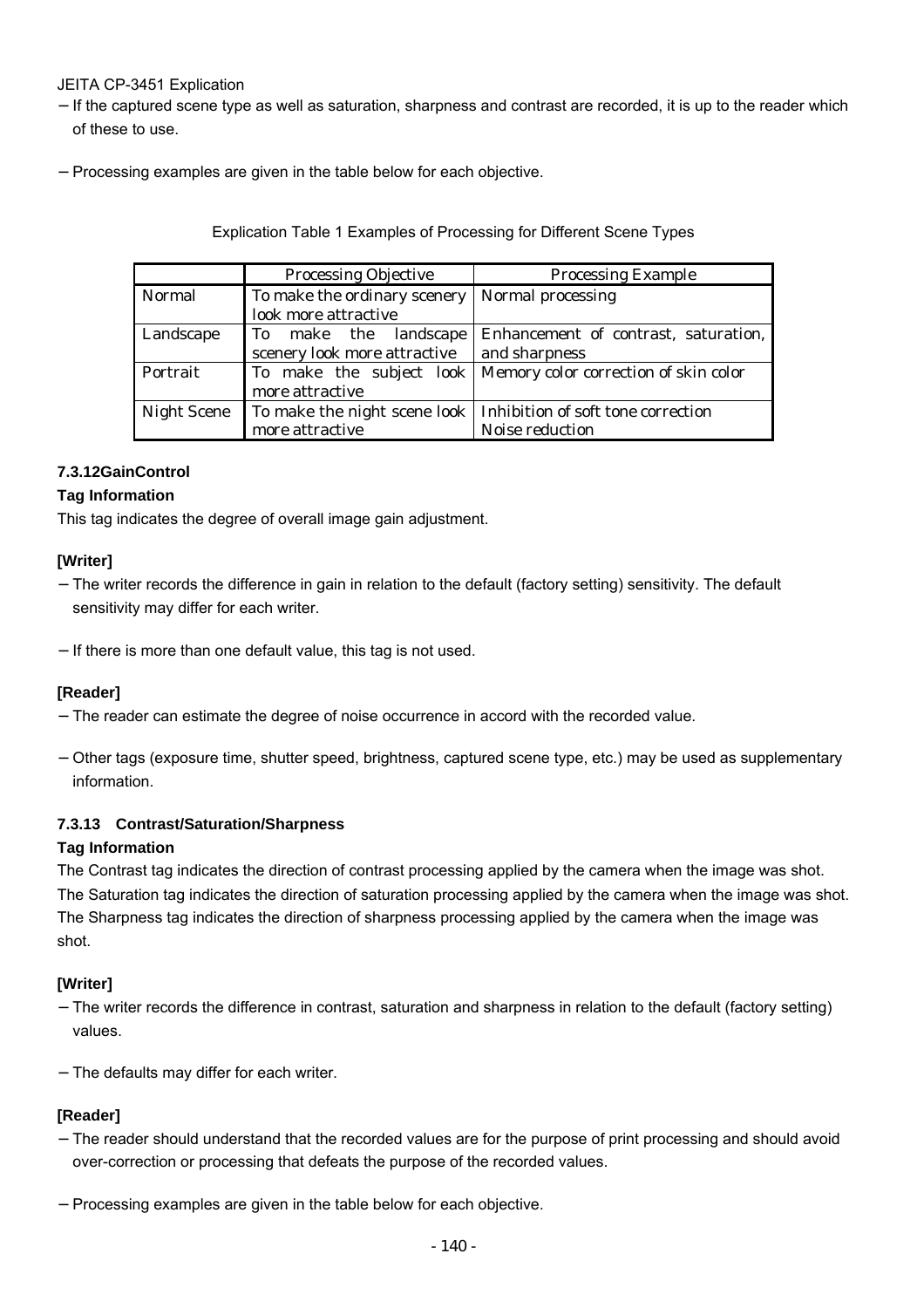|                   | Processing that goes against the<br>intent of the recorded values | <b>Duplicate processing</b>                                                                      |
|-------------------|-------------------------------------------------------------------|--------------------------------------------------------------------------------------------------|
| Contrast          | was intended                                                      | Softening when hard contrast Excessive softening when soft<br>contrast is recorded               |
| <b>Saturation</b> | saturation was intended                                           | Lowering saturation when high Raising saturation excessively<br>when high saturation is recorded |
| <b>Sharpness</b>  | Increasing sharpness when<br>weak sharpness was intended          | Increasing sharpness excessively<br>sharpness<br>when<br>strong<br>is<br>recorded                |

Explication Table 2 Examples of Processing to be Avoided by Readers

# **7.3.14 SubjectDistanceRange**

# **Tag Information**

Indicates the distance range to the subject.

#### **[Writer]**

This is the distance to the part of the scene determined by the writer to be the main subject. The means of measuring this and the precision are implementation dependent. The camera setting may be recorded.

When the subject distance range cannot be determined, 0 (unknown) shall be recorded.

When macro mode is set, 1 (macro) shall be recorded.

Generally if the subject distance is 1 to 3 meters, 2 (close view) shall be recorded.

If the subject is farther than close range, 3 (distant view) shall be recorded.

#### **[Reader]**

This information can be used as information for processing images shot with flash.

It can also be used as additional information about the SceneCaptureType.

# **7.4 Application Software Guidelines**

These guidelines give examples of tag handling when Exif image files are edited in application software. The problem here is that when application software edits and saves an Exif file, in some cases the tag information is not recorded the way it should be. By developing applications to handle tags in accordance with these guidelines, program developers can ensure that Exif image files are treated suitably.

# **7.4.1 Tag handling by application software**

Tags contain important information about the image data in a file. When application software processes an image and saves it as a new Exif image file, it is important that this Exif tag information be recorded properly along with the image. When a large amount of tag information is to be re-recorded, it can be copied from the original Exif file. Some of the tags, however, should be updated to reflect the changes made by the application software.

# **7.4.2 Tag handling examples**

This section explains tag handling when the following representative processing is performed.

a) Rotation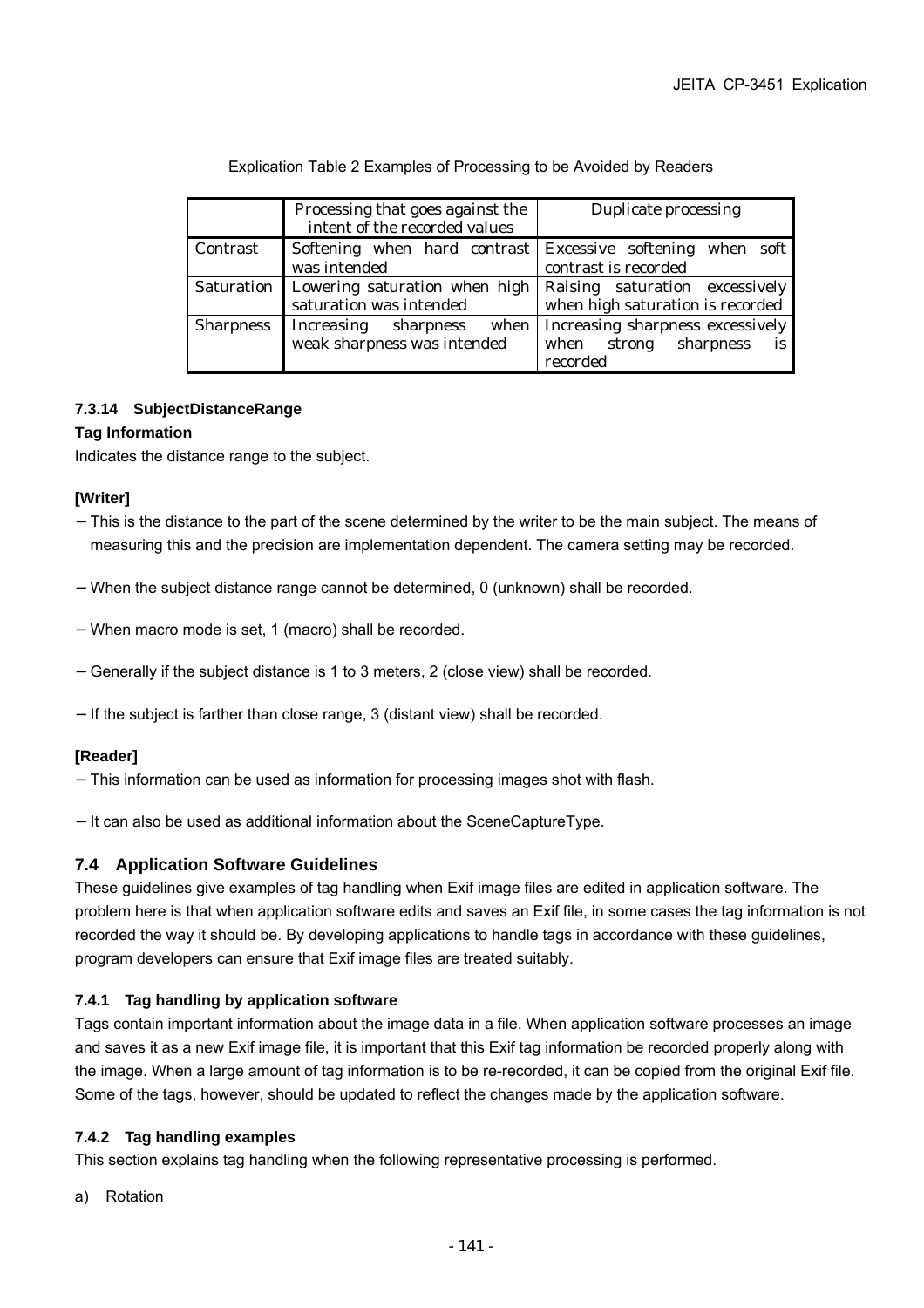### JEITA CP-3451 Explication

b) Trimming

- c) Image retouching (exposure bias, adjustment of white balance, brightness, contrast, sharpness, etc.)
- d) Red-eye reduction (partial image retouching)
- e) Special processing (sepia processing, monochrome processing or other processing affecting the entire image)

In sections 7.4.3 and following, the tags that can be copied unchanged and those that need to be updated are indicated. If multiple processing was performed (e.g., rotation plus trimming) and tag handling differs for each process, "Update tag value" takes precedence. If the changed Exif image file does not contain the tags listed here, the saved file after alteration should not include them either. Tag handling examples for each IFD are given in the following sections

# **7.4.3 0th IFD**

The following tags should be copied unchanged.

ImageDescription; ID= 270 Make; ID= 271 Model; ID= 272 Xresolution; ID= 282 Yresolution; ID= 283 ResolutionUnit; ID= 296 TransferFunction; ID= 301 Artist; ID= 315 WhitePoint: ID= 318 PrimaryChromaticities; ID= 319 YcbCrCoefficients; ID= 529 ReferenceBlackWhite; ID= 532 Copyright; ID= 33432

Examples of the preferred tag handling for each type of processing are given below.

| Tag                    | <b>Rotation</b> | <b>Trimming</b> | <b>Retouch</b> | Red-eye       | <b>Special</b> |  |
|------------------------|-----------------|-----------------|----------------|---------------|----------------|--|
| <b>Orientation</b>     | Set to 1        | Set to 1        | Set to 1       | Set to 1      | Set to 1       |  |
| $ID=274$               |                 |                 |                |               |                |  |
| <b>YCbCrPositionin</b> | Update          | <b>Update</b>   | Update         | Update        | Update         |  |
| g                      | value           | value           | value          | value         | value          |  |
| $ID = 531$             |                 |                 |                |               |                |  |
| <b>Software</b>        | Change<br>to    | Change<br>to    | Change<br>to   | Change<br>to  | Change<br>to   |  |
| $ID=305$               | name of used    | name of used    | name of used   | name of used  | name of used   |  |
|                        | software        | software        | software       | software      | software       |  |
| <b>DateTime</b>        | Changed<br>to   | Changed<br>to   | Changed<br>to  | Changed<br>to | Changed<br>to. |  |
| $ID = 306$             | date<br>saved   | date<br>saved   | date<br>saved  | saved<br>date | saved<br>date  |  |
|                        | and time        | and time        | and time       | and time      | and time       |  |

Explication Table 3 0th IFD tag handling examples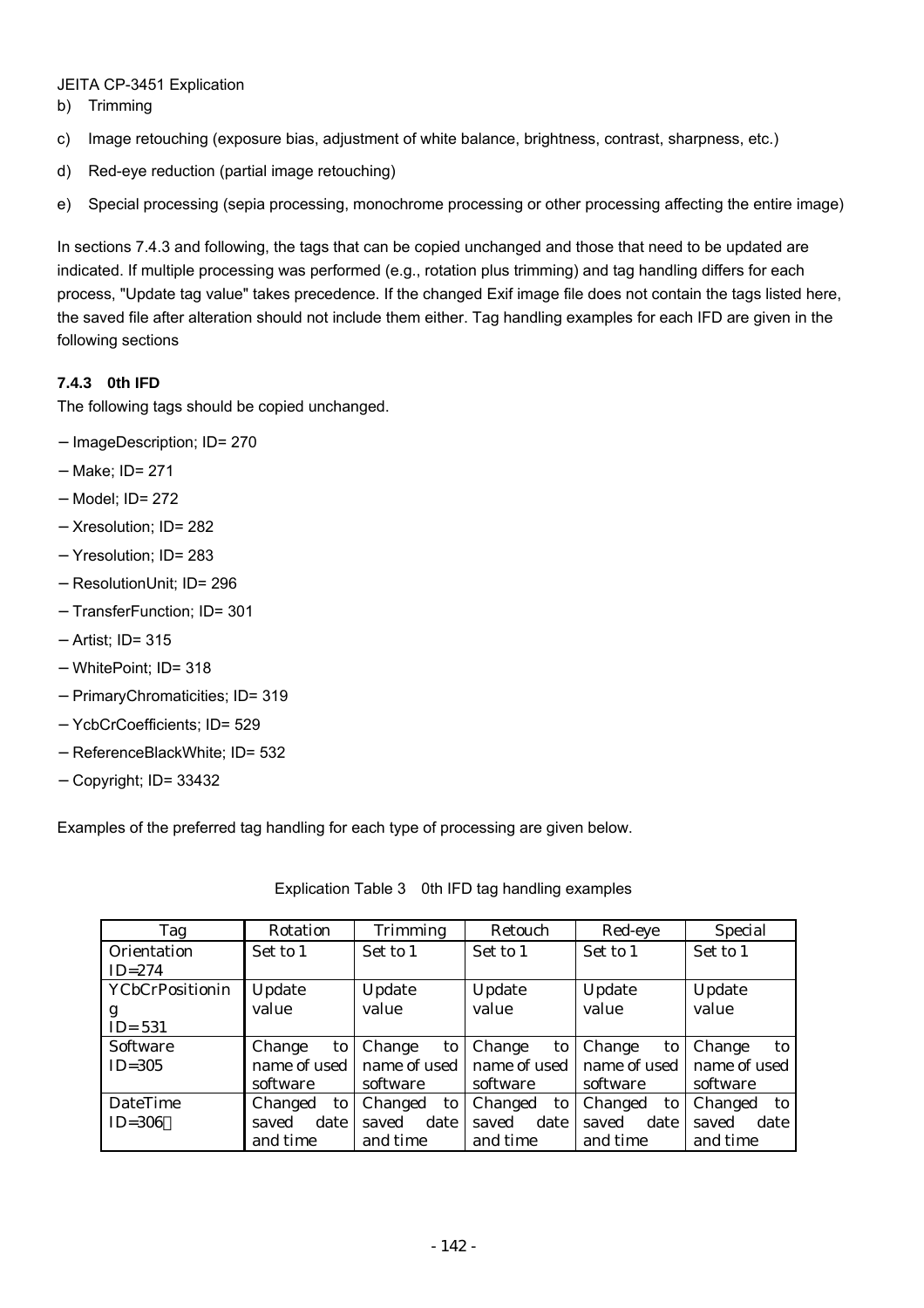#### **7.4.4 Exif IFD**,**Primary Image**

The following tags should be copied unchanged.

ExposureTime; ID= 33434

Fnumber; ID= 33437

ExposureProgram; ID= 34850

SpectralSensitivity; ID= 34852

ISOSpeedRatings; ID= 34855

OECF; ID= 34856

ExifVersion; ID= 36864

DateTimeOrginal; ID= 36867

DateTimeDigitized; ID= 36868

ComponentsConfiguration; ID= 37121

ShutterSpeedValue; ID= 37377

ApertureValue; ID= 37378

BrightnessValue; ID= 37379

ExposureBiasValue; ID= 37380

MaxApertureValue; ID= 37381

SubjectDistance; ID= 37382

MeteringMode; ID= 37383

LightSource; ID= 37384

Flash; ID= 37385

FocalLength; ID= 37386

MakerNotes; ID= 37500

SubSecTimeOriginal; ID= 37521

SubSecTimeDigitized; ID= 37522

FlashPixVersion; ID= 40960

ColorSpace; ID= 40961

RelatedSoundFile; ID= 40964

FlashEnergy; ID= 41483

SpatialFrequencyResponse ; ID= 41484

FocalPlaneX-Resolution; ID= 41486

FocalPlaneY-Resolution; ID= 41487

FocalPlane-ResolutionUnit; ID= 41488

ExposureIndex; ID= 41493

SensingMethod: ID= 41495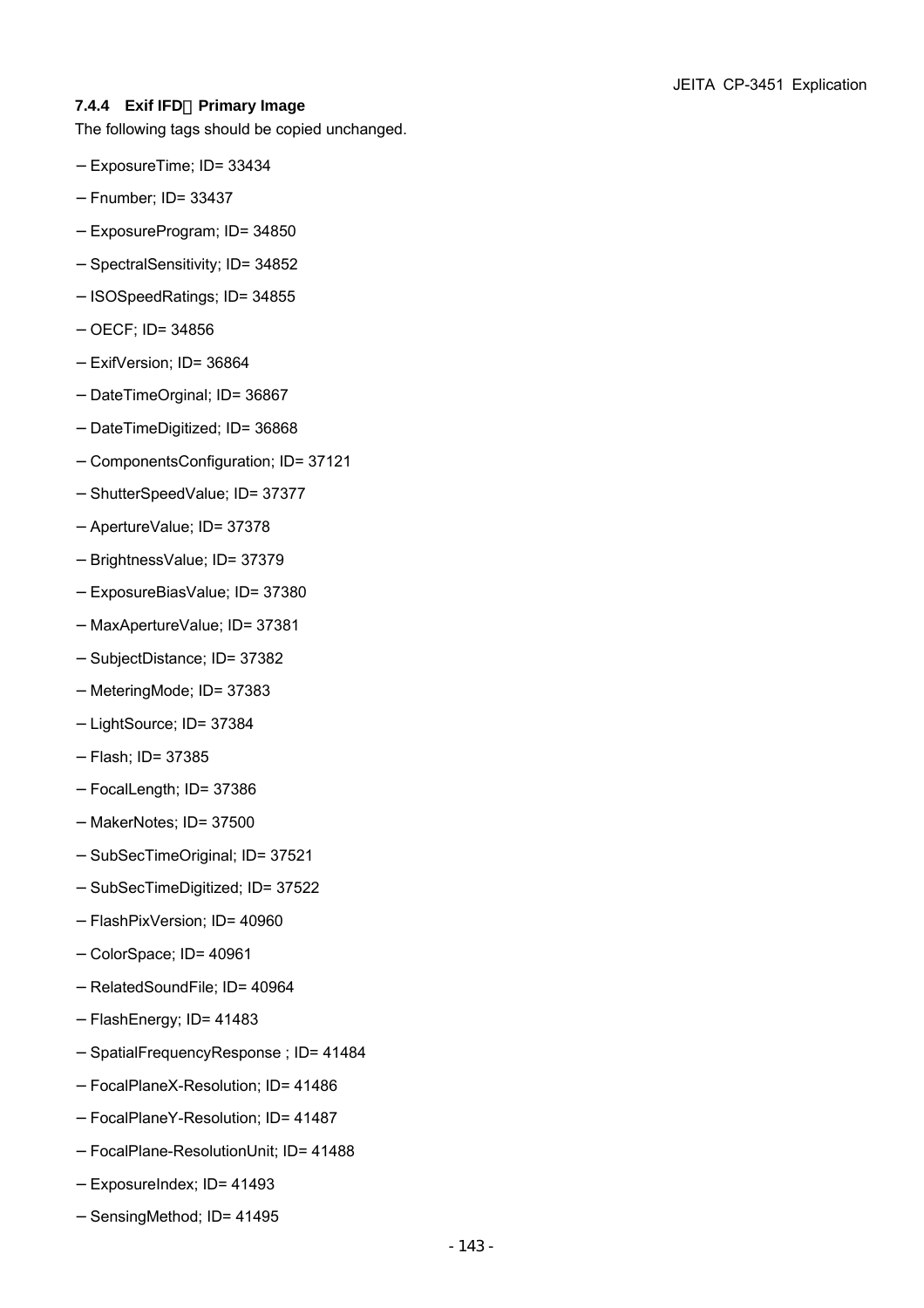JEITA CP-3451 Explication FileSource; ID= 41728 SceneType; ID= 41729 CFApattern; ID= 41730 ExposureMode; ID= 41986 WhiteBalance; ID= 41987 DigitalZoomRatio; ID= 41988 FocalLengthIn35mmFilm; ID= 441989 SceneCaptureType; ID= 41990 GainControl; ID= 41991 Contrast; ID= 41992 Saturation; ID= 41993 Sharpness; ID= 41994 DeviceSettingDescription; ID= 41995 SubjectDistanceRange; ID= 41996 ImageUniqueID; ID= 42016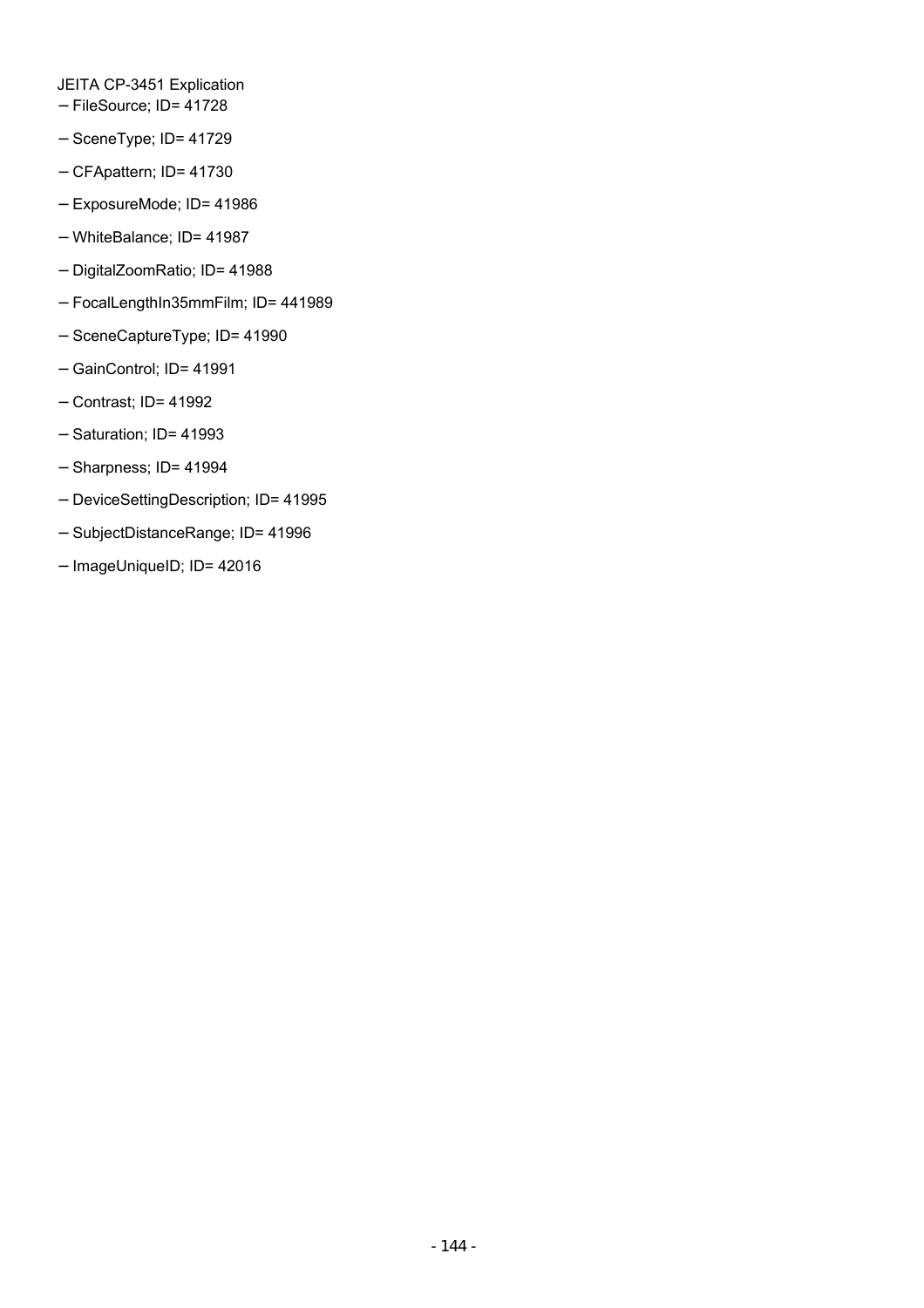Examples of the preferred tag handling for each type of processing are given below.

| <b>Tag</b>                                          |                | <b>Rotation</b>                                                             | <b>Trimming</b>                                   | Retouch                                                                             | Red-eye                                                                                       | <b>Special</b>                                                                      |
|-----------------------------------------------------|----------------|-----------------------------------------------------------------------------|---------------------------------------------------|-------------------------------------------------------------------------------------|-----------------------------------------------------------------------------------------------|-------------------------------------------------------------------------------------|
| <b>CompressedBitsPerPix</b><br>el<br>$ID = 37122$   |                | Update<br>value based<br>on<br>compression<br>mode<br>set<br>when saved.    | <b>Same</b><br>as<br>"Rotation"                   | Same<br>as<br>"Rotation"                                                            | Same<br>as<br>"Rotation"                                                                      | Same<br><b>as</b><br>"Rotation"                                                     |
| PixelXDimension<br>$ID = 40962$                     |                | Update<br>to<br>width after<br>rotation.                                    | <b>Update</b><br>to<br>width after<br>trimming.   | No change                                                                           | No change                                                                                     | No change                                                                           |
| PixelYDimension<br>$ID = 40963$                     |                | Update<br>to<br>height after<br>rotation.                                   | Update<br>to<br>height after<br>trimming.         | No change                                                                           | No change                                                                                     | No change                                                                           |
| <b>SubsecTime</b><br>$ID = 37520$                   |                | If the writer<br>record<br>can<br>this<br>tag,<br>update<br>when<br>saving. | <b>Same</b><br>as<br>"Rotation"                   | Same<br>as<br>"Rotation"                                                            | Same<br>as<br>"Rotation"                                                                      | Same<br>as<br>"Rotation"                                                            |
| SubjectLocation<br>$ID = 41492$                     |                | Update<br>to<br>value<br>after<br>rotation                                  | <b>Update</b><br>to<br>value<br>after<br>trimming | No change                                                                           | No change                                                                                     | No change                                                                           |
| SubjectArea<br>$ID = 37396$                         |                | Update<br>to<br>value<br>after<br>rotation                                  | Update<br>to<br>after<br>value<br>trimming        | No change                                                                           | No change                                                                                     | No change                                                                           |
| <b>CustomRendere</b><br>$\mathbf d$<br>$ID = 41985$ | value<br>$= 0$ | No change                                                                   | No change                                         | Set to 1.                                                                           | Set to 1.<br>Can be left<br>unchanged<br>depending<br>size of<br>on<br>affected<br>area       | Set to 1.                                                                           |
|                                                     | value<br>$=1$  | No change                                                                   | No change                                         | No change.<br>Preferably<br>this<br>processing<br>should<br>not<br>be<br>performed. | No change.<br>Processing<br>be<br>may<br>performed<br>depending<br>size<br>on<br>-of<br>area. | No change.<br>Preferably<br>this<br>processing<br>should<br>not<br>be<br>performed. |

Explication Table 4 Exif IFD tag handling examples

#### **7.4.5 InterOperability IFD**

Tags in the InterOperability IFD should be copied unchanged.

# **7.4.6 GPS Info IFD**

Tags in the GPS Info IFD should be copied unchanged.

# **7.4.7 1st IFD**

The following tags should be copied unchanged.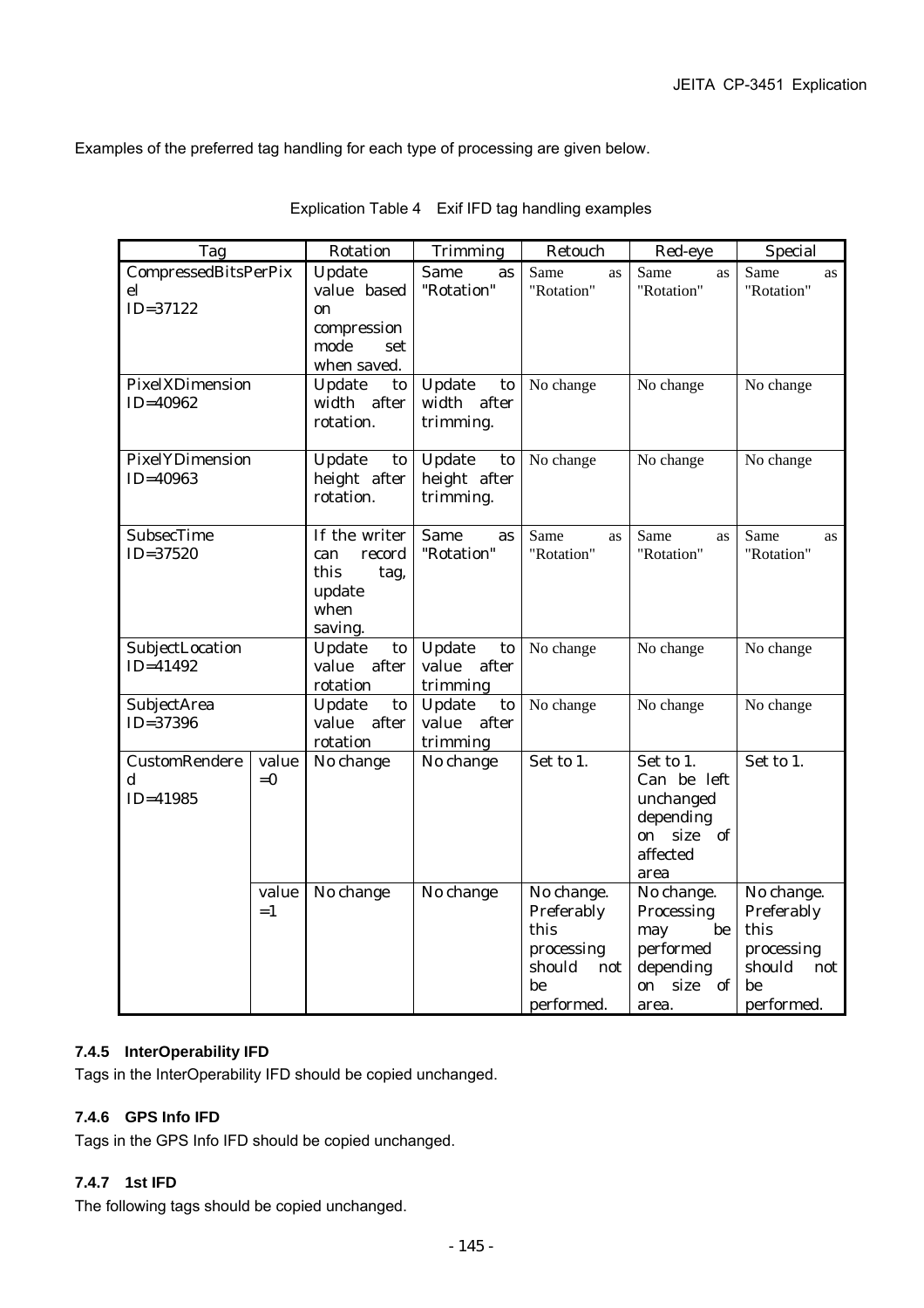JEITA CP-3451 Explication Compression; ID= 259 ImageDescription; ID= 270 Make; ID= 271 Model; ID= 272 TransferFunction; ID= 301 Artist; ID= 306 WhitePoint; ID= 318 PrimaryChromaticities; ID= 319 YCbCrCoefficients; ID= 529 ReferenceBlackWhite; ID= 532 Copyright; ID= 33432

Examples of the preferred tag handling for each type of processing are given below.

| Tag                         | <b>Rotation</b>                   | <b>Trimming</b>                            | Retouch                                    | Red-eye                         | <b>Special</b>                         |
|-----------------------------|-----------------------------------|--------------------------------------------|--------------------------------------------|---------------------------------|----------------------------------------|
| <b>Orientation</b>          | Set to 1                          | Set to 1                                   | Set to 1                                   | Set to 1                        | Set to 1                               |
| $ID=274$                    |                                   |                                            |                                            |                                 |                                        |
| <b>YCbCrPositioni</b>       | <b>Update value</b>               | Update                                     | Update                                     | Update                          | Update                                 |
| ng<br>$ID = 531$            |                                   | value                                      | value                                      | value                           | value                                  |
| <b>XResolution</b>          | <b>Adjust</b><br>width            | <b>Same</b><br><b>as</b>                   | <b>Same</b><br>as                          | <b>Same</b><br><b>as</b>        | <b>Same</b><br>as                      |
| $ID = 282$                  | resolution to primary<br>image    | "Rotation<br>"                             | "Rotation<br>"                             | "Rotation"                      | "Rotation"                             |
| <b>YResolution</b>          | <b>Adjust</b><br>height           | <b>Same</b><br>as                          | <b>Same</b><br>as                          | <b>Same</b><br><b>as</b>        | <b>Same</b><br><b>as</b>               |
| $ID = 283$                  | resolution to primary             | "Rotation                                  | "Rotation                                  | "Rotation"                      | "Rotation"                             |
|                             | image                             | "                                          | "                                          |                                 |                                        |
| <b>ResolutionUnit</b>       | Adjust resolution unit            | <b>Same</b><br>as                          | <b>Same</b><br><b>as</b>                   | <b>Same</b><br><b>as</b>        | <b>Same</b><br><b>as</b>               |
| $ID = 296$                  | to primary image                  | "Rotation<br>                              | "Rotation<br>"                             | "Rotation"                      | "Rotation"                             |
| <b>DateTime</b><br>$ID=306$ | Changed to date and<br>time saved | <b>Same</b><br><b>as</b><br>"Rotation<br>" | <b>Same</b><br><b>as</b><br>"Rotation<br>" | <b>Same</b><br>as<br>"Rotation" | <b>Same</b><br><b>as</b><br>"Rotation" |

Explication Table 5 1st IFD tag handling examples

# **8. Logo Mark Guidelines**

Software and other products conforming to the JEITA Exif Standard Version 2.2 can use the logo mark shown below. See the JEITA Web page below for details.

http://it.jeita.or.jp/perinfo/committee/pc/exif/logo/

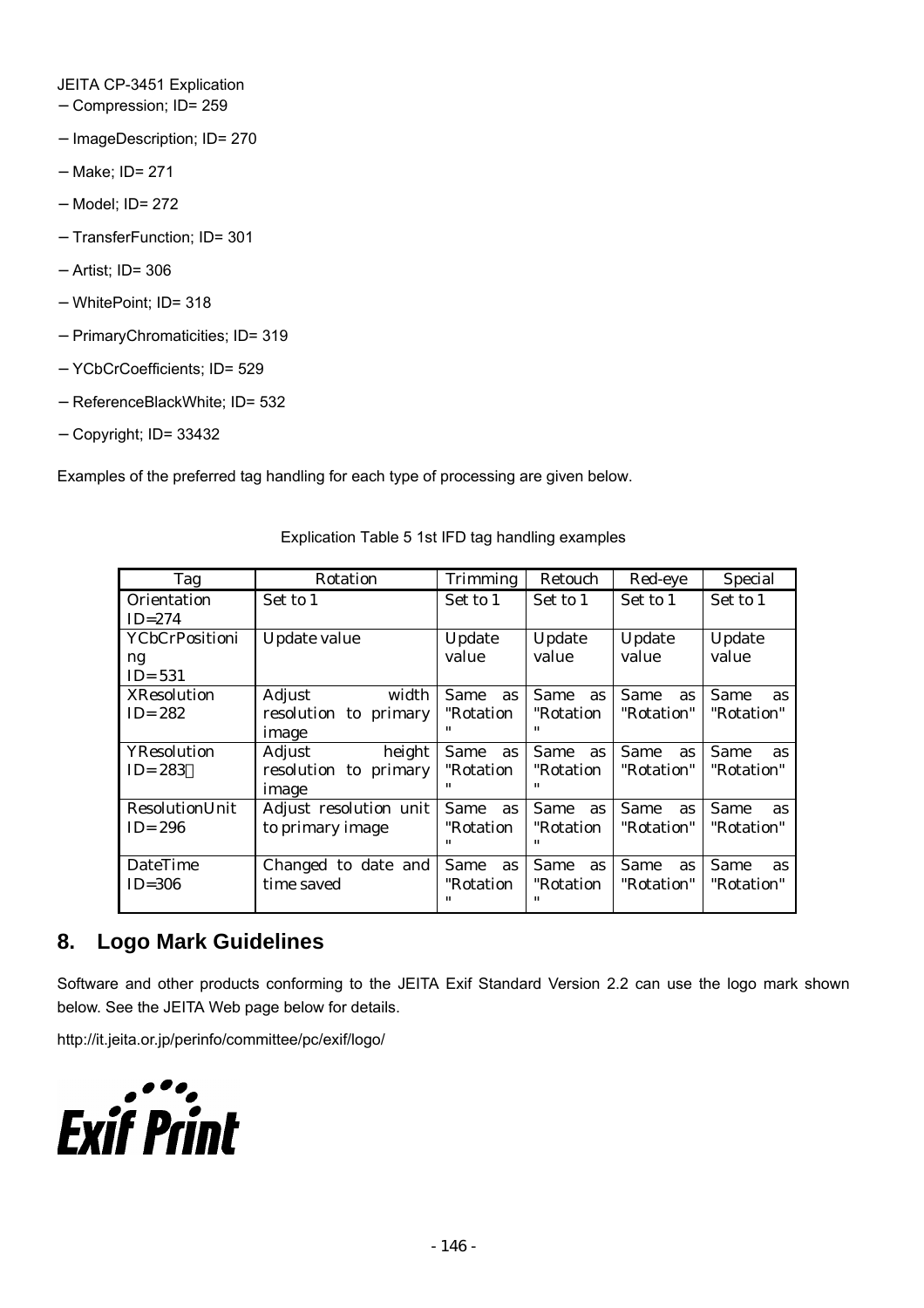# **9. Committee Organization for Preparing the Draft Standard**

This standard was deliberated by the Digital Still Camera Committee, DSC Format WG of the Japan Camera Industry Association (JCIA). The draft standard was then presented to JEITA Technical Standardization Committee on AV & IT Storage-Systems and Equipment, and approved by that Committee in (February) 2002.

The committees involved in drafting the standard are as follows:

JEITA Technical Standardization Committee on AV & IT Storage Systems and Equipment

Chairman Tadashi Ezaki Sony Corporation JCIA Digital Still Camera Committee Chairman Iwao Aizawa KONICA CORPORATION JCIA DSC Format WG Chairman Mikio Watanabe FUJI PHOTO FILM CO., LTD. Co-Chairman Toshihisa Kuroiwa NIKON CORPORATION M e m b e r Naoki Yamagata Asahi Optical Co., Ltd. Hitoshi Uwabu Asahi Optical Co., Ltd. Hisashi Niwa **ImageLink**, Inc. Tetsuya Toyoda OLYMPUS OPTICAL CO.,LTD. Masaru Kawase OLYMPUS OPTICAL CO.,LTD. Masahiro Higuchi OLYMPUS OPTICAL CO.,LTD. Jun Hosoda CASIO COMPUTER CO., LTD. Kyouichi Kawamoto CASIO COMPUTER CO., LTD. Wataru Sakagami CANON INC. Hideaki Kawamura CANON INC. Noboru Miyashita KYOCERA CORPORATION Koichi Settai Kodak Japan Ltd. Keita Kimizuka KONICA CORPORATION Yoshiaki Yamanaka KONICA CORPORATION Nobuhide Dotsubo SANYO Electric Co., Ltd. Masao Tamashima SANYO Electric Co., Ltd. Takahiro Imai SHARP CORPORATION Isao Edatsune SEIKO EPSON CORPORATION Makoto Fujino SEIKO EPSON CORPORATION Naoya Katoh Sony Corporation Masahiko Nagumo Sony Corporation Koichiro Ishigami Sony Corporation Urato Aruga CHINON INDUSTRIES INC. Yasuo Aoki Digipri Corporation Tatsuro Abe **TOSHIBA CORPORATION** Kiyoshige Shibazaki NIKON CORPORATION Kazuhiko Takemura FUJI PHOTO FILM CO., LTD. Hisayoshi Tsubaki FUJI PHOTO FILM CO., LTD. Shigeo Sakaue Matsushita Electric Industrial Co., Ltd. Kimiharu Akahoshi Minolta Co., Ltd. Yuki Matsushima RICOH COMPANY, LTD.